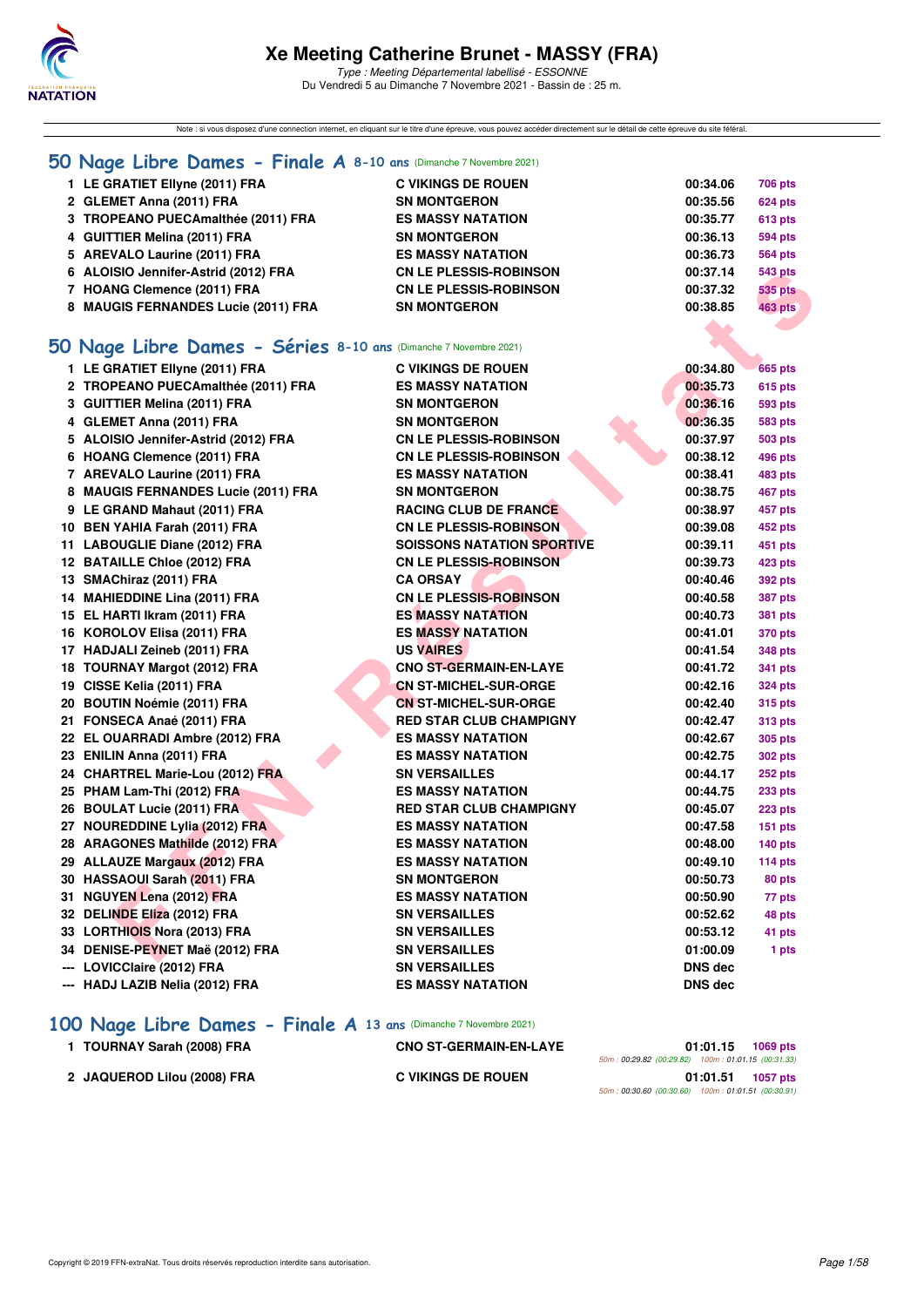

Type : Meeting Départemental labellisé - ESSONNE Du Vendredi 5 au Dimanche 7 Novembre 2021 - Bassin de : 25 m.

| 100 Nage Libre Dames - Finale A (suite) |                               |                                                    |          |                |
|-----------------------------------------|-------------------------------|----------------------------------------------------|----------|----------------|
| 3 BIZE Eva (2008) FRA                   | <b>SN VERSAILLES</b>          |                                                    | 01:03.90 | 978 pts        |
|                                         |                               | 50m: 00:30.96 (00:30.96) 100m: 01:03.90 (00:32.94) |          |                |
| 4 GARRABOS Loane (2008) FRA             | <b>YERRES NATATION</b>        |                                                    | 01:04.32 | 964 pts        |
|                                         |                               | 50m: 00:31.29 (00:31.29) 100m: 01:04.32 (00:33.03) |          |                |
| 5 FREMION Capucine-Latinka (2008) FRA   | AQUA VALLÉE-DE-CHEVREUSE      |                                                    | 01:05.45 | <b>928 pts</b> |
|                                         |                               | 50m: 00:31.84 (00:31.84) 100m: 01:05.45 (00:33.61) |          |                |
| 6 SALCZER Lilou (2008) FRA              | <b>ES MASSY NATATION</b>      |                                                    | 01:05.63 | 922 pts        |
|                                         |                               | 50m: 00:31.49 (00:31.49) 100m: 01:05.63 (00:34.14) |          |                |
| 7 BENBAKKAR Sherine (2008) FRA          | <b>CNO ST-GERMAIN-EN-LAYE</b> |                                                    | 01:05.71 | <b>920 pts</b> |
|                                         |                               | 50m: 00:31.58 (00:31.58) 100m: 01:05.71 (00:34.13) |          |                |
| 8 BERTHIER Capucine (2008) FRA          | AQUA VALLÉE-DE-CHEVREUSE      |                                                    | 01:08.33 | 839 pts        |
|                                         |                               | 50m: 00:32.79 (00:32.79) 100m: 01:08.33 (00:35.54) |          |                |

#### **[100 Nage Libre Dames - Finale B](http://www.ffnatation.fr/webffn/resultats.php?idact=nat&go=epr&idcpt=72199&idepr=2) 12 ans** (Dimanche 7 Novembre 2021)

| 1 JAFFUEL Ella (2009) FRA |
|---------------------------|
| 2 RAZANATEEV Horona-Soal  |

- 
- 4 BARSANTI Juliana (2009) FRA SN VERSAILLES
- **5 XAYGNABOUN-MOUNIER Laurine (2009) FRA CA ORSAY 01:07.36 868 pts**
- 
- 7 LABRIDY Léna (2009) FRA ASS SPORTIVE BOUVINES
- 8 LABOLLE Maïwen (2009) FRA CA L'HAY-LES-ROSES

#### **[100 Nage Libre Dames - Finale C](http://www.ffnatation.fr/webffn/resultats.php?idact=nat&go=epr&idcpt=72199&idepr=2) 11 ans** (Dimanche 7 Novembre 2021)

- 1 VENTURA Vanessa (2010) FRA C VIKINGS DE ROUEN
- 2 LIMAM Yasmine (2010) FRA **C VIKINGS DE ROUEN**
- 
- 4 BETTIOUI Ferroudja (2010) FRA SN MONTGERON
- **5 STRADY Clementine (2010) FRA ES MASSY NATATION**
- 6 DELSART Ambre (2010) FRA ES MASSY NATATION
- 7 BEN-HENIA Norhene (2010) FRA CN LE PLESSIS-ROBINSON
- 8 HUCHETTE GERARD Siloë (2010) FRA ES MASSY NATATION

## **[100 Nage Libre Dames - Séries](http://www.ffnatation.fr/webffn/resultats.php?idact=nat&go=epr&idcpt=72199&idepr=2) 11-13 ans** (Dimanche 7 Novembre 2021)

- 
- 2 JAQUEROD Lilou (2008) FRA C VIKINGS DE ROUEN
- **3 BIZE Eva (2008) FRA SN VERSAILLES**
- 4 GARRABOS Loane (2008) FRA YERRES NATATION
- 
- **6 RAZANATEFY Harena-Soa (2009) FRA CN MELUN VAL DE SEINE 01:05.49 927 pts**
- **1 CNO ST-GERMAIN-EN-LAYE** 2 RAZANATEFY Harena-Soa (2009) FRA CN MELUN VAL DE SEINE 3 DELAMARE Romane (2009) FRA **C VIKINGS DE ROUEN** 6 REMY Lou (2009) FRA ES MASSY NATATION
- **ENANTAL EN CHOST CREATE CONSERVATE SERVE AND THE RESPONSIBLE SERVE AND THE RESPONSIBLE SERVE AND THE RESPONSIBLE SERVES UP AND CHOST CREATE AND CHOST CREATE AND CHOST CREATE AND CHOST CREATE AND CHOST CREATE AND CHOST CR 3 SANANIKONE Emma (2010) FRA AQUA VALLÉE-DE-CHEVREUSE**
- 1 TOURNAY Sarah (2008) FRA CNO ST-GERMAIN-EN-LAYE 5 JAFFUEL EIIa (2009) FRA CNO ST-GERMAIN-EN-LAYE

|                                                    | 01:03.90 978 pts                                   |  |
|----------------------------------------------------|----------------------------------------------------|--|
|                                                    | 50m: 00:30.96 (00:30.96) 100m: 01:03.90 (00:32.94) |  |
|                                                    | 01:04.32 964 pts                                   |  |
|                                                    | 50m: 00:31.29 (00:31.29) 100m: 01:04.32 (00:33.03) |  |
|                                                    | 01:05.45 928 pts                                   |  |
|                                                    | 50m: 00:31.84 (00:31.84) 100m: 01:05.45 (00:33.61) |  |
|                                                    | 01:05.63 922 pts                                   |  |
|                                                    | 50m: 00:31.49 (00:31.49) 100m: 01:05.63 (00:34.14) |  |
|                                                    | 01:05.71 920 pts                                   |  |
|                                                    | 50m: 00:31.58 (00:31.58) 100m: 01:05.71 (00:34.13) |  |
|                                                    | 01:08.33 839 pts                                   |  |
| 50m: 00:32.79 (00:32.79) 100m: 01:08.33 (00:35.54) |                                                    |  |

|  | 01:03.43 993 pts                                   |  |
|--|----------------------------------------------------|--|
|  | 50m: 00:30.35 (00:30.35) 100m: 01:03.43 (00:33.08) |  |
|  | 01:05.73 919 pts                                   |  |
|  | 50m: 00:31.44 (00:31.44) 100m: 01:05.73 (00:34.29) |  |
|  | 01:06.02 910 pts                                   |  |
|  | 50m: 00:31.76 (00:31.76) 100m: 01:06.02 (00:34.26) |  |
|  | 01:07.07 877 pts                                   |  |
|  | 50m: 00:32.36 (00:32.36) 100m: 01:07.07 (00:34.71) |  |
|  | 01:07.36 868 pts                                   |  |
|  | 50m: 00:32.12 (00:32.12) 100m: 01:07.36 (00:35.24) |  |
|  | 01:08.68 828 pts                                   |  |
|  | 50m: 00:32.41 (00:32.41) 100m: 01:08.68 (00:36.27) |  |
|  | 01:09.32 809 pts                                   |  |
|  | 50m: 00:32.60 (00:32.60) 100m: 01:09.32 (00:36.72) |  |
|  | 01:10.42 777 pts                                   |  |
|  | 50m: 00:33.43 (00:33.43) 100m: 01:10.42 (00:36.99) |  |

| 50m: 00:32.23 (00:32.23) 100m: 01:05.68 (00:33.45) | 01:05.68 921 pts |  |
|----------------------------------------------------|------------------|--|
| 50m: 00:32.33 (00:32.33) 100m: 01:05.70 (00:33.37) | 01:05.70 920 pts |  |
| 50m: 00:32.83 (00:32.83) 100m: 01:07.45 (00:34.62) | 01:07.45 866 pts |  |
| 50m: 00:32.90 (00:32.90) 100m: 01:07.55 (00:34.65) | 01:07.55 863 pts |  |
| 50m: 00:33.10 (00:33.10) 100m: 01:07.71 (00:34.61) | 01:07.71 858 pts |  |
| 50m: 00:34.46 (00:34.46) 100m: 01:10.95 (00:36.49) | 01:10.95 762 pts |  |
| 50m: 00:34.03 (00:34.03) 100m: 01:11.25 (00:37.22) | 01:11.25 753 pts |  |
| 50m: 00:34.69 (00:34.69) 100m: 01:12.28 (00:37.59) | 01:12.28 724 pts |  |

| 50m: 00:30.04 (00:30.04) 100m: 01:01.49 (00:31.45) | 01:01.49 1058 pts |
|----------------------------------------------------|-------------------|
| 50m: 00:30.53 (00:30.53) 100m: 01:02.85 (00:32.32) | 01:02.85 1012 pts |
| 50m: 00:31.00 (00:31.00) 100m: 01:03.92 (00:32.92) | 01:03.92 977 pts  |
| 50m: 00:31.40 (00:31.40) 100m: 01:04.56 (00:33.16) | 01:04.56 957 pts  |
| 50m: 00:31.05 (00:31.05) 100m: 01:04.57 (00:33.52) | 01:04.57 956 pts  |
|                                                    | 01:05.49 927 pts  |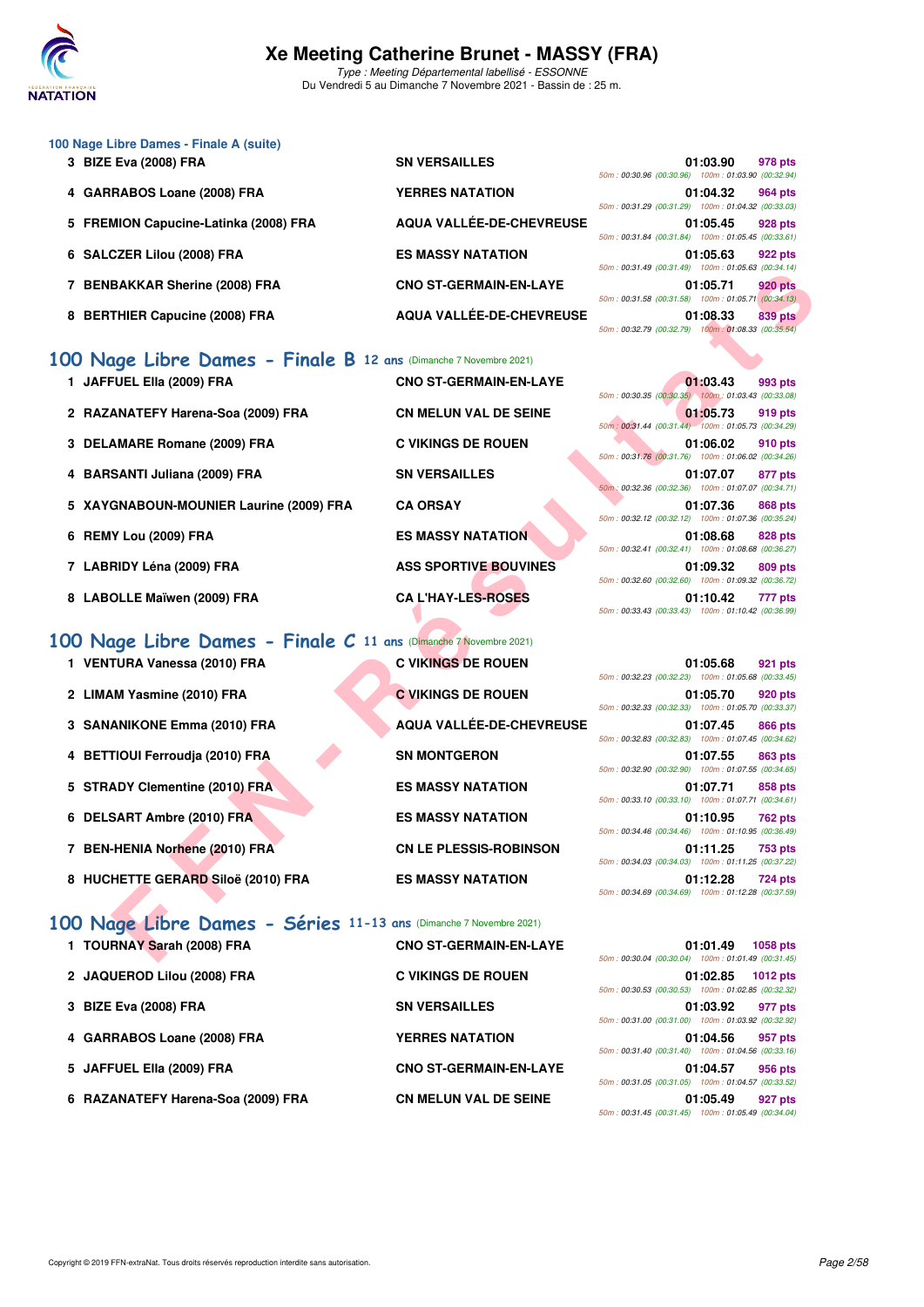

|     | 100 Nage Libre Dames - Séries (suite) |                                 |                                                                                  |
|-----|---------------------------------------|---------------------------------|----------------------------------------------------------------------------------|
|     | 7 SALCZER Lilou (2008) FRA            | <b>ES MASSY NATATION</b>        | 01:05.92<br>913 pts<br>50m: 00:31.65 (00:31.65) 100m: 01:05.92 (00:34.27)        |
|     | 8 FREMION Capucine-Latinka (2008) FRA | AQUA VALLÉE-DE-CHEVREUSE        | 01:05.94<br>913 pts<br>50m: 00:31.59 (00:31.59) 100m: 01:05.94 (00:34.35)        |
| 9   | <b>BARSANTI Juliana (2009) FRA</b>    | <b>SN VERSAILLES</b>            | 01:06.33<br>900 pts<br>50m: 00:32.16 (00:32.16) 100m: 01:06.33 (00:34.17)        |
| 10  | <b>BENBAKKAR Sherine (2008) FRA</b>   | <b>CNO ST-GERMAIN-EN-LAYE</b>   | 01:06.56<br>893 pts<br>50m: 00:31.95 (00:31.95) 100m: 01:06.56 (00:34.61)        |
| 11  | DELAMARE Romane (2009) FRA            | <b>C VIKINGS DE ROUEN</b>       | 01:06.96<br><b>881 pts</b><br>50m: 00:32.20 (00:32.20) 100m: 01:06.96 (00:34.76) |
|     | 12 VENTURA Vanessa (2010) FRA         | <b>C VIKINGS DE ROUEN</b>       | 01:07.39<br><b>868 pts</b><br>50m: 00:32.48 (00:32.48) 100m: 01:07.39 (00:34.91) |
| 13  | <b>LIMAM Yasmine (2010) FRA</b>       | <b>C VIKINGS DE ROUEN</b>       | 01:07.87<br>853 pts<br>50m: 00:32.75 (00:32.75) 100m: 01:07.87 (00:35.12)        |
|     | 14 BERTHIER Capucine (2008) FRA       | AQUA VALLÉE-DE-CHEVREUSE        | 01:07.92<br>851 pts<br>50m: 00:33.02 (00:33.02) 100m: 01:07.92 (00:34.90)        |
| 15  | <b>BETTIOUI Ferroudja (2010) FRA</b>  | <b>SN MONTGERON</b>             | 01:08.31<br>840 pts<br>50m: 00:32.21 (00:32.21) 100m: 01:08.31 (00:36.10)        |
| 16  | REMY Lou (2009) FRA                   | <b>ES MASSY NATATION</b>        | 01:08.72<br>827 pts<br>50m: 00:32.31 (00:32.31) 100m: 01:08.72 (00:36.41)        |
|     | 17 DE OLIVEIRA Maelle (2008) FRA      | <b>US VAIRES</b>                | 01:08.79<br>825 pts<br>50m: 00:32.64 (00:32.64) 100m: 01:08.79 (00:36.15)        |
| 18  | XAYGNABOUN-MOUNIER Laurine (2009) FRA | <b>CA ORSAY</b>                 | 01:08.87<br>823 pts<br>50m: 00:32.97 (00:32.97) 100m: 01:08.87 (00:35.90)        |
| 19  | <b>BELHACHEMI Manare (2008) FRA</b>   | <b>US VAIRES</b>                | 01:09.32<br>809 pts<br>50m: 00:33.09 (00:33.09) 100m: 01:09.32 (00:36.23)        |
| 20  | FLENDER-EMERY Elena (2008) FRA        | <b>AQUA VALLÉE-DE-CHEVREUSE</b> | 01:09.45<br>805 pts                                                              |
|     | <b>NOUREDDINE Attika (2008) FRA</b>   | <b>ES MASSY NATATION</b>        | 01:09.53<br>803 pts<br>50m: 00:32.37 (00:32.37) 100m: 01:09.53 (00:37.16)        |
| 22  | <b>SANANIKONE Emma (2010) FRA</b>     | AQUA VALLÉE-DE-CHEVREUSE        | 01:09.86<br>793 pts<br>50m: 00:33.93 (00:33.93) 100m: 01:09.86 (00:35.93)        |
| 23  | LABOLLE Maïwen (2009) FRA             | <b>CA L'HAY-LES-ROSES</b>       | 01:09.98<br>790 pts<br>50m: 00:33.62 (00:33.62) 100m: 01:09.98 (00:36.36)        |
|     | 24 STRADY Clementine (2010) FRA       | <b>ES MASSY NATATION</b>        | 01:10.00<br><b>789 pts</b><br>50m: 00:33.65 (00:33.65) 100m: 01:10.00 (00:36.35) |
| 25  | LABRIDY Léna (2009) FRA               | <b>ASS SPORTIVE BOUVINES</b>    | 01:10.08<br>787 pts<br>50m: 00:33.57 (00:33.57) 100m: 01:10.08 (00:36.51)        |
| 26  | <b>BOURGES Victoria (2009) FRA</b>    | <b>RACING CLUB DE FRANCE</b>    | 01:10.50<br>775 pts<br>50m: 00:33.60 (00:33.60) 100m: 01:10.50 (00:36.90)        |
|     | 27 FREBOURG Clara (2008) FRA          | <b>CN LE PLESSIS-ROBINSON</b>   | 01:10.52<br>774 pts<br>50m: 00:34.03 (00:34.03) 100m: 01:10.52 (00:36.49)        |
| 28  | <b>NACEIRI Amel (2009) FRA</b>        | <b>ASS SPORTIVE BOUVINES</b>    | 01:10.79<br><b>766 pts</b><br>50m: 00:32.98 (00:32.98) 100m: 01:10.79 (00:37.81) |
| 29  | PAUL Lucie (2009) FRA                 | <b>ES MASSY NATATION</b>        | 01:12.02<br>731 pts<br>50m: 00:34.34 (00:34.34) 100m: 01:12.02 (00:37.68)        |
|     | 30 RICHALET Capucine (2009) FRA       | <b>US VAIRES</b>                | 01:12.03<br>731 pts<br>50m: 00:33.90 (00:33.90) 100m: 01:12.03 (00:38.13)        |
| 31. | ALL TAMBA Roxane (2009) FRA           | <b>CNO ST-GERMAIN-EN-LAYE</b>   | 01:12.04<br>731 pts<br>50m: 00:33.68 (00:33.68) 100m: 01:12.04 (00:38.36)        |
| 32  | <b>BEN-HENIA Norhene (2010) FRA</b>   | <b>CN LE PLESSIS-ROBINSON</b>   | 01:12.36<br><b>722 pts</b><br>50m: 00:34.21 (00:34.21) 100m: 01:12.36 (00:38.15) |
| 33  | DELSART Ambre (2010) FRA              | <b>ES MASSY NATATION</b>        | 01:12.45<br>719 pts<br>50m: 00:35.34 (00:35.34) 100m: 01:12.45 (00:37.11)        |
| 34  | <b>JUILLY Alexandra (2008) FRA</b>    | <b>CN LE PLESSIS-ROBINSON</b>   | 01:12.93<br>706 pts<br>50m: 00:35.69 (00:35.69) 100m: 01:12.93 (00:37.24)        |
| 35  | <b>RAGIONERI Loriane (2008) FRA</b>   | <b>RED STAR CLUB CHAMPIGNY</b>  | 01:13.41<br>693 pts                                                              |
|     | 36 LE STRAT Nina (2008) FRA           | <b>ES MASSY NATATION</b>        | 50m: 00:35.03 (00:35.03) 100m: 01:13.41 (00:38.38)<br>01:13.49<br>691 pts        |
|     | 37 HUCHETTE GERARD Siloë (2010) FRA   | <b>ES MASSY NATATION</b>        | 50m: 00:35.07 (00:35.07) 100m: 01:13.49 (00:38.42)<br>01:13.91<br>679 pts        |
|     | 38 DUMON Elise (2009) FRA             | <b>CN VIRY-CHÂTILLON</b>        | 50m: 00:35.90 (00:35.90) 100m: 01:13.91 (00:38.01)<br>01:14.14<br>673 pts        |

| 01:05.92<br>50m: 00:31.65 (00:31.65) 100m: 01:05.92 (00:34.27)    | 913 pts        |
|-------------------------------------------------------------------|----------------|
| 01:05.94<br>50m: 00:31.59 (00:31.59) 100m: 01:05.94 (00:34.35)    | 913 pts        |
| 01:06.33<br>50m: 00:32.16 (00:32.16) 100m: 01:06.33 (00:34.17)    | 900 pts        |
| 01:06.56<br>50m: 00:31.95 (00:31.95)<br>100m: 01:06.56 (00:34.61) | 893 pts        |
| 01:06.96                                                          | <b>881 pts</b> |
| 50m: 00:32.20 (00:32.20) 100m: 01:06.96 (00:34.76)<br>01:07.39    | <b>868 pts</b> |
| 50m: 00:32.48 (00:32.48)<br>100m: 01:07.39 (00:34.91)<br>01:07.87 | 853 pts        |
| 50m: 00:32.75 (00:32.75)<br>100m: 01:07.87 (00:35.12)<br>01:07.92 | 851 pts        |
| 50m: 00:33.02 (00:33.02) 100m: 01:07.92 (00:34.90)                |                |
| 01:08.31<br>50m: 00:32.21 (00:32.21) 100m: 01:08.31 (00:36.10)    | 840 pts        |
| 01:08.72<br>50m: 00:32.31 (00:32.31) 100m: 01:08.72 (00:36.41)    | 827 pts        |
| 01:08.79                                                          | 825 pts        |
| 50m: 00:32.64 (00:32.64) 100m: 01:08.79 (00:36.15)                |                |
| 01:08.87<br>50m: 00:32.97 (00:32.97)<br>100m: 01:08.87 (00:35.90) | 823 pts        |
| 01:09.32<br>50m: 00:33.09 (00:33.09) 100m: 01:09.32 (00:36.23)    | 809 pts        |
| 01:09.45                                                          | 805 pts        |
| 01:09.53<br>50m: 00:32.37 (00:32.37)<br>100m: 01:09.53 (00:37.16) | 803 pts        |
| 01:09.86<br>50m: 00:33.93 (00:33.93)                              | 793 pts        |
| 100m: 01:09.86 (00:35.93)<br>01:09.98                             | 790 pts        |
| 50m: 00:33.62 (00:33.62) 100m: 01:09.98 (00:36.36)<br>01:10.00    | 789 pts        |
| 50m: 00:33.65 (00:33.65) 100m: 01:10.00 (00:36.35)                |                |
| 01:10.08<br>50m: 00:33.57 (00:33.57)<br>100m: 01:10.08 (00:36.51) | 787 pts        |
| 01:10.50<br>50m: 00:33.60 (00:33.60) 100m: 01:10.50 (00:36.90)    | 775 pts        |
| 01:10.52<br>50m: 00:34.03 (00:34.03) 100m: 01:10.52 (00:36.49)    | 774 pts        |
| 01:10.79                                                          | <b>766 pts</b> |
| 50m: 00:32.98 (00:32.98)<br>100m: 01:10.79 (00:37.81)<br>01:12.02 |                |
| 50m: 00:34.34 (00:34.34) 100m: 01:12.02 (00:37.68)                | <b>731 pts</b> |
| 01:12.03<br>50m: 00:33.90 (00:33.90) 100m: 01:12.03 (00:38.13)    | 731 pts        |
| 01:12.04<br>50m: 00:33.68 (00:33.68) 100m: 01:12.04 (00:38.36)    | <b>731 pts</b> |
| 01:12.36<br>50m: 00:34.21 (00:34.21) 100m: 01:12.36 (00:38.15)    | <b>722 pts</b> |
| 01:12.45                                                          | 719 pts        |
| 50m: 00:35.34 (00:35.34) 100m: 01:12.45 (00:37.11)<br>01:12.93    | <b>706 pts</b> |
| 50m: 00:35.69 (00:35.69) 100m: 01:12.93 (00:37.24)<br>01:13.41    | 693 pts        |
| 50m: 00:35.03 (00:35.03)<br>100m: 01:13.41 (00:38.38)             |                |
| 01:13.49<br>50m: 00:35.07 (00:35.07) 100m: 01:13.49 (00:38.42)    | 691 pts        |
| 01:13.91<br>50m: 00:35.90 (00:35.90) 100m: 01:13.91 (00:38.01)    | 679 pts        |
| 01:14.14<br>50m: 00:35.39 (00:35.39) 100m: 01:14.14 (00:38.75)    | 673 pts        |
|                                                                   |                |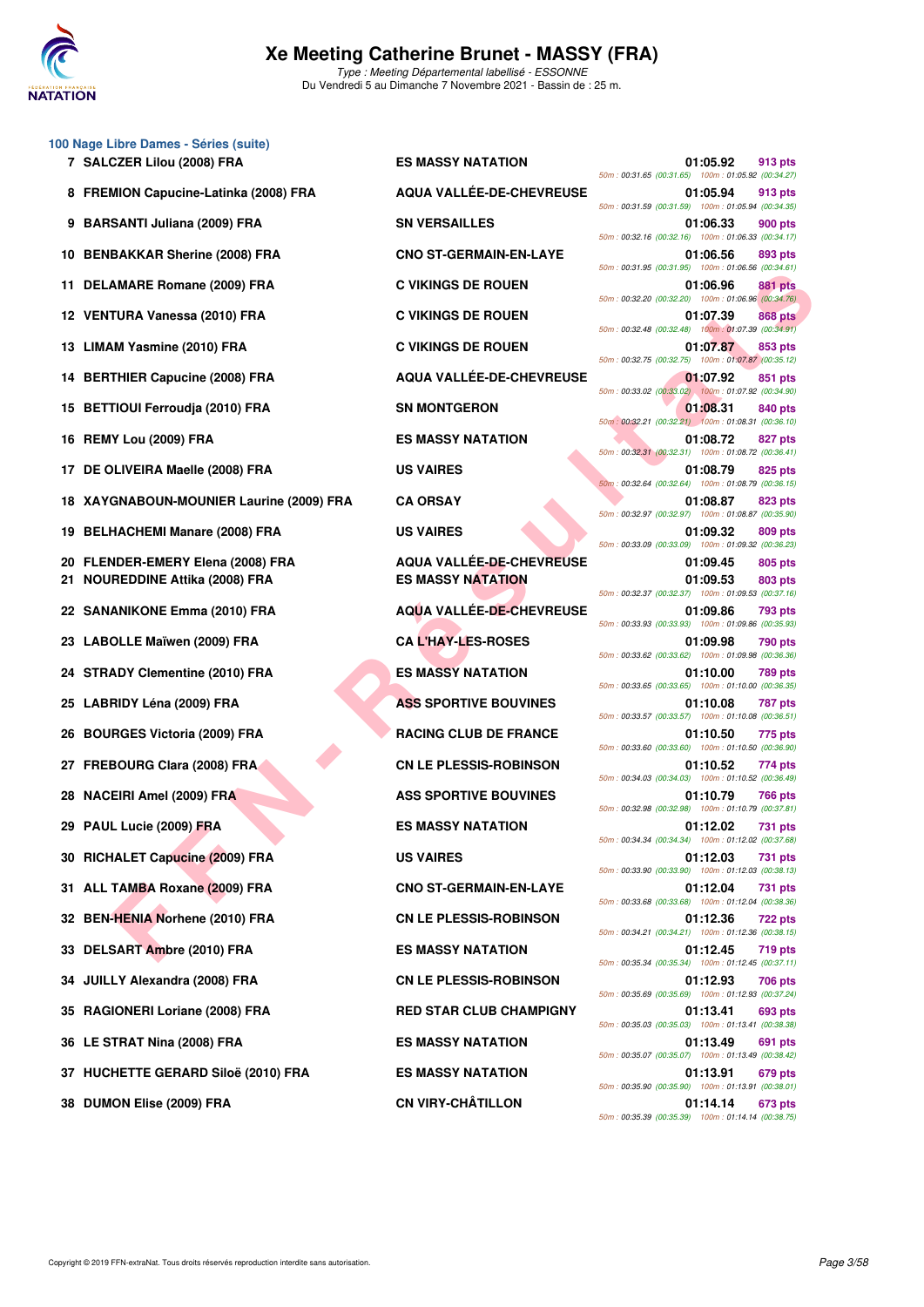

**39 BOULEKOUANE Sacha (2008) FRA ASS SPORTIVE BOUVINES 01:14.29 669 pts 40 CAETANO Lily (2009) FRA CN ST-MICHEL-SUR-ORGE 01:14.65 659 pts 41 PINAUD Alice (2009) FRA ES MASSY NATATION 01:14.67 659 pts 42 SEGGIE Annabel Dilara (2009) GBR CNO ST-GERMAIN-EN-LAYE 01:14.77 656 pts 43 GUITTIER Anael (2010) FRA SN MONTGERON 01:14.78 656 pts 44 IBRAHIM Kamila (2009) FRA SN MONTGERON 01:14.85 654 pts 45 MASSOU Alexia (2010) FRA CNO ST-GERMAIN-EN-LAYE 01:14.86 654 pts 46 LORENZI Noa (2010) FRA ES MASSY NATATION 01:14.94 651 pts 47 MARCHAIS PAILLET Aline (2010) FRA ES MASSY NATATION 01:15.11 647 pts 48 REZK-KALLAInes (2010) FRA ES MASSY NATATION 01:15.34 641 pts 49 KORCHANE Sophie (2009) FRA CA L'HAY-LES-ROSES 01:15.51 636 pts 50 PETIT EYRIN Clemence (2009) FRA ES MASSY NATATION 01:15.60 634 pts 51 CASTELA Yael (2008) FRA CN LE PLESSIS-ROBINSON 01:15.83 628 pts 52 BARBOSA Antonella (2009) FRA CNO ST-GERMAIN-EN-LAYE 01:16.12 620 pts 53 MOREL Capucine (2008) FRA RACING CLUB DE FRANCE 01:16.15 620 pts 54 RAFIAKARANA Collin (2009) MAD SOISSONS NATATION SPORTIVE 01:16.16 619 pts 55 LE GRAND Lucrece (2008) FRA RACING CLUB DE FRANCE 01:16.45 612 pts 56 PEREZ-NOWAK Lila (2008) FRA CA L'HAY-LES-ROSES 01:16.51 610 pts 57 BOUSEJJADA Shama (2009) FRA SCA 2000 EVRY 604 pts** 01:16.75 604 pts **58 HADJ-ALI Aya (2008) FRA US VAIRES 01:16.81 603 pts 59 TISSIER Teha (2010) FRA CNO ST-GERMAIN-EN-LAYE 01:17.51 585 pts 60 ALIOUA Anaïs (2010) FRA CN VIRY-CHÂTILLON 01:17.77 578 pts 61 MEZIANI Ines (2008) FRA SN MONTGERON 01:18.05 571 pts 62 DRIOUCElya (2009) FRA RED STAR CLUB CHAMPIGNY 01:18.39 563 pts 63 GENET Romane (2008) FRA RED STAR CLUB CHAMPIGNY 01:18.66 556 pts 64 RIBAUDEAU Léonie (2010) FRA RED STAR CLUB CHAMPIGNY 01:19.50 536 pts 65 GAUTIER Emma (2009) FRA CN LE PLESSIS-ROBINSON 01:20.01 524 pts**

**100 Nage Libre Dames - Séries (suite)**

**FINE ARME (2010) FRA**<br> **FER Teh (2010) FRA**<br> **FERD CHANGER (2010) FRA**<br> **FERD CHANGE (2010) FRA**<br> **FERD CHANGE (2010) FRA**<br> **FERD CHANGE (2010) FRA**<br> **FERD CHANGE (2010) FRA**<br> **FERD CHANGE (2010) FRA**<br> **FERD CHANGE CHANGE** 50m : 00:35.29 (00:35.29) 100m : 01:14.29 (00:39.00) 50m : 00:36.69 (00:36.69) 100m : 01:14.65 (00:37.96) 50m : 00:35.33 (00:35.33) 100m : 01:14.67 (00:39.34) 50m : 00:35.29 (00:35.29) 100m : 01:14.77 (00:39.48) 50m : 00:35.67 (00:35.67) 100m : 01:14.78 (00:39.11) 50m : 00:35.75 (00:35.75) 100m : 01:14.85 (00:39.10) 50m : 00:36.15 (00:36.15) 100m : 01:14.86 (00:38.71) 50m : 00:35.45 (00:35.45) 100m : 01:14.94 (00:39.49) 50m : 00:36.48 (00:36.48) 100m : 01:15.11 (00:38.63) 50m : 00:36.44 (00:36.44) 100m : 01:15.34 (00:38.90) 50m : 00:36.48 (00:36.48) 100m : 01:15.51 (00:39.03) 50m : 00:36.40 (00:36.40) 100m : 01:15.60 (00:39.20) 50m : 00:34.98 (00:34.98) 100m : 01:15.83 (00:40.85) 50m : 00:36.50 (00:36.50) 100m : 01:16.12 (00:39.62) 50m : 00:36.28 (00:36.28) 100m : 01:16.15 (00:39.87) 50m : 00:36.08 (00:36.08) 100m : 01:16.16 (00:40.08) 50m : 00:36.67 (00:36.67) 100m : 01:16.45 (00:39.78) 50m : 00:35.85 (00:35.85) 100m : 01:16.51 (00:40.66) 50m : 00:36.37 (00:36.37) 100m : 01:16.75 (00:40.38) 50m : 00:36.42 (00:36.42) 100m : 01:16.81 (00:40.39) 50m : 00:37.48 (00:37.48) 100m : 01:17.51 (00:40.03) 50m : 00:36.06 (00:36.06) 100m : 01:17.77 (00:41.71) 50m : 00:36.75 (00:36.75) 100m : 01:18.05 (00:41.30) 50m : 00:36.18 (00:36.18) 100m : 01:18.39 (00:42.21) 50m : 00:38.60 (00:38.60) 100m : 01:18.66 (00:40.06) 50m : 00:38.37 (00:38.37) 100m : 01:19.50 (00:41.13) 50m : 00:36.54 (00:36.54) 100m : 01:20.01 (00:43.47) **66 NOUREDDINE Rena (2009) FRA ES MASSY NATATION 01:20.03 523 pts** 50m : 00:38.60 (00:38.60) 100m : 01:20.03 (00:41.43) **67 DUFOUR Clothilde (2009) FRA ES MASSY NATATION 01:20.22 519 pts** 50m : 00:37.62 (00:37.62) 100m : 01:20.22 (00:42.60) **68 SNEP Ava-Rebeca (2010) FRA SN VERSAILLES 01:21.07 499 pts** 50m : 00:38.40 (00:38.40) 100m : 01:21.07 (00:42.67) **69 AIDAN Margaux (2008) FRA ASS SPORTIVE BOUVINES 01:21.10 498 pts** 50m : 00:38.65 (00:38.65) 100m : 01:21.10 (00:42.45)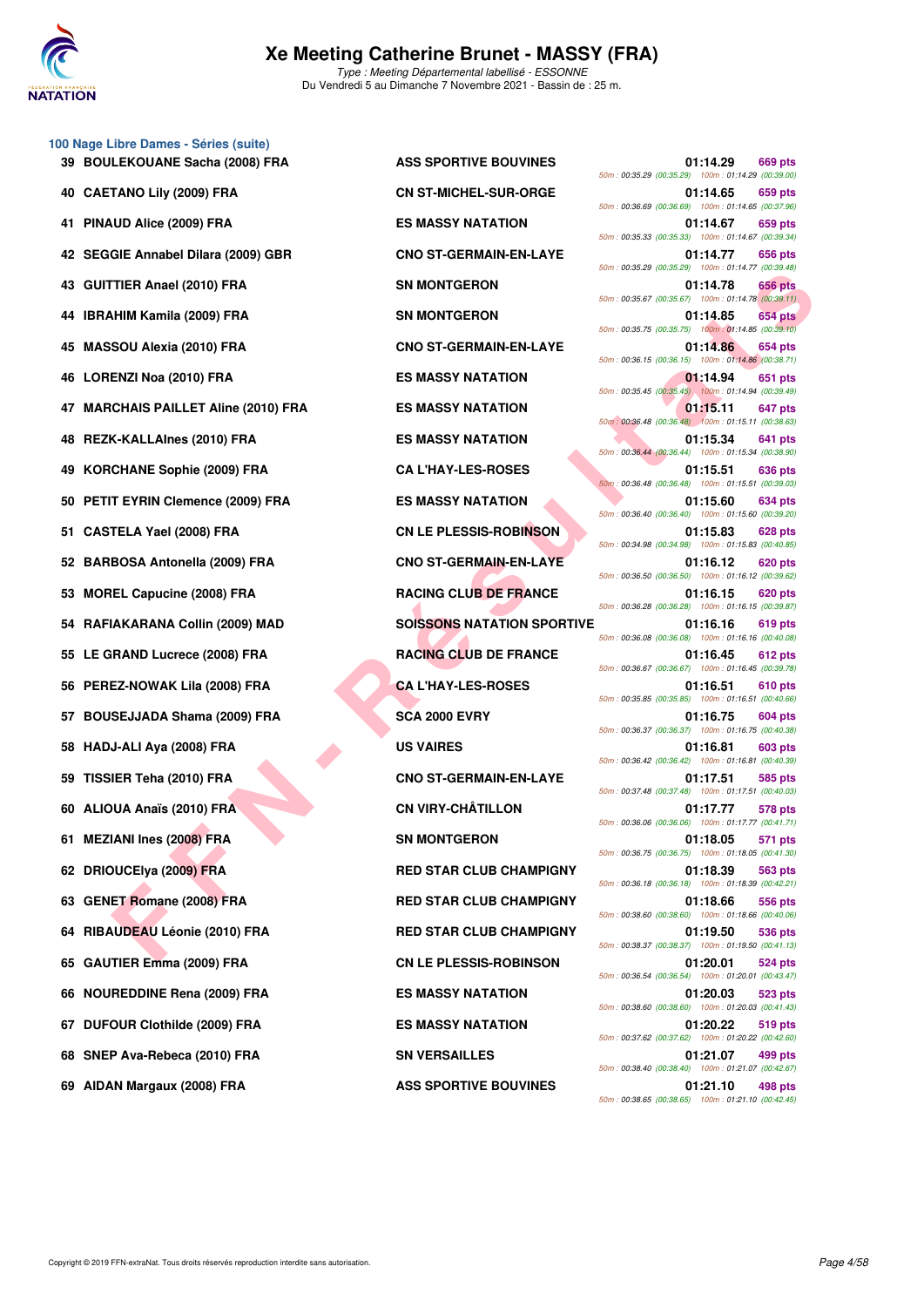

| 100 Nage Libre Dames - Séries (suite) |                              |                                                    |          |         |
|---------------------------------------|------------------------------|----------------------------------------------------|----------|---------|
| 70 LEANDRI Margot (2010) FRA          | AC BOULOGNE-BILLANCOURT      |                                                    | 01:21.16 | 497 pts |
|                                       |                              | 50m: 00:37.98 (00:37.98) 100m: 01:21.16 (00:43.18) |          |         |
| 70 AKROUR Taïce (2010) FRA            | <b>CN VIRY-CHÂTILLON</b>     |                                                    | 01:21.16 | 497 pts |
|                                       |                              | 50m: 00:38.67 (00:38.67) 100m: 01:21.16 (00:42.49) |          |         |
| 72 BEAUVALOT Marine (2010) FRA        | <b>RACING CLUB DE FRANCE</b> |                                                    | 01:21.21 | 495 pts |
|                                       |                              | 50m: 00:38.90 (00:38.90) 100m: 01:21.21 (00:42.31) |          |         |
| 73 USANNAZ Yasmine (2010) FRA         | <b>ES VITRY</b>              |                                                    | 01:22.98 | 455 pts |
|                                       |                              | 50m: 00:38.72 (00:38.72) 100m: 01:22.98 (00:44.26) |          |         |
| 74 SORRENTINO Lorena (2009) FRA       | <b>SN MONTGERON</b>          |                                                    | 01:23.93 | 434 pts |
|                                       |                              | 50m: 00:39.48 (00:39.48) 100m: 01:23.93 (00:44.45  |          |         |

- 75 MASSACESI-PIZARRO Claudia (2010) FRA
- 76 PEREIRA FERNANDES Juliana (2010) FRA
- **77 LESTINI-GUILLO Léna (2010) FRA**
- **78 CHOPLIN Esther (2010) FRA**
- **79 PICMarie (2010) FRA**
- **80 GILSON Tessa (2009) FRA**
- 81 BARTHES Takaé (2010) FRA
- **82 SABY Stella (2009) FRA**
- 83 BELLALOUTI Manel (2009) FRA
- 84 HELENO Céline (2010) FRA
- 85 REULIER-ROTHIER Danae (2009) FRA
- 86 GUILLOTON Margo (2010) FRA
- 87 DEVERE Charlotte (2010) FRA
- 88 MARQUIE Alice (2010) FRA
- 89 FANDEUR--FRIMU Emilie (2010) FRA
- **--- BEJTETYENE Enjy (2008) FRA**
- **--- RONOT Typhen (2009) FRA SN VERSAILLES** SN VERSAILLES DNS dec

#### **[200 Nage Libre Dames - Séries](http://www.ffnatation.fr/webffn/resultats.php?idact=nat&go=epr&idcpt=72199&idepr=3) 8-10 ans** (Vendredi 5 Novembre 2021)

- **1 LE GRATIET Ellyne (2011) FRA C VIKINGS DE ROUEN 02:43.59 669 pts**
- 2 GUITTIER Melina (2011) FRA
- **3 TROPEANO PUECAmalthée (2011) FRA**
- **4 MAUGIS FERNANDES Lucie (2011) FRA**
- 5 HADJ LAZIB Nelia (2012) FRA
- **6 LABOUGLIE Diane (2012) FRA**
- **7 AREVALO Laurine (2011) FRA**
- **8 SMAChiraz (2011) FRA**
- **9 KOROLOV Elisa (2011) FRA**

| <b>AC BOULOGNE-BILLANCOURT</b>  |
|---------------------------------|
| <b>CN VIRY-CHÂTILLON</b>        |
| <b>RACING CLUB DE FRANCE</b>    |
| <b>ES VITRY</b>                 |
| <b>SN MONTGERON</b>             |
| <b>RED STAR CLUB CHAMPIGNY</b>  |
| <b>RED STAR CLUB CHAMPIGNY</b>  |
| <b>AQUA VALLÉE-DE-CHEVREUSE</b> |
| AC BOULOGNE-BILLANCOURT         |
| <b>AC BOULOGNE-BILLANCOURT</b>  |
| <b>RED STAR CLUB CHAMPIGNY</b>  |
| <b>RACING CLUB DE FRANCE</b>    |
| <b>CAL'HAY-LES-ROSES</b>        |
| <b>SN MONTGERON</b>             |
| <b>RED STAR CLUB CHAMPIGNY</b>  |
| <b>AC BOULOGNE-BILLANCOURT</b>  |
| <b>CN ST-MICHEL-SUR-ORGE</b>    |
| <b>SN VERSAILLES</b>            |
| <b>SN VERSAILLES</b>            |
| <b>AQUA VALLÉE-DE-CHEVREUSE</b> |
| <b>SN MONTGERON</b>             |

| NDRI Margot (2010) FRA                                       | <b>AC BOULOGNE-BILLANCOURT</b>                                                                                                      | 01:21.16<br>497 pts<br>50m: 00:37.98 (00:37.98) 100m: 01:21.16 (00:43.18)                                                     |
|--------------------------------------------------------------|-------------------------------------------------------------------------------------------------------------------------------------|-------------------------------------------------------------------------------------------------------------------------------|
| OUR Taïce (2010) FRA                                         | <b>CN VIRY-CHÂTILLON</b>                                                                                                            | 01:21.16<br>497 pts<br>50m: 00:38.67 (00:38.67) 100m: 01:21.16 (00:42.49)                                                     |
| UVALOT Marine (2010) FRA                                     | <b>RACING CLUB DE FRANCE</b>                                                                                                        | 495 pts<br>01:21.21<br>50m: 00:38.90 (00:38.90) 100m: 01:21.21 (00:42.31)                                                     |
| NNAZ Yasmine (2010) FRA                                      | <b>ES VITRY</b>                                                                                                                     | 01:22.98<br>455 pts<br>50m: 00:38.72 (00:38.72) 100m: 01:22.98 (00:44.26)                                                     |
| RENTINO Lorena (2009) FRA                                    | <b>SN MONTGERON</b>                                                                                                                 | 01:23.93<br>434 pts<br>50m: 00:39.48 (00:39.48) 100m: 01:23.93 (00:44.45)                                                     |
| SACESI-PIZARRO Claudia (2010) FRA                            | <b>RED STAR CLUB CHAMPIGNY</b>                                                                                                      | 01:23.94<br>434 pts                                                                                                           |
| EIRA FERNANDES Juliana (2010) FRA                            | <b>RED STAR CLUB CHAMPIGNY</b>                                                                                                      | 50m: 00:40.50 (00:40.50) 100m: 01:23.94 (00:43.44)<br>01:24.38<br>425 pts                                                     |
| <b>FINI-GUILLO Léna (2010) FRA</b>                           | AQUA VALLÉE-DE-CHEVREUSE                                                                                                            | 50m: 00:41.79 (00:41.79) 100m: 01:24.38 (00:42.59)<br>01:24.58<br>420 pts                                                     |
| PLIN Esther (2010) FRA                                       | AC BOULOGNE-BILLANCOURT                                                                                                             | 50m: 00:39.94 (00:39.94) 100m: 01:24.58 (00:44.64)<br>01:25.33<br>405 pts                                                     |
| 1arie (2010) FRA                                             | AC BOULOGNE-BILLANCOURT                                                                                                             | 50m: 00:39.20 (00:39.20) 100m: 01:25.33 (00:46.13)<br>01:25.96<br>391 pts                                                     |
| <b>;ON Tessa (2009) FRA</b>                                  | <b>RED STAR CLUB CHAMPIGNY</b>                                                                                                      | 50m: 00:40.53 (00:40.53) 100m: 01:25.96 (00:45.43)<br>01:26.82<br>374 pts                                                     |
| THES Takaé (2010) FRA                                        | <b>RACING CLUB DE FRANCE</b>                                                                                                        | 50m: 00:40.87 (00:40.87) 100m: 01:26.82 (00:45.95)<br>01:26.99<br><b>370 pts</b>                                              |
| Y Stella (2009) FRA                                          | <b>CA L'HAY-LES-ROSES</b>                                                                                                           | 50m: 00:41.01 (00:41.01) 100m: 01:26.99 (00:45.98)<br>01:27.40<br><b>362 pts</b>                                              |
| LALOUTI Manel (2009) FRA                                     | <b>SN MONTGERON</b>                                                                                                                 | 50m: 00:40.89 (00:40.89) 100m: 01:27.40 (00:46.51)<br>01:29.05<br><b>330 pts</b>                                              |
| ENO Céline (2010) FRA                                        | <b>RED STAR CLUB CHAMPIGNY</b>                                                                                                      | 50m: 00:41.41 (00:41.41) 100m: 01:29.05 (00:47.64)<br>01:32.60<br>267 pts                                                     |
| LIER-ROTHIER Danae (2009) FRA                                | <b>AC BOULOGNE-BILLANCOURT</b>                                                                                                      | 50m: 00:42.37 (00:42.37) 100m: 01:32.60 (00:50.23)<br>01:35.72<br>216 pts                                                     |
|                                                              | <b>CN ST-MICHEL-SUR-ORGE</b>                                                                                                        | 50m: 00:44.38 (00:44.38) 100m: 01:35.72 (00:51.34)<br>01:36.26<br><b>208 pts</b>                                              |
| LOTON Margo (2010) FRA                                       |                                                                                                                                     | 50m: 00:44.73 (00:44.73) 100m: 01:36.26 (00:51.53)                                                                            |
| ERE Charlotte (2010) FRA                                     | <b>SN VERSAILLES</b>                                                                                                                | 01:36.97<br>197 pts<br>50m: 00:43.13 (00:43.13) 100m: 01:36.97 (00:53.84)                                                     |
| QUIE Alice (2010) FRA                                        | <b>SN VERSAILLES</b>                                                                                                                | 01:37.04<br>$196$ pts<br>50m: 00:47.27 (00:47.27) 100m: 01:37.04 (00:49.77)                                                   |
| DEUR--FRIMU Emilie (2010) FRA                                | <b>AQUA VALLÉE-DE-CHEVREUSE</b>                                                                                                     | 01:37.57<br>189 pts<br>50m: 00:46.44 (00:46.44) 100m: 01:37.57 (00:51.13)                                                     |
| <b>FETYENE Enjy (2008) FRA</b><br>OT Typhen (2009) FRA       | <b>SN MONTGERON</b><br><b>SN VERSAILLES</b>                                                                                         | <b>DNS dec</b><br><b>DNS dec</b>                                                                                              |
|                                                              |                                                                                                                                     |                                                                                                                               |
| age Libre Dames - Séries 8-10 ans (Vendredi 5 Novembre 2021) |                                                                                                                                     |                                                                                                                               |
| RATIET Ellyne (2011) FRA                                     | <b>C VIKINGS DE ROUEN</b><br>50m: 00:36.77 (00:36.77) 100m: 01:18.08 (00:41.31) 150m: 02:01.01 (00:42.93) 200m: 02:43.59 (00:42.58) | 02:43.59<br>669 pts                                                                                                           |
| TIER Melina (2011) FRA                                       | <b>SN MONTGERON</b>                                                                                                                 | 02:51.16<br>582 pts<br>50m: 00:39.35 (00:39.35) 100m: 01:24.76 (00:45.41) 150m: 02:08.64 (00:43.88) 200m: 02:51.16 (00:42.52) |
| PEANO PUECAmalthée (2011) FRA                                | <b>ES MASSY NATATION</b>                                                                                                            | 02:53.91<br>552 pts<br>50m: 00:38.56 (00:38.56) 100m: 01:21.74 (00:43.18) 150m: 02:08.30 (00:46.56) 200m: 02:53.91 (00:45.61) |
| <b>GIS FERNANDES Lucie (2011) FRA</b>                        | <b>SN MONTGERON</b>                                                                                                                 | 02:56.50<br><b>524 pts</b><br>01.05.50 (00.15.00) 150 - 00.11.50 (00.10                                                       |

| .                        |                                                                                                        |                  |  |
|--------------------------|--------------------------------------------------------------------------------------------------------|------------------|--|
|                          | 50m: 00:36.77 (00:36.77) 100m: 01:18.08 (00:41.31) 150m: 02:01.01 (00:42.93) 200m: 02:43.59 (00:42.58) |                  |  |
| <b>SN MONTGERON</b>      |                                                                                                        | 02:51.16 582 pts |  |
|                          | 50m: 00:39.35 (00:39.35) 100m: 01:24.76 (00:45.41) 150m: 02:08.64 (00:43.88) 200m: 02:51.16 (00:42.52) |                  |  |
| <b>ES MASSY NATATION</b> |                                                                                                        | 02:53.91 552 pts |  |
|                          | 50m: 00:38.56 (00:38.56) 100m: 01:21.74 (00:43.18) 150m: 02:08.30 (00:46.56) 200m: 02:53.91 (00:45.61) |                  |  |
| <b>SN MONTGERON</b>      |                                                                                                        | 02:56.50 524 pts |  |
|                          | 50m: 00:40.48 (00:40.48) 100m: 01:25.50 (00:45.02) 150m: 02:11.52 (00:46.02) 200m: 02:56.50 (00:44.98) |                  |  |
| <b>ES MASSY NATATION</b> |                                                                                                        | 03:00.63 482 pts |  |
|                          | 50m: 00:40.21 (00:40.21) 100m: 01:27.56 (00:47.35) 150m: 02:16.32 (00:48.76) 200m: 03:00.63 (00:44.31) |                  |  |
|                          | <b>SOISSONS NATATION SPORTIVE</b>                                                                      | 03:07.54 414 pts |  |
|                          | 50m: 00:40.65 (00:40.65) 100m: 01:29.94 (00:49.29) 150m: 02:18.65 (00:48.71) 200m: 03:07.54 (00:48.89) |                  |  |
| <b>ES MASSY NATATION</b> |                                                                                                        | 03:10.17 390 pts |  |
|                          | 50m: 00:42.95 (00:42.95) 100m: 01:32.59 (00:49.64) 150m: 02:23.38 (00:50.79) 200m: 03:10.17 (00:46.79) |                  |  |
| <b>CA ORSAY</b>          |                                                                                                        | 03:19.36 311 pts |  |
|                          | 50m: 00:44.22 (00:44.22) 100m: 01:35.04 (00:50.82) 150m: 02:27.98 (00:52.94) 200m: 03:19.36 (00:51.38) |                  |  |
| <b>ES MASSY NATATION</b> |                                                                                                        | 03:20.69 300 pts |  |
|                          | 50m: 00:43.20 (00:43.20) 100m: 01:36.18 (00:52.98) 150m: 02:30.78 (00:54.60) 200m: 03:20.69 (00:49.91) |                  |  |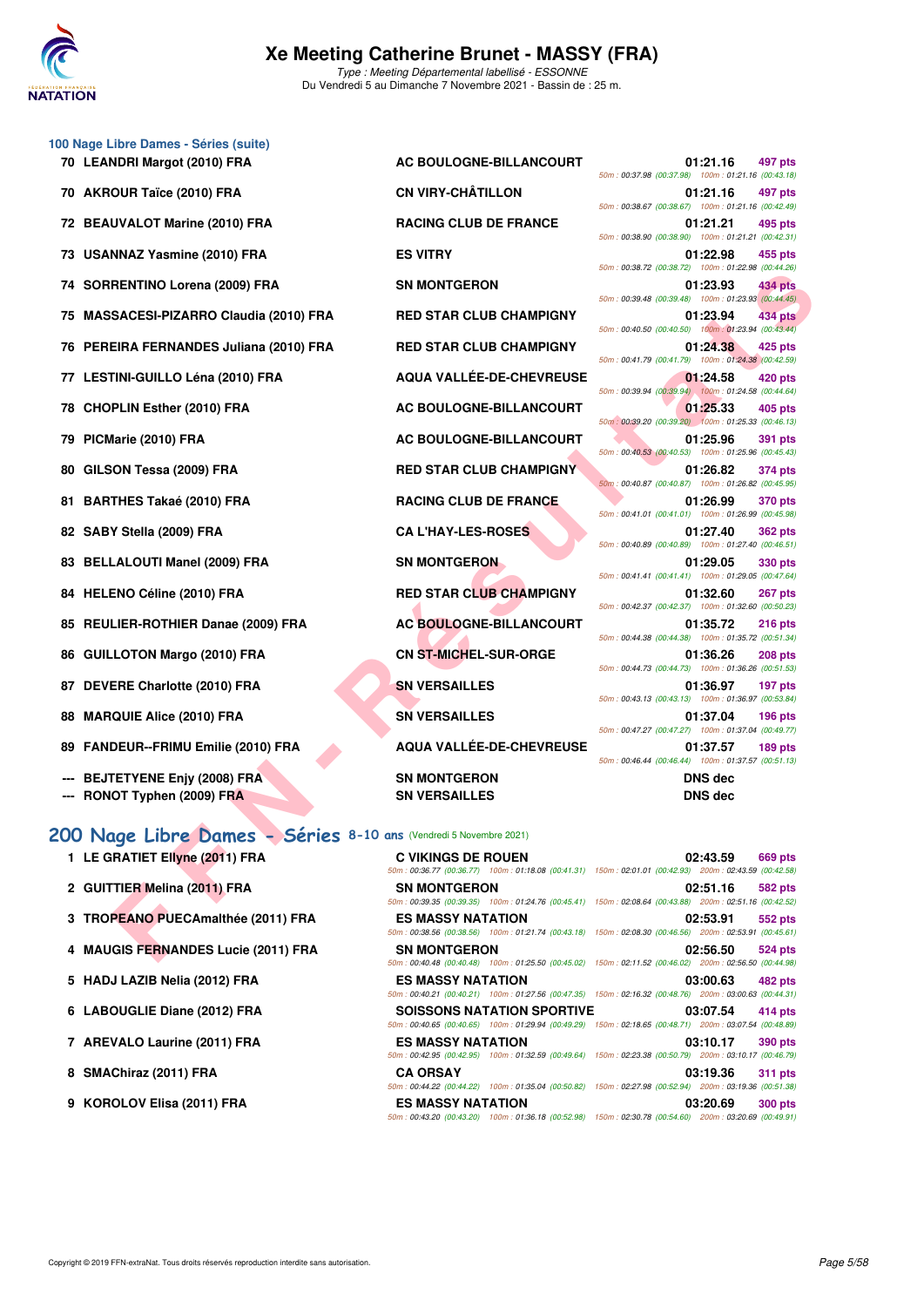

Type : Meeting Départemental labellisé - ESSONNE Du Vendredi 5 au Dimanche 7 Novembre 2021 - Bassin de : 25 m.

#### **200 Nage Libre Dames - Séries (suite)**

- **10 EL OUARRADI Ambre (2012) FRA**
- 11 DELANGE Raphaëlle (2012) FRA
- **12 TOURNAY Margot (2012) FRA**
- **13 ATCHORI Zoe (2011) FRA**
- **14 CHASTELOUX Angela (2011) FRA**
- **15 PHAM Lam-Thi (2012) FRA**
- 16 CHARTREL Marie-Lou (2012) FRA
- 17 HADJALI Zeineb (2011) FRA
- 18 NOUREDDINE Lylia (2012) FRA
- **19 BARRE Lucie (2011) FRA**
- 20 ARAGONES Mathilde (2012) FRA **21 BESSE Ines (2011) FRA**
- 22 ALLAUZE Margaux (2012) FRA
- 23 HASSAOUI Sarah (2011) FRA
- **24 NGUYEN Lena (2012) FRA** 25 BOULEZ Naelle (2012) FRA
- 26 DENISE-PEYNET Maë (2012) FRA
- 27 DELINDE Eliza (2012) FRA
- **--- LORTHIOIS Nora (2013) FRA**
- --- LOVICClaire (2012) FRA

#### **[400 Nage Libre Dames - Séries](http://www.ffnatation.fr/webffn/resultats.php?idact=nat&go=epr&idcpt=72199&idepr=4) 11-13 ans** (Vendredi 5 Novembre 2021)

- **1 TOURNAY Sarah (2008) FRA CNO ST-GERMAIN-EN-LAYE 04:40.01 1075 pts**
- 
- 
- 
- 
- 
- 
- 
- 

| libre Dames - Series (suite)                                  |                                                                                                           |                                                                                                                                 |
|---------------------------------------------------------------|-----------------------------------------------------------------------------------------------------------|---------------------------------------------------------------------------------------------------------------------------------|
| <b>UARRADI Ambre (2012) FRA</b>                               | <b>ES MASSY NATATION</b>                                                                                  | 03:21.75<br>292 pts                                                                                                             |
|                                                               |                                                                                                           | 50m: 00:42.22 (00:42.22) 100m: 01:35.77 (00:53.55) 150m: 02:29.79 (00:54.02) 200m: 03:21.75 (00:51.96)                          |
| ANGE Raphaëlle (2012) FRA                                     | <b>AQUA VALLEE-DE-CHEVREUSE</b>                                                                           | 03:26.74<br>254 pts<br>50m: 00:45.52 (00:45.52) 100m: 01:38.29 (00:52.77) 150m: 02:33.43 (00:55.14) 200m: 03:26.74 (00:53.31)   |
|                                                               |                                                                                                           |                                                                                                                                 |
| RNAY Margot (2012) FRA                                        | <b>CNO ST-GERMAIN-EN-LAYE</b>                                                                             | 03:29.12<br>237 pts<br>50m: 00:45.63 (00:45.63) 100m: 01:41.57 (00:55.94) 150m: 02:37.66 (00:56.09) 200m: 03:29.12 (00:51.46)   |
| HORI Zoe (2011) FRA                                           | <b>SCA 2000 EVRY</b>                                                                                      | 03:29.84<br>232 pts                                                                                                             |
|                                                               |                                                                                                           | 50m: 00:44.70 (00:44.70) 100m: 01:37.87 (00:53.17) 150m: 02:33.69 (00:55.82) 200m: 03:29.84 (00:56.15)                          |
| STELOUX Angela (2011) FRA                                     | <b>AQUA VALLEE-DE-CHEVREUSE</b>                                                                           | 219 pts<br>03:31.69                                                                                                             |
|                                                               | 50m: 00:46095 : (00:46.95)                                                                                | 150m: 02:37.73 (01:50.78) 200m: 03:31.69 (00:53.96)                                                                             |
| M Lam-Thi (2012) FRA                                          | <b>ES MASSY NATATION</b>                                                                                  | 03:34.42<br><b>201 pts</b>                                                                                                      |
|                                                               | 50m: 00:47.17 (00:47.17) 100m: 01:42.83 (00:55.66)                                                        | 150m: 02:39.07 (00:56.24) 200m: 03:34.42 (00:55.35)                                                                             |
| RTREL Marie-Lou (2012) FRA                                    | <b>SN VERSAILLES</b>                                                                                      | 03:39.56<br>$169$ pts<br>50m: 00:47.47 (00:47.47) 100m: 01:46.91 (00:59.44) 150m: 02:45.11 (00:58.20) 200m: 03:39.56 (00:54.45) |
|                                                               |                                                                                                           |                                                                                                                                 |
| JALI Zeineb (2011) FRA                                        | <b>US VAIRES</b><br>50m: 00:43.35 (00:43.35) 100m: 01:39.03 (00:55.68)                                    | 03:41.40<br>$158$ pts<br>150m: 02:40.34 (01:01.31) 200m: 03:41.40 (01:01.06)                                                    |
|                                                               |                                                                                                           |                                                                                                                                 |
| REDDINE Lylia (2012) FRA                                      | <b>ES MASSY NATATION</b><br>50m: 00:46.84 (00:46.84) 100m: 01:46.30 (00:59.46)                            | 03:43.10<br>$148$ pts<br>150m: 02:46.76 (01:00.46) 200m: 03:43.10 (00:56.34)                                                    |
| RE Lucie (2011) FRA                                           | <b>AQUA VALLÉE-DE-CHEVREUSE</b>                                                                           | 03:43.38<br>147 pts                                                                                                             |
|                                                               |                                                                                                           | 50m : 00:50.15 (00:50.15) 100m : 01:48.55 (00:58.40) 150m : 02:46.69 (00:58.14) 200m : 03:43.38 (00:56.69)                      |
| GONES Mathilde (2012) FRA                                     | <b>ES MASSY NATATION</b>                                                                                  | 03:47.82<br>123 <sub>pts</sub>                                                                                                  |
| <b>SE Ines (2011) FRA</b>                                     | <b>AQUA VALLÉE-DE-CHEVREUSE</b>                                                                           | 03:55.36<br>87 pts                                                                                                              |
|                                                               |                                                                                                           | 50m: 00:50.97 (00:50.97) 100m: 01:51.65 (01:00.68) 150m: 02:55.81 (01:04.16) 200m: 03:55.36 (00:59.55)                          |
| AUZE Margaux (2012) FRA                                       | <b>ES MASSY NATATION</b>                                                                                  | 03:59.86<br>69 pts                                                                                                              |
|                                                               | 50m: 00:50.20 (00:50.20) 100m: 01:53.00 (01:02.80)                                                        | 150m: 02:59.30 (01:06.30) 200m: 03:59.86 (01:00.56)                                                                             |
| SAOUI Sarah (2011) FRA                                        | <b>SN MONTGERON</b>                                                                                       | 04:03.27<br>57 pts                                                                                                              |
|                                                               |                                                                                                           | 50m : 00:52.78 (00:52.78) 100m : 01:55.78 (01:03.00) 150m : 03:00.57 (01:04.79) 200m : 04:03.27 (01:02.70)                      |
| YEN Lena (2012) FRA                                           | <b>ES MASSY NATATION</b>                                                                                  | 04:05.67<br>49 pts                                                                                                              |
| LEZ Naelle (2012) FRA                                         | <b>AQUA VALLEE-DE-CHEVREUSE</b>                                                                           | 04:10.72<br>34 pts                                                                                                              |
|                                                               |                                                                                                           | 50m : 00:52.71 (00:52.71) 100m : 01:56.45 (01:03.74) 150m : 03:04.59 (01:08.14) 200m : 04:10.72 (01:06.13)                      |
| ISE-PEYNET Maë (2012) FRA                                     | <b>SN VERSAILLES</b>                                                                                      | 04:16.38<br>20 pts                                                                                                              |
|                                                               |                                                                                                           | 50m: 00:58.19 (00:58.19) 100m: 02:02.90 (01:04.71) 150m: 03:10.82 (01:07.92) 200m: 04:16.38 (01:05.56)                          |
| <b>NDE Eliza (2012) FRA</b>                                   | <b>SN VERSAILLES</b>                                                                                      | 04:24.36<br>7 pts                                                                                                               |
|                                                               |                                                                                                           | 50m : 00:57.37 (00:57.37) 100m : 02:04.84 (01:07.47) 150m : 03:17.14 (01:12.30) 200m : 04:24.36 (01:07.22)                      |
| THIOIS Nora (2013) FRA                                        | <b>SN VERSAILLES</b>                                                                                      | <b>DNS</b> dec                                                                                                                  |
| ICClaire (2012) FRA                                           | <b>SN VERSAILLES</b>                                                                                      | <b>DNS dec</b>                                                                                                                  |
|                                                               |                                                                                                           |                                                                                                                                 |
| age Libre Dames - Séries 11-13 ans (Vendredi 5 Novembre 2021) |                                                                                                           |                                                                                                                                 |
| RNAY Sarah (2008) FRA                                         | <b>CNO ST-GERMAIN-EN-LAYE</b>                                                                             | 04:40.01<br>1075 pts                                                                                                            |
|                                                               |                                                                                                           | 50m: 00:32.41 (00:32.41) 100m: 01:07.36 (00:34.95) 150m: 01:42.86 (00:35.50) 200m: 02:18.05 (00:35.19)                          |
|                                                               | 250m: 02:53.41 (00:35.36) 300m: 03:29.42 (00:36.01) 350m: 04:05.29 (00:35.87) 400m: 04:40.01 (00:34.72)   |                                                                                                                                 |
| UEROD Lilou (2008) FRA                                        | <b>C VIKINGS DE ROUEN</b>                                                                                 | 04:45.56<br>1034 pts                                                                                                            |
|                                                               | 250m: 02:56.11 (00:36.45) 300m: 03:32.58 (00:36.47) 350m: 04:09.18 (00:36.60) 400m: 04:45.56 (00:36.38)   | 50m: 00:32.83 (00:32.83) 100m: 01:07.79 (00:34.96) 150m: 01:43.68 (00:35.89) 200m: 02:19.66 (00:35.98)                          |
| ▽<br><b>CZER Lilou (2008) FRA</b>                             | <b>ES MASSY NATATION</b>                                                                                  | 04:49.91<br>1003 pts                                                                                                            |
|                                                               |                                                                                                           | 50m: 00:32.37 (00:32.37) 100m: 01:06.96 (00:34.59) 150m: 01:42.78 (00:35.82) 200m: 02:21.28 (00:38.50)                          |
|                                                               | 250m: 02:59.35 (00:38.07) 300m: 03:37.35 (00:38.00) 350m: 04:14.13 (00:36.78) 400m: 04:49.91 (00:35.78)   |                                                                                                                                 |
| Eva (2008) FRA                                                | <b>SN VERSAILLES</b>                                                                                      | 04:51.00<br>995 pts                                                                                                             |
|                                                               | 50m: 00:32.94 (00:32.94) 100m: 01:08.18 (00:35.24)<br>250m: 02:58.78 (00:37.18) 300m: 03:36.21 (00:37.43) | 150m: 01:44.42 (00:36.24) 200m: 02:21.60 (00:37.18)<br>350m: 04:13.91 (00:37.70) 400m: 04:51.00 (00:37.09)                      |
| AMARE Romane (2009) FRA                                       | <b>C VIKINGS DE ROUEN</b>                                                                                 | 04:59.27<br>936 pts                                                                                                             |
|                                                               | 50m: 00:34.84 (00:34.84) 100m: 01:12.79 (00:37.95)                                                        | 150m: 01:51.18 (00:38.39) 200m: 02:29.86 (00:38.68)                                                                             |
|                                                               | 250m: 03:07.50 (00:37.64) 300m: 03:45.60 (00:38.10)                                                       | 350m: 04:23.30 (00:37.70) 400m: 04:59.27 (00:35.97)                                                                             |

50m : 00:32.41 (00:32.41) 100m : 01:07.36 (00:34.95) 150m : 01:42.86 (00:35.50) 200m : 02:18.05 (00:35.19) 250m : 02:53.41 (00:35.36) 300m : 03:29.42 (00:36.01) 350m : 04:05.29 (00:35.87) 400m : 04:40.01 (00:34.72) **2 JAQUEROD Lilou (2008) FRA C VIKINGS DE ROUEN 04:45.56 1034 pts** 50m : 00:32.83 (00:32.83) 100m : 01:07.79 (00:34.96) 150m : 01:43.68 (00:35.89) 200m : 02:19.66 (00:35.98) 250m : 02:56.11 (00:36.45) 300m : 03:32.58 (00:36.47) 350m : 04:09.18 (00:36.60) 400m : 04:45.56 (00:36.38) **3 SALCZER Lilou (2008) FRA ES MASSY NATATION 04:49.91 1003 pts** 50m : 00:32.37 (00:32.37) 100m : 01:06.96 (00:34.59) 150m : 01:42.78 (00:35.82) 200m : 02:21.28 (00:38.50) 250m : 02:59.35 (00:38.07) 300m : 03:37.35 (00:38.00) 350m : 04:14.13 (00:36.78) 400m : 04:49.91 (00:35.78) **4 BIZE Eva (2008) FRA SN VERSAILLES 04:51.00 995 pts** 50m : 00:32.94 (00:32.94) 100m : 01:08.18 (00:35.24) 150m : 01:44.42 (00:36.24) 200m : 02:21.60 (00:37.18) 250m : 02:58.78 (00:37.18) 300m : 03:36.21 (00:37.43) 350m : 04:13.91 (00:37.70) 400m : 04:51.00 (00:37.09) **5 DELAMARE Romane (2009) FRA C VIKINGS DE ROUEN 04:59.27 936 pts** 50m : 00:34.84 (00:34.84) 100m : 01:12.79 (00:37.95) 150m : 01:51.18 (00:38.39) 200m : 02:29.86 (00:38.68) 250m : 03:07.50 (00:37.64) 300m : 03:45.60 (00:38.10) 350m : 04:23.30 (00:37.70) 400m : 04:59.27 (00:35.97) **6 JAFFUEL Ella (2009) FRA CNO ST-GERMAIN-EN-LAYE 04:59.76 933 pts** 50m : 00:34.17 (00:34.17) 100m : 01:11.72 (00:37.55) 150m : 01:49.49 (00:37.77) 200m : 02:27.04 (00:37.55) 250m : 03:04.63 (00:37.59) 300m : 03:42.12 (00:37.49) 350m : 04:18.59 (00:36.47) 400m : 04:59.76 (00:41.17) **7 PRIOLET Emma (2008) FRA CN VIRY-CHÂTILLON 05:00.03 931 pts** 50m : 00:34.75 (00:34.75) 100m : 01:12.65 (00:37.90) 150m : 01:50.82 (00:38.17) 200m : 02:28.56 (00:37.74) 250m : 03:06.49 (00:37.93) 300m : 03:44.48 (00:37.99) 350m : 04:22.69 (00:38.21) 400m : 05:00.03 (00:37.34) **8 BARSANTI Juliana (2009) FRA SN VERSAILLES 05:00.04 931 pts** 50m : 00:34.59 (00:34.59) 100m : 01:11.78 (00:37.19) 150m : 01:50.13 (00:38.35) 200m : 02:28.62 (00:38.49) 250m : 03:06.73 (00:38.11) 300m : 03:45.06 (00:38.33) 350m : 04:23.67 (00:38.61) 400m : 05:00.04 (00:36.37) **9 LIMAM Yasmine (2010) FRA C VIKINGS DE ROUEN 05:01.46 921 pts**

50m : 00:35.30 (00:35.30) 100m : 01:13.81 (00:38.51) 150m : 01:51.85 (00:38.04) 200m : 02:30.08 (00:38.23) 250m : 03:08.36 (00:38.28) 300m : 03:46.48 (00:38.12) 350m : 04:24.78 (00:38.30) 400m : 05:01.46 (00:36.68)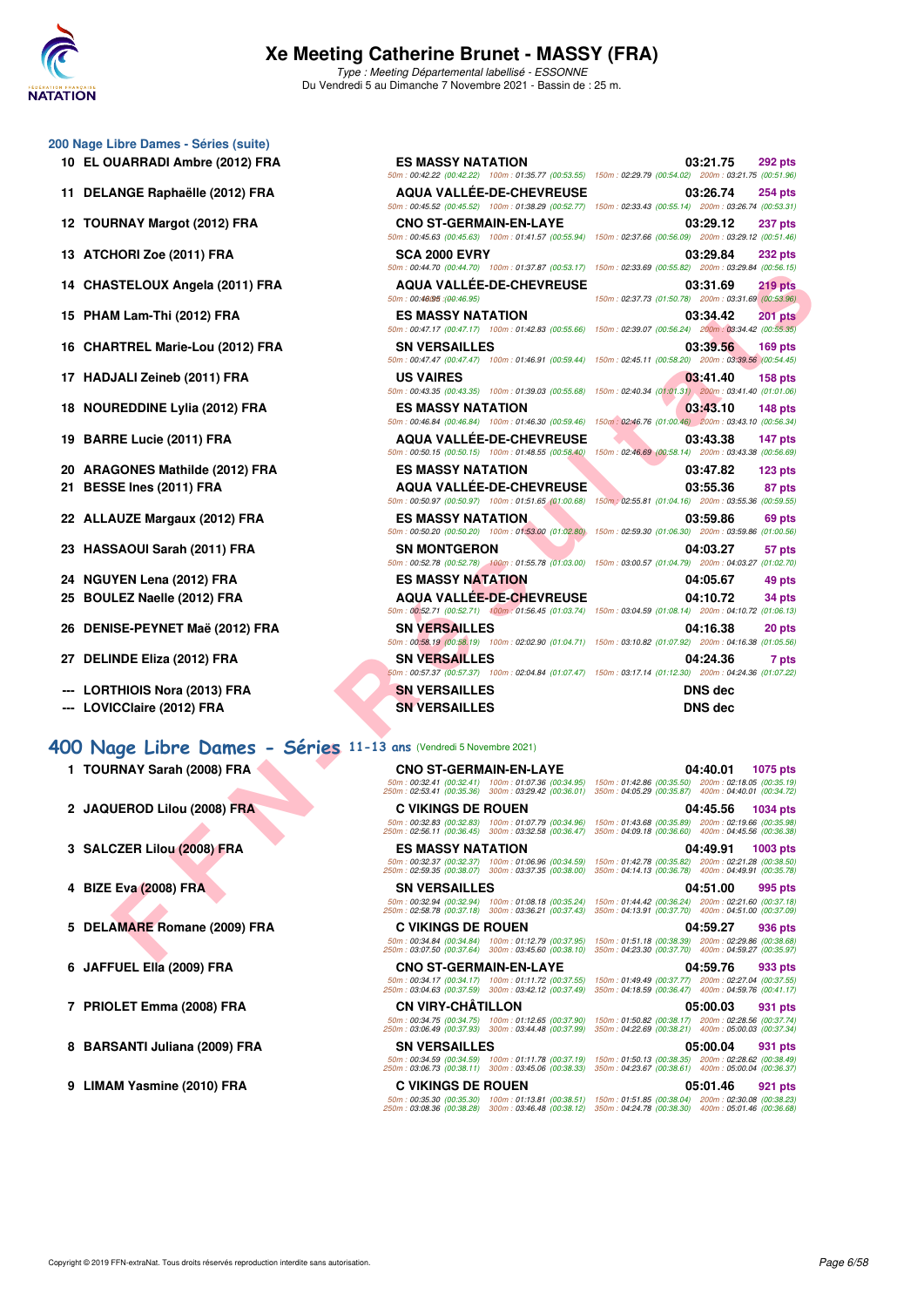

Type : Meeting Départemental labellisé - ESSONNE Du Vendredi 5 au Dimanche 7 Novembre 2021 - Bassin de : 25 m.

| 400 Nage Libre Dames - Séries (suite)    |                                               |
|------------------------------------------|-----------------------------------------------|
| 10 POIROT Sidonie (2008) FRA             | CN BRI<br>50m: 00:34.5<br>250m: 03:07.8       |
| 11 VENTURA Vanessa (2010) FRA            | C VIKII<br>50m:00:36.0<br>250m: 03:11.7       |
| 12 GARRABOS Loane (2008) FRA             | <b>YERRE</b><br>50m: 00:34.9<br>250m: 03:10.0 |
| 13 GUILLERM Enola (2008) FRA             | CN VIR<br>50m: 00:35.4<br>250m: 03:11.6       |
| 14 BETTIOUI Ferroudja (2010) FRA         | SN MO<br>50m: 00:35.3                         |
| 15 XAYGNABOUN-MOUNIER Laurine (2009) FRA | 250m: 03:13.4<br>CA OR<br>50m: 00:35.4        |
| 16 MARTEAU Cassidy (2008) FRA            | 250m: 03:14.7<br>CN BRI<br>50m: 00:35.7       |
| 17 DELSART Ambre (2010) FRA              | 250m: 03:16.9<br>ES MA<br>50m:00:36.1         |
| 18 STRADY Clementine (2010) FRA          | 250m: 03:18.4<br>ES MA<br>50m: 00:35.1        |
| 19 NOUREDDINE Attika (2008) FRA          | 250m: 03:20.2<br>ES MA<br>50m:00:35.2         |
| 20 REMY Lou (2009) FRA                   | 250m: 03:16.5<br>ES MA<br>50m: 00:35.1        |
| 21 HUCHETTE GERARD Siloë (2010) FRA      | 250m: 03:19.4<br>ES MA<br>50m: 00:36.5        |
| 22 DA SILVA Lyana (2008) FRA             | 250m: 03:23.8<br>CN BRI<br>50m: 00:35.7       |
| 23 BOURGES Victoria (2009) FRA           | 250m: 03:20.5<br>RACIN<br>50m: 00:35.9        |
| 24 BELHACHEMI Manare (2008) FRA          | 250m: 03:19.8<br>US VAI<br>50m: 00:35.5       |
| 25 PAUL Lucie (2009) FRA                 | 250m: 03:20.2<br>ES MA<br>50m: 00:35.7        |
| 26 MARCHAIS PAILLET Aline (2010) FRA     | 250m: 03:22.6<br>ES MA<br>50m: 00:38.7        |
| 27 DE OLIVEIRA Maelle (2008) FRA         | 250m: 03:27.8<br>US VAI<br>50m: 00:37.6       |
| 28 DUMON Elise (2009) FRA                | 250m: 03:30.0<br>CN VIR<br>50m: 00:35.9       |
| 29 BEN-HENIA Norhene (2010) FRA          | 250m: 03:27.8<br>CN LE.<br>50m: 00:35.0       |
| 30 SUSPENE Clémence (2010) FRA           | 250m: 03:29.5<br>CA OR<br>50m: 00:39.6        |
| 31 NOUREDDINE Rena (2009) FRA            | 250m: 03:32.6<br>ES MA:<br>50m: 00:38.0       |
| 32 MEZIANI Ines (2008) FRA               | 250m: 03:33.3<br>SN MO<br>50m: 00:37.4        |
| 33 LORENZI Noa (2010) FRA                | 250m: 03:33.2<br>ES MA                        |

LERM ENDIGNATION<br>
THE SUND FRAME CONDITION CONTINUES IN THE SUN OF THE SUN OF THE SUN OF THE SUN OF THE SUN OF THE SUN OF THE SUN OF THE SUN OF THE SUN OF THE SUN OF THE SUN OF THE SUN OF THE SUN OF THE SUN OF THE SUN OF T **10 POIROT Sidonie (2008) FRA CN BRUNOY-ESSONNE 05:03.02 910 pts** 50m : 00:34.56 (00:34.56) 100m : 01:12.65 (00:38.09) 150m : 01:50.83 (00:38.18) 200m : 02:29.03 (00:38.20) 250m : 03:07.89 (00:38.86) 300m : 03:46.82 (00:38.93) 350m : 04:25.41 (00:38.59) 400m : 05:03.02 (00:37.61) 11 VENTURA Vanessa (2010) FRA COVIKINGS DE ROUEN (00:39.35) 150m : 01:54.37 (00:39.36) 10:5:04.05 903 pts<br>50m : 03:1.7.0 (00:38.49) 300m : 03:49.62 (00:37.92) 500m : 01:54.37 (00:38.49) 300m : 01:54.37 (00:38.44) 400m : 0 **12 GARRABOS Loane (2008) FRA YERRES NATATION 05:05.45 894 pts** 50m : 00:34.93 (00:34.93) 100m : 01:12.79 (00:37.86) 150m : 01:51.74 (00:38.95) 200m : 02:31.17 (00:39.43) 250m : 03:10.09 (00:38.92) 300m : 03:49.04 (00:38.95) 350m : 04:27.94 (00:38.90) 400m : 05:05.45 (00:37.51) **13 GUILLERM Enola (2008) FRA CN VIRY-CHÂTILLON 05:07.05 883 pts** 50m : 00:35.43 (00:35.43) 100m : 01:14.20 (00:38.77) 150m : 01:53.24 (00:39.04) 200m : 02:32.19 (00:38.95) 250m : 03:11.60 (00:39.41) 300m : 03:50.76 (00:39.16) 350m : 04:29.85 (00:39.09) 400m : 05:07.05 (00:37.20) **14 BETTIOUI Ferroudja (2010) FRA SN MONTGERON 05:13.13 842 pts** 50m : 00:35.37 (00:35.37) 100m : 01:14.32 (00:38.95) 150m : 01:54.50 (00:40.18) 200m : 02:34.05 (00:39.55) 250m : 03:13.44 (00:39.39) 300m : 03:53.96 (00:40.52) 350m : 04:34.26 (00:40.30) 400m : 05:13.13 (00:38.87) **15 XAYGNABOUN-MOUNIER Laurine (2009) FRA CA ORSAY 05:15.83 824 pts** 50m : 00:35.48 (00:35.48) 100m : 01:14.85 (00:39.37) 150m : 01:54.77 (00:39.92) 200m : 02:35.03 (00:40.26) 250m : 03:14.79 (00:39.76) 300m : 03:55.30 (00:40.51) 350m : 04:36.61 (00:41.31) 400m : 05:15.83 (00:39.22) 16 MARTEAU Cassidy (2008) FRA CN BRUNOY-ESSONNE 2518.06 810 pts 50m : 00:35.76 (00:35.76) 100m : 01:14.78 (00:39.02) 150m : 01:55.32 (00:40.54) 200m : 02:36.09 (00:40.77) 250m : 03:16.93 (00:40.84) 300m : 03:57.87 (00:40.94) 350m : 04:38.21 (00:40.34) 400m : 05:18.06 (00:39.85) **17 DELSART Ambre (2010) FRA ES MASSY NATATION 05:20.04 797 pts** 50m : 00:36.10 (00:36.10) 100m : 01:15.59 (00:39.49) 150m : 01:56.30 (00:40.71) 200m : 02:37.20 (00:40.90) 250m : 03:18.48 (00:41.28) 300m : 03:59.87 (00:41.39) 350m : 04:41.09 (00:41.22) 400m : 05:20.04 (00:38.95) **18 STRADY Clementine (2010) FRA ES MASSY NATATION 05:20.23 796 pts** .50m : 00:35.14 (00:35.14) 100m : 01:15.09 (00:39.95) 150m : 01:86090 :(09:41.81)<br>250m : 03:20.22 (01:23.32) 300m : 04:01.54 (00:41.32) 350m ; 04:43.19 (00:41.65) 400m : 05:20.23 (00:37.04) **19 NOUREDDINE Attika (2008) FRA ES MASSY NATATION 05:24.25 770 pts** 50m : 00:35.27 (00:35.27) 100m : 01:14.17 (00:38.90) 150m : 01:53.58 (00:39.41) 200m : 02:35.05 (00:41.47) 250m : 03:16.57 (00:41.52) 300m : 03:58.96 (00:42.39) 350m : 04:41.88 (00:42.92) 400m : 05:24.25 (00:42.37) **20 REMY Lou (2009) FRA ES MASSY NATATION 05:24.48 769 pts** 50m : 00:35.12 (00:35.12) 100m : 01:15.57 (00:40.45) 150m : 01:56.11 (00:40.54) 200m : 02:37.47 (00:41.36) 250m : 03:19.48 (00:42.01) 300m : 04:01.34 (00:41.86) 350m : 04:43.27 (00:41.93) 400m : 05:24.48 (00:41.21) **21 HUCHETTE GERARD Siloë (2010) FRA ES MASSY NATATION 05:27.26 751 pts** 50m : 00:36.56 (00:36.56) 100m : 01:17.59 (00:41.03) 150m : 01:59.06 (00:41.47) 200m : 02:40.85 (00:41.79) 250m : 03:23.85 (00:43.00) 300m : 04:05.88 (00:42.03) 350m : 04:47.72 (00:41.84) 400m : 05:27.26 (00:39.54) **22 DA SILVA Lyana (2008) FRA CN BRUNOY-ESSONNE 05:27.27 751 pts** 50m : 00:35.79 (00:35.79) 100m : 01:15.31 (00:39.52) 150m : 01:56.46 (00:41.15) 200m : 02:38.59 (00:42.13) 250m : 03:20.55 (00:41.96) 300m : 04:03.99 (00:43.44) 350m : 04:46.56 (00:42.57) 400m : 05:27.27 (00:40.71) **23 BOURGES Victoria (2009) FRA RACING CLUB DE FRANCE 05:28.37 745 pts** 50m : 00:35.91 (00:35.91) 100m : 01:15.69 (00:39.78) 150m : 01:57.69 (00:42.00) 200m : 02:39.22 (00:41.53) 250m : 03:19.88 (00:40.66) 300m : 04:02.88 (00:43.00) 350m : 04:45.95 (00:43.07) 400m : 05:28.37 (00:42.42) **24 BELHACHEMI Manare (2008) FRA US VAIRES 05:29.59 737 pts** 50m : 00:35.56 (00:35.56) 100m : 01:15.13 (00:39.57) 150m : 01:56.14 (00:41.01) 200m : 02:37.79 (00:41.65) 250m : 03:20.24 (00:42.45) 300m : 04:03.22 (00:42.98) 350m : 04:47.15 (00:43.93) 400m : 05:29.59 (00:42.44) **25 PAUL Lucie (2009) FRA ES MASSY NATATION 05:30.13 734 pts** 50m : 00:35.76 (00:35.76) 100m : 01:16.72 (00:40.96) 150m : 01:58.54 (00:41.82) 200m : 02:40.93 (00:42.39) 250m : 03:22.63 (00:41.70) 300m : 04:05.17 (00:42.54) 350m : 04:48.23 (00:43.06) 400m : 05:30.13 (00:41.90) **26 MARCHAIS PAILLET Aline (2010) FRA ES MASSY NATATION 05:36.63 694 pts** 50m : 00:38.71 (00:38.71) 100m : 01:19.53 (00:40.82) 150m : 02:02.25 (00:42.72) 200m : 02:45.17 (00:42.92) 250m : 03:27.83 (00:42.66) 300m : 04:11.23 (00:43.40) 350m : 04:53.97 (00:42.74) 400m : 05:36.63 (00:42.66) **27 DE OLIVEIRA Maelle (2008) FRA US VAIRES 05:37.31 690 pts** 50m : 00:37.60 (00:37.60) 100m : 01:19.73 (00:42.13) 150m : 02:02.58 (00:42.85) 200m : 02:46.43 (00:43.85) 250m : 03:30.01 (00:43.58) 300m : 04:12.28 (00:42.27) 350m : 04:55.73 (00:43.45) 400m : 05:37.31 (00:41.58) **28 DUMON Elise (2009) FRA CN VIRY-CHÂTILLON 05:37.63 688 pts** 50m : 00:35.94 (00:35.94) 100m : 01:18.17 (00:42.23) 150m : 02:01.29 (00:43.12) 200m : 02:44.51 (00:43.22) 250m : 03:27.87 (00:43.36) 300m : 04:11.80 (00:43.93) 350m : 04:55.99 (00:44.19) 400m : 05:37.63 (00:41.64) **29 BEN-HENIA Norhene (2010) FRA CN LE PLESSIS-ROBINSON 05:41.65 664 pts** 50m : 00:35.09 (00:35.09) 100m : 01:15.76 (00:40.67) 150m : 01:59.66 (00:43.90) 200m : 02:44.48 (00:44.82) 250m : 03:29.57 (00:45.09) 300m : 04:14.46 (00:44.89) 350m : 04:59.13 (00:44.67) 400m : 05:41.65 (00:42.52) **30 SUSPENE Clémence (2010) FRA CA ORSAY 05:42.87 657 pts** 50m : 00:39.69 (00:39.69) 100m : 01:21.76 (00:42.07) 150m : 02:05.91 (00:44.15) 200m : 02:49.53 (00:43.62) 250m : 03:32.61 (00:43.08) 300m : 04:16.17 (00:43.56) 350m : 05:00.28 (00:44.11) 400m : 05:42.87 (00:42.59) **31 NOUREDDINE Rena (2009) FRA ES MASSY NATATION 05:43.09 656 pts** 50m : 00:38.08 (00:38.08) 100m : 01:21.26 (00:43.18) 150m : 02:05.25 (00:43.99) 200m : 02:49.30 (00:44.05) 250m : 03:33.39 (00:44.09) 300m : 04:17.17 (00:43.78) 350m : 05:00.68 (00:43.51) 400m : 05:43.09 (00:42.41) **32 MEZIANI Ines (2008) FRA SN MONTGERON SN MONTGERON 51:44.59** 647 pts 50m : 00:37.48 (00:37.48) 100m : 01:20.79 (00:43.31) 150m : 02:04.29 (00:43.50) 200m : 02:48.93 (00:44.64) 250m : 03:33.25 (00:44.32) 300m : 04:17.38 (00:44.13) 350m : 05:01.54 (00:44.16) 400m : 05:44.59 (00:43.05) **33 LORENZI Noa (2010) FRA ES MASSY NATATION 05:44.78 646 pts** 50m : 00:38.49 (00:38.49) 100m : 01:22.09 (00:43.60) 150m : 02:06.07 (00:43.98) 200m : 02:50.26 (00:44.19) 250m : 03:33.65 (00:43.39) 300m : 04:17.30 (00:43.65) 350m : 05:01.95 (00:44.65) 400m : 05:44.78 (00:42.83)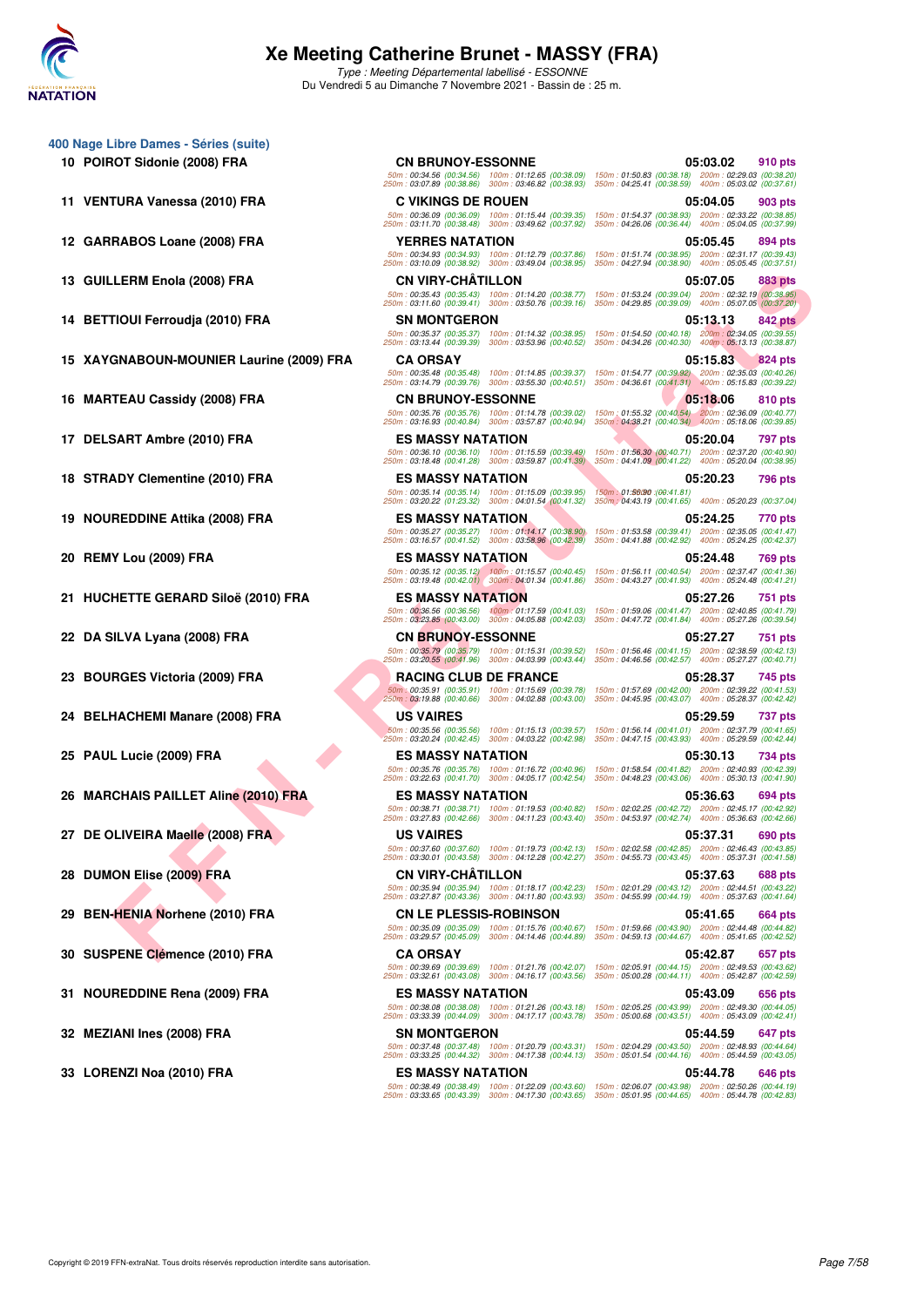

Type : Meeting Départemental labellisé - ESSONNE Du Vendredi 5 au Dimanche 7 Novembre 2021 - Bassin de : 25 m.

250m : 03:40.07 (00:45.75) 300m : 04:26.65 (00:46.58) 350m : 05:12.18 (00:45.53) 400m : 05:55.76 (00:43.58)

250m : 03:38.74 (00:46.56) 300m : 04:25.15 (00:46.41) 350m : 05:11.95 (00:46.80) 400m : 05:55.77 (00:43.82)

250m : 03:40.26 (00:46.08) 300m : 04:26.99 (00:46.73) 350m : 05:13.98 (00:46.99) 400m : 05:59.24 (00:45.26)

50m : 00:37.13 (00:37.13) 100m : 01:18.74 (00:41.61) 150m : 02:02.51 (00:43.77) 200m : 02:47.03 (00:44.52) 250m : 03:32.29 (00:45.26) 300m : 04:17.11 (00:44.82) 350m : 05:01.98 (00:44.87) 400m : 05:47.70 (00:45.72)

50m : 00:38.62 (00:38.62) 100m : 01:19.61 (00:40.99) 150m : 02:02.39 (00:42.78) 200m : 02:46.05 (00:43.66) 250m : 03:31.62 (00:45.57) 300m : 04:17.56 (00:45.94) 350m : 05:03.39 (00:45.83) 400m : 05:48.12 (00:44.73)

50m : 00:38.73 (00:38.73) 100m : 01:21.55 (00:42.82) 150m : 02:04.88 (00:43.33) 200m : 02:49.37 (00:44.49) 250m : 03:33.68 (00:44.31) 300m : 04:18.66 (00:44.98) 350m : 05:04.60 (00:45.94) 400m : 05:48.55 (00:43.95)

50m : 00:37.43 (00:37.43) 100m : 01:19.37 (00:41.94) 150m : 02:03.22 (00:43.85) 200m : 02:49.11 (00:45.89) 250m : 03:34.96 (00:45.85) 300m : 04:20.78 (00:45.82) 350m : 05:07.00 (00:46.22) 400m : 05:50.28 (00:43.28)

50m : 00:39.43 (00:39.43) 100m : 01:22.80 (00:43.37) 150m : 02:07.49 (00:44.69) 200m : 02:52.12 (00:44.63) 250m : 03:37.04 (00:44.92) 300m : 04:21.37 (00:44.33) 350m : 05:07.05 (00:45.68) 400m : 05:50.31 (00:43.26)

50m : 00:38.94 (00:38.94) 100m : 01:21.73 (00:42.79) 150m : 02:06.53 (00:44.80) 200m : 02:50.68 (00:44.15) 250m : 03:35.29 (00:44.61) 300m : 04:21.25 (00:45.96) 350m : 05:05.91 (00:44.66) 400m : 05:50.94 (00:45.03)

50m : 00:39.17 (00:39.17) 100m : 01:23.26 (00:44.09) 150m : 02:08.01 (00:44.75) 200m : 02:54.42 (00:46.41) 250m : 03:39.40 (00:44.98) 300m : 04:25.68 (00:46.28) 350m : 05:10.10 (00:44.42) 400m : 05:51.36 (00:41.26)

50m : 00:39.25 (00:39.25) 100m : 01:23.29 (00:44.04) 150m : 02:07.79 (00:44.50) 200m : 02:53.27 (00:45.48) 250m : 03:39.82 (00:46.55) 300m : 04:24.71 (00:44.89) 350m : 05:10.08 (00:45.37) 400m : 05:53.81 (00:43.73)

50m : 00:38.88 (00:38.88) 100m : 01:22.52 (00:43.64) 150m : 02:07.49 (00:44.97) 200m : 02:54.20 (00:46.71) 250m : 03:41.48 (00:47.28) 300m : 04:28.47 (00:46.99) 350m : 05:14.97 (00:46.50) 400m : 05:59.57 (00:44.60)

50m : 00:38.78 (00:38.78) 100m : 01:22.59 (00:43.81) 150m : 02:08.89 (00:46.30) 200m : 02:56.08 (00:47.19) 250m : 03:43.57 (00:47.49) 300m : 04:31.32 (00:47.75) 350m : 05:18.26 (00:46.94) 400m : 06:02.98 (00:44.72)

50m : 00:40.24 (00:40.24) 100m : 01:26.05 (00:45.81) 150m : 02:13.92 (00:47.87) 200m : 03:02.74 (00:48.82) 250m : 03:51.97 (00:49.23) 300m : 04:41.00 (00:49.03) 350m : 05:29.50 (00:48.50) 400m : 06:13.80 (00:44.30)

50m : 00:40.25 (00:40.25) 100m : 01:25.82 (00:45.57) 150m : 02:11.94 (00:46.12) 200m : 03:01.07 (00:49.13) 250m : 03:52.19 (00:51.12) 300m : 04:43.47 (00:51.28) 350m : 05:34.95 (00:51.48) 400m : 06:24.05 (00:49.10)

50m : 00:41.02 (00:41.02) 100m : 01:26.83 (00:45.81) 150m : 02:15.84 (00:49.01) 200m : 03:06.75 (00:50.91) 250m : 03:57.36 (00:50.61) 300m : 04:47.89 (00:50.53) 350m : 05:39.61 (00:51.72) 400m : 06:29.34 (00:49.73)

50m : 00:40.11 (00:40.11) 100m : 01:27.97 (00:47.86) 150m : 02:20.12 (00:52.15) 200m : 03:12.68 (00:52.56) 250m : 04:06.59 (00:53.91) 300m : 05:00.03 (00:53.44) 350m : 05:53.91 (00:53.88) 400m : 06:42.77 (00:48.86)

50m : 00:42.05 (00:42.05) 100m : 01:30.70 (00:48.65) 150m : 02:22.04 (00:51.34) 200m : 03:15.05 (00:53.01) 250m : 04:08.35 (00:53.30) 300m : 05:02.58 (00:54.23) 350m : 05:56.40 (00:53.82) 400m : 06:50.72 (00:54.32)

50m : 00:44.24 (00:44.24) 100m : 01:36.05 (00:51.81) 150m : 02:31.00 (00:54.95) 200m : 03:24.46 (00:53.46) 250m : 04:18.66 (00:54.20) 300m : 05:11.97 (00:53.31) 350m : 06:03.29 (00:51.32) 400m : 06:53.73 (00:50.44)

50m : 00:39.80 (00:39.80) 100m : 01:30.12 (00:50.32) 150m : 02:23.30 (00:53.18) 200m : 03:16.75 (00:53.45) 250m : 04:10.48 (00:53.73) 300m : 05:05.81 (00:55.33) 350m : 06:00.50 (00:54.69) 400m : 06:54.17 (00:53.67)

50m : 00:41.70 (00:41.70) 100m : 01:34.10 (00:52.40) 150m : 02:32.00 (00:57.90) 200m : 03:32.21 (01:00.21) 250m : 04:32.15 (00:59.94) 300m : 05:29.60 (00:57.45) 350m : 06:23.54 (00:53.94) 400m : 07:26.68 (01:03.14)

50m : 00:37.90 (00:37.90) 100m : 01:21.95 (00:44.05) 150m : 02:07.53 (00:45.58) 200m : 02:54.32 (00:46.79)

50m : 00:37.36 (00:37.36) 100m : 01:20.28 (00:42.92) 150m : 02:05.87 (00:45.59) 200m : 02:52.18 (00:46.31)

150m : 02:07.49 (00:45.60) 200m : 02:54.18 (00:46.69)<br>350m : 05:13.98 (00:46.99) 400m : 05:59.24 (00:45.26)

- **400 Nage Libre Dames Séries (suite)**
	- **34 GUITTIER Anael (2010) FRA SN MONTGERON 05:47.70 629 pts**
	- **35 HORDESSEAUX Roxanne (2009) FRA AS LA TESTE 05:48.12 627 pts**
	- **36 HADJ-ALI Aya (2008) FRA US VAIRES 05:48.55 624 pts**
	- **37 IBRAHIM Kamila (2009) FRA SN MONTGERON 05:50.28 615 pts**
	- **38 REZK-KALLAInes (2010) FRA ES MASSY NATATION 05:50.31 614 pts**
	- **FHIM Kemile (2009) FRA**<br>
	F F FRIM Cleaners (2010) FRA<br>
	E MACHARACTA EST ANGELES (2010) FRA<br>
	EST ANGELES (2010) FRA<br>
	EST ANGELES (2010) FRA<br>
	EST ANGELES (2010) FRA<br>
	EST ANGELES (2010) FRA<br>
	EST ANGELES (2010) FRA<br>
	EST ANGE **39 PETIT EYRIN Clemence (2009) FRA ES MASSY NATATION 05:50.94 611 pts**
	- **40 MESKINE Sofia (2008) FRA ETAMPES NATATION 05:51.36 609 pts**
	- **41 BOUSEJJADA Shama (2009) FRA SCA 2000 EVRY 05:53.81 595 pts**
	- **42 SNEP Ava-Rebeca (2010) FRA SN VERSAILLES 05:55.76 584 pts**
	- **43 MOREL Capucine (2008) FRA RACING CLUB DE FRANCE 05:55.77 584 pts**
	- **44 PEREZ-NOWAK Lila (2008) FRA CA L'HAY-LES-ROSES 05:59.24 565 pts**
	- **45 LE GRAND Lucrece (2008) FRA RACING CLUB DE FRANCE 05:59.57 563 pts**
	- **46 VILLENEUVE Mailys (2008) FRA S.M MONTROUGE 06:02.98 545 pts**
	- **47 SORRENTINO Lorena (2009) FRA SN MONTGERON 06:13.80 489 pts**
	- **48 KORCHANE Sophie (2009) FRA CA L'HAY-LES-ROSES 06:24.05 439 pts**
	- **49 FONTAINE Pauline (2008) FRA CA L'HAY-LES-ROSES 06:29.34 414 pts**
	- **50 BEJTETYENE Enjy (2008) FRA SN MONTGERON 50 ELECTION 66:42.77 354 pts**
	- **51 CAYUELA Alexia (2008) FRA CA L'HAY-LES-ROSES 06:50.72 321 pts**
	- **52 SANOMariam (2010) FRA SN MONTGERON 06:53.73 309 pts**
	- **53 TOUATI Kahina (2008) FRA** S.M MONTROUGE **1998 S.M MONTROUGE 1998 54.17** 307 pts
	- **54 DANILOV Sofia (2010) FRA S.M MONTROUGE 07:26.68 191 pts**
	- **--- MARQUIE Alice (2010) FRA SN VERSAILLES DNS dec**
	- **--- SAUVIGNON Cléline (2008) FRA S.M MONTROUGE DNS dec**
- **[50 Dos Dames Finale A](http://www.ffnatation.fr/webffn/resultats.php?idact=nat&go=epr&idcpt=72199&idepr=11) 8-10 ans** (Samedi 6 Novembre 2021)

| HADJ LAZIB Nelia (2012) FRA    | <b>ES MASSY NATATION</b>  | 00:39.80<br>698 pts RECORD |
|--------------------------------|---------------------------|----------------------------|
| 2 LE GRATIET Ellyne (2011) FRA | <b>C VIKINGS DE ROUEN</b> | 00:40.63<br>662 pts        |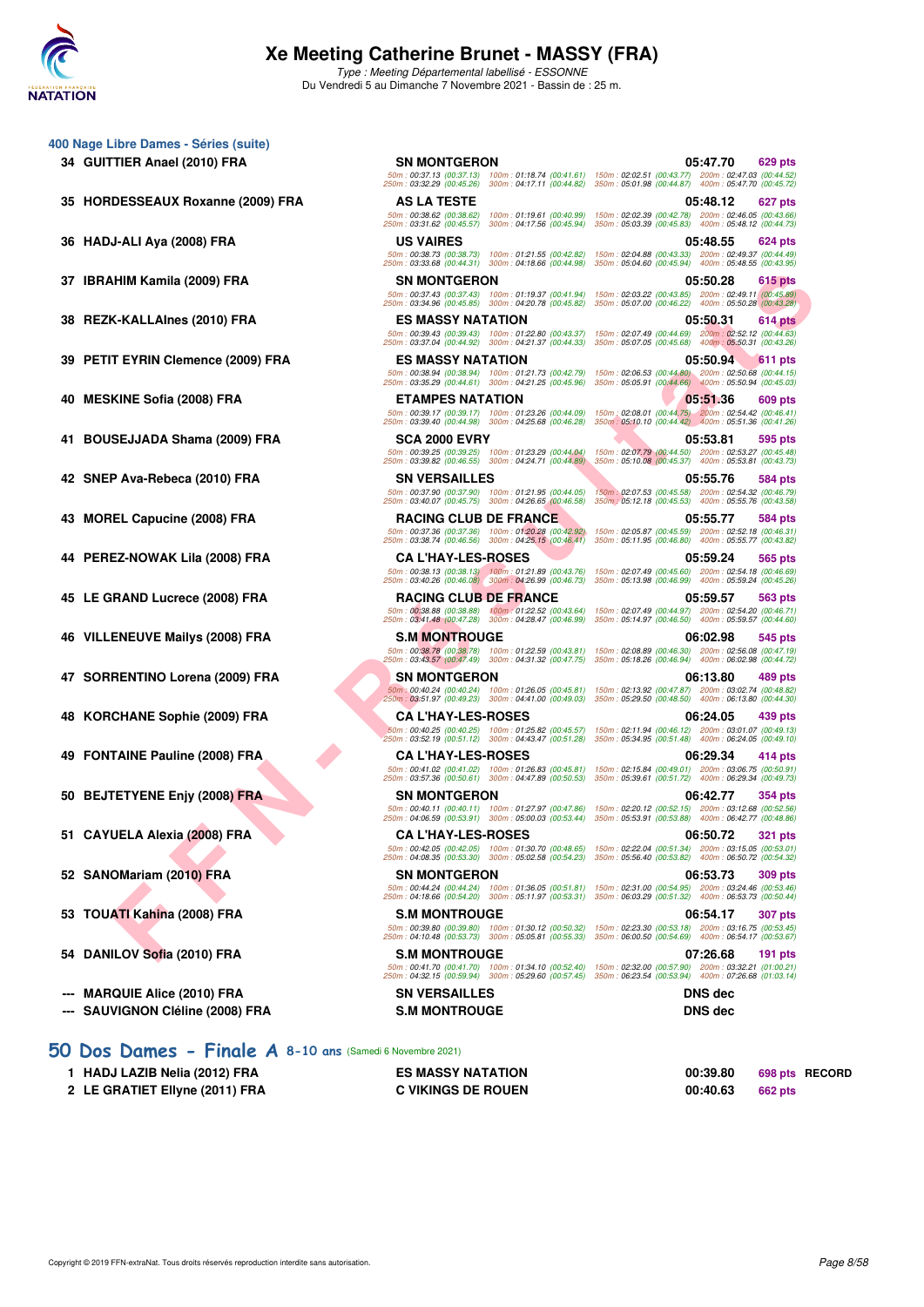

Type : Meeting Départemental labellisé - ESSONNE Du Vendredi 5 au Dimanche 7 Novembre 2021 - Bassin de : 25 m.

#### **50 Dos Dames - Finale A (suite)**

| 3 AREVALO Laurine (2011) FRA         | <b>ES MASSY NATATION</b>      | 00:41.48 | 627 pts        |
|--------------------------------------|-------------------------------|----------|----------------|
| 4 GLEMET Anna (2011) FRA             | <b>SN MONTGERON</b>           | 00:41.89 | <b>610 pts</b> |
| 5 GUITTIER Melina (2011) FRA         | <b>SN MONTGERON</b>           | 00:43.42 | 550 pts        |
| 6 TROPEANO PUECAmalthée (2011) FRA   | <b>ES MASSY NATATION</b>      | 00:43.56 | 545 pts        |
| 7 HOANG Clemence (2011) FRA          | <b>CN LE PLESSIS-ROBINSON</b> | 00:44.22 | 520 pts        |
| 8 ALOISIO Jennifer-Astrid (2012) FRA | <b>CN LE PLESSIS-ROBINSON</b> | 00:44.73 | 501 pts        |

## **[50 Dos Dames - Séries](http://www.ffnatation.fr/webffn/resultats.php?idact=nat&go=epr&idcpt=72199&idepr=11) 8-10 ans** (Samedi 6 Novembre 2021)

| O Dos Dames - Séries 8-10 ans (Samedi 6 Novembre 2021)             |                                                            |                      |                                  |
|--------------------------------------------------------------------|------------------------------------------------------------|----------------------|----------------------------------|
| 1 HADJ LAZIB Nelia (2012) FRA                                      | <b>ES MASSY NATATION</b>                                   | 00:40.65             | <b>662 pts</b>                   |
| 2 LE GRATIET Ellyne (2011) FRA                                     | <b>C VIKINGS DE ROUEN</b>                                  | 00:41.45             | <b>628 pts</b>                   |
| 3 AREVALO Laurine (2011) FRA                                       | <b>ES MASSY NATATION</b><br><b>SN MONTGERON</b>            | 00:41.88<br>00:42.60 | 611 pts                          |
| 4 GLEMET Anna (2011) FRA                                           |                                                            |                      | <b>582 pts</b>                   |
| 5 GUITTIER Melina (2011) FRA                                       | <b>SN MONTGERON</b>                                        | 00:43.16             | <b>560 pts</b>                   |
| 6 ALOISIO Jennifer-Astrid (2012) FRA                               | <b>CN LE PLESSIS-ROBINSON</b>                              | 00:43.68             | <b>540 pts</b>                   |
| 7 TROPEANO PUECAmalthée (2011) FRA                                 | <b>ES MASSY NATATION</b>                                   | 00:44.48             | <b>510 pts</b>                   |
| 8 HOANG Clemence (2011) FRA                                        | <b>CN LE PLESSIS-ROBINSON</b>                              | 00:44.55             | <b>507 pts</b>                   |
| 9 LE GRAND Mahaut (2011) FRA                                       | <b>RACING CLUB DE FRANCE</b>                               | 00:44.80             | 498 pts                          |
| 10 LABOUGLIE Diane (2012) FRA                                      | <b>SOISSONS NATATION SPORTIVE</b>                          | 00:45.20             | 484 pts                          |
| 11 EL OUARRADI Ambre (2012) FRA                                    | <b>ES MASSY NATATION</b><br><b>RED STAR CLUB CHAMPIGNY</b> | 00:45.33<br>00:45.52 | 479 pts                          |
| 12 FONSECA Anaé (2011) FRA<br>13 MAUGIS FERNANDES Lucie (2011) FRA | <b>SN MONTGERON</b>                                        | 00:46.35             | 472 pts                          |
|                                                                    | <b>ES MASSY NATATION</b>                                   | 00:47.13             | 443 pts                          |
| 14 KOROLOV Elisa (2011) FRA<br>15 EL HARTI Ikram (2011) FRA        | <b>ES MASSY NATATION</b>                                   | 00:47.44             | 416 pts                          |
| 16 HADJALI Zeineb (2011) FRA                                       | <b>US VAIRES</b>                                           | 00:48.14             | 406 pts                          |
| 17 DA SILVA Meïli (2011) FRA                                       | EN STE-GENEVIEVE-DES-BOIS                                  | 00:49.12             | <b>383 pts</b>                   |
| 18 BEN YAHIA Farah (2011) FRA                                      | <b>CN LE PLESSIS-ROBINSON</b>                              | 00:50.43             | <b>352 pts</b><br><b>313 pts</b> |
| 19 BOULAT Lucie (2011) FRA                                         | <b>RED STAR CLUB CHAMPIGNY</b>                             | 00:50.49             | <b>312 pts</b>                   |
| 20 PHAM Lam-Thi (2012) FRA                                         | <b>ES MASSY NATATION</b>                                   | 00:50.55             | <b>310 pts</b>                   |
| 21 CHARTREL Marie-Lou (2012) FRA                                   | <b>SN VERSAILLES</b>                                       | 00:50.83             | <b>302 pts</b>                   |
| 22 ARAGONES Mathilde (2012) FRA                                    | <b>ES MASSY NATATION</b>                                   | 00:51.19             | 292 pts                          |
| 23 ENILIN Anna (2011) FRA                                          | <b>ES MASSY NATATION</b>                                   | 00:51.46             | <b>284 pts</b>                   |
| 24 BATAILLE Chloe (2012) FRA                                       | <b>CN LE PLESSIS-ROBINSON</b>                              | 00:51.55             | 282 pts                          |
| 25 ALLAUZE Margaux (2012) FRA                                      | <b>ES MASSY NATATION</b>                                   | 00:51.83             | <b>274 pts</b>                   |
| 26 MAHIEDDINE Lina (2011) FRA                                      | <b>CN LE PLESSIS-ROBINSON</b>                              | 00:52.56             | <b>254 pts</b>                   |
| 27 NOUREDDINE Lylia (2012) FRA                                     | <b>ES MASSY NATATION</b>                                   | 00:53.22             | 237 pts                          |
| 28 HASSAOUI Sarah (2011) FRA                                       | <b>SN MONTGERON</b>                                        | 00:56.26             | 167 pts                          |
| 29 LORTHIOIS Nora (2013) FRA                                       | <b>SN VERSAILLES</b>                                       | 00:59.30             | $109$ pts                        |
| 30 NGUYEN Lena (2012) FRA                                          | <b>ES MASSY NATATION</b>                                   | 01:00.90             | 83 pts                           |
| 31 DENISE-PEYNET Maë (2012) FRA                                    | <b>SN VERSAILLES</b>                                       | 01:02.31             | 63 pts                           |
| 32 DELINDE Eliza (2012) FRA                                        | <b>SN VERSAILLES</b>                                       | 01:02.78             | 57 pts                           |
| --- LOVICClaire (2012) FRA                                         | <b>SN VERSAILLES</b>                                       | <b>DNS dec</b>       |                                  |
|                                                                    |                                                            |                      |                                  |
| 00 Dos Dames - Finale A 13 ans (Samedi 6 Novembre 2021)            |                                                            |                      |                                  |
| 1 COLINCHARD Sarah (2008) FRA                                      | <b>SOISSONS NATATION SPORTIVE</b>                          | 01:08.75             | <b>1060 pts</b>                  |
| 2 BENBAKKAR Sherine (2008) FRA                                     | <b>CNO ST-GERMAIN-EN-LAYE</b>                              | 01:10.85             | 1006 pts                         |

## **[100 Dos Dames - Finale A](http://www.ffnatation.fr/webffn/resultats.php?idact=nat&go=epr&idcpt=72199&idepr=12) 13 ans** (Samedi 6 Novembre 2021)

| 1 COLINCHARD Sarah (2008) FRA         | <b>SOISSONS NATATION SPORTIVE</b> | 01:08.75 | <b>1060 pts</b> |
|---------------------------------------|-----------------------------------|----------|-----------------|
| 2 BENBAKKAR Sherine (2008) FRA        | <b>CNO ST-GERMAIN-EN-LAYE</b>     | 01:10.85 | <b>1006 pts</b> |
| 3 JAQUEROD Lilou (2008) FRA           | <b>C VIKINGS DE ROUEN</b>         | 01:11.76 | 983 pts         |
| 4 GARRABOS Loane (2008) FRA           | <b>YERRES NATATION</b>            | 01:13.44 | 941 pts         |
| 5 FREMION Capucine-Latinka (2008) FRA | AQUA VALLÉE-DE-CHEVREUSE          | 01:13.91 | 930 pts         |
| 6 FAGES Elsa (2008) FRA               | <b>CN POISSY</b>                  | 01:15.35 | 895 pts         |
| 7 BIZE Eva (2008) FRA                 | <b>SN VERSAILLES</b>              | 01:16.17 | 875 pts         |
| 8 RAGIONERI Loriane (2008) FRA        | <b>RED STAR CLUB CHAMPIGNY</b>    | 01:19.19 | 805 pts         |
|                                       |                                   |          |                 |

#### **[100 Dos Dames - Finale B](http://www.ffnatation.fr/webffn/resultats.php?idact=nat&go=epr&idcpt=72199&idepr=12) 12 ans** (Samedi 6 Novembre 2021)

| 1 XAYGNABOUN-MOUNIER Laurine (2009) FRA | <b>CA ORSAY</b> | 01:10.67 1010 pts |  |
|-----------------------------------------|-----------------|-------------------|--|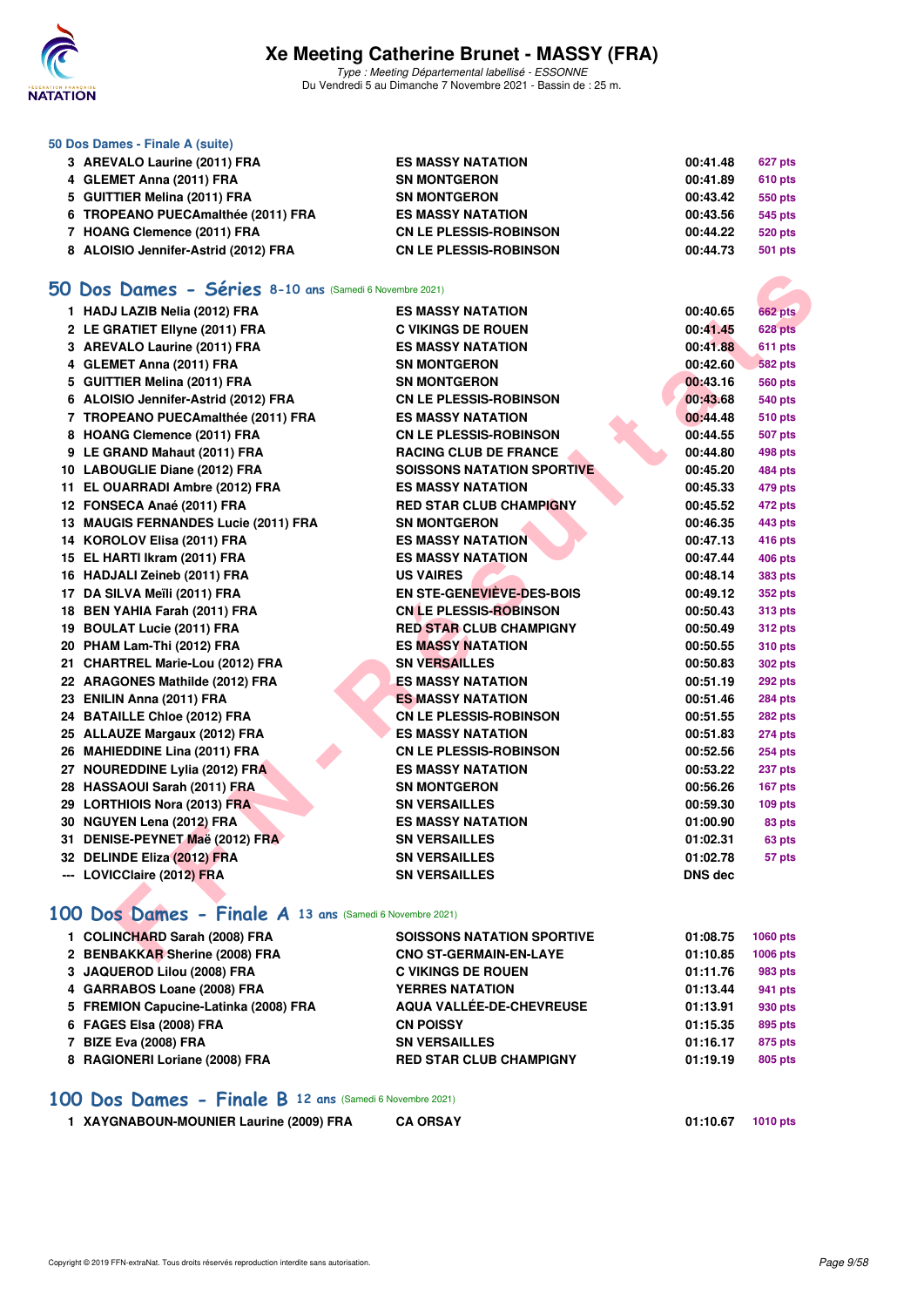

Type : Meeting Départemental labellisé - ESSONNE Du Vendredi 5 au Dimanche 7 Novembre 2021 - Bassin de : 25 m.

#### **100 Dos Dames - Finale B (suite)**

| 2 JAFFUEL Ella (2009) FRA     | <b>CNO ST-GERMAIN-EN-LAYE</b> | 01:13.06 | 950 pts |
|-------------------------------|-------------------------------|----------|---------|
| 3 REMY Lou (2009) FRA         | <b>ES MASSY NATATION</b>      | 01:15.30 | 896 pts |
| 4 DELAMARE Romane (2009) FRA  | <b>C VIKINGS DE ROUEN</b>     | 01:16.71 | 862 pts |
| 5 BARSANTI Juliana (2009) FRA | <b>SN VERSAILLES</b>          | 01:16.81 | 860 pts |
| 6 PAUL Lucie (2009) FRA       | <b>ES MASSY NATATION</b>      | 01:17.62 | 841 pts |
| 7 PINAUD Alice (2009) FRA     | <b>ES MASSY NATATION</b>      | 01:20.69 | 771 pts |
| 8 BOURGES Victoria (2009) FRA | <b>RACING CLUB DE FRANCE</b>  | 01:21.42 | 755 pts |
|                               |                               |          |         |

### **[100 Dos Dames - Finale C](http://www.ffnatation.fr/webffn/resultats.php?idact=nat&go=epr&idcpt=72199&idepr=12) 11 ans** (Samedi 6 Novembre 2021)

| 1 SANANIKONE Emma (2010) FRA    | AQUA VALLÉE-DE-CHEVREUSE      | 01:12.76 | 958 pts        |
|---------------------------------|-------------------------------|----------|----------------|
| 2 VENTURA Vanessa (2010) FRA    | <b>C VIKINGS DE ROUEN</b>     | 01:14.52 | 915 pts        |
| 3 BETTIOUI Ferroudia (2010) FRA | <b>SN MONTGERON</b>           | 01:15.34 | 895 pts        |
| 4 STRADY Clementine (2010) FRA  | <b>ES MASSY NATATION</b>      | 01:16.32 | <b>872 pts</b> |
| 5 LIMAM Yasmine (2010) FRA      | <b>C VIKINGS DE ROUEN</b>     | 01:17.21 | 851 pts        |
| 6 SUSPENE Clémence (2010) FRA   | <b>CA ORSAY</b>               | 01:21.62 | 751 pts        |
| 7 DELSART Ambre (2010) FRA      | <b>ES MASSY NATATION</b>      | 01:21.68 | 749 pts        |
| 8 BEN-HENIA Norhene (2010) FRA  | <b>CN LE PLESSIS-ROBINSON</b> | 01:21.85 | 746 pts        |

## **[100 Dos Dames - Séries](http://www.ffnatation.fr/webffn/resultats.php?idact=nat&go=epr&idcpt=72199&idepr=12) 11-13 ans** (Samedi 6 Novembre 2021)

| 0 DUUNULO VILIUIIA (2003) FRA                                  |                                   | Tuu pis                                                                    |
|----------------------------------------------------------------|-----------------------------------|----------------------------------------------------------------------------|
| <b>00 Dos Dames - Finale C 11 ans (Samedi 6 Novembre 2021)</b> |                                   |                                                                            |
| 1 SANANIKONE Emma (2010) FRA                                   | <b>AQUA VALLÉE-DE-CHEVREUSE</b>   | 01:12.76<br><b>958 pts</b>                                                 |
| 2 VENTURA Vanessa (2010) FRA                                   | <b>C VIKINGS DE ROUEN</b>         | 01:14.52<br>915 pts                                                        |
| 3 BETTIOUI Ferroudja (2010) FRA                                | <b>SN MONTGERON</b>               | 01:15.34<br><b>895 pts</b>                                                 |
| 4 STRADY Clementine (2010) FRA                                 | <b>ES MASSY NATATION</b>          | 01:16.32<br>872 pts                                                        |
| 5 LIMAM Yasmine (2010) FRA                                     | <b>C VIKINGS DE ROUEN</b>         | 01:17.21<br>851 pts                                                        |
| 6 SUSPENE Clémence (2010) FRA                                  | <b>CA ORSAY</b>                   | 01:21.62<br>751 pts                                                        |
| 7 DELSART Ambre (2010) FRA                                     | <b>ES MASSY NATATION</b>          | 01:21.68<br>749 pts                                                        |
| 8 BEN-HENIA Norhene (2010) FRA                                 | <b>CN LE PLESSIS-ROBINSON</b>     | 01:21.85<br><b>746 pts</b>                                                 |
|                                                                |                                   |                                                                            |
| 00 Dos Dames - Séries 11-13 ans (Samedi 6 Novembre 2021)       |                                   |                                                                            |
| 1 COLINCHARD Sarah (2008) FRA                                  | <b>SOISSONS NATATION SPORTIVE</b> | 01:08.34<br>1071 pts<br>50m: 00:33.32 (00:33.32) 100m: 01:08.34 (00:35.02) |
| 2 GARRABOS Loane (2008) FRA                                    | <b>YERRES NATATION</b>            | 01:12.52<br>964 pts                                                        |
|                                                                |                                   | 50m: 00:35.21 (00:35.21) 100m: 01:12.52 (00:37.31)                         |
| 3 BENBAKKAR Sherine (2008) FRA                                 | <b>CNO ST-GERMAIN-EN-LAYE</b>     | 01:12.73<br>959 pts                                                        |
|                                                                |                                   | 50m: 00:36.03 (00:36.03) 100m: 01:12.73 (00:36.70)                         |
| 4 JAQUEROD Lilou (2008) FRA                                    | <b>C VIKINGS DE ROUEN</b>         | 01:13.03<br>951 pts<br>50m: 00:36.28 (00:36.28) 100m: 01:13.03 (00:36.75)  |
| 5 BIZE Eva (2008) FRA                                          | <b>SN VERSAILLES</b>              | 01:13.65<br>936 pts                                                        |
|                                                                |                                   | 50m: 00:35.96 (00:35.96) 100m: 01:13.65 (00:37.69)                         |
| 6 JAFFUEL Ella (2009) FRA                                      | <b>CNO ST-GERMAIN-EN-LAYE</b>     | 01:13.77<br>933 pts                                                        |
|                                                                |                                   | 50m: 00:35.57 (00:35.57) 100m: 01:13.77 (00:38.20)                         |
| 7 XAYGNABOUN-MOUNIER Laurine (2009) FRA                        | <b>CA ORSAY</b>                   | 01:14.46<br><b>916 pts</b>                                                 |
|                                                                |                                   | 50m: 00:36.01 (00:36.01) 100m: 01:14.46 (00:38.45)                         |
| 8 SANANIKONE Emma (2010) FRA                                   | <b>AQUA VALLÉE-DE-CHEVREUSE</b>   | 910 pts<br>01:14.71<br>50m: 00:35.96 (00:35.96) 100m: 01:14.71 (00:38.75)  |
| 9 FREMION Capucine-Latinka (2008) FRA                          | AQUA VALLÉE-DE-CHEVREUSE          | 01:15.41<br>893 pts                                                        |
|                                                                |                                   | 50m: 00:36.88 (00:36.88) 100m: 01:15.41 (00:38.53)                         |
| 9 FAGES Elsa (2008) FRA                                        | <b>CN POISSY</b>                  | 01:15.41<br>893 pts                                                        |
|                                                                |                                   | 50m: 00:36.10 (00:36.10) 100m: 01:15.41 (00:39.31)                         |
| 11 BETTIOUI Ferroudja (2010) FRA                               | <b>SN MONTGERON</b>               | 01:16.03<br>878 pts                                                        |
|                                                                |                                   | 50m: 00:36.28 (00:36.28) 100m: 01:16.03 (00:39.75)                         |
| 12 VENTURA Vanessa (2010) FRA                                  | <b>C VIKINGS DE ROUEN</b>         | 01:16.04<br>878 pts<br>50m: 00:37.34 (00:37.34) 100m: 01:16.04 (00:38.70)  |
| 13 DELAMARE Romane (2009) FRA                                  | <b>C VIKINGS DE ROUEN</b>         | 01:17.30<br>849 pts                                                        |
|                                                                |                                   | 50m: 00:38.57 (00:38.57) 100m: 01:17.30 (00:38.73)                         |
| 14 BARSANTI Juliana (2009) FRA                                 | <b>SN VERSAILLES</b>              | 01:17.67<br>840 pts                                                        |
|                                                                |                                   | 50m: 00:37.92 (00:37.92) 100m: 01:17.67 (00:39.75)                         |
| 15 LIMAM Yasmine (2010) FRA                                    | <b>C VIKINGS DE ROUEN</b>         | 01:17.82<br>836 pts                                                        |
|                                                                |                                   | 50m: 00:38.12 (00:38.12) 100m: 01:17.82 (00:39.70)                         |
| 16 REMY Lou (2009) FRA                                         | <b>ES MASSY NATATION</b>          | 01:18.76<br>815 pts<br>50m: 00:37.89 (00:37.89) 100m: 01:18.76 (00:40.87)  |
| 17 STRADY Clementine (2010) FRA                                | <b>ES MASSY NATATION</b>          | 01:18.78<br>814 pts                                                        |
|                                                                |                                   | 50m: 00:39.05 (00:39.05) 100m: 01:18.78 (00:39.73)                         |
| 18 PAUL Lucie (2009) FRA                                       | <b>ES MASSY NATATION</b>          | 01:19.08<br>808 pts                                                        |
|                                                                |                                   | 50m: 00:38.80 (00:38.80) 100m: 01:19.08 (00:40.28)                         |
| 19 RAGIONERI Loriane (2008) FRA                                | <b>RED STAR CLUB CHAMPIGNY</b>    | 01:19.69<br>794 pts                                                        |
|                                                                |                                   | 50m: 00:38.55 (00:38.55) 100m: 01:19.69 (00:41.14)                         |
| 20 BELHACHEMI Manare (2008) FRA                                | <b>US VAIRES</b>                  | 01:19.70<br>793 pts<br>50m: 00:38.64 (00:38.64) 100m: 01:19.70 (00:41.06)  |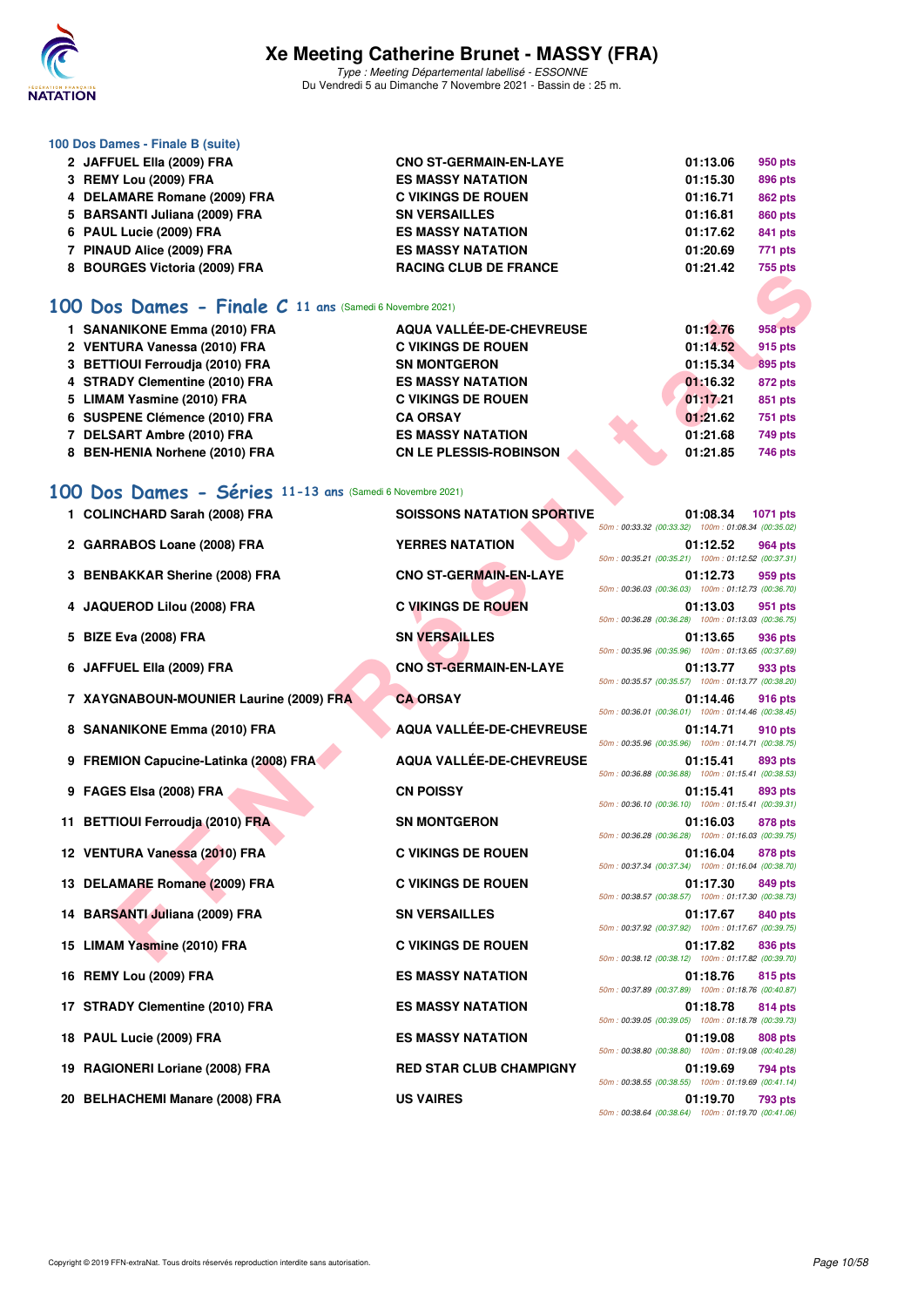

#### **100 Dos Dames - Séries (suite)**

| 21 BERTHIER Capucine (2008) FRA     | AQUA VALLÉE-DE-CHEVREUSE         | 01:20.45<br>777 pts<br>50m: 00:39.86 (00:39.86) 100m: 01:20.45 (00:40.59                                                             |
|-------------------------------------|----------------------------------|--------------------------------------------------------------------------------------------------------------------------------------|
| 22 NOUREDDINE Attika (2008) FRA     | <b>ES MASSY NATATION</b>         | 01:20.92<br>766 pts<br>50m: 00:38.53 (00:38.53) 100m: 01:20.92 (00:42.39                                                             |
| 23 DE OLIVEIRA Maelle (2008) FRA    | <b>US VAIRES</b>                 | 01:20.95<br>766 pts<br>50m: 00:39.61 (00:39.61) 100m: 01:20.95 (00:41.34                                                             |
| 24 DELSART Ambre (2010) FRA         | <b>ES MASSY NATATION</b>         | 01:21.40<br><b>756 pts</b><br>50m: 00:40.17 (00:40.17) 100m: 01:21.40 (00:41.23)                                                     |
| 25 BOURGES Victoria (2009) FRA      | <b>RACING CLUB DE FRANCE</b>     | 01:21.47<br>754 pts<br>50m: 00:40.16 (00:40.16) 100m: 01:21.47 (00:41.31                                                             |
| 26 PINAUD Alice (2009) FRA          | <b>ES MASSY NATATION</b>         | <b>750 pts</b><br>01:21.65                                                                                                           |
| 27 PRIOLET Emma (2008) FRA          | <b>CN VIRY-CHÂTILLON</b>         | 50m: 00:39.25 (00:39.25) 100m: 01:21.65 (00:42.40)<br>01:21.67<br>750 pts<br>50m: 00:39.90 (00:39.90) 100m: 01:21.67 (00:41.77       |
| 28 BEN-HENIA Norhene (2010) FRA     | <b>CN LE PLESSIS-ROBINSON</b>    | 01:21.82<br>746 pts<br>50m: 00:38.95 (00:38.95) 100m: 01:21.82 (00:42.87                                                             |
| 29 SERRADJ Tasnime (2009) FRA       | <b>EN STE-GENEVIÈVE-DES-BOIS</b> | 01:21.85<br>746 pts<br>50m : 00:38.36 (00:38.36) 100m : 01:21.85 (00:43.49)                                                          |
| 30 LABOLLE Maïwen (2009) FRA        | <b>CA L'HAY-LES-ROSES</b>        | 01:21.92<br>744 pts<br>50m: 00:39.98 (00:39.98) 100m: 01:21.92 (00:41.94)                                                            |
| 31 RICHALET Capucine (2009) FRA     | <b>US VAIRES</b>                 | 01:22.16<br>739 pts                                                                                                                  |
| 32 BOUSEJJADA Shama (2009) FRA      | <b>SCA 2000 EVRY</b>             | 50m: 00:40.61 (00:40.61) 100m: 01:22.16 (00:41.55<br>01:22.86<br><b>724 pts</b><br>50m: 00:39.90 (00:39.90) 100m: 01:22.86 (00:42.96 |
| 33 RAZANATEFY Harena-Soa (2009) FRA | CN MELUN VAL DE SEINE            | 01:23.13<br><b>718 pts</b><br>50m: 00:40.12 (00:40.12) 100m: 01:23.13 (00:43.01                                                      |
| 34 SUSPENE Clémence (2010) FRA      | <b>CA ORSAY</b>                  | 01:23.74<br>705 pts<br>50m: 00:40.68 (00:40.68) 100m: 01:23.74 (00:43.06                                                             |
| 35 FLENDER-EMERY Elena (2008) FRA   | <b>AQUA VALLEE-DE-CHEVREUSE</b>  | 01:23.75<br>705 pts<br>50m: 00:41.66 (00:41.66) 100m: 01:23.75 (00:42.09)                                                            |
| 36 HADJ-ALI Aya (2008) FRA          | <b>US VAIRES</b>                 | 01:24.21<br>695 pts<br>50m: 00:40.83 (00:40.83) 100m: 01:24.21 (00:43.38                                                             |
| 37 IBRAHIM Kamila (2009) FRA        | <b>SN MONTGERON</b>              | 01:24.50<br>689 pts<br>50m: 00:41.42 (00:41.42) 100m: 01:24.50 (00:43.08                                                             |
| 38 HUCHETTE GERARD Siloë (2010) FRA | <b>ES MASSY NATATION</b>         | 01:24.71<br>684 pts<br>50m: 00:41.84 (00:41.84) 100m: 01:24.71 (00:42.87                                                             |
| 39 JUILLY Alexandra (2008) FRA      | <b>CN LE PLESSIS-ROBINSON</b>    | 01:25.02<br>678 pts<br>50m: 00:41.95 (00:41.95) 100m: 01:25.02 (00:43.07                                                             |
| 40 RICHARD Julie (2008) FRA         | <b>RED STAR CLUB CHAMPIGNY</b>   | 01:25.06<br>677 pts<br>50m: 00:40.12 (00:40.12) 100m: 01:25.06 (00:44.94)                                                            |
| 41 LORENZI Noa (2010) FRA           | <b>ES MASSY NATATION</b>         | 01:25.12<br><b>676 pts</b><br>50m: 00:41.96 (00:41.96) 100m: 01:25.12 (00:43.16                                                      |
| 42 REZK-KALLAInes (2010) FRA        | <b>ES MASSY NATATION</b>         | 01:25.13<br>676 pts<br>50m: 00:42.60 (00:42.60) 100m: 01:25.13 (00:42.53)                                                            |
| 43 ALIOUA Anaïs (2010) FRA          | <b>CN VIRY-CHÂTILLON</b>         | 01:25.54<br><b>667 pts</b><br>50m: 00:41.11 (00:41.11) 100m: 01:25.54 (00:44.43)                                                     |
| 44 CASTELA Yael (2008) FRA          | <b>CN LE PLESSIS-ROBINSON</b>    | 01:25.74<br>663 pts<br>50m: 00:40.18 (00:40.18) 100m: 01:25.74 (00:45.56                                                             |
| 45 LE GRAND Lucrece (2008) FRA      | <b>RACING CLUB DE FRANCE</b>     | 01:25.95<br>659 pts<br>50m: 00:41.82 (00:41.82) 100m: 01:25.95 (00:44.13                                                             |
| 46 DUMON Elise (2009) FRA           | <b>CN VIRY-CHÂTILLON</b>         | 01:26.61<br>645 pts<br>50m: 00:42.00 (00:42.00) 100m: 01:26.61 (00:44.61)                                                            |
| 47 HORDESSEAUX Roxanne (2009) FRA   | <b>AS LA TESTE</b>               | 01:26.70<br>643 pts<br>50m: 00:42.44 (00:42.44) 100m: 01:26.70 (00:44.26)                                                            |
| 48 PETIT EYRIN Clemence (2009) FRA  | <b>ES MASSY NATATION</b>         | 01:26.86<br>640 pts<br>50m: 00:41.77 (00:41.77) 100m: 01:26.86 (00:45.09                                                             |
| 49 STEENKESTE Lily (2009) FRA       | <b>CA ORSAY</b>                  | 01:26.95<br>638 pts<br>50m: 00:42.45 (00:42.45) 100m: 01:26.95 (00:44.50)                                                            |
| 50 GUITTIER Anael (2010) FRA        | <b>SN MONTGERON</b>              | 01:27.09<br>635 pts<br>50m: 00:42.52 (00:42.52) 100m: 01:27.09 (00:44.57                                                             |
|                                     |                                  |                                                                                                                                      |

| AQUA VALLÉE-DE-CHEVREUSE         | 01:20.45<br>777 pts<br>50m: 00:39.86 (00:39.86) 100m: 01:20.45 (00:40.59)        |
|----------------------------------|----------------------------------------------------------------------------------|
| <b>ES MASSY NATATION</b>         | 01:20.92<br>766 pts<br>50m: 00:38.53 (00:38.53) 100m: 01:20.92 (00:42.39)        |
| <b>US VAIRES</b>                 | 01:20.95<br>766 pts<br>50m: 00:39.61 (00:39.61) 100m: 01:20.95 (00:41.34)        |
| <b>ES MASSY NATATION</b>         | 01:21.40<br>756 pts<br>50m: 00:40.17 (00:40.17) 100m: 01:21.40 (00:41.23)        |
| <b>RACING CLUB DE FRANCE</b>     | 01:21.47<br>754 pts<br>50m: 00:40.16 (00:40.16) 100m: 01:21.47 (00:41.31)        |
| <b>ES MASSY NATATION</b>         | 01:21.65<br><b>750 pts</b><br>50m: 00:39.25 (00:39.25) 100m: 01:21.65 (00:42.40) |
| <b>CN VIRY-CHÂTILLON</b>         | 01:21.67<br><b>750 pts</b><br>50m: 00:39.90 (00:39.90) 100m: 01:21.67 (00:41.77) |
| <b>CN LE PLESSIS-ROBINSON</b>    | 01:21.82<br>746 pts<br>50m: 00:38.95 (00:38.95) 100m: 01:21.82 (00:42.87)        |
| <b>EN STE-GENEVIÈVE-DES-BOIS</b> | 01:21.85<br>746 pts<br>50m: 00:38.36 (00:38.36) 100m: 01:21.85 (00:43.49)        |
| <b>CA L'HAY-LES-ROSES</b>        | 01:21.92<br>744 pts<br>50m: 00:39.98 (00:39.98) 100m: 01:21.92 (00:41.94)        |
| <b>US VAIRES</b>                 | 01:22.16<br>739 pts<br>50m: 00:40.61 (00:40.61) 100m: 01:22.16 (00:41.55)        |
| <b>SCA 2000 EVRY</b>             | 01:22.86<br>724 pts<br>50m: 00:39.90 (00:39.90) 100m: 01:22.86 (00:42.96)        |
| CN MELUN VAL DE SEINE            | 01:23.13<br><b>718 pts</b><br>50m: 00:40.12 (00:40.12) 100m: 01:23.13 (00:43.01) |
| <b>CA ORSAY</b>                  | 01:23.74<br>705 pts<br>50m: 00:40.68 (00:40.68) 100m: 01:23.74 (00:43.06)        |
| <b>AQUA VALLÉE-DE-CHEVREUSE</b>  | 01:23.75<br>705 pts<br>50m: 00:41.66 (00:41.66) 100m: 01:23.75 (00:42.09)        |
| <b>US VAIRES</b>                 | 01:24.21<br>695 pts<br>50m: 00:40.83 (00:40.83) 100m: 01:24.21 (00:43.38)        |
| <b>SN MONTGERON</b>              | 01:24.50<br>689 pts<br>50m: 00:41.42 (00:41.42) 100m: 01:24.50 (00:43.08)        |
| <b>ES MASSY NATATION</b>         | 01:24.71<br>684 pts<br>50m: 00:41.84 (00:41.84) 100m: 01:24.71 (00:42.87)        |
| <b>CN LE PLESSIS-ROBINSON</b>    | 01:25.02<br>678 pts<br>50m: 00:41.95 (00:41.95) 100m: 01:25.02 (00:43.07)        |
| <b>RED STAR CLUB CHAMPIGNY</b>   | 01:25.06<br>677 pts<br>50m: 00:40.12 (00:40.12) 100m: 01:25.06 (00:44.94)        |
| <b>ES MASSY NATATION</b>         | 01:25.12<br>676 pts<br>50m: 00:41.96 (00:41.96) 100m: 01:25.12 (00:43.16)        |
| <b>ES MASSY NATATION</b>         | 01:25.13<br>676 pts<br>50m: 00:42.60 (00:42.60) 100m: 01:25.13 (00:42.53)        |
| <b>CN VIRY-CHÂTILLON</b>         | 01:25.54<br>667 pts<br>50m: 00:41.11 (00:41.11) 100m: 01:25.54 (00:44.43)        |
| <b>CN LE PLESSIS-ROBINSON</b>    | 01:25.74<br>663 pts<br>50m: 00:40.18 (00:40.18) 100m: 01:25.74 (00:45.56)        |
| <b>RACING CLUB DE FRANCE</b>     | 01:25.95<br>659 pts<br>50m: 00:41.82 (00:41.82) 100m: 01:25.95 (00:44.13)        |
| <b>CN VIRY-CHÂTILLON</b>         | 01:26.61<br>645 pts<br>50m: 00:42.00 (00:42.00) 100m: 01:26.61 (00:44.61)        |
| <b>AS LA TESTE</b>               | 01:26.70<br>643 pts<br>50m: 00:42.44 (00:42.44) 100m: 01:26.70 (00:44.26)        |
| <b>ES MASSY NATATION</b>         | 01:26.86<br>640 pts<br>50m: 00:41.77 (00:41.77) 100m: 01:26.86 (00:45.09)        |
| <b>CA ORSAY</b>                  | 01:26.95<br>638 pts<br>50m: 00:42.45 (00:42.45) 100m: 01:26.95 (00:44.50)        |
| <b>SN MONTGERON</b>              | 01:27.09<br>635 pts<br>50m: 00:42.52 (00:42.52) 100m: 01:27.09 (00:44.57)        |
| <b>RACING CLUB DE FRANCE</b>     | 01:27.56<br>626 pts<br>50m 00:42 79 (00:42 79) 100m 01:27 56 (00:44 77)          |
|                                  |                                                                                  |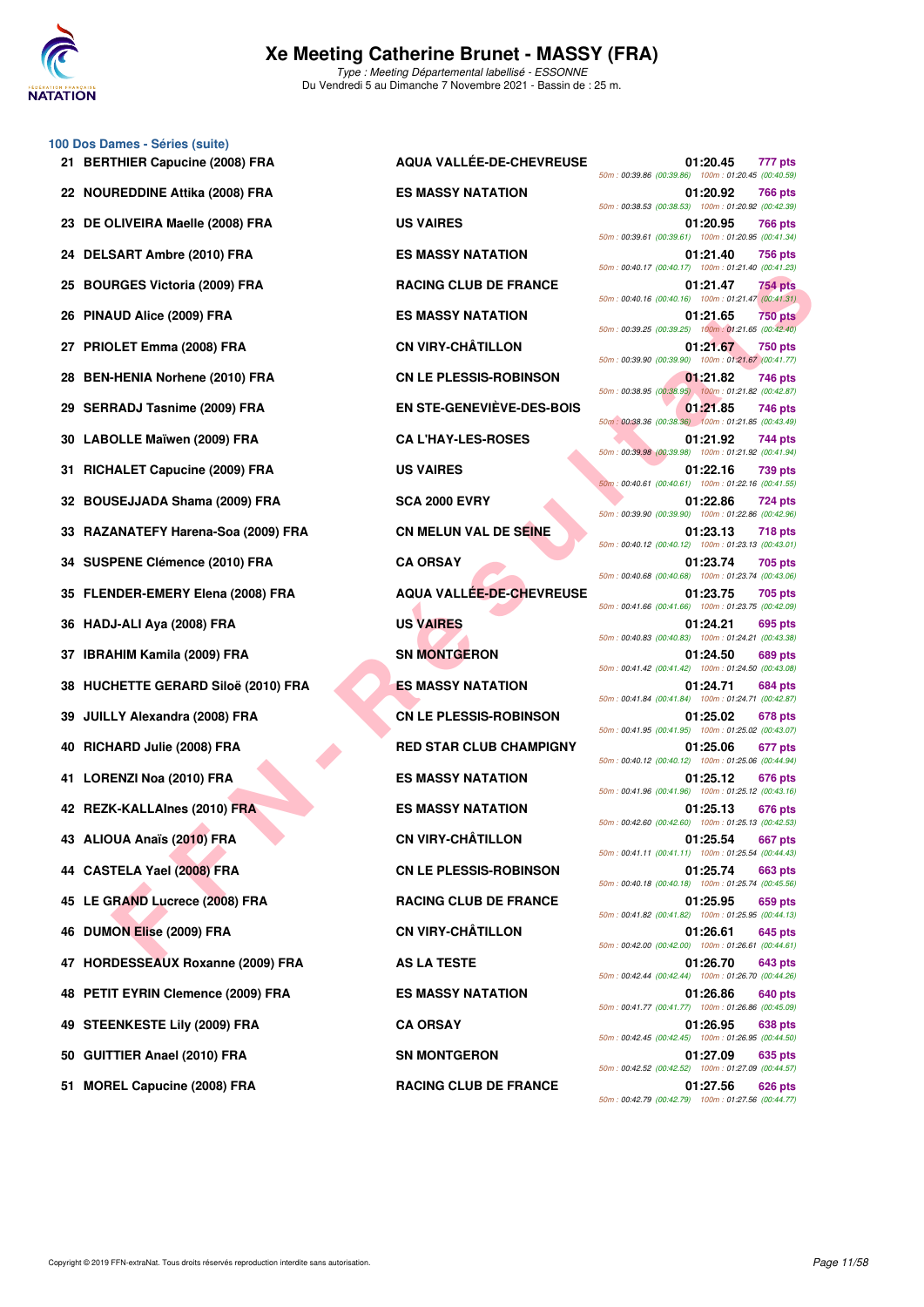

#### **100 Dos Dames - Séries (suite)**

- **53 CAETANO Lily (2009) FRA CN ST-MICHEL-SUR-ORGE 01:27.91 619 pts**
- 
- 
- 
- **58 LESTINI-GUILLO Léna (2010) FRA AQUA VALLÉE-DE-CHEVREUSE 01:30.78 563 pts**
- 
- 
- 
- **62 PEREZ-NOWAK Lila (2008) FRA CA L'HAY-LES-ROSES 01:31.23 555 pts**
- 
- 
- **65 MASSACESI-PIZARRO Claudia (2010) FRA RED STAR CLUB CHAMPIGNY 01:33.12 519 pts**
- 
- 
- 
- 
- 
- 
- 
- **73 KORCHANE Sophie (2009) FRA CA L'HAY-LES-ROSES 01:36.39 461 pts**
- **74 BEAUVALOT Marine (2010) FRA RACING CLUB DE FRANCE 01:36.44 461 pts**
- **75 PEREIRA FERNANDES Juliana (2010) FRA RED STAR CLUB CHAMPIGNY 01:36.67 457 pts**
- 
- **77 SORRENTINO Lorena (2009) FRA SN MONTGERON 01:37.24 447 pts**
- 
- **79 DEVERE Charlotte (2010) FRA SN VERSAILLES 01:44.05 339 pts**
- **80 FANDEUR--FRIMU Emilie (2010) FRA AQUA VALLÉE-DE-CHEVREUSE 01:44.26 336 pts**
- 
- 

**ENEUVE Mailys (2006) FRA**<br> **FRAMERIS ANTANTIFIC USE ARE CUB DE FRAMERIS (2008) FRA**<br> **FINNES AND ANTIFIC USE OF A RE STATE CLUB CHAMPIGNY<br>
IN CHULCH (2010) FRA<br>
<b>FINNES AND ANTIFIC USE OF A RE STATE CUB CHAMPIGNY<br>
CALLHAY 52 MARCHAIS PAILLET Aline (2010) FRA ES MASSY NATATION 01:27.89 619 pts** 50m : 00:43.25 (00:43.25) 100m : 01:27.89 (00:44.64) 50m : 00:42.79 (00:42.79) 100m : 01:27.91 (00:45.12) **54 GAUTIER Emma (2009) FRA CN LE PLESSIS-ROBINSON 01:28.61 605 pts** 50m : 00:42.85 (00:42.85) 100m : 01:28.61 (00:45.76) **55 NOUREDDINE Rena (2009) FRA ES MASSY NATATION 01:28.87 600 pts** 50m : 00:42.99 (00:42.99) 100m : 01:28.87 (00:45.88) **56 VILLENEUVE Mailys (2008) FRA S.M MONTROUGE 01:29.08 596 pts** 50m : 00:43.61 (00:43.61) 100m : 01:29.08 (00:45.47) **57 PYLLYSER Enora (2008) FRA ETAMPES NATATION 01:30.23 574 pts** 50m : 00:45.35 (00:45.35) 100m : 01:30.23 (00:44.88) 50m : 00:44.24 (00:44.24) 100m : 01:30.78 (00:46.54) **59 DRIOUCElya (2009) FRA RED STAR CLUB CHAMPIGNY 01:30.88 561 pts** 50m : 00:43.55 (00:43.55) 100m : 01:30.88 (00:47.33) **60 RIBAUDEAU Léonie (2010) FRA RED STAR CLUB CHAMPIGNY 01:30.97 560 pts** 50m : 00:44.37 (00:44.37) 100m : 01:30.97 (00:46.60) **61 GENET Romane (2008) FRA RED STAR CLUB CHAMPIGNY 01:31.10 557 pts** 50m : 00:45.30 (00:45.30) 100m : 01:31.10 (00:45.80) 50m : 00:43.75 (00:43.75) 100m : 01:31.23 (00:47.48) **63 MEZIANI Ines (2008) FRA SN MONTGERON 01:32.28 535 pts** 50m : 00:44.84 (00:44.84) 100m : 01:32.28 (00:47.44) **64 LEROY Maëlle (2009) FRA EN STE-GENEVIÈVE-DES-BOIS 01:33.05 521 pts** 50m : 00:45.13 (00:45.13) 100m : 01:33.05 (00:47.92) 50m : 00:45.39 (00:45.39) 100m : 01:33.12 (00:47.73) **66 USANNAZ Yasmine (2010) FRA ES VITRY 01:33.21 518 pts** 50m : 00:42.86 (00:42.86) 100m : 01:33.21 (00:50.35) **67 TOUATI Kahina (2008) FRA S.M MONTROUGE 01:33.58 511 pts** 50m : 00:45.10 (00:45.10) 100m : 01:33.58 (00:48.48) **68 VANHAECKE Elsa (2008) FRA EN STE-GENEVIÈVE-DES-BOIS 01:33.68 509 pts** 50m : 00:45.99 (00:45.99) 100m : 01:33.68 (00:47.69) **69 SABY Stella (2009) FRA CA L'HAY-LES-ROSES 01:34.15 501 pts** 50m : 00:46.44 (00:46.44) 100m : 01:34.15 (00:47.71) **70 SNEP Ava-Rebeca (2010) FRA SN VERSAILLES 01:34.16 501 pts** 50m : 00:45.32 (00:45.32) 100m : 01:34.16 (00:48.84) **71 GILSON Tessa (2009) FRA RED STAR CLUB CHAMPIGNY 01:34.53 494 pts** 50m : 01:33.26 (01:33.26) 100m : 01:34.53 (00:1.27) **72 BARTHES Takaé (2010) FRA RACING CLUB DE FRANCE 01:34.80 489 pts** 50m : 00:44.80 (00:44.80) 100m : 01:34.80 (00:50.00) 50m : 00:44.73 (00:44.73) 100m : 01:36.39 (00:51.66) 50m : 00:44.60 (00:44.60) 100m : 01:36.44 (00:51.84) 50m : 00:47.11 (00:47.11) 100m : 01:36.67 (00:49.56) **76 SANOMariam (2010) FRA SN MONTGERON 01:37.00 451 pts** 50m : 00:47.77 (00:47.77) 100m : 01:37.00 (00:49.23) 50m : 00:47.51 (00:47.51) 100m : 01:37.24 (00:49.73) **78 GUILLOTON Margo (2010) FRA CN ST-MICHEL-SUR-ORGE 01:41.69 375 pts** 50m : 00:49.50 (00:49.50) 100m : 01:41.69 (00:52.19) 50m : 00:47.83 (00:47.83) 100m : 01:44.05 (00:56.22) 50m : 00:50.19 (00:50.19) 100m : 01:44.26 (00:54.07) **81 BELLALOUTI Manel (2009) FRA SN MONTGERON 01:47.73 287 pts** 50m : 00:52.22 (00:52.22) 100m : 01:47.73 (00:55.51) **82 DANILOV Sofia (2010) FRA S.M MONTROUGE 1200 PM S.M MONTROUGE 3240 pts** 50m : 00:55.02 (00:55.02) 100m : 01:51.34 (00:56.32)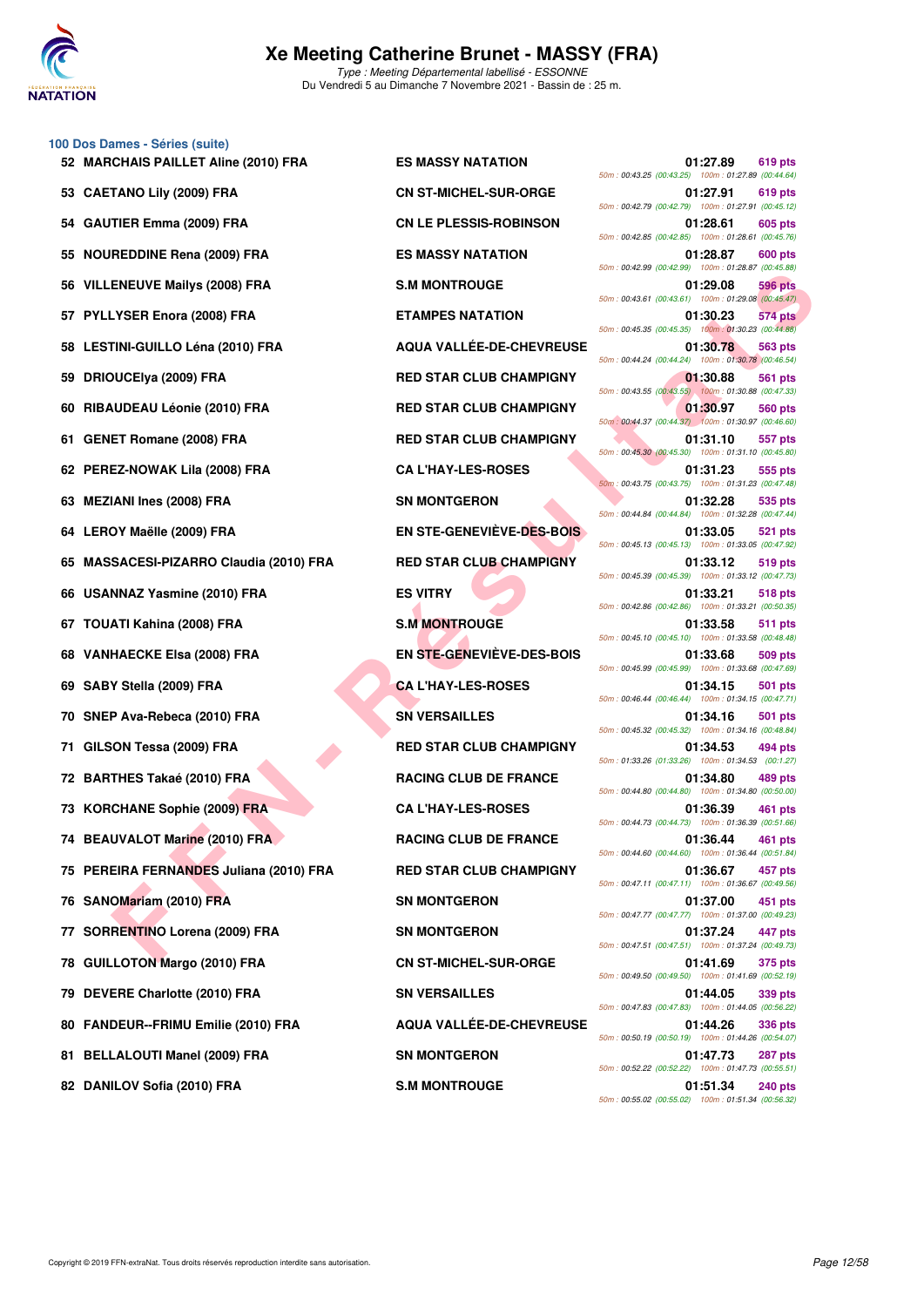

**100 Dos Dames - Séries (suite)**

## **Xe Meeting Catherine Brunet - MASSY (FRA)**

Type : Meeting Départemental labellisé - ESSONNE Du Vendredi 5 au Dimanche 7 Novembre 2021 - Bassin de : 25 m.

| --- BEJTETYENE Enjy (2008) FRA                                                                   | <b>SN MONTGERON</b>           | <b>DNS</b> dec |                |
|--------------------------------------------------------------------------------------------------|-------------------------------|----------------|----------------|
| --- SAUVIGNON Cléline (2008) FRA                                                                 | <b>S.M MONTROUGE</b>          | <b>DNS</b> dec |                |
| --- RONOT Typhen (2009) FRA                                                                      | <b>SN VERSAILLES</b>          | <b>DNS</b> dec |                |
| --- MARQUIE Alice (2010) FRA                                                                     | <b>SN VERSAILLES</b>          | <b>DSQ</b>     |                |
| 50 Brasse Dames - Finale A 8-10 ans (Dimanche 7 Novembre 2021)<br>1 LE GRATIET Ellyne (2011) FRA | <b>C VIKINGS DE ROUEN</b>     | 00:45.77       | <b>605 pts</b> |
| 2 HOANG Clemence (2011) FRA                                                                      | <b>CN LE PLESSIS-ROBINSON</b> | 00:46.86       | <b>563 pts</b> |
| 3 LE GRAND Mahaut (2011) FRA                                                                     | <b>RACING CLUB DE FRANCE</b>  | 00:47.31       | <b>546 pts</b> |
| 4 TROPEANO PUECAmalthée (2011) FRA                                                               | <b>ES MASSY NATATION</b>      | 00:47.73       | 531 pts        |

| 4 IROPEANO PUECAMARINE (2011) FRA | ES MASSY NATATION                 | <b>00:47.73</b> | <b>531 pts</b> |
|-----------------------------------|-----------------------------------|-----------------|----------------|
| 5 LABOUGLIE Diane (2012) FRA      | <b>SOISSONS NATATION SPORTIVE</b> | 00:48.40        | 507 pts        |
| C. CUITTIED Meline (0011) EDA     | <b>CM MONITOEDOM</b>              | 00.40 CO        | $100 - 1$      |

| 6 GUITTIER Melina (2011) FRA  | <b>SN MONTGERON</b>           | 00:48.62 | 499 pts |
|-------------------------------|-------------------------------|----------|---------|
| 7 HADJ LAZIB Nelia (2012) FRA | <b>ES MASSY NATATION</b>      | 00:49.51 | 468 pts |
| 8 BATAILLE Chloe (2012) FRA   | <b>CN LE PLESSIS-ROBINSON</b> | 00:50.84 | 423 pts |

#### **[50 Brasse Dames - Séries](http://www.ffnatation.fr/webffn/resultats.php?idact=nat&go=epr&idcpt=72199&idepr=21) 8-10 ans** (Dimanche 7 Novembre 2021)

| 1 LE GRATIET Ellyne (2011) FRA                                      | <b>C VIKINGS DE ROUEN</b>         | 00:45.77       | <b>605 pts</b> |
|---------------------------------------------------------------------|-----------------------------------|----------------|----------------|
| 2 HOANG Clemence (2011) FRA                                         | CN LE PLESSIS-ROBINSON            | 00:46.86       | <b>563 pts</b> |
| 3 LE GRAND Mahaut (2011) FRA                                        | <b>RACING CLUB DE FRANCE</b>      | 00:47.31       | <b>546 pts</b> |
| 4 TROPEANO PUECAmalthée (2011) FRA                                  | <b>ES MASSY NATATION</b>          | 00:47.73       | <b>531 pts</b> |
| 5 LABOUGLIE Diane (2012) FRA                                        | <b>SOISSONS NATATION SPORTIVE</b> | 00:48.40       | <b>507 pts</b> |
| 6 GUITTIER Melina (2011) FRA                                        | <b>SN MONTGERON</b>               | 00:48.62       | 499 pts        |
| 7 HADJ LAZIB Nelia (2012) FRA                                       | <b>ES MASSY NATATION</b>          | 00:49.51       | 468 pts        |
| 8 BATAILLE Chloe (2012) FRA                                         | <b>CN LE PLESSIS-ROBINSON</b>     | 00:50.84       | 423 pts        |
|                                                                     |                                   |                |                |
| <b>10 Brasse Dames - Séries 8-10 ans (Dimanche 7 Novembre 2021)</b> |                                   |                |                |
| 1 LE GRATIET Ellyne (2011) FRA                                      | <b>C VIKINGS DE ROUEN</b>         | 00:46.77       | <b>567 pts</b> |
| 2 HOANG Clemence (2011) FRA                                         | <b>CN LE PLESSIS-ROBINSON</b>     | 00:47.51       | 539 pts        |
| 3 LABOUGLIE Diane (2012) FRA                                        | <b>SOISSONS NATATION SPORTIVE</b> | 00:47.56       | 537 pts        |
| 4 LE GRAND Mahaut (2011) FRA                                        | <b>RACING CLUB DE FRANCE</b>      | 00:47.75       | 530 pts        |
| 5 TROPEANO PUECAmalthée (2011) FRA                                  | <b>ES MASSY NATATION</b>          | 00:48.13       | <b>516 pts</b> |
| 6 HADJ LAZIB Nelia (2012) FRA                                       | <b>ES MASSY NATATION</b>          | 00:48.90       | 489 pts        |
| 7 GUITTIER Melina (2011) FRA                                        | <b>SN MONTGERON</b>               | 00:49.25       | 477 pts        |
| 8 BATAILLE Chloe (2012) FRA                                         | <b>CN LE PLESSIS-ROBINSON</b>     | 00:49.79       | 458 pts        |
| 9 MAUGIS FERNANDES Lucie (2011) FRA                                 | <b>SN MONTGERON</b>               | 00:50.65       | 430 pts        |
| 10 GLEMET Anna (2011) FRA                                           | <b>SN MONTGERON</b>               | 00:50.83       | 424 pts        |
| 11 HADJALI Zeineb (2011) FRA                                        | <b>US VAIRES</b>                  | 00:51.99       | <b>387 pts</b> |
| 12 ALOISIO Jennifer-Astrid (2012) FRA                               | <b>CN LE PLESSIS-ROBINSON</b>     | 00:52.73       | <b>364 pts</b> |
| 13 AREVALO Laurine (2011) FRA                                       | <b>ES MASSY NATATION</b>          | 00:52.78       | <b>362 pts</b> |
| 14 BEN YAHIA Farah (2011) FRA                                       | <b>CN LE PLESSIS-ROBINSON</b>     | 00:52.79       | <b>362 pts</b> |
| 15 MAHIEDDINE Lina (2011) FRA                                       | <b>CN LE PLESSIS-ROBINSON</b>     | 00:52.81       | 362 pts        |
| 16 EL HARTI Ikram (2011) FRA                                        | <b>ES MASSY NATATION</b>          | 00:53.75       | <b>334 pts</b> |
| 17 PHAM Lam-Thi (2012) FRA                                          | <b>ES MASSY NATATION</b>          | 00:54.28       | <b>319 pts</b> |
| 18 CISSE Kelia (2011) FRA                                           | <b>CN ST-MICHEL-SUR-ORGE</b>      | 00:54.45       | 314 pts        |
| 19 ENILIN Anna (2011) FRA                                           | <b>ES MASSY NATATION</b>          | 00:54.71       | <b>307 pts</b> |
| 20 EL OUARRADI Ambre (2012) FRA                                     | <b>ES MASSY NATATION</b>          | 00:54.72       | <b>306 pts</b> |
| 21 KOROLOV Elisa (2011) FRA                                         | <b>ES MASSY NATATION</b>          | 00:55.86       | <b>275 pts</b> |
| 22 CHARTREL Marie-Lou (2012) FRA                                    | <b>SN VERSAILLES</b>              | 00:56.55       | 258 pts        |
| 23 BOULAT Lucie (2011) FRA                                          | <b>RED STAR CLUB CHAMPIGNY</b>    | 00:56.59       | 257 pts        |
| 24 FONSECA Anaé (2011) FRA                                          | <b>RED STAR CLUB CHAMPIGNY</b>    | 00:56.70       | <b>254 pts</b> |
| 25 LORTHIOIS Nora (2013) FRA                                        | <b>SN VERSAILLES</b>              | 01:00.24       | 172 pts        |
| 26 NOUREDDINE Lylia (2012) FRA                                      | <b>ES MASSY NATATION</b>          | 01:00.91       | $159$ pts      |
| 27 HASSAOUI Sarah (2011) FRA                                        | <b>SN MONTGERON</b>               | 01:00.94       | <b>158 pts</b> |
| 28 NGUYEN Lena (2012) FRA                                           | <b>ES MASSY NATATION</b>          | 01:02.55       | 128 pts        |
| 29 ARAGONES Mathilde (2012) FRA                                     | <b>ES MASSY NATATION</b>          | 01:02.91       | 121 pts        |
| 30 ALLAUZE Margaux (2012) FRA                                       | <b>ES MASSY NATATION</b>          | 01:03.41       | 113 pts        |
| 31 DENISE-PEYNET Maë (2012) FRA                                     | <b>SN VERSAILLES</b>              | 01:06.14       | 71 pts         |
| 32 DELINDE Eliza (2012) FRA                                         | <b>SN VERSAILLES</b>              | 01:06.71       | 64 pts         |
| --- LOVICClaire (2012) FRA                                          | <b>SN VERSAILLES</b>              | <b>DNS dec</b> |                |
| --- BOUTIN Noémie (2011) FRA                                        | <b>CN ST-MICHEL-SUR-ORGE</b>      | <b>DSQ</b>     |                |

#### **[100 Brasse Dames - Finale A](http://www.ffnatation.fr/webffn/resultats.php?idact=nat&go=epr&idcpt=72199&idepr=22) 13 ans** (Dimanche 7 Novembre 2021)

**1 GUILLERM Enola (2008) FRA CN VIRY-CHÂTILLON 01:18.48 1053 pts**

50m : 00:36.70 (00:36.70) 100m : 01:18.48 (00:41.78)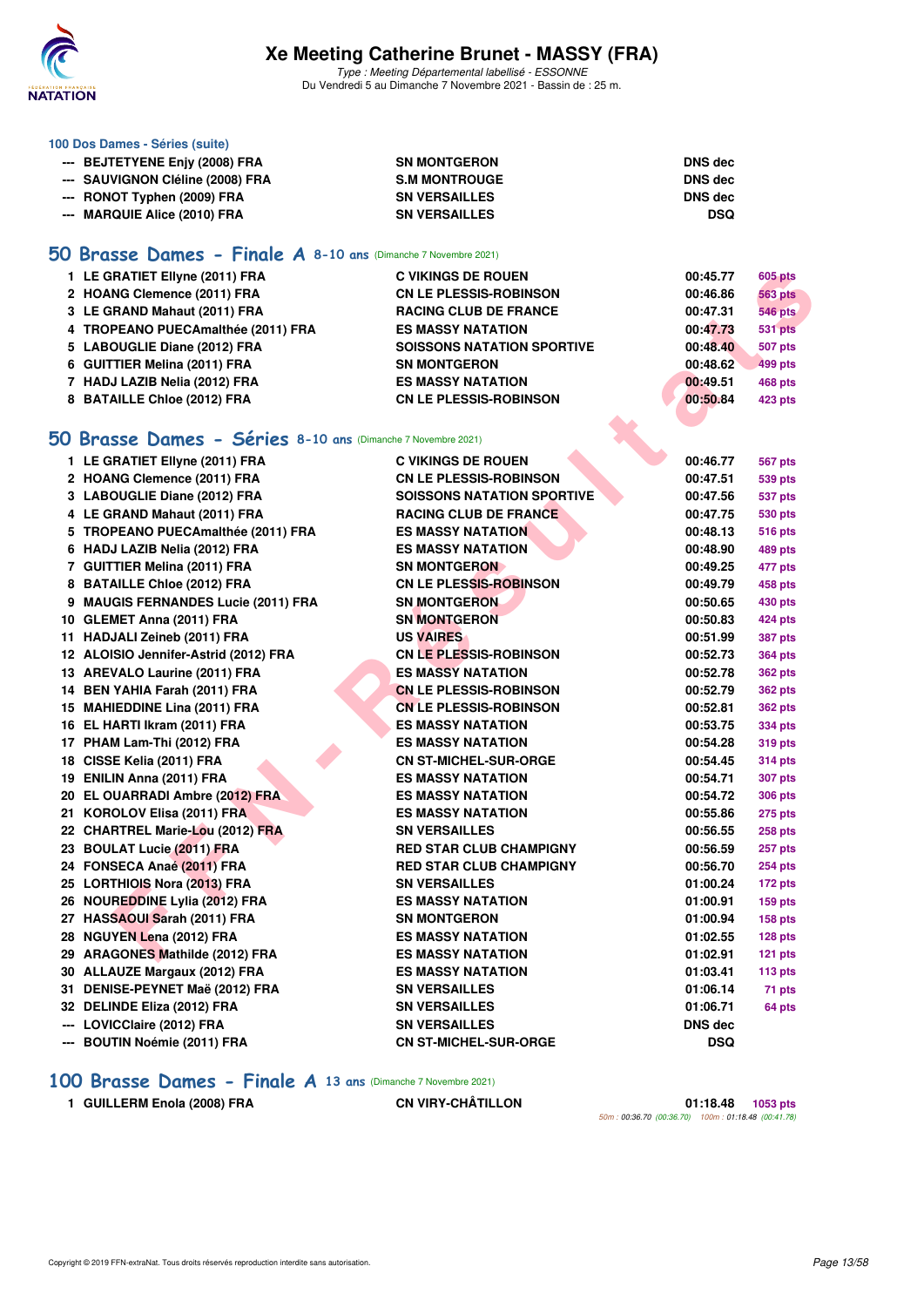

Du Vendredi 5 au Dimanche 7 Novembre 2021 - Bassin de : 25 m.

| 100 Brasse Dames - Finale A (suite)   |                               |                                                    |
|---------------------------------------|-------------------------------|----------------------------------------------------|
| 2 BENBAKKAR Sherine (2008) FRA        | <b>CNO ST-GERMAIN-EN-LAYE</b> | <b>1049 pts</b><br>01:18.64                        |
|                                       |                               | 50m: 00:36.79 (00:36.79) 100m: 01:18.64 (00:41.85) |
| 3 SALCZER Lilou (2008) FRA            | <b>ES MASSY NATATION</b>      | 01:19.68<br><b>1026 pts</b>                        |
|                                       |                               | 50m: 00:37.27 (00:37.27) 100m: 01:19.68 (00:42.41) |
| 4 BERTHIER Capucine (2008) FRA        | AQUA VALLÉE-DE-CHEVREUSE      | 01:23.99<br>933 pts                                |
|                                       |                               | 50m: 00:39.78 (00:39.78) 100m: 01:23.99 (00:44.21) |
| 5 BELHACHEMI Manare (2008) FRA        | <b>US VAIRES</b>              | 01:24.80<br>916 pts                                |
|                                       |                               | 50m: 00:39.68 (00:39.68) 100m: 01:24.80 (00:45.12) |
| 6 FREBOURG Clara (2008) FRA           | <b>CN LE PLESSIS-ROBINSON</b> | 01:24.93<br><b>913 pts</b>                         |
|                                       |                               | 50m: 00:40.77 (00:40.77) 100m: 01:24.93 (00:44.16) |
| 7 FREMION Capucine-Latinka (2008) FRA | AQUA VALLÉE-DE-CHEVREUSE      | 01:26.72<br>876 pts                                |
|                                       |                               | 50m: 00:41.06 (00:41.06) 100m: 01:26.72 (00:45.66) |
| 8 LE STRAT Nina (2008) FRA            | <b>ES MASSY NATATION</b>      | 01:30.38<br>802 pts                                |

### **[100 Brasse Dames - Finale B](http://www.ffnatation.fr/webffn/resultats.php?idact=nat&go=epr&idcpt=72199&idepr=22) 12 ans** (Dimanche 7 Novembre 2021)

| 1 BARSANTI Juliana (2009) FRA | <b>SN VERSAILLES</b> |
|-------------------------------|----------------------|
| 2 JAFFUEL Ella (2009) FRA     | <b>CNO ST-GERMAI</b> |

- 3 DELAMARE Romane (2009) FRA C VIKINGS DE ROUEN
- 4 IGABILLE Leonie (2009) FRA US VILLEJUIF NATATION
- 5 SEGGIE Annabel Dilara (2009) GBR **CNO ST-GERMAIN-EN-LAYE**
- **6 GAUTIER Emma (2009) FRA** CN LE PLESSIS-ROBINSON
- **7 LABRIDY Léna (2009) FRA ASS SPORTIVE BOUVINES**
- **8 STEENKESTE Lily (2009) FRA CA ORSAY**

#### **[100 Brasse Dames - Finale C](http://www.ffnatation.fr/webffn/resultats.php?idact=nat&go=epr&idcpt=72199&idepr=22) 11 ans** (Dimanche 7 Novembre 2021)

- 1 LIMAM Yasmine (2010) FRA **C VIKINGS DE ROUEN**
- 2 VENTURA Vanessa (2010) FRA **C VIKINGS DE ROUEN**
- **3 DELSART Ambre (2010) FRA ES MASSY NATATION**
- 4 BOULOUKBACHI Celia (2010) FRA US VILLEJUIF NATATION
- **5 CHOPLIN Esther (2010) FRA AC BOULOGNE-BILLANCOURT**
- 6 SANANIKONE Emma (2010) FRA AQUA VALLÉE-DE-CHEVREUSE
- **7 TISSIER Teha (2010) FRA CNO ST-GERMAIN-EN-LAYE**
- 8 MASSOU Alexia (2010) FRA CNO ST-GERMAIN-EN-LAYE

# **[100 Brasse Dames - Séries](http://www.ffnatation.fr/webffn/resultats.php?idact=nat&go=epr&idcpt=72199&idepr=22) 11-13 ans** (Dimanche 7 Novembre 2021)

| 1 GUILLERM Enola (2008) FRA    | <b>CN VIRY-CHÂTILLON</b>      |
|--------------------------------|-------------------------------|
| 2 SALCZER Lilou (2008) FRA     | <b>ES MASSY NATATION</b>      |
| 3 BENBAKKAR Sherine (2008) FRA | <b>CNO ST-GERMAIN-EN-LAYE</b> |
| 4 BERTHIER Capucine (2008) FRA | AQUA VALLÉE-DE-CHEVREUSE      |
| 5 BARSANTI Juliana (2009) FRA  | <b>SN VERSAILLES</b>          |

|  | UI:19.00 1020 DIS                                  |  |
|--|----------------------------------------------------|--|
|  | 50m: 00:37.27 (00:37.27) 100m: 01:19.68 (00:42.41) |  |
|  | 01:23.99 933 pts                                   |  |
|  | 50m: 00:39.78 (00:39.78) 100m: 01:23.99 (00:44.21) |  |
|  | 01:24.80 916 pts                                   |  |
|  | 50m: 00:39.68 (00:39.68) 100m: 01:24.80 (00:45.12) |  |
|  | 01:24.93 913 pts                                   |  |
|  | 50m: 00:40.77 (00:40.77) 100m: 01:24.93 (00:44.16) |  |
|  | 01:26.72 876 pts                                   |  |
|  | 50m: 00:41.06 (00:41.06) 100m: 01:26.72 (00:45.66) |  |
|  | 01:30.38 802 pts                                   |  |
|  | 50m: 00:42.15 (00:42.15) 100m: 01:30.38 (00:48.23) |  |
|  |                                                    |  |
|  |                                                    |  |
|  |                                                    |  |
|  | 01:24.40 924 pts                                   |  |
|  | 50m: 00:40.50 (00:40.50) 100m: 01:24.40 (00:43.90) |  |

|                                                          |                               | $10011. 00.09.00$ (00.09.00) 100111. 01.24.00 (00.40.12)                         |
|----------------------------------------------------------|-------------------------------|----------------------------------------------------------------------------------|
| <b>BOURG Clara (2008) FRA</b>                            | <b>CN LE PLESSIS-ROBINSON</b> | 01:24.93<br><b>913 pts</b><br>50m: 00:40.77 (00:40.77) 100m: 01:24.93 (00:44.16) |
| MION Capucine-Latinka (2008) FRA                         | AQUA VALLÉE-DE-CHEVREUSE      | 01:26.72<br><b>876 pts</b><br>50m: 00:41.06 (00:41.06) 100m: 01:26.72 (00:45.66) |
| TRAT Nina (2008) FRA                                     | <b>ES MASSY NATATION</b>      | 01:30.38<br>802 pts<br>50m: 00:42.15 (00:42.15) 100m: 01:30.38 (00:48.23)        |
| asse Dames - Finale B 12 ans (Dimanche 7 Novembre 2021)  |                               |                                                                                  |
| SANTI Juliana (2009) FRA                                 | <b>SN VERSAILLES</b>          | 01:24.40<br>924 pts<br>50m: 00:40.50 (00:40.50) 100m: 01:24.40 (00:43.90)        |
| <b>FUEL Ella (2009) FRA</b>                              | <b>CNO ST-GERMAIN-EN-LAYE</b> | 01:27.52<br>859 pts<br>50m: 00:41.29 (00:41.29) 100m: 01:27.52 (00:46.23)        |
| <b>AMARE Romane (2009) FRA</b>                           | <b>C VIKINGS DE ROUEN</b>     | 01:27.76<br>854 pts<br>50m: 00:41.78 (00:41.78) 100m: 01:27.76 (00:45.98)        |
| <b>BILLE Leonie (2009) FRA</b>                           | <b>US VILLEJUIF NATATION</b>  | 01:29.43<br>821 pts<br>50m: 00:41.71 (00:41.71) 100m: 01:29.43 (00:47.72)        |
| GIE Annabel Dilara (2009) GBR                            | <b>CNO ST-GERMAIN-EN-LAYE</b> | 01:30.74<br>795 pts<br>50m: 00:41.95 (00:41.95) 100m: 01:30.74 (00:48.79)        |
| TIER Emma (2009) FRA                                     | <b>CN LE PLESSIS-ROBINSON</b> | 01:31.50<br>780 pts<br>50m: 00:42.40 (00:42.40) 100m: 01:31.50 (00:49.10)        |
| RIDY Léna (2009) FRA                                     | <b>ASS SPORTIVE BOUVINES</b>  | 01:32.08<br>769 pts<br>50m: 00:42.26 (00:42.26) 100m: 01:32.08 (00:49.82)        |
| <b>ENKESTE Lily (2009) FRA</b>                           | <b>CA ORSAY</b>               | 01:32.97<br><b>752 pts</b><br>50m: 00:43.72 (00:43.72) 100m: 01:32.97 (00:49.25) |
| asse Dames - Finale C 11 ans (Dimanche 7 Novembre 2021)  |                               |                                                                                  |
| M Yasmine (2010) FRA                                     | <b>C VIKINGS DE ROUEN</b>     | 01:21.95<br>976 pts<br>50m: 00:39.78 (00:39.78) 100m: 01:21.95 (00:42.17)        |
| TURA Vanessa (2010) FRA                                  | <b>C VIKINGS DE ROUEN</b>     | 01:24.24<br>927 pts<br>50m: 00:40.72 (00:40.72) 100m: 01:24.24 (00:43.52)        |
| SART Ambre (2010) FRA                                    | <b>ES MASSY NATATION</b>      | 01:24.64<br>919 pts<br>50m: 00:40.50 (00:40.50) 100m: 01:24.64 (00:44.14)        |
| <b>LOUKBACHI Celia (2010) FRA</b>                        | <b>US VILLEJUIF NATATION</b>  | 01:28.55<br>838 pts<br>50m: 00:42.03 (00:42.03) 100m: 01:28.55 (00:46.52)        |
| PLIN Esther (2010) FRA                                   | AC BOULOGNE-BILLANCOURT       | 01:29.84<br>813 pts<br>50m: 00:43.16 (00:43.16) 100m: 01:29.84 (00:46.68)        |
| ANIKONE Emma (2010) FRA                                  | AQUA VALLÉE-DE-CHEVREUSE      | 01:30.56<br>799 pts<br>50m: 00:42.82 (00:42.82) 100m: 01:30.56 (00:47.74)        |
| IER Teha (2010) FRA                                      | <b>CNO ST-GERMAIN-EN-LAYE</b> | 01:31.62<br>778 pts<br>50m: 00:43.36 (00:43.36) 100m: 01:31.62 (00:48.26)        |
| SOU Alexia (2010) FRA                                    | <b>CNO ST-GERMAIN-EN-LAYE</b> | 01:33.94<br>734 pts<br>50m: 00:44.82 (00:44.82) 100m: 01:33.94 (00:49.12)        |
| asse Dames - Séries 11-13 ans (Dimanche 7 Novembre 2021) |                               |                                                                                  |

|                                                    | 01:21.95 976 pts |  |
|----------------------------------------------------|------------------|--|
| 50m: 00:39.78 (00:39.78) 100m: 01:21.95 (00:42.17) |                  |  |
| 50m: 00:40.72 (00:40.72) 100m: 01:24.24 (00:43.52) | 01:24.24 927 pts |  |
|                                                    | 01:24.64 919 pts |  |
| 50m: 00:40.50 (00:40.50) 100m: 01:24.64 (00:44.14) |                  |  |
| 50m: 00:42.03 (00:42.03) 100m: 01:28.55 (00:46.52) | 01:28.55 838 pts |  |
|                                                    |                  |  |
|                                                    | 01:29.84 813 pts |  |
| 50m: 00:43.16 (00:43.16) 100m: 01:29.84 (00:46.68) |                  |  |
|                                                    | 01:30.56 799 pts |  |
| 50m: 00:42.82 (00:42.82) 100m: 01:30.56 (00:47.74) |                  |  |
|                                                    | 01:31.62 778 pts |  |
| 50m: 00:43.36 (00:43.36) 100m: 01:31.62 (00:48.26) |                  |  |
|                                                    | 01:33.94 734 pts |  |

|  | 01:19.66 1027 pts                                  |  |
|--|----------------------------------------------------|--|
|  | 50m: 00:37.27 (00:37.27) 100m: 01:19.66 (00:42.39) |  |
|  | 01:20.18 1015 pts                                  |  |
|  | 50m: 00:37.96 (00:37.96) 100m: 01:20.18 (00:42.22) |  |
|  | 01:21.32 990 pts                                   |  |
|  | 50m: 00:38.56 (00:38.56) 100m: 01:21.32 (00:42.76) |  |
|  | 01:23.97 933 pts                                   |  |
|  | 50m: 00:39.68 (00:39.68) 100m: 01:23.97 (00:44.29) |  |
|  | 01:24.43 923 pts                                   |  |
|  | 50m: 00:40.46 (00:40.46) 100m: 01:24.43 (00:43.97) |  |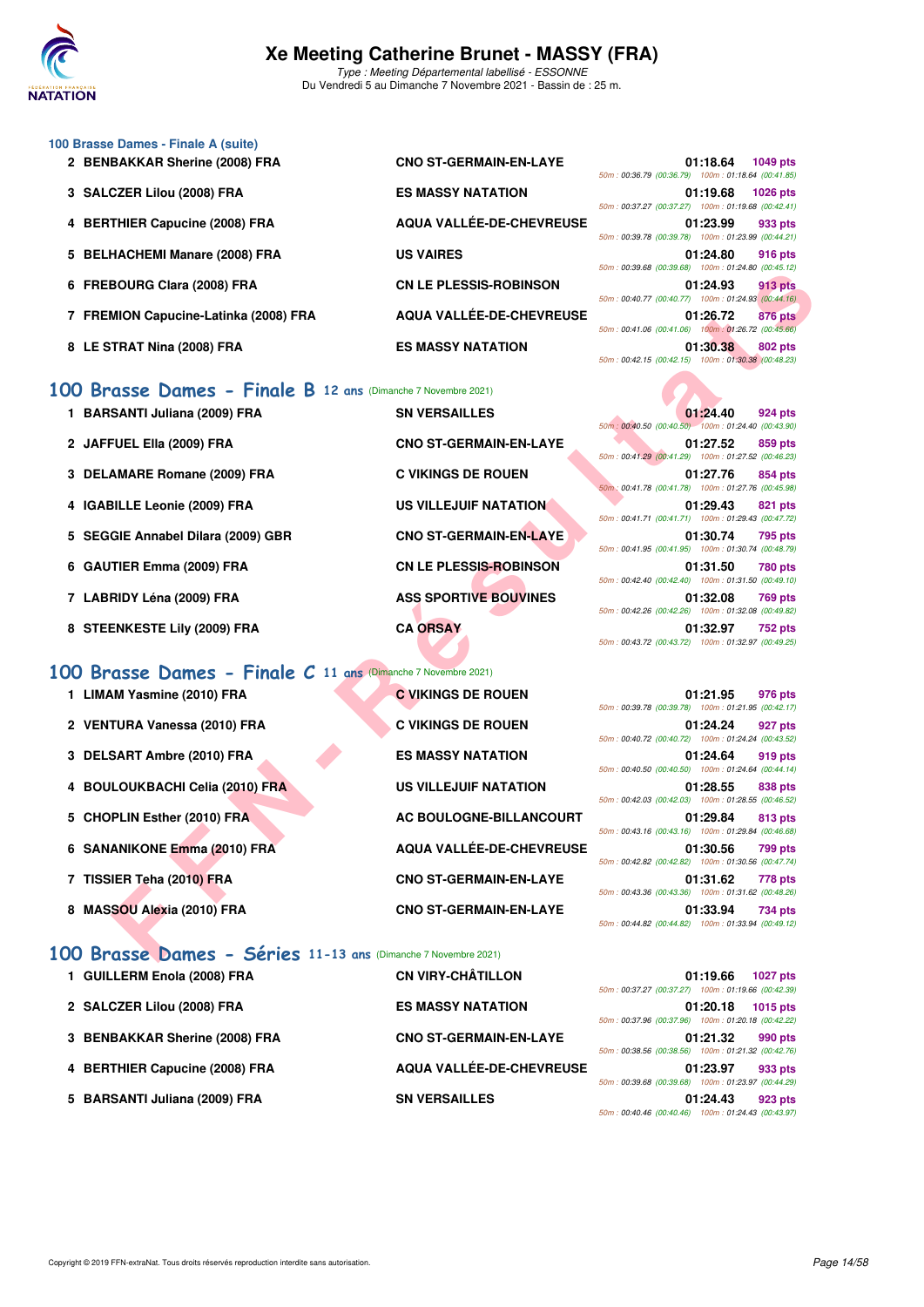

**100 Brasse Dames - Séries (suite)**

#### **Xe Meeting Catherine Brunet - MASSY (FRA)** Type : Meeting Départemental labellisé - ESSONNE

Du Vendredi 5 au Dimanche 7 Novembre 2021 - Bassin de : 25 m.

|     |                                        |                                 | 50m: 00:39.95 (00:39.95) 100m: 01:24.79 (00:44.84)                               |
|-----|----------------------------------------|---------------------------------|----------------------------------------------------------------------------------|
|     | 7 FREBOURG Clara (2008) FRA            | <b>CN LE PLESSIS-ROBINSON</b>   | 01:25.39<br>903 pts<br>50m: 00:40.27 (00:40.27) 100m: 01:25.39 (00:45.12)        |
|     | 8 LIMAM Yasmine (2010) FRA             | <b>C VIKINGS DE ROUEN</b>       | 01:26.84<br>873 pts<br>50m: 00:42.65 (00:42.65) 100m: 01:26.84 (00:44.19)        |
|     | 9 DELSART Ambre (2010) FRA             | <b>ES MASSY NATATION</b>        | 01:27.12<br>867 pts<br>50m: 00:41.62 (00:41.62) 100m: 01:27.12 (00:45.50)        |
|     | 10 FREMION Capucine-Latinka (2008) FRA | AQUA VALLÉE-DE-CHEVREUSE        | 01:28.04<br><b>849 pts</b><br>50m: 00:41.61 (00:41.61) 100m: 01:28.04 (00:46.43) |
|     | 11 VENTURA Vanessa (2010) FRA          | <b>C VIKINGS DE ROUEN</b>       | <b>838 pts</b><br>01:28.59<br>50m: 00:42.92 (00:42.92) 100m: 01:28.59 (00:45.67) |
|     | 12 CHOPLIN Esther (2010) FRA           | AC BOULOGNE-BILLANCOURT         | 01:28.64<br>837 pts<br>50m: 00:42.13 (00:42.13) 100m: 01:28.64 (00:46.51)        |
|     | 13 JAFFUEL Ella (2009) FRA             | <b>CNO ST-GERMAIN-EN-LAYE</b>   | 01:29.57<br><b>818 pts</b><br>50m: 00:43.23 (00:43.23) 100m: 01:29.57 (00:46.34) |
|     | 14 BOULOUKBACHI Celia (2010) FRA       | US VILLEJUIF NATATION           | 01:29.78<br>814 pts<br>50m: 00:44.24 (00:44.24) 100m: 01:29.78 (00:45.54)        |
|     | 15 LE STRAT Nina (2008) FRA            | <b>ES MASSY NATATION</b>        | 01:29.94<br>811 pts<br>50m: 00:42.45 (00:42.45) 100m: 01:29.94 (00:47.49)        |
|     | 16 BIZE Eva (2008) FRA                 | <b>SN VERSAILLES</b>            | 01:30.14<br>807 pts<br>50m: 00:42.75 (00:42.75) 100m: 01:30.14 (00:47.39)        |
|     | 17 TISSIER Teha (2010) FRA             | <b>CNO ST-GERMAIN-EN-LAYE</b>   | 01:30.48<br>800 pts<br>50m: 00:42.33 (00:42.33) 100m: 01:30.48 (00:48.15)        |
|     | 18 SANANIKONE Emma (2010) FRA          | <b>AQUA VALLÉE-DE-CHEVREUSE</b> | 01:30.59<br>798 pts<br>50m: 00:43.19 (00:43.19) 100m: 01:30.59 (00:47.40)        |
|     | 19 PEREZ-NOWAK Lila (2008) FRA         | <b>CA L'HAY-LES-ROSES</b>       | 01:30.71<br>796 pts<br>50m: 00:42.60 (00:42.60) 100m: 01:30.71 (00:48.11)        |
|     | 20 FLENDER-EMERY Elena (2008) FRA      | AQUA VALLÉE-DE-CHEVREUSE        | 01:30.88<br><b>792 pts</b><br>50m: 00:43.18 (00:43.18) 100m: 01:30.88 (00:47.70) |
| 21. | <b>MASSOU Alexia (2010) FRA</b>        | <b>CNO ST-GERMAIN-EN-LAYE</b>   | 01:31.56<br><b>779 pts</b><br>50m: 00:44.39 (00:44.39) 100m: 01:31.56 (00:47.17) |
|     | 22 DE OLIVEIRA Maelle (2008) FRA       | <b>US VAIRES</b>                | 01:31.57<br>779 pts<br>50m: 00:43.48 (00:43.48) 100m: 01:31.57 (00:48.09)        |
|     | 23 BETTIOUI Ferroudja (2010) FRA       | <b>SN MONTGERON</b>             | 01:32.42<br><b>763 pts</b><br>50m: 00:44.49 (00:44.49) 100m: 01:32.42 (00:47.93) |
|     | 24 SEGGIE Annabel Dilara (2009) GBR    | <b>CNO ST-GERMAIN-EN-LAYE</b>   | 01:33.04<br>751 pts<br>50m: 00:44.00 (00:44.00) 100m: 01:33.04 (00:49.04)        |
|     | 25 GAUTIER Emma (2009) FRA             | <b>CN LE PLESSIS-ROBINSON</b>   | 01:33.16<br>748 pts<br>50m: 00:43.55 (00:43.55) 100m: 01:33.16 (00:49.61)        |
|     | 26 DELAMARE Romane (2009) FRA          | <b>C VIKINGS DE ROUEN</b>       | 01:33.18<br>748 pts<br>50m: 00:45.59 (00:45.59) 100m: 01:33.18 (00:47.59)        |
|     | 27 IGABILLE Leonie (2009) FRA          | <b>US VILLEJUIF NATATION</b>    | 01:33.21<br>747 pts<br>50m: 00:44.86 (00:44.86) 100m: 01:33.21 (00:48.35)        |
|     | 28 LABRIDY Léna (2009) FRA             | <b>ASS SPORTIVE BOUVINES</b>    | 01:33.64<br>739 pts<br>50m: 00:43.31 (00:43.31) 100m: 01:33.64 (00:50.33)        |
|     | 29 JUILLY Alexandra (2008) FRA         | <b>CN LE PLESSIS-ROBINSON</b>   | 01:33.77<br>737 pts<br>50m: 00:45.66 (00:45.66) 100m: 01:33.77 (00:48.11)        |
|     | 30 RAGIONERI Loriane (2008) FRA        | <b>RED STAR CLUB CHAMPIGNY</b>  | 01:33.82<br>736 pts<br>50m: 00:44.59 (00:44.59) 100m: 01:33.82 (00:49.23)        |
|     | 31 STEENKESTE Lily (2009) FRA          | <b>CA ORSAY</b>                 | 01:34.35<br><b>726 pts</b><br>50m: 00:44.33 (00:44.33) 100m: 01:34.35 (00:50.02) |
|     | 32 SUSPENE Clémence (2010) FRA         | <b>CA ORSAY</b>                 | 01:34.42<br>725 pts<br>50m: 00:45.27 (00:45.27) 100m: 01:34.42 (00:49.15)        |
| 33  | <b>MOREL Capucine (2008) FRA</b>       | <b>RACING CLUB DE FRANCE</b>    | 01:34.45<br>724 pts<br>50m: 00:44.41 (00:44.41) 100m: 01:34.45 (00:50.04)        |
| 34. | REMY Lou (2009) FRA                    | <b>ES MASSY NATATION</b>        | 01:35.15<br>711 pts<br>50m: 00:45.44 (00:45.44) 100m: 01:35.15 (00:49.71)        |
| 35  | <b>BARBOSA Antonella (2009) FRA</b>    | <b>CNO ST-GERMAIN-EN-LAYE</b>   | 01:35.86<br>698 pts<br>50m: 00:45.92 (00:45.92) 100m: 01:35.86 (00:49.94)        |
|     | 36 BOURGES Victoria (2009) FRA         | <b>RACING CLUB DE FRANCE</b>    | 01:35.88<br>698 pts                                                              |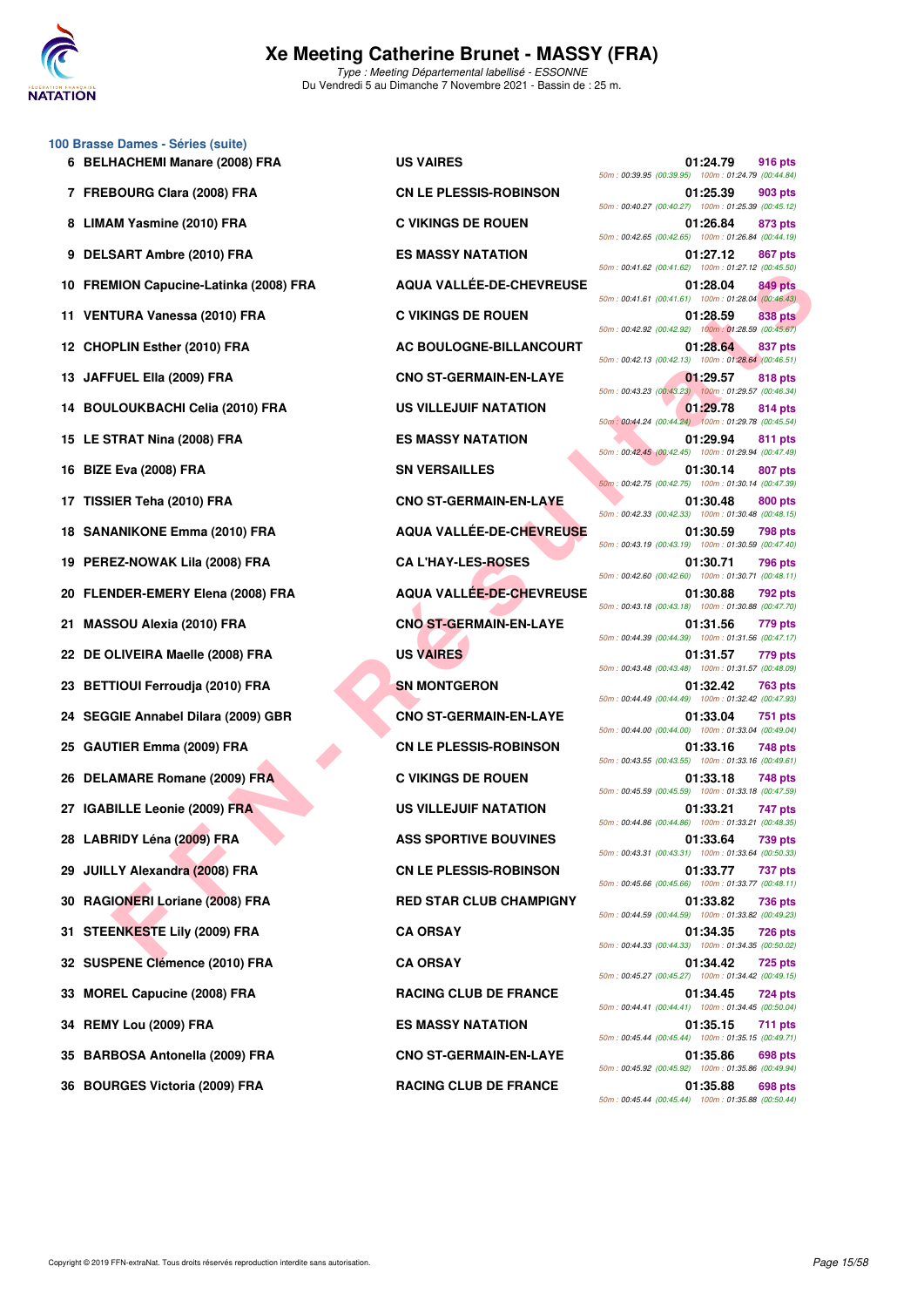

**100 Brasse Dames - Séries (suite) 37 RIBAUDEAU Léonie (2010) FRA RED STAR CLUB CHAMPIGNY 01:36.75 682 pts 38 CAETANO Lily (2009) FRA CN ST-MICHEL-SUR-ORGE 01:37.04 677 pts 39 PETIT EYRIN Clemence (2009) FRA ES MASSY NATATION 01:37.09 676 pts 40 MASSACESI-PIZARRO Claudia (2010) FRA RED STAR CLUB CHAMPIGNY 01:37.30 672 pts 41 RAFIAKARANA Collin (2009) MAD SOISSONS NATATION SPORTIVE 01:37.66 665 pts 42 LAVERGNE Anne (2009) FRA US VILLEJUIF NATATION 01:37.73 664 pts 43 PAUL Lucie (2009) FRA ES MASSY NATATION 01:38.93 643 pts 44 DEVOUGE Violette (2009) FRA US VILLEJUIF NATATION 01:39.10 640 pts 45 STRADY Clementine (2010) FRA ES MASSY NATATION 01:39.14 639 pts 46 BOULEKOUANE Sacha (2008) FRA ASS SPORTIVE BOUVINES 01:39.31 636 pts 47 GUITTIER Anael (2010) FRA SN MONTGERON 01:39.40 635 pts 48 BELOTTI Clara (2009) FRA ES VITRY 01:39.64 630 pts 49 BEAUVALOT Marine (2010) FRA RACING CLUB DE FRANCE 01:39.71 629 pts 50 REZK-KALLAInes (2010) FRA ES MASSY NATATION 01:39.82 627 pts 51 BOUSEJJADA Shama (2009) FRA SCA 2000 EVRY 01:39.88 626 pts 52 BOUBEKRI Salma (2010) FRA US VILLEJUIF NATATION 01:40.11 622 pts 53 AIDAN Margaux (2008) FRA ASS SPORTIVE BOUVINES 01:41.37 601 pts 54 HADJ-ALI Aya (2008) FRA US VAIRES 01:41.57 597 pts 55 NOUREDDINE Rena (2009) FRA ES MASSY NATATION 01:41.65 596 pts 56 LESTINI-GUILLO Léna (2010) FRA AQUA VALLÉE-DE-CHEVREUSE 01:41.81 593 pts 57 MARCHAIS PAILLET Aline (2010) FRA ES MASSY NATATION 01:42.20 587 pts 58 HUCHETTE GERARD Siloë (2010) FRA ES MASSY NATATION 01:42.24 586 pts 59 RICHALET Capucine (2009) FRA US VAIRES 01:42.26 586 pts 60 GENET Romane (2008) FRA RED STAR CLUB CHAMPIGNY 01:43.72 561 pts 61 PICMarie (2010) FRA AC BOULOGNE-BILLANCOURT 61:43.79 560 pts 61 LORENZI Noa (2010) FRA ES MASSY NATATION 01:43.79 560 pts 63 GILSON Tessa (2009) FRA RED STAR CLUB CHAMPIGNY 01:44.72 545 pts 64 BEN-HENIA Norhene (2010) FRA CN LE PLESSIS-ROBINSON 01:44.90 542 pts 65 AKROUR Taïce (2010) FRA CN VIRY-CHÂTILLON 01:45.41 534 pts 66 KORCHANE Sophie (2009) FRA CA L'HAY-LES-ROSES 01:46.01 524 pts**

 $\begin{tabular}{lllllllllllllllllll} \textbf{RAKAIA} & \textbf{SONSONS} & \textbf{NAXATAION} & \textbf{SONSONS} & \textbf{NAXATAION} & \textbf{SONSONS} & \textbf{SONSONS} & \textbf{SONSONS} & \textbf{SONSONS} & \textbf{SONSONS} & \textbf{SONSONS} & \textbf{SONSONS} & \textbf{SONSONS} & \textbf{SONSONS} & \textbf{SONSONS} & \textbf{SONSONS} & \textbf{SONSONS} & \textbf{SONSONS} & \textbf{SONSONS} & \textbf{SONSONS} & \$ 50m : 00:45.89 (00:45.89) 100m : 01:36.75 (00:50.86) 50m : 00:46.47 (00:46.47) 100m : 01:37.04 (00:50.57) 50m : 00:45.93 (00:45.93) 100m : 01:37.09 (00:51.16) 50m : 00:47.02 (00:47.02) 100m : 01:37.30 (00:50.28) 50m : 00:46.10 (00:46.10) 100m : 01:37.66 (00:51.56) 50m : 00:46.86 (00:46.86) 100m : 01:37.73 (00:50.87) 50m : 00:46.56 (00:46.56) 100m : 01:38.93 (00:52.37) 50m : 00:45.49 (00:45.49) 100m : 01:39.10 (00:53.61) 50m : 00:47.20 (00:47.20) 100m : 01:39.14 (00:51.94) 50m : 00:46.90 (00:46.90) 100m : 01:39.31 (00:52.41) 50m : 00:46.61 (00:46.61) 100m : 01:39.40 (00:52.79) 50m : 00:47.98 (00:47.98) 100m : 01:39.64 (00:51.66) 50m : 00:47.04 (00:47.04) 100m : 01:39.71 (00:52.67) 50m : 00:46.91 (00:46.91) 100m : 01:39.82 (00:52.91) 50m : 00:47.07 (00:47.07) 100m : 01:39.88 (00:52.81) 50m : 00:46.74 (00:46.74) 100m : 01:40.11 (00:53.37) 50m : 00:48.29 (00:48.29) 100m : 01:41.37 (00:53.08) 50m : 00:48.30 (00:48.30) 100m : 01:41.57 (00:53.27) 50m : 00:48.49 (00:48.49) 100m : 01:41.65 (00:53.16) 50m : 00:48.07 (00:48.07) 100m : 01:41.81 (00:53.74) 50m : 00:49.34 (00:49.34) 100m : 01:42.20 (00:52.86) 50m : 00:48.94 (00:48.94) 100m : 01:42.24 (00:53.30) 50m : 00:47.37 (00:47.37) 100m : 01:42.26 (00:54.89) 50m : 00:49.46 (00:49.46) 100m : 01:43.72 (00:54.26) 50m : 00:48.45 (00:48.45) 100m : 01:43.79 (00:55.34) 50m : 00:49.30 (00:49.30) 100m : 01:43.79 (00:54.49) 50m : 00:48.71 (00:48.71) 100m : 01:44.72 (00:56.01) 50m : 00:49.75 (00:49.75) 100m : 01:44.90 (00:55.15) 50m : 00:49.39 (00:49.39) 100m : 01:45.41 (00:56.02) 50m : 00:51.29 (00:51.29) 100m : 01:46.01 (00:54.72) **67 BARTHES Takaé (2010) FRA RACING CLUB DE FRANCE 01:47.24 505 pts** 50m : 00:50.22 (00:50.22) 100m : 01:47.24 (00:57.02)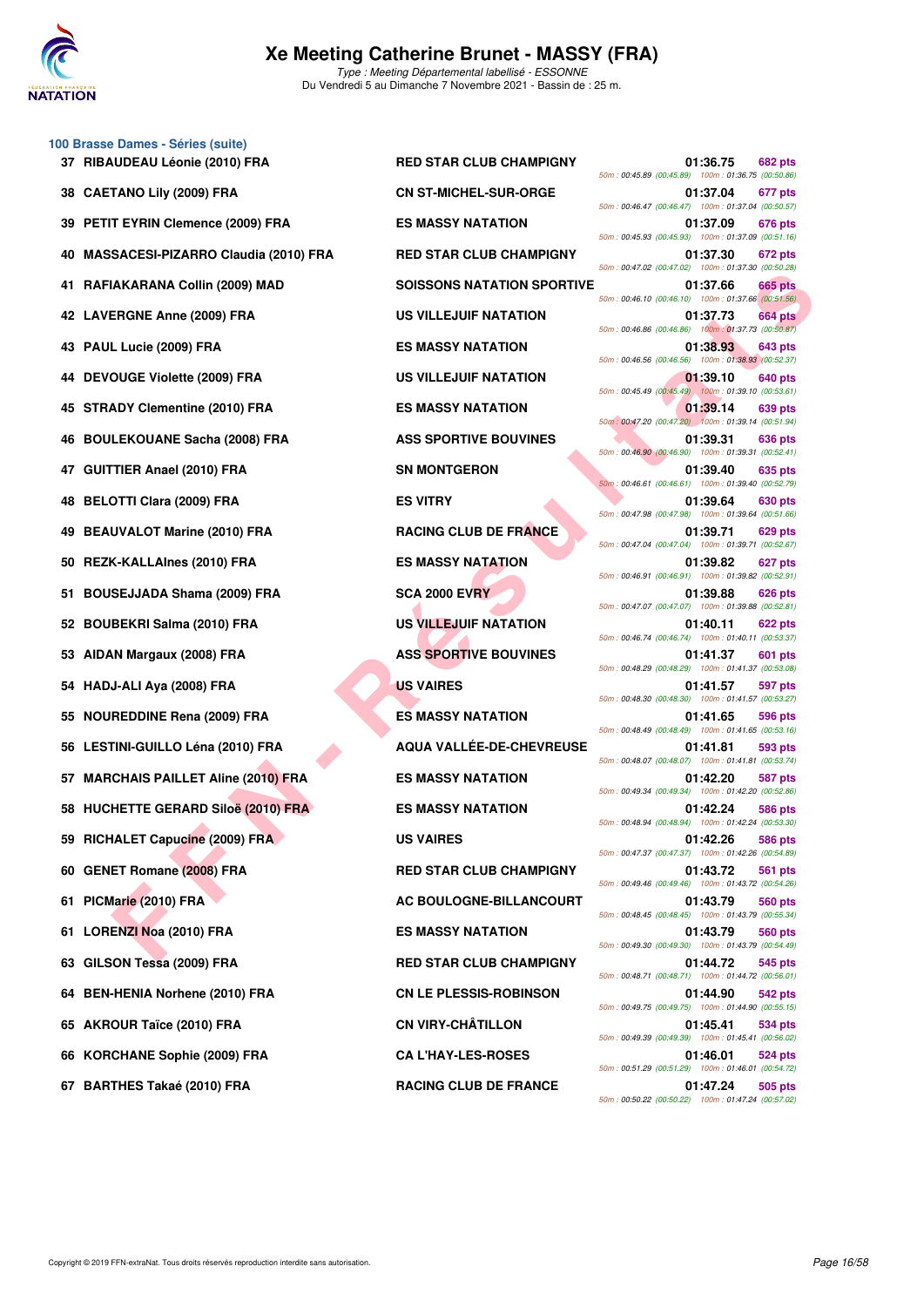

|     | 100 Brasse Dames - Séries (suite)                              |                                |                                                                                  |
|-----|----------------------------------------------------------------|--------------------------------|----------------------------------------------------------------------------------|
|     | 68 DUFOUR Clothilde (2009) FRA                                 | <b>ES MASSY NATATION</b>       | 01:47.56<br>500 pts<br>50m: 00:49.63 (00:49.63) 100m: 01:47.56 (00:57.93)        |
|     | 69 PINAUD Alice (2009) FRA                                     | <b>ES MASSY NATATION</b>       | 01:48.49<br>486 pts                                                              |
|     | 70 MARQUIE Alice (2010) FRA                                    | <b>SN VERSAILLES</b>           | 50m: 00:50.41 (00:50.41) 100m: 01:48.49 (00:58.08)<br>01:51.17<br>446 pts        |
|     | 71 LE GRAND Lucrece (2008) FRA                                 | <b>RACING CLUB DE FRANCE</b>   | 50m: 00:55.24 (00:55.24) 100m: 01:51.17 (00:55.93)<br>01:52.16<br>431 pts        |
|     | 72 SORRENTINO Lorena (2009) FRA                                | <b>SN MONTGERON</b>            | 50m: 00:53.13 (00:53.13) 100m: 01:52.16 (00:59.03)<br>01:52.26<br>430 pts        |
|     | 73 LEANDRI Margot (2010) FRA                                   | AC BOULOGNE-BILLANCOURT        | 50m: 00:53.89 (00:53.89) 100m: 01:52.26 (00:58.37)<br>429 pts<br>01:52.29        |
|     | 74 GUILLOTON Margo (2010) FRA                                  | <b>CN ST-MICHEL-SUR-ORGE</b>   | 50m: 00:52.12 (00:52.12) 100m: 01:52.29 (01:00.17)<br>01:52.91<br>420 pts        |
| 75  | <b>MEZIANI Ines (2008) FRA</b>                                 | <b>SN MONTGERON</b>            | 50m: 00:53.46 (00:53.46) 100m: 01:52.91 (00:59.45)<br>01:53.28<br>415 pts        |
|     | 76 IBRAHIM Kamila (2009) FRA                                   | <b>SN MONTGERON</b>            | 50m: 00:53.35 (00:53.35) 100m: 01:53.28 (00:59.93)<br>01:53.55<br>411 pts        |
|     |                                                                |                                | 50m: 00:52.73 (00:52.73) 100m: 01:53.55 (01:00.82)                               |
|     | 77 SNEP Ava-Rebeca (2010) FRA                                  | <b>SN VERSAILLES</b>           | 01:54.36<br>400 pts<br>50m: 00:53.41 (00:53.41) 100m: 01:54.36 (01:00.95)        |
| 78  | <b>REULIER-ROTHIER Danae (2009) FRA</b>                        | AC BOULOGNE-BILLANCOURT        | 01:57.33<br><b>360 pts</b><br>50m: 00:54.03 (00:54.03) 100m: 01:57.33 (01:03.30) |
|     | 79 FANDEUR--FRIMU Emilie (2010) FRA                            | AQUA VALLÉE-DE-CHEVREUSE       | 02:01.46<br><b>308 pts</b><br>50m: 00:56.85 (00:56.85) 100m: 02:01.46 (01:04.61) |
|     | 80 HELENO Céline (2010) FRA                                    | <b>RED STAR CLUB CHAMPIGNY</b> | 02:03.03<br>289 pts<br>50m: 00:57.15 (00:57.15) 100m: 02:03.03 (01:05.88)        |
|     | 81 DEVERE Charlotte (2010) FRA                                 | <b>SN VERSAILLES</b>           | 02:05.12<br><b>265 pts</b><br>50m: 00:59.49 (00:59.49) 100m: 02:05.12 (01:05.63) |
|     | 82 BELLALOUTI Manel (2009) FRA                                 | <b>SN MONTGERON</b>            | 02:06.03<br><b>254 pts</b><br>50m: 00:59.70 (00:59.70) 100m: 02:06.03 (01:06.33) |
|     | RONOT Typhen (2009) FRA                                        | <b>SN VERSAILLES</b>           | <b>DNS</b> dec                                                                   |
|     | <b>LABOLLE Maïwen (2009) FRA</b>                               | <b>CA L'HAY-LES-ROSES</b>      | <b>DNS dec</b>                                                                   |
| --- | <b>BEJTETYENE Enjy (2008) FRA</b>                              | <b>SN MONTGERON</b>            | <b>DNS dec</b>                                                                   |
| --- | SABY Stella (2009) FRA                                         | <b>CA L'HAY-LES-ROSES</b>      | <b>DNS dec</b>                                                                   |
|     | JAQUEROD Lilou (2008) FRA                                      | <b>C VIKINGS DE ROUEN</b>      | <b>DNS</b> dec                                                                   |
|     | NACEIRI Amel (2009) FRA                                        | <b>ASS SPORTIVE BOUVINES</b>   | <b>DSQ</b>                                                                       |
|     | 50 Papillon Dames - Finale A 8-10 ans (Samedi 6 Novembre 2021) |                                |                                                                                  |
|     | 1 LE GRATIET Ellyne (2011) FRA                                 | <b>C VIKINGS DE ROUEN</b>      | 00:38.36<br>625 pts                                                              |
|     | 2 HOANG Clemence (2011) FRA                                    | <b>CN LE PLESSIS-ROBINSON</b>  | 00:41.44<br>487 pts                                                              |
|     | 3 ALOISIO Jennifer-Astrid (2012) FRA                           | <b>CN LE PLESSIS-ROBINSON</b>  | 00:42.35<br>450 pts                                                              |
|     | 4 GLEMET Anna (2011) FRA                                       | <b>SN MONTGERON</b>            | 00:42.53<br>443 pts                                                              |
|     | 5 AREVALO Laurine (2011) FRA                                   | <b>ES MASSY NATATION</b>       | 00:42.68                                                                         |
|     |                                                                |                                | 437 pts                                                                          |
|     | 6 HADJ LAZIB Nelia (2012) FRA                                  | <b>ES MASSY NATATION</b>       | 00:42.73<br>435 pts                                                              |
|     | 7 GUITTIER Melina (2011) FRA                                   | <b>SN MONTGERON</b>            | 00:43.63<br>400 pts                                                              |
|     | 8 LE GRAND Mahaut (2011) FRA                                   | <b>RACING CLUB DE FRANCE</b>   | 00:44.76<br><b>359 pts</b>                                                       |
|     | 50 Papillon Dames - Séries 8-10 ans (Samedi 6 Novembre 2021)   |                                |                                                                                  |
|     | 1 LE GRATIET Ellvne (2011) FRA                                 | C VIKINGS DE ROUEN             | 00:40.27<br>538 pts                                                              |

## **[50 Papillon Dames - Séries](http://www.ffnatation.fr/webffn/resultats.php?idact=nat&go=epr&idcpt=72199&idepr=31) 8-10 ans** (Samedi 6 Novembre 2021)

| 1 LE GRATIET Ellyne (2011) FRA       | <b>C VIKINGS DE ROUEN</b>     | 00:40.27 | 538 pts        |
|--------------------------------------|-------------------------------|----------|----------------|
| 2 HOANG Clemence (2011) FRA          | <b>CN LE PLESSIS-ROBINSON</b> | 00:40.84 | 513 pts        |
| 3 GLEMET Anna (2011) FRA             | <b>SN MONTGERON</b>           | 00:41.73 | 475 pts        |
| 4 HADJ LAZIB Nelia (2012) FRA        | <b>ES MASSY NATATION</b>      | 00:42.44 | 447 pts        |
| 5 ALOISIO Jennifer-Astrid (2012) FRA | <b>CN LE PLESSIS-ROBINSON</b> | 00:42.90 | 428 pts        |
| 6 GUITTIER Melina (2011) FRA         | <b>SN MONTGERON</b>           | 00:43.30 | 413 pts        |
| 7 AREVALO Laurine (2011) FRA         | <b>ES MASSY NATATION</b>      | 00:43.45 | <b>407 pts</b> |
| 8 LE GRAND Mahaut (2011) FRA         | <b>RACING CLUB DE FRANCE</b>  | 00:44.30 | 375 pts        |
| 9 TROPEANO PUECAmalthée (2011) FRA   | <b>ES MASSY NATATION</b>      | 00:44.89 | <b>354 pts</b> |
|                                      |                               |          |                |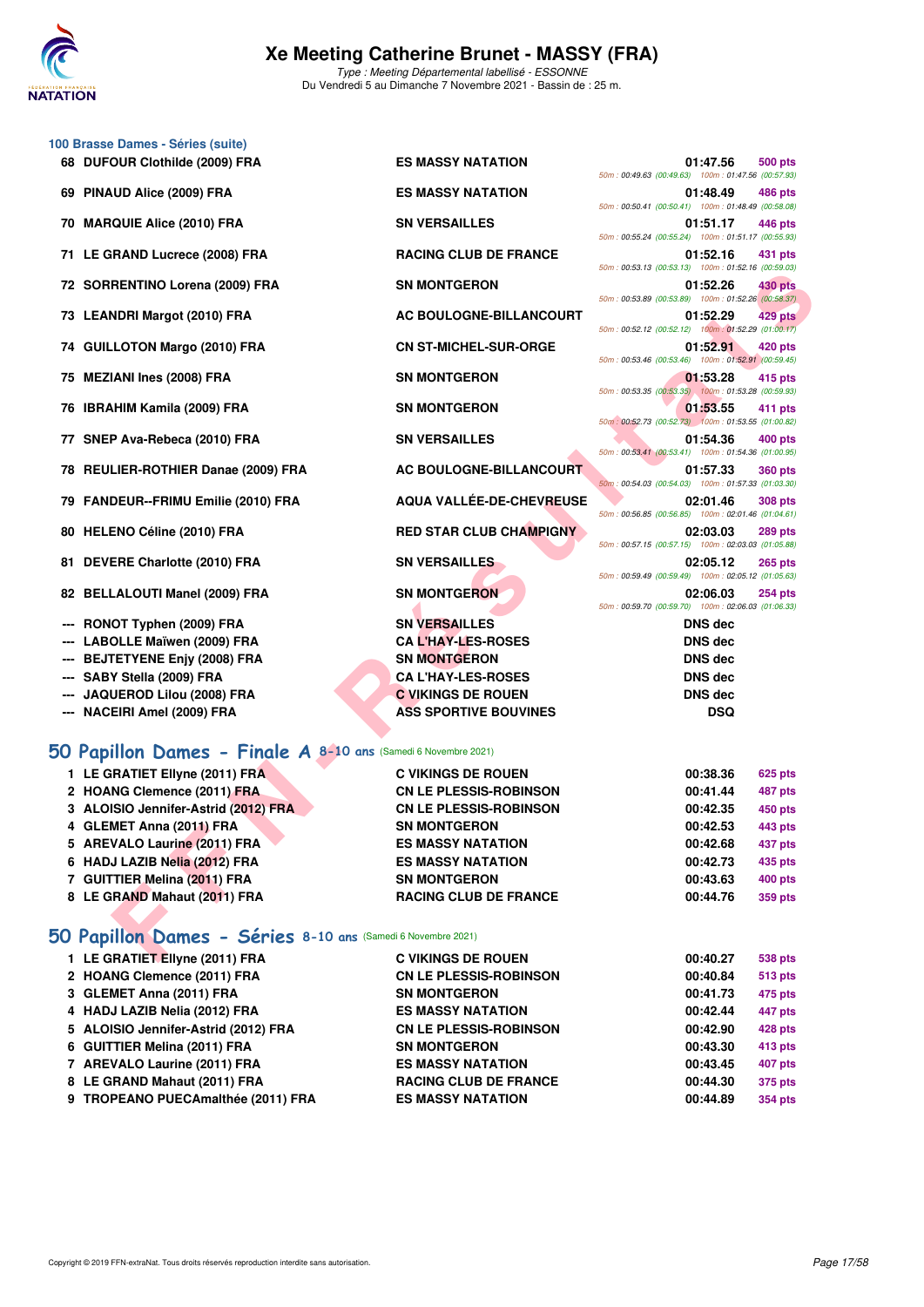

Type : Meeting Départemental labellisé - ESSONNE Du Vendredi 5 au Dimanche 7 Novembre 2021 - Bassin de : 25 m.

| 50 Papillon Dames - Séries (suite)                            |                                   |            |                |
|---------------------------------------------------------------|-----------------------------------|------------|----------------|
| 10 EL OUARRADI Ambre (2012) FRA                               | <b>ES MASSY NATATION</b>          | 00:47.27   | <b>274 pts</b> |
| 11 BEN YAHIA Farah (2011) FRA                                 | <b>CN LE PLESSIS-ROBINSON</b>     | 00:47.44   | <b>269 pts</b> |
| 12 TOURNAY Margot (2012) FRA                                  | <b>CNO ST-GERMAIN-EN-LAYE</b>     | 00:47.82   | 257 pts        |
| 13 LABOUGLIE Diane (2012) FRA                                 | <b>SOISSONS NATATION SPORTIVE</b> | 00:48.46   | <b>238 pts</b> |
| 14 BATAILLE Chloe (2012) FRA                                  | <b>CN LE PLESSIS-ROBINSON</b>     | 00:48.62   | <b>233 pts</b> |
| 15 MAUGIS FERNANDES Lucie (2011) FRA                          | <b>SN MONTGERON</b>               | 00:49.35   | 213 pts        |
| 16 MAHIEDDINE Lina (2011) FRA                                 | <b>CN LE PLESSIS-ROBINSON</b>     | 00:49.88   | 198 pts        |
| 17 EL HARTI Ikram (2011) FRA                                  | <b>ES MASSY NATATION</b>          | 00:50.61   | 179 pts        |
| 18 DA SILVA Meïli (2011) FRA                                  | EN STE-GENEVIEVE-DES-BOIS         | 00:51.10   | 167 pts        |
| 19 ARAGONES Mathilde (2012) FRA                               | <b>ES MASSY NATATION</b>          | 00:51.74   | 152 pts        |
| 20 KOROLOV Elisa (2011) FRA                                   | <b>ES MASSY NATATION</b>          | 00:52.10   | <b>144 pts</b> |
| 21 SMAChiraz (2011) FRA                                       | <b>CA ORSAY</b>                   | 00:54.01   | <b>104 pts</b> |
| 22 ALLAUZE Margaux (2012) FRA                                 | <b>ES MASSY NATATION</b>          | 00:54.69   | 91 pts         |
| 23 BOULAT Lucie (2011) FRA                                    | <b>RED STAR CLUB CHAMPIGNY</b>    | 00:55.01   | 85 pts         |
| 24 HADJALI Zeineb (2011) FRA                                  | <b>US VAIRES</b>                  | 00:55.16   | 83 pts         |
| 25 FONSECA Anaé (2011) FRA                                    | <b>RED STAR CLUB CHAMPIGNY</b>    | 00:55.74   | 73 pts         |
| 26 PHAM Lam-Thi (2012) FRA                                    | <b>ES MASSY NATATION</b>          | 00:55.96   | 69 pts         |
| 27 ENILIN Anna (2011) FRA                                     | <b>ES MASSY NATATION</b>          | 00:56.78   | 57 pts         |
| 28 DELINDE Eliza (2012) FRA                                   | <b>SN VERSAILLES</b>              | 01:03.85   | 1 pts          |
| 29 NOUREDDINE Lylia (2012) FRA                                | <b>ES MASSY NATATION</b>          | 01:06.56   | 1 pts          |
| 30 NGUYEN Lena (2012) FRA                                     | <b>ES MASSY NATATION</b>          | 01:09.32   | 1 pts          |
| 31 DENISE-PEYNET Maë (2012) FRA                               | <b>SN VERSAILLES</b>              | 01:10.28   | 1 pts          |
| 32 LORTHIOIS Nora (2013) FRA                                  | <b>SN VERSAILLES</b>              | 01:17.03   | 1 pts          |
| --- LOVICClaire (2012) FRA                                    | <b>SN VERSAILLES</b>              | DNS dec    |                |
| --- CHARTREL Marie-Lou (2012) FRA                             | <b>SN VERSAILLES</b>              | <b>DSQ</b> |                |
| 100 Papillon Dames - Finale A 13 ans (Samedi 6 Novembre 2021) |                                   |            |                |
|                                                               |                                   |            |                |
| 1 TOURNAY Sarah (2008) FRA                                    | <b>CNO ST-GERMAIN-EN-LAYE</b>     | 01:07.56   | 1069 pts       |
| 2 FAGES Elsa (2008) FRA                                       | <b>CN POISSY</b>                  | 01:09.62   | 1014 pts       |
| 3 BENBAKKAR Sherine (2008) FRA                                | <b>CNO ST-GERMAIN-EN-LAYE</b>     | 01:12.63   | 935 pts        |
| 4 FREMION Capucine-Latinka (2008) FRA                         | <b>AQUA VALLÉE-DE-CHEVREUSE</b>   | 01:12.82   | 931 pts        |
| 5 SALCZER Lilou (2008) FRA                                    | <b>ES MASSY NATATION</b>          | 01:12.91   | 928 pts        |
| 6 JAQUEROD Lilou (2008) FRA                                   | <b>C VIKINGS DE ROUEN</b>         | 01:16.80   | 832 pts        |
| 7 FLENDER-EMERY Elena (2008) FRA                              | <b>AQUA VALLÉE-DE-CHEVREUSE</b>   | 01:17.97   | <b>804 pts</b> |
| 8 BIZE Eva (2008) FRA                                         | <b>SN VERSAILLES</b>              | 01:19.01   | <b>780 pts</b> |
| 100 Papillon Dames - Finale B 12 ans (Samedi 6 Novembre 2021) |                                   |            |                |
| 1 XAYGNABOUN-MOUNIER Laurine (2009) FRA                       | <b>CA ORSAY</b>                   | 01:11.61   | <b>962 pts</b> |
| 2 JAFFUEL Ella (2009) FRA                                     | <b>CNO ST-GERMAIN-EN-LAYE</b>     | 01:12.50   | 939 pts        |
| 3 DELAMARE Romane (2009) FRA                                  | <b>C VIKINGS DE ROUEN</b>         | 01:16.95   | 829 pts        |
| 4 BARSANTI Juliana (2009) FRA                                 | <b>SN VERSAILLES</b>              | 01:17.13   | 824 pts        |
| 5 RAZANATEFY Harena-Soa (2009) FRA                            | <b>CN MELUN VAL DE SEINE</b>      | 01:20.36   | 749 pts        |
| 6 ALL TAMBA Roxane (2009) FRA                                 | <b>CNO ST-GERMAIN-EN-LAYE</b>     | 01:20.44   | 747 pts        |
| 7 HABER Laura (2009) FRA                                      | <b>US VILLEJUIF NATATION</b>      | 01:22.04   | <b>711 pts</b> |
| 8 LABOLLE Maïwen (2009) FRA                                   | <b>CA L'HAY-LES-ROSES</b>         | 01:22.08   | <b>710 pts</b> |

# **[100 Papillon Dames - Finale A](http://www.ffnatation.fr/webffn/resultats.php?idact=nat&go=epr&idcpt=72199&idepr=32) 13 ans** (Samedi 6 Novembre 2021)

| 1 TOURNAY Sarah (2008) FRA            | <b>CNO ST-GERMAIN-EN-LAYE</b> | 01:07.56 | 1069 pts        |
|---------------------------------------|-------------------------------|----------|-----------------|
| 2 FAGES Elsa (2008) FRA               | <b>CN POISSY</b>              | 01:09.62 | <b>1014 pts</b> |
| 3 BENBAKKAR Sherine (2008) FRA        | <b>CNO ST-GERMAIN-EN-LAYE</b> | 01:12.63 | 935 pts         |
| 4 FREMION Capucine-Latinka (2008) FRA | AQUA VALLÉE-DE-CHEVREUSE      | 01:12.82 | 931 pts         |
| 5 SALCZER Lilou (2008) FRA            | <b>ES MASSY NATATION</b>      | 01:12.91 | 928 pts         |
| 6 JAQUEROD Lilou (2008) FRA           | <b>C VIKINGS DE ROUEN</b>     | 01:16.80 | 832 pts         |
| 7 FLENDER-EMERY Elena (2008) FRA      | AQUA VALLÉE-DE-CHEVREUSE      | 01:17.97 | <b>804 pts</b>  |
| 8 BIZE Eva (2008) FRA                 | <b>SN VERSAILLES</b>          | 01:19.01 | <b>780 pts</b>  |
|                                       |                               |          |                 |

## **[100 Papillon Dames - Finale B](http://www.ffnatation.fr/webffn/resultats.php?idact=nat&go=epr&idcpt=72199&idepr=32) 12 ans** (Samedi 6 Novembre 2021)

| 1 XAYGNABOUN-MOUNIER Laurine (2009) FRA | <b>CA ORSAY</b>               | 01:11.61 | 962 pts        |
|-----------------------------------------|-------------------------------|----------|----------------|
| 2 JAFFUEL Ella (2009) FRA               | <b>CNO ST-GERMAIN-EN-LAYE</b> | 01:12.50 | 939 pts        |
| 3 DELAMARE Romane (2009) FRA            | <b>C VIKINGS DE ROUEN</b>     | 01:16.95 | 829 pts        |
| 4 BARSANTI Juliana (2009) FRA           | <b>SN VERSAILLES</b>          | 01:17.13 | <b>824 pts</b> |
| 5 RAZANATEFY Harena-Soa (2009) FRA      | <b>CN MELUN VAL DE SEINE</b>  | 01:20.36 | 749 pts        |
| 6 ALL TAMBA Roxane (2009) FRA           | <b>CNO ST-GERMAIN-EN-LAYE</b> | 01:20.44 | 747 pts        |
| 7 HABER Laura (2009) FRA                | <b>US VILLEJUIF NATATION</b>  | 01:22.04 | <b>711 pts</b> |
| 8 LABOLLE Maïwen (2009) FRA             | <b>CA L'HAY-LES-ROSES</b>     | 01:22.08 | <b>710 pts</b> |
|                                         |                               |          |                |

## **[100 Papillon Dames - Finale C](http://www.ffnatation.fr/webffn/resultats.php?idact=nat&go=epr&idcpt=72199&idepr=32) 11 ans** (Samedi 6 Novembre 2021)

| 1 LIMAM Yasmine (2010) FRA      | <b>C VIKINGS DE ROUEN</b> | 01:15.70 | 859 pts        |
|---------------------------------|---------------------------|----------|----------------|
| 2 VENTURA Vanessa (2010) FRA    | <b>C VIKINGS DE ROUEN</b> | 01:18.61 | <b>789 pts</b> |
| 3 BETTIOUI Ferroudia (2010) FRA | <b>SN MONTGERON</b>       | 01:18.91 | <b>782 pts</b> |
| 4 STRADY Clementine (2010) FRA  | <b>ES MASSY NATATION</b>  | 01:21.84 | <b>715 pts</b> |
| 5 SUSPENE Clémence (2010) FRA   | <b>CA ORSAY</b>           | 01:22.46 | <b>702 pts</b> |
| 6 LORENZI Noa (2010) FRA        | <b>ES MASSY NATATION</b>  | 01:25.09 | 645 pts        |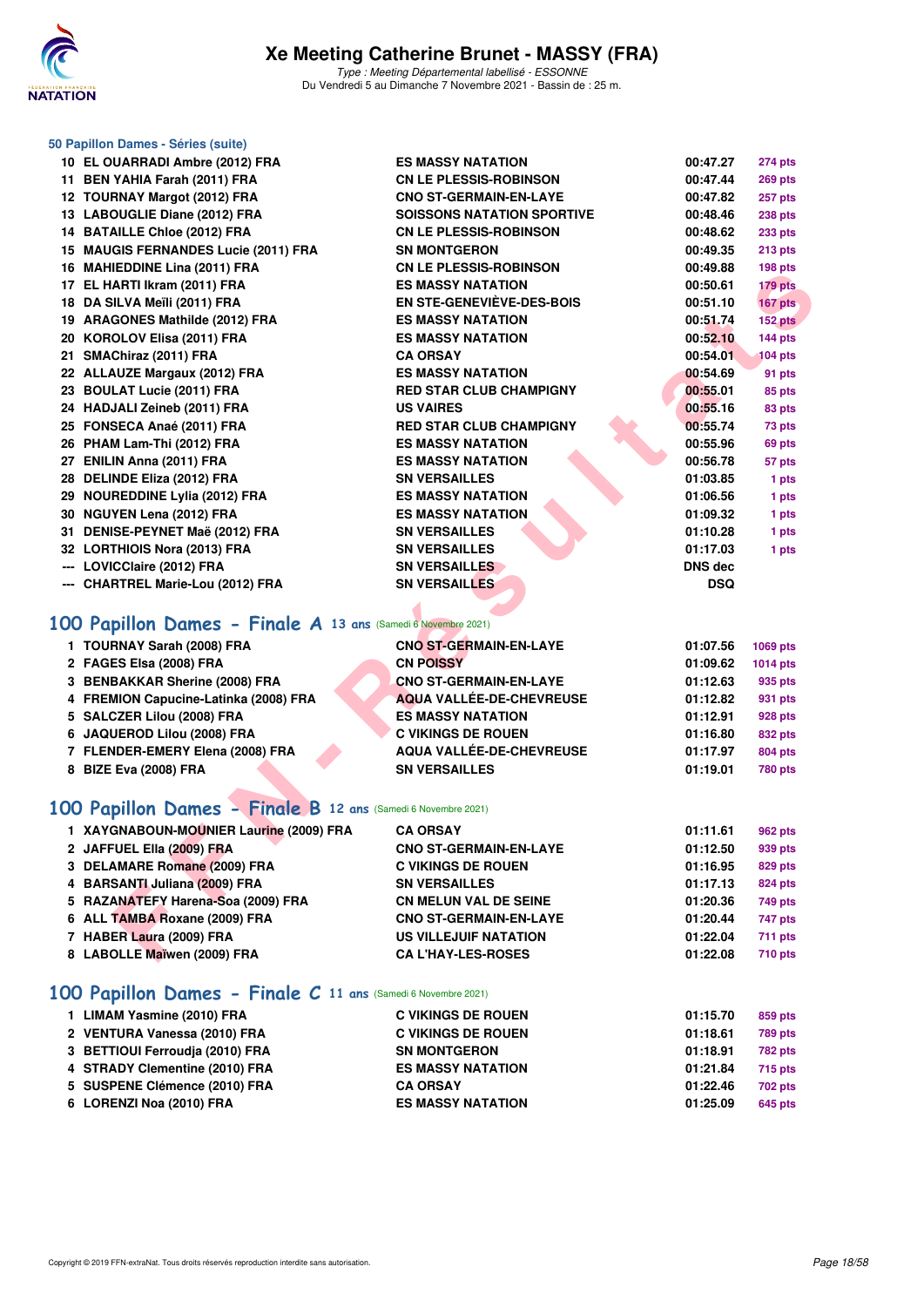

Type : Meeting Départemental labellisé - ESSONNE Du Vendredi 5 au Dimanche 7 Novembre 2021 - Bassin de : 25 m.

|     | 100 Papillon Dames - Finale C (suite)<br>7 DELSART Ambre (2010) FRA<br>8 MARCHAIS PAILLET Aline (2010) FRA | <b>ES MASSY NATATION</b><br><b>ES MASSY NATATION</b> | 01:25.16<br>643 pts<br>01:27.58<br><b>593 pts</b>                                |
|-----|------------------------------------------------------------------------------------------------------------|------------------------------------------------------|----------------------------------------------------------------------------------|
|     | 100 Papillon Dames - Séries 11-13 ans (Samedi 6 Novembre 2021)<br>1 TOURNAY Sarah (2008) FRA               | <b>CNO ST-GERMAIN-EN-LAYE</b>                        | 01:08.09<br>1055 pts                                                             |
|     | 2 FAGES Elsa (2008) FRA                                                                                    | <b>CN POISSY</b>                                     | 50m: 00:31.36 (00:31.36) 100m: 01:08.09 (00:36.73)<br>01:10.10<br>1001 pts       |
|     | 3 XAYGNABOUN-MOUNIER Laurine (2009) FRA                                                                    | <b>CA ORSAY</b>                                      | 50m: 00:31.50 (00:31.50) 100m: 01:10.10 (00:38.60)<br>01:13.08<br>924 pts        |
| 4   | JAFFUEL Ella (2009) FRA                                                                                    | <b>CNO ST-GERMAIN-EN-LAYE</b>                        | 50m: 00:33.20 (00:33.20) 100m: 01:13.08 (00:39.88)<br>01:13.35<br>917 pts        |
| 5   | <b>BENBAKKAR Sherine (2008) FRA</b>                                                                        | <b>CNO ST-GERMAIN-EN-LAYE</b>                        | 50m: 00:34.05 (00:34.05) 100m: 01:13.35 (00:39.30)<br>01:13.39<br><b>916 pts</b> |
|     | 6 SALCZER Lilou (2008) FRA                                                                                 | <b>ES MASSY NATATION</b>                             | 50m: 00:33.03 (00:33.03) 100m: 01:13.39 (00:40.36)<br>01:13.48<br>914 pts        |
|     | 7 FREMION Capucine-Latinka (2008) FRA                                                                      | AQUA VALLÉE-DE-CHEVREUSE                             | 50m: 00:33.68 (00:33.68) 100m: 01:13.48 (00:39.80)<br>01:14.34<br>892 pts        |
|     | 8 JAQUEROD Lilou (2008) FRA                                                                                | <b>C VIKINGS DE ROUEN</b>                            | 50m : 00:35.67 (00:35.67) 100m : 01:14.34 (00:38.67)<br>01:15.61<br>861 pts      |
|     | 9 FLENDER-EMERY Elena (2008) FRA                                                                           | AQUA VALLÉE-DE-CHEVREUSE                             | 50m: 00:35.33 (00:35.33) 100m: 01:15.61 (00:40.28)<br>01:16.13<br>848 pts        |
|     | 10 BARSANTI Juliana (2009) FRA                                                                             | <b>SN VERSAILLES</b>                                 | 50m : 00:37.28 (00:37.28) 100m : 01:16.13 (00:38.85)<br>01:16.27<br>845 pts      |
|     | 11 LIMAM Yasmine (2010) FRA                                                                                | <b>C VIKINGS DE ROUEN</b>                            | 50m: 00:35.22 (00:35.22) 100m: 01:16.27 (00:41.05)<br>01:17.17<br>823 pts        |
|     | 12 BERTHIER Capucine (2008) FRA                                                                            | AQUA VALLÉE-DE-CHEVREUSE                             | 50m: 00:36.16 (00:36.16) 100m: 01:17.17 (00:41.01)<br>01:17.37<br>819 pts        |
|     | 13 DELAMARE Romane (2009) FRA                                                                              | <b>C VIKINGS DE ROUEN</b>                            | 50m: 00:35.89 (00:35.89) 100m: 01:17.37 (00:41.48)<br>01:17.66<br>812 pts        |
|     | 14 SANANIKONE Emma (2010) FRA                                                                              | <b>AQUA VALLÉE-DE-CHEVREUSE</b>                      | 50m: 00:36.19 (00:36.19) 100m: 01:17.66 (00:41.47)<br>01:17.83<br>808 pts        |
|     | 15 BIZE Eva (2008) FRA                                                                                     | <b>SN VERSAILLES</b>                                 | 50m: 00:35.02 (00:35.02) 100m: 01:17.83 (00:42.81)<br>01:18.20<br>799 pts        |
|     | 16 LE STRAT Nina (2008) FRA                                                                                | <b>ES MASSY NATATION</b>                             | 50m: 00:35.30 (00:35.30) 100m: 01:18.20 (00:42.90)<br>01:18.46<br>793 pts        |
| 17. | <b>BELHACHEMI Manare (2008) FRA</b>                                                                        | <b>US VAIRES</b>                                     | 50m: 00:35.76 (00:35.76) 100m: 01:18.46 (00:42.70)<br>01:19.15<br>777 pts        |
|     | 18 BOURBIA Laure (2008) FRA                                                                                | US VILLEJUIF NATATION                                | 50m: 00:36.21 (00:36.21) 100m: 01:19.15 (00:42.94)<br>01:19.43<br>770 pts        |
|     | 19 ALL TAMBA Roxane (2009) FRA                                                                             | <b>CNO ST-GERMAIN-EN-LAYE</b>                        | 50m: 00:33.21 (00:33.21) 100m: 01:19.43 (00:46.22)<br>01:19.99<br>757 pts        |
|     | 20 BETTIOUI Ferroudja (2010) FRA                                                                           | <b>SN MONTGERON</b>                                  | 50m: 00:35.94 (00:35.94) 100m: 01:19.99 (00:44.05)<br>01:20.44<br>747 pts        |
|     | 21 HABER Laura (2009) FRA                                                                                  | <b>US VILLEJUIF NATATION</b>                         | 50m: 00:38.68 (00:38.68) 100m: 01:20.44 (00:41.76)<br>01:20.77<br>739 pts        |
|     | 22 RAZANATEFY Harena-Soa (2009) FRA                                                                        | <b>CN MELUN VAL DE SEINE</b>                         | 50m: 00:37.40 (00:37.40) 100m: 01:20.77 (00:43.37)<br>01:21.01<br>734 pts        |
|     | 23 LABOLLE Maïwen (2009) FRA                                                                               | <b>CA L'HAY-LES-ROSES</b>                            | 50m: 00:35.17 (00:35.17) 100m: 01:21.01 (00:45.84)<br>01:21.27<br><b>728 pts</b> |
|     | 24 GUILLERM Enola (2008) FRA                                                                               | <b>CN VIRY-CHÂTILLON</b>                             | 50m: 00:36.94 (00:36.94) 100m: 01:21.27 (00:44.33)<br>01:21.40<br><b>725 pts</b> |
| 25  | <b>STRADY Clementine (2010) FRA</b>                                                                        | <b>ES MASSY NATATION</b>                             | 50m: 00:37.13 (00:37.13) 100m: 01:21.40 (00:44.27)<br>01:21.67<br><b>719 pts</b> |
| 26  | <b>HORDESSEAUX Roxanne (2009) FRA</b>                                                                      | <b>AS LA TESTE</b>                                   | 50m: 00:37.71 (00:37.71) 100m: 01:21.67 (00:43.96)<br>01:21.69<br>719 pts        |
| 27. | PAUL Lucie (2009) FRA                                                                                      | <b>ES MASSY NATATION</b>                             | 50m: 00:36.37 (00:36.37) 100m: 01:21.69 (00:45.32)<br><b>716 pts</b><br>01:21.81 |
| 28  | <b>NOUREDDINE Attika (2008) FRA</b>                                                                        | <b>ES MASSY NATATION</b>                             | 50m: 00:37.97 (00:37.97) 100m: 01:21.81 (00:43.84)<br>01:22.24<br><b>707 pts</b> |
|     | 29 REMY Lou (2009) FRA                                                                                     | <b>ES MASSY NATATION</b>                             | 50m: 00:36.19 (00:36.19) 100m: 01:22.24 (00:46.05)<br>01:22.35<br>704 pts        |

50m : 00:37.04 (00:37.04) 100m : 01:22.35 (00:45.31)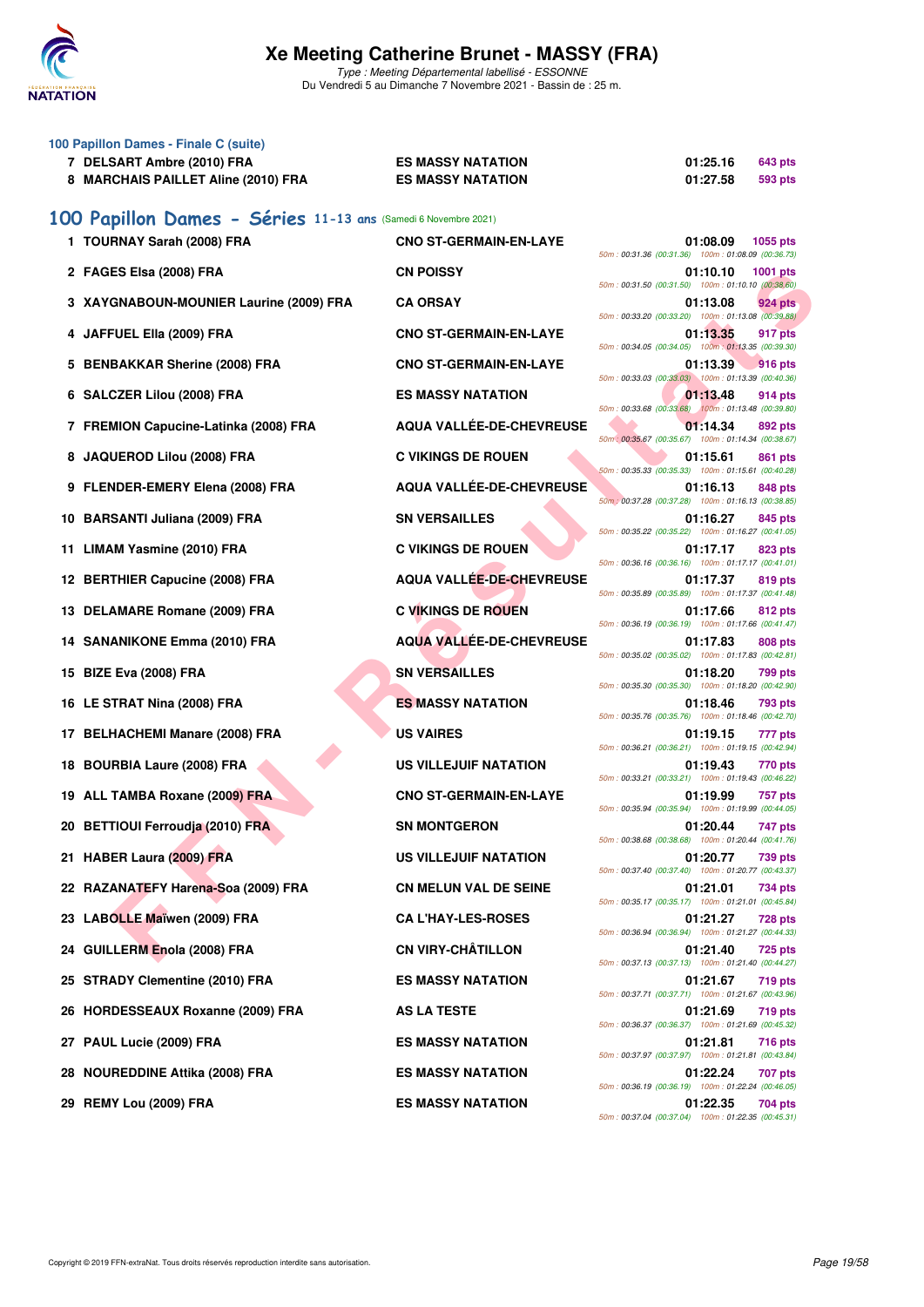

**100 Papillon Dames - Séries (suite)**

# **Xe Meeting Catherine Brunet - MASSY (FRA)**

Type : Meeting Départemental labellisé - ESSONNE Du Vendredi 5 au Dimanche 7 Novembre 2021 - Bassin de : 25 m.

|    | 30 VENTURA Vanessa (2010) FRA               | <b>C VIKINGS DE ROUEN</b>      | 50m: 00:38.27 (00:38.27) 100m: 01:22.45 (00:44.18                                                      | 01:22.45 | 702 pts        |
|----|---------------------------------------------|--------------------------------|--------------------------------------------------------------------------------------------------------|----------|----------------|
|    | 31 BARBOSA Antonella (2009) FRA             | <b>CNO ST-GERMAIN-EN-LAYE</b>  | 50m: 00:37.67 (00:37.67) 100m: 01:23.38 (00:45.71)                                                     | 01:23.38 | <b>681 pts</b> |
|    | 32 DUMON Elise (2009) FRA                   | <b>CN VIRY-CHÂTILLON</b>       | 50m: 00:37.51 (00:37.51) 100m: 01:23.51 (00:46.00)                                                     | 01:23.51 | 679 pts        |
|    | 33 SUSPENE Clémence (2010) FRA              | <b>CA ORSAY</b>                | 50m: 00:38.09 (00:38.09) 100m: 01:23.99 (00:45.90)                                                     | 01:23.99 | 668 pts        |
|    | 34 RAGIONERI Loriane (2008) FRA             | <b>RED STAR CLUB CHAMPIGNY</b> |                                                                                                        | 01:24.27 | 662 pts        |
|    | 35 DE OLIVEIRA Maelle (2008) FRA            | <b>US VAIRES</b>               | 50m: 00:37.94 (00:37.94) 100m: 01:24.27 (00:46.33<br>50m: 00:39.10 (00:39.10) 100m: 01:24.65 (00:45.55 | 01:24.65 | 654 pts        |
|    | 36 LORENZI Noa (2010) FRA                   | <b>ES MASSY NATATION</b>       | 50m: 00:37.26 (00:37.26) 100m: 01:25.21 (00:47.95                                                      | 01:25.21 | 642 pts        |
|    | 37 RICHALET Capucine (2009) FRA             | <b>US VAIRES</b>               | 50m: 00:37.54 (00:37.54)  100m: 01:25.45 (00:47.91)                                                    | 01:25.45 | 637 pts        |
|    | 38 CAETANO Lily (2009) FRA                  | <b>CN ST-MICHEL-SUR-ORGE</b>   | 50m: 00:38.51 (00:38.51) 100m: 01:26.42 (00:47.91                                                      | 01:26.42 | 617 pts        |
|    | 39 MARCHAIS PAILLET Aline (2010) FRA        | <b>ES MASSY NATATION</b>       | 50m: 00:41.11 (00:41.11) 100m: 01:27.17 (00:46.06                                                      | 01:27.17 | 602 pts        |
|    | 40 BOURGES Victoria (2009) FRA              | <b>RACING CLUB DE FRANCE</b>   | 50m: 00:40.32 (00:40.32) 100m: 01:27.79 (00:47.47)                                                     | 01:27.79 | 589 pts        |
|    | 41 SERRADJ Tasnime (2009) FRA               | EN STE-GENEVIEVE-DES-BOIS      | 50m: 00:37.14 (00:37.14) 100m: 01:27.91 (00:50.77)                                                     | 01:27.91 | <b>586 pts</b> |
|    | 42 DELSART Ambre (2010) FRA                 | <b>ES MASSY NATATION</b>       | 50m: 00:38.78 (00:38.78) 100m: 01:28.25 (00:49.47                                                      | 01:28.25 | <b>580 pts</b> |
|    | 43 GRASSET Lilyrose (2009) FRA              | <b>US VILLEJUIF NATATION</b>   | 50m: 00:40.14 (00:40.14) 100m: 01:30.72 (00:50.58                                                      | 01:30.72 | 531 pts        |
|    | 44 GENET Romane (2008) FRA                  | <b>RED STAR CLUB CHAMPIGNY</b> | 50m: 00:43.13 (00:43.13) 100m: 01:30.88 (00:47.75                                                      | 01:30.88 | 528 pts        |
|    | 45 JUILLY Alexandra (2008) FRA              | <b>CN LE PLESSIS-ROBINSON</b>  | 50m: 00:40.66 (00:40.66) 100m: 01:31.06 (00:50.40)                                                     | 01:31.06 | 525 pts        |
|    | 46 HUCHETTE GERARD Siloë (2010) FRA         | <b>ES MASSY NATATION</b>       | 50m: 00:39.96 (00:39.96) 100m: 01:32.02 (00:52.06                                                      | 01:32.02 | 506 pts        |
|    | 47 PETIT EYRIN Clemence (2009) FRA          | <b>ES MASSY NATATION</b>       | 50m: 00:41.99 (00:41.99) 100m: 01:33.80 (00:51.81)                                                     | 01:33.80 | 474 pts        |
|    | 48 NOUREDDINE Rena (2009) FRA               | <b>ES MASSY NATATION</b>       | 50m: 00:41.55 (00:41.55) 100m: 01:34.09 (00:52.54)                                                     | 01:34.09 | 468 pts        |
|    | 49 BELOTTI Clara (2009) FRA                 | <b>ES VITRY</b>                | 50m: 00:42.87 (00:42.87) 100m: 01:35.12 (00:52.25                                                      | 01:35.12 | 450 pts        |
|    | 50 HADJ-ALI Aya (2008) FRA                  | <b>US VAIRES</b>               |                                                                                                        | 01:35.21 | 448 pts        |
|    | 51 MEZIANI Ines (2008) FRA                  | <b>SN MONTGERON</b>            | 50m: 00:42.23 (00:42.23) 100m: 01:35.21 (00:52.98<br>50m: 00:41.68 (00:41.68) 100m: 01:35.66 (00:53.98 | 01:35.66 | 440 pts        |
|    | 52 RIBAUDEAU Léonie (2010) FRA              | <b>RED STAR CLUB CHAMPIGNY</b> | 50m: 00:43.72 (00:43.72) 100m: 01:35.74 (00:52.02)                                                     | 01:35.74 | 439 pts        |
|    | 53 PEREZ-NOWAK Lila (2008) FRA              | <b>CA L'HAY-LES-ROSES</b>      | 50m: 00:42.11 (00:42.11) 100m: 01:36.09 (00:53.98                                                      | 01:36.09 | 433 pts        |
|    | 54 ALIOUA Anaïs (2010) FRA                  | <b>CN VIRY-CHÂTILLON</b>       | 50m: 00:43.59 (00:43.59) 100m: 01:36.78 (00:53.19                                                      | 01:36.78 | 421 pts        |
|    | 55 PINAUD Alice (2009) FRA                  | <b>ES MASSY NATATION</b>       | 50m: 00:41.74 (00:41.74) 100m: 01:37.30 (00:55.56)                                                     | 01:37.30 | 412 pts        |
|    | 56 RICHARD Julie (2008) FRA                 | <b>RED STAR CLUB CHAMPIGNY</b> | 50m: 00:43.02 (00:43.02) 100m: 01:37.46 (00:54.44                                                      | 01:37.46 | 410 pts        |
| 57 | <b>MASSACESI-PIZARRO Claudia (2010) FRA</b> | <b>RED STAR CLUB CHAMPIGNY</b> | 50m: 00:44.91 (00:44.91) 100m: 01:38.09 (00:53.18                                                      | 01:38.09 | 399 pts        |
| 58 | <b>CASTELA Yael (2008) FRA</b>              | <b>CN LE PLESSIS-ROBINSON</b>  | 50m: 00:43.85 (00:43.85) 100m: 01:38.58 (00:54.73)                                                     | 01:38.58 | 391 pts        |
|    | 59 IBRAHIM Kamila (2009) FRA                | <b>SN MONTGERON</b>            | 50m : 00:44.09 (00:44.09) 100m : 01:38.73 (00:54.64                                                    | 01:38.73 | 388 pts        |
|    |                                             |                                |                                                                                                        |          |                |

| $\frac{1}{10}$ Danies - Jenies (Suite)<br>TURA Vanessa (2010) FRA | <b>C VIKINGS DE ROUEN</b>      | 01:22.45<br><b>702 pts</b><br>50m: 00:38.27 (00:38.27) 100m: 01:22.45 (00:44.18)                                                         |
|-------------------------------------------------------------------|--------------------------------|------------------------------------------------------------------------------------------------------------------------------------------|
| BOSA Antonella (2009) FRA                                         | <b>CNO ST-GERMAIN-EN-LAYE</b>  | 01:23.38<br>681 pts<br>50m: 00:37.67 (00:37.67) 100m: 01:23.38 (00:45.71)                                                                |
| <b>ION Elise (2009) FRA</b>                                       | <b>CN VIRY-CHÂTILLON</b>       | 01:23.51<br>679 pts<br>50m: 00:37.51 (00:37.51) 100m: 01:23.51 (00:46.00)                                                                |
| PENE Clémence (2010) FRA                                          | <b>CA ORSAY</b>                | 01:23.99<br>668 pts<br>50m: 00:38.09 (00:38.09) 100m: 01:23.99 (00:45.90)                                                                |
| IONERI Loriane (2008) FRA                                         | <b>RED STAR CLUB CHAMPIGNY</b> | 01:24.27<br><b>662 pts</b><br>50m: 00:37.94 (00:37.94) 100m: 01:24.27 (00:46.33)                                                         |
| )LIVEIRA Maelle (2008) FRA                                        | <b>US VAIRES</b>               | 01:24.65<br>654 pts<br>50m: 00:39.10 (00:39.10) 100m: 01:24.65 (00:45.55)                                                                |
| ENZI Noa (2010) FRA                                               | <b>ES MASSY NATATION</b>       | 01:25.21<br>642 pts<br>50m: 00:37.26 (00:37.26) 100m: 01:25.21 (00:47.95)                                                                |
| <b>IALET Capucine (2009) FRA</b>                                  | <b>US VAIRES</b>               | 01:25.45<br>637 pts<br>50m: 00:37.54 (00:37.54) 100m: 01:25.45 (00:47.91)                                                                |
| TANO Lily (2009) FRA                                              | <b>CN ST-MICHEL-SUR-ORGE</b>   | 01:26.42<br>617 pts<br>50m: 00:38.51 (00:38.51) 100m: 01:26.42 (00:47.91)                                                                |
| CHAIS PAILLET Aline (2010) FRA                                    | <b>ES MASSY NATATION</b>       | 01:27.17<br>602 pts<br>50m: 00:41.11 (00:41.11) 100m: 01:27.17 (00:46.06)                                                                |
| RGES Victoria (2009) FRA                                          | <b>RACING CLUB DE FRANCE</b>   | 01:27.79<br>589 pts                                                                                                                      |
| RADJ Tasnime (2009) FRA                                           | EN STE-GENEVIÈVE-DES-BOIS      | 50m: 00:40.32 (00:40.32) 100m: 01:27.79 (00:47.47)<br>01:27.91<br>586 pts                                                                |
| SART Ambre (2010) FRA                                             | <b>ES MASSY NATATION</b>       | 50m: 00:37.14 (00:37.14) 100m: 01:27.91 (00:50.77)<br>01:28.25<br>580 pts                                                                |
| SSET Lilyrose (2009) FRA                                          | US VILLEJUIF NATATION          | 50m: 00:38.78 (00:38.78) 100m: 01:28.25 (00:49.47)<br>01:30.72<br>531 pts                                                                |
| ET Romane (2008) FRA                                              | <b>RED STAR CLUB CHAMPIGNY</b> | 50m: 00:40.14 (00:40.14) 100m: 01:30.72 (00:50.58)<br>01:30.88<br>528 pts                                                                |
| LY Alexandra (2008) FRA                                           | <b>CN LE PLESSIS-ROBINSON</b>  | 50m: 00:43.13 (00:43.13) 100m: 01:30.88 (00:47.75)<br>01:31.06<br>525 pts                                                                |
| HETTE GERARD Siloë (2010) FRA                                     | <b>ES MASSY NATATION</b>       | 50m: 00:40.66 (00:40.66) 100m: 01:31.06 (00:50.40)<br>01:32.02<br>506 pts                                                                |
| T EYRIN Clemence (2009) FRA                                       | <b>ES MASSY NATATION</b>       | 50m: 00:39.96 (00:39.96) 100m: 01:32.02 (00:52.06)<br>01:33.80<br>474 pts                                                                |
| REDDINE Rena (2009) FRA                                           | <b>ES MASSY NATATION</b>       | 50m: 00:41.99 (00:41.99) 100m: 01:33.80 (00:51.81)<br>01:34.09<br>468 pts                                                                |
| OTTI Clara (2009) FRA                                             | <b>ES VITRY</b>                | 50m: 00:41.55 (00:41.55) 100m: 01:34.09 (00:52.54)<br>01:35.12<br>450 pts<br>50m: 00:42.87 (00:42.87) 100m: 01:35.12 (00:52.25)          |
| J-ALI Aya (2008) FRA                                              | <b>US VAIRES</b>               | 01:35.21<br>448 pts<br>50m: 00:42.23 (00:42.23) 100m: 01:35.21 (00:52.98)                                                                |
| IANI Ines (2008) FRA                                              | <b>SN MONTGERON</b>            | 01:35.66<br>440 pts<br>50m: 00:41.68 (00:41.68) 100m: 01:35.66 (00:53.98)                                                                |
| <b>\UDEAU Léonie (2010) FRA</b>                                   | <b>RED STAR CLUB CHAMPIGNY</b> | 01:35.74<br>439 pts<br>50m: 00:43.72 (00:43.72) 100m: 01:35.74 (00:52.02)                                                                |
| <b>EZ-NOWAK Lila (2008) FRA</b>                                   | <b>CA L'HAY-LES-ROSES</b>      | 01:36.09<br>433 pts                                                                                                                      |
| <b>UA Anaïs (2010) FRA</b>                                        | <b>CN VIRY-CHÂTILLON</b>       | 50m: 00:42.11 (00:42.11) 100m: 01:36.09 (00:53.98)<br>01:36.78<br>421 pts                                                                |
| <b>.UD Alice (2009) FRA</b>                                       | <b>ES MASSY NATATION</b>       | 50m: 00:43.59 (00:43.59) 100m: 01:36.78 (00:53.19)<br>01:37.30<br>412 pts                                                                |
| IARD Julie (2008) FRA                                             | <b>RED STAR CLUB CHAMPIGNY</b> | 50m: 00:41.74 (00:41.74) 100m: 01:37.30 (00:55.56)<br>01:37.46<br>410 pts                                                                |
| SACESI-PIZARRO Claudia (2010) FRA                                 | <b>RED STAR CLUB CHAMPIGNY</b> | 50m: 00:43.02 (00:43.02) 100m: 01:37.46 (00:54.44)<br>01:38.09<br>399 pts                                                                |
| TELA Yael (2008) FRA                                              | <b>CN LE PLESSIS-ROBINSON</b>  | 50m: 00:44.91 (00:44.91) 100m: 01:38.09 (00:53.18)<br>01:38.58<br>391 pts                                                                |
| HIM Kamila (2009) FRA                                             | <b>SN MONTGERON</b>            | 50m: 00:43.85 (00:43.85) 100m: 01:38.58 (00:54.73)<br>01:38.73<br><b>388 pts</b>                                                         |
| K-KALLAInes (2010) FRA                                            | <b>ES MASSY NATATION</b>       | 50m: 00:44.09 (00:44.09) 100m: 01:38.73 (00:54.64)<br>01:38.79<br><b>387 pts</b><br>50m : 00:45.69 (00:45.69) 100m : 01:38.79 (00:53.10) |
|                                                                   |                                |                                                                                                                                          |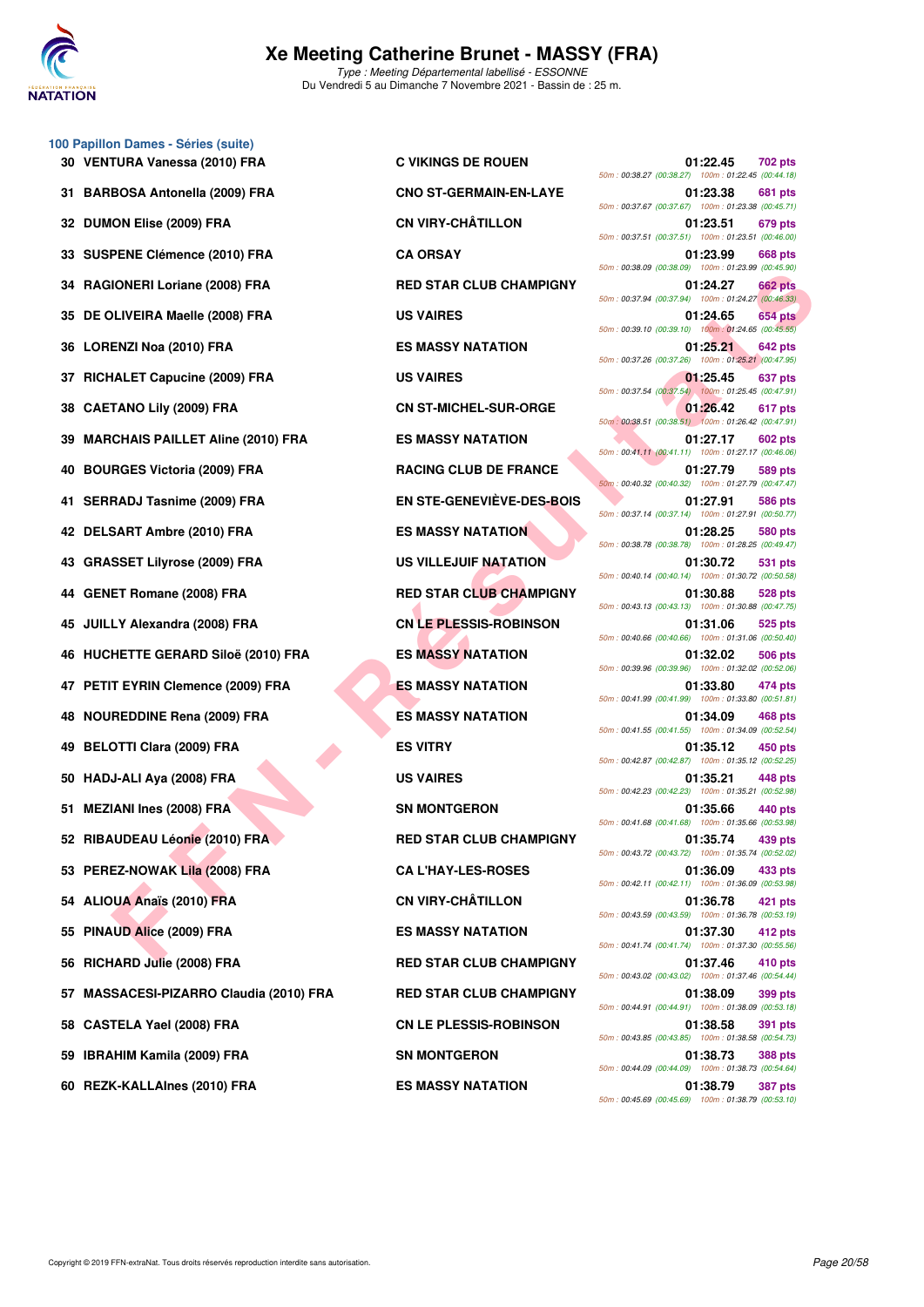

|    | 100 Papillon Dames - Séries (suite) |                                |                                                    |                                       |                |
|----|-------------------------------------|--------------------------------|----------------------------------------------------|---------------------------------------|----------------|
| 61 | <b>DRIOUCEIya (2009) FRA</b>        | <b>RED STAR CLUB CHAMPIGNY</b> | 50m: 00:43.55 (00:43.55) 100m: 01:39.17 (00:55.62  | 01:39.17                              | <b>381 pts</b> |
|    | 62 VILLENEUVE Mailys (2008) FRA     | <b>S.M MONTROUGE</b>           | 50m: 00:42.60 (00:42.60) 100m: 01:39.43 (00:56.83  | 01:39.43                              | 377 pts        |
|    | 63 SANOMariam (2010) FRA            | <b>SN MONTGERON</b>            | 50m: 00:44.54 (00:44.54) 100m: 01:40.81 (00:56.27) | 01:40.81                              | 355 pts        |
|    | 63 BEN-HENIA Norhene (2010) FRA     | <b>CN LE PLESSIS-ROBINSON</b>  | 50m: 00:41.84 (00:41.84) 100m: 01:40.81 (00:58.97  | 01:40.81                              | 355 pts        |
|    | 65 KORCHANE Sophie (2009) FRA       | <b>CAL'HAY-LES-ROSES</b>       | 50m: 00:44.95 (00:44.95) 100m: 01:41.34 (00:56.39  | 01:41.34                              | <b>347 pts</b> |
|    | 66 GUITTIER Anael (2010) FRA        | <b>SN MONTGERON</b>            | 50m: 00:44.70 (00:44.70)                           | 01:43.22<br>100m: 01:43.22 (00:58.52) | <b>318 pts</b> |
| 67 | <b>VANHAECKE Elsa (2008) FRA</b>    | EN STE-GENEVIÈVE-DES-BOIS      |                                                    | 01:43.94                              | <b>308 pts</b> |

- **68 SABY Stella (2009) FRA CA L'HAY-LES-ROSES 01:45.89 280 pts**
- **69 PEREIRA FERNANDES Juliana (2010) FRA**
- **70 DUPEU Clea (2009) FRA ETAMPES NATATION 01:47.59 256 pts**
- 71 MAKWALA Orlane (2009) CGO
- **72 LESTINI-GUILLO Léna (2010) FRA**
- 73 SNEP Ava-Rebeca (2010) FRA
- 74 TOUATI Kahina (2008) FRA
- 75 DANILOV Sofia (2010) FRA
- **76 DEVERE Charlotte (2010) FRA**
- 77 GUILLOTON Margo (2010) FRA
- **78 FANDEUR--FRIMU Emilie (2010) FRA**
- --- RONOT Typhen (2009) FRA
- 
- 
- **--- MARQUIE Alice (2010) FRA SN VERSAILLES DSQ**

#### **[100 4 Nages Dames - Séries](http://www.ffnatation.fr/webffn/resultats.php?idact=nat&go=epr&idcpt=72199&idepr=40) 8-10 ans** (Samedi 6 Novembre 2021)

| 1 LE GRATIET Ellyne (2011) FRA       | C VIKINGS DE RO        |
|--------------------------------------|------------------------|
| 2 HADJ LAZIB Nelia (2012) FRA        | <b>ES MASSY NATA</b>   |
| 3 TROPEANO PUECAmalthée (2011) FRA   | <b>ES MASSY NATA</b>   |
| 4 GLEMET Anna (2011) FRA             | <b>SN MONTGERON</b>    |
| 5 GUITTIER Melina (2011) FRA         | <b>SN MONTGERON</b>    |
| 6 HOANG Clemence (2011) FRA          | <b>CN LE PLESSIS-F</b> |
| 7 ALOISIO Jennifer-Astrid (2012) FRA | <b>CN LE PLESSIS-F</b> |
| 8 LE GRAND Mahaut (2011) FRA         | <b>RACING CLUB DI</b>  |
| 9 MAUGIS FERNANDES Lucie (2011) FRA  | <b>SN MONTGERON</b>    |

| 61 DRIOUCEIya (2009) FRA                | <b>RED STAR CLUB CHAMPIGNY</b>   | 01:39.17<br>50m: 00:43.55 (00:43.55) 100m: 01       |
|-----------------------------------------|----------------------------------|-----------------------------------------------------|
| 62 VILLENEUVE Mailys (2008) FRA         | <b>S.M MONTROUGE</b>             | 01:39.43                                            |
| 63 SANOMariam (2010) FRA                | <b>SN MONTGERON</b>              | 50m: 00:42.60 (00:42.60) 100m: 01<br>01:40.81       |
| 63 BEN-HENIA Norhene (2010) FRA         | <b>CN LE PLESSIS-ROBINSON</b>    | 50m: 00:44.54 (00:44.54) 100m: 01<br>01:40.81       |
| 65 KORCHANE Sophie (2009) FRA           | <b>CA L'HAY-LES-ROSES</b>        | 50m: 00:41.84 (00:41.84) 100m: 01<br>01:41.34       |
| 66 GUITTIER Anael (2010) FRA            | <b>SN MONTGERON</b>              | 50m: 00:44.95 (00:44.95) 100m: 01<br>01:43.22       |
| 67 VANHAECKE Elsa (2008) FRA            | <b>EN STE-GENEVIÈVE-DES-BOIS</b> | 50m: 00:44.70 (00:44.70) 100m: 01<br>01:43.94       |
| 68 SABY Stella (2009) FRA               | <b>CA L'HAY-LES-ROSES</b>        | 50m: 00:47.49 (00:47.49) 100m: 01<br>01:45.89       |
| 69 PEREIRA FERNANDES Juliana (2010) FRA | <b>RED STAR CLUB CHAMPIGNY</b>   | 50m: 00:47.03 (00:47.03) 100m: 01<br>01:47.03       |
| 70 DUPEU Clea (2009) FRA                | <b>ETAMPES NATATION</b>          | 50m: 00:47.56 (00:47.56) 100m: 01<br>01:47.59       |
| 71 MAKWALA Orlane (2009) CGO            | <b>ETAMPES NATATION</b>          | 50m: 00:48.19 (00:48.19) 100m: 01<br>01:49.50       |
| 72 LESTINI-GUILLO Léna (2010) FRA       | AQUA VALLÉE-DE-CHEVREUSE         | 50m: 00:47.07 (00:47.07) 100m: 01<br>01:49.67       |
| 73 SNEP Ava-Rebeca (2010) FRA           | <b>SN VERSAILLES</b>             | 50m: 00:50.84 (00:50.84) 100m: 01<br>01:50.50       |
| 74 TOUATI Kahina (2008) FRA             | <b>S.M MONTROUGE</b>             | 50m: 00:48.32 (00:48.32) 100m: 01<br>01:52.10       |
| 75 DANILOV Sofia (2010) FRA             | <b>S.M MONTROUGE</b>             | 50m: 00:49.64 (00:49.64) 100m: 01<br>01:53.34       |
| 76 DEVERE Charlotte (2010) FRA          | <b>SN VERSAILLES</b>             | 50m: 00:51.30 (00:51.30) 100m: 01<br>01:59.72       |
| 77 GUILLOTON Margo (2010) FRA           | <b>CN ST-MICHEL-SUR-ORGE</b>     | 50m: 00:54.63 (00:54.63) 100m: 01<br>02:07.18       |
| 78 FANDEUR--FRIMU Emilie (2010) FRA     | AQUA VALLÉE-DE-CHEVREUSE         | 50m: 00:55.12 (00:55.12) 100m: 02<br>02:21.58       |
| --- RONOT Typhen (2009) FRA             | <b>SN VERSAILLES</b>             | 50m: 01:02.47 (01:02.47) 100m: 02<br><b>DNS</b> dec |
| --- BEJTETYENE Enjy (2008) FRA          | <b>SN MONTGERON</b>              | <b>DNS</b> dec                                      |
| --- SAUVIGNON Cléline (2008) FRA        | <b>S.M MONTROUGE</b>             | <b>DNS</b> dec                                      |

**6 CN LE PLESSIS-ROBINSON** 

**7 ALCIE PLESSIS-ROBINSON** 

**BACING CLUB DE FRANCE** 

| )UCElya (2009) FRA                                     | <b>RED STAR CLUB CHAMPIGNY</b>   | 01:39.17<br><b>381 pts</b><br>50m: 00:43.55 (00:43.55) 100m: 01:39.17 (00:55.62) |
|--------------------------------------------------------|----------------------------------|----------------------------------------------------------------------------------|
| <b>ENEUVE Mailys (2008) FRA</b>                        | <b>S.M MONTROUGE</b>             | 01:39.43<br>377 pts<br>50m: 00:42.60 (00:42.60) 100m: 01:39.43 (00:56.83)        |
| OMariam (2010) FRA                                     | <b>SN MONTGERON</b>              | 01:40.81<br>355 pts                                                              |
| -HENIA Norhene (2010) FRA                              | <b>CN LE PLESSIS-ROBINSON</b>    | 50m: 00:44.54 (00:44.54)  100m: 01:40.81 (00:56.27)<br>01:40.81<br>355 pts       |
| <b>CHANE Sophie (2009) FRA</b>                         | <b>CA L'HAY-LES-ROSES</b>        | 50m: 00:41.84 (00:41.84) 100m: 01:40.81 (00:58.97)<br>01:41.34<br><b>347 pts</b> |
| TIER Anael (2010) FRA                                  | <b>SN MONTGERON</b>              | 50m: 00:44.95 (00:44.95) 100m: 01:41.34 (00:56.39)<br>01:43.22<br><b>318 pts</b> |
| <b>HAECKE Elsa (2008) FRA</b>                          | <b>EN STE-GENEVIÈVE-DES-BOIS</b> | 50m: 00:44.70 (00:44.70) 100m: 01:43.22 (00:58.52)<br>01:43.94<br><b>308 pts</b> |
| Y Stella (2009) FRA                                    | <b>CA L'HAY-LES-ROSES</b>        | 50m: 00:47.49 (00:47.49) 100m: 01:43.94 (00:56.45)<br>01:45.89<br><b>280 pts</b> |
| EIRA FERNANDES Juliana (2010) FRA                      | <b>RED STAR CLUB CHAMPIGNY</b>   | 50m: 00:47.03 (00:47.03) 100m: 01:45.89 (00:58.86)<br>01:47.03<br>264 pts        |
| EU Clea (2009) FRA                                     | <b>ETAMPES NATATION</b>          | 50m: 00:47.56 (00:47.56) 100m: 01:47.03 (00:59.47)<br>01:47.59<br><b>256 pts</b> |
| WALA Orlane (2009) CGO                                 | <b>ETAMPES NATATION</b>          | 50m: 00:48.19 (00:48.19) 100m: 01:47.59 (00:59.40)<br>01:49.50<br><b>232 pts</b> |
| <b>FINI-GUILLO Léna (2010) FRA</b>                     | <b>AQUA VALLÉE-DE-CHEVREUSE</b>  | 50m: 00:47.07 (00:47.07) 100m: 01:49.50 (01:02.43)<br>01:49.67<br><b>229 pts</b> |
| P Ava-Rebeca (2010) FRA                                | <b>SN VERSAILLES</b>             | 50m: 00:50.84 (00:50.84) 100m: 01:49.67 (00:58.83)<br>01:50.50<br>219 pts        |
| ATI Kahina (2008) FRA                                  | <b>S.M MONTROUGE</b>             | 50m: 00:48.32 (00:48.32) 100m: 01:50.50 (01:02.18)<br>01:52.10<br><b>200 pts</b> |
| ILOV Sofia (2010) FRA                                  | <b>S.M MONTROUGE</b>             | 50m: 00:49.64 (00:49.64) 100m: 01:52.10 (01:02.46)<br>01:53.34<br><b>185 pts</b> |
|                                                        | <b>SN VERSAILLES</b>             | 50m: 00:51.30 (00:51.30) 100m: 01:53.34 (01:02.04)<br>01:59.72                   |
| ERE Charlotte (2010) FRA                               |                                  | $120$ pts<br>50m: 00:54.63 (00:54.63) 100m: 01:59.72 (01:05.09)                  |
| LOTON Margo (2010) FRA                                 | <b>CN ST-MICHEL-SUR-ORGE</b>     | 02:07.18<br>62 pts<br>50m: 00:55.12 (00:55.12) 100m: 02:07.18 (01:12.06)         |
| DEUR--FRIMU Emilie (2010) FRA                          | <b>AQUA VALLÉE-DE-CHEVREUSE</b>  | 02:21.58<br>3 pts<br>50m: 01:02.47 (01:02.47) 100m: 02:21.58 (01:19.11)          |
| OT Typhen (2009) FRA                                   | <b>SN VERSAILLES</b>             | <b>DNS</b> dec                                                                   |
| <b>FETYENE Enjy (2008) FRA</b>                         | <b>SN MONTGERON</b>              | <b>DNS dec</b>                                                                   |
| VIGNON Cléline (2008) FRA                              | <b>S.M MONTROUGE</b>             | <b>DNS dec</b>                                                                   |
| QUIE Alice (2010) FRA                                  | <b>SN VERSAILLES</b>             | <b>DSQ</b>                                                                       |
| Nages Dames - Séries 8-10 ans (Samedi 6 Novembre 2021) |                                  |                                                                                  |
| <b>RATIET Ellyne (2011) FRA</b>                        | <b>C VIKINGS DE ROUEN</b>        | 01:26.34<br>669 pts<br>50m: 00:40.77 (00:40.77) 100m: 01:26.34 (00:45.57)        |
| J LAZIB Nelia (2012) FRA                               | <b>ES MASSY NATATION</b>         | 01:32.24<br>547 pts<br>50m: 00:42.72 (00:42.72) 100m: 01:32.24 (00:49.52)        |
| PEANO PUECAmalthée (2011) FRA                          | <b>ES MASSY NATATION</b>         | 01:32.48<br>542 pts<br>50m: 00:46.40 (00:46.40) 100m: 01:32.48 (00:46.08)        |
| MET Anna (2011) FRA                                    | <b>SN MONTGERON</b>              | 01:32.77<br>536 pts<br>50m: 00:43.27 (00:43.27) 100m: 01:32.77 (00:49.50)        |
| 'TIER Melina (2011) FRA                                | <b>SN MONTGERON</b>              | 01:32.78<br>536 pts                                                              |

|                                                    | 01:26.34 669 pts |  |
|----------------------------------------------------|------------------|--|
| 50m: 00:40.77 (00:40.77) 100m: 01:26.34 (00:45.57) |                  |  |
|                                                    | 01:32.24 547 pts |  |
| 50m: 00:42.72 (00:42.72) 100m: 01:32.24 (00:49.52) |                  |  |
|                                                    | 01:32.48 542 pts |  |
| 50m: 00:46.40 (00:46.40) 100m: 01:32.48 (00:46.08) |                  |  |
|                                                    | 01:32.77 536 pts |  |
| 50m: 00:43.27 (00:43.27) 100m: 01:32.77 (00:49.50) |                  |  |
|                                                    | 01:32.78 536 pts |  |
| 50m: 00:42.71 (00:42.71) 100m: 01:32.78 (00:50.07) |                  |  |
|                                                    | 01:33.65 520 pts |  |
| 50m: 00:43.52 (00:43.52) 100m: 01:33.65 (00:50.13) |                  |  |
|                                                    | 01:33.74 518 pts |  |
| 50m: 00:42.51 (00:42.51) 100m: 01:33.74 (00:51.23) |                  |  |
|                                                    | 01:34.44 505 pts |  |
| 50m: 00:45.64 (00:45.64) 100m: 01:34.44 (00:48.80) |                  |  |
|                                                    | 01:36.17 472 pts |  |
| 50m: 00:46.74 (00:46.74) 100m: 01:36.17 (00:49.43) |                  |  |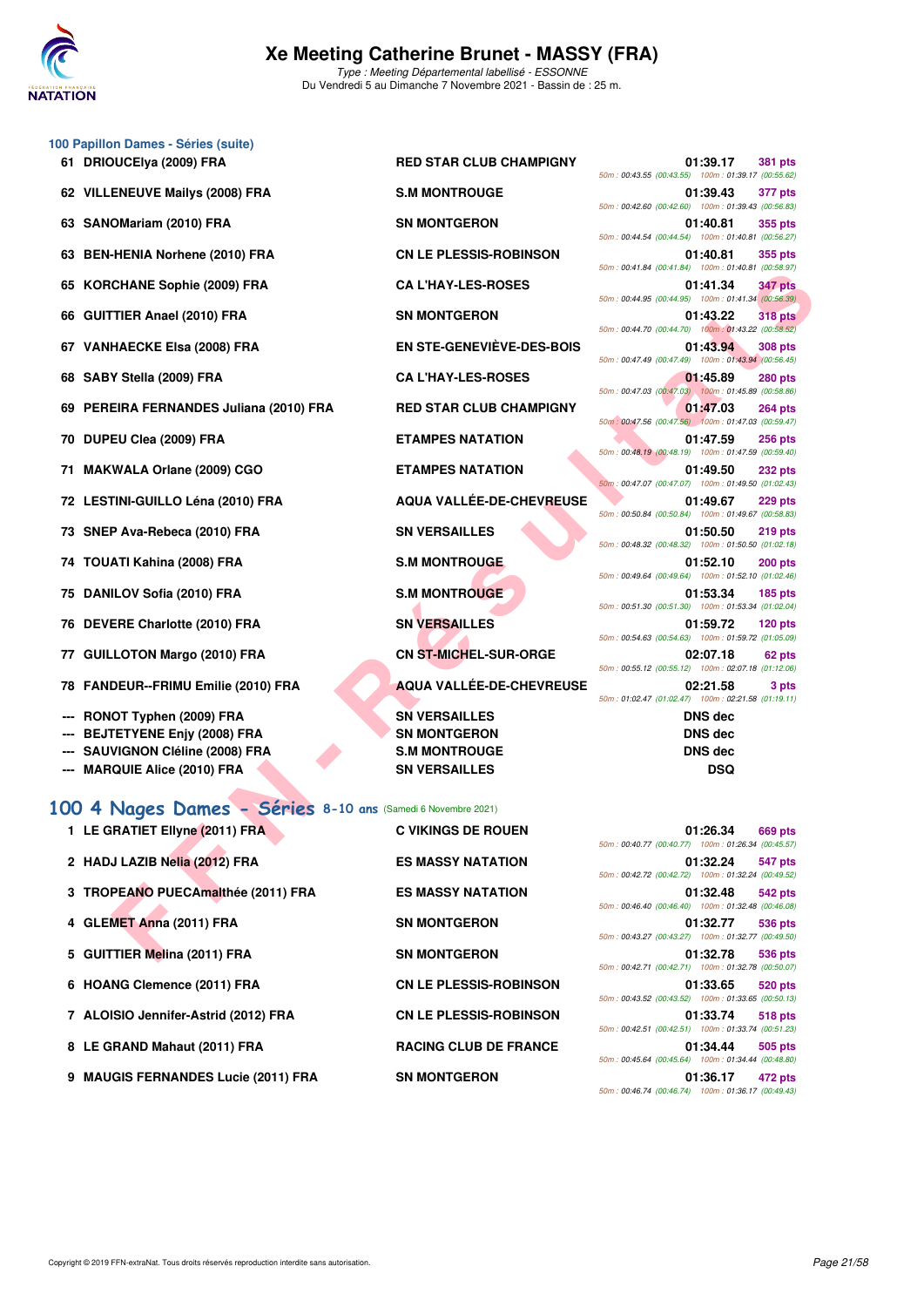

**100 4 Nages Dames - Séries (suite)**

50m : 00:46.38 (00:46.38) 100m : 01:36.65 (00:50.27)

**10 LABOUGLIE Diane (2012) FRA SOISSONS NATATION SPORTIVE 01:36.65 464 pts**

|                                  |                                | 50m:00:47.65 (00:47.65) 100m:01:42.56 (00:54.91)                                 |
|----------------------------------|--------------------------------|----------------------------------------------------------------------------------|
| 13 EL HARTI Ikram (2011) FRA     | <b>ES MASSY NATATION</b>       | 01:43.62<br><b>346 pts</b><br>50m: 00:48.06 (00:48.06) 100m: 01:43.62 (00:55.56) |
| 14 ENILIN Anna (2011) FRA        | <b>ES MASSY NATATION</b>       | 01:44.30<br>336 pts<br>50m: 00:50.31 (00:50.31) 100m: 01:44.30 (00:53.99)        |
| 15 MAHIEDDINE Lina (2011) FRA    | <b>CN LE PLESSIS-ROBINSON</b>  | <b>334 pts</b><br>01:44.41                                                       |
| 16 EL OUARRADI Ambre (2012) FRA  | <b>ES MASSY NATATION</b>       | 50m: 00:52.84 (00:52.84) 100m: 01:44.41 (00:51.57)<br>01:44.84<br><b>328 pts</b> |
| 17 BEN YAHIA Farah (2011) FRA    | <b>CN LE PLESSIS-ROBINSON</b>  | 50m: 00:46.86 (00:46.86) 100m: 01:44.84 (00:57.98)<br>01:45.53<br><b>317 pts</b> |
| 18 SMAChiraz (2011) FRA          | <b>CA ORSAY</b>                | 50m: 00:49.05 (00:49.05) 100m: 01:45.53 (00:56.48)<br>01:45.86<br><b>312 pts</b> |
| 19 TOURNAY Margot (2012) FRA     | <b>CNO ST-GERMAIN-EN-LAYE</b>  | 50m: 00:50.35 (00:50.35) 100m: 01:45.86 (00:55.51)<br>01:46.58<br><b>302 pts</b> |
| 20 CHARTREL Marie-Lou (2012) FRA | <b>SN VERSAILLES</b>           | 50m: 00:46.65 (00:46.65) 100m: 01:46.58 (00:59.93)<br>01:46.93<br><b>297 pts</b> |
| 21 DA SILVA Meïli (2011) FRA     | EN STE-GENEVIÈVE-DES-BOIS      | 50m: 00:50.04 (00:50.04) 100m: 01:46.93 (00:56.89)<br>01:47.35<br><b>291 pts</b> |
| 22 HADJALI Zeineb (2011) FRA     | <b>US VAIRES</b>               | 50m: 00:52.73 (00:52.73) 100m: 01:47.35 (00:54.62)<br>01:48.07<br><b>280 pts</b> |
| 23 PHAM Lam-Thi (2012) FRA       | <b>ES MASSY NATATION</b>       | 50m: 00:53.53 (00:53.53) 100m: 01:48.07 (00:54.54)<br>01:48.89<br><b>269 pts</b> |
| 24 FONSECA Anaé (2011) FRA       | <b>RED STAR CLUB CHAMPIGNY</b> | 50m: 00:52.71 (00:52.71) 100m: 01:48.89 (00:56.18)<br>01:51.03<br><b>240 pts</b> |
| 25 BOULAT Lucie (2011) FRA       | <b>RED STAR CLUB CHAMPIGNY</b> | 50m: 00:49.82 (00:49.82) 100m: 01:51.03 (01:01.21)<br>01:53.85<br><b>205 pts</b> |
| 26 NOUREDDINE Lylia (2012) FRA   | <b>ES MASSY NATATION</b>       | 50m: 00:54.63 (00:54.63) 100m: 01:53.85 (00:59.22)<br>01:55.21<br>189 pts        |
|                                  | <b>ES MASSY NATATION</b>       | 50m: 00:59.73 (00:59.73) 100m: 01:55.21 (00:55.48)<br>01:55.33                   |
| 27 ARAGONES Mathilde (2012) FRA  |                                | 188 pts<br>50m: 00:53.56 (00:53.56) 100m: 01:55.33 (01:01.77)                    |
| 28 ALLAUZE Margaux (2012) FRA    | <b>ES MASSY NATATION</b>       | 01:55.55<br><b>185 pts</b><br>50m: 00:53.26 (00:53.26) 100m: 01:55.55 (01:02.29) |
| 29 HASSAOUI Sarah (2011) FRA     | <b>SN MONTGERON</b>            | 02:00.89<br>$129$ pts<br>50m: 01:00.24 (01:00.24) 100m: 02:00.89 (01:00.65)      |
| 30 NGUYEN Lena (2012) FRA        | <b>ES MASSY NATATION</b>       | 02:08.05<br>70 pts<br>50m: 01:04.14 (01:04.14) 100m: 02:08.05 (01:03.91)         |
| 31 DELINDE Eliza (2012) FRA      | <b>SN VERSAILLES</b>           | 02:08.84<br>65 pts<br>50m: 01:02.04 (01:02.04) 100m: 02:08.84 (01:06.80)         |
| 32 LORTHIOIS Nora (2013) FRA     | <b>SN VERSAILLES</b>           | 02:13.37<br>38 pts<br>50m: 01:05.04 (01:05.04) 100m: 02:13.37 (01:08.33)         |
| 33 DENISE-PEYNET Maë (2012) FRA  | <b>SN VERSAILLES</b>           | 02:16.07<br>25 pts<br>50m: 01:06.71 (01:06.71) 100m: 02:16.07 (01:09.36)         |
| --- LOVICClaire (2012) FRA       | <b>SN VERSAILLES</b>           | <b>DNS dec</b>                                                                   |
| --- AREVALO Laurine (2011) FRA   | <b>ES MASSY NATATION</b>       | <b>DSQ</b>                                                                       |

#### **[200 4 Nages Dames - Séries](http://www.ffnatation.fr/webffn/resultats.php?idact=nat&go=epr&idcpt=72199&idepr=41) 11-13 ans** (Samedi 6 Novembre 2021)

| 1 TOURNAY Sarah (2008) FRA            | <b>CNO ST-GERMAIN-EN-LAYE</b> | 02:30.25 | 1039 pts        |
|---------------------------------------|-------------------------------|----------|-----------------|
| 2 JAQUEROD Lilou (2008) FRA           | <b>C VIKINGS DE ROUEN</b>     | 02:33.19 | <b>1000 pts</b> |
| 3 SALCZER Lilou (2008) FRA            | <b>ES MASSY NATATION</b>      | 02:35.01 | 976 pts         |
| 4 GUILLERM Enola (2008) FRA           | <b>CN VIRY-CHÂTILLON</b>      | 02:35.74 | <b>966 pts</b>  |
| 5 BENBAKKAR Sherine (2008) FRA        | <b>CNO ST-GERMAIN-EN-LAYE</b> | 02:36.01 | 963 pts         |
| 6 PRIOLET Emma (2008) FRA             | <b>CN VIRY-CHÂTILLON</b>      | 02:36.95 | 950 pts         |
| 7 LIMAM Yasmine (2010) FRA            | <b>C VIKINGS DE ROUEN</b>     | 02:37.96 | 937 pts         |
| 8 FREMION Capucine-Latinka (2008) FRA | AQUA VALLÉE-DE-CHEVREUSE      | 02:38.21 | 934 pts         |

|                                                            |                                                  | 50m: 00:46.38 (00:46.38) 100m: 01:36.65 (00:50.27)   |                       |                |
|------------------------------------------------------------|--------------------------------------------------|------------------------------------------------------|-----------------------|----------------|
| 11 BATAILLE Chloe (2012) FRA                               | <b>CN LE PLESSIS-ROBINSON</b>                    | 50m: 00:47.83 (00:47.83) 100m: 01:41.91 (00:54.08)   | 01:41.91              | 374 pts        |
| 12 KOROLOV Elisa (2011) FRA                                | <b>ES MASSY NATATION</b>                         | 50m: 00:47.65 (00:47.65) 100m: 01:42.56 (00:54.91)   | 01:42.56              | <b>363 pts</b> |
| 13 EL HARTI Ikram (2011) FRA                               | <b>ES MASSY NATATION</b>                         |                                                      | 01:43.62              | <b>346 pts</b> |
| 14 ENILIN Anna (2011) FRA                                  | <b>ES MASSY NATATION</b>                         | 50m: 00:48.06 (00:48.06) 100m: 01:43.62 (00:55.56)   | 01:44.30              | <b>336 pts</b> |
| 15 MAHIEDDINE Lina (2011) FRA                              | <b>CN LE PLESSIS-ROBINSON</b>                    | 50m: 00:50.31 (00:50.31) 100m: 01:44.30 (00:53.99)   | 01:44.41              | <b>334 pts</b> |
| 16 EL OUARRADI Ambre (2012) FRA                            | <b>ES MASSY NATATION</b>                         | 50m: 00:52.84 (00:52.84) 100m: 01:44.41 (00:51.57)   | 01:44.84              | <b>328 pts</b> |
| 17 BEN YAHIA Farah (2011) FRA                              | <b>CN LE PLESSIS-ROBINSON</b>                    | 50m: 00:46.86 (00:46.86) 100m: 01:44.84 (00:57.98)   | 01:45.53              | <b>317 pts</b> |
|                                                            |                                                  | 50m : 00:49.05 (00:49.05) 100m : 01:45.53 (00:56.48) |                       |                |
| 18 SMAChiraz (2011) FRA                                    | <b>CA ORSAY</b>                                  | 50m: 00:50.35 (00:50.35) 100m: 01:45.86 (00:55.51)   | 01:45.86              | <b>312 pts</b> |
| 19 TOURNAY Margot (2012) FRA                               | <b>CNO ST-GERMAIN-EN-LAYE</b>                    | 50m: 00:46.65 (00:46.65) 100m: 01:46.58 (00:59.93)   | 01:46.58              | <b>302 pts</b> |
| 20 CHARTREL Marie-Lou (2012) FRA                           | <b>SN VERSAILLES</b>                             | 50m: 00:50.04 (00:50.04) 100m: 01:46.93 (00:56.89)   | 01:46.93              | 297 pts        |
| 21 DA SILVA Meïli (2011) FRA                               | <b>EN STE-GENEVIÈVE-DES-BOIS</b>                 | 50m: 00:52.73 (00:52.73) 100m: 01:47.35 (00:54.62)   | 01:47.35              | 291 pts        |
| 22 HADJALI Zeineb (2011) FRA                               | <b>US VAIRES</b>                                 |                                                      | 01:48.07              | <b>280 pts</b> |
| 23 PHAM Lam-Thi (2012) FRA                                 | <b>ES MASSY NATATION</b>                         | 50m: 00:53.53 (00:53.53) 100m: 01:48.07 (00:54.54)   | 01:48.89              | <b>269 pts</b> |
| 24 FONSECA Anaé (2011) FRA                                 | <b>RED STAR CLUB CHAMPIGNY</b>                   | 50m: 00:52.71 (00:52.71) 100m: 01:48.89 (00:56.18)   | 01:51.03              | <b>240 pts</b> |
| 25 BOULAT Lucie (2011) FRA                                 | <b>RED STAR CLUB CHAMPIGNY</b>                   | 50m: 00:49.82 (00:49.82) 100m: 01:51.03 (01:01.21)   | 01:53.85              | <b>205 pts</b> |
|                                                            | <b>ES MASSY NATATION</b>                         | 50m: 00:54.63 (00:54.63) 100m: 01:53.85 (00:59.22)   | 01:55.21              | 189 pts        |
| 26 NOUREDDINE Lylia (2012) FRA                             |                                                  | 50m: 00:59.73 (00:59.73) 100m: 01:55.21 (00:55.48)   |                       |                |
| 27 ARAGONES Mathilde (2012) FRA                            | <b>ES MASSY NATATION</b>                         | 50m: 00:53.56 (00:53.56) 100m: 01:55.33 (01:01.77)   | 01:55.33              | 188 pts        |
| 28 ALLAUZE Margaux (2012) FRA                              | <b>ES MASSY NATATION</b>                         | 50m: 00:53.26 (00:53.26) 100m: 01:55.55 (01:02.29)   | 01:55.55              | <b>185 pts</b> |
| 29 HASSAOUI Sarah (2011) FRA                               | <b>SN MONTGERON</b>                              | 50m: 01:00.24 (01:00.24) 100m: 02:00.89 (01:00.65)   | 02:00.89              | $129$ pts      |
| 30 NGUYEN Lena (2012) FRA                                  | <b>ES MASSY NATATION</b>                         |                                                      | 02:08.05              | 70 pts         |
| 31 DELINDE Eliza (2012) FRA                                | <b>SN VERSAILLES</b>                             | 50m: 01:04.14 (01:04.14) 100m: 02:08.05 (01:03.91)   | 02:08.84              | 65 pts         |
| 32 LORTHIOIS Nora (2013) FRA                               | <b>SN VERSAILLES</b>                             | 50m: 01:02.04 (01:02.04) 100m: 02:08.84 (01:06.80)   | 02:13.37              | 38 pts         |
|                                                            |                                                  | 50m: 01:05.04 (01:05.04) 100m: 02:13.37 (01:08.33)   |                       |                |
| 33 DENISE-PEYNET Maë (2012) FRA                            | <b>SN VERSAILLES</b>                             | 50m: 01:06.71 (01:06.71) 100m: 02:16.07 (01:09.36)   | 02:16.07              | 25 pts         |
| LOVICClaire (2012) FRA<br><b>DEVALO Laugher (0044) EDA</b> | <b>SN VERSAILLES</b><br><b>FO MACOV MATATION</b> |                                                      | DNS dec<br><b>DOO</b> |                |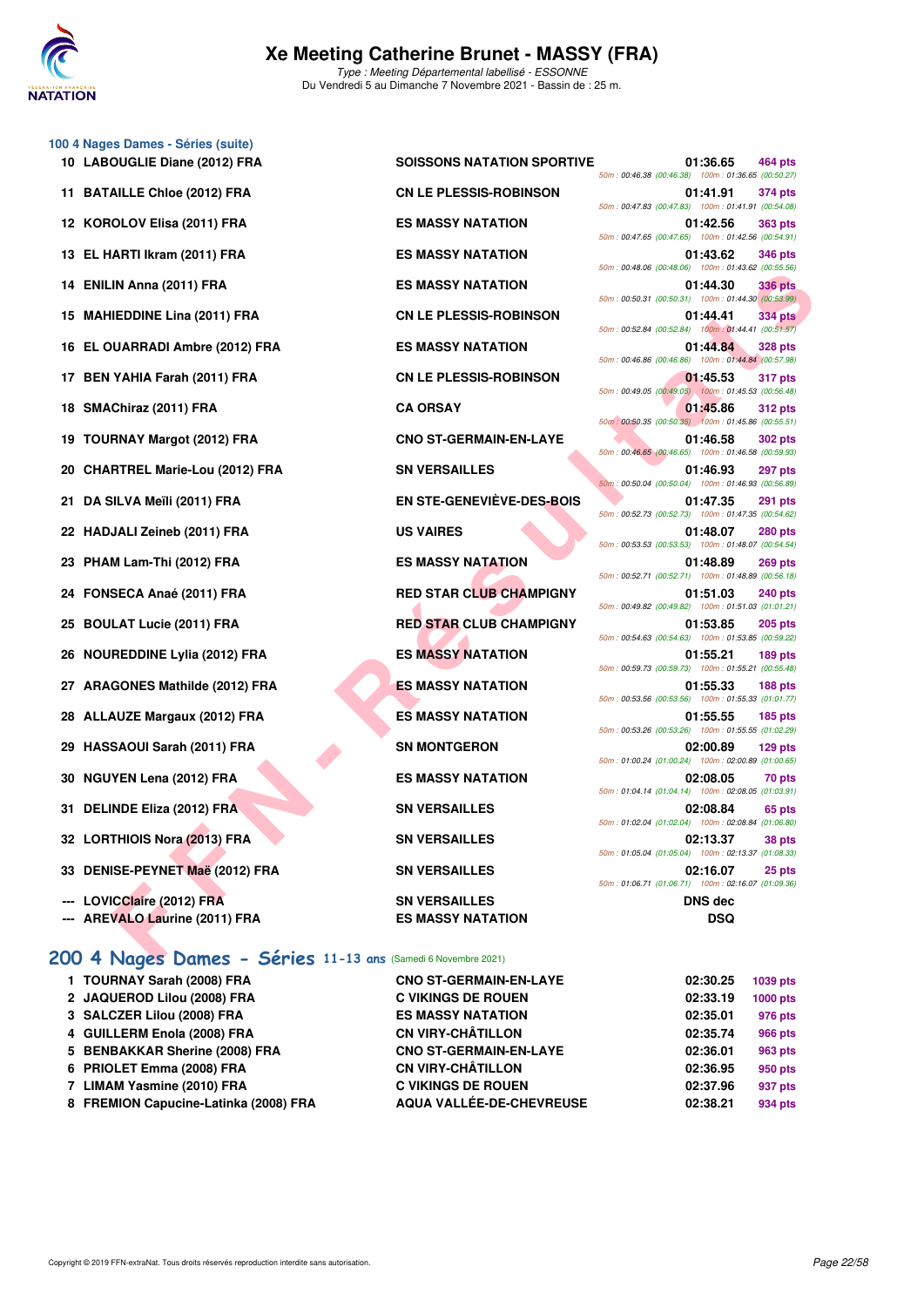

| 200 4 Nages Dames - Séries (suite)      |                                |                            |  |
|-----------------------------------------|--------------------------------|----------------------------|--|
| 9 FAGES Elsa (2008) FRA                 | <b>CN POISSY</b>               | 02:40.03<br>911 pts        |  |
| 10 BARSANTI Juliana (2009) FRA          | <b>SN VERSAILLES</b>           | 02:40.34<br>907 pts        |  |
| 11 VENTURA Vanessa (2010) FRA           | <b>C VIKINGS DE ROUEN</b>      | 02:40.96<br>899 pts        |  |
| 12 DELAMARE Romane (2009) FRA           | <b>C VIKINGS DE ROUEN</b>      | 02:41.50<br>893 pts        |  |
| 13 BERTHIER Capucine (2008) FRA         | AQUA VALLÉE-DE-CHEVREUSE       | 02:42.06<br>886 pts        |  |
| 14 BIZE Eva (2008) FRA                  | <b>SN VERSAILLES</b>           | 02:42.58<br>879 pts        |  |
| 15 BETTIOUI Ferroudja (2010) FRA        | <b>SN MONTGERON</b>            | 02:44.83<br>851 pts        |  |
| 16 RAZANATEFY Harena-Soa (2009) FRA     | <b>CN MELUN VAL DE SEINE</b>   | <b>846 pts</b><br>02:45.28 |  |
| 17 BELHACHEMI Manare (2008) FRA         | <b>US VAIRES</b>               | 827 pts<br>02:46.81        |  |
| 18 SANANIKONE Emma (2010) FRA           | AQUA VALLÉE-DE-CHEVREUSE       | <b>824 pts</b><br>02:47.04 |  |
| 19 DELSART Ambre (2010) FRA             | <b>ES MASSY NATATION</b>       | 02:47.61<br><b>818 pts</b> |  |
| 20 BOURBIA Laure (2008) FRA             | <b>US VILLEJUIF NATATION</b>   | 02:48.71<br>804 pts        |  |
| 21 REMY Lou (2009) FRA                  | <b>ES MASSY NATATION</b>       | 02:48.72<br>804 pts        |  |
| 22 FLENDER-EMERY Elena (2008) FRA       | AQUA VALLÉE-DE-CHEVREUSE       | 02:50.20<br><b>787 pts</b> |  |
| 23 NOUREDDINE Attika (2008) FRA         | <b>ES MASSY NATATION</b>       | 02:51.29<br>774 pts        |  |
| 24 DE OLIVEIRA Maelle (2008) FRA        | <b>US VAIRES</b>               | 02:51.88<br><b>767 pts</b> |  |
| 25 STRADY Clementine (2010) FRA         | <b>ES MASSY NATATION</b>       | 02:52.27<br><b>763 pts</b> |  |
| 26 LE STRAT Nina (2008) FRA             | <b>ES MASSY NATATION</b>       | 02:54.77<br>734 pts        |  |
| 27 BARBOSA Antonella (2009) FRA         | <b>CNO ST-GERMAIN-EN-LAYE</b>  | 02:54.80<br>734 pts        |  |
| 28 PAUL Lucie (2009) FRA                | <b>ES MASSY NATATION</b>       | 02:55.18<br><b>729 pts</b> |  |
| 29 HORDESSEAUX Roxanne (2009) FRA       | <b>AS LA TESTE</b>             | 02:56.11<br>719 pts        |  |
| 30 RAGIONERI Loriane (2008) FRA         | <b>RED STAR CLUB CHAMPIGNY</b> | 02:56.48<br><b>715 pts</b> |  |
| 31 BOURGES Victoria (2009) FRA          | <b>RACING CLUB DE FRANCE</b>   | <b>696 pts</b><br>02:58.13 |  |
| 32 HABER Laura (2009) FRA               | US VILLEJUIF NATATION          | 02:58.32<br><b>694 pts</b> |  |
| 33 RICHALET Capucine (2009) FRA         | <b>US VAIRES</b>               | 02:58.72<br>690 pts        |  |
| 34 DUMON Elise (2009) FRA               | <b>CN VIRY-CHATILLON</b>       | 02:59.56<br>681 pts        |  |
| 35 MASSOU Alexia (2010) FRA             | <b>CNO ST-GERMAIN-EN-LAYE</b>  | 03:00.94<br>666 pts        |  |
| 36 CAETANO Lily (2009) FRA              | <b>CN ST-MICHEL-SUR-ORGE</b>   | 03:01.63<br>658 pts        |  |
| 37 SERRADJ Tasnime (2009) FRA           | EN STE-GENEVIEVE-DES-BOIS      | 03:01.92<br>655 pts        |  |
| 38 BEN-HENIA Norhene (2010) FRA         | <b>CN LE PLESSIS-ROBINSON</b>  | 03:02.06<br>654 pts        |  |
| 39 PETIT EYRIN Clemence (2009) FRA      | <b>ES MASSY NATATION</b>       | <b>653 pts</b><br>03:02.11 |  |
| 40 LORENZI Noa (2010) FRA               | <b>ES MASSY NATATION</b>       | 03:02.30<br>651 pts        |  |
| 41 MARCHAIS PAILLET Aline (2010) FRA    | <b>ES MASSY NATATION</b>       | 03:02.35<br>650 pts        |  |
| 42 BOULOUKBACHI Celia (2010) FRA        | <b>US VILLEJUIF NATATION</b>   | 03:03.10<br>642 pts        |  |
| 43 GRASSET Lilyrose (2009) FRA          | <b>US VILLEJUIF NATATION</b>   | 03:03.73<br>636 pts        |  |
| 44 REZK-KALLAInes (2010) FRA            | <b>ES MASSY NATATION</b>       | 03:03.76<br>635 pts        |  |
| 45 STEENKESTE Lily (2009) FRA           | <b>CA ORSAY</b>                | 03:04.08<br>632 pts        |  |
| 46 LABOLLE Maïwen (2009) FRA            | <b>CA L'HAY-LES-ROSES</b>      | 03:04.33<br><b>629 pts</b> |  |
| 47 HUCHETTE GERARD Siloë (2010) FRA     | <b>ES MASSY NATATION</b>       | 03:04.89<br><b>624 pts</b> |  |
| 48 NOUREDDINE Rena (2009) FRA           | ES MASSY NATATION              | 03:05.25<br><b>620 pts</b> |  |
| 49 PEREZ-NOWAK Lila (2008) FRA          | <b>CA L'HAY-LES-ROSES</b>      | 03:05.95<br>613 pts        |  |
| 50 IGABILLE Leonie (2009) FRA           | US VILLEJUIF NATATION          | 03:06.17<br><b>610 pts</b> |  |
| 51 MOREL Capucine (2008) FRA            | <b>RACING CLUB DE FRANCE</b>   | 03:06.87<br><b>603 pts</b> |  |
| 52 GUITTIER Anael (2010) FRA            | <b>SN MONTGERON</b>            | 03:07.44<br><b>597 pts</b> |  |
| 53 PINAUD Alice (2009) FRA              | <b>ES MASSY NATATION</b>       | 03:08.16<br><b>590 pts</b> |  |
| 54 HADJ-ALI Aya (2008) FRA              | <b>US VAIRES</b>               | 03:08.64<br><b>585 pts</b> |  |
| 55 VILLENEUVE Mailys (2008) FRA         | <b>S.M MONTROUGE</b>           | 03:09.65<br>575 pts        |  |
| 56 ALIOUA Anaïs (2010) FRA              | <b>CN VIRY-CHÂTILLON</b>       | 03:09.96<br>572 pts        |  |
| 57 DRIOUCEIya (2009) FRA                | <b>RED STAR CLUB CHAMPIGNY</b> | 03:10.22<br><b>569 pts</b> |  |
| 58 RIBAUDEAU Léonie (2010) FRA          | <b>RED STAR CLUB CHAMPIGNY</b> | 03:10.34<br>568 pts        |  |
| 59 GAUTIER Emma (2009) FRA              | <b>CN LE PLESSIS-ROBINSON</b>  | 03:10.57<br><b>566 pts</b> |  |
| 60 GENET Romane (2008) FRA              | <b>RED STAR CLUB CHAMPIGNY</b> | 03:12.30<br><b>548 pts</b> |  |
| 61 LE GRAND Lucrece (2008) FRA          | <b>RACING CLUB DE FRANCE</b>   | 03:14.19<br>530 pts        |  |
| 62 MASSACESI-PIZARRO Claudia (2010) FRA | <b>RED STAR CLUB CHAMPIGNY</b> | 03:14.61<br><b>526 pts</b> |  |
|                                         |                                |                            |  |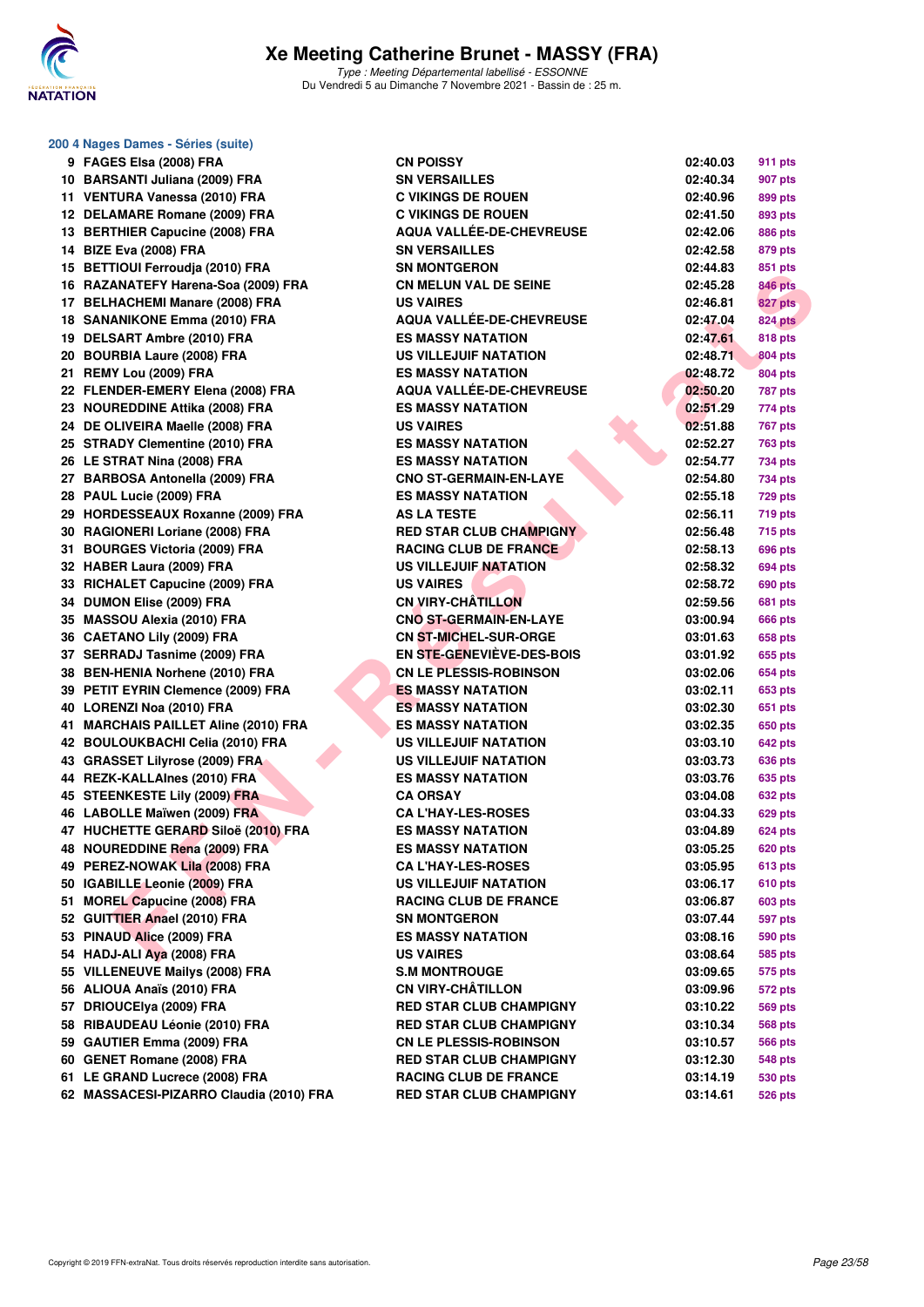

|     | 200 4 Nages Dames - Séries (suite)                                                                                                                |                                                          |                      |                           |                 |
|-----|---------------------------------------------------------------------------------------------------------------------------------------------------|----------------------------------------------------------|----------------------|---------------------------|-----------------|
|     | 63 LESTINI-GUILLO Léna (2010) FRA                                                                                                                 | <b>AQUA VALLÉE-DE-CHEVREUSE</b><br><b>SN MONTGERON</b>   | 03:16.32             | 510 pts                   |                 |
|     | 64 IBRAHIM Kamila (2009) FRA                                                                                                                      |                                                          | 03:16.45             | 508 pts                   |                 |
|     | 65 LAVERGNE Anne (2009) FRA<br>66 AKROUR Taïce (2010) FRA                                                                                         | <b>US VILLEJUIF NATATION</b><br><b>CN VIRY-CHÂTILLON</b> | 03:16.61<br>03:17.49 | <b>507 pts</b><br>499 pts |                 |
|     | 67 BOUBEKRI Salma (2010) FRA                                                                                                                      | <b>US VILLEJUIF NATATION</b>                             | 03:18.05             | 493 pts                   |                 |
|     | 68 VANHAECKE Elsa (2008) FRA                                                                                                                      | <b>EN STE-GENEVIÈVE-DES-BOIS</b>                         | 03:19.19             | 483 pts                   |                 |
|     | 69 CASTANIER Julia (2009) FRA                                                                                                                     | <b>EN STE-GENEVIEVE-DES-BOIS</b>                         | 03:20.23             | 473 pts                   |                 |
|     | 70 MEZIANI Ines (2008) FRA                                                                                                                        | <b>SN MONTGERON</b>                                      | 03:20.32             | 473 pts                   |                 |
|     | 71 KORCHANE Sophie (2009) FRA                                                                                                                     | <b>CA L'HAY-LES-ROSES</b>                                | 03:20.37             | 472 pts                   |                 |
|     | 72 BEAUVALOT Marine (2010) FRA                                                                                                                    | <b>RACING CLUB DE FRANCE</b>                             | 03:20.73             | 469 pts                   |                 |
|     | 73 BARTHES Takaé (2010) FRA                                                                                                                       | <b>RACING CLUB DE FRANCE</b>                             | 03:25.21             | 429 pts                   |                 |
|     | 74 SANOMariam (2010) FRA                                                                                                                          | <b>SN MONTGERON</b>                                      | 03:25.81             | 424 pts                   |                 |
|     | 75 GILSON Tessa (2009) FRA                                                                                                                        | <b>RED STAR CLUB CHAMPIGNY</b>                           | 03:26.50             | 418 pts                   |                 |
|     | 76 SNEP Ava-Rebeca (2010) FRA                                                                                                                     | <b>SN VERSAILLES</b>                                     | 03:28.64             | 400 pts                   |                 |
|     | 77 TOUATI Kahina (2008) FRA                                                                                                                       | <b>S.M MONTROUGE</b>                                     | 03:30.99             | 380 pts                   |                 |
|     | 78 LEROY Maëlle (2009) FRA                                                                                                                        | <b>EN STE-GENEVIEVE-DES-BOIS</b>                         | 03:31.04             | <b>380 pts</b>            |                 |
|     | 79 PEREIRA FERNANDES Juliana (2010) FRA                                                                                                           | <b>RED STAR CLUB CHAMPIGNY</b>                           | 03:31.60             | 375 pts                   |                 |
|     | 80 SABY Stella (2009) FRA                                                                                                                         | <b>CAL'HAY-LES-ROSES</b>                                 | 03:33.41             | <b>361 pts</b>            |                 |
|     | 81 DANILOV Sofia (2010) FRA                                                                                                                       | <b>S.M MONTROUGE</b>                                     | 03:40.23             | <b>308 pts</b>            |                 |
|     | 82 BELLALOUTI Manel (2009) FRA                                                                                                                    | <b>SN MONTGERON</b>                                      | 03:42.68             | <b>291 pts</b>            |                 |
|     | 83 GUILLOTON Margo (2010) FRA                                                                                                                     | <b>CN ST-MICHEL-SUR-ORGE</b>                             | 03:42.69             | <b>291 pts</b>            |                 |
|     | 84 DEVERE Charlotte (2010) FRA                                                                                                                    | <b>SN VERSAILLES</b>                                     | 03:52.56             | 224 pts                   |                 |
|     | 85 FANDEUR--FRIMU Emilie (2010) FRA                                                                                                               | <b>AQUA VALLÉE-DE-CHEVREUSE</b>                          | 03:54.87             | $210$ pts                 |                 |
| --- | RONOT Typhen (2009) FRA                                                                                                                           | <b>SN VERSAILLES</b>                                     | <b>DNS dec</b>       |                           |                 |
|     | <b>SAUVIGNON Cléline (2008) FRA</b>                                                                                                               | <b>S.M MONTROUGE</b>                                     | <b>DNS</b> dec       |                           |                 |
| --- | <b>BEJTETYENE Enjy (2008) FRA</b>                                                                                                                 | <b>SN MONTGERON</b>                                      | DNS dec              |                           |                 |
|     | <b>MARQUIE Alice (2010) FRA</b>                                                                                                                   | <b>SN VERSAILLES</b>                                     | <b>DSQ</b>           |                           |                 |
|     |                                                                                                                                                   |                                                          |                      |                           |                 |
|     | 4x50 Nage Libre Dames - Séries 11-13 ans (Samedi 6 Novembre 2021)                                                                                 |                                                          |                      |                           |                 |
|     | 1 BENBAKKAR Sherine (2008) FRA                                                                                                                    | <b>CNO ST-GERMAIN-EN-LAYE</b>                            | 01:56.93             |                           | 1121 pts RECORD |
|     | ALL TAMBA Roxane (2009) FRA                                                                                                                       |                                                          |                      |                           |                 |
|     |                                                                                                                                                   |                                                          |                      |                           |                 |
|     | JAFFUEL Ella (2009) FRA                                                                                                                           |                                                          |                      |                           |                 |
|     | <b>TOURNAY Sarah (2008) FRA</b><br>50m: 00:29.83 (00:29.83) 100m: 01:00.56 (00:30.73) 150m: 01:28.62 (00:28.06) 200m: 01:56.93 (00:28.31)         |                                                          |                      |                           |                 |
|     | 2 JAQUEROD Lilou (2008) FRA                                                                                                                       | <b>C VIKINGS DE ROUEN</b>                                | 01:58.14             | 1104 pts                  |                 |
|     |                                                                                                                                                   |                                                          |                      |                           |                 |
|     | <b>DELAMARE Romane (2009) FRA</b>                                                                                                                 |                                                          |                      |                           |                 |
|     | <b>LIMAM Yasmine (2010) FRA</b>                                                                                                                   |                                                          |                      |                           |                 |
|     | <b>VENTURA Vanessa (2010) FRA</b>                                                                                                                 |                                                          |                      |                           |                 |
|     | 50m: 00:28.68 (00:28.68) 100m: 00:58.49 (00:29.81) 150m: 01:28.40 (00:29.91) 200m: 01:58.14 (00:29.74)                                            |                                                          |                      |                           |                 |
|     | 3 DE OLIVEIRA Maelle (2008) FRA                                                                                                                   | <b>US VAIRES</b>                                         | 02:06.51             | 990 pts                   |                 |
|     | HADJ-ALI Aya (2008) FRA                                                                                                                           |                                                          |                      |                           |                 |
|     | <b>BELHACHEMI Manare (2008) FRA</b>                                                                                                               |                                                          |                      |                           |                 |
|     | RICHALET Capucine (2009) FRA                                                                                                                      |                                                          |                      |                           |                 |
|     | $50m$ : 00:30.69 (00:30.69) 100m: 01:04.48 (00:33.79) 150m: 01:35.08 (00:30.60) 200m: 02:06.51 (00:31.43)                                         |                                                          |                      |                           |                 |
|     | 4 REMY Lou (2009) FRA                                                                                                                             | <b>ES MASSY NATATION</b>                                 | 02:07.62             | 976 pts                   |                 |
|     | DELSART Ambre (2010) FRA                                                                                                                          |                                                          |                      |                           |                 |
|     | <b>STRADY Clementine (2010) FRA</b>                                                                                                               |                                                          |                      |                           |                 |
|     | <b>HUCHETTE GERARD Siloë (2010) FRA</b><br>50m: 00:31.64 (00:31.64) 100m: 01:03.60 (00:31.96) 150m: 01:35.06 (00:31.46) 200m: 02:07.62 (00:32.56) |                                                          |                      |                           |                 |
|     | 5   NOUREDDINE Attika (2008) FRA                                                                                                                  | <b>ES MASSY NATATION</b>                                 | 02:13.19             | 904 pts                   |                 |
|     | PAUL Lucie (2009) FRA                                                                                                                             |                                                          |                      |                           |                 |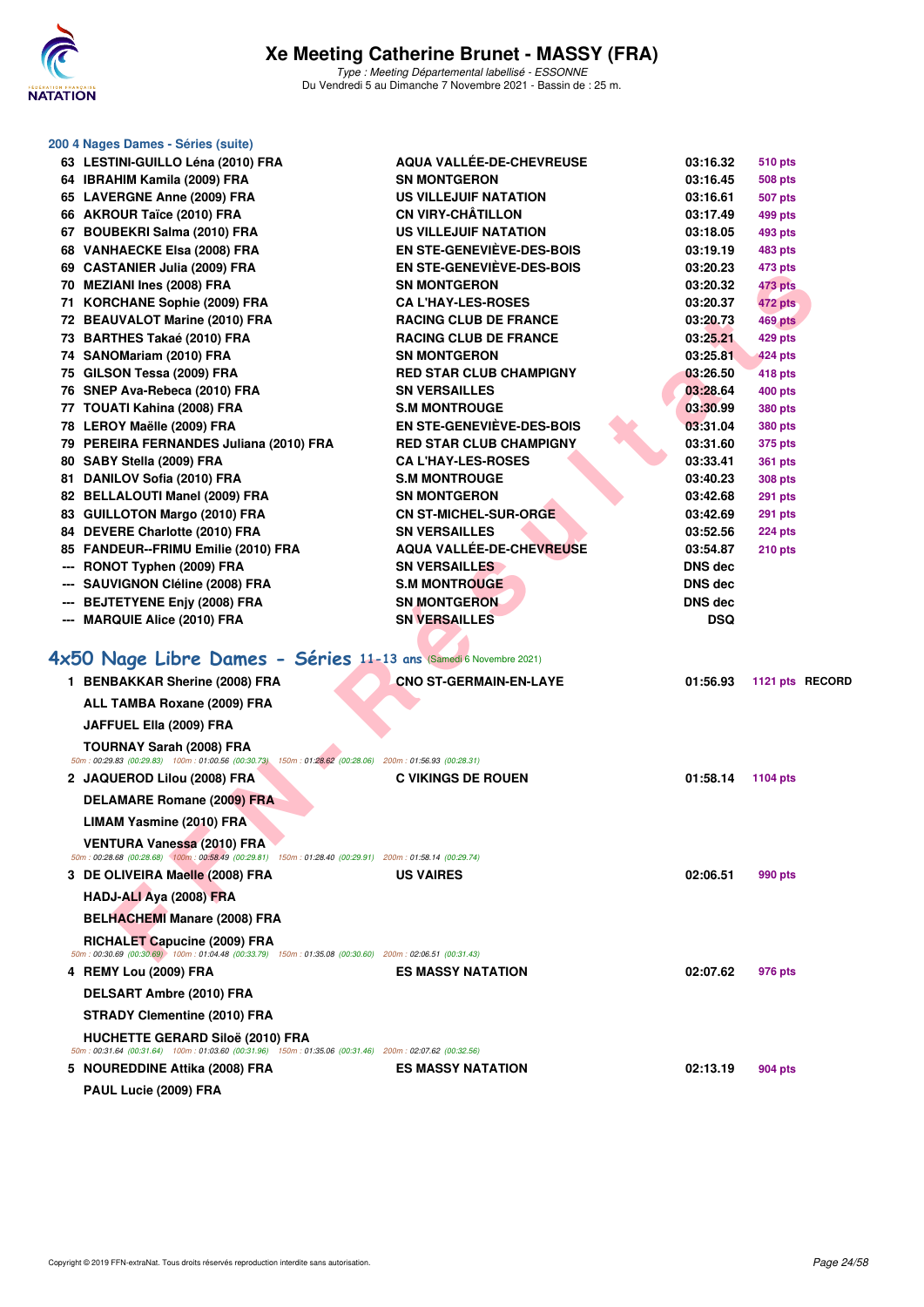

| 4x50 Nage Libre Dames - Séries (suite)<br>REZK-KALLAInes (2010) FRA                                                                              |                               |            |                 |
|--------------------------------------------------------------------------------------------------------------------------------------------------|-------------------------------|------------|-----------------|
| LORENZI Noa (2010) FRA<br>50m : 00:31.20 (00:31.20) 100m : 01:03.88 (00:32.68) 150m : 01:39.24 (00:35.36) 200m : 02:13.19 (00:33.95)             |                               |            |                 |
| 6 BETTIOUI Ferroudja (2010) FRA                                                                                                                  | <b>SN MONTGERON</b>           | 02:13.21   | 904 pts         |
| <b>GUITTIER Anael (2010) FRA</b>                                                                                                                 |                               |            |                 |
| <b>MEZIANI Ines (2008) FRA</b>                                                                                                                   |                               |            |                 |
| IBRAHIM Kamila (2009) FRA<br>50m: 00:31.13 (00:31.13) 100m: 01:04.51 (00:33.38) 150m: 01:39.75 (00:35.24) 200m: 02:13.21 (00:33.46)              |                               |            |                 |
| 7 MARCHAIS PAILLET Aline (2010) FRA                                                                                                              | <b>ES MASSY NATATION</b>      | 02:18.33   | 840 pts         |
| <b>NOUREDDINE Rena (2009) FRA</b>                                                                                                                |                               |            |                 |
| PETIT EYRIN Clemence (2009) FRA                                                                                                                  |                               |            |                 |
| PINAUD Alice (2009) FRA<br>50m : 00:34.60 (00:34.60) 100m : 01:09.74 (00:35.14) 150m : 01:44.10 (00:34.36) 200m : 02:18.33 (00:34.23)            |                               |            |                 |
| <b>GRASSET Lilyrose (2009) FRA</b><br><b>HABER Laura (2009) FRA</b><br><b>IGABILLE Leonie (2009) FRA</b><br><b>BOURBIA Laure (2008) FRA</b>      | US VILLEJUIF NATATION         | <b>DSQ</b> |                 |
| 4x50 Nage Libre Dames - Séries 8-10 ans (Samedi 6 Novembre 2021)                                                                                 |                               |            |                 |
| 1 HADJ LAZIB Nelia (2012) FRA                                                                                                                    | <b>ES MASSY NATATION</b>      | 02:43.46   | 561 pts         |
| KOROLOV Elisa (2011) FRA                                                                                                                         |                               |            |                 |
| ENILIN Anna (2011) FRA                                                                                                                           |                               |            |                 |
| <b>NOUREDDINE Lylia (2012) FRA</b><br>50m : 00:36.86 (00:36.86) 100m : 01:16.90 (00:40.04) 150m : 01:58.66 (00:41.76) 200m : 02:43.46 (00:44.80) |                               |            |                 |
| 2 AREVALO Laurine (2011) FRA                                                                                                                     | <b>ES MASSY NATATION</b>      | 02:51.98   | 480 pts         |
| EL OUARRADI Ambre (2012) FRA                                                                                                                     |                               |            |                 |
| <b>ARAGONES Mathilde (2012) FRA</b>                                                                                                              |                               |            |                 |
| <b>ALLAUZE Margaux (2012) FRA</b>                                                                                                                |                               |            |                 |
| 50m : 00:39.06 (00:39.06) 100m : 01:19.77 (00:40.71) 150m : 02:05.46 (00:45.69) 200m : 02:51.98 (00:46.52)<br>3 TROPEANO PUECAmalthée (2011) FRA | <b>ES MASSY NATATION</b>      | 02:53.00   | 470 pts         |
| EL HARTI Ikram (2011) FRA                                                                                                                        |                               |            |                 |
| PHAM Lam-Thi (2012) FRA                                                                                                                          |                               |            |                 |
| NGUYEN Lena (2012) FRA                                                                                                                           |                               |            |                 |
| 50m: 00:37.06 (00:37.06) 100m: 01:13035 (00:40.29)                                                                                               | 200m: 02:53.00 (01:35.65)     |            |                 |
| 4x50 4 Nages Dames - Séries 11-13 ans (Dimanche 7 Novembre 2021)                                                                                 |                               |            |                 |
| 1 BENBAKKAR Sherine (2008) FRA                                                                                                                   | <b>CNO ST-GERMAIN-EN-LAYE</b> | 02:13.09   | 1067 pts RECORD |
| <b>TOURNAY Sarah (2008) FRA</b>                                                                                                                  |                               |            |                 |
| ALL TAMBA Roxane (2009) FRA                                                                                                                      |                               |            |                 |
| JAFFUEL Ella (2009) FRA<br>50m : 00:33.13 (00:33.13) 100m : 01:11.49 (00:38.36) 150m : 01:44.91 (00:33.42) 200m : 02:13.09 (00:28.18)            |                               |            |                 |
| 2 VENTURA Vanessa (2010) FRA                                                                                                                     | <b>C VIKINGS DE ROUEN</b>     | 02:17.01   | <b>1020 pts</b> |
| <b>LIMAM Yasmine (2010) FRA</b>                                                                                                                  |                               |            |                 |
| JAQUEROD Lilou (2008) FRA                                                                                                                        |                               |            |                 |
| DELAMARE Romane (2009) FRA                                                                                                                       |                               |            |                 |
| 50m : 00:35.40 (00:35.40) 100m : 01:15.17 (00:39.77) 150m : 01:46.90 (00:31.73) 200m : 02:17.01 (00:30.11)                                       |                               |            |                 |
| 3 STRADY Clementine (2010) FRA                                                                                                                   | <b>ES MASSY NATATION</b>      | 02:19.84   | 986 pts         |
| SALCZER Lilou (2008) FRA                                                                                                                         |                               |            |                 |
| LE STRAT Nina (2008) FRA                                                                                                                         |                               |            |                 |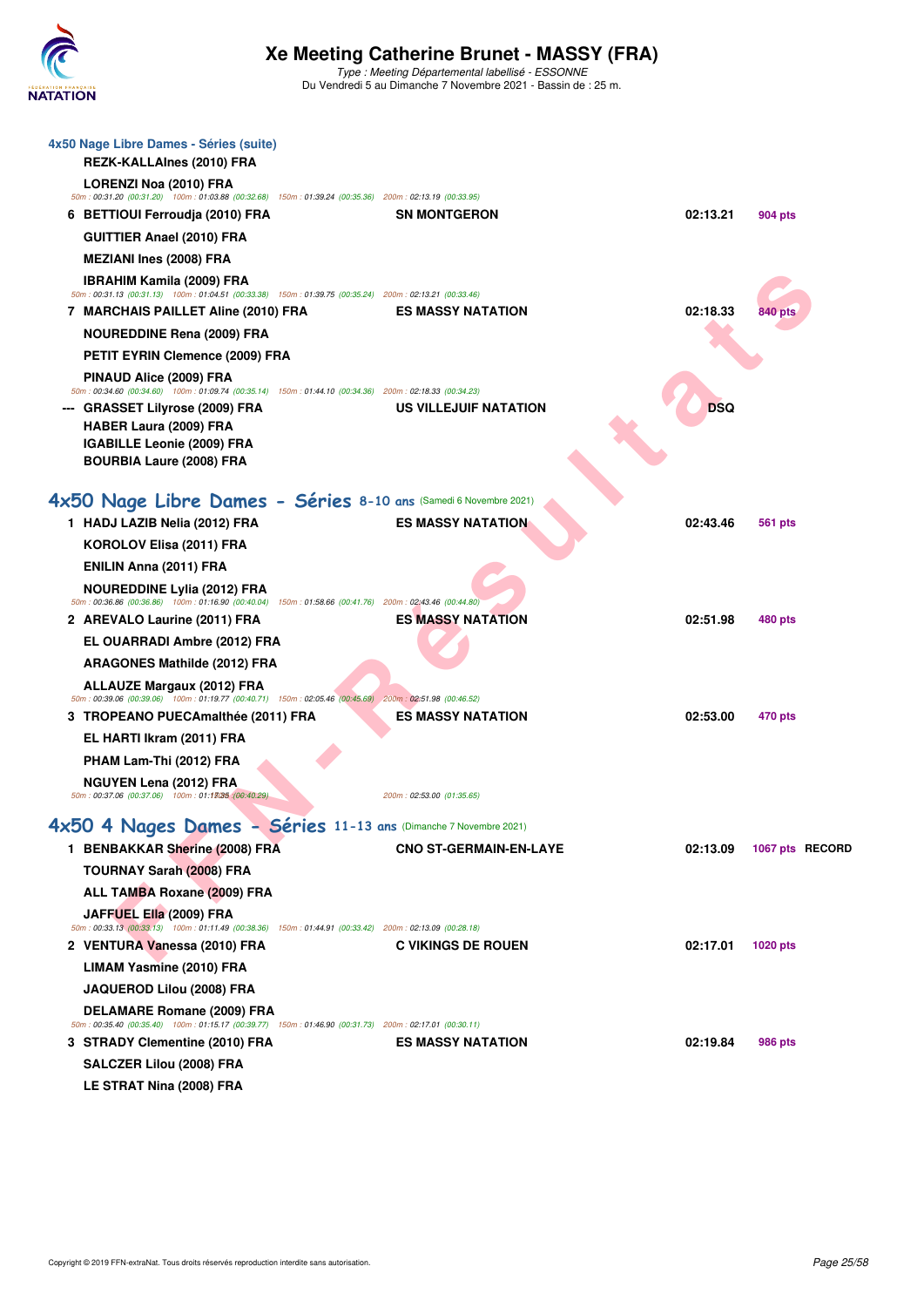

| 4 PAUL Lucie (2009) FRA<br><b>ES MASSY NATATION</b><br>02:22.32<br>957 pts<br><b>DELSART Ambre (2010) FRA</b><br><b>LORENZI Noa (2010) FRA</b><br><b>NOUREDDINE Attika (2008) FRA</b><br>50m: 00:36.16 (00:36.16) 100m: 01:15.70 (00:39.54) 150m: 01:37.51 (00:21.81) 200m: 02:22.32 (00:44.81)<br>5 BOURBIA Laure (2008) FRA<br>US VILLEJUIF NATATION<br>02:25.60<br>920 pts<br><b>IGABILLE Leonie (2009) FRA</b><br><b>HABER Laura (2009) FRA</b><br>DEVOUGE Violette (2009) FRA<br>50m: 00:34.74 (00:34.74) 100m: 01:16.75 (00:42.01) 150m: 01:52.08 (00:35.33) 200m: 02:25.60 (00:33.52)<br>6 IBRAHIM Kamila (2009) FRA<br><b>SN MONTGERON</b><br>02:33.86<br>829 pts<br><b>GUITTIER Anael (2010) FRA</b><br><b>BETTIOUI Ferroudja (2010) FRA</b><br><b>MEZIANI Ines (2008) FRA</b><br>50m : 00:39.86 (00:39.86) 100m : 01:24.44 (00:44.58) 150m : 01:58.87 (00:34.43) 200m : 02:33.86 (00:34.99)<br>7 LAVERGNE Anne (2009) FRA<br>US VILLEJUIF NATATION<br>02:37.71<br>788 pts<br><b>BOULOUKBACHI Celia (2010) FRA</b><br><b>GRASSET Lilyrose (2009) FRA</b><br><b>BOUBEKRI Salma (2010) FRA</b><br>50m: 00:41.31 (00:41.31) 100m: 01:23.44 (00:42.13) 150m: 02:00.53 (00:37.09) 200m: 02:37.71 (00:37.18)<br><b>ES MASSY NATATION</b><br><b>DSQ</b><br>--- PINAUD Alice (2009) FRA<br>REZK-KALLAInes (2010) FRA<br><b>MARCHAIS PAILLET Aline (2010) FRA</b><br><b>HUCHETTE GERARD Siloë (2010) FRA</b><br>4x50 4 Nages Dames - Séries 8-10 ans (Dimanche 7 Novembre 2021)<br>1 EL HARTI Ikram (2011) FRA<br><b>ES MASSY NATATION</b><br>03:09.51<br>490 pts RECORD<br>ENILIN Anna (2011) FRA<br><b>AREVALO Laurine (2011) FRA</b><br>PHAM Lam-Thi (2012) FRA<br>50m: 00:46.02 (00:46.02) 100m: 01:39.83 (00:53.81) 150m: 02:25.84 (00:46.01) 200m: 03:09.51 (00:43.67)<br>2 ARAGONES Mathilde (2012) FRA<br><b>ES MASSY NATATION</b><br>03:13.55<br>457 pts<br><b>TROPEANO PUECAmalthée (2011) FRA</b><br>EL OUARRADI Ambre (2012) FRA<br><b>NOUREDDINE Lylia (2012) FRA</b><br>50m : 00:50.88 (00:50.88) 100m : 01:39.24 (00:48.36) 150m : 02:27.44 (00:48.20) 200m : 03:13.55 (00:46.11)<br>3 KOROLOV Elisa (2011) FRA<br><b>ES MASSY NATATION</b><br>03:18.07<br>421 pts<br><b>NGUYEN Lena (2012) FRA</b><br>HADJ LAZIB Nelia (2012) FRA<br><b>ALLAUZE Margaux (2012) FRA</b><br>50m: 00:47.10 (00:47.10) 100m: 01:47.27 (01:00.17) 150m: 02:30.45 (00:43.18) 200m: 03:18.07 (00:47.62)<br>50 Nage Libre Messieurs - Finale A 9-11 ans (Dimanche 7 Novembre 2021)<br>1 KACZMAREK Victor (2010) FRA<br><b>ES VITRY</b><br>00:27.98<br>907 pts<br>2 FAUCONNIER Léo (2010) FRA<br><b>AQUA VALLÉE-DE-CHEVREUSE</b><br>00:30.58<br>752 pts<br>3 CHECOURY Eli (2010) FRA<br><b>RACING CLUB DE FRANCE</b><br>00:31.43<br>704 pts<br>4 CHECOURY Gabriel (2010) FRA<br><b>RACING CLUB DE FRANCE</b><br>00:31.51<br><b>700 pts</b><br>5 JULIEN Baptiste (2010) FRA<br><b>SN VERSAILLES</b><br>00:31.91<br>678 pts | 4x50 4 Nages Dames - Séries (suite)<br>REMY Lou (2009) FRA<br>50m : 00:35.99 (00:35.99) 100m : 01:13.78 (00:37.79) 150m : 01:49.11 (00:35.33) 200m : 02:19.84 (00:30.73) |  |  |
|------------------------------------------------------------------------------------------------------------------------------------------------------------------------------------------------------------------------------------------------------------------------------------------------------------------------------------------------------------------------------------------------------------------------------------------------------------------------------------------------------------------------------------------------------------------------------------------------------------------------------------------------------------------------------------------------------------------------------------------------------------------------------------------------------------------------------------------------------------------------------------------------------------------------------------------------------------------------------------------------------------------------------------------------------------------------------------------------------------------------------------------------------------------------------------------------------------------------------------------------------------------------------------------------------------------------------------------------------------------------------------------------------------------------------------------------------------------------------------------------------------------------------------------------------------------------------------------------------------------------------------------------------------------------------------------------------------------------------------------------------------------------------------------------------------------------------------------------------------------------------------------------------------------------------------------------------------------------------------------------------------------------------------------------------------------------------------------------------------------------------------------------------------------------------------------------------------------------------------------------------------------------------------------------------------------------------------------------------------------------------------------------------------------------------------------------------------------------------------------------------------------------------------------------------------------------------------------------------------------------------------------------------------------------------------------------------------------------------------------------------------------------------------------------------------------------------------------------------------------------------------------------------------------|--------------------------------------------------------------------------------------------------------------------------------------------------------------------------|--|--|
|                                                                                                                                                                                                                                                                                                                                                                                                                                                                                                                                                                                                                                                                                                                                                                                                                                                                                                                                                                                                                                                                                                                                                                                                                                                                                                                                                                                                                                                                                                                                                                                                                                                                                                                                                                                                                                                                                                                                                                                                                                                                                                                                                                                                                                                                                                                                                                                                                                                                                                                                                                                                                                                                                                                                                                                                                                                                                                                  |                                                                                                                                                                          |  |  |
|                                                                                                                                                                                                                                                                                                                                                                                                                                                                                                                                                                                                                                                                                                                                                                                                                                                                                                                                                                                                                                                                                                                                                                                                                                                                                                                                                                                                                                                                                                                                                                                                                                                                                                                                                                                                                                                                                                                                                                                                                                                                                                                                                                                                                                                                                                                                                                                                                                                                                                                                                                                                                                                                                                                                                                                                                                                                                                                  |                                                                                                                                                                          |  |  |
|                                                                                                                                                                                                                                                                                                                                                                                                                                                                                                                                                                                                                                                                                                                                                                                                                                                                                                                                                                                                                                                                                                                                                                                                                                                                                                                                                                                                                                                                                                                                                                                                                                                                                                                                                                                                                                                                                                                                                                                                                                                                                                                                                                                                                                                                                                                                                                                                                                                                                                                                                                                                                                                                                                                                                                                                                                                                                                                  |                                                                                                                                                                          |  |  |
|                                                                                                                                                                                                                                                                                                                                                                                                                                                                                                                                                                                                                                                                                                                                                                                                                                                                                                                                                                                                                                                                                                                                                                                                                                                                                                                                                                                                                                                                                                                                                                                                                                                                                                                                                                                                                                                                                                                                                                                                                                                                                                                                                                                                                                                                                                                                                                                                                                                                                                                                                                                                                                                                                                                                                                                                                                                                                                                  |                                                                                                                                                                          |  |  |
|                                                                                                                                                                                                                                                                                                                                                                                                                                                                                                                                                                                                                                                                                                                                                                                                                                                                                                                                                                                                                                                                                                                                                                                                                                                                                                                                                                                                                                                                                                                                                                                                                                                                                                                                                                                                                                                                                                                                                                                                                                                                                                                                                                                                                                                                                                                                                                                                                                                                                                                                                                                                                                                                                                                                                                                                                                                                                                                  |                                                                                                                                                                          |  |  |
|                                                                                                                                                                                                                                                                                                                                                                                                                                                                                                                                                                                                                                                                                                                                                                                                                                                                                                                                                                                                                                                                                                                                                                                                                                                                                                                                                                                                                                                                                                                                                                                                                                                                                                                                                                                                                                                                                                                                                                                                                                                                                                                                                                                                                                                                                                                                                                                                                                                                                                                                                                                                                                                                                                                                                                                                                                                                                                                  |                                                                                                                                                                          |  |  |
|                                                                                                                                                                                                                                                                                                                                                                                                                                                                                                                                                                                                                                                                                                                                                                                                                                                                                                                                                                                                                                                                                                                                                                                                                                                                                                                                                                                                                                                                                                                                                                                                                                                                                                                                                                                                                                                                                                                                                                                                                                                                                                                                                                                                                                                                                                                                                                                                                                                                                                                                                                                                                                                                                                                                                                                                                                                                                                                  |                                                                                                                                                                          |  |  |
|                                                                                                                                                                                                                                                                                                                                                                                                                                                                                                                                                                                                                                                                                                                                                                                                                                                                                                                                                                                                                                                                                                                                                                                                                                                                                                                                                                                                                                                                                                                                                                                                                                                                                                                                                                                                                                                                                                                                                                                                                                                                                                                                                                                                                                                                                                                                                                                                                                                                                                                                                                                                                                                                                                                                                                                                                                                                                                                  |                                                                                                                                                                          |  |  |
|                                                                                                                                                                                                                                                                                                                                                                                                                                                                                                                                                                                                                                                                                                                                                                                                                                                                                                                                                                                                                                                                                                                                                                                                                                                                                                                                                                                                                                                                                                                                                                                                                                                                                                                                                                                                                                                                                                                                                                                                                                                                                                                                                                                                                                                                                                                                                                                                                                                                                                                                                                                                                                                                                                                                                                                                                                                                                                                  |                                                                                                                                                                          |  |  |
|                                                                                                                                                                                                                                                                                                                                                                                                                                                                                                                                                                                                                                                                                                                                                                                                                                                                                                                                                                                                                                                                                                                                                                                                                                                                                                                                                                                                                                                                                                                                                                                                                                                                                                                                                                                                                                                                                                                                                                                                                                                                                                                                                                                                                                                                                                                                                                                                                                                                                                                                                                                                                                                                                                                                                                                                                                                                                                                  |                                                                                                                                                                          |  |  |
|                                                                                                                                                                                                                                                                                                                                                                                                                                                                                                                                                                                                                                                                                                                                                                                                                                                                                                                                                                                                                                                                                                                                                                                                                                                                                                                                                                                                                                                                                                                                                                                                                                                                                                                                                                                                                                                                                                                                                                                                                                                                                                                                                                                                                                                                                                                                                                                                                                                                                                                                                                                                                                                                                                                                                                                                                                                                                                                  |                                                                                                                                                                          |  |  |
|                                                                                                                                                                                                                                                                                                                                                                                                                                                                                                                                                                                                                                                                                                                                                                                                                                                                                                                                                                                                                                                                                                                                                                                                                                                                                                                                                                                                                                                                                                                                                                                                                                                                                                                                                                                                                                                                                                                                                                                                                                                                                                                                                                                                                                                                                                                                                                                                                                                                                                                                                                                                                                                                                                                                                                                                                                                                                                                  |                                                                                                                                                                          |  |  |
|                                                                                                                                                                                                                                                                                                                                                                                                                                                                                                                                                                                                                                                                                                                                                                                                                                                                                                                                                                                                                                                                                                                                                                                                                                                                                                                                                                                                                                                                                                                                                                                                                                                                                                                                                                                                                                                                                                                                                                                                                                                                                                                                                                                                                                                                                                                                                                                                                                                                                                                                                                                                                                                                                                                                                                                                                                                                                                                  |                                                                                                                                                                          |  |  |
|                                                                                                                                                                                                                                                                                                                                                                                                                                                                                                                                                                                                                                                                                                                                                                                                                                                                                                                                                                                                                                                                                                                                                                                                                                                                                                                                                                                                                                                                                                                                                                                                                                                                                                                                                                                                                                                                                                                                                                                                                                                                                                                                                                                                                                                                                                                                                                                                                                                                                                                                                                                                                                                                                                                                                                                                                                                                                                                  |                                                                                                                                                                          |  |  |
|                                                                                                                                                                                                                                                                                                                                                                                                                                                                                                                                                                                                                                                                                                                                                                                                                                                                                                                                                                                                                                                                                                                                                                                                                                                                                                                                                                                                                                                                                                                                                                                                                                                                                                                                                                                                                                                                                                                                                                                                                                                                                                                                                                                                                                                                                                                                                                                                                                                                                                                                                                                                                                                                                                                                                                                                                                                                                                                  |                                                                                                                                                                          |  |  |
|                                                                                                                                                                                                                                                                                                                                                                                                                                                                                                                                                                                                                                                                                                                                                                                                                                                                                                                                                                                                                                                                                                                                                                                                                                                                                                                                                                                                                                                                                                                                                                                                                                                                                                                                                                                                                                                                                                                                                                                                                                                                                                                                                                                                                                                                                                                                                                                                                                                                                                                                                                                                                                                                                                                                                                                                                                                                                                                  |                                                                                                                                                                          |  |  |
|                                                                                                                                                                                                                                                                                                                                                                                                                                                                                                                                                                                                                                                                                                                                                                                                                                                                                                                                                                                                                                                                                                                                                                                                                                                                                                                                                                                                                                                                                                                                                                                                                                                                                                                                                                                                                                                                                                                                                                                                                                                                                                                                                                                                                                                                                                                                                                                                                                                                                                                                                                                                                                                                                                                                                                                                                                                                                                                  |                                                                                                                                                                          |  |  |
|                                                                                                                                                                                                                                                                                                                                                                                                                                                                                                                                                                                                                                                                                                                                                                                                                                                                                                                                                                                                                                                                                                                                                                                                                                                                                                                                                                                                                                                                                                                                                                                                                                                                                                                                                                                                                                                                                                                                                                                                                                                                                                                                                                                                                                                                                                                                                                                                                                                                                                                                                                                                                                                                                                                                                                                                                                                                                                                  |                                                                                                                                                                          |  |  |
|                                                                                                                                                                                                                                                                                                                                                                                                                                                                                                                                                                                                                                                                                                                                                                                                                                                                                                                                                                                                                                                                                                                                                                                                                                                                                                                                                                                                                                                                                                                                                                                                                                                                                                                                                                                                                                                                                                                                                                                                                                                                                                                                                                                                                                                                                                                                                                                                                                                                                                                                                                                                                                                                                                                                                                                                                                                                                                                  |                                                                                                                                                                          |  |  |
|                                                                                                                                                                                                                                                                                                                                                                                                                                                                                                                                                                                                                                                                                                                                                                                                                                                                                                                                                                                                                                                                                                                                                                                                                                                                                                                                                                                                                                                                                                                                                                                                                                                                                                                                                                                                                                                                                                                                                                                                                                                                                                                                                                                                                                                                                                                                                                                                                                                                                                                                                                                                                                                                                                                                                                                                                                                                                                                  |                                                                                                                                                                          |  |  |
|                                                                                                                                                                                                                                                                                                                                                                                                                                                                                                                                                                                                                                                                                                                                                                                                                                                                                                                                                                                                                                                                                                                                                                                                                                                                                                                                                                                                                                                                                                                                                                                                                                                                                                                                                                                                                                                                                                                                                                                                                                                                                                                                                                                                                                                                                                                                                                                                                                                                                                                                                                                                                                                                                                                                                                                                                                                                                                                  |                                                                                                                                                                          |  |  |
|                                                                                                                                                                                                                                                                                                                                                                                                                                                                                                                                                                                                                                                                                                                                                                                                                                                                                                                                                                                                                                                                                                                                                                                                                                                                                                                                                                                                                                                                                                                                                                                                                                                                                                                                                                                                                                                                                                                                                                                                                                                                                                                                                                                                                                                                                                                                                                                                                                                                                                                                                                                                                                                                                                                                                                                                                                                                                                                  |                                                                                                                                                                          |  |  |
|                                                                                                                                                                                                                                                                                                                                                                                                                                                                                                                                                                                                                                                                                                                                                                                                                                                                                                                                                                                                                                                                                                                                                                                                                                                                                                                                                                                                                                                                                                                                                                                                                                                                                                                                                                                                                                                                                                                                                                                                                                                                                                                                                                                                                                                                                                                                                                                                                                                                                                                                                                                                                                                                                                                                                                                                                                                                                                                  |                                                                                                                                                                          |  |  |
|                                                                                                                                                                                                                                                                                                                                                                                                                                                                                                                                                                                                                                                                                                                                                                                                                                                                                                                                                                                                                                                                                                                                                                                                                                                                                                                                                                                                                                                                                                                                                                                                                                                                                                                                                                                                                                                                                                                                                                                                                                                                                                                                                                                                                                                                                                                                                                                                                                                                                                                                                                                                                                                                                                                                                                                                                                                                                                                  |                                                                                                                                                                          |  |  |
|                                                                                                                                                                                                                                                                                                                                                                                                                                                                                                                                                                                                                                                                                                                                                                                                                                                                                                                                                                                                                                                                                                                                                                                                                                                                                                                                                                                                                                                                                                                                                                                                                                                                                                                                                                                                                                                                                                                                                                                                                                                                                                                                                                                                                                                                                                                                                                                                                                                                                                                                                                                                                                                                                                                                                                                                                                                                                                                  |                                                                                                                                                                          |  |  |
|                                                                                                                                                                                                                                                                                                                                                                                                                                                                                                                                                                                                                                                                                                                                                                                                                                                                                                                                                                                                                                                                                                                                                                                                                                                                                                                                                                                                                                                                                                                                                                                                                                                                                                                                                                                                                                                                                                                                                                                                                                                                                                                                                                                                                                                                                                                                                                                                                                                                                                                                                                                                                                                                                                                                                                                                                                                                                                                  |                                                                                                                                                                          |  |  |
|                                                                                                                                                                                                                                                                                                                                                                                                                                                                                                                                                                                                                                                                                                                                                                                                                                                                                                                                                                                                                                                                                                                                                                                                                                                                                                                                                                                                                                                                                                                                                                                                                                                                                                                                                                                                                                                                                                                                                                                                                                                                                                                                                                                                                                                                                                                                                                                                                                                                                                                                                                                                                                                                                                                                                                                                                                                                                                                  |                                                                                                                                                                          |  |  |
|                                                                                                                                                                                                                                                                                                                                                                                                                                                                                                                                                                                                                                                                                                                                                                                                                                                                                                                                                                                                                                                                                                                                                                                                                                                                                                                                                                                                                                                                                                                                                                                                                                                                                                                                                                                                                                                                                                                                                                                                                                                                                                                                                                                                                                                                                                                                                                                                                                                                                                                                                                                                                                                                                                                                                                                                                                                                                                                  |                                                                                                                                                                          |  |  |
|                                                                                                                                                                                                                                                                                                                                                                                                                                                                                                                                                                                                                                                                                                                                                                                                                                                                                                                                                                                                                                                                                                                                                                                                                                                                                                                                                                                                                                                                                                                                                                                                                                                                                                                                                                                                                                                                                                                                                                                                                                                                                                                                                                                                                                                                                                                                                                                                                                                                                                                                                                                                                                                                                                                                                                                                                                                                                                                  |                                                                                                                                                                          |  |  |
|                                                                                                                                                                                                                                                                                                                                                                                                                                                                                                                                                                                                                                                                                                                                                                                                                                                                                                                                                                                                                                                                                                                                                                                                                                                                                                                                                                                                                                                                                                                                                                                                                                                                                                                                                                                                                                                                                                                                                                                                                                                                                                                                                                                                                                                                                                                                                                                                                                                                                                                                                                                                                                                                                                                                                                                                                                                                                                                  |                                                                                                                                                                          |  |  |
|                                                                                                                                                                                                                                                                                                                                                                                                                                                                                                                                                                                                                                                                                                                                                                                                                                                                                                                                                                                                                                                                                                                                                                                                                                                                                                                                                                                                                                                                                                                                                                                                                                                                                                                                                                                                                                                                                                                                                                                                                                                                                                                                                                                                                                                                                                                                                                                                                                                                                                                                                                                                                                                                                                                                                                                                                                                                                                                  |                                                                                                                                                                          |  |  |
|                                                                                                                                                                                                                                                                                                                                                                                                                                                                                                                                                                                                                                                                                                                                                                                                                                                                                                                                                                                                                                                                                                                                                                                                                                                                                                                                                                                                                                                                                                                                                                                                                                                                                                                                                                                                                                                                                                                                                                                                                                                                                                                                                                                                                                                                                                                                                                                                                                                                                                                                                                                                                                                                                                                                                                                                                                                                                                                  |                                                                                                                                                                          |  |  |
|                                                                                                                                                                                                                                                                                                                                                                                                                                                                                                                                                                                                                                                                                                                                                                                                                                                                                                                                                                                                                                                                                                                                                                                                                                                                                                                                                                                                                                                                                                                                                                                                                                                                                                                                                                                                                                                                                                                                                                                                                                                                                                                                                                                                                                                                                                                                                                                                                                                                                                                                                                                                                                                                                                                                                                                                                                                                                                                  |                                                                                                                                                                          |  |  |
|                                                                                                                                                                                                                                                                                                                                                                                                                                                                                                                                                                                                                                                                                                                                                                                                                                                                                                                                                                                                                                                                                                                                                                                                                                                                                                                                                                                                                                                                                                                                                                                                                                                                                                                                                                                                                                                                                                                                                                                                                                                                                                                                                                                                                                                                                                                                                                                                                                                                                                                                                                                                                                                                                                                                                                                                                                                                                                                  |                                                                                                                                                                          |  |  |
|                                                                                                                                                                                                                                                                                                                                                                                                                                                                                                                                                                                                                                                                                                                                                                                                                                                                                                                                                                                                                                                                                                                                                                                                                                                                                                                                                                                                                                                                                                                                                                                                                                                                                                                                                                                                                                                                                                                                                                                                                                                                                                                                                                                                                                                                                                                                                                                                                                                                                                                                                                                                                                                                                                                                                                                                                                                                                                                  |                                                                                                                                                                          |  |  |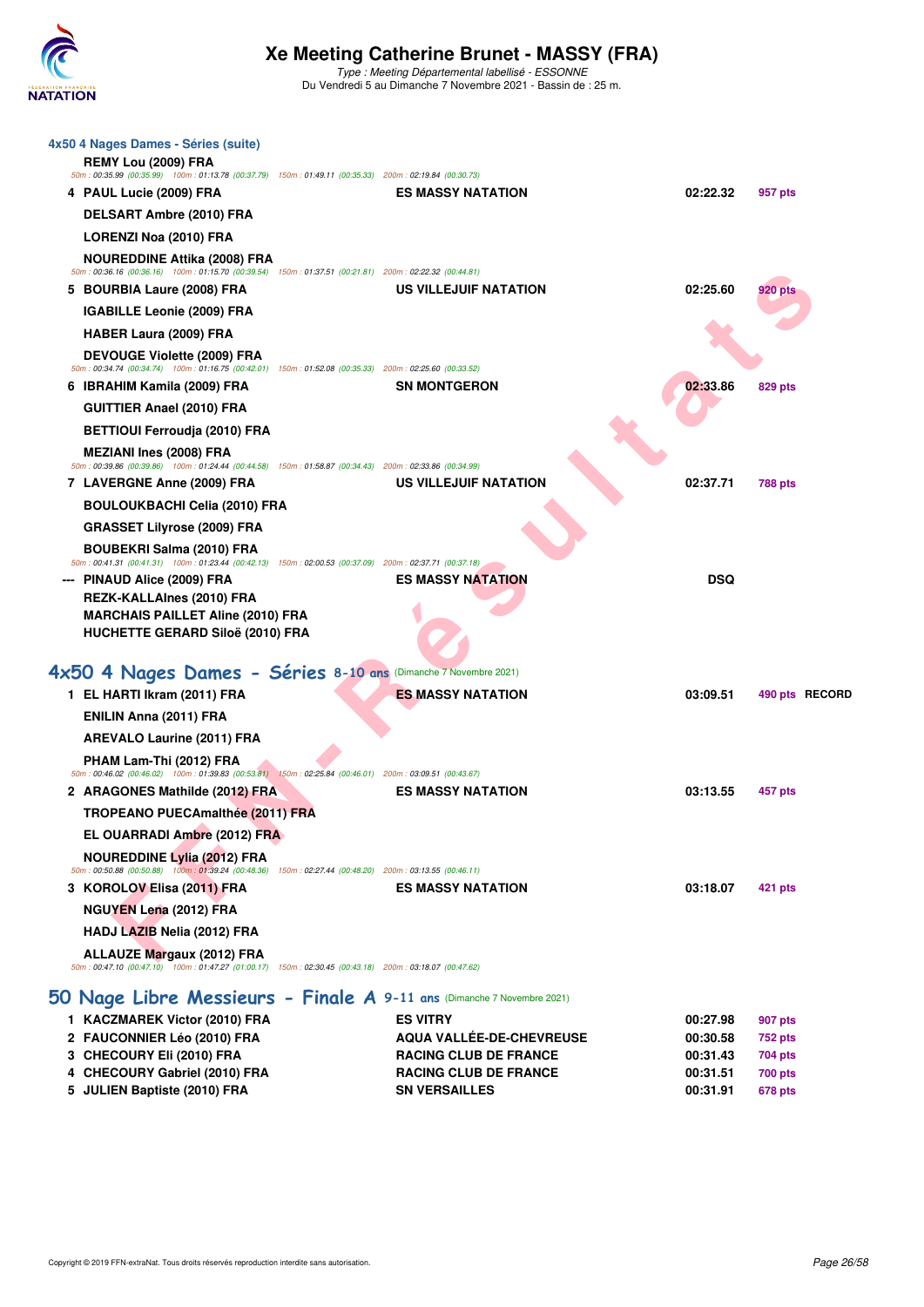

| 50 Nage Libre Messieurs - Finale A (suite)                           |                               |          |                |
|----------------------------------------------------------------------|-------------------------------|----------|----------------|
| 6 CATAYEE Joackim (2010) FRA                                         | <b>SCA 2000 EVRY</b>          | 00:31.98 | <b>674 pts</b> |
| 7 ALOISIO Jonathan Diego (2010) FRA                                  | <b>CN LE PLESSIS-ROBINSON</b> | 00:32.09 | <b>668 pts</b> |
| 8 VELLUET Thimothé (2010) FRA                                        | <b>CN LE PLESSIS-ROBINSON</b> | 00:33.60 | 590 pts        |
|                                                                      |                               |          |                |
| 50 Nage Libre Messieurs - Séries 9-11 ans (Dimanche 7 Novembre 2021) |                               |          |                |
| 1 KACZMAREK Victor (2010) FRA                                        | <b>ES VITRY</b>               | 00:27.93 | 910 pts        |
| 2 FAUCONNIER Léo (2010) FRA                                          | AQUA VALLÉE-DE-CHEVREUSE      | 00:30.36 | <b>764 pts</b> |
| 3 CHECOURY Gabriel (2010) FRA                                        | <b>RACING CLUB DE FRANCE</b>  | 00:31.83 | <b>682 pts</b> |
| 4 CHECOURY Eli (2010) FRA                                            | <b>RACING CLUB DE FRANCE</b>  | 00:31.97 | 675 pts        |
| 5 ALOISIO Jonathan Diego (2010) FRA                                  | <b>CN LE PLESSIS-ROBINSON</b> | 00:31.98 | 674 pts        |
| 6 JULIEN Baptiste (2010) FRA                                         | <b>SN VERSAILLES</b>          | 00:32.33 | 656 pts        |
| 7 CATAYEE Joackim (2010) FRA                                         | <b>SCA 2000 EVRY</b>          | 00:32.79 | <b>631 pts</b> |
| 8 VELLUET Thimothé (2010) FRA                                        | <b>CN LE PLESSIS-ROBINSON</b> | 00:33.77 | <b>581 pts</b> |
| 9 WISSOCQ Ethan (2010) FRA                                           | <b>CA ORSAY</b>               | 00:34.21 | <b>560 pts</b> |
| 10 AMINE Soulaymane (2010) FRA                                       | <b>CN LE PLESSIS-ROBINSON</b> | 00:34.46 | <b>547 pts</b> |
| 11 GAUTHIER Roman (2011) FRA                                         | AC BOULOGNE-BILLANCOURT       | 00:34.72 | 535 pts        |
| 12 BAZUREAU Antonin (2010) FRA                                       | <b>ES MASSY NATATION</b>      | 00:34.76 | 533 pts        |
| 13 MURAKAMI-FONTANI Nicolo (2010) FRA                                | <b>RACING CLUB DE FRANCE</b>  | 00:34.88 | 527 pts        |
| 14 BATAILLE Alexandre (2010) FRA                                     | <b>CN LE PLESSIS-ROBINSON</b> | 00:35.01 | <b>521 pts</b> |
| 15 CHAVEL Noah (2010) FRA                                            | <b>RACING CLUB DE FRANCE</b>  | 00:35.10 | <b>517 pts</b> |
| 16 PILTZ Lukas (2010) GER                                            | <b>RACING CLUB DE FRANCE</b>  | 00:35.11 | <b>516 pts</b> |
| 17 KERFORN Paul (2011) FRA                                           | <b>CA ORSAY</b>               | 00:35.14 | <b>515 pts</b> |
| 18 TETU DUBREUIL Raphael (2011) FRA                                  | <b>ES MASSY NATATION</b>      | 00:35.18 | <b>513 pts</b> |
| 19 KECHABIA Anice (2010) FRA                                         | <b>C VIKINGS DE ROUEN</b>     | 00:35.46 | <b>500 pts</b> |
| 20 KHEMIR Ali (2010) FRA                                             | <b>SN VERSAILLES</b>          | 00:35.49 | 498 pts        |
| 21 MAJCHER Jonas (2010) FRA                                          | <b>CN LE PLESSIS-ROBINSON</b> | 00:35.53 | 497 pts        |
| 22 BENBAKKAR Ramy (2010) TUN                                         | <b>CNO ST-GERMAIN-EN-LAYE</b> | 00:35.68 | 490 pts        |
| 23 HADJIDJ Jalis (2010) FRA                                          | <b>ES MASSY NATATION</b>      | 00:35.69 | 489 pts        |
| 24 STOCKMANN Victor (2010) FRA                                       | <b>CN ST-MICHEL-SUR-ORGE</b>  | 00:35.95 | 477 pts        |
| 25 TRAN Alvin (2011) FRA                                             | <b>US VILLEJUIF NATATION</b>  | 00:36.07 | 472 pts        |
| 26 REAL Pablo (2010) FRA                                             | <b>CA L'HAY-LES-ROSES</b>     | 00:36.54 | 451 pts        |
| 27 TEPLIER Mathys (2011) FRA                                         | <b>SN MONTGERON</b>           | 00:36.74 | 442 pts        |
| 28 NAOUI LE BECHEC Ilian (2010) FRA                                  | <b>C VIKINGS DE ROUEN</b>     | 00:37.38 | 415 pts        |
| 29 HAMOUDA Adam (2010) FRA                                           | <b>ES MASSY NATATION</b>      | 00:37.41 | 413 pts        |
| 30 HOUP Nathan (2010) FRA                                            | AQUA VALLÉE-DE-CHEVREUSE      | 00:37.49 | 410 pts        |
| 31 CECCHETTO Liron (2010) FRA                                        | <b>CN ST-MICHEL-SUR-ORGE</b>  | 00:37.54 | 408 pts        |
| 32 NIEL Marin (2010) FRA                                             | <b>SN VERSAILLES</b>          | 00:37.62 | <b>405 pts</b> |
| 33 NAOUN Kenzy (2010) FRA                                            | <b>SN VERSAILLES</b>          | 00:37.94 | <b>391 pts</b> |
| 34 MARTIN Maël (2011) FRA                                            | <b>SN VERSAILLES</b>          | 00:38.04 | <b>387 pts</b> |
| 35 ADJED Imad (2010) FRA                                             | <b>ES VITRY</b>               | 00:38.44 | 371 pts        |
| 36 REMY Lucas (2012) FRA                                             | ES MASSY NATATION             | 00:38.94 | 351 pts        |
| 37 DEMALDENT Jules (2011) FRA                                        | <b>SN VERSAILLES</b>          | 00:39.21 | 341 pts        |
| 38 MARINO Luca (2011) FRA                                            | <b>SCA 2000 EVRY</b>          | 00:39.25 | 340 pts        |
| 39 TRAMIER Emile (2010) FRA                                          | <b>RACING CLUB DE FRANCE</b>  | 00:39.82 | <b>318 pts</b> |
| 40 COURALET-TAPI Enaël (2012) FRA                                    | <b>CA ORSAY</b>               | 00:39.99 | <b>312 pts</b> |
| 41 CHARTREL Pierre-Louis (2011) FRA                                  | <b>SN VERSAILLES</b>          | 00:40.23 | 303 pts        |
| 42 OUVRARD Philémon (2010) FRA                                       | AQUA VALLÉE-DE-CHEVREUSE      | 00:40.34 | 299 pts        |
| 43 MARTIN Sasha (2010) FRA                                           | <b>ES MASSY NATATION</b>      | 00:40.49 | <b>294 pts</b> |
| 44 TRéBOSC Yanis (2011) FRA                                          | ES MASSY NATATION             | 00:40.79 | <b>283 pts</b> |
| 45 ANTONUCCI Liam (2011) FRA                                         | ES VITRY                      | 00:41.63 | 255 pts        |
| 46 LE FLOCDANET Alban (2010) FRA                                     | <b>SN VERSAILLES</b>          | 00:41.73 | <b>251 pts</b> |
| 47 MAMDOURICCIULLI Amjad (2011) FRA                                  | <b>SN VERSAILLES</b>          | 00:42.23 | <b>235 pts</b> |
| 48 CORAGLIA Bautista (2012) ITA                                      | <b>SN VERSAILLES</b>          | 00:42.76 | <b>219 pts</b> |
| 49 SEI Léo-Paul (2012) FRA                                           | <b>SN VERSAILLES</b>          | 00:44.01 | 182 pts        |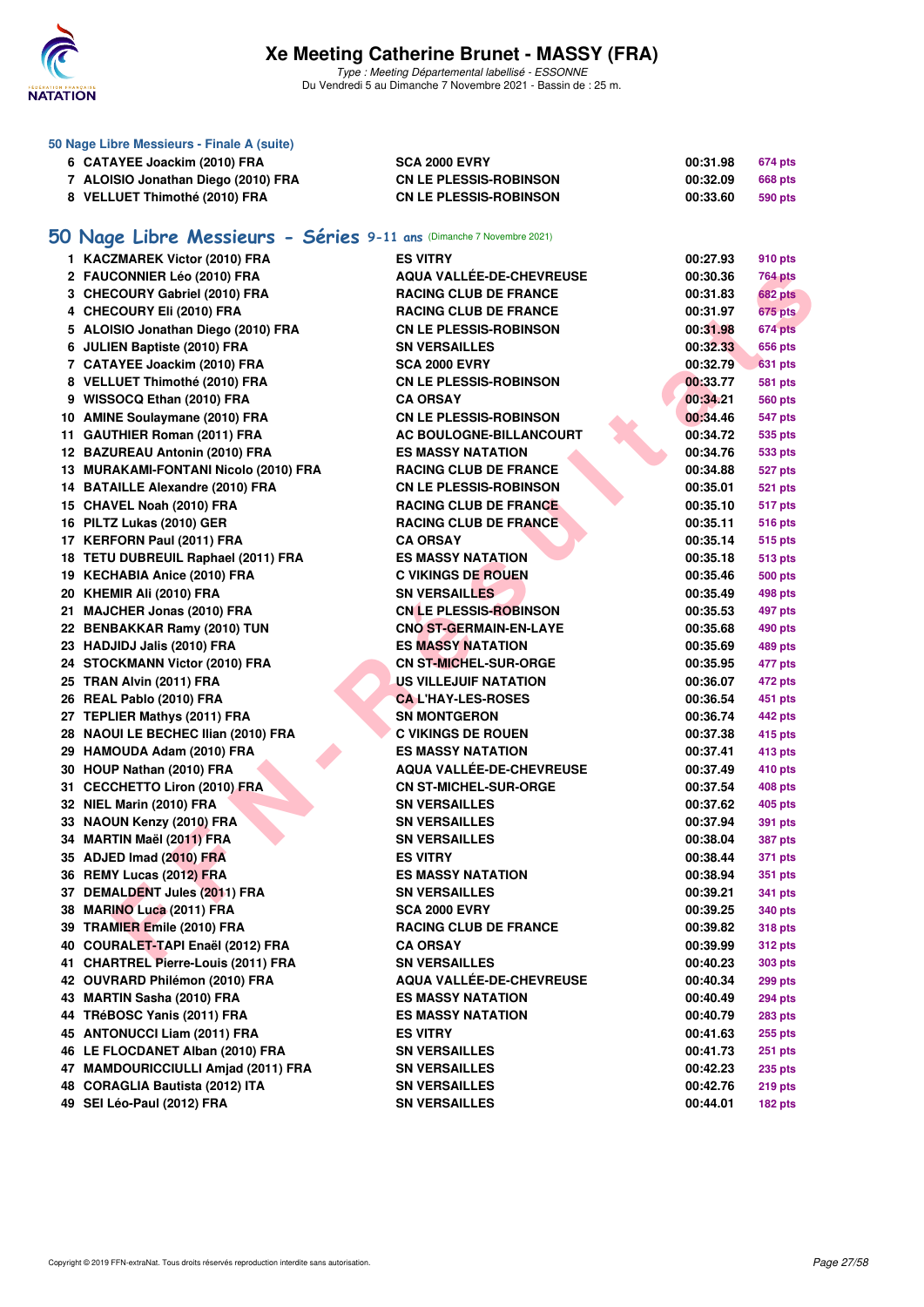

Type : Meeting Départemental labellisé - ESSONNE Du Vendredi 5 au Dimanche 7 Novembre 2021 - Bassin de : 25 m.

| 50 Nage Libre Messieurs - Séries (suite) |                          |                |                |
|------------------------------------------|--------------------------|----------------|----------------|
| 50 BROET Kaan (2010) FRA                 | <b>CAL'HAY-LES-ROSES</b> | 00:44.04       | <b>181 pts</b> |
| 51 COMBALUZIER Noé (2012) FRA            | <b>SN VERSAILLES</b>     | 00:45.22       | <b>150 pts</b> |
| 52 DUCLOUX Marley (2010) FRA             | <b>ES MASSY NATATION</b> | 00:46.10       | $128$ pts      |
| 53 BELHAJ Haroon (2012) FRA              | <b>SN VERSAILLES</b>     | 00:49.48       | 61 pts         |
| 54 ROUX Nathan (2012) FRA                | <b>SN VERSAILLES</b>     | 00:49.80       | 56 pts         |
| 55 LHOMMEDIEU Tom (2012) FRA             | <b>SN VERSAILLES</b>     | 00:53.57       | 13 pts         |
| 56 GORIN Arthur (2011) FRA               | <b>SN VERSAILLES</b>     | 00:54.00       | 10 pts         |
| --- BOUTTEAU Clément (2011) FRA          | <b>SN VERSAILLES</b>     | <b>DNS</b> dec |                |
| --- PAVLOVIC Filip (2011) FRA            | <b>SN MONTGERON</b>      | <b>DNS</b> dec |                |
|                                          |                          |                |                |

| JU QUNIIN AILIIUI (401 I) FNA                                         | JN VENJAILLEJ                     | <b>00.J4.UU</b><br><b>IV PIS</b>                                                  |
|-----------------------------------------------------------------------|-----------------------------------|-----------------------------------------------------------------------------------|
| --- BOUTTEAU Clément (2011) FRA                                       | <b>SN VERSAILLES</b>              | <b>DNS</b> dec                                                                    |
| --- PAVLOVIC Filip (2011) FRA                                         | <b>SN MONTGERON</b>               | <b>DNS</b> dec                                                                    |
|                                                                       |                                   |                                                                                   |
| 100 Nage Libre Messieurs - Finale A 14 ans (Dimanche 7 Novembre 2021) |                                   |                                                                                   |
| 1 MOUSSA Adam-Samy (2007) FRA                                         | <b>CNO ST-GERMAIN-EN-LAYE</b>     | 00:54.74 1097 pts<br>50m: 00:26.18 (00:26.18) 100m: 00:54.74 (00:28.56)           |
| 2 BRAIZE Stann (2007) FRA                                             | <b>ES MASSY NATATION</b>          | 00:57.16<br><b>1018 pts</b><br>50m: 00:27.04 (00:27.04) 100m: 00:57.16 (00:30.12) |
| 3 TRéBOSC Samy (2007) FRA                                             | <b>ES MASSY NATATION</b>          | 00:57.33<br>1013 pts                                                              |
| 4 TRABELSI Nour (2007) FRA                                            | <b>CNO ST-GERMAIN-EN-LAYE</b>     | 50m : 00:27.30 (00:27.30) 100m : 00:57.33 (00:30.03)<br>00:57.48<br>1008 pts      |
| 5 EL MOUDIR Ayyoub (2007) FRA                                         | <b>ES MASSY NATATION</b>          | 50m: 00:27.58 (00:27.58) 100m: 00:57.48 (00:29.90)<br>00:59.49<br>945 pts         |
|                                                                       |                                   | 50m : 00:28.37 (00:28.37) 100m : 00:59.49 (00:31.12)                              |
| 6 RIBAUDEAU Louis (2007) FRA                                          | <b>RED STAR CLUB CHAMPIGNY</b>    | 00:59.62<br>941 pts<br>50m: 00:28.90 (00:28.90) 100m: 00:59.62 (00:30.72)         |
| 7 DJAOUD Noam (2007) FRA                                              | <b>SN MONTGERON</b>               | 00:59.98<br>930 pts<br>50m: 00:28.72 (00:28.72) 100m: 00:59.98 (00:31.26)         |
| 8 GERLOT Quentin (2007) FRA                                           | <b>SOISSONS NATATION SPORTIVE</b> | 01:00.13<br>926 pts                                                               |
|                                                                       |                                   | 50m: 00:28.93 (00:28.93) 100m: 01:00.13 (00:31.20)                                |
| 100 Nage Libre Messieurs - Finale B 13 ans (Dimanche 7 Novembre 2021) |                                   |                                                                                   |
| 1 BANTAS Quentin (2008) FRA                                           | <b>RACING CLUB DE FRANCE</b>      | 01:00.27<br>921 pts                                                               |
| <b>MAJCHER Marius (2008) FRA</b>                                      | <b>CN LE PLESSIS-ROBINSON</b>     | 50m: 00:29.79 (00:29.79) 100m: 01:00.27 (00:30.48)<br>01:00.48<br>915 pts         |
|                                                                       |                                   | 50m: 00:29.21 (00:29.21) 100m: 01:00.48 (00:31.27)                                |
| 3 POHU Eloy (2008) FRA                                                | <b>AQUA VALLÉE-DE-CHEVREUSE</b>   | 01:00.71<br>908 pts<br>50m: 00:29.56 (00:29.56) 100m: 01:00.71 (00:31.15)         |
| 4 VILLESANGE Maxime (2008) FRA                                        | <b>SN MONTGERON</b>               | 01:01.41<br><b>887 pts</b>                                                        |
| 5 MANUELLI Pierre-ange (2008) FRA                                     | <b>SN VERSAILLES</b>              | 50m: 00:29.50 (00:29.50) 100m: 01:01.41 (00:31.91)<br>01:01.55<br><b>883 pts</b>  |
|                                                                       |                                   | 50m: 00:30.78 (00:30.78) 100m: 01:01.55 (00:30.77)                                |
| 6 TÊTU DUBREUIL Samuel (2008) FRA                                     | <b>ES MASSY NATATION</b>          | 01:01.66<br>880 pts<br>50m: 00:29.73 (00:29.73) 100m: 01:01.66 (00:31.93)         |
| 7 COLLIN Lucas (2008) FRA                                             | <b>RACING CLUB DE FRANCE</b>      | 01:02.01<br>869 pts                                                               |
| 8 NORIS Louis (2008) FRA                                              | <b>SOISSONS NATATION SPORTIVE</b> | 50m: 00:29.96 (00:29.96) 100m: 01:02.01 (00:32.05)<br>01:03.46<br><b>827 pts</b>  |
|                                                                       |                                   | 50m: 00:30.27 (00:30.27) 100m: 01:03.46 (00:33.19)                                |
| 100 Nage Libre Messieurs - Finale C 12 ans (Dimanche 7 Novembre 2021) |                                   |                                                                                   |
| 1 LABOUGLIE Francois (2009) FRA                                       | <b>SOISSONS NATATION SPORTIVE</b> | 01:03.07<br>838 pts                                                               |
|                                                                       |                                   | 50m: 00:31.05 (00:31.05) 100m: 01:03.07 (00:32.02)                                |
| 2 GUNTZBERGER Matthias (2009) FRA                                     | <b>SN VERSAILLES</b>              | 01:03.62<br>823 pts                                                               |

## 100 Nage Libre Messieurs - Finale B

- **1 BANTAS Quentin (2008) FRA**
- 2 **MAJCHER Marius (2008) FRA**
- **3 POHU Eloy (2008) FRA**
- **4 VILLESANGE Maxime (2008) FRA**
- **5 MANUELLI Pierre-ange (2008) FRA**
- **6 TÊTU DUBREUIL Samuel (2008) FRA**
- 7 COLLIN Lucas (2008) FRA
- 

|  |  |  | 00 Nage Libre Messieurs . |  |
|--|--|--|---------------------------|--|
|--|--|--|---------------------------|--|

- 
- 
- 
- 
- 
- 

| 13 ans (Dimanche 7 Novembre 2021) |
|-----------------------------------|
| <b>RACING CLUB DE FRANCE</b>      |
| <b>CN LE PLESSIS-ROBINSON</b>     |
| <b>AQUA VALLÉE-DE-CHEVREUSE</b>   |
| <b>SN MONTGERON</b>               |
| <b>SN VERSAILLES</b>              |
| <b>ES MASSY NATATION</b>          |
| <b>RACING CLUB DE FRANCE</b>      |

|  |  |  |  | 100 Nage Libre Messieurs - Finale C 12 ans (Dimanche 7 Novembre 2021) |  |  |  |  |  |  |  |
|--|--|--|--|-----------------------------------------------------------------------|--|--|--|--|--|--|--|
|--|--|--|--|-----------------------------------------------------------------------|--|--|--|--|--|--|--|

| 1 LABOUGLIE Francois (2009) FRA     | <b>SOISSONS NATATION SPORTIVE</b> | 50m: 00:31.05 (00:31.05) 100m: 01:03.07 (00:32.02) | 01:03.07 | 838 pts        |
|-------------------------------------|-----------------------------------|----------------------------------------------------|----------|----------------|
| 2 GUNTZBERGER Matthias (2009) FRA   | <b>SN VERSAILLES</b>              | 50m: 00:30.98 (00:30.98) 100m: 01:03.62 (00:32.64) | 01:03.62 | 823 pts        |
| 3 CUVELIER Timothée (2009) FRA      | <b>CNO ST-GERMAIN-EN-LAYE</b>     | 50m: 00:31.05 (00:31.05) 100m: 01:05.74 (00:34.69) | 01:05.74 | <b>763 pts</b> |
| 4 PAVLOVIC Luka (2009) FRA          | <b>SN MONTGERON</b>               | 50m: 00:31.84 (00:31.84) 100m: 01:05.79 (00:33.95) | 01:05.79 | <b>762 pts</b> |
| 5 SERTTAS Novan (2009) FRA          | <b>SN MONTGERON</b>               | 50m: 00:32.20 (00:32.20) 100m: 01:06.25 (00:34.05) | 01:06.25 | 749 pts        |
| 6 ENNEBATI OUAKSEL Mazir (2009) FRA | <b>SN VERSAILLES</b>              | 50m: 00:32.31 (00:32.31) 100m: 01:06.59 (00:34.28) | 01:06.59 | 740 pts        |

|    |                                                    |  | $00:54.74$ $1097$ pts |
|----|----------------------------------------------------|--|-----------------------|
|    | 50m: 00:26.18 (00:26.18) 100m: 00:54.74 (00:28.56) |  |                       |
|    |                                                    |  | 00:57.16 1018 pts     |
|    | 50m: 00:27.04 (00:27.04) 100m: 00:57.16 (00:30.12) |  |                       |
|    |                                                    |  | 00:57.33 1013 pts     |
|    | 50m: 00:27.30 (00:27.30) 100m: 00:57.33 (00:30.03) |  |                       |
|    |                                                    |  | 00:57.48 1008 pts     |
|    | 50m: 00:27.58 (00:27.58) 100m: 00:57.48 (00:29.90) |  |                       |
|    |                                                    |  | 00:59.49 945 pts      |
|    | 50m: 00:28.37 (00:28.37) 100m: 00:59.49 (00:31.12) |  |                       |
|    |                                                    |  | 00:59.62 941 pts      |
|    | 50m: 00:28.90 (00:28.90) 100m: 00:59.62 (00:30.72) |  |                       |
|    |                                                    |  | 00:59.98 930 pts      |
|    | 50m: 00:28.72 (00:28.72) 100m: 00:59.98 (00:31.26) |  |                       |
| VE |                                                    |  | 01:00.13 926 pts      |
|    |                                                    |  |                       |

|  | 01:00.27 921 pts                                   |  |
|--|----------------------------------------------------|--|
|  | 50m: 00:29.79 (00:29.79) 100m: 01:00.27 (00:30.48) |  |
|  | 01:00.48 915 pts                                   |  |
|  | 50m: 00:29.21 (00:29.21) 100m: 01:00.48 (00:31.27) |  |
|  | 01:00.71 908 pts                                   |  |
|  | 50m: 00:29.56 (00:29.56) 100m: 01:00.71 (00:31.15) |  |
|  | 01:01.41 887 pts                                   |  |
|  | 50m: 00:29.50 (00:29.50) 100m: 01:01.41 (00:31.91) |  |
|  | 01:01.55 883 pts                                   |  |
|  | 50m: 00:30.78 (00:30.78) 100m: 01:01.55 (00:30.77) |  |
|  | 01:01.66 880 pts                                   |  |
|  | 50m: 00:29.73 (00:29.73) 100m: 01:01.66 (00:31.93) |  |
|  | 01:02.01 869 pts                                   |  |
|  | 50m: 00:29.96 (00:29.96) 100m: 01:02.01 (00:32.05) |  |
|  | 01:03.46 827 pts                                   |  |
|  | 50m: 00:30.27 (00:30.27) 100m: 01:03.46 (00:33.19) |  |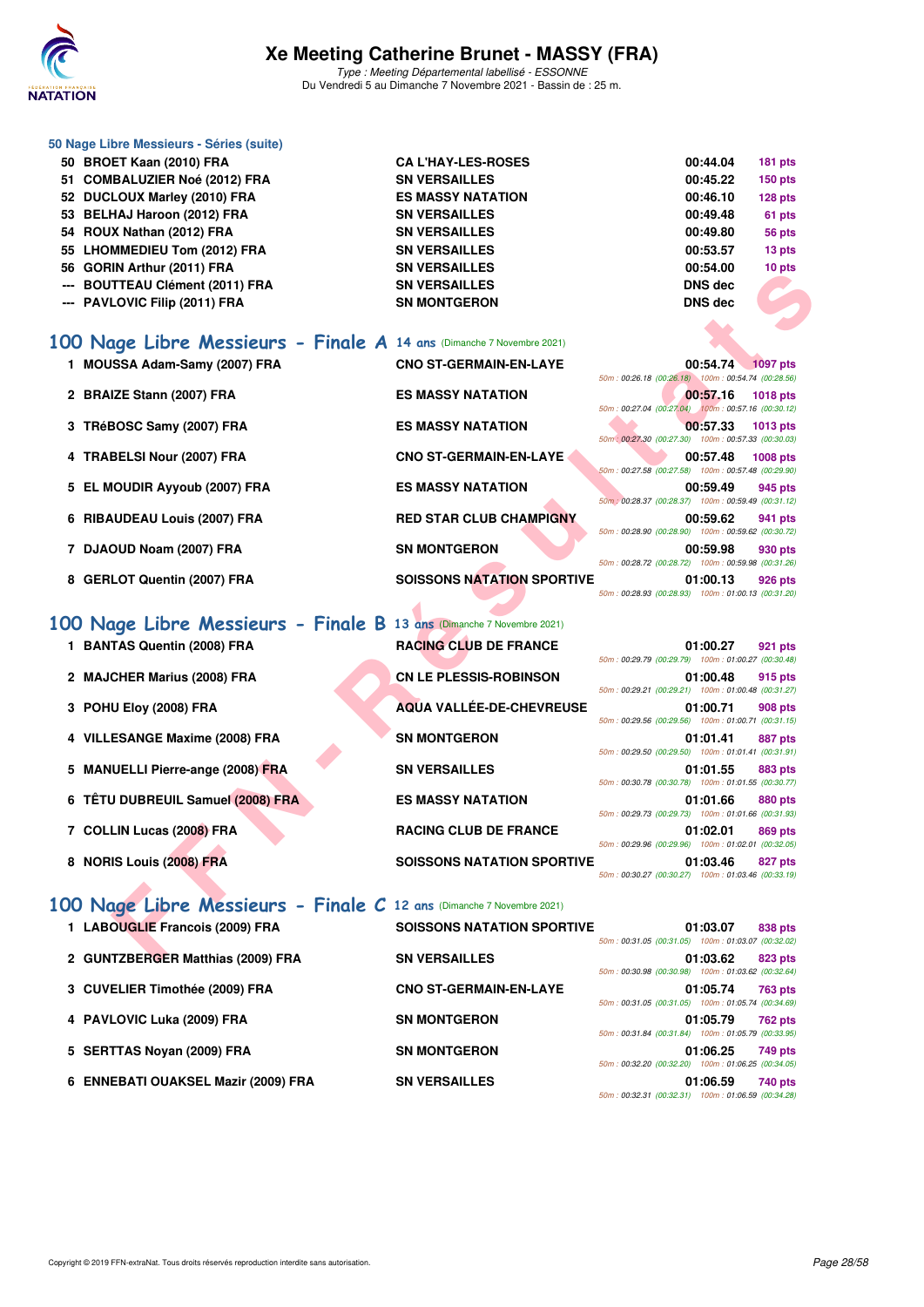

Du Vendredi 5 au Dimanche 7 Novembre 2021 - Bassin de : 25 m.

|     | 100 Nage Libre Messieurs - Finale C (suite)                            |                                   |                                                                                   |
|-----|------------------------------------------------------------------------|-----------------------------------|-----------------------------------------------------------------------------------|
|     | 7 COMBETTES Jules (2009) FRA                                           | <b>RACING CLUB DE FRANCE</b>      | 01:06.63<br>739 pts<br>50m: 00:32.35 (00:32.35) 100m: 01:06.63 (00:34.28)         |
|     | 8 DOLEY Basile (2009) FRA                                              | <b>C VIKINGS DE ROUEN</b>         | 01:09.11<br>673 pts<br>50m: 00:33.23 (00:33.23) 100m: 01:09.11 (00:35.88)         |
|     | 100 Nage Libre Messieurs - Séries 12-14 ans (Dimanche 7 Novembre 2021) |                                   |                                                                                   |
|     | 1 MOUSSA Adam-Samy (2007) FRA                                          | <b>CNO ST-GERMAIN-EN-LAYE</b>     | 00:55.37<br><b>1076 pts</b><br>50m: 00:26.62 (00:26.62) 100m: 00:55.37 (00:28.75) |
|     | 2 TRéBOSC Samy (2007) FRA                                              | <b>ES MASSY NATATION</b>          | 00:57.68<br><b>1002 pts</b><br>50m: 00:27.04 (00:27.04) 100m: 00:57.68 (00:30.64) |
|     | 3 TRABELSI Nour (2007) FRA                                             | <b>CNO ST-GERMAIN-EN-LAYE</b>     | 00:57.83<br>997 pts<br>50m: 00:27.97 (00:27.97) 100m: 00:57.83 (00:29.86)         |
|     | 4 BRAIZE Stann (2007) FRA                                              | <b>ES MASSY NATATION</b>          | 00:57.98<br>992 pts                                                               |
|     | 5 LEE-BOUHOURS Florian (2007) FRA                                      | AQUA VALLÉE-DE-CHEVREUSE          | 50m: 00:27.42 (00:27.42) 100m: 00:57.98 (00:30.56)<br>00:58.97<br>961 pts         |
|     | 6 EL MOUDIR Ayyoub (2007) FRA                                          | <b>ES MASSY NATATION</b>          | 50m: 00:28.48 (00:28.48) 100m: 00:58.97 (00:30.49)<br>00:59.10<br>957 pts         |
|     | 7 DJAOUD Noam (2007) FRA                                               | <b>SN MONTGERON</b>               | 50m: 00:28.72 (00:28.72) 100m: 00:59.10 (00:30.38)<br>00:59.15<br>956 pts         |
|     | 8 GERLOT Quentin (2007) FRA                                            | <b>SOISSONS NATATION SPORTIVE</b> | 50m: 00:28.47 (00:28.47) 100m: 00:59.15 (00:30.68)<br>00:59.71<br>939 pts         |
| 9   | <b>RIBAUDEAU Louis (2007) FRA</b>                                      | <b>RED STAR CLUB CHAMPIGNY</b>    | 50m: 00:28.67 (00:28.67) 100m: 00:59.71 (00:31.04)<br>00:59.90<br>933 pts         |
|     | 10 MANOLE Maxim (2007) FRA                                             | <b>ES MASSY NATATION</b>          | 50m: 00:29.01 (00:29.01) 100m: 00:59.90 (00:30.89)<br>01:00.07<br>928 pts         |
| 11  | <b>MAJCHER Marius (2008) FRA</b>                                       | <b>CN LE PLESSIS-ROBINSON</b>     | 50m: 00:28.72 (00:28.72) 100m: 01:00.07 (00:31.35)<br>01:00.39<br>918 pts         |
|     | 12 NEUVILLE Marin (2007) FRA                                           | <b>CA ORSAY</b>                   | 50m: 00:29.12 (00:29.12) 100m: 01:00.39 (00:31.27)<br>01:00.40<br>918 pts         |
|     | 13 SAILLET Corentin (2007) FRA                                         | <b>YERRES NATATION</b>            | 50m: 00:29.00 (00:29.00) 100m: 01:00.40 (00:31.40)<br>01:00.78<br>906 pts         |
| 14  | <b>BANTAS Quentin (2008) FRA</b>                                       | <b>RACING CLUB DE FRANCE</b>      | 50m: 00:29.19 (00:29.19) 100m: 01:00.78 (00:31.59)<br>01:00.95<br>901 pts         |
|     | 15 POHU Eloy (2008) FRA                                                | <b>AQUA VALLÉE-DE-CHEVREUSE</b>   | 50m: 00:29.57 (00:29.57) 100m: 01:00.95 (00:31.38)<br>01:01.07<br>897 pts         |
|     | 16 DIJOUX Mael (2007) FRA                                              | <b>CN MELUN VAL DE SEINE</b>      | 50m: 00:29.26 (00:29.26) 100m: 01:01.07 (00:31.81)<br>01:01.26<br>892 pts         |
| 16  | <b>MANUELLI Pierre-ange (2008) FRA</b>                                 | <b>SN VERSAILLES</b>              | 50m: 00:30.04 (00:30.04) 100m: 01:01.26 (00:31.22)<br>01:01.26<br>892 pts         |
| 18  | <b>TÊTU DUBREUIL Samuel (2008) FRA</b>                                 | <b>ES MASSY NATATION</b>          | 50m: 00:29.47 (00:29.47) 100m: 01:01.26 (00:31.79)<br>01:01.64<br>880 pts         |
|     | 19 HUET Mathis (2007) FRA                                              | <b>CNO ST-GERMAIN-EN-LAYE</b>     | 50m: 00:29.14 (00:29.14) 100m: 01:01.64 (00:32.50)<br>01:02.26<br>862 pts         |
|     | 20 FARKAS-BAJAN Peter (2007) FRA                                       | <b>ES MASSY NATATION</b>          | 50m: 00:29.68 (00:29.68) 100m: 01:02.26 (00:32.58)<br>01:02.31<br>861 pts         |
| 21. | <b>BONAMY Etienne (2007) FRA</b>                                       | <b>RACING CLUB DE FRANCE</b>      | 50m: 00:29.65 (00:29.65) 100m: 01:02.31 (00:32.66)<br>01:02.41<br>858 pts         |
|     | 22 TISSIER Noah (2007) FRA                                             | <b>CNO ST-GERMAIN-EN-LAYE</b>     | 50m: 00:30.07 (00:30.07) 100m: 01:02.41 (00:32.34)<br>01:02.44<br>857 pts         |
| 23  | <b>VILLESANGE Maxime (2008) FRA</b>                                    | <b>SN MONTGERON</b>               | 50m: 00:29.80 (00:29.80) 100m: 01:02.44 (00:32.64)<br>01:02.47<br>856 pts         |
| 24  | <b>BOUTDARINE Imran (2007) FRA</b>                                     | <b>CN MELUN VAL DE SEINE</b>      | 50m: 00:29.79 (00:29.79) 100m: 01:02.47 (00:32.68)<br>01:02.48<br>856 pts         |
| 25  | CHALU-COYO Lilian (2007) FRA                                           | <b>CN LE PLESSIS-ROBINSON</b>     | 50m: 00:30.32 (00:30.32) 100m: 01:02.48 (00:32.16)<br>01:02.93<br>843 pts         |
|     | 26 ROCThaddée (2007) FRA                                               | <b>RACING CLUB DE FRANCE</b>      | 50m: 00:29.70 (00:29.70) 100m: 01:02.93 (00:33.23)<br>01:02.98<br>841 pts         |
|     | 27 FAUCHIE Nathan (2007) FRA                                           | <b>YERRES NATATION</b>            | 50m: 00:30.51 (00:30.51) 100m: 01:02.98 (00:32.47)<br>01:03.01<br>840 pts         |
|     | 28 COLLIN Lucas (2008) FRA                                             | <b>RACING CLUB DE FRANCE</b>      | 50m: 00:30.64 (00:30.64) 100m: 01:03.01 (00:32.37)<br>01:03.05<br>839 pts         |

50m : 00:30.57 (00:30.57) 100m : 01:03.05 (00:32.48)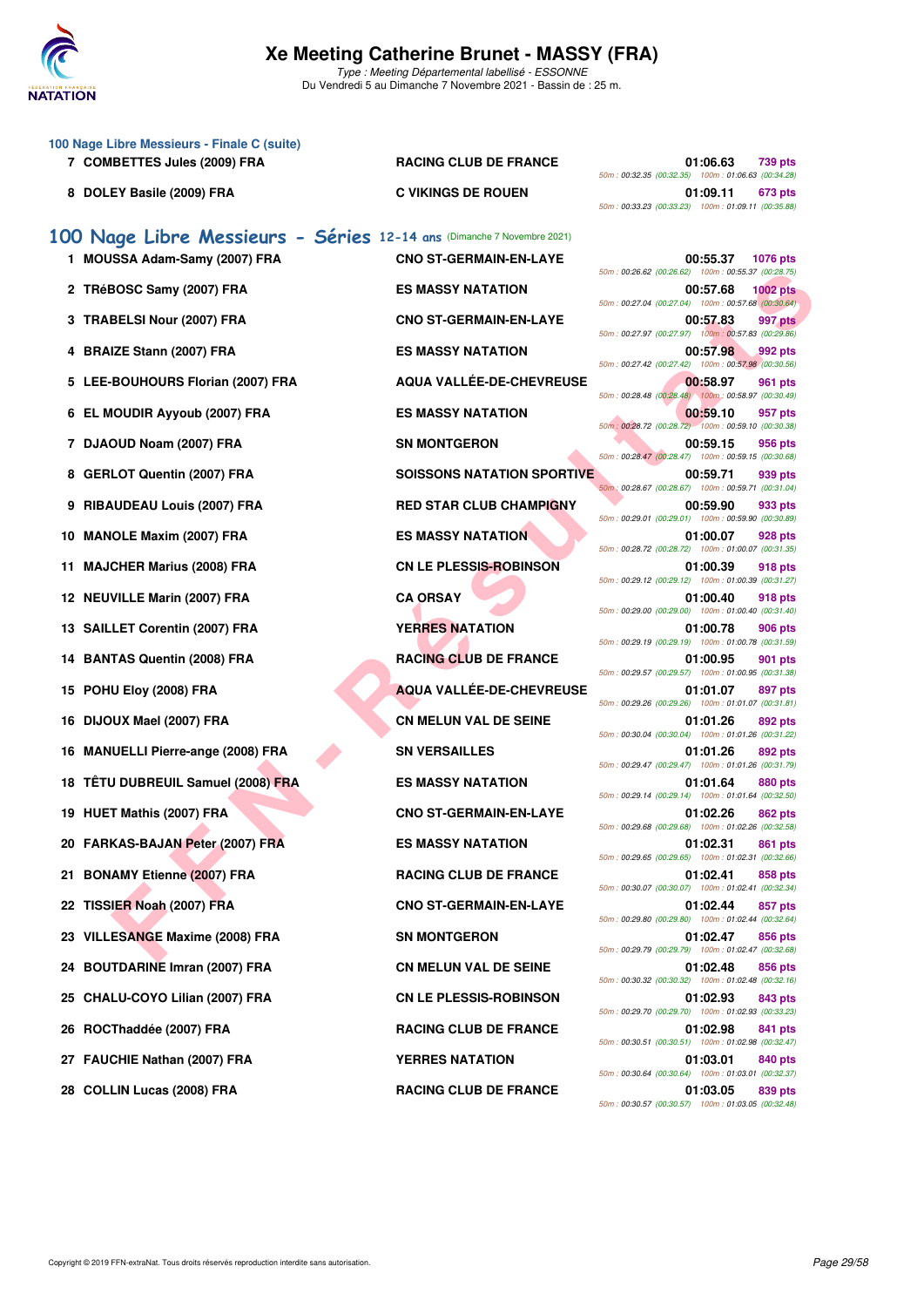

Type : Meeting Départemental labellisé - ESSONNE Du Vendredi 5 au Dimanche 7 Novembre 2021 - Bassin de : 25 m.

|      | 100 Nage Libre Messieurs - Séries (suite) |                                   |                                                                                                                                        |
|------|-------------------------------------------|-----------------------------------|----------------------------------------------------------------------------------------------------------------------------------------|
|      | 29 NORIS Louis (2008) FRA                 | <b>SOISSONS NATATION SPORTIVE</b> | 01:03.23<br>834 pts<br>50m: 00:30.43 (00:30.43) 100m: 01:03.23 (00:32.80)                                                              |
| 30   | <b>GAUTHIER Gabriel (2008) FRA</b>        | AC BOULOGNE-BILLANCOURT           | 01:03.49<br>826 pts<br>50m: 00:29.83 (00:29.83) 100m: 01:03.49 (00:33.66)                                                              |
| 31   | <b>AKANNI PIGNON Antoine (2008) FRA</b>   | <b>SCA 2000 EVRY</b>              | 01:03.62<br><b>823 pts</b><br>50m: 00:30.20 (00:30.20) 100m: 01:03.62 (00:33.42)                                                       |
| 32   | <b>BONDOUY Marlon (2007) FRA</b>          | <b>ES MASSY NATATION</b>          | 01:03.83<br>817 pts<br>50m: 00:30.79 (00:30.79) 100m: 01:03.83 (00:33.04)                                                              |
| 33   | ALY Marwan (2008) FRA                     | <b>ES MASSY NATATION</b>          | 01:04.15<br><b>808 pts</b><br>50m: 00:30.40 (00:30.40) 100m: 01:04.15 (00:33.75)                                                       |
| 34   | <b>LABOUGLIE Francois (2009) FRA</b>      | <b>SOISSONS NATATION SPORTIVE</b> | 01:04.33<br><b>802 pts</b><br>50m: 00:31.53 (00:31.53) 100m: 01:04.33 (00:32.80)                                                       |
| 35   | <b>GUILBAUD Arthur (2007) FRA</b>         | <b>CA ORSAY</b>                   | 01:04.34<br>802 pts<br>50m: 00:30.63 (00:30.63) 100m: 01:04.34 (00:33.71)                                                              |
| 36   | VIRGAL-PRUNIER Chrystopher (2007) FRA     | <b>ES MASSY NATATION</b>          | 01:04.76<br>790 pts<br>50m: 00:30.44 (00:30.44) 100m: 01:04.76 (00:34.32)                                                              |
| 37   | <b>BOUZAR Aïssa (2008) FRA</b>            | <b>CN VIRY-CHÂTILLON</b>          | 01:04.83<br><b>788 pts</b><br>50m: 00:30.90 (00:30.90) 100m: 01:04.83 (00:33.93)                                                       |
| 38   | COLOGON-HASSAMBAY Arthur (2008) FRA       | <b>CN LE PLESSIS-ROBINSON</b>     | 01:04.90<br><b>786 pts</b><br>50m: 00:30.92 (00:30.92) 100m: 01:04.90 (00:33.98)                                                       |
| 39   | DOMBEK--MIRO Alexander (2008) FRA         | <b>AQUA VALLÉE-DE-CHEVREUSE</b>   | 01:04.93<br><b>786 pts</b><br>50m: 00:31.20 (00:31.20) 100m: 01:04.93 (00:33.73)                                                       |
| 40   | <b>BAZUREAU Corentin (2008) FRA</b>       | <b>ES MASSY NATATION</b>          | 01:05.23<br>777 pts<br>50m: 00:30.68 (00:30.68) 100m: 01:05.23 (00:34.55)                                                              |
| 41   | <b>ATTERBOM Oskar (2008) FRA</b>          | <b>C VIKINGS DE ROUEN</b>         | 01:05.38<br>773 pts<br>50m: 00:30.73 (00:30.73) 100m: 01:05.38 (00:34.65)                                                              |
|      | 42 LE GRATIET Yannis (2008) FRA           | <b>C VIKINGS DE ROUEN</b>         | 01:05.46<br>771 pts<br>50m: 00:31.56 (00:31.56) 100m: 01:05.46 (00:33.90)                                                              |
| 43   | <b>ABBOUDI Isaac (2008) FRA</b>           | <b>CN VIRY-CHÂTILLON</b>          | 01:05.47<br>770 pts<br>50m: 00:31.63 (00:31.63) 100m: 01:05.47 (00:33.84)                                                              |
| 44   | FETTAR Issam (2008) FRA                   | <b>SN MONTGERON</b>               | 01:05.52<br><b>769 pts</b>                                                                                                             |
| 45   | <b>GUNTZBERGER Matthias (2009) FRA</b>    | <b>SN VERSAILLES</b>              | 50m: 00:31.09 (00:31.09) 100m: 01:05.52 (00:34.43)<br>01:05.86<br><b>760 pts</b><br>50m: 00:31.67 (00:31.67) 100m: 01:05.86 (00:34.19) |
| 46   | <b>CUVELIER Timothée (2009) FRA</b>       | <b>CNO ST-GERMAIN-EN-LAYE</b>     | 01:05.97<br>757 pts                                                                                                                    |
| 47   | <b>COMBETTES Jules (2009) FRA</b>         | <b>RACING CLUB DE FRANCE</b>      | 50m: 00:30.91 (00:30.91) 100m: 01:05.97 (00:35.06)<br>01:06.07<br>754 pts<br>50m: 00:32.34 (00:32.34) 100m: 01:06.07 (00:33.73)        |
| 48   | RABEMANANJARA Thomas (2008) FRA           | <b>CN VIRY-CHÂTILLON</b>          | 01:06.17<br>751 pts<br>50m: 00:31.17 (00:31.17) 100m: 01:06.17 (00:35.00)                                                              |
| 49   | CRETIN Adam (2007) FRA                    | <b>CA ORSAY</b>                   | 01:06.32<br>747 pts<br>50m: 00:30.60 (00:30.60) 100m: 01:06.32 (00:35.72)                                                              |
| 50 - | POYEN Tom (2008) FRA                      | <b>CN LE PLESSIS-ROBINSON</b>     | 01:06.56<br>741 pts                                                                                                                    |
|      | 51 SERTTAS Noyan (2009) FRA               | <b>SN MONTGERON</b>               | 50m: 00:31.29 (00:31.29) 100m: 01:06.56 (00:35.27)<br>01:06.87<br>732 pts                                                              |
|      | 52 GOUASMI Rayan (2008) FRA               | <b>CN VIRY-CHÂTILLON</b>          | 50m: 00:32.36 (00:32.36) 100m: 01:06.87 (00:34.51)<br>01:07.00<br><b>729 pts</b>                                                       |
| 53   | <b>DESMAISON Tom (2008) FRA</b>           | <b>SN VERSAILLES</b>              | 50m: 00:31.59 (00:31.59) 100m: 01:07.00 (00:35.41)<br>01:07.10<br><b>726 pts</b>                                                       |
|      | <b>ENNEBATI OUAKSEL Mazir (2009) FRA</b>  | <b>SN VERSAILLES</b>              | 50m: 00:31.94 (00:31.94) 100m: 01:07.10 (00:35.16)<br>01:07.25<br>722 pts                                                              |
| 55   | TRAVERT Isaac (2008) FRA                  | <b>ES MASSY NATATION</b>          | 50m: 00:32.52 (00:32.52) 100m: 01:07.25 (00:34.73)<br>01:07.27<br><b>721 pts</b>                                                       |
| 56   | PAVLOVIC Luka (2009) FRA                  | <b>SN MONTGERON</b>               | 50m: 00:31.86 (00:31.86) 100m: 01:07.27 (00:35.41)<br>01:07.66<br><b>711 pts</b>                                                       |
| 57   | LE LAMER Killian (2007) FRA               | <b>CN LE PLESSIS-ROBINSON</b>     | 50m: 00:32.47 (00:32.47) 100m: 01:07.66 (00:35.19)<br>01:07.90<br>705 pts                                                              |
|      | 58 CHAPELIER Owen (2008) FRA              | <b>SN VERSAILLES</b>              | 50m: 00:32.55 (00:32.55) 100m: 01:07.90 (00:35.35)<br>01:08.05<br>701 pts                                                              |
|      | 59 ORSETTI Abel (2008) FRA                | <b>RACING CLUB DE FRANCE</b>      | 50m: 00:33.24 (00:33.24) 100m: 01:08.05 (00:34.81)<br>01:08.87<br>679 pts                                                              |

| Е | 50m: 00:30.43 (00:30.43)  | 01:03.23<br>100m: 01:03.23 (00:32.80)                                                                                | 834 pts            |
|---|---------------------------|----------------------------------------------------------------------------------------------------------------------|--------------------|
|   | 50m: 00:29.83 (00:29.83)  | 01:03.49<br>100m: 01:03.49 (00:33.66)                                                                                | <b>826 pts</b>     |
|   | 50m: 00:30.20 (00:30.20)  | 01:03.62<br>100m: 01:03.62 (00:33.42)                                                                                | 823 pts            |
|   | 50m: 00:30.79 (00:30.79)  | 01:03.83<br>100m: 01:03.83 (00:33.04)                                                                                | 817 pts            |
|   | 50m: 00:30.40 (00:30.40)  | 01:04.15<br>100m: 01:04.15 (00:33.75)                                                                                | <b>808 pts</b>     |
| Е | 50m: 00:31.53 (00:31.53)  | 01:04.33<br>100m: 01:04.33 (00:32.80)                                                                                | <b>802 pts</b>     |
|   | 50m: 00:30.63 (00:30.63)  | 01:04.34<br>100m: 01:04.34 (00:33.71)                                                                                | <b>802 pts</b>     |
|   | 50m: 00:30.44 (00:30.44)  | 01:04.76<br>100m: 01:04.76 (00:34.32)                                                                                | 790 pts            |
|   | 50m : 00:30.90 (00:30.90) | 01:04.83<br>100m: 01:04.83 (00:33.93)                                                                                | 788 pts            |
|   | 50m: 00:30.92 (00:30.92)  | 01:04.90<br>100m: 01:04.90 (00:33.98)                                                                                | 786 pts            |
|   | 50m: 00:31.20 (00:31.20)  | 01:04.93<br>100m: 01:04.93 (00:33.73)                                                                                | <b>786 pts</b>     |
|   | 50m: 00:30.68 (00:30.68)  | 01:05.23<br>100m: 01:05.23 (00:34.55)                                                                                | 777 pts            |
|   | 50m: 00:30.73 (00:30.73)  | 01:05.38<br>100m: 01:05.38 (00:34.65)                                                                                | 773 pts            |
|   | 50m: 00:31.56 (00:31.56)  | 01:05.46<br>100m: 01:05.46 (00:33.90)<br>01:05.47                                                                    | 771 pts            |
|   | 50m: 00:31.63 (00:31.63)  | 100m: 01:05.47 (00:33.84)<br>01:05.52                                                                                | 770 pts<br>769 pts |
|   | 50m: 00:31.09 (00:31.09)  | 100m: 01:05.52 (00:34.43)<br>01:05.86                                                                                | <b>760 pts</b>     |
|   | 50m: 00:31.67 (00:31.67)  | 100m: 01:05.86 (00:34.19)<br>01:05.97                                                                                | 757 pts            |
|   | 50m: 00:30.91 (00:30.91)  | 100m: 01:05.97 (00:35.06)<br>01:06.07                                                                                | 754 pts            |
|   | 50m: 00:32.34 (00:32.34)  | 100m: 01:06.07 (00:33.73)<br>01:06.17                                                                                | 751 pts            |
|   | 50m: 00:31.17 (00:31.17)  | 100m: 01:06.17 (00:35.00)<br>01:06.32                                                                                | 747 pts            |
|   | 50m: 00:30.60 (00:30.60)  | 100m: 01:06.32 (00:35.72)<br>01:06.56                                                                                | 741 pts            |
|   | 50m: 00:31.29 (00:31.29)  | 100m: 01:06.56 (00:35.27)<br>01:06.87                                                                                | 732 pts            |
|   |                           | 50m: 00:32.36 (00:32.36) 100m: 01:06.87 (00:34.51)<br>01:07.00                                                       | 729 pts            |
|   |                           | 50m: 00:31.59 (00:31.59) 100m: 01:07.00 (00:35.41)<br>01:07.10                                                       | 726 pts            |
|   |                           | 50m: 00:31.94 (00:31.94) 100m: 01:07.10 (00:35.16)<br>01:07.25<br>50m: 00:32.52 (00:32.52) 100m: 01:07.25 (00:34.73) | <b>722 pts</b>     |
|   |                           | 01:07.27<br>50m: 00:31.86 (00:31.86) 100m: 01:07.27 (00:35.41)                                                       | 721 pts            |
|   |                           | 01:07.66<br>50m: 00:32.47 (00:32.47) 100m: 01:07.66 (00:35.19)                                                       | 711 pts            |
|   |                           | 01:07.90<br>50m: 00:32.55 (00:32.55) 100m: 01:07.90 (00:35.35)                                                       | 705 pts            |
|   |                           | 01:08.05<br>50m: 00:33.24 (00:33.24) 100m: 01:08.05 (00:34.81)                                                       | <b>701 pts</b>     |
|   |                           | 01:08.87<br>50m: 00:32.48 (00:32.48) 100m: 01:08.87 (00:36.39)                                                       | 679 pts            |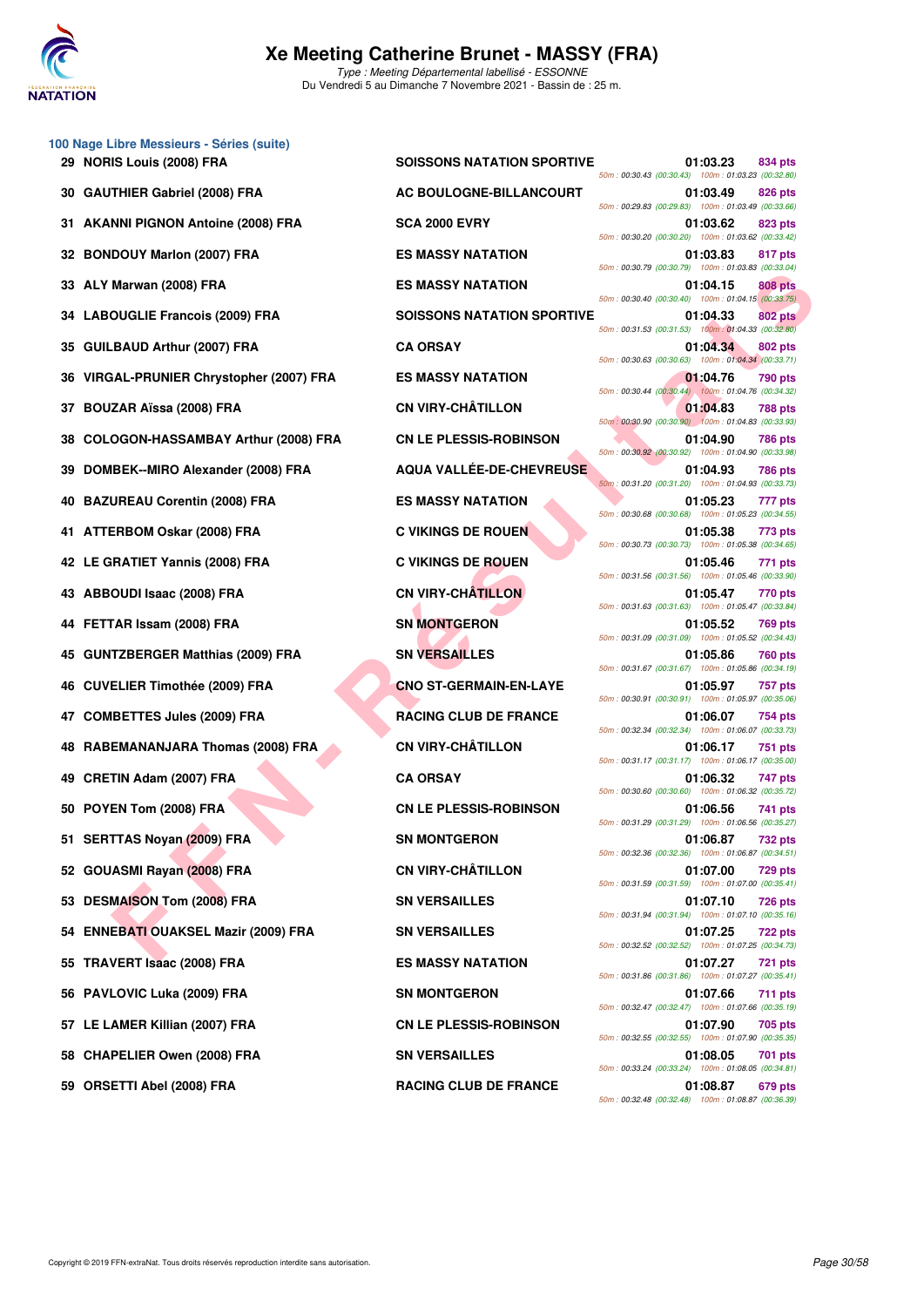

Type : Meeting Départemental labellisé - ESSONNE Du Vendredi 5 au Dimanche 7 Novembre 2021 - Bassin de : 25 m.

|     | 100 Nage Libre Messieurs - Séries (suite) |                                 |                                                                                                                                        |
|-----|-------------------------------------------|---------------------------------|----------------------------------------------------------------------------------------------------------------------------------------|
|     | 59 DOLEY Basile (2009) FRA                | <b>C VIKINGS DE ROUEN</b>       | 01:08.87<br><b>679 pts</b><br>50m: 00:33.50 (00:33.50) 100m: 01:08.87 (00:35.37)                                                       |
|     | 61 LEONARD Luke (2009) FRA                | <b>CN MELUN VAL DE SEINE</b>    | 01:09.07<br>674 pts<br>50m: 00:33.75 (00:33.75) 100m: 01:09.07 (00:35.32)                                                              |
|     | 62 DEROUELLE Estève (2008) FRA            | <b>CA ORSAY</b>                 | 01:09.52<br><b>662 pts</b><br>50m: 00:32.93 (00:32.93) 100m: 01:09.52 (00:36.59)                                                       |
|     | 62 ELJAYI Ihab (2008) FRA                 | <b>SCA 2000 EVRY</b>            | 01:09.52<br><b>662 pts</b><br>50m: 00:32.29 (00:32.29) 100m: 01:09.52 (00:37.23)                                                       |
| 64  | RASPAGLIA Luigi (2008) FRA                | <b>RACING CLUB DE FRANCE</b>    | 01:09.79<br>655 pts<br>50m: 00:32.13 (00:32.13) 100m: 01:09.79 (00:37.66)                                                              |
| 65  | <b>MAES Martin (2009) FRA</b>             | <b>RED STAR CLUB CHAMPIGNY</b>  | 01:09.85<br><b>654 pts</b><br>50m: 00:32.92 (00:32.92) 100m: 01:09.85 (00:36.93)                                                       |
| 66  | JAY Vadim (2009) FRA                      | <b>RACING CLUB DE FRANCE</b>    | 01:10.10<br>647 pts<br>50m: 00:33.39 (00:33.39) 100m: 01:10.10 (00:36.71)                                                              |
| 67  | LE GRATIET Yohann (2009) FRA              | <b>C VIKINGS DE ROUEN</b>       | 01:10.25<br>644 pts<br>50m: 00:33.96 (00:33.96) 100m: 01:10.25 (00:36.29)                                                              |
| 68  | <b>BOISE Amaury (2009) FRA</b>            | <b>CN LE PLESSIS-ROBINSON</b>   | 01:10.51<br>637 pts<br>50m: 00:33.61 (00:33.61) 100m: 01:10.51 (00:36.90)                                                              |
| 69  | <b>NEDELLEC Martin (2008) FRA</b>         | <b>ES MASSY NATATION</b>        | 01:10.79<br>630 pts<br>50m: 00:33.53 (00:33.53) 100m: 01:10.79 (00:37.26)                                                              |
| 70  | <b>COURALET TAPI Cohen (2009) FRA</b>     | <b>CA ORSAY</b>                 | 01:10.92<br>627 pts<br>50m: 00:33.34 (00:33.34) 100m: 01:10.92 (00:37.58)                                                              |
| 71  | SIBOUN Tom (2008) FRA                     | <b>ES MASSY NATATION</b>        | 01:10.99<br>625 pts                                                                                                                    |
| 72  | ION Nicolas (2008) FRA                    | <b>ES MASSY NATATION</b>        | 50m: 00:33.26 (00:33.26) 100m: 01:10.99 (00:37.73)<br>01:11.26<br><b>618 pts</b><br>50m: 00:34.26 (00:34.26) 100m: 01:11.26 (00:37.00) |
| 73. | <b>CALABER Stanislas (2009) FRA</b>       | <b>CN LE PLESSIS-ROBINSON</b>   | 01:11.27<br><b>618 pts</b><br>50m: 00:34.08 (00:34.08) 100m: 01:11.27 (00:37.19)                                                       |
|     | 74 RICHARD Nolhan (2008) FRA              | <b>AQUA VALLÉE-DE-CHEVREUSE</b> | 01:11.36<br>616 pts                                                                                                                    |
| 75  | <b>BROCHARD Alexandre (2009) FRA</b>      | <b>AQUA VALLEE-DE-CHEVREUSE</b> | 50m: 00:33.30 (00:33.30) 100m: 01:11.36 (00:38.06)<br>01:11.59<br>610 pts<br>50m: 00:34.25 (00:34.25) 100m: 01:11.59 (00:37.34)        |
| 76  | BAZAS-TILLOY Lilian (2008) FRA            | <b>RED STAR CLUB CHAMPIGNY</b>  | 605 pts<br>01:11.81<br>50m: 00:33.71 (00:33.71) 100m: 01:11.81 (00:38.10)                                                              |
| 77  | <b>HASSAOUI IIyass (2008) FRA</b>         | <b>SN MONTGERON</b>             | 01:12.43<br>589 pts<br>50m: 00:33.23 (00:33.23) 100m: 01:12.43 (00:39.20)                                                              |
| 78  | <b>SAILLET Gabriel (2008) FRA</b>         | AC BOULOGNE-BILLANCOURT         | 01:12.47<br>588 pts<br>50m: 00:36.22 (00:36.22) 100m: 01:12.47 (00:36.25)                                                              |
| 79  | <b>SERCIEN Jaden (2009) FRA</b>           | <b>ES MASSY NATATION</b>        | 01:12.93<br>577 pts<br>50m: 00:33.75 (00:33.75) 100m: 01:12.93 (00:39.18)                                                              |
| 80  | <b>KERFORN Jean (2009) FRA</b>            | <b>CA ORSAY</b>                 | 01:12.95<br>577 pts<br>50m: 00:34.51 (00:34.51) 100m: 01:12.95 (00:38.44)                                                              |
| 81  | <b>LOUBEYRE MOLINARI Dumas (2008) FRA</b> | AC BOULOGNE-BILLANCOURT         | 01:13.07<br>574 pts<br>50m: 00:34.58 (00:34.58) 100m: 01:13.07 (00:38.49)                                                              |
|     | 82 MRAD Fehd (2007) FRA                   | <b>CA ORSAY</b>                 | 01:13.45<br>565 pts<br>50m: 00:35.37 (00:35.37) 100m: 01:13.45 (00:38.08)                                                              |
|     | 83 BARRE Léo (2009) FRA                   | <b>AQUA VALLEE-DE-CHEVREUSE</b> | 01:13.52<br>563 pts<br>50m: 00:35.02 (00:35.02) 100m: 01:13.52 (00:38.50)                                                              |
| 84  | EL MOUDIR Wassim (2009) FRA               | <b>ES MASSY NATATION</b>        | 01:15.19<br>524 pts                                                                                                                    |
| 85  | EL OUARRADI Bilel (2009) FRA              | <b>ES MASSY NATATION</b>        | 50m: 00:37.01 (00:37.01) 100m: 01:15.19 (00:38.18)<br>01:15.67<br>513 pts<br>50m: 00:36.14 (00:36.14) 100m: 01:15.67 (00:39.53)        |
|     | 86 BEKKA Wassim (2009) FRA                | <b>CN VIRY-CHÂTILLON</b>        | 01:15.82<br>510 pts<br>50m: 00:36.12 (00:36.12) 100m: 01:15.82 (00:39.70)                                                              |
|     | 87 ARMANT Mathieu (2009) FRA              | AQUA VALLÉE-DE-CHEVREUSE        | 01:15.99<br>506 pts                                                                                                                    |
| 88  | POLLET-BOURDALOUE Odon (2008) FRA         | <b>RACING CLUB DE FRANCE</b>    | 50m: 00:37.17 (00:37.17) 100m: 01:15.99 (00:38.82)<br>01:16.03<br>505 pts<br>50m: 00:36.50 (00:36.50) 100m: 01:16.03 (00:39.53)        |
|     | 89 BOUCHARD Nicolas (2009) FRA            | <b>RACING CLUB DE FRANCE</b>    | 01:17.68<br>469 pts                                                                                                                    |

| 01:08.87<br>50m: 00:33.50 (00:33.50) 100m: 01:08.87 (00:35.37)    | 679 pts        |
|-------------------------------------------------------------------|----------------|
| 01:09.07<br>50m: 00:33.75 (00:33.75)<br>100m: 01:09.07 (00:35.32) | 674 pts        |
| 01:09.52<br>50m: 00:32.93 (00:32.93)<br>100m: 01:09.52 (00:36.59) | 662 pts        |
| 01:09.52                                                          | <b>662 pts</b> |
| 50m: 00:32.29 (00:32.29)<br>100m: 01:09.52 (00:37.23)<br>01:09.79 | <b>655 pts</b> |
| 50m: 00:32.13 (00:32.13)<br>100m: 01:09.79 (00:37.66)<br>01:09.85 | <b>654 pts</b> |
| 50m: 00:32.92 (00:32.92)<br>100m: 01:09.85 (00:36.93)             |                |
| 01:10.10<br>50m: 00:33.39 (00:33.39) 100m: 01:10.10 (00:36.71)    | 647 pts        |
| 01:10.25<br>50m: 00:33.96 (00:33.96) 100m: 01:10.25 (00:36.29)    | 644 pts        |
| 01:10.51<br>50m: 00:33.61 (00:33.61) 100m: 01:10.51 (00:36.90)    | 637 pts        |
| 01:10.79<br>50m: 00:33.53 (00:33.53) 100m: 01:10.79 (00:37.26)    | 630 pts        |
| 01:10.92                                                          | 627 pts        |
| 50m: 00:33.34 (00:33.34)<br>100m: 01:10.92 (00:37.58)<br>01:10.99 | <b>625 pts</b> |
| 50m: 00:33.26 (00:33.26)<br>100m: 01:10.99 (00:37.73)<br>01:11.26 | 618 pts        |
| 100m: 01:11.26 (00:37.00)<br>50m: 00:34.26 (00:34.26)<br>01:11.27 | 618 pts        |
| 50m: 00:34.08 (00:34.08)<br>100m: 01:11.27 (00:37.19)             |                |
| 01:11.36<br>50m: 00:33.30 (00:33.30)<br>100m: 01:11.36 (00:38.06) | 616 pts        |
| 01:11.59<br>50m: 00:34.25 (00:34.25)<br>100m: 01:11.59 (00:37.34) | 610 pts        |
| 01:11.81<br>50m: 00:33.71 (00:33.71) 100m: 01:11.81 (00:38.10)    | 605 pts        |
| 01:12.43<br>50m: 00:33.23 (00:33.23)<br>100m: 01:12.43 (00:39.20) | 589 pts        |
| 01:12.47                                                          | 588 pts        |
| 50m: 00:36.22 (00:36.22)<br>100m: 01:12.47 (00:36.25)<br>01:12.93 | 577 pts        |
| 50m: 00:33.75 (00:33.75)<br>100m: 01:12.93 (00:39.18)<br>01:12.95 | 577 pts        |
| 50m: 00:34.51 (00:34.51)<br>100m: 01:12.95 (00:38.44)<br>01:13.07 | 574 pts        |
| 50m: 00:34.58 (00:34.58)<br>100m: 01:13.07 (00:38.49)             |                |
| 01:13.45<br>50m: 00:35.37 (00:35.37) 100m: 01:13.45 (00:38.08)    | <b>565 pts</b> |
| 01:13.52<br>50m: 00:35.02 (00:35.02) 100m: 01:13.52 (00:38.50)    | 563 pts        |
| 01:15.19<br>50m: 00:37.01 (00:37.01)<br>100m: 01:15.19 (00:38.18) | <b>524 pts</b> |
| 01:15.67<br>50m: 00:36.14 (00:36.14) 100m: 01:15.67 (00:39.53)    | 513 pts        |
| 01:15.82                                                          | 510 pts        |
| 50m: 00:36.12 (00:36.12) 100m: 01:15.82 (00:39.70)<br>01:15.99    | <b>506 pts</b> |
| 50m: 00:37.17 (00:37.17) 100m: 01:15.99 (00:38.82)<br>01:16.03    | <b>505 pts</b> |
| 50m: 00:36.50 (00:36.50) 100m: 01:16.03 (00:39.53)<br>01:17.68    | 469 pts        |
| 50m: 00:36.67 (00:36.67) 100m: 01:17.68 (00:41.01)                |                |
| 01:17.84<br>50m : 00:36.98 (00:36.98) 100m : 01:17.84 (00:40.86)  | 465 pts        |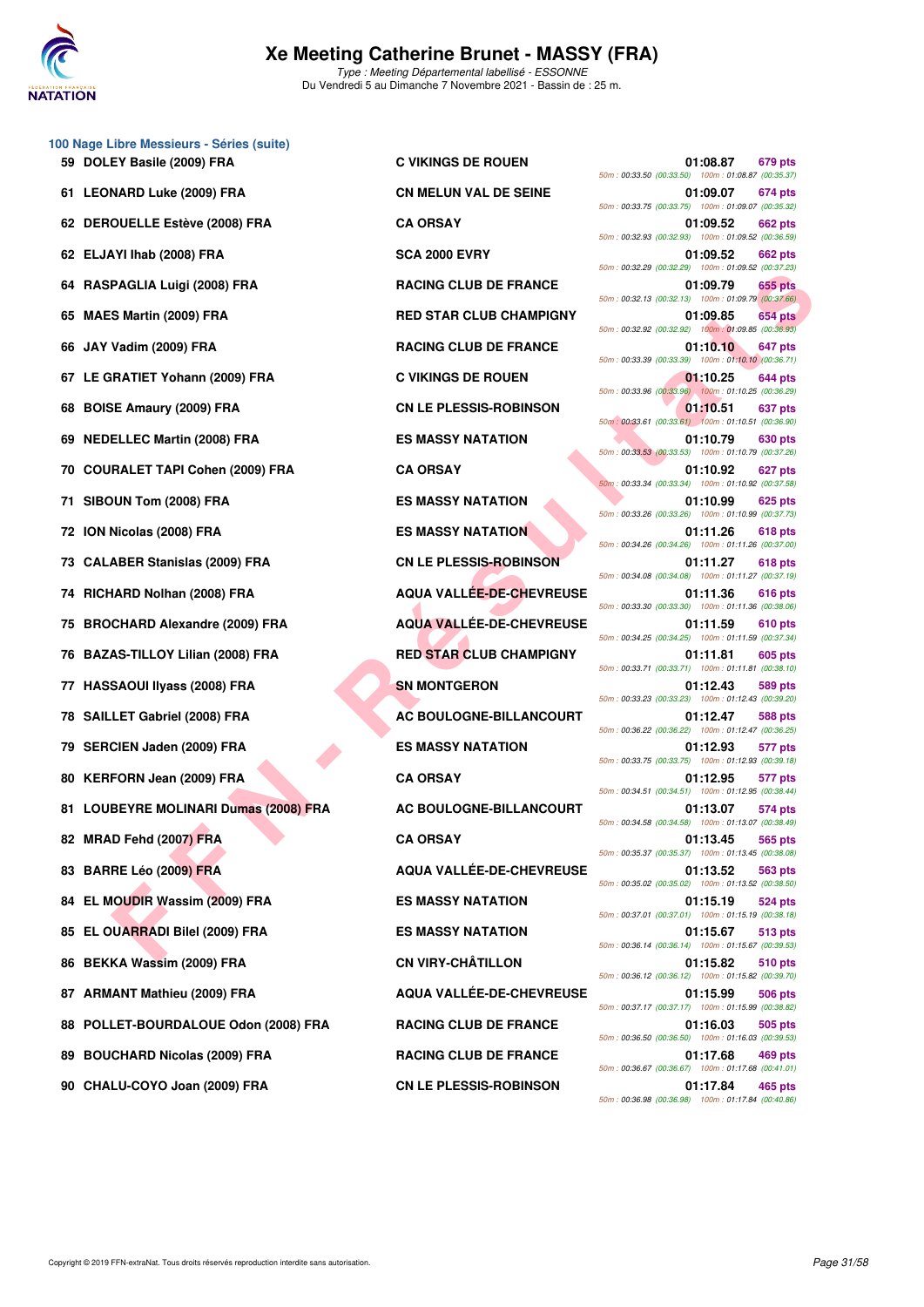

Type : Meeting Départemental labellisé - ESSONNE Du Vendredi 5 au Dimanche 7 Novembre 2021 - Bassin de : 25 m.

| 100 Nage Libre Messieurs - Séries (suite)                             |                                                                                   |                                                                                                                                  |
|-----------------------------------------------------------------------|-----------------------------------------------------------------------------------|----------------------------------------------------------------------------------------------------------------------------------|
| 91 PICALAU IIia (2009) MDA                                            | <b>CN ST-MICHEL-SUR-ORGE</b>                                                      | 01:17.93<br>464 pts                                                                                                              |
| 92 ANTONUCCI Ethan (2008) FRA                                         | <b>ES VITRY</b>                                                                   | 50m: 00:37.00 (00:37.00) 100m: 01:17.93 (00:40.93)<br>01:18.00<br>462 pts                                                        |
|                                                                       |                                                                                   | 50m: 00:35.31 (00:35.31) 100m: 01:18.00 (00:42.69)                                                                               |
| 93 LEGROS Kirian (2009) FRA                                           | <b>ES VITRY</b>                                                                   | 01:19.31<br>434 pts<br>50m: 00:36.60 (00:36.60) 100m: 01:19.31 (00:42.71)                                                        |
| 94 PECHOT Maxime (2009) FRA                                           | <b>RACING CLUB DE FRANCE</b>                                                      | 01:19.79<br>424 pts<br>50m: 00:37.02 (00:37.02) 100m: 01:19.79 (00:42.77)                                                        |
| 95 DABI Eliott (2008) FRA                                             | <b>RACING CLUB DE FRANCE</b>                                                      | 01:19.96<br>421 pts                                                                                                              |
| 96 REDOUANE Sami (2008) FRA                                           | <b>SCA 2000 EVRY</b>                                                              | 50m: 00:35.96 (00:35.96) 100m: 01:19.96 (00:44.00)<br>01:21.65<br>387 pts                                                        |
| 97 EURIAT Bruce (2009) FRA                                            | <b>RACING CLUB DE FRANCE</b>                                                      | 50m: 00:38.67 (00:38.67) 100m: 01:21.65 (00:42.98)<br>01:22.04<br>379 pts                                                        |
| 98 BARLIER Lucas (2009) FRA                                           | <b>CN VIRY-CHÂTILLON</b>                                                          | 50m: 00:39.39 (00:39.39) 100m: 01:22.04 (00:42.65)<br>01:23.22<br><b>357 pts</b>                                                 |
|                                                                       |                                                                                   | 50m: 00:40.37 (00:40.37) 100m: 01:23.22 (00:42.85)                                                                               |
| 99 DA CUNHA Luis (2008) FRA                                           | <b>CN ST-MICHEL-SUR-ORGE</b>                                                      | 01:23.29<br>355 pts<br>50m: 00:39.54 (00:39.54) 100m: 01:23.29 (00:43.75)                                                        |
| 100 PACE Alexis (2009) FRA                                            | <b>US VAIRES</b>                                                                  | 01:23.77<br><b>346 pts</b><br>50m: 00:40.05 (00:40.05) 100m: 01:23.77 (00:43.72)                                                 |
| 101 ELIAS-MENET Maxime (2009) FRA                                     | <b>CA L'HAY-LES-ROSES</b>                                                         | 01:31.27<br><b>221 pts</b><br>50m: 00:42.48 (00:42.48) 100m: 01:31.27 (00:48.79)                                                 |
| 102 CORENFLOS Axel (2009) FRA                                         | <b>CN ST-MICHEL-SUR-ORGE</b>                                                      | 01:44.31<br>70 pts<br>50m: 00:49.64 (00:49.64) 100m: 01:44.31 (00:54.67)                                                         |
| <b>SAAL Lounes (2009) FRA</b>                                         | <b>ES VITRY</b>                                                                   | <b>DNS</b> dec                                                                                                                   |
| GUY Gregoire (2008) FRA                                               | <b>RACING CLUB DE FRANCE</b>                                                      | <b>DNS</b> dec                                                                                                                   |
| <b>GRANGE Antoine (2008) FRA</b>                                      | <b>RACING CLUB DE FRANCE</b>                                                      | <b>DNS dec</b>                                                                                                                   |
| --- PRADIER Joseph (2008) FRA                                         | <b>RACING CLUB DE FRANCE</b>                                                      | <b>DNS</b>                                                                                                                       |
|                                                                       |                                                                                   |                                                                                                                                  |
| 200 Nage Libre Messieurs - Séries 9-11 ans (Vendredi 5 Novembre 2021) |                                                                                   |                                                                                                                                  |
| 1 KACZMAREK Victor (2010) FRA                                         | <b>ES VITRY</b>                                                                   |                                                                                                                                  |
|                                                                       |                                                                                   | 02:22.30<br><b>751 pts</b>                                                                                                       |
| 2 DRAI Simon (2010) FRA                                               | <b>VAL D'ESSONNE MENNECY AQUA CLUB</b>                                            | 50m: 00:31.96 (00:31.96) 100m: 01:07.64 (00:35.68) 150m: 01:46.07 (00:38.43) 200m: 02:22.30 (00:36.23)<br>02:35.06<br>586 pts    |
| 3 JULIEN Baptiste (2010) FRA                                          | <b>SN VERSAILLES</b>                                                              | $50$ m: 00:35.03 (00:35.03) 100m: 01:14.22 (00:39.19) 150m: 01:55.18 (00:40.96) 200m: 02:35.06 (00:39.88)<br>02:37.91<br>552 pts |
| 4 BAZUREAU Antonin (2010) FRA                                         | <b>ES MASSY NATATION</b>                                                          | 50m: 00:35.87 (00:35.87) 100m: 01:16.03 (00:40.16) 150m: 01:57.80 (00:41.77) 200m: 02:37.91 (00:40.11)<br>02:42.33<br>502 pts    |
| 5 AQUILON Romain (2010) FRA                                           | <b>S.M MONTROUGE</b>                                                              | 50m: 00:36.23 (00:36.23) 100m: 01:18.04 (00:41.81) 150m: 02:01.07 (00:43.03) 200m: 02:42.33 (00:41.26)<br>02:43.53<br>488 pts    |
|                                                                       |                                                                                   | 50m: 00:35.44 (00:35.44) 100m: 01:17.64 (00:42.20) 150m: 02:02.78 (00:45.14) 200m: 02:43.53 (00:40.75)                           |
| 6 KECHABIA Anice (2010) FRA                                           | <b>C VIKINGS DE ROUEN</b><br>50m: 00:37.96 (00:37.96) 100m: 02:02:05 : (01:24.09) | 02:44.14<br>482 pts<br>200m: 02:44.14 (00:42.09)                                                                                 |
| 7 WISSOCQ Ethan (2010) FRA                                            | <b>CA ORSAY</b>                                                                   | 02:44.68<br>476 pts<br>50m: 00:37.17 (00:37.17) 100m: 01:19.29 (00:42.12) 150m: 02:02.19 (00:42.90) 200m: 02:44.68 (00:42.49)    |
| 8 BENBAKKAR Ramy (2010) TUN                                           | <b>CNO ST-GERMAIN-EN-LAYE</b>                                                     | 02:49.36<br>426 pts<br>50m: 00:37.64 (00:37.64) 100m: 01:21.69 (00:44.05) 150m: 02:07.63 (00:45.94) 200m: 02:49.36 (00:41.73)    |
| 9 KHEMIR Ali (2010) FRA                                               | <b>SN VERSAILLES</b>                                                              | 02:49.55<br>424 pts<br>50m: 00:38.67 (00:38.67) 100m: 01:23.35 (00:44.68) 150m: 02:09.14 (00:45.79) 200m: 02:49.55 (00:40.41)    |
| 10 VAN CAENEGEM Tom (2011) FRA                                        | <b>S.M MONTROUGE</b>                                                              | 02:49.60<br>424 pts<br>50m: 00:37.61 (00:37.61) 100m: 01:20.52 (00:42.91) 150m: 02:06.76 (00:46.24) 200m: 02:49.60 (00:42.84)    |

# **[200 Nage Libre Messieurs - Séries](http://www.ffnatation.fr/webffn/resultats.php?idact=nat&go=epr&idcpt=72199&idepr=53) 9-11 ans** (Vendredi 5 Novembre 2021)

| 1 KACZMAREK Victor (2010) FRA | <b>ES VITRY</b> |                                                                                                                 | 02:22.30 | 751 pts |
|-------------------------------|-----------------|-----------------------------------------------------------------------------------------------------------------|----------|---------|
|                               |                 | 50m : 00:31.96 (00:31.96) = 100m : 01:07.64 (00:35.68) = 150m : 01:46.07 (00:38.43) = 200m : 02:22.30 (00:36.23 |          |         |

- 
- 
- 
- 
- 
- 
- 
- 
- 
- 
- 
- 
- 
- **15 CHARTREL Pierre-Louis (2011) FRA SN VERSAILLES 03:00.11 323 pts**

**2 DRAI Simon (2010) FRA VAL D'ESSONNE MENNECY AQUA CLUB 02:35.06 586 pts** 50m : 00:35.03 (00:35.03) 100m : 01:14.22 (00:39.19) 150m : 01:55.18 (00:40.96) 200m : 02:35.06 (00:39.88) **3 JULIEN Baptiste (2010) FRA SN VERSAILLES 02:37.91 552 pts** 50m : 00:35.87 (00:35.87) 100m : 01:16.03 (00:40.16) 150m : 01:57.80 (00:41.77) 200m : 02:37.91 (00:40.11) **4 BAZUREAU Antonin (2010) FRA ES MASSY NATATION 02:42.33 502 pts** 50m : 00:36.23 (00:36.23) 100m : 01:18.04 (00:41.81) 150m : 02:01.07 (00:43.03) 200m : 02:42.33 (00:41.26) **5 AQUILON Romain (2010) FRA S.M MONTROUGE 02:43.53 488 pts** 50m : 00:35.44 (00:35.44) 100m : 01:17.64 (00:42.20) 150m : 02:02.78 (00:45.14) 200m : 02:43.53 (00:40.75) **6 KECHABIA Anice (2010) FRA** C VIKINGS DE ROUEN 02:44.14 **02:44.14 482 pts**<br>  $\frac{50m : 00:37.96 (00:37.96) (0.37.96)}{100m : 0.209806 (0.20.99)}$  $50m : 00:37.96 (00:37.96) 100m : 02:02.05 (01:24.09)$ **7 WISSOCQ Ethan (2010) FRA CA ORSAY 02:44.68 476 pts** 50m : 00:37.17 (00:37.17) 100m : 01:19.29 (00:42.12) 150m : 02:02.19 (00:42.90) 200m : 02:44.68 (00:42.49) **8 BENBAKKAR Ramy (2010) TUN CNO ST-GERMAIN-EN-LAYE 02:49.36 426 pts** 50m : 00:37.64 (00:37.64) 100m : 01:21.69 (00:44.05) 150m : 02:07.63 (00:45.94) 200m : 02:49.36 (00:41.73) **9 KHEMIR Ali (2010) FRA SN VERSAILLES 02:49.55 424 pts** 50m : 00:38.67 (00:38.67) 100m : 01:23.35 (00:44.68) 150m : 02:09.14 (00:45.79) 200m : 02:49.55 (00:40.41) **10 VAN CAENEGEM Tom (2011) FRA S.M MONTROUGE 62:49.60 02:49.60 424 pts** 50m : 00:37.61 (00:37.61) 100m : 01:20.52 (00:42.91) 150m : 02:06.76 (00:46.24) 200m : 02:49.60 (00:42.84) **11 HADJIDJ Jalis (2010) FRA ES MASSY NATATION 02:50.63 413 pts** 50m : 00:37.95 (00:37.95) 100m : 01:21.94 (00:43.99) 150m : 02:07.75 (00:45.81) 200m : 02:50.63 (00:42.88) **12 DANIEL Nohan (2010) FRA ES MASSY NATATION 02:51.77 402 pts** 50m : 00:37.96 (00:37.96) 100m : 01:20.50 (00:42.54) 150m : 02:06.08 (00:45.58) 200m : 02:51.77 (00:45.69) **13 HAMOUDA Adam (2010) FRA ES MASSY NATATION 02:56.01 360 pts** 50m : 00:38.84 (00:38.84) 100m : 01:23.89 (00:45.05) 150m : 02:11.04 (00:47.15) 200m : 02:56.01 (00:44.97) **14 TETU DUBREUIL Raphael (2011) FRA ES MASSY NATATION 02:58.57 337 pts** 50m : 00:38.74 (00:38.74) 100m : 01:22.85 (00:44.11) 150m : 02:10.31 (00:47.46) 200m : 02:58.57 (00:48.26)

50m : 00:40.86 (00:40.86) 100m : 01:28.10 (00:47.24) 150m : 02:15.90 (00:47.80) 200m : 03:00.11 (00:44.21)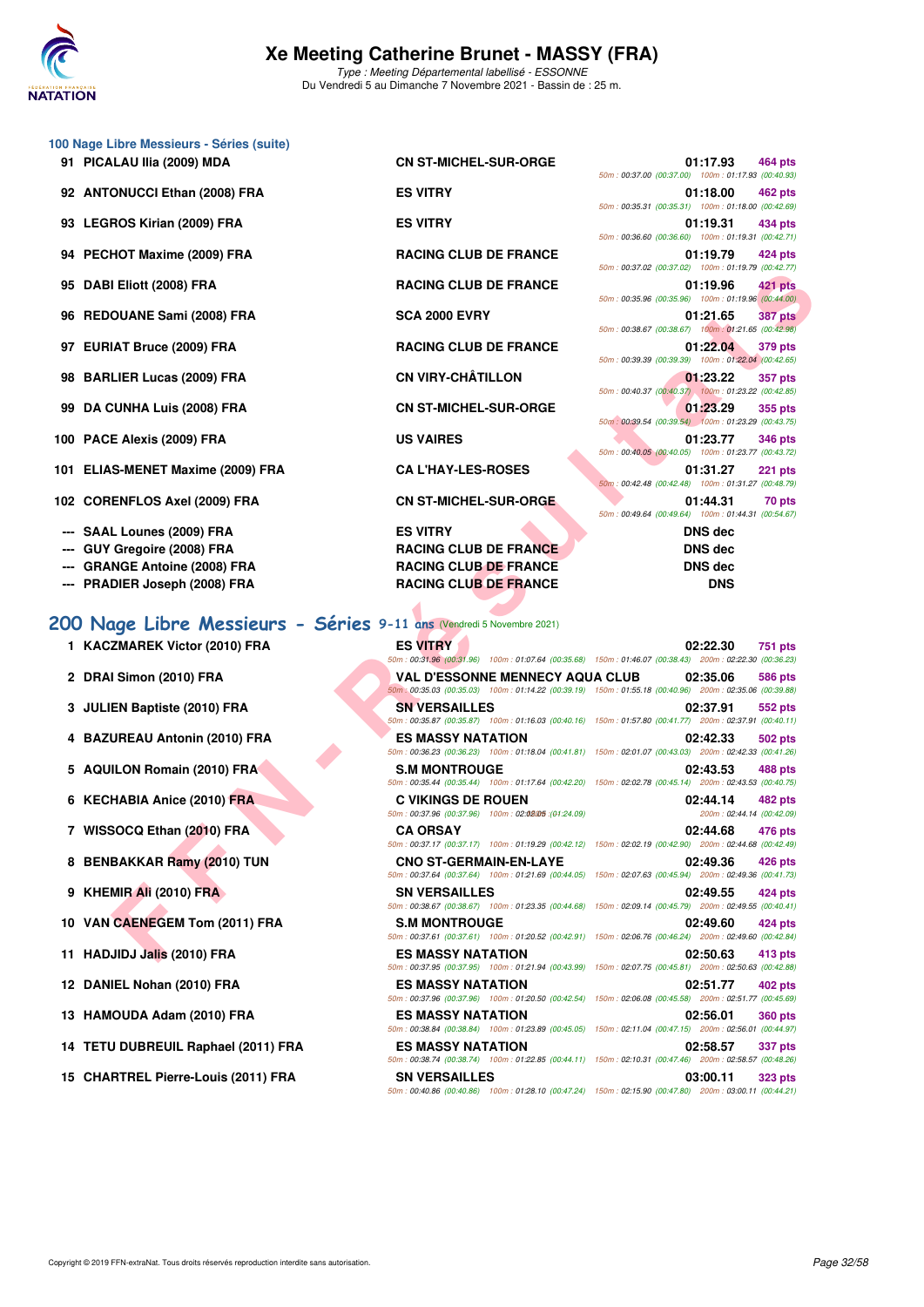

Type : Meeting Départemental labellisé - ESSONNE Du Vendredi 5 au Dimanche 7 Novembre 2021 - Bassin de : 25 m.

#### **200 Nage Libre Messieurs - Séries (suite)**

- 
- 
- 
- 
- 
- 
- 
- 
- 
- 
- 
- 
- 
- 
- 
- 
- 
- 
- 
- 
- 
- 
- 
- 
- 
- 
- 
- 
- 
- 
- **--- NAOUI LE BECHEC Ilian (2010) FRA C VIKINGS DE ROUEN DNF**
- **[400 Nage Libre Messieurs Séries](http://www.ffnatation.fr/webffn/resultats.php?idact=nat&go=epr&idcpt=72199&idepr=54) 12-14 ans** (Vendredi 5 Novembre 2021)
	- **1 MOUSSA Adam-Samy (2007) FRA**

| 00 Nage Libre Messieurs - Séries (suite) |                                                                                                                                                                                                                                         |                                                                                                                                          |
|------------------------------------------|-----------------------------------------------------------------------------------------------------------------------------------------------------------------------------------------------------------------------------------------|------------------------------------------------------------------------------------------------------------------------------------------|
| 16 NAOUN Kenzy (2010) FRA                | <b>SN VERSAILLES</b><br>50m: 00:40.53 (00:40.53) 100m: 01:27.31 (00:46.78) 150m: 02:16.62 (00:49.31) 200m: 03:03.07 (00:46.45)                                                                                                          | 03:03.07<br><b>297 pts</b>                                                                                                               |
| 17 NIEL Marin (2010) FRA                 | <b>SN VERSAILLES</b>                                                                                                                                                                                                                    | 03:04.01<br><b>289 pts</b><br>50m: 00:41.31 (00:41.31) 100m: 01:29.54 (00:48.23) 150m: 02:18.68 (00:49.14) 200m: 03:04.01 (00:45.33)     |
| 18 BARRE Jules (2011) FRA                | <b>AQUA VALLEE-DE-CHEVREUSE</b><br>50m: 00:42.37 (00:42.37) 100m: 01:31.01 (00:48.64) 150m: 02:20.86 (00:49.85) 200m: 03:06.56 (00:45.70)                                                                                               | 03:06.56<br>267 pts                                                                                                                      |
| 19 GARCIA Alexandre (2010) FRA           | <b>S.M MONTROUGE</b>                                                                                                                                                                                                                    | 03:06.95<br><b>264 pts</b><br>50m : 00:39.52 (00:39.52) 100m : 01:26.61 (00:47.09) 150m : 02:18.48 (00:51.87) 200m : 03:06.95 (00:48.47) |
| 20 REAL Pablo (2010) FRA                 | <b>CA L'HAY-LES-ROSES</b>                                                                                                                                                                                                               | 03:07.29<br><b>261 pts</b>                                                                                                               |
| 21 MARTIN Maël (2011) FRA                | 50m: 00:38085 : (00:38.85)<br>$150m: -$<br><b>SN VERSAILLES</b><br>50m: 00:41.49 (00:41.49) 100m: 01:31.10 (00:49.61) 150m: 02:20.93 (00:49.83) 200m: 03:10.60 (00:49.67)                                                               | 200m: 03:07.29 (02:28.44)<br>03:10.60<br>$235$ pts                                                                                       |
| 22 DEMALDENT Jules (2011) FRA            | <b>SN VERSAILLES</b><br>50m : 00:42.12 (00:42.12) 100m : 01:33.65 (00:51.53) 150m : 02:27.87 (00:54.22) 200m : 03:18.46 (00:50.59)                                                                                                      | 03:18.46<br>179 pts                                                                                                                      |
| 23 LE FLOCDANET Alban (2010) FRA         | <b>SN VERSAILLES</b><br>50m : 00:42.33 (00:42.33) 100m : 01:34.09 (00:51.76) 150m : 02:28.42 (00:54.33) 200m : 03:19.07 (00:50.65)                                                                                                      | 03:19.07<br>$175$ pts                                                                                                                    |
| 24 MARCHAL Raphaël (2011) FRA            | <b>AQUA VALLEE-DE-CHEVREUSE</b>                                                                                                                                                                                                         | 03:22.86<br>$151$ pts                                                                                                                    |
| 25 LANGLAIS NAVARRETE Ethan (2010) FRA   | 50m: 00:46.26 (00:46.26) 100m: 01:38.23 (00:51.97) 150m: 02:32.92 (00:54.69) 200m: 03:22.86 (00:49.94)<br><b>SN MONTGERON</b><br>50m: 00:42.38 (00:42.38) 100m: 01:36.48 (00:54.10) 150m: 02:30.42 (00:53.94) 200m: 03:23.69 (00:53.27) | 03:23.69<br><b>146 pts</b>                                                                                                               |
| 26 REMY Lucas (2012) FRA                 | <b>ES MASSY NATATION</b>                                                                                                                                                                                                                | 03:25.69<br>$134$ pts                                                                                                                    |
| 27 LAFHEJ Nassim (2010) FRA              | 50m: 00:42.47 (00:42.47) 100m: 01:35.00 (00:52.53)<br><b>CA L'HAY-LES-ROSES</b>                                                                                                                                                         | 150m: 02:32.04 (00:57.04) 200m: 03:25.69 (00:53.65)<br>03:26.90<br>127 pts                                                               |
| 28 MAMDOURICCIULLI Amjad (2011) FRA      | 50m: 00:41.21 (00:41.21) 100m: 01:30.98 (00:49.77) 150m: 02:30.60 (00:59.62) 200m: 03:26.90 (00:56.30)<br><b>SN VERSAILLES</b>                                                                                                          | 03:30.55<br>$107$ pts                                                                                                                    |
| 29 BROET Kaan (2010) FRA                 | 50m: 00:46.54 (00:46.54) 100m: 01:43.12 (00:56.58) 150m: 02:41.02 (00:57.90) 200m: 03:30.55 (00:49.53)<br><b>CA L'HAY-LES-ROSES</b>                                                                                                     | 03:31.25<br>$104$ pts                                                                                                                    |
| 30 DUPAYS Gabriel (2012) FRA             | 50m: 00:43.65 (00:43.65) 100m: 01:38.66 (00:55.01) 150m: 02:37.75 (00:59.09) 200m: 03:31.25 (00:53.50)<br><b>AQUA VALLEE-DE-CHEVREUSE</b>                                                                                               | 03:31.86<br>$101$ pts                                                                                                                    |
| 31 KROMPHOLTZ Timothée (2011) FRA        | 50m: 00:46.88 (00:46.88) 100m: 01:41.19 (00:54.31) 150m: 02:37.29 (00:56.10) 200m: 03:31.86 (00:54.57)<br><b>AQUA VALLEE-DE-CHEVREUSE</b>                                                                                               | 03:32.61<br>97 pts                                                                                                                       |
| 32 SEI Léo-Paul (2012) FRA               | 50m: 00:48.74 (00:48.74) 100m: 01:43.87 (00:55.13) 150m: 02:40.61 (00:56.74) 200m: 03:32.61 (00:52.00)<br><b>SN VERSAILLES</b>                                                                                                          | 03:36.65<br>78 pts                                                                                                                       |
| 33 DUCLOUX Marley (2010) FRA             | 50m: 00:48.33 (00:48.33) 100m: 01:45.81 (00:57.48) 150m: 02:43.22 (00:57.41) 200m: 03:36.65 (00:53.43)<br>ES MASSY NATATION                                                                                                             | 03:37.15<br>76 pts                                                                                                                       |
| 34 MARTIN-BRETEAU Justin (2011) FRA      | 50m: 00:47.91 (00:47.91) 100m: 01:44.80 (00:56.89) 150m: 02:42.31 (00:57.51) 200m: 03:37.15 (00:54.84)<br><b>AQUA VALLEE-DE-CHEVREUSE</b>                                                                                               | 03:37.21<br>76 pts                                                                                                                       |
| 35 FLENDER-EMERY Grégory (2012) FRA      | 50m : 00:46.53 (00:46.53) 100m : 01:43.22 (00:56.69) 150m : 02:40.60 (00:57.38) 200m : 03:37.21 (00:56.61)<br><b>AQUA VALLEE-DE-CHEVREUSE</b>                                                                                           | 03:37.92<br>73 pts                                                                                                                       |
| 36 CORAGLIA Bautista (2012) ITA          | 50m : 00:48.46 (00:48.46) 100m : 01:42.97 (00:54.51) 150m : 02:41.47 (00:58.50) 200m : 03:37.92 (00:56.45)<br><b>SN VERSAILLES</b>                                                                                                      | 03:38.11<br>72 pts                                                                                                                       |
| 37 VERGNAUD Bastien (2011) FRA           | 50m : 00:50.80 (00:50.80) 100m : 01:47.80 (00:57.00) 150m : 02:46.95 (00:59.15) 200m : 03:38.11 (00:51.16)<br><b>AQUA VALLEE-DE-CHEVREUSE</b>                                                                                           | 03:43.00<br>53 pts                                                                                                                       |
| 38 FANDEUR--FRIMU Nathan (2012) FRA      | 50m: 00:51.14 (00:51.14) 100m: 01:50.29 (00:59.15) 150m: 02:50.41 (01:00.12) 200m: 03:43.00 (00:52.59)<br><b>AQUA VALLEE-DE-CHEVREUSE</b>                                                                                               | 03:46.18                                                                                                                                 |
|                                          | 50m : 00:49.70 (00:49.70) 100m : 01:48.86 (00:59.16) 150m : 02:50.34 (01:01.48) 200m : 03:46.18 (00:55.84)                                                                                                                              | 42 pts                                                                                                                                   |
| 39 GORIN Arthur (2011) FRA               | <b>SN VERSAILLES</b><br>50m : 00:49.12 (00:49.12) 100m : 01:49.74 (01:00.62) 150m : 02:50.08 (01:00.34) 200m : 03:51.09 (01:01.01)                                                                                                      | 03:51.09<br>27 pts                                                                                                                       |
| 40 COMBALUZIER Noé (2012) FRA            | <b>SN VERSAILLES</b><br>50m: 00:47.97 (00:47.97) 100m: 01:51.11 (01:03.14) 150m: 02:55.70 (01:04.59) 200m: 03:57.08 (01:01.38)                                                                                                          | 03:57.08<br>14 pts                                                                                                                       |
| 41 BELHAJ Haroon (2012) FRA              | <b>SN VERSAILLES</b><br>50m: 00:52.91 (00:52.91) 100m: 01:57.47 (01:04.56) 150m: 03:00.13 (01:02.66) 200m: 03:58.67 (00:58.54)                                                                                                          | 03:58.67<br>11 pts                                                                                                                       |
| 40 DOUV Nether (0040) EDA                | CM VEDCALLED                                                                                                                                                                                                                            | 0.4.00, 20                                                                                                                               |

**42 ROUX Nathan (2012) FRA SN VERSAILLES 04:09.20 1 pts** 50m : 00:55.34 (00:55.34) 100m : 02:00.54 (01:05.20) 150m : 03:06.77 (01:06.23) 200m : 04:09.20 (01:02.43) **43 LHOMMEDIEU Tom (2012) FRA SN VERSAILLES 04:26.24 1 pts** 50m : 00:55.27 (00:55.27) 100m : 02:05.02 (01:09.75) 150m : 03:06.04 (01:01.02) 200m : 04:26.24 (01:20.20) **--- PAVLOVIC Filip (2011) FRA SN MONTGERON DNS dec --- BOUTTEAU Clément (2011) FRA SN VERSAILLES DNS dec**

| <b>CNO ST-GERMAIN-EN-LAYE</b> |                                                                                                                                                                                                                           | 04:18.52 | 1050 pts |
|-------------------------------|---------------------------------------------------------------------------------------------------------------------------------------------------------------------------------------------------------------------------|----------|----------|
|                               | $50m: 00:28.85$ (00:28.85) $100m: 01:00.22$ (00:31.37) $150m: 01:32.63$ (00:32.41) $200m: 02:04.97$ (00:32.34)<br>250m: 02:38.22 (00:33.25) 300m: 03:12.01 (00:33.79) 350m: 03:45.46 (00:33.45) 400m: 04:18.52 (00:33.06) |          |          |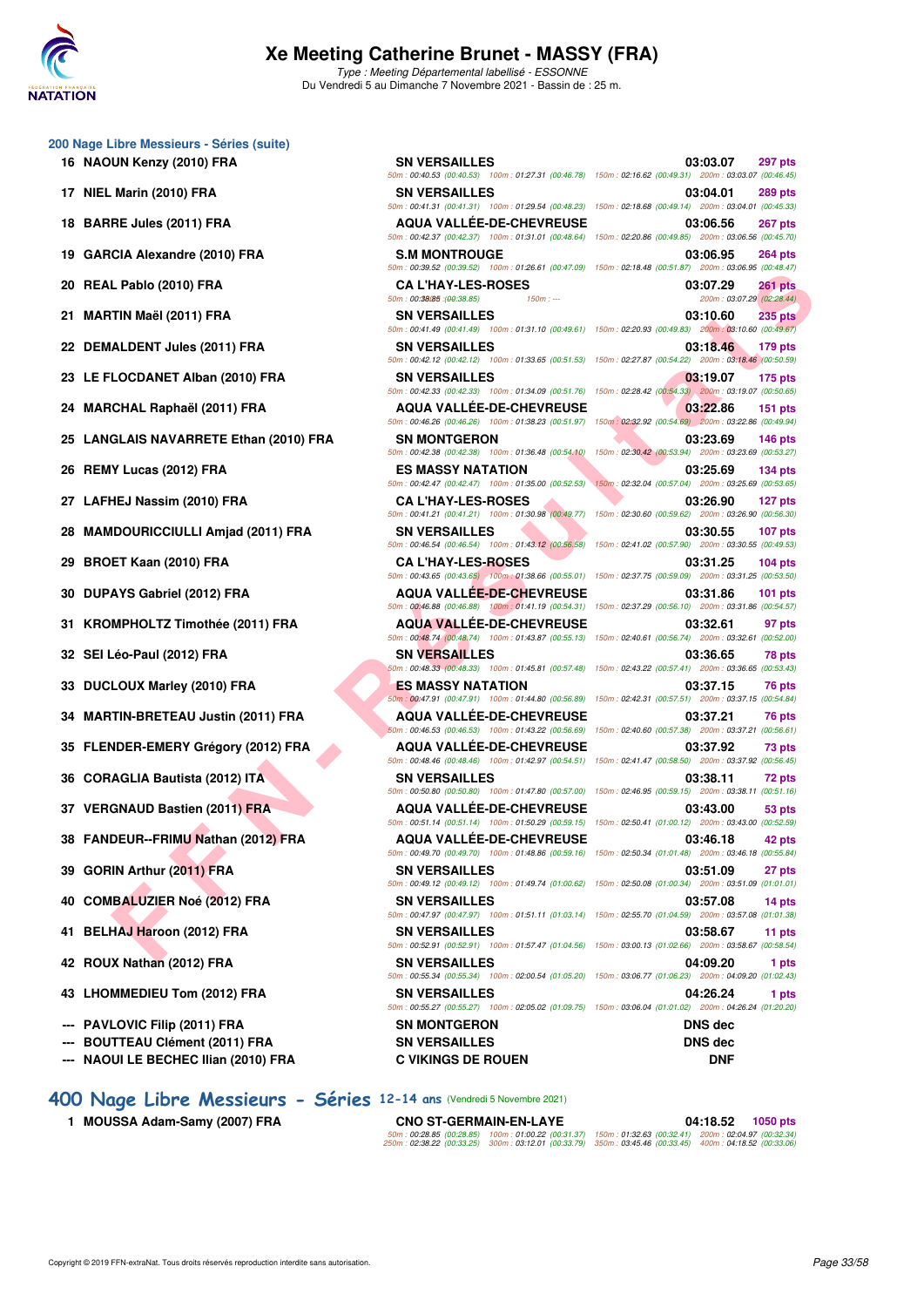

Type : Meeting Départemental labellisé - ESSONNE Du Vendredi 5 au Dimanche 7 Novembre 2021 - Bassin de : 25 m.

- **400 Nage Libre Messieurs Séries (suite)**
	-
	-
	-
	-
	-
	-
	-
	-
	-
	-
	-
	-
	-
	-
	-
	-
	-
	-
	-
	-
	-
	-

TAS OLEHAL (2007) FRA<br> **FRANCISCO (2007) FRA**<br>
ELET COVERAT (2007) FRA<br>
ELET COVERAT (2007) FRA<br>
ELET COVERAT (2007) FRA<br>
ELET COVERAT (2007) FRA<br>
1999 - THE RESERVE CONTINUES (2009) FRA<br>
1999 - THE RESERVE CONTINUES (200 **2 EL MOUDIR Ayyoub (2007) FRA ES MASSY NATATION 04:30.26 958 pts** 50m : 00:29.17 (00:29.17) 100m : 01:02.40 (00:33.23) 150m : 01:36.53 (00:34.13) 200m : 02:10.79 (00:34.26) 250m : 02:45.87 (00:35.08) 300m : 03:21.28 (00:35.41) 350m : 03:56.57 (00:35.29) 400m : 04:30.26 (00:33.69) **3 MANOLE Maxim (2007) FRA** ES MASSY NATATION **04:31.93 945 pts**<br>50m interval and 100m interval 20 01:04.20 01:04.20 01:04.20 01:04.20 01:038.98 00:34.28 200m interval 20 03:447 50m : --- 100m : 01:04.20 (01:04.20) 150m : 01:38.98 (00:34.78) 200m : 02:13.45 (00:34.47) 250m : 02:48.27 (00:34.82) 300m : 03:23.09 (00:34.82) 350m : 03:58.35 (00:35.26) 400m : 04:31.93 (00:33.58) **4 DJAOUD Noam (2007) FRA SN MONTGERON 04:36.25 912 pts** 50m : 00:30.27 (00:30.27) 100m : 01:03.86 (00:33.59) 150m : 01:38.63 (00:34.77) 200m : 02:14.06 (00:35.43) 250m : 02:49.86 (00:35.80) 300m : 03:25.74 (00:35.88) 350m : 04:01.47 (00:35.73) 400m : 04:36.25 (00:34.78) **5 BANTAS Quentin (2008) FRA RACING CLUB DE FRANCE 04:38.74 894 pts** 50m : 00:30.96 (00:30.96) 100m : 01:05.09 (00:34.13) 150m : 01:39.11 (00:34.02) 200m : 02:15.09 (00:35.98) 250m : 02:51.53 (00:36.44) 300m : 03:28.05 (00:36.52) 350m : 04:04.50 (00:36.45) 400m : 04:38.74 (00:34.24) **6 BONDOUY Marlon (2007) FRA ES MASSY NATATION 04:38.87 893 pts** 50m : 00:31.07 (00:31.07) 100m : 01:05.94 (00:34.87) 150m : 01:41.71 (00:35.77) 200m : 02:17.96 (00:36.25) 250m : 02:53.93 (00:35.97) 300m : 03:30.03 (00:36.10) 350m : 04:05.42 (00:35.39) 400m : 04:38.87 (00:33.45) **7 SAILLET Corentin (2007) FRA YERRES NATATION 04:41.18 876 pts** 50m : 00:31.33 (00:31.33) 100m : 01:06.23 (00:34.90) 150m : 01:42.68 (00:36.45) 200m : 02:19.75 (00:37.07) 250m : 02:55.52 (00:35.77) 300m : 03:31.19 (00:35.67) 350m : 04:06.81 (00:35.62) 400m : 04:41.18 (00:34.37) 8 CLEMENT Bastien (2007) FRA S.M MONTROUGE **8 CLEMENT Bastien (2007) FRA** 50m : 00:30.27 (00:30.27) 100m : 01:04.32 (00:34.05) 150m : 01:39.51 (00:35.19) 200m : 02:14.98 (00:35.47) 250m : 02:50.99 (00:36.01) 300m : 03:27.89 (00:36.90) 350m : 04:04.47 (00:36.58) 400m : 04:41.34 (00:36.87) **9 LABOUGLIE Francois (2009) FRA SOISSONS NATATION SPORTIVE 04:43.40 859 pts** 50m : 00:31.97 (00:31.97) 100m : 01:07.09 (00:35.12) 150m : 01:42.46 (00:35.37) 200m : 02:18.74 (00:36.28) 250m : 02:54.96 (00:36.22) 300m : 03:31.69 (00:36.73) 350m : 04:08.02 (00:36.33) 400m : 04:43.40 (00:35.38) **10 SOURDEAU-LACHOT Camille (2007) FRA S.M MONTROUGE 04:44.24 853 pts** 50m : 00:31.08 (00:31.08) 100m : 01:06.81 (00:35.73) 150m : 01:43.06 (00:36.25) 200m : 02:19.74 (00:36.68) 250m : 02:56.89 (00:37.15) 300m : 03:34.14 (00:37.25) 350m : 04:10.36 (00:36.22) 400m : 04:44.24 (00:33.88) **11 MANUELLI Pierre-ange (2008) FRA SN VERSAILLES 04:44.31 853 pts** 50m : 00:32.54 (00:32.54) 100m : 01:08.59 (00:36.05) 150m : 01:44.96 (00:36.37) 200m : 02:21.58 (00:36.62) 250m : 02:56.92 (00:35.34) 300m : 03:33.47 (00:36.55) 350m : 04:10.37 (00:36.90) 400m : 04:44.31 (00:33.94) **12 FARKAS-BAJAN Peter (2007) FRA ES MASSY NATATION 04:44.52 851 pts** 50m : 00:30.98 (00:30.98) 100m : 01:05.19 (00:34.21) 150m : 01:41.07 (00:35.88) 200m : 02:17.71 (00:36.64) 250m : 02:54.41 (00:36.70) 300m : 03:31.18 (00:36.77) 350m : 04:08.05 (00:36.87) 400m : 04:44.52 (00:36.47) **13 HUET Mathis (2007) FRA CNO ST-GERMAIN-EN-LAYE 04:45.53 844 pts** 50m : 00:33.04 (00:33.04) 100m : 01:08.77 (00:35.73) 150m : 01:44.92 (00:36.15) 200m : 02:21.53 (00:36.61) 250m : 02:58.97 (00:37.44) 300m : 03:35.48 (00:36.51) 350m : 04:11.08 (00:35.60) 400m : 04:45.53 (00:34.45) **14 AZIZI Seifeddine (2008) FRA SN VERSAILLES 04:45.61 843 pts** 50m : 00:33.21 (00:33.21) 100m : 01:08.98 (00:35.77) 150m : 01:45.15 (00:36.17) 200m : 02:21.63 (00:36.48) 250m : 02:57.60 (00:35.97) 300m : 03:34.10 (00:36.50) 350m : 04:10.58 (00:36.48) 400m : 04:45.61 (00:35.03) **15 VILLESANGE Maxime (2008) FRA SN MONTGERON 04:46.99 834 pts** 50m : 00:31.31 (00:31.31) 100m : 01:06.37 (00:35.06) 150m : 01:42.36 (00:35.99) 200m : 02:18.78 (00:36.42) 250m : 02:55.52 (00:36.74) 300m : 03:33.20 (00:37.68) 350m : 04:10.76 (00:37.56) 400m : 04:46.99 (00:36.23) **16 ALY Marwan (2008) FRA <b>ES MASSY NATATION** 64:47.90 **827 pts** 50m : 00:31.25 (00:31.25) 100m : 01:06.42 (00:35.17) 150m : 01:43.01 (00:36.59) 200m : 02:20.15 (00:37.14) 250m : 02:57.69 (00:37.54) 300m : 03:34.95 (00:37.26) 350m : 04:12.12 (00:37.17) 400m : 04:47.90 (00:35.78) **17 NEUVILLE Marin (2007) FRA CA ORSAY 04:49.14 818 pts** 50m : 00:30.21 (00:30.21) 100m : 01:05.25 (00:35.04) 150m : 01:42.15 (00:36.90) 200m : 02:19.47 (00:37.32) 250m : 02:56.51 (00:37.04) 300m : 03:34.05 (00:37.54) 350m : 04:11.93 (00:37.88) 400m : 04:49.14 (00:37.21) **18 GERLOT Quentin (2007) FRA SOISSONS NATATION SPORTIVE 04:49.66 815 pts** 50m : 00:31.17 (00:31.17) 100m : 01:06.04 (00:34.87) 150m : 01:41.71 (00:35.67) 200m : 02:18.62 (00:36.91) 250m : 02:56.21 (00:37.59) 300m : 03:34.31 (00:38.10) 350m : 04:12.46 (00:38.15) 400m : 04:49.66 (00:37.20) **19 BONAMY Etienne (2007) FRA** RACING CLUB DE FRANCE 04:50.41 809 pts 50m : 00:31.41 (00:31.41) 100m : 01:06.70 (00:35.29) 150m : 01:44.02 (00:37.32) 200m : 02:21.46 (00:37.44) 250m : 02:58.94 (00:37.48) 300m : 03:36.64 (00:37.70) 350m : 04:14.59 (00:37.95) 400m : 04:50.41 (00:35.82) **20 BOUZAR Aïssa (2008) FRA CN VIRY-CHÂTILLON 04:50.68 807 pts** 50m : 00:32.00 (00:32.00) 100m : 01:07.90 (00:35.90) 150m : 01:45.06 (00:37.16) 200m : 02:22.67 (00:37.61) 250m : 03:00.53 (00:37.86) 300m : 03:37.77 (00:37.24) 350m : 04:15.19 (00:37.42) 400m : 04:50.68 (00:35.49) **21 GUNTZBERGER Matthias (2009) FRA SN VERSAILLES 04:51.40 802 pts** 50m : 00:32.98 (00:32.98) 100m : 01:09.06 (00:36.08) 150m : 01:46.09 (00:37.03) 200m : 02:23.83 (00:37.74) 250m : 03:01.05 (00:37.22) 300m : 03:38.72 (00:37.67) 350m : 04:16.45 (00:37.73) 400m : 04:51.40 (00:34.95) **22 GUILBAUD Arthur (2007) FRA CA ORSAY 04:51.61 801 pts** 50m : 00:32.04 (00:32.04) 100m : 01:08.34 (00:36.30) 150m : 01:45.29 (00:36.95) 200m : 02:22.40 (00:37.11) 250m : 02:59.74 (00:37.34) 300m : 03:37.88 (00:38.14) 350m : 04:15.61 (00:37.73) 400m : 04:51.61 (00:36.00) **23 TÊTU DUBREUIL Samuel (2008) FRA ES MASSY NATATION 04:51.87 799 pts** 50m : 00:32.54 (00:32.54) 100m : 01:09.02 (00:36.48) 150m : 01:45.88 (00:36.86) 200m : 02:23.48 (00:37.60) 250m : 03:00.88 (00:37.40) 300m : 03:38.43 (00:37.55) 350m : 04:15.93 (00:37.50) 400m : 04:51.87 (00:35.94) **24 NORIS Louis (2008) FRA SOISSONS NATATION SPORTIVE 04:52.04 798 pts** 50m : 00:32.32 (00:32.32) 100m : 01:08.32 (00:36.00) 150m : 01:45.60 (00:37.28) 200m : 02:22.93 (00:37.33) 250m : 03:00.51 (00:37.58) 300m : 03:38.19 (00:37.68) 350m : 04:15.97 (00:37.78) 400m : 04:52.04 (00:36.07) **25 FAUCHIE Nathan (2007) FRA YERRES NATATION 04:53.38 788 pts** 50m : 00:32.48 (00:32.48) 100m : 01:08.96 (00:36.48) 150m : 01:46.14 (00:37.18) 200m : 02:24.04 (00:37.90) 250m : 03:01.38 (00:37.34) 300m : 03:39.51 (00:38.13) 350m : 04:16.69 (00:37.18) 400m : 04:53.38 (00:36.69)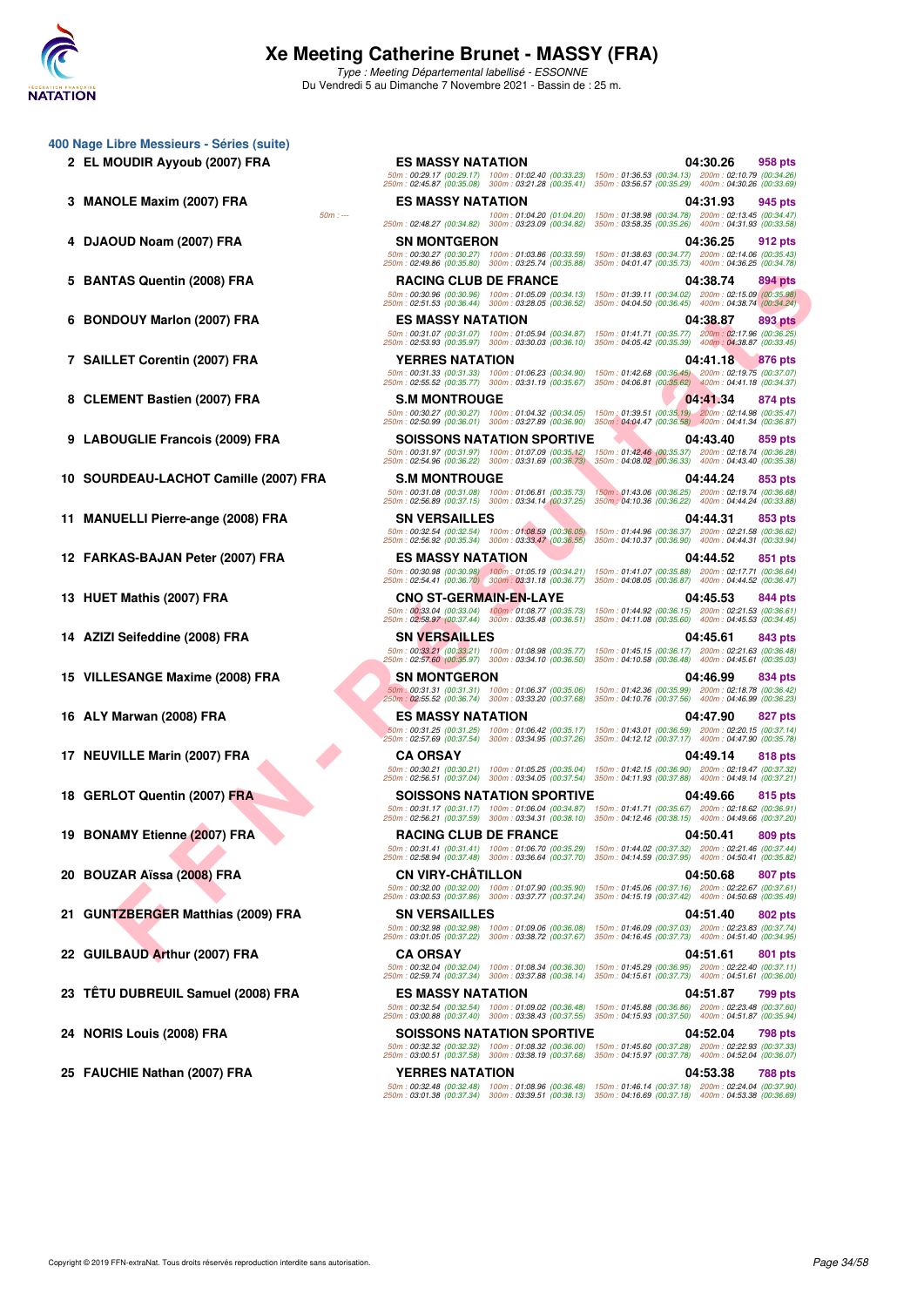

Type : Meeting Départemental labellisé - ESSONNE Du Vendredi 5 au Dimanche 7 Novembre 2021 - Bassin de : 25 m.

|    | 400 Nage Libre Messieurs - Séries (suite) |                                                                                                                                                                                                                       |                           |                                                                                                            |                                                                                                            |                |
|----|-------------------------------------------|-----------------------------------------------------------------------------------------------------------------------------------------------------------------------------------------------------------------------|---------------------------|------------------------------------------------------------------------------------------------------------|------------------------------------------------------------------------------------------------------------|----------------|
|    | 26 SAVARY Léandre (2007) FRA              | <b>CN VIRY-CHÂTILLON</b>                                                                                                                                                                                              |                           |                                                                                                            | 04:53.71                                                                                                   | 786 pts        |
|    |                                           | 50m: 00:31.62 (00:31.62) 100m: 01:07.99 (00:36.37) 150m: 01:45.38 (00:37.39) 200m: 02:22.77 (00:37.39)<br>250m: 03:01.45 (00:38.68) 300m: 03:38.75 (00:37.30)                                                         |                           | 350m: 04:17.27 (00:38.52) 400m: 04:53.71 (00:36.44)                                                        |                                                                                                            |                |
|    | 27 FETTAR Issam (2008) FRA                | <b>SN MONTGERON</b>                                                                                                                                                                                                   |                           |                                                                                                            | 04:53.90                                                                                                   | 785 pts        |
|    |                                           | 50m: 00:32.76 (00:32.76) 100m: 01:08.64 (00:35.88)<br>250m: 03:01.31 (00:37.98) 300m: 03:39.08 (00:37.77)                                                                                                             |                           | 350m: 04:17.19 (00:38.11) 400m: 04:53.90 (00:36.71)                                                        | 150m: 01:45.95 (00:37.31) 200m: 02:23.33 (00:37.38)                                                        |                |
| 28 | COLOGON-HASSAMBAY Arthur (2008) FRA       | <b>CN LE PLESSIS-ROBINSON</b>                                                                                                                                                                                         |                           |                                                                                                            | 04:58.90                                                                                                   | 750 pts        |
|    |                                           | 50m: 00:31.38 (00:31.38) 100m: 01:08.30 (00:36.92)<br>250m: 03:05.11 (00:38.80) 300m: 03:44.27 (00:39.16)                                                                                                             |                           |                                                                                                            | 150m: 01:47.17 (00:38.87) 200m: 02:26.31 (00:39.14)<br>350m: 04:22.99 (00:38.72) 400m: 04:58.90 (00:35.91) |                |
| 29 | <b>DESMAISON Tom (2008) FRA</b>           | <b>SN VERSAILLES</b>                                                                                                                                                                                                  |                           |                                                                                                            | 04:59.01                                                                                                   |                |
|    |                                           | 50m: 00:33.93 (00:33.93) 100m: 01:11.59 (00:37.66)                                                                                                                                                                    |                           |                                                                                                            | 150m: 01:50.05 (00:38.46) 200m: 02:28.08 (00:38.03)                                                        | <b>750 pts</b> |
|    |                                           | 250m: 03:06.52 (00:38.44)                                                                                                                                                                                             | 300m: 03:44.72 (00:38.20) | 350m: 04:22.78 (00:38.06)                                                                                  | 400m: 04:59.01 (00:36.23)                                                                                  |                |
|    | 30 LE GRATIET Yannis (2008) FRA           | <b>C VIKINGS DE ROUEN</b><br>50m: 00:32.86 (00:32.86) 100m: 01:10.10 (00:37.24)                                                                                                                                       |                           |                                                                                                            | 04:59.26<br>150m: 01:48.38 (00:38.28) 200m: 02:26.97 (00:38.59)                                            | <b>748 pts</b> |
|    |                                           | 250m: 03:05.57 (00:38.60) 300m: 03:44.16 (00:38.59)                                                                                                                                                                   |                           | 350m: 04:22.51 (00:38.35) 400m: 04:59.26 (00:36.75)                                                        |                                                                                                            |                |
|    | 31 ROCThaddée (2007) FRA                  | <b>RACING CLUB DE FRANCE</b>                                                                                                                                                                                          |                           |                                                                                                            | 05:00.94                                                                                                   | <b>737 pts</b> |
|    |                                           | 50m: 00:33.32 (00:33.32) 100m: 01:10.44 (00:37.12)<br>250m: 03:05.25 (00:38.14) 300m: 03:44.17 (00:38.92)                                                                                                             |                           | 150m: 01:48.47 (00:38.03) 200m: 02:27.11 (00:38.64)<br>350m: 04:23.63 (00:39.46) 400m: 05:00.94 (00:37.31) |                                                                                                            |                |
|    | 32 ATTERBOM Oskar (2008) FRA              | <b>C VIKINGS DE ROUEN</b>                                                                                                                                                                                             |                           |                                                                                                            | 05:01.72                                                                                                   | 731 pts        |
|    |                                           | 50m: 00:32.35 (00:32.35) 100m: 01:08.87 (00:36.52)<br>250m: 03:03.09 (00:38.60) 300m: 03:42.24 (00:39.15)                                                                                                             |                           | 150m: 01:46.24 (00:37.37) 200m: 02:24.49 (00:38.25)<br>350m: 04:22.10 (00:39.86) 400m: 05:01.72 (00:39.62) |                                                                                                            |                |
|    | 33 ABBOUDI Isaac (2008) FRA               | <b>CN VIRY-CHATILLON</b>                                                                                                                                                                                              |                           |                                                                                                            | 05:01.92                                                                                                   | 730 pts        |
|    |                                           | 50m: 00:32.91 (00:32.91) 100m: 01:09.72 (00:36.81)                                                                                                                                                                    |                           |                                                                                                            | 150m: 01:47.79 (00:38.07) 200m: 02:26.00 (00:38.21)                                                        |                |
|    |                                           | 250m: 03:04.66 (00:38.66) 300m: 03:43.20 (00:38.54)                                                                                                                                                                   |                           | 350m: 04:22.69 (00:39.49) 400m: 05:01.92 (00:39.23)                                                        |                                                                                                            |                |
|    | 34 PAVLOVIC Luka (2009) FRA               | <b>SN MONTGERON</b><br>50m: 00:33.20 (00:33.20) 100m: 01:10.30 (00:37.10)                                                                                                                                             |                           |                                                                                                            | 05:03.06<br>150m: 01:48.45 (00:38.15) 200m: 02:27.08 (00:38.63)                                            | <b>723 pts</b> |
|    |                                           | 250m: 03:06.29 (00:39.21) 300m: 03:45.46 (00:39.17)                                                                                                                                                                   |                           | 350m: 04:24.97 (00:39.51) 400m: 05:03.06 (00:38.09)                                                        |                                                                                                            |                |
| 35 | POYEN Tom (2008) FRA                      | <b>CN LE PLESSIS-ROBINSON</b>                                                                                                                                                                                         |                           |                                                                                                            | 05:04.94                                                                                                   | 710 pts        |
|    |                                           | 50m: 00:32.73 (00:32.73) 100m: 01:09.78 (00:37.05)<br>250m: 03:07.37 (00:39.60) 300m: 03:47.06 (00:39.69)                                                                                                             |                           | 350m: 04:26.76 (00:39.70) 400m: 05:04.94 (00:38.18)                                                        | 150m: 01:49.08 (00:39.30) 200m: 02:27.77 (00:38.69)                                                        |                |
|    | <b>BAZUREAU Corentin (2008) FRA</b>       | <b>ES MASSY NATATION</b>                                                                                                                                                                                              |                           |                                                                                                            | 05:07.96                                                                                                   | 690 pts        |
|    |                                           | 50m: 00:33.38 (00:33.38) 100m: 01:11.56 (00:38.18)<br>250m: 03:11.50 (00:40.47) 300m: 03:51.11 (00:39.61)                                                                                                             |                           | 350m: 04:30.97 (00:39.86) 400m: 05:07.96 (00:36.99)                                                        | 150m: 01:51.37 (00:39.81) 200m: 02:31.03 (00:39.66)                                                        |                |
|    | 37 ENNEBATI OUAKSEL Mazir (2009) FRA      | <b>SN VERSAILLES</b>                                                                                                                                                                                                  |                           |                                                                                                            | 05:09.92                                                                                                   | 678 pts        |
|    |                                           | 50m: 00:34.84 (00:34.84) 100m: 01:14.05 (00:39.21)                                                                                                                                                                    |                           | 150m: 01:54.33 (00:40.28) 200m: 02:34.92 (00:40.59)                                                        |                                                                                                            |                |
|    |                                           | 250m: 03:14.57 (00:39.65) 300m: 03:54.78 (00:40.21) 350m: 04:33.38 (00:38.60)                                                                                                                                         |                           |                                                                                                            | 400m: 05:09.92 (00:36.54)                                                                                  |                |
| 38 | DECOUDUN Gabriel (2009) FRA               | <b>VAL D'ESSONNE MENNECY AQUA CLUB</b><br>50m: 00:33.94 (00:33.94) 100m: 01:13.36 (00:39.42) 150m: 01:53.43 (00:40.07) 200m: 02:34.09 (00:40.66)                                                                      |                           |                                                                                                            | 05:11.89                                                                                                   | 665 pts        |
|    |                                           | 250m: 03:53.40 (01:19.31) 300m: 04:33.42 (00:40.02) 350m: 05:11.89 (00:38.47) 400m: 05:11.89 (00:00.00)                                                                                                               |                           |                                                                                                            |                                                                                                            |                |
|    | 39 DOLEY Basile (2009) FRA                | <b>C VIKINGS DE ROUEN</b>                                                                                                                                                                                             |                           |                                                                                                            | 05:12.36                                                                                                   | 662 pts        |
|    |                                           | 50m : 00:34.43 (00:34.43) 100m : 01:12.32 (00:37.89) 150m : 01:52.10 (00:39.78) 200m : 02:32.08 (00:39.98)<br>250m: 03:12.53 (00:40.45) 300m: 03:53.09 (00:40.56)                                                     |                           | 350m: 04:33.48 (00:40.39) 400m: 05:12.36 (00:38.88)                                                        |                                                                                                            |                |
|    | 40 CHAPELIER Owen (2008) FRA              | <b>SN VERSAILLES</b>                                                                                                                                                                                                  |                           |                                                                                                            | 05:13.10                                                                                                   | 657 pts        |
|    |                                           | 50m: 00:35.44 (00:35.44) 100m: 01:14.70 (00:39.26)<br>250m: 03:15.70 (00:40.16) 300m: 03:56.32 (00:40.62)                                                                                                             |                           | 150m: 01:55.13 (00:40.43) 200m: 02:35.54 (00:40.41)<br>350m: 04:35.66 (00:39.34) 400m: 05:13.10 (00:37.44) |                                                                                                            |                |
|    | 41 LY Alexander (2008) FRA                | <b>RACING CLUB DE FRANCE</b>                                                                                                                                                                                          |                           |                                                                                                            | 05:17.11                                                                                                   | 632 pts        |
|    |                                           | 50m: 00:33.05 (00:33.05) 100m: 01:11.39 (00:38.34) 150m: 01:52.09 (00:40.70) 200m: 02:33.39 (00:41.30)                                                                                                                |                           |                                                                                                            |                                                                                                            |                |
|    |                                           | 250m: 03:55.54 (01:22.15) 300m: 04:36.21 (00:40.67) 350m: 05:17.11 (00:40.90) 400m: 05:17.11 (00:00.00)                                                                                                               |                           |                                                                                                            |                                                                                                            |                |
|    | 42 RABEMANANJARA Thomas (2008) FRA        | <b>CN VIRY-CHATILLON</b><br>50m: 00:33.65 (00:33.65) 100m: 01:11.05 (00:37.40) 150m: 01:49.82 (00:38.77) 200m: 02:30.37 (00:40.55)                                                                                    |                           |                                                                                                            | 05:17.82                                                                                                   | 628 pts        |
|    |                                           | 250m: 03:12.19 (00:41.82) 300m: 03:54.08 (00:41.89) 350m: 04:36.91 (00:42.83) 400m: 05:17.82 (00:40.91)                                                                                                               |                           |                                                                                                            |                                                                                                            |                |
|    | 43 DEROUELLE Estève (2008) FRA            | <b>CA ORSAY</b>                                                                                                                                                                                                       |                           |                                                                                                            | 05:19.94                                                                                                   | <b>614 pts</b> |
|    |                                           | 50m: 00:36.47 (00:36.47) 100m: 01:16.98 (00:40.51) 150m: 01:58.14 (00:41.16) 200m: 02:39.82 (00:41.68)<br>250m: 03:20.19 (00:40.37) 300m: 04:00.93 (00:40.74) 350m: 04:42.31 (00:41.38) 400m: 05:19.94 (00:37.63)     |                           |                                                                                                            |                                                                                                            |                |
|    | 44 LEGOT Gabriel (2007) FRA               | <b>SN MONTGERON</b>                                                                                                                                                                                                   |                           |                                                                                                            | 05:20.61                                                                                                   | 610 pts        |
|    |                                           | 50m : 00:33.30 (00:33.30) 100m : 01:12.16 (00:38.86) 150m : 01:53.05 (00:40.89) 200m : 02:34.33 (00:41.28)<br>250m: 03:57.67 (01:23.34) 300m: 04:38.02 (00:40.35) 350m: 05:20.61 (00:42.59) 400m: 05:20.61 (00:00.00) |                           |                                                                                                            |                                                                                                            |                |
|    | 45 LE GRATIET Yohann (2009) FRA           | <b>C VIKINGS DE ROUEN</b>                                                                                                                                                                                             |                           |                                                                                                            | 05:21.03                                                                                                   | 608 pts        |
|    |                                           | 50m: 00:35.16 (00:35.16) 100m: 01:14.79 (00:39.63) 150m: 01:56.24 (00:41.45) 200m: 02:37.42 (00:41.18)                                                                                                                |                           |                                                                                                            |                                                                                                            |                |
|    |                                           | 250m: 03:19.00 (00:41.58) 300m: 04:00.26 (00:41.26) 350m: 04:41.72 (00:41.46) 400m: 05:21.03 (00:39.31)<br><b>CN VIRY-CHATILLON</b>                                                                                   |                           |                                                                                                            | 05:24.44                                                                                                   |                |
| 46 | BEKKA Wassim (2009) FRA                   | 50m: 00:36.63 (00:36.63) 100m: 01:17.00 (00:40.37) 150m: 01:58.15 (00:41.15) 200m: 02:39.48 (00:41.33)                                                                                                                |                           |                                                                                                            |                                                                                                            | 587 pts        |
|    |                                           | 250m: 03:21.50 (00:42.02) 300m: 04:02.97 (00:41.47) 350m: 04:44.42 (00:41.45) 400m: 05:24.44 (00:40.02)                                                                                                               |                           |                                                                                                            |                                                                                                            |                |
| 47 | <b>MIALOT Paul (2009) FRA</b>             | <b>CA ORSAY</b>                                                                                                                                                                                                       |                           |                                                                                                            | 05:25.41                                                                                                   | 581 pts        |
|    |                                           | 50m: 00:35.10 (00:35.10) 100m: 01:15.57 (00:40.47) 150m: 01:57.05 (00:41.48) 200m: 02:38.58 (00:41.53)<br>250m: 03:20.23 (00:41.65) 300m: 04:02.09 (00:41.86) 350m: 04:44.37 (00:42.28) 400m: 05:25.41 (00:41.04)     |                           |                                                                                                            |                                                                                                            |                |
|    | GOUASMI Rayan (2008) FRA                  | <b>CN VIRY-CHATILLON</b>                                                                                                                                                                                              |                           |                                                                                                            | 05:25.92                                                                                                   | 578 pts        |
|    |                                           | 50m: 00:34.01 (00:34.01) 100m: 01:13.00 (00:38.99)<br>250m: 03:19.15 (00:42.28) 300m: 04:01.05 (00:41.90) 350m: 04:40.32 (00:39.27) 400m: 05:25.92 (00:45.60)                                                         |                           | 150m: 01:54.66 (00:41.66) 200m: 02:36.87 (00:42.21)                                                        |                                                                                                            |                |
|    | 49 ORSETTI Abel (2008) FRA                | <b>RACING CLUB DE FRANCE</b>                                                                                                                                                                                          |                           |                                                                                                            | 05:33.39                                                                                                   | 535 pts        |
|    |                                           |                                                                                                                                                                                                                       |                           |                                                                                                            |                                                                                                            |                |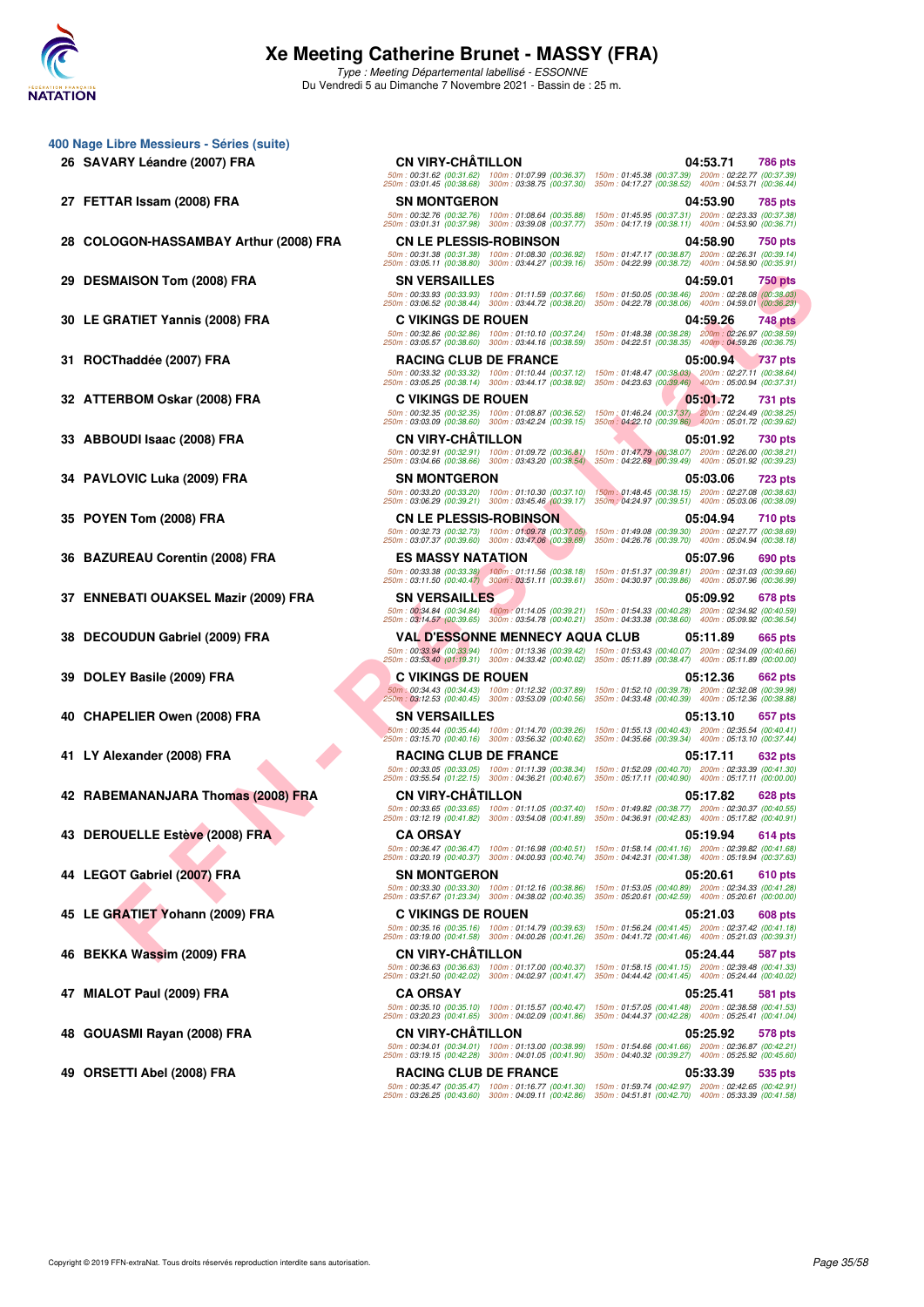

**400 Nage Libre Messieurs - Séries (suite)**

## **Xe Meeting Catherine Brunet - MASSY (FRA)**

Type : Meeting Départemental labellisé - ESSONNE Du Vendredi 5 au Dimanche 7 Novembre 2021 - Bassin de : 25 m.

**50 JAY Vadim (2009) FRA RACING CLUB DE FRANCE 05:33.61 533 pts**

| 51 NEDELLEC Martin (2008) FRA                                 | ES MASSY NATATION                                                                                           | 05:35.57<br>522 pts                                                                                           |
|---------------------------------------------------------------|-------------------------------------------------------------------------------------------------------------|---------------------------------------------------------------------------------------------------------------|
|                                                               | 50m: 00:35.06 (00:35.06) 100m: 01:14.11 (00:39.05)<br>250m: 03:22.32 (00:43.05) 300m: 04:06.85 (00:44.53)   | 150m: 01:56.52 (00:42.41) 200m: 02:39.27 (00:42.75)<br>350m: 04:51.48 (00:44.63) 400m: 05:35.57 (00:44.09)    |
| 52 EL MOUDIR Wassim (2009) FRA                                | <b>ES MASSY NATATION</b>                                                                                    | 05:38.35<br>507 pts                                                                                           |
|                                                               | 50m: 00:37.64 (00:37.64) 100m: 01:19.33 (00:41.69)                                                          | 150m: 02:01.74 (00:42.41) 200m: 02:44.94 (00:43.20)                                                           |
|                                                               | 250m: 03:28.58 (00:43.64) 300m: 04:11.48 (00:42.90)<br><b>CA ORSAY</b>                                      | 350m: 04:54.08 (00:42.60) 400m: 05:38.35 (00:44.27)<br>05:39.39                                               |
| 53 COURALET TAPI Cohen (2009) FRA                             | 50m: 00:34.96 (00:34.96) 100m: 01:15.62 (00:40.66)                                                          | <b>501 pts</b><br>150m: 01:57.90 (00:42.28) 200m: 02:41.50 (00:43.60)                                         |
|                                                               | 250m: 03:26.63 (00:45.13) 300m: 04:11.40 (00:44.77)                                                         | 350m: 04:57.25 (00:45.85) 400m: 05:39.39 (00:42.14)                                                           |
| DECOUDUN Rafael (2009) FRA                                    | <b>VAL D'ESSONNE MENNECY AQUA CLUB</b><br>50m: 00:37.08 (00:37.08) 100m: 01:19.09 (00:42.01)                | 05:41.57<br>489 pts<br>150m: 02:03.42 (00:44.33) 200m: 02:47.88 (00:44.46)                                    |
|                                                               | 250m: 03:31.67 (00:43.79) 300m: 04:15.59 (00:43.92)                                                         | 350m: 04:59.40 (00:43.81) 400m: 05:41.57 (00:42.17)                                                           |
| 55 CALABER Stanislas (2009) FRA                               | <b>CN LE PLESSIS-ROBINSON</b>                                                                               | 05:45.62<br>467 pts                                                                                           |
|                                                               | 50m: 00:35.89 (00:35.89) 100m: 01:18.25 (00:42.36)<br>250m: 03:31.08 (00:44.79) 300m: 04:15.93 (00:44.85)   | 150m: 02:01.99 (00:43.74) 200m: 02:46.29 (00:44.30)<br>350m: 05:00.55 (00:44.62) 400m: 05:45.62 (00:45.07)    |
| 56 SERCIEN Jaden (2009) FRA                                   | <b>ES MASSY NATATION</b>                                                                                    | 05:48.17<br>453 pts                                                                                           |
|                                                               | 50m: 00:36.98 (00:36.98) 100m: 01:19.48 (00:42.50)<br>250m: 03:30.13 (00:44.77) 300m: 04:16.25 (00:46.12)   | 150m: 02:02.15 (00:42.67) 200m: 02:45.36 (00:43.21)<br>350m: 05:03.04 (00:46.79) 400m: 05:48.17 (00:45.13)    |
| 57 GUERTON Lenny (2009) FRA                                   | <b>ETAMPES NATATION</b>                                                                                     | 05:50.59<br>441 pts                                                                                           |
|                                                               | 50m: 00:37.74 (00:37.74) 100m: 01:21.69 (00:43.95)<br>250m: 03:37.62 (00:45.54) 300m: 04:23.65 (00:46.03)   | 150m: 02:06.55 (00:44.86) 200m: 02:52.08 (00:45.53)<br>350m: 05:08.52 (00:44.87) 400m: 05:50.59 (00:42.07)    |
| 58 HASSAOUI IIyass (2008) FRA                                 | <b>SN MONTGERON</b>                                                                                         | 05:50.69<br>440 pts                                                                                           |
|                                                               | 50m: 00:34.67 (00:34.67) 100m: 01:17.23 (00:42.56)                                                          | 150m: 02:01.21 (00:43.98) 200m: 02:47.10 (00:45.89)                                                           |
|                                                               | 250m: 03:32.68 (00:45.58) 300m: 04:19.86 (00:47.18)                                                         | 350m: 05:05.68 (00:45.82) 400m: 05:50.69 (00:45.01)                                                           |
| 59 CANDAT Germain (2008) FRA                                  | <b>S.M MONTROUGE</b><br>50m: 00:38.35 (00:38.35)<br>100m: 01:22.24 (00:43.89)                               | 05:57.81<br>404 pts<br>150m: 02:07.51 (00:45.27) 200m: 02:53.69 (00:46.18)                                    |
|                                                               | 250m: 03:40.12 (00:46.43)<br>300m: 04:26.49 (00:46.37)                                                      | 350m: 05:13.13 (00:46.64) 400m: 05:57.81 (00:44.68)                                                           |
| 60 LEGOT Jérémy (2009) FRA                                    | <b>SN MONTGERON</b>                                                                                         | 05:58.79<br>399 pts                                                                                           |
|                                                               | 50m: 00:39.32 (00:39.32) 100m: 01:23.45 (00:44.13)<br>250m: 03:42.46 (00:46.46) 300m: 04:28.72 (00:46.26)   | 150m: 02:09.33 (00:45.88) 200m: 02:56.00 (00:46.67)<br>350m: 05:14.42 (00:45.70) 400m: 05:58.79 (00:44.37)    |
| 61 EURIAT Bruce (2009) FRA                                    | <b>RACING CLUB DE FRANCE</b>                                                                                | 05:59.70<br>395 pts                                                                                           |
|                                                               | 50m: 00:39.32 (00:39.32) 100m: 01:22.59 (00:43.27)<br>250m: 03:40.79 (00:46.22) 300m: 04:28.44 (00:47.65)   | 150m: 02:08.41 (00:45.82) 200m: 02:54.57 (00:46.16)<br>350m: 05:15.19 (00:46.75) 400m: 05:59.70 (00:44.51)    |
| 62 REDOUANE Sami (2008) FRA                                   | <b>SCA 2000 EVRY</b>                                                                                        | 06:03.08<br>378 pts                                                                                           |
|                                                               | 50m: 00:39.39 (00:39.39) 100m: 01:24.56 (00:45.17)<br>250m: 03:46.16 (00:47.11) 300m: 04:32.90 (00:46.74)   | 150m: 02:12.12 (00:47.56) 200m: 02:59.05 (00:46.93)<br>350m: 05:18.55 (00:45.65)<br>400m: 06:03.08 (00:44.53) |
| 63 BARLIER Lucas (2009) FRA                                   | <b>CN VIRY-CHATILLON</b>                                                                                    | 06:06.36<br><b>362 pts</b>                                                                                    |
|                                                               | 50m: 00:41.09 (00:41.09) 100m: 01:28.04 (00:46.95)                                                          | 150m: 02:14.14 (00:46.10) 200m: 03:01.20 (00:47.06)                                                           |
|                                                               | 250m: 03:48.49 (00:47.29) 300m: 04:36.26 (00:47.77)                                                         | 350m: 05:23.51 (00:47.25)<br>400m: 06:06.36 (00:42.85)                                                        |
| 64 DIALLO Salihou (2009) FRA                                  | <b>SCA 2000 EVRY</b><br>50m: 00:40.62 (00:40.62)<br>100m: 01:27.46 (00:46.84)                               | 06:16.78<br>315 pts<br>150m: 02:15.31 (00:47.85) 200m: 03:04.43 (00:49.12)                                    |
|                                                               | 250m: 03:53.18 (00:48.75)<br>300m: 04:41.78 (00:48.60)                                                      | 350m: 05:30.54 (00:48.76) 400m: 06:16.78 (00:46.24)                                                           |
| 65 PACE Alexis (2009) FRA                                     | <b>US VAIRES</b><br>50m: 00:42.06 (00:42.06) 100m: 02:17.26 (01:35.20)                                      | 06:31.84<br><b>252 pts</b><br>150m: 03:07.66 (00:50.40) 200m: 03:58.65 (00:50.99)                             |
|                                                               | 250m: 04:49.79 (00:51.14) 300m: 05:42.94 (00:53.15)                                                         | 350m: 06:31.84 (00:48.90) 400m: 06:31.84 (00:00.00)                                                           |
| 66 REPESCIUC Ruslan (2009) FRA                                | <b>SN MONTGERON</b>                                                                                         | 06:32.26<br>251 pts                                                                                           |
|                                                               | 50m: 00:41.28 (00:41.28) 100m: 01:29081 : (00:48.53)<br>250m: 04:04.00 (00:50.98) 300m: 04:54.41 (00:50.41) | 200m: 03:13.02 (01:43.21)<br>350m: 05:45.67 (00:51.26) 400m: 06:32.26 (00:46.59)                              |
| 67 ELIAS-MENET Maxime (2009) FRA                              | <b>CA L'HAY-LES-ROSES</b>                                                                                   | 06:58.66<br><b>158 pts</b>                                                                                    |
|                                                               | 50m: 00:45.76 (00:45.76) 100m: 01:36.70 (00:50.94)<br>250m: 04:17.02 (00:54.08) 300m: 05:11.42 (00:54.40)   | 150m: 02:29.00 (00:52.30) 200m: 03:22.94 (00:53.94)<br>350m: 06:05.94 (00:54.52) 400m: 06:58.66 (00:52.72)    |
| --- COLLIN Lucas (2008) FRA                                   | <b>RACING CLUB DE FRANCE</b>                                                                                | <b>DNS dec</b>                                                                                                |
|                                                               |                                                                                                             |                                                                                                               |
| 50 Dos Messieurs - Finale A 9-11 ans (Samedi 6 Novembre 2021) |                                                                                                             |                                                                                                               |
|                                                               |                                                                                                             |                                                                                                               |
| 1 FAUCONNIER Léo (2010) FRA                                   | AQUA VALLÉE-DE-CHEVREUSE                                                                                    | 00:36.22<br><b>681 pts</b>                                                                                    |
| 2 CHECOURY Gabriel (2010) FRA                                 | <b>RACING CLUB DE FRANCE</b>                                                                                | 00:36.65<br><b>662 pts</b>                                                                                    |
| 2 CATAYEE Joackim (2010) FRA                                  | <b>SCA 2000 EVRY</b>                                                                                        | 00:36.65<br><b>662 pts</b>                                                                                    |
| 4 JULIEN Baptiste (2010) FRA<br>5 CHECOURY Eli (2010) FRA     | <b>SN VERSAILLES</b><br><b>RACING CLUB DE FRANCE</b>                                                        | 00:37.56<br><b>621 pts</b>                                                                                    |
| 6 BAZUREAU Antonin (2010) FRA                                 | <b>ES MASSY NATATION</b>                                                                                    | 00:38.07<br><b>599 pts</b><br>00:38.13                                                                        |
| 7 CHAVEL Noah (2010) FRA                                      | <b>RACING CLUB DE FRANCE</b>                                                                                | <b>597 pts</b><br>00:39.16<br>553 pts                                                                         |
|                                                               |                                                                                                             |                                                                                                               |

**8 AQUILON Romain (2010) FRA S.M MONTROUGE 00:39.24 550 pts**

#### **[50 Dos Messieurs - Séries](http://www.ffnatation.fr/webffn/resultats.php?idact=nat&go=epr&idcpt=72199&idepr=61) 9-11 ans** (Samedi 6 Novembre 2021)

| 1 FAUCONNIER Léo (2010) FRA | <b>AQUA VALLÉE-DE-CHEVREUSE</b> | 00:36.11 | 686 pts |
|-----------------------------|---------------------------------|----------|---------|
|-----------------------------|---------------------------------|----------|---------|

|                                                              | 50m : 00:35.28 (00:35.28) 100m : 01:14.94 (00:39.66) 150m : 01:57.38 (00:42.44) 200m : 02:40.37 (00:42.99)<br>250m: 03:23.91 (00:43.54) 300m: 04:06.87 (00:42.96) 350m: 04:51.31 (00:44.44) 400m: 05:33.61 (00:42.30) |                                                                                                              |
|--------------------------------------------------------------|-----------------------------------------------------------------------------------------------------------------------------------------------------------------------------------------------------------------------|--------------------------------------------------------------------------------------------------------------|
| 51 NEDELLEC Martin (2008) FRA                                | <b>ES MASSY NATATION</b>                                                                                                                                                                                              | 05:35.57<br><b>522 pts</b>                                                                                   |
|                                                              | 50m: 00:35.06 (00:35.06) 100m: 01:14.11 (00:39.05) 150m: 01:56.52 (00:42.41) 200m: 02:39.27 (00:42.75)<br>250m: 03:22.32 (00:43.05) 300m: 04:06.85 (00:44.53)                                                         | 350m: 04:51.48 (00:44.63) 400m: 05:35.57 (00:44.09)                                                          |
| 52   EL MOUDIR Wassim (2009) FRA                             | <b>ES MASSY NATATION</b>                                                                                                                                                                                              | 05:38.35<br>507 pts                                                                                          |
|                                                              | 50m: 00:37.64 (00:37.64) 100m: 01:19.33 (00:41.69) 150m: 02:01.74 (00:42.41) 200m: 02:44.94 (00:43.20)<br>250m: 03:28.58 (00:43.64) 300m: 04:11.48 (00:42.90)                                                         | 350m: 04:54.08 (00:42.60) 400m: 05:38.35 (00:44.27)                                                          |
| 53 COURALET TAPI Cohen (2009) FRA                            | <b>CA ORSAY</b>                                                                                                                                                                                                       | 05:39.39<br><b>501 pts</b>                                                                                   |
|                                                              | 50m: 00:34.96 (00:34.96) 100m: 01:15.62 (00:40.66) 150m: 01:57.90 (00:42.28) 200m: 02:41.50 (00:43.60)<br>250m: 03:26.63 (00:45.13) 300m: 04:11.40 (00:44.77) 350m: 04:57.25 (00:45.85) 400m: 05:39.39 (00:42.14)     |                                                                                                              |
| 54   DECOUDUN Rafael (2009) FRA                              | <b>VAL D'ESSONNE MENNECY AQUA CLUB</b>                                                                                                                                                                                | 05:41.57<br>489 pts                                                                                          |
|                                                              | 50m: 00:37.08 (00:37.08) 100m: 01:19.09 (00:42.01) 150m: 02:03.42 (00:44.33) 200m: 02:47.88 (00:44.46)<br>250m: 03:31.67 (00:43.79) 300m: 04:15.59 (00:43.92) 350m: 04:59.40 (00:43.81) 400m: 05:41.57 (00:42.17)     |                                                                                                              |
| 55   CALABER Stanislas (2009) FRA                            | <b>CN LE PLESSIS-ROBINSON</b>                                                                                                                                                                                         | 05:45.62<br>467 pts                                                                                          |
|                                                              | 50m: 00:35.89 (00:35.89) 100m: 01:18.25 (00:42.36)<br>250m: 03:31.08 (00:44.79) 300m: 04:15.93 (00:44.85)                                                                                                             | 150m: 02:01.99 (00:43.74) 200m: 02:46.29 (00:44.30)<br>350m: 05:00.55 (00:44.62) 400m: 05:45.62 (00:45.07)   |
| 56 SERCIEN Jaden (2009) FRA                                  | <b>ES MASSY NATATION</b>                                                                                                                                                                                              | 05:48.17<br>453 pts                                                                                          |
|                                                              | 50m: 00:36.98 (00:36.98) 100m: 01:19.48 (00:42.50)<br>250m: 03:30.13 (00:44.77) 300m: 04:16.25 (00:46.12)                                                                                                             | 150m: 02:02.15 (00:42.67) 200m: 02:45.36 (00:43.21)<br>350m: 05:03.04 (00:46.79) 400m: 05:48.17 (00:45.13)   |
| 57   GUERTON Lenny (2009) FRA                                | <b>ETAMPES NATATION</b>                                                                                                                                                                                               | 05:50.59<br>441 pts                                                                                          |
|                                                              | 50m: 00:37.74 (00:37.74) 100m: 01:21.69 (00:43.95)<br>250m: 03:37.62 (00:45.54) 300m: 04:23.65 (00:46.03)                                                                                                             | 150m: 02:06.55 (00:44.86) 200m: 02:52.08 (00:45.53)<br>350m: 05:08.52 (00:44.87) 400m: 05:50.59 (00:42.07)   |
| 58   HASSAOUI Ilyass (2008) FRA                              | <b>SN MONTGERON</b>                                                                                                                                                                                                   | 05:50.69<br>440 pts                                                                                          |
|                                                              | 50m: 00:34.67 (00:34.67) 100m: 01:17.23 (00:42.56)<br>250m: 03:32.68 (00:45.58) 300m: 04:19.86 (00:47.18)                                                                                                             | 150m: 02:01.21 (00:43.98) 200m: 02:47.10 (00:45.89)<br>350m : 05:05.68 (00:45.82) 400m : 05:50.69 (00:45.01) |
| 59   CANDAT Germain (2008) FRA                               | <b>S.M MONTROUGE</b>                                                                                                                                                                                                  | 05:57.81<br>404 pts                                                                                          |
|                                                              | 50m: 00:38.35 (00:38.35) 100m: 01:22.24 (00:43.89)<br>250m: 03:40.12 (00:46.43) 300m: 04:26.49 (00:46.37)                                                                                                             | 150m: 02:07.51 (00:45.27) 200m: 02:53.69 (00:46.18)<br>350m: 05:13.13 (00:46.64) 400m: 05:57.81 (00:44.68)   |
| 60   LEGOT Jérémy (2009) FRA                                 | <b>SN MONTGERON</b>                                                                                                                                                                                                   | 05:58.79<br><b>399 pts</b>                                                                                   |
|                                                              | 50m: 00:39.32 (00:39.32) 100m: 01:23.45 (00:44.13)<br>250m: 03:42.46 (00:46.46) 300m: 04:28.72 (00:46.26)                                                                                                             | 150m: 02:09.33 (00:45.88) 200m: 02:56.00 (00:46.67)<br>350m: 05:14.42 (00:45.70) 400m: 05:58.79 (00:44.37)   |
| 61   EURIAT Bruce (2009) FRA                                 | <b>RACING CLUB DE FRANCE</b>                                                                                                                                                                                          | 05:59.70<br><b>395 pts</b>                                                                                   |
|                                                              | 50m: 00:39.32 (00:39.32) 100m: 01:22.59 (00:43.27)<br>250m: 03:40.79 (00:46.22) 300m: 04:28.44 (00:47.65)                                                                                                             | 150m: 02:08.41 (00:45.82) 200m: 02:54.57 (00:46.16)<br>350m: 05:15.19 (00:46.75) 400m: 05:59.70 (00:44.51)   |
| 62   REDOUANE Sami (2008) FRA                                | <b>SCA 2000 EVRY</b>                                                                                                                                                                                                  | 06:03.08<br><b>378 pts</b>                                                                                   |
|                                                              | 50m: 00:39.39 (00:39.39) 100m: 01:24.56 (00:45.17) 150m: 02:12.12 (00:47.56) 200m: 02:59.05 (00:46.93)<br>250m: 03:46.16 (00:47.11) 300m: 04:32.90 (00:46.74) 350m: 05:18.55 (00:45.65) 400m: 06:03.08 (00:44.53)     |                                                                                                              |
| 63   BARLIER Lucas (2009) FRA                                | <b>CN VIRY-CHATILLON</b>                                                                                                                                                                                              | 06:06.36<br><b>362 pts</b>                                                                                   |
|                                                              | $50m$ : 00:41.09 (00:41.09) 100m: 01:28.04 (00:46.95) 150m: 02:14.14 (00:46.10) 200m: 03:01.20 (00:47.06)<br>250m: 03:48.49 (00:47.29) 300m: 04:36.26 (00:47.77)                                                      | 350m: 05:23.51 (00:47.25) 400m: 06:06.36 (00:42.85)                                                          |
| 64   DIALLO Salihou (2009) FRA                               | <b>SCA 2000 EVRY</b>                                                                                                                                                                                                  | 06:16.78<br><b>315 pts</b>                                                                                   |
|                                                              | 50m: 00:40.62 (00:40.62) 100m: 01:27.46 (00:46.84)<br>250m: 03:53.18 (00:48.75) 300m: 04:41.78 (00:48.60)                                                                                                             | 150m: 02:15.31 (00:47.85) 200m: 03:04.43 (00:49.12)<br>350m: 05:30.54 (00:48.76) 400m: 06:16.78 (00:46.24)   |
| 65   PACE Alexis (2009) FRA                                  | <b>US VAIRES</b>                                                                                                                                                                                                      | 06:31.84<br><b>252 pts</b>                                                                                   |
|                                                              | 50m: 00:42.06 (00:42.06) 100m: 02:17.26 (01:35.20)<br>250m: 04:49.79 (00:51.14) 300m: 05:42.94 (00:53.15)                                                                                                             | 150m: 03:07.66 (00:50.40) 200m: 03:58.65 (00:50.99)<br>350m: 06:31.84 (00:48.90) 400m: 06:31.84 (00:00.00)   |
| 66 REPESCIUC Ruslan (2009) FRA                               | <b>SN MONTGERON</b>                                                                                                                                                                                                   | 06:32.26<br><b>251 pts</b>                                                                                   |
|                                                              | 50m: 00:41.28 (00:41.28) 100m: 01:29 (81.(00:48.53)<br>250m: 04:04.00 (00:50.98) 300m: 04:54.41 (00:50.41) 350m: 05:45.67 (00:51.26) 400m: 06:32.26 (00:46.59)                                                        | 200m: 03:13.02 (01:43.21)                                                                                    |
| 67   ELIAS-MENET Maxime (2009) FRA                           | <b>CA L'HAY-LES-ROSES</b>                                                                                                                                                                                             | 06:58.66<br><b>158 pts</b>                                                                                   |
|                                                              | 50m : 00:45.76 (00:45.76) 100m : 01:36.70 (00:50.94) 150m : 02:29.00 (00:52.30) 200m : 03:22.94 (00:53.94)<br>250m: 04:17.02 (00:54.08) 300m: 05:11.42 (00:54.40) 350m: 06:05.94 (00:54.52) 400m: 06:58.66 (00:52.72) |                                                                                                              |
| --- COLLIN Lucas (2008) FRA                                  | <b>RACING CLUB DE FRANCE</b>                                                                                                                                                                                          | <b>DNS</b> dec                                                                                               |
|                                                              |                                                                                                                                                                                                                       |                                                                                                              |
| O Dos Messieurs - Finale A 9-11 ans (Samedi 6 Novembre 2021) |                                                                                                                                                                                                                       |                                                                                                              |
| 1 FAUCONNIER Léo (2010) FRA                                  | <b>AQUA VALLÉE-DE-CHEVREUSE</b>                                                                                                                                                                                       | 00:36.22<br>681 pts                                                                                          |
| 2 CHECOURY Gabriel (2010) FRA                                | <b>RACING CLUB DE FRANCE</b>                                                                                                                                                                                          | 00:36.65<br>662 pts                                                                                          |
|                                                              |                                                                                                                                                                                                                       |                                                                                                              |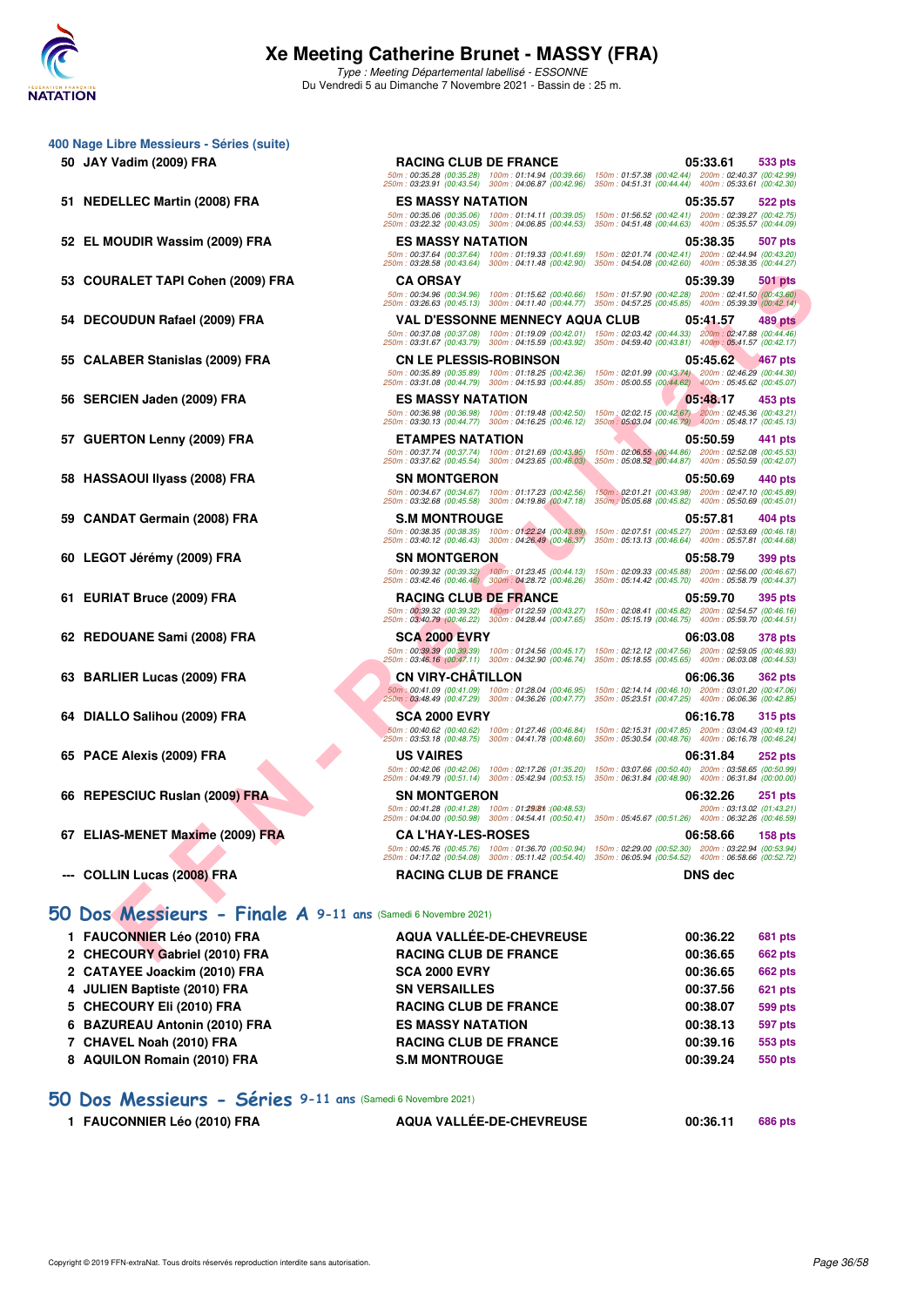

**50 Dos Messieurs - Séries (suite)**

| 2 CHECOURY Gabriel (2010) FRA          | <b>RACING CLUB DE FRANCE</b>     | 00:36.54<br>667 pts        |
|----------------------------------------|----------------------------------|----------------------------|
| 3 JULIEN Baptiste (2010) FRA           | <b>SN VERSAILLES</b>             | 00:36.90<br>651 pts        |
| 4 CHECOURY Eli (2010) FRA              | <b>RACING CLUB DE FRANCE</b>     | 00:37.39<br>629 pts        |
| 5 CATAYEE Joackim (2010) FRA           | <b>SCA 2000 EVRY</b>             | 00:37.49<br><b>624 pts</b> |
| 6 CHAVEL Noah (2010) FRA               | <b>RACING CLUB DE FRANCE</b>     | 00:37.94<br>605 pts        |
| 7 BAZUREAU Antonin (2010) FRA          | <b>ES MASSY NATATION</b>         | 00:38.39<br><b>586 pts</b> |
| 8 AQUILON Romain (2010) FRA            | <b>S.M MONTROUGE</b>             | 00:39.61<br>535 pts        |
| 9 HADJIDJ Jalis (2010) FRA             | <b>ES MASSY NATATION</b>         | 00:39.88<br><b>524 pts</b> |
| 10 ALOISIO Jonathan Diego (2010) FRA   | <b>CN LE PLESSIS-ROBINSON</b>    | <b>505 pts</b><br>00:40.37 |
| 11 VAN CAENEGEM Tom (2011) FRA         | <b>S.M MONTROUGE</b>             | <b>494 pts</b><br>00:40.65 |
| 12 PILTZ Lukas (2010) GER              | <b>RACING CLUB DE FRANCE</b>     | 00:41.00<br><b>480 pts</b> |
| 13 HOUP Nathan (2010) FRA              | AQUA VALLÉE-DE-CHEVREUSE         | 00:41.33<br>468 pts        |
| 14 STOCKMANN Victor (2010) FRA         | <b>CN ST-MICHEL-SUR-ORGE</b>     | <b>463 pts</b><br>00:41.44 |
| 15 VELLUET Thimothé (2010) FRA         | <b>CN LE PLESSIS-ROBINSON</b>    | 00:41.60<br>457 pts        |
| 16 DANIEL Nohan (2010) FRA             | <b>ES MASSY NATATION</b>         | 00:41.67<br>455 pts        |
| 17 KERFORN Paul (2011) FRA             | <b>CA ORSAY</b>                  | 00:41.75<br>452 pts        |
| 18 REAL Pablo (2010) FRA               | <b>CA L'HAY-LES-ROSES</b>        | 00:41.90<br>446 pts        |
| 19 TRAN Alvin (2011) FRA               | <b>US VILLEJUIF NATATION</b>     | 00:41.92<br>446 pts        |
| 20 KHEMIR Ali (2010) FRA               | <b>SN VERSAILLES</b>             | 00:42.06<br>440 pts        |
| 21 HAMOUDA Adam (2010) FRA             | <b>ES MASSY NATATION</b>         | 00:42.17<br>436 pts        |
| 22 BATAILLE Alexandre (2010) FRA       | <b>CN LE PLESSIS-ROBINSON</b>    | 00:42.19<br>436 pts        |
| 23 MURAKAMI-FONTANI Nicolo (2010) FRA  | <b>RACING CLUB DE FRANCE</b>     | 00:42.45<br>426 pts        |
| 24 NAOUN Kenzy (2010) FRA              | <b>SN VERSAILLES</b>             | 00:42.81<br><b>413 pts</b> |
| 25 KECHABIA Anice (2010) FRA           | <b>C VIKINGS DE ROUEN</b>        | 00:43.06<br>404 pts        |
| 26 CHARTREL Pierre-Louis (2011) FRA    | <b>SN VERSAILLES</b>             | 00:43.32<br>395 pts        |
| 27 TETU DUBREUIL Raphael (2011) FRA    | <b>ES MASSY NATATION</b>         | 00:43.34<br>395 pts        |
| 28 CECCHETTO Liron (2010) FRA          | <b>CN ST-MICHEL-SUR-ORGE</b>     |                            |
| 29 TRAMIER Emile (2010) FRA            | <b>RACING CLUB DE FRANCE</b>     | 00:43.53<br><b>388 pts</b> |
|                                        |                                  | 00:43.87<br><b>376 pts</b> |
| 30 NAOUI LE BECHEC Ilian (2010) FRA    | <b>C VIKINGS DE ROUEN</b>        | 00:44.00<br><b>372 pts</b> |
| 31 MARTIN Sasha (2010) FRA             | <b>ES MASSY NATATION</b>         | 00:44.33<br><b>361 pts</b> |
| 32 MARTIN Maël (2011) FRA              | <b>SN VERSAILLES</b>             | 00:44.61<br><b>352 pts</b> |
| 33 GARCIA Alexandre (2010) FRA         | <b>S.M MONTROUGE</b>             | 00:44.83<br>344 pts        |
| 34 AMINE Soulaymane (2010) FRA         | <b>CN LE PLESSIS-ROBINSON</b>    | 00:44.91<br><b>342 pts</b> |
| 35 NIEL Marin (2010) FRA               | <b>SN VERSAILLES</b>             | 00:45.72<br><b>316 pts</b> |
| 36 TRéBOSC Yanis (2011) FRA            | <b>ES MASSY NATATION</b>         | 00:45.74<br><b>315 pts</b> |
| 37 OSIPOV Mikael (2011) FRA            | <b>CN LE PLESSIS-ROBINSON</b>    | 00:45.87<br><b>311 pts</b> |
| 38 MARINO Luca (2011) FRA              | <b>SCA 2000 EVRY</b>             | 00:46.18<br><b>302 pts</b> |
| 39 ANTONUCCI Liam (2011) FRA           | <b>ES VITRY</b>                  | 00:46.54<br><b>291 pts</b> |
| 40 DEMALDENT Jules (2011) FRA          | <b>SN VERSAILLES</b>             | 00:46.77<br><b>284 pts</b> |
| 41 TEPLIER Mathys (2011) FRA           | <b>SN MONTGERON</b>              | 00:46.91<br><b>280 pts</b> |
| 42 MAMDOURICCIULLI Amjad (2011) FRA    | <b>SN VERSAILLES</b>             | 00:47.58<br><b>261 pts</b> |
| 43 OUVRARD Philémon (2010) FRA         | AQUA VALLÉE-DE-CHEVREUSE         | 00:47.84<br><b>254 pts</b> |
| 44 REMY Lucas (2012) FRA               | <b>ES MASSY NATATION</b>         | 00:49.00<br>222 pts        |
| 45 LANGLAIS NAVARRETE Ethan (2010) FRA | <b>SN MONTGERON</b>              | 00:49.51<br>209 pts        |
| 46 BROET Kaan (2010) FRA               | <b>CA L'HAY-LES-ROSES</b>        | 00:49.64<br><b>206 pts</b> |
| 47 LE FLOCDANET Alban (2010) FRA       | <b>SN VERSAILLES</b>             | 00:49.71<br><b>204 pts</b> |
| 48 MOUA NOU TOUA Russel (2011) FRA     | <b>EN STE-GENEVIÈVE-DES-BOIS</b> | 00:50.46<br><b>186 pts</b> |
| 49 SEI Léo-Paul (2012) FRA             | <b>SN VERSAILLES</b>             | 00:51.66<br><b>158 pts</b> |
| 50 CORAGLIA Bautista (2012) ITA        | <b>SN VERSAILLES</b>             | 00:52.61<br>138 pts        |
| 51 DUCLOUX Marley (2010) FRA           | <b>ES MASSY NATATION</b>         | 00:53.61<br>118 pts        |
| 52 COMBALUZIER Noé (2012) FRA          | <b>SN VERSAILLES</b>             | 00:54.11<br>109 pts        |
| 53 ROUX Nathan (2012) FRA              | <b>SN VERSAILLES</b>             | 00:54.94<br>94 pts         |
| 54 BELHAJ Haroon (2012) FRA            | <b>SN VERSAILLES</b>             | 00:55.79<br>80 pts         |
| 55 LHOMMEDIEU Tom (2012) FRA           | <b>SN VERSAILLES</b>             | 00:58.15<br>47 pts         |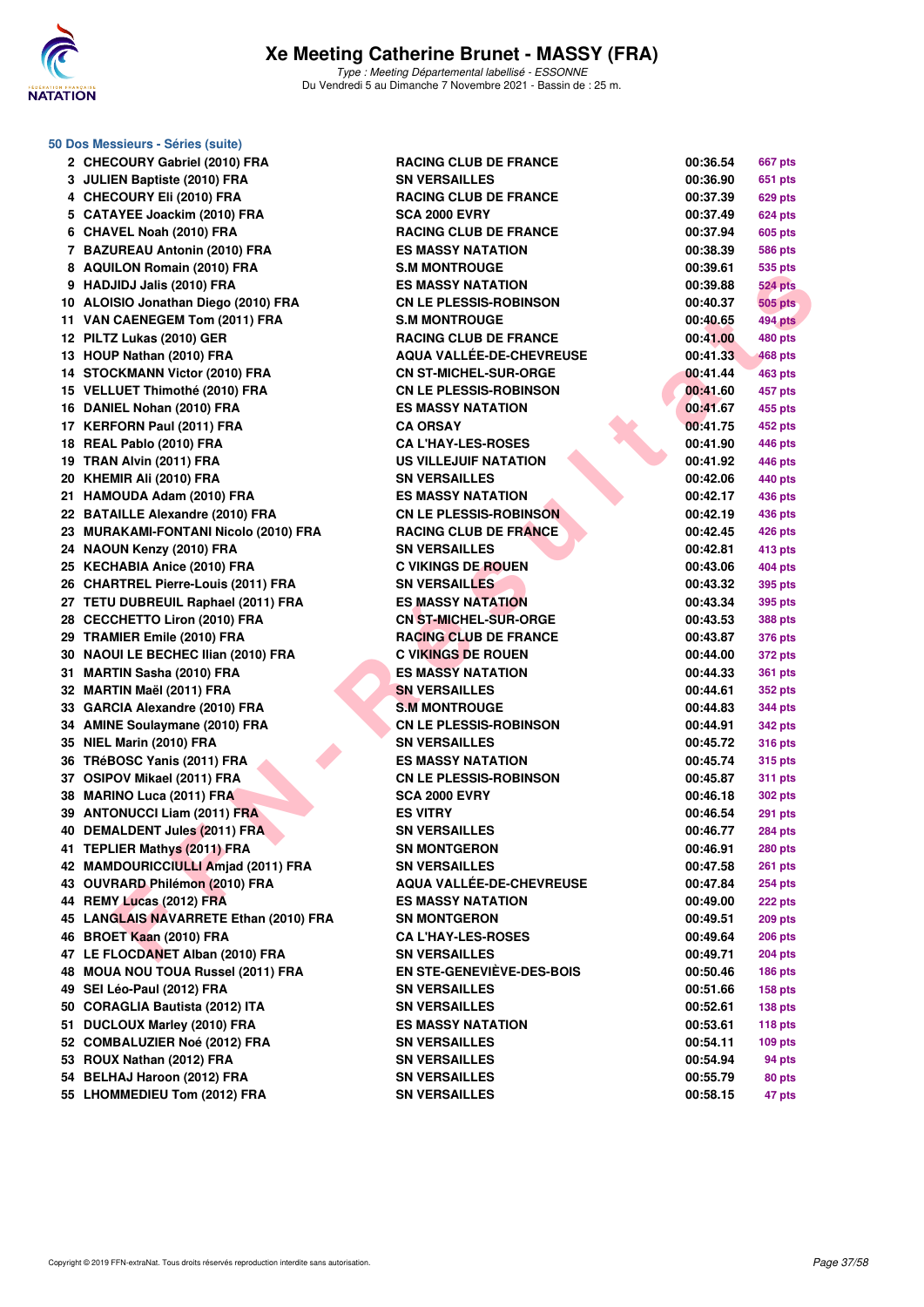

Type : Meeting Départemental labellisé - ESSONNE Du Vendredi 5 au Dimanche 7 Novembre 2021 - Bassin de : 25 m.

| 50 Dos Messieurs - Séries (suite)                             |                                                          |                                                                |                           |  |  |  |  |  |  |  |
|---------------------------------------------------------------|----------------------------------------------------------|----------------------------------------------------------------|---------------------------|--|--|--|--|--|--|--|
| 56 GORIN Arthur (2011) FRA                                    | <b>SN VERSAILLES</b>                                     | 00:58.36                                                       | 45 pts                    |  |  |  |  |  |  |  |
| --- PAVLOVIC Filip (2011) FRA                                 | <b>SN MONTGERON</b>                                      | <b>DNS dec</b>                                                 |                           |  |  |  |  |  |  |  |
| <b>BOUTTEAU Clément (2011) FRA</b>                            | <b>SN VERSAILLES</b>                                     | <b>DNS dec</b>                                                 |                           |  |  |  |  |  |  |  |
| --- MAJCHER Jonas (2010) FRA                                  | <b>CN LE PLESSIS-ROBINSON</b>                            | <b>DSQ</b>                                                     |                           |  |  |  |  |  |  |  |
| 100 Dos Messieurs - Finale A 14 ans (Samedi 6 Novembre 2021)  |                                                          |                                                                |                           |  |  |  |  |  |  |  |
| 1 BRAIZE Stann (2007) FRA                                     | <b>ES MASSY NATATION</b>                                 | 01:02.70                                                       | 1031 pts                  |  |  |  |  |  |  |  |
| 2 GOMEZ Pierre (2007) FRA                                     | <b>CN LE PLESSIS-ROBINSON</b>                            | 01:06.28                                                       | <b>937 pts</b>            |  |  |  |  |  |  |  |
| 3 CLEMENT Bastien (2007) FRA                                  | <b>S.M MONTROUGE</b>                                     | 01:07.07                                                       | <b>916 pts</b>            |  |  |  |  |  |  |  |
| 4 SAILLET Corentin (2007) FRA                                 | <b>YERRES NATATION</b>                                   | 01:07.83                                                       | 897 pts                   |  |  |  |  |  |  |  |
| 5 EL MOUDIR Ayyoub (2007) FRA                                 | <b>ES MASSY NATATION</b>                                 | 01:08.46                                                       | <b>881 pts</b>            |  |  |  |  |  |  |  |
| 6 RIBAUDEAU Louis (2007) FRA                                  | <b>RED STAR CLUB CHAMPIGNY</b>                           | 01:09.57                                                       | 854 pts                   |  |  |  |  |  |  |  |
| 7 SOURDEAU-LACHOT Camille (2007) FRA                          | <b>S.M MONTROUGE</b>                                     | 01:09.73                                                       | 850 pts                   |  |  |  |  |  |  |  |
| 8 FARKAS-BAJAN Peter (2007) FRA                               | <b>ES MASSY NATATION</b>                                 | 01:10.31                                                       | 836 pts                   |  |  |  |  |  |  |  |
| 100 Dos Messieurs - Finale B 13 ans (Samedi 6 Novembre 2021)  |                                                          |                                                                |                           |  |  |  |  |  |  |  |
| 1 DOMBEK--MIRO Alexander (2008) FRA                           | AQUA VALLÉE-DE-CHEVREUSE                                 | 01:08.85                                                       | 872 pts                   |  |  |  |  |  |  |  |
| 2 GUY Gregoire (2008) FRA                                     | <b>RACING CLUB DE FRANCE</b>                             | 01:09.87                                                       | 846 pts                   |  |  |  |  |  |  |  |
| 3 AZIZI Seifeddine (2008) FRA                                 | <b>SN VERSAILLES</b>                                     | 01:10.59                                                       | 829 pts                   |  |  |  |  |  |  |  |
| 4 VILLESANGE Maxime (2008) FRA                                | <b>SN MONTGERON</b>                                      | 01:10.72                                                       | 826 pts                   |  |  |  |  |  |  |  |
| 5 ALY Marwan (2008) FRA                                       | <b>ES MASSY NATATION</b>                                 | 01:10.98                                                       | 819 pts                   |  |  |  |  |  |  |  |
| 6 BAZUREAU Corentin (2008) FRA                                | <b>ES MASSY NATATION</b>                                 | 01:11.53                                                       | <b>806 pts</b>            |  |  |  |  |  |  |  |
| 7 TÊTU DUBREUIL Samuel (2008) FRA                             | <b>ES MASSY NATATION</b>                                 | 01:12.48                                                       | <b>784 pts</b>            |  |  |  |  |  |  |  |
| 8 MANUELLI Pierre-ange (2008) FRA                             | <b>SN VERSAILLES</b>                                     | 01:13.35                                                       | <b>763 pts</b>            |  |  |  |  |  |  |  |
|                                                               |                                                          |                                                                |                           |  |  |  |  |  |  |  |
| 100 Dos Messieurs - Finale C 12 ans (Samedi 6 Novembre 2021)  |                                                          |                                                                |                           |  |  |  |  |  |  |  |
| 1 TRAN Augustin (2009) FRA                                    | US VILLEJUIF NATATION                                    | 01:09.71                                                       | 850 pts                   |  |  |  |  |  |  |  |
| 2 LABOUGLIE Francois (2009) FRA                               | <b>SOISSONS NATATION SPORTIVE</b>                        | 01:09.80                                                       | 848 pts                   |  |  |  |  |  |  |  |
| 3 ENNEBATI OUAKSEL Mazir (2009) FRA                           | <b>SN VERSAILLES</b>                                     | 01:14.95                                                       | 727 pts                   |  |  |  |  |  |  |  |
| 4 GUNTZBERGER Matthias (2009) FRA                             | <b>SN VERSAILLES</b>                                     | 01:15.07                                                       | <b>724 pts</b>            |  |  |  |  |  |  |  |
| 5 SERTTAS Noyan (2009) FRA                                    | <b>SN MONTGERON</b>                                      | 01:16.60                                                       | 690 pts                   |  |  |  |  |  |  |  |
| 6 PAVLOVIC Luka (2009) FRA                                    | <b>SN MONTGERON</b>                                      | 01:17.18                                                       | 677 pts                   |  |  |  |  |  |  |  |
| 7 JAY Vadim (2009) FRA<br>8 EL MOUDIR Wassim (2009) FRA       | <b>RACING CLUB DE FRANCE</b><br><b>ES MASSY NATATION</b> | 01:17.54<br>01:18.66                                           | <b>669 pts</b><br>645 pts |  |  |  |  |  |  |  |
|                                                               |                                                          |                                                                |                           |  |  |  |  |  |  |  |
| 100 Dos Messieurs - Séries 12-14 ans (Samedi 6 Novembre 2021) |                                                          |                                                                |                           |  |  |  |  |  |  |  |
| 1 BRAIZE Stann (2007) FRA                                     | <b>ES MASSY NATATION</b>                                 | 01:03.93<br>50m: 00:30.49 (00:30.49) 100m: 01:03.93 (00:33.44) | 998 pts                   |  |  |  |  |  |  |  |
| 2 GOMEZ Pierre (2007) FRA                                     | <b>CN LE PLESSIS-ROBINSON</b>                            | 01:06.12                                                       | 941 pts                   |  |  |  |  |  |  |  |
|                                                               |                                                          | 50m: 00:31.81 (00:31.81) 100m: 01:06.12 (00:34.31)             |                           |  |  |  |  |  |  |  |
| 3 CLEMENT Bastien (2007) FRA                                  | <b>S.M MONTROUGE</b>                                     | 01:07.12<br>50m: 00:31.67 (00:31.67) 100m: 01:07.12 (00:35.45) | 915 pts                   |  |  |  |  |  |  |  |
| 4 GUY Gregoire (2008) FRA                                     | <b>RACING CLUB DE FRANCE</b>                             | 01:08.68<br>50m: 00:33.60 (00:33.60) 100m: 01:08.68 (00:35.08) | 876 pts                   |  |  |  |  |  |  |  |
| DOMBEK--MIRO Alexander (2008) FRA<br>5                        | AQUA VALLÉE-DE-CHEVREUSE                                 | 01:09.55                                                       | 854 pts                   |  |  |  |  |  |  |  |
| 6 BONAMY Etienne (2007) FRA                                   | <b>RACING CLUB DE FRANCE</b>                             | 50m: 00:34.31 (00:34.31) 100m: 01:09.55 (00:35.24)<br>01:09.77 | 849 pts                   |  |  |  |  |  |  |  |
|                                                               |                                                          | 50m: 00:33.27 (00:33.27) 100m: 01:09.77 (00:36.50)             |                           |  |  |  |  |  |  |  |
| 7 SOURDEAU-LACHOT Camille (2007) FRA                          | <b>S.M MONTROUGE</b>                                     | 01:09.78<br>50m: 00:32.95 (00:32.95) 100m: 01:09.78 (00:36.83) | 849 pts                   |  |  |  |  |  |  |  |
| 8 FARKAS-BAJAN Peter (2007) FRA                               | <b>ES MASSY NATATION</b>                                 | 01:10.08<br>50m: 00:33.76 (00:33.76) 100m: 01:10.08 (00:36.32) | 841 pts                   |  |  |  |  |  |  |  |
|                                                               |                                                          |                                                                |                           |  |  |  |  |  |  |  |

**8 EL MOUDIR Ayyoub (2007) FRA ES MASSY NATATION 01:10.08 841 pts**

50m : 00:34.38 (00:34.38) 100m : 01:10.08 (00:35.70)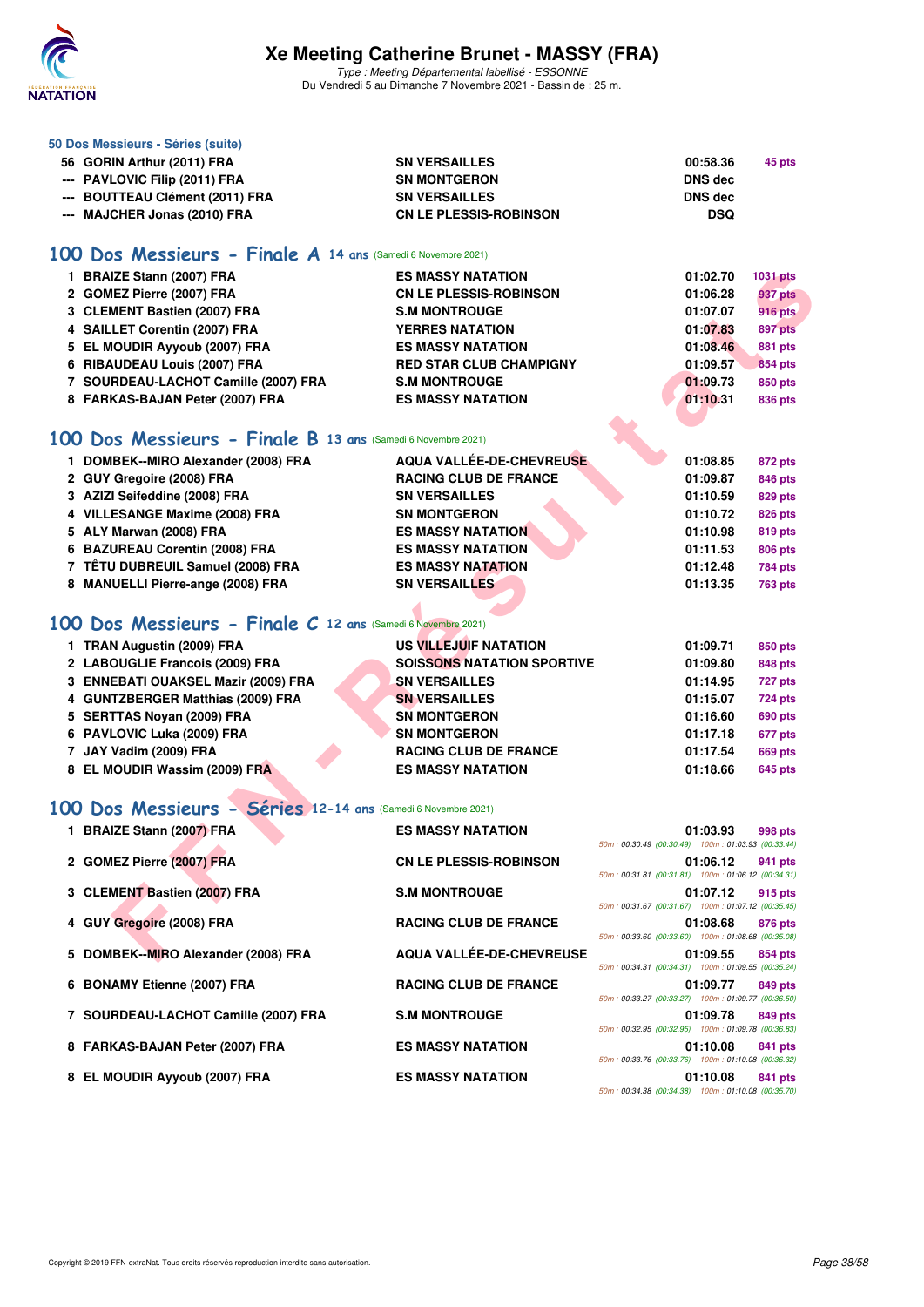

**FOULLE FRIDGE (2009) FRA**<br> **FOURNINE Immain (2009) FRA**<br> **FINAL ENGINE (2009) FRA**<br> **FINAL ENGINE (2009) FRA**<br> **FINAL ENGINE (2009) FRA**<br> **FINAL ENGINE (2009) FRA**<br> **FINAL ENGINE (2009) FRA**<br> **FINAL ENGINE (2009) FRA**<br> **100 Dos Messieurs - Séries (suite) 10 SAILLET Corentin (2007) FRA YERRES NATATION 01:10.16 839 pts 11 RIBAUDEAU Louis (2007) FRA RED STAR CLUB CHAMPIGNY 01:10.44 833 pts 12 ALY Marwan (2008) FRA ES MASSY NATATION 01:10.50 831 pts 13 VILLESANGE Maxime (2008) FRA SN MONTGERON 01:10.51 831 pts 14 LABOUGLIE Francois (2009) FRA SOISSONS NATATION SPORTIVE 01:10.62 828 pts 15 BOUTDARINE Imran (2007) FRA CN MELUN VAL DE SEINE 01:10.64 828 pts 16 DIJOUX Mael (2007) FRA CN MELUN VAL DE SEINE 01:11.01 819 pts 17 SAVARY Léandre (2007) FRA CN VIRY-CHÂTILLON 01:11.08 817 pts 18 LEE-BOUHOURS Florian (2007) FRA AQUA VALLÉE-DE-CHEVREUSE 611.11.16 815 pts 19 AZIZI Seifeddine (2008) FRA SN VERSAILLES 01:11.45 808 pts 20 MANUELLI Pierre-ange (2008) FRA SN VERSAILLES 01:11.46 808 pts 21 GERLOT Quentin (2007) FRA SOISSONS NATATION SPORTIVE 01:11.60 805 pts 22 TRéBOSC Samy (2007) FRA ES MASSY NATATION 01:11.66 803 pts 23 TÊTU DUBREUIL Samuel (2008) FRA ES MASSY NATATION 01:11.72 802 pts 24 TRAN Augustin (2009) FRA US VILLEJUIF NATATION 01:11.77 801 pts 25 BAZUREAU Corentin (2008) FRA ES MASSY NATATION 01:11.89 798 pts 26 POHU Eloy (2008) FRA AQUA VALLÉE-DE-CHEVREUSE 01:12.01 795 pts 27 ROCThaddée (2007) FRA RACING CLUB DE FRANCE 01:12.06 794 pts 28 COLOGON-HASSAMBAY Arthur (2008) FRA CN LE PLESSIS-ROBINSON 01:13.01 771 pts 29 MAJCHER Marius (2008) FRA CN LE PLESSIS-ROBINSON 01:13.17 768 pts 30 LE GRATIET Yannis (2008) FRA C VIKINGS DE ROUEN 01:14.09 746 pts 31 DJAOUD Noam (2007) FRA SN MONTGERON 501:14.24 743 pts 32 NORIS Louis (2008) FRA SOISSONS NATATION SPORTIVE 01:14.45 738 pts 33 LEGOT Gabriel (2007) FRA** SN MONTGERON SN MONTGERON 01:14.67 733 pts **34 ABBOUDI Isaac (2008) FRA CN VIRY-CHÂTILLON 01:14.88 728 pts 35 LY Alexander (2008) FRA RACING CLUB DE FRANCE 01:15.74 709 pts 35 COLLIN Lucas (2008) FRA RACING CLUB DE FRANCE 01:15.74 709 pts 37 DESMAISON Tom (2008) FRA SN VERSAILLES 01:16.40 694 pts 38 GUNTZBERGER Matthias (2009) FRA SN VERSAILLES 01:16.41 694 pts 39 SERTTAS Noyan (2009) FRA SN MONTGERON 01:16.80 685 pts**

**40 VIRGAL-PRUNIER Chrystopher (2007) FRA ES MASSY NATATION 01:17.22 676 pts**

50m : 00:33.92 (00:33.92) 100m : 01:10.16 (00:36.24) 50m : 00:34.89 (00:34.89) 100m : 01:10.44 (00:35.55) 50m : 00:34.15 (00:34.15) 100m : 01:10.50 (00:36.35) 50m : 00:34.34 (00:34.34) 100m : 01:10.51 (00:36.17) 50m : 00:34.35 (00:34.35) 100m : 01:10.62 (00:36.27) 50m : 00:34.60 (00:34.60) 100m : 01:10.64 (00:36.04) 50m : 00:35.11 (00:35.11) 100m : 01:11.01 (00:35.90) 50m : 00:34.12 (00:34.12) 100m : 01:11.08 (00:36.96) 50m : 00:34.93 (00:34.93) 100m : 01:11.16 (00:36.23) 50m : 00:35.71 (00:35.71) 100m : 01:11.45 (00:35.74) 50m : 00:34.80 (00:34.80) 100m : 01:11.46 (00:36.66) 50m : 00:35.03 (00:35.03) 100m : 01:11.60 (00:36.57) 50m : 00:35.73 (00:35.73) 100m : 01:11.66 (00:35.93) 50m : 00:35.45 (00:35.45) 100m : 01:11.72 (00:36.27) 50m : 00:34.18 (00:34.18) 100m : 01:11.77 (00:37.59) 50m : 00:34.88 (00:34.88) 100m : 01:11.89 (00:37.01) 50m : 00:35.35 (00:35.35) 100m : 01:12.01 (00:36.66) 50m : 00:35.84 (00:35.84) 100m : 01:12.06 (00:36.22) 50m : 00:35.00 (00:35.00) 100m : 01:13.01 (00:38.01) 50m : 00:35.09 (00:35.09) 100m : 01:13.17 (00:38.08) 50m : 00:35.86 (00:35.86) 100m : 01:14.09 (00:38.23) 50m : 00:35.57 (00:35.57) 100m : 01:14.24 (00:38.67) 50m : 00:36.15 (00:36.15) 100m : 01:14.45 (00:38.30) 50m : 00:36.35 (00:36.35) 100m : 01:14.67 (00:38.32) 50m : 00:36.28 (00:36.28) 100m : 01:14.88 (00:38.60) 50m : 00:36.80 (00:36.80) 100m : 01:15.74 (00:38.94) 50m : 00:36.33 (00:36.33) 100m : 01:15.74 (00:39.41) 50m : 00:37.73 (00:37.73) 100m : 01:16.40 (00:38.67) 50m : 01:16.27 (01:16.27) 100m : 01:16.41 (00:0.14) 50m : 00:38.36 (00:38.36) 100m : 01:16.80 (00:38.44) 50m : 00:36.22 (00:36.22) 100m : 01:17.22 (00:41.00)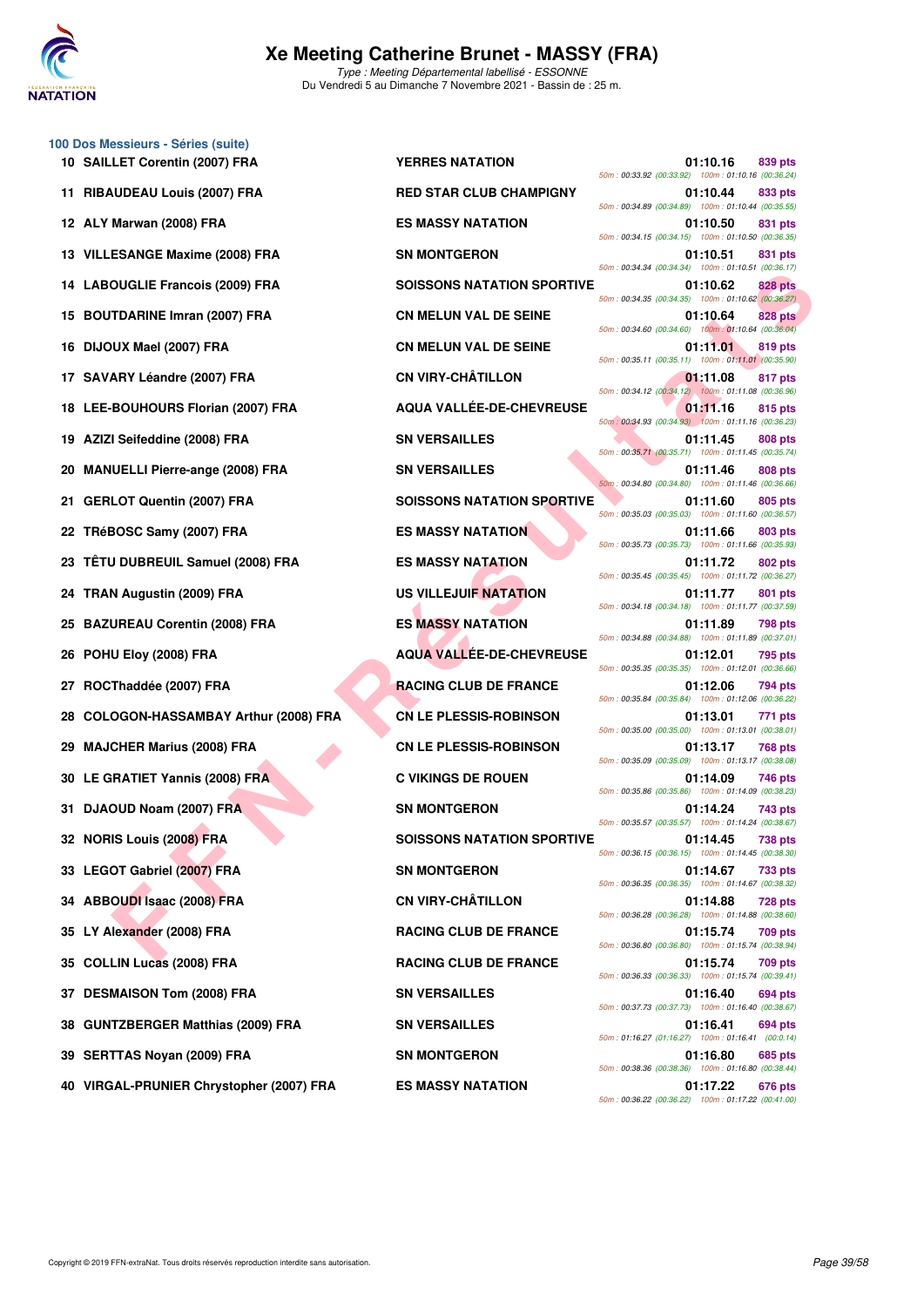

## **Xe Meeting Catherine Brunet - MASSY (FRA)** Type : Meeting Départemental labellisé - ESSONNE

Du Vendredi 5 au Dimanche 7 Novembre 2021 - Bassin de : 25 m.

|     | 100 Dos Messieurs - Séries (suite)       |                                 |                                                                                  |
|-----|------------------------------------------|---------------------------------|----------------------------------------------------------------------------------|
|     | 41 ORSETTI Abel (2008) FRA               | <b>RACING CLUB DE FRANCE</b>    | 01:17.62<br>667 pts<br>50m: 00:37.38 (00:37.38) 100m: 01:17.62 (00:40.24)        |
| 42  | <b>BAZAS-TILLOY Lilian (2008) FRA</b>    | <b>RED STAR CLUB CHAMPIGNY</b>  | 01:18.01<br>659 pts<br>50m: 00:37.70 (00:37.70) 100m: 01:18.01 (00:40.31)        |
| 43  | <b>BENDAHMANE Anis (2007) FRA</b>        | <b>US VILLEJUIF NATATION</b>    | 01:18.14<br>656 pts<br>50m: 00:37.25 (00:37.25) 100m: 01:18.14 (00:40.89)        |
| 44  | FETTAR Issam (2008) FRA                  | <b>SN MONTGERON</b>             | 01:18.31<br>652 pts<br>50m: 00:38.34 (00:38.34) 100m: 01:18.31 (00:39.97)        |
|     | <b>AKANNI PIGNON Antoine (2008) FRA</b>  | <b>SCA 2000 EVRY</b>            | 01:18.47<br>649 pts<br>50m: 00:38.34 (00:38.34) 100m: 01:18.47 (00:40.13)        |
| 46. | <b>CHAPELIER Owen (2008) FRA</b>         | <b>SN VERSAILLES</b>            | 01:18.54<br>647 pts<br>50m: 00:37.83 (00:37.83) 100m: 01:18.54 (00:40.71)        |
| 47  | <b>ENNEBATI OUAKSEL Mazir (2009) FRA</b> | <b>SN VERSAILLES</b>            | 01:18.55<br>647 pts<br>50m: 00:38.44 (00:38.44) 100m: 01:18.55 (00:40.11)        |
| 48  | POYEN Tom (2008) FRA                     | <b>CN LE PLESSIS-ROBINSON</b>   | 01:18.78<br>642 pts<br>50m: 00:37.87 (00:37.87)  100m: 01:18.78 (00:40.91)       |
| 49  | ELJAYI Ihab (2008) FRA                   | <b>SCA 2000 EVRY</b>            | 01:19.18<br>634 pts<br>50m: 00:37.29 (00:37.29) 100m: 01:19.18 (00:41.89)        |
| 50  | <b>PAVLOVIC Luka (2009) FRA</b>          | <b>SN MONTGERON</b>             | 01:19.22<br><b>633 pts</b><br>50m: 00:38.41 (00:38.41) 100m: 01:19.22 (00:40.81) |
| 51  | EL MOUDIR Wassim (2009) FRA              | <b>ES MASSY NATATION</b>        | 01:19.51<br>627 pts                                                              |
| 52  | MRAD Fehd (2007) FRA                     | <b>CA ORSAY</b>                 | 50m: 00:39.45 (00:39.45) 100m: 01:19.51 (00:40.06)<br>01:19.76<br>622 pts        |
| 53  | RICHARD Nolhan (2008) FRA                | <b>AQUA VALLÉE-DE-CHEVREUSE</b> | 50m: 00:39.07 (00:39.07) 100m: 01:19.76 (00:40.69)<br>01:20.04<br>616 pts        |
| 54  | <b>ATTERBOM Oskar (2008) FRA</b>         | <b>C VIKINGS DE ROUEN</b>       | 50m: 00:39.52 (00:39.52) 100m: 01:20.04 (00:40.52)<br>01:20.33<br>610 pts        |
| 55  | JAY Vadim (2009) FRA                     | <b>RACING CLUB DE FRANCE</b>    | 50m: 00:38.87 (00:38.87) 100m: 01:20.33 (00:41.46)<br>01:20.54<br>605 pts        |
| 56  | <b>HASSAOUI IIyass (2008) FRA</b>        | <b>SN MONTGERON</b>             | 50m: 00:39.46 (00:39.46) 100m: 01:20.54 (00:41.08)<br>01:21.35<br>589 pts        |
| 57  | <b>LEONARD Luke (2009) FRA</b>           | <b>CN MELUN VAL DE SEINE</b>    | 50m: 00:38.76 (00:38.76) 100m: 01:21.35 (00:42.59)<br>01:21.73<br>581 pts        |
| 58  | <b>COMBETTES Jules (2009) FRA</b>        | <b>RACING CLUB DE FRANCE</b>    | 50m: 00:40.47 (00:40.47) 100m: 01:21.73 (00:41.26)<br>01:21.95<br>577 pts        |
| 59  | <b>BOISE Amaury (2009) FRA</b>           | <b>CN LE PLESSIS-ROBINSON</b>   | 50m: 00:40.70 (00:40.70) 100m: 01:21.95 (00:41.25)<br>01:22.16<br><b>572 pts</b> |
| 60  | PRADIER Joseph (2008) FRA                | <b>RACING CLUB DE FRANCE</b>    | 50m: 00:40.30 (00:40.30) 100m: 01:22.16 (00:41.86)<br>01:22.47<br>566 pts        |
| 61  | DOLEY Basile (2009) FRA                  | <b>C VIKINGS DE ROUEN</b>       | 50m: 00:39.19 (00:39.19) 100m: 01:22.47 (00:43.28)<br>01:22.58<br>564 pts        |
|     | 62 ION Nicolas (2008) FRA                | <b>ES MASSY NATATION</b>        | 50m: 00:41.31 (00:41.31) 100m: 01:22.58 (00:41.27)<br>01:22.61<br>563 pts        |
|     | 63 BROCHARD Alexandre (2009) FRA         | <b>AQUA VALLEE-DE-CHEVREUSE</b> | 50m: 00:38.74 (00:38.74) 100m: 01:22.61 (00:43.87)<br>01:22.65<br>562 pts        |
|     | 64 CALABER Stanislas (2009) FRA          | <b>CN LE PLESSIS-ROBINSON</b>   | 50m: 00:40.39 (00:40.39) 100m: 01:22.65 (00:42.26)<br>01:22.83<br>559 pts        |
|     | 65 POLLET-BOURDALOUE Odon (2008) FRA     | <b>RACING CLUB DE FRANCE</b>    | 50m: 00:39.03 (00:39.03) 100m: 01:22.83 (00:43.80)<br>01:22.90<br>557 pts        |
| 66  | <b>KERFORN Jean (2009) FRA</b>           | <b>CA ORSAY</b>                 | 50m: 00:40.41 (00:40.41) 100m: 01:22.90 (00:42.49)<br>01:23.05<br>555 pts        |
| 67  | SERCIEN Jaden (2009) FRA                 | <b>ES MASSY NATATION</b>        | 50m: 00:40.24 (00:40.24) 100m: 01:23.05 (00:42.81)<br>01:23.24<br>551 pts        |
| 68  | <b>OSIPOV Alexey (2008) FRA</b>          | <b>CN LE PLESSIS-ROBINSON</b>   | 50m: 00:41.22 (00:41.22) 100m: 01:23.24 (00:42.02)<br>01:23.72<br>541 pts        |
|     | 69 RASPAGLIA Luigi (2008) FRA            | <b>RACING CLUB DE FRANCE</b>    | 50m: 00:40.77 (00:40.77) 100m: 01:23.72 (00:42.95)<br>01:24.07<br>534 pts        |
|     | 70 MAES Martin (2009) FRA                | <b>RED STAR CLUB CHAMPIGNY</b>  | 50m: 00:40.14 (00:40.14) 100m: 01:24.07 (00:43.93)<br>01:24.73<br>522 pts        |
|     |                                          | ---- -----                      | 50m: 00:42.50 (00:42.50) 100m: 01:24.73 (00:42.23)                               |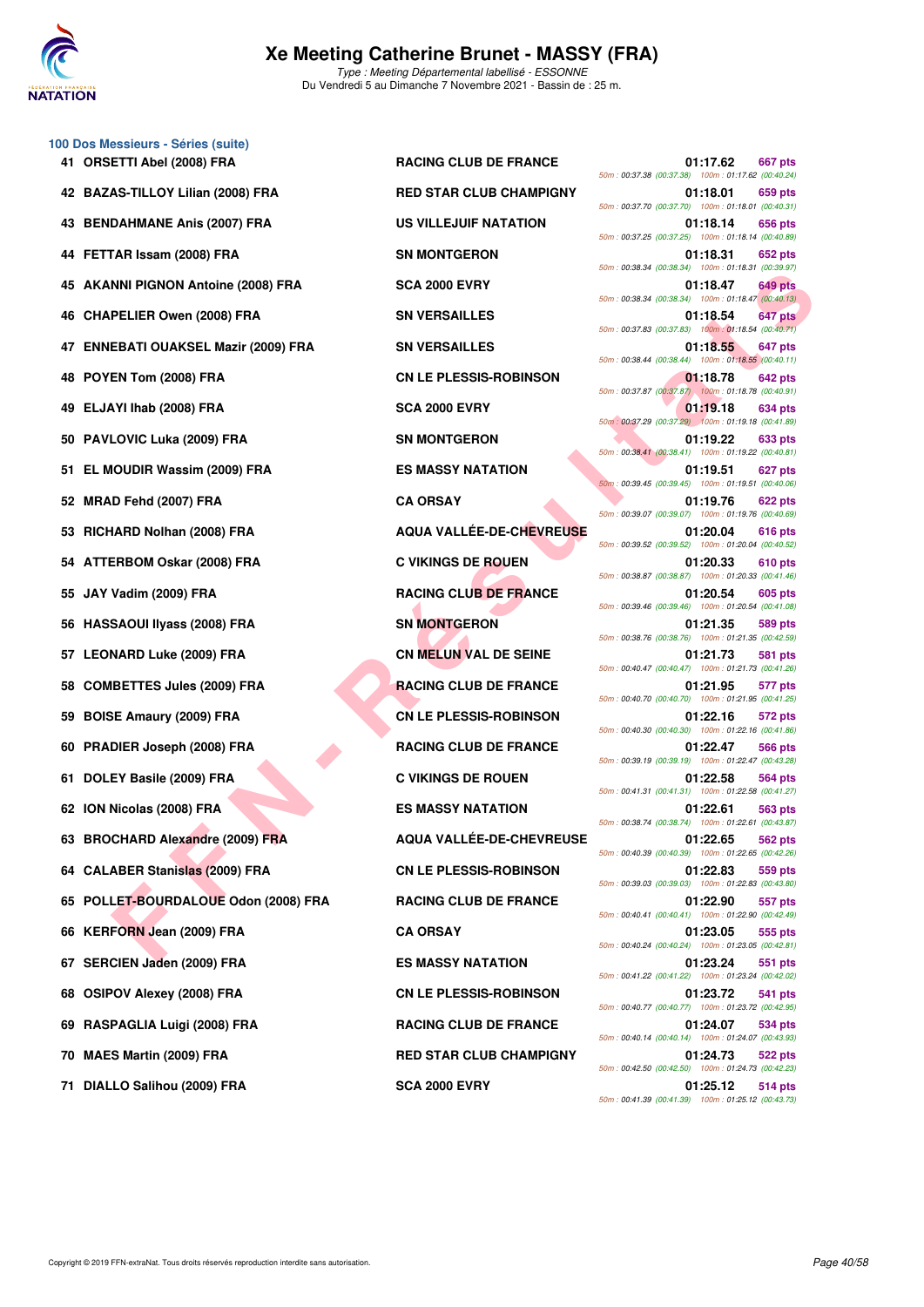

#### **100 Dos Messieurs - Séries (suite)**

| 72 ARMANT Mathieu (2009) FRA                                          | <b>AQUA VALLÉE-DE-CHEVREUSE</b> | 01:25.13<br>514 pts<br>50m: 00:42.84 (00:42.84) 100m: 01:25.13 (00:42.29)        |
|-----------------------------------------------------------------------|---------------------------------|----------------------------------------------------------------------------------|
| 73 MOUA NOU TOUA Liam (2007) FRA                                      | EN STE-GENEVIÈVE-DES-BOIS       | 01:25.94<br>499 pts<br>50m: 00:39.55 (00:39.55) 100m: 01:25.94 (00:46.39)        |
| 74 EL OUARRADI Bilel (2009) FRA                                       | <b>ES MASSY NATATION</b>        | 01:26.76<br>483 pts                                                              |
| 75 LE GRATIET Yohann (2009) FRA                                       | <b>C VIKINGS DE ROUEN</b>       | 50m: 00:43.19 (00:43.19) 100m: 01:26.76 (00:43.57)<br>01:26.99<br>479 pts        |
| 76 PICALAU IIIa (2009) MDA                                            | <b>CN ST-MICHEL-SUR-ORGE</b>    | 50m: 00:42.50 (00:42.50) 100m: 01:26.99 (00:44.49)<br>01:27.47<br>470 pts        |
| 77 ANTONUCCI Ethan (2008) FRA                                         | <b>ES VITRY</b>                 | 50m: 00:42.63 (00:42.63) 100m: 01:27.47 (00:44.84)<br>01:27.62<br>468 pts        |
| 78 LEGOT Jérémy (2009) FRA                                            | <b>SN MONTGERON</b>             | 50m: 00:39.39 (00:39.39) 100m: 01:27.62 (00:48.23)<br>01:28.08<br>459 pts        |
| 79 LEGROS Kirian (2009) FRA                                           | <b>ES VITRY</b>                 | 50m: 00:42.94 (00:42.94) 100m: 01:28.08 (00:45.14)<br>01:29.66<br>431 pts        |
| 80 BOUCHARD Nicolas (2009) FRA                                        | <b>RACING CLUB DE FRANCE</b>    | 50m: 00:40.46 (00:40.46) 100m: 01:29.66 (00:49.20)<br>01:30.42<br>418 pts        |
| 81 CHALU-COYO Joan (2009) FRA                                         | <b>CN LE PLESSIS-ROBINSON</b>   | 50m: 00:43.87 (00:43.87) 100m: 01:30.42 (00:46.55)<br>01:30.82<br>411 pts        |
| 82 CANDAT Germain (2008) FRA                                          | <b>S.M MONTROUGE</b>            | 50m: 00:43.68 (00:43.68) 100m: 01:30.82 (00:47.14)<br>01:32.23<br><b>388 pts</b> |
| 83 BARRE Léo (2009) FRA                                               | <b>AQUA VALLÉE-DE-CHEVREUSE</b> | 50m: 00:44.52 (00:44.52) 100m: 01:32.23 (00:47.71)<br>01:32.70<br><b>380 pts</b> |
| 84 EURIAT Bruce (2009) FRA                                            | <b>RACING CLUB DE FRANCE</b>    | 50m: 00:46.80 (00:46.80) 100m: 01:32.70 (00:45.90)<br>01:32.74<br>379 pts        |
| 85 DA CUNHA Luis (2008) FRA                                           | <b>CN ST-MICHEL-SUR-ORGE</b>    | 50m: 00:44.72 (00:44.72) 100m: 01:32.74 (00:48.02)<br>01:33.08<br>374 pts        |
| 86 REDOUANE Sami (2008) FRA                                           | <b>SCA 2000 EVRY</b>            | 50m: 00:46.29 (00:46.29) 100m: 01:33.08 (00:46.79)<br>01:36.05<br><b>327 pts</b> |
| 87 PACE Alexis (2009) FRA                                             | <b>US VAIRES</b>                | 50m: 00:46.47 (00:46.47) 100m: 01:36.05 (00:49.58)<br>01:36.28<br><b>323 pts</b> |
| 88 ELIAS-MENET Maxime (2009) FRA                                      | <b>CA L'HAY-LES-ROSES</b>       | 50m: 00:46.90 (00:46.90) 100m: 01:36.28 (00:49.38)<br>01:39.29<br><b>279 pts</b> |
|                                                                       | <b>ES VITRY</b>                 | 50m: 00:48.15 (00:48.15) 100m: 01:39.29 (00:51.14)                               |
| SLIMI Sofiane (2009) FRA                                              |                                 | <b>DNS</b> dec                                                                   |
| FOLLET Jean (2007) FRA                                                | US VILLEJUIF NATATION           | <b>DNS</b> dec                                                                   |
| <b>GRANGE Antoine (2008) FRA</b>                                      | <b>RACING CLUB DE FRANCE</b>    | <b>DNS</b> dec                                                                   |
| --- CORENFLOS Axel (2009) FRA                                         | <b>CN ST-MICHEL-SUR-ORGE</b>    | <b>DSQ</b>                                                                       |
| O Brasse Messieurs - Finale A 9-11 ans (Dimanche 7 Novembre 2021)     |                                 |                                                                                  |
| 1 FAUCONNIER Léo (2010) FRA                                           | AQUA VALLÉE-DE-CHEVREUSE        | 00:38.25<br>748 pts                                                              |
| 2 WISSOCQ Ethan (2010) FRA                                            | <b>CA ORSAY</b>                 | 00:41.53<br>614 pts                                                              |
| 3 MURAKAMI-FONTANI Nicolo (2010) FRA                                  | <b>RACING CLUB DE FRANCE</b>    | 00:42.72<br><b>568 pts</b>                                                       |
| 4 AMINE Soulaymane (2010) FRA                                         | <b>CN LE PLESSIS-ROBINSON</b>   | 00:42.97<br>559 pts                                                              |
| 5 CATAYEE Joackim (2010) FRA                                          | <b>SCA 2000 EVRY</b>            | 00:43.27<br><b>548 pts</b>                                                       |
| 6 GAUTHIER Roman (2011) FRA                                           | AC BOULOGNE-BILLANCOURT         | 00:43.30<br><b>547 pts</b>                                                       |
| 7 ALOISIO Jonathan Diego (2010) FRA                                   | <b>CN LE PLESSIS-ROBINSON</b>   | 00:43.68<br>533 pts                                                              |
| 8 BAZUREAU Antonin (2010) FRA                                         | <b>ES MASSY NATATION</b>        | 00:45.59<br><b>466 pts</b>                                                       |
| $C2$ $m2 = 0.11$ $m2$ $n2$ $n3$ $n4$ $n5$ $n6$<br>0 Desses Massisines |                                 |                                                                                  |

## **[50 Brasse Messieurs - Finale A](http://www.ffnatation.fr/webffn/resultats.php?idact=nat&go=epr&idcpt=72199&idepr=71) 9-11 ans** (Dimanche 7 Novembre 2021)

| 1 FAUCONNIER Léo (2010) FRA          | AQUA VALLÉE-DE-CHEVREUSE      | 00:38.25 | 748 pts        |
|--------------------------------------|-------------------------------|----------|----------------|
| 2 WISSOCQ Ethan (2010) FRA           | <b>CA ORSAY</b>               | 00:41.53 | <b>614 pts</b> |
| 3 MURAKAMI-FONTANI Nicolo (2010) FRA | <b>RACING CLUB DE FRANCE</b>  | 00:42.72 | <b>568 pts</b> |
| 4 AMINE Soulaymane (2010) FRA        | <b>CN LE PLESSIS-ROBINSON</b> | 00:42.97 | 559 pts        |
| 5 CATAYEE Joackim (2010) FRA         | <b>SCA 2000 EVRY</b>          | 00:43.27 | <b>548 pts</b> |
| 6 GAUTHIER Roman (2011) FRA          | AC BOULOGNE-BILLANCOURT       | 00:43.30 | <b>547 pts</b> |
| 7 ALOISIO Jonathan Diego (2010) FRA  | <b>CN LE PLESSIS-ROBINSON</b> | 00:43.68 | 533 pts        |
| 8 BAZUREAU Antonin (2010) FRA        | <b>ES MASSY NATATION</b>      | 00:45.59 | <b>466 pts</b> |
|                                      |                               |          |                |

## **[50 Brasse Messieurs - Séries](http://www.ffnatation.fr/webffn/resultats.php?idact=nat&go=epr&idcpt=72199&idepr=71) 9-11 ans** (Dimanche 7 Novembre 2021)

| 1 FAUCONNIER Léo (2010) FRA          | AQUA VALLÉE-DE-CHEVREUSE      | 00:38.13 | 753 pts |
|--------------------------------------|-------------------------------|----------|---------|
| 2 WISSOCQ Ethan (2010) FRA           | <b>CA ORSAY</b>               | 00:41.08 | 631 pts |
| 3 MURAKAMI-FONTANI Nicolo (2010) FRA | <b>RACING CLUB DE FRANCE</b>  | 00:43.22 | 550 pts |
| 4 AMINE Soulaymane (2010) FRA        | <b>CN LE PLESSIS-ROBINSON</b> | 00:43.24 | 549 pts |
| 5 ALOISIO Jonathan Diego (2010) FRA  | <b>CN LE PLESSIS-ROBINSON</b> | 00:43.81 | 528 pts |
| 6 CATAYEE Joackim (2010) FRA         | <b>SCA 2000 EVRY</b>          | 00:44.71 | 496 pts |
| 7 GAUTHIER Roman (2011) FRA          | AC BOULOGNE-BILLANCOURT       | 00:44.73 | 495 pts |
|                                      |                               |          |         |

|                           | 50m: 00:39.55 (00:39.55)       |
|---------------------------|--------------------------------|
| <b>SY NATATION</b>        | 0<br>50m: 00:43.19 (00:43.19)  |
| <b>GS DE ROUEN</b>        | 0                              |
| <b>IICHEL-SUR-ORGE</b>    | 50m: 00:42.50 (00:42.50)<br>0  |
| Υ                         | 50m: 00:42.63 (00:42.63)<br>0  |
|                           | 50m: 00:39.39 (00:39.39)       |
| <b>ITGERON</b>            | 0<br>50m: 00:42.94 (00:42.94)  |
| Υ                         | 0<br>50m: 00:40.46 (00:40.46)  |
| <b>CLUB DE FRANCE</b>     | 0<br>50m : 00:43.87 (00:43.87) |
| <b>LESSIS-ROBINSON</b>    | 0<br>50m: 00:43.68 (00:43.68)  |
| <b>NTROUGE</b>            | 0                              |
| <b>ALLÉE-DE-CHEVREUSE</b> | 50m: 00:44.52 (00:44.52)<br>0  |
| <b>CLUB DE FRANCE</b>     | 50m: 00:46.80 (00:46.80)<br>0  |
|                           | 50m: 00:44.72 (00:44.72)       |
| <b>IICHEL-SUR-ORGE</b>    | 0<br>50m: 00:46.29 (00:46.29)  |
| <b>0 EVRY</b>             | 0<br>50m: 00:46.47 (00:46.47)  |
| <b>IES</b>                | 0<br>50m: 00:46.90 (00:46.90)  |
| <b>Y-LES-ROSES</b>        | 0<br>50m: 00:48.15 (00:48.15)  |
| γ                         | D                              |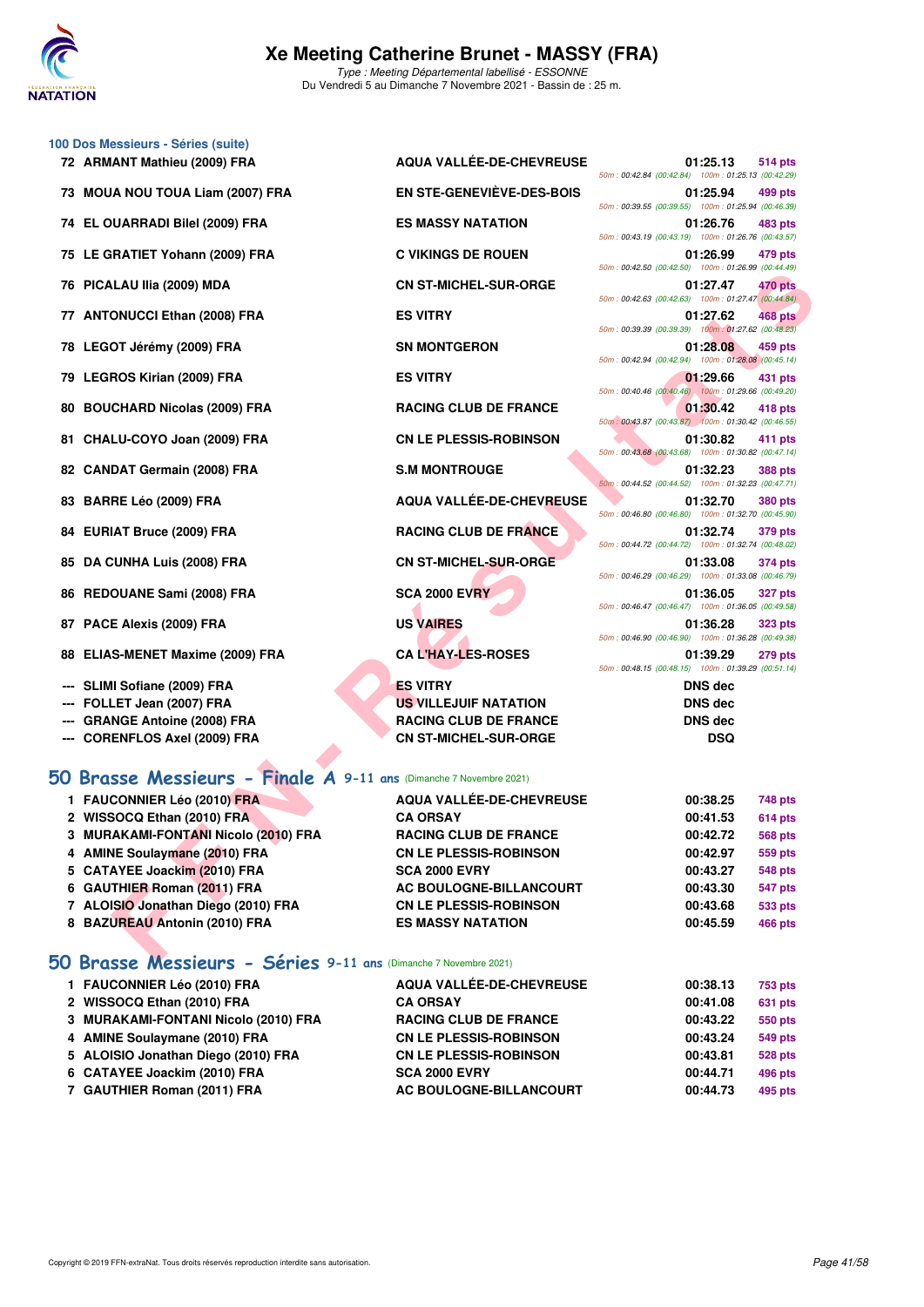

| 50 Brasse Messieurs - Séries (suite)                              |                                 |                            |  |
|-------------------------------------------------------------------|---------------------------------|----------------------------|--|
| 8 BAZUREAU Antonin (2010) FRA                                     | <b>ES MASSY NATATION</b>        | 00:45.54<br>467 pts        |  |
| 9 TETU DUBREUIL Raphael (2011) FRA                                | <b>ES MASSY NATATION</b>        | 00:45.75<br><b>460 pts</b> |  |
| 10 CHAVEL Noah (2010) FRA                                         | <b>RACING CLUB DE FRANCE</b>    | 00:45.85<br>457 pts        |  |
| 11 CHECOURY Gabriel (2010) FRA                                    | <b>RACING CLUB DE FRANCE</b>    | 00:46.03<br>451 pts        |  |
| 12 CHECOURY Eli (2010) FRA                                        | <b>RACING CLUB DE FRANCE</b>    | 00:46.55<br>434 pts        |  |
| 13 VELLUET Thimothé (2010) FRA                                    | <b>CN LE PLESSIS-ROBINSON</b>   | 00:46.64<br>431 pts        |  |
| 14 PILTZ Lukas (2010) GER                                         | <b>RACING CLUB DE FRANCE</b>    | 00:47.20<br>413 pts        |  |
| 15 HADJIDJ Jalis (2010) FRA                                       | <b>ES MASSY NATATION</b>        | 00:47.24<br>411 pts        |  |
| 16 HAMOUDA Adam (2010) FRA                                        | <b>ES MASSY NATATION</b>        | <b>401 pts</b><br>00:47.58 |  |
| 17 HOUP Nathan (2010) FRA                                         | <b>AQUA VALLÉE-DE-CHEVREUSE</b> | 00:47.93<br><b>390 pts</b> |  |
| 18 JULIEN Baptiste (2010) FRA                                     | <b>SN VERSAILLES</b>            | 00:47.94<br><b>389 pts</b> |  |
| 19 KECHABIA Anice (2010) FRA                                      | <b>C VIKINGS DE ROUEN</b>       | 00:48.01<br><b>387 pts</b> |  |
| 20 BATAILLE Alexandre (2010) FRA                                  | <b>CN LE PLESSIS-ROBINSON</b>   | 00:48.06<br><b>386 pts</b> |  |
| 21 TRAN Alvin (2011) FRA                                          | US VILLEJUIF NATATION           | 00:48.26<br>379 pts        |  |
| 22 MAJCHER Jonas (2010) FRA                                       | <b>CN LE PLESSIS-ROBINSON</b>   | 00:48.77<br>364 pts        |  |
| 23 NAOUI LE BECHEC Ilian (2010) FRA                               | <b>C VIKINGS DE ROUEN</b>       | 00:49.22<br>351 pts        |  |
| 24 KHEMIR Ali (2010) FRA                                          | <b>SN VERSAILLES</b>            | 00:49.43<br>344 pts        |  |
| 25 TEPLIER Mathys (2011) FRA                                      | <b>SN MONTGERON</b>             | 00:50.03<br>327 pts        |  |
| 26 NAOUN Kenzy (2010) FRA                                         | <b>SN VERSAILLES</b>            | 00:51.36<br><b>290 pts</b> |  |
| 27 REAL Pablo (2010) FRA                                          | <b>CA L'HAY-LES-ROSES</b>       | 00:51.57<br>285 pts        |  |
| 28 MARTIN Maël (2011) FRA                                         | <b>SN VERSAILLES</b>            | 00:51.84<br><b>278 pts</b> |  |
| 29 BROET Kaan (2010) FRA                                          | <b>CA L'HAY-LES-ROSES</b>       | 00:52.33<br><b>265 pts</b> |  |
| 30 DEMALDENT Jules (2011) FRA                                     | <b>SN VERSAILLES</b>            | 00:52.70<br>255 pts        |  |
| 31 TRAMIER Emile (2010) FRA                                       | <b>RACING CLUB DE FRANCE</b>    | 00:53.05<br><b>247 pts</b> |  |
| 32 CHARTREL Pierre-Louis (2011) FRA                               | <b>SN VERSAILLES</b>            | 00:53.25<br>242 pts        |  |
| 33 OUVRARD Philémon (2010) FRA                                    | <b>AQUA VALLÉE-DE-CHEVREUSE</b> | 00:53.46<br>237 pts        |  |
| 34 LE FLOCDANET Alban (2010) FRA                                  | <b>SN VERSAILLES</b>            | 00:53.58<br><b>234 pts</b> |  |
| 35 MARINO Luca (2011) FRA                                         | <b>SCA 2000 EVRY</b>            | 00:53.62<br>233 pts        |  |
| 36 TRéBOSC Yanis (2011) FRA                                       | <b>ES MASSY NATATION</b>        | 00:54.49<br>212 pts        |  |
| 37 ROUX Nathan (2012) FRA                                         | <b>SN VERSAILLES</b>            | 00:54.72<br><b>207 pts</b> |  |
| 38 NIEL Marin (2010) FRA                                          | <b>SN VERSAILLES</b>            | 00:55.11<br>198 pts        |  |
| 39 MARTIN Sasha (2010) FRA                                        | <b>ES MASSY NATATION</b>        | 00:55.83<br><b>183 pts</b> |  |
| 40 COURALET-TAPI Enaël (2012) FRA                                 | <b>CA ORSAY</b>                 | 00:56.75<br>$164$ pts      |  |
| 41 SEI Léo-Paul (2012) FRA                                        | <b>SN VERSAILLES</b>            | 00:56.98<br>$159$ pts      |  |
| 42 ADJED Imad (2010) FRA                                          | <b>ES VITRY</b>                 | 00:57.74<br>$144$ pts      |  |
| 43 REMY Lucas (2012) FRA                                          | <b>ES MASSY NATATION</b>        | 00:58.67<br>127 pts        |  |
| 44 CORAGLIA Bautista (2012) ITA                                   | <b>SN VERSAILLES</b>            | 01:01.68<br>80 pts         |  |
| 45 COMBALUZIER Noé (2012) FRA                                     | <b>SN VERSAILLES</b>            | 01:01.70<br>79 pts         |  |
| 46 BELHAJ Haroon (2012) FRA                                       | <b>SN VERSAILLES</b>            | 01:01.97<br>76 pts         |  |
| 47 DUCLOUX Marley (2010) FRA                                      | ES MASSY NATATION               | 01:02.69<br>66 pts         |  |
| 48 GORIN Arthur (2011) FRA                                        | <b>SN VERSAILLES</b>            | 35 pts<br>01:05.49         |  |
| 49 MAMDOURICCIULLI Amjad (2011) FRA                               | <b>SN VERSAILLES</b>            | 01:08.01<br>15 pts         |  |
| 50 LHOMMEDIEU Tom (2012) FRA                                      | <b>SN VERSAILLES</b>            | 01:13.06<br>1 pts          |  |
| --- PAVLOVIC Filip (2011) FRA                                     | <b>SN MONTGERON</b>             | <b>DNS</b> dec             |  |
| --- BOUTTEAU Clément (2011) FRA                                   | <b>SN VERSAILLES</b>            | <b>DNS</b> dec             |  |
| 100 Brasse Messieurs - Finale A 14 ans (Dimanche 7 Novembre 2021) |                                 |                            |  |

| 1 SAILLET Corentin (2007) FRA     | <b>YERRES NATATION</b>        |                                                                                                          | 01:10.94 | 1032 pts |
|-----------------------------------|-------------------------------|----------------------------------------------------------------------------------------------------------|----------|----------|
| 2 GARRE Antonin (2007) FRA        | <b>CN LE PLESSIS-ROBINSON</b> | 50m: 00:34.13 (00:34.13) 100m: 01:10.94 (00:36.81                                                        | 01:11.08 | 1029 pts |
| 3 LEE-BOUHOURS Florian (2007) FRA | AQUA VALLÉE-DE-CHEVREUSE      | 50m: 00:33.51 (00:33.51) 100m: 01:11.08 (00:37.57)                                                       | 01:11.71 | 1013 pts |
| 4 BRAIZE Stann (2007) FRA         | <b>ES MASSY NATATION</b>      | 50m: 00:34.42 (00:34.42) 100m: 01:11.71 (00:37.29)<br>50m: 00:33.44 (00:33.44) 100m: 01:12.01 (00:38.57) | 01:12.01 | 1005 pts |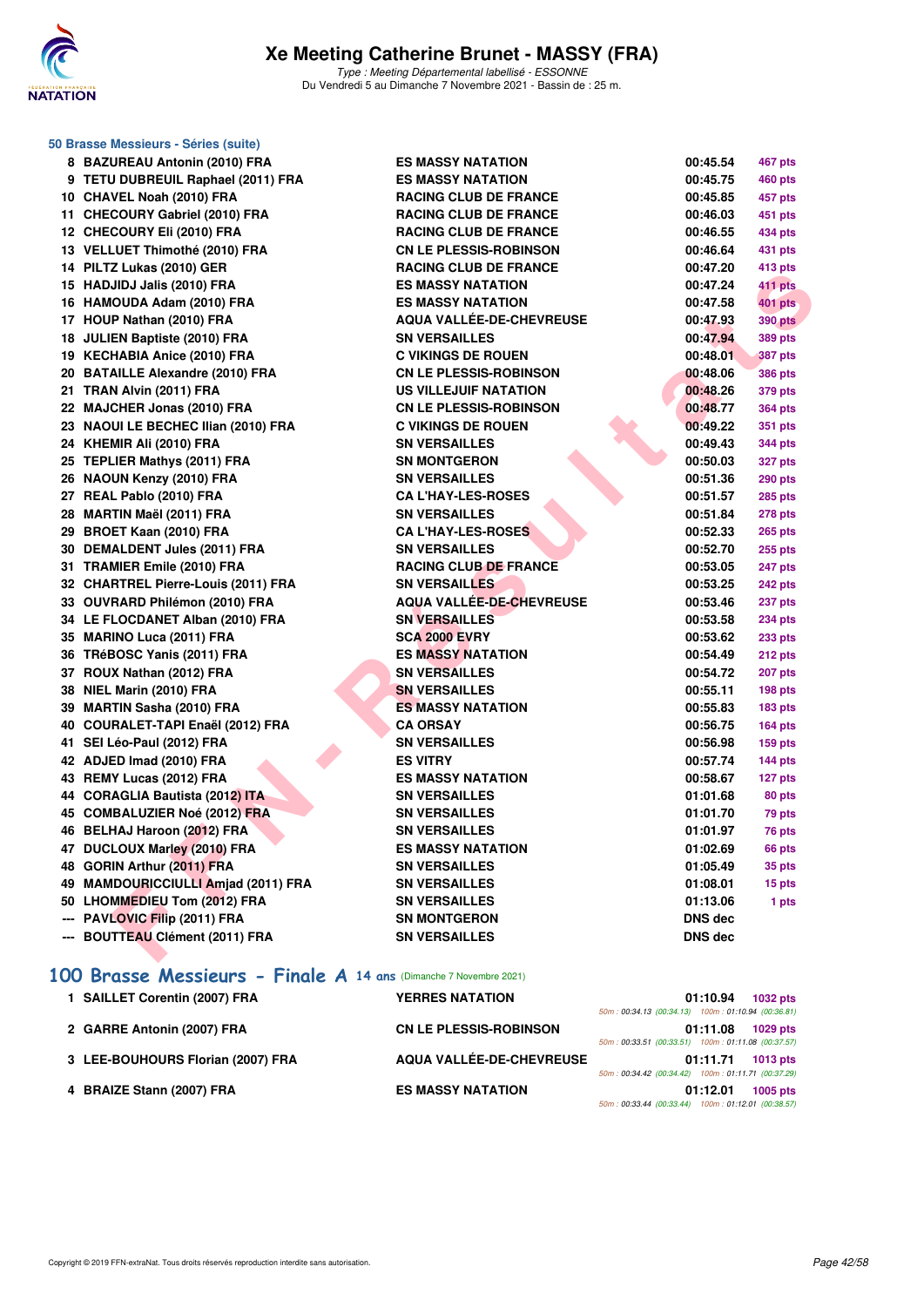

Type : Meeting Départemental labellisé - ESSONNE Du Vendredi 5 au Dimanche 7 Novembre 2021 - Bassin de : 25 m.

| 100 Brasse Messieurs - Finale A (suite) |                                |                                                    |
|-----------------------------------------|--------------------------------|----------------------------------------------------|
| 5 MANOLE Maxim (2007) FRA               | <b>ES MASSY NATATION</b>       | 01:13.42<br>971 pts                                |
|                                         |                                | 50m: 00:35.05 (00:35.05) 100m: 01:13.42 (00:38.37) |
| 6 TISSIER Noah (2007) FRA               | <b>CNO ST-GERMAIN-EN-LAYE</b>  | 01:14.49<br>945 pts                                |
|                                         |                                | 50m: 00:35.41 (00:35.41) 100m: 01:14.49 (00:39.08) |
| 7 RIBAUDEAU Louis (2007) FRA            | <b>RED STAR CLUB CHAMPIGNY</b> | 01:15.75<br>915 pts                                |
|                                         |                                | 50m: 00:35.69 (00:35.69) 100m: 01:15.75 (00:40.06) |
| 8 CHALU-COYO Lilian (2007) FRA          | <b>CN LE PLESSIS-ROBINSON</b>  | 01:17.08<br>884 pts                                |
|                                         |                                | 50m: 00:36.57 (00:36.57) 100m: 01:17.08 (00:40.51  |

## **[100 Brasse Messieurs - Finale B](http://www.ffnatation.fr/webffn/resultats.php?idact=nat&go=epr&idcpt=72199&idepr=72) 13 ans** (Dimanche 7 Novembre 2021)

|                                                                   |                                   | <u>10011.00.00.01 [00.00.01]</u> [00111.01.11.00 [00. <del>4</del> 0.01]                                                        |
|-------------------------------------------------------------------|-----------------------------------|---------------------------------------------------------------------------------------------------------------------------------|
| 00 Brasse Messieurs - Finale B 13 ans (Dimanche 7 Novembre 2021)  |                                   |                                                                                                                                 |
| 1 GUY Gregoire (2008) FRA                                         | <b>RACING CLUB DE FRANCE</b>      | 01:15.88<br>912 pts<br>50m: 00:36.08 (00:36.08) 100m: 01:15.88 (00:39.80)                                                       |
| 2 MANUELLI Pierre-ange (2008) FRA                                 | <b>SN VERSAILLES</b>              | 01:17.72<br>869 pts<br>50m: 00:37.66 (00:37.66) 100m: 01:17.72 (00:40.06)                                                       |
| 3 POHU Eloy (2008) FRA                                            | AQUA VALLÉE-DE-CHEVREUSE          | 01:18.17<br>858 pts<br>50m: 00:37.50 (00:37.50) 100m: 01:18.17 (00:40.67)                                                       |
| 4 COLLIN Lucas (2008) FRA                                         | <b>RACING CLUB DE FRANCE</b>      | 01:21.67<br><b>780 pts</b><br>50m: 00:38.86 (00:38.86) 100m: 01:21.67 (00:42.81)                                                |
| 5 LE GRATIET Yannis (2008) FRA                                    | <b>C VIKINGS DE ROUEN</b>         | 01:21.95<br>774 pts<br>50m: 00:38.91 (00:38.91) 100m: 01:21.95 (00:43.04)                                                       |
| 6 NEDELLEC Martin (2008) FRA                                      | <b>ES MASSY NATATION</b>          | 01:22.83<br>755 pts                                                                                                             |
| 7 NORIS Louis (2008) FRA                                          | <b>SOISSONS NATATION SPORTIVE</b> | 50m: 00:38.33 (00:38.33) 100m: 01:22.83 (00:44.50)<br>01:23.00<br><b>751 pts</b>                                                |
| 8 TÊTU DUBREUIL Samuel (2008) FRA                                 | <b>ES MASSY NATATION</b>          | 50m: 00:39.37 (00:39.37) 100m: 01:23.00 (00:43.63)<br>01:23.54<br>740 pts<br>50m: 00:38.95 (00:38.95) 100m: 01:23.54 (00:44.59) |
| 00 Brasse Messieurs - Finale C 12 ans (Dimanche 7 Novembre 2021)  |                                   |                                                                                                                                 |
| 1 LABOUGLIE Francois (2009) FRA                                   | <b>SOISSONS NATATION SPORTIVE</b> | 01:23.07<br><b>750 pts</b>                                                                                                      |
| 2 COMBETTES Jules (2009) FRA                                      | <b>RACING CLUB DE FRANCE</b>      | 50m: 00:39.87 (00:39.87) 100m: 01:23.07 (00:43.20)<br>01:24.89<br>711 pts                                                       |
| 3 SERTTAS Noyan (2009) FRA                                        | <b>SN MONTGERON</b>               | 50m: 00:40.67 (00:40.67) 100m: 01:24.89 (00:44.22)<br>01:26.09<br>686 pts                                                       |
| 4 LEONARD Luke (2009) FRA                                         | <b>CN MELUN VAL DE SEINE</b>      | 50m: 00:40.96 (00:40.96) 100m: 01:26.09 (00:45.13)<br>01:26.56<br>677 pts                                                       |
| 5 EL MOUDIR Wassim (2009) FRA                                     | <b>ES MASSY NATATION</b>          | 50m: 00:41.56 (00:41.56) 100m: 01:26.56 (00:45.00)<br>01:26.59<br>676 pts                                                       |
| 6 COURALET TAPI Cohen (2009) FRA                                  | <b>CA ORSAY</b>                   | 50m: 00:43.02 (00:43.02) 100m: 01:26.59 (00:43.57)<br>01:26.75<br>673 pts                                                       |
| 7 LE GRATIET Yohann (2009) FRA                                    | <b>C VIKINGS DE ROUEN</b>         | 50m: 00:40.39 (00:40.39) 100m: 01:26.75 (00:46.36)<br>01:27.32<br>661 pts                                                       |
| 8 CHALU-COYO Joan (2009) FRA                                      | <b>CN LE PLESSIS-ROBINSON</b>     | 50m: 00:40.86 (00:40.86) 100m: 01:27.32 (00:46.46)<br>01:27.63<br>655 pts                                                       |
|                                                                   |                                   | 50m: 00:42.90 (00:42.90) 100m: 01:27.63 (00:44.73)                                                                              |
| 00 Brasse Messieurs - Séries 12-14 ans (Dimanche 7 Novembre 2021) |                                   |                                                                                                                                 |
| 1 GARRE Antonin (2007) FRA                                        | <b>CN LE PLESSIS-ROBINSON</b>     | 01:10.60<br><b>1041 pts</b><br>50m: 00:33.46 (00:33.46) 100m: 01:10.60 (00:37.14)                                               |
| 2 SAILLET Corentin (2007) FRA                                     | <b>YERRES NATATION</b>            | 01:11.78<br><b>1011 pts</b><br>50m: 00:33.76 (00:33.76) 100m: 01:11.78 (00:38.02)                                               |
| 3 LEE-BOUHOURS Florian (2007) FRA                                 | AQUA VALLÉE-DE-CHEVREUSE          | 01:13.48<br>969 pts<br>50m: 00:33.90 (00:33.90) 100m: 01:13.48 (00:39.58)                                                       |

#### **[100 Brasse Messieurs - Finale C](http://www.ffnatation.fr/webffn/resultats.php?idact=nat&go=epr&idcpt=72199&idepr=72) 12 ans** (Dimanche 7 Novembre 2021)

| 1 LABOUGLIE Francois (2009) FRA  | <b>SOISSONS NATATION SPORTIVE</b> | 50m: 00:39.87 (00:39.87) 100m: 01:23.07 (00:43.20 | 01:23.07 | 750 pts |
|----------------------------------|-----------------------------------|---------------------------------------------------|----------|---------|
| 2 COMBETTES Jules (2009) FRA     | <b>RACING CLUB DE FRANCE</b>      | 50m: 00:40.67 (00:40.67) 100m: 01:24.89 (00:44.22 | 01:24.89 | 711 pts |
| 3 SERTTAS Novan (2009) FRA       | <b>SN MONTGERON</b>               | 50m: 00:40.96 (00:40.96) 100m: 01:26.09 (00:45.13 | 01:26.09 | 686 pts |
| 4 LEONARD Luke (2009) FRA        | <b>CN MELUN VAL DE SEINE</b>      | 50m: 00:41.56 (00:41.56) 100m: 01:26.56 (00:45.00 | 01:26.56 | 677 pts |
| 5 EL MOUDIR Wassim (2009) FRA    | <b>ES MASSY NATATION</b>          | 50m: 00:43.02 (00:43.02) 100m: 01:26.59 (00:43.57 | 01:26.59 | 676 pts |
| 6 COURALET TAPI Cohen (2009) FRA | <b>CA ORSAY</b>                   | 50m: 00:40.39 (00:40.39) 100m: 01:26.75 (00:46.36 | 01:26.75 | 673 pts |
| 7 LE GRATIET Yohann (2009) FRA   | <b>C VIKINGS DE ROUEN</b>         | 50m: 00:40.86 (00:40.86) 100m: 01:27.32 (00:46.46 | 01:27.32 | 661 pts |
| 8 CHALU-COYO Joan (2009) FRA     | <b>CN LE PLESSIS-ROBINSON</b>     | 50m: 00:42.90 (00:42.90) 100m: 01:27.63 (00:44.73 | 01:27.63 | 655 pts |

|   |  | 01:15.88 912 pts                                   |  |
|---|--|----------------------------------------------------|--|
|   |  | 50m: 00:36.08 (00:36.08) 100m: 01:15.88 (00:39.80) |  |
|   |  | 01:17.72 869 pts                                   |  |
|   |  | 50m: 00:37.66 (00:37.66) 100m: 01:17.72 (00:40.06) |  |
|   |  | 01:18.17 858 pts                                   |  |
|   |  | 50m: 00:37.50 (00:37.50) 100m: 01:18.17 (00:40.67) |  |
|   |  | 01:21.67 780 pts                                   |  |
|   |  | 50m: 00:38.86 (00:38.86) 100m: 01:21.67 (00:42.81) |  |
|   |  | 01:21.95 774 pts                                   |  |
|   |  | 50m: 00:38.91 (00:38.91) 100m: 01:21.95 (00:43.04) |  |
|   |  | 01:22.83 755 pts                                   |  |
|   |  | 50m: 00:38.33 (00:38.33) 100m: 01:22.83 (00:44.50) |  |
| Е |  | 01:23.00 751 pts                                   |  |
|   |  | 50m: 00:39.37 (00:39.37) 100m: 01:23.00 (00:43.63) |  |
|   |  | 01:23.54 740 pts                                   |  |
|   |  | 50m: 00:38.95 (00:38.95) 100m: 01:23.54 (00:44.59) |  |
|   |  |                                                    |  |
|   |  |                                                    |  |
|   |  |                                                    |  |

|                                                    | 01.23.07 750 pts |  |
|----------------------------------------------------|------------------|--|
| 50m: 00:39.87 (00:39.87) 100m: 01:23.07 (00:43.20) |                  |  |
|                                                    | 01:24.89 711 pts |  |
| 50m: 00:40.67 (00:40.67) 100m: 01:24.89 (00:44.22) |                  |  |
|                                                    | 01:26.09 686 pts |  |
| 50m: 00:40.96 (00:40.96) 100m: 01:26.09 (00:45.13) |                  |  |
|                                                    | 01:26.56 677 pts |  |
| 50m: 00:41.56 (00:41.56) 100m: 01:26.56 (00:45.00) |                  |  |
|                                                    | 01:26.59 676 pts |  |
|                                                    |                  |  |
| 50m: 00:43.02 (00:43.02) 100m: 01:26.59 (00:43.57) |                  |  |
|                                                    | 01:26.75 673 pts |  |
| 50m: 00:40.39 (00:40.39) 100m: 01:26.75 (00:46.36) |                  |  |
|                                                    | 01:27.32 661 pts |  |
| 50m: 00:40.86 (00:40.86) 100m: 01:27.32 (00:46.46) |                  |  |
|                                                    | 01:27.63 655 pts |  |

|  |  |  |  |  |  |  | 100 Brasse Messieurs - Séries 12-14 ans (Dimanche 7 Novembre 2021) |
|--|--|--|--|--|--|--|--------------------------------------------------------------------|
|--|--|--|--|--|--|--|--------------------------------------------------------------------|

| 1 GARRE Antonin (2007) FRA        | <b>CN LE PLESSIS-ROBINSON</b>  |                                                           | 01:10.60 | 1041 pts        |
|-----------------------------------|--------------------------------|-----------------------------------------------------------|----------|-----------------|
|                                   |                                | 50m: 00:33.46 (00:33.46) 100m: 01:10.60 (00:37.14         |          |                 |
| 2 SAILLET Corentin (2007) FRA     | <b>YERRES NATATION</b>         |                                                           | 01:11.78 | <b>1011 pts</b> |
|                                   |                                | 50m: 00:33.76 (00:33.76) 100m: 01:11.78 (00:38.02)        |          |                 |
| 3 LEE-BOUHOURS Florian (2007) FRA | AQUA VALLÉE-DE-CHEVREUSE       |                                                           | 01:13.48 | 969 pts         |
|                                   |                                | 50m: 00:33.90 (00:33.90) 100m: 01:13.48 (00:39.58         |          |                 |
| 4 TISSIER Noah (2007) FRA         | <b>CNO ST-GERMAIN-EN-LAYE</b>  |                                                           | 01:13.60 | 966 pts         |
|                                   |                                | 50m: 00:34.63 (00:34.63) 100m: 01:13.60 (00:38.97         |          |                 |
| 5 BRAIZE Stann (2007) FRA         | <b>ES MASSY NATATION</b>       |                                                           | 01:14.21 | 952 pts         |
|                                   |                                | 50m: 00:33.47 (00:33.47) 100m: 01:14.21 (00:40.74         |          |                 |
| 6 MANOLE Maxim (2007) FRA         | <b>ES MASSY NATATION</b>       |                                                           | 01:14.34 | 948 pts         |
|                                   |                                | 50m: 00:34.83 (00:34.83) 100m: 01:14.34 (00:39.51         |          |                 |
| 7 RIBAUDEAU Louis (2007) FRA      | <b>RED STAR CLUB CHAMPIGNY</b> |                                                           | 01:14.81 | 937 pts         |
|                                   |                                | 50m: 00:35.86 (00:35.86) 100m: 01:14.81 (00:38.95         |          |                 |
| 8 CHALU-COYO Lilian (2007) FRA    | <b>CN LE PLESSIS-ROBINSON</b>  |                                                           | 01:15.68 | 916 pts         |
|                                   |                                | $F0m + 00.25 F0$ (00:25 FQ) $A00m + 01.15 F20$ (00:40.00) |          |                 |

|  | 01:10.60 1041 pts<br>50m: 00:33.46 (00:33.46) 100m: 01:10.60 (00:37.14) |  |
|--|-------------------------------------------------------------------------|--|
|  | 01:11.78 1011 pts<br>50m: 00:33.76 (00:33.76) 100m: 01:11.78 (00:38.02) |  |
|  | 01:13.48 969 pts<br>50m: 00:33.90 (00:33.90) 100m: 01:13.48 (00:39.58)  |  |
|  | 01:13.60 966 pts<br>50m: 00:34.63 (00:34.63) 100m: 01:13.60 (00:38.97)  |  |
|  | 01:14.21 952 pts<br>50m: 00:33.47 (00:33.47) 100m: 01:14.21 (00:40.74)  |  |
|  | 01:14.34 948 pts<br>50m: 00:34.83 (00:34.83) 100m: 01:14.34 (00:39.51)  |  |
|  | 01:14.81 937 pts<br>50m: 00:35.86 (00:35.86) 100m: 01:14.81 (00:38.95)  |  |
|  | 01:15.68 916 pts<br>50m: 00:35.59 (00:35.59) 100m: 01:15.68 (00:40.09)  |  |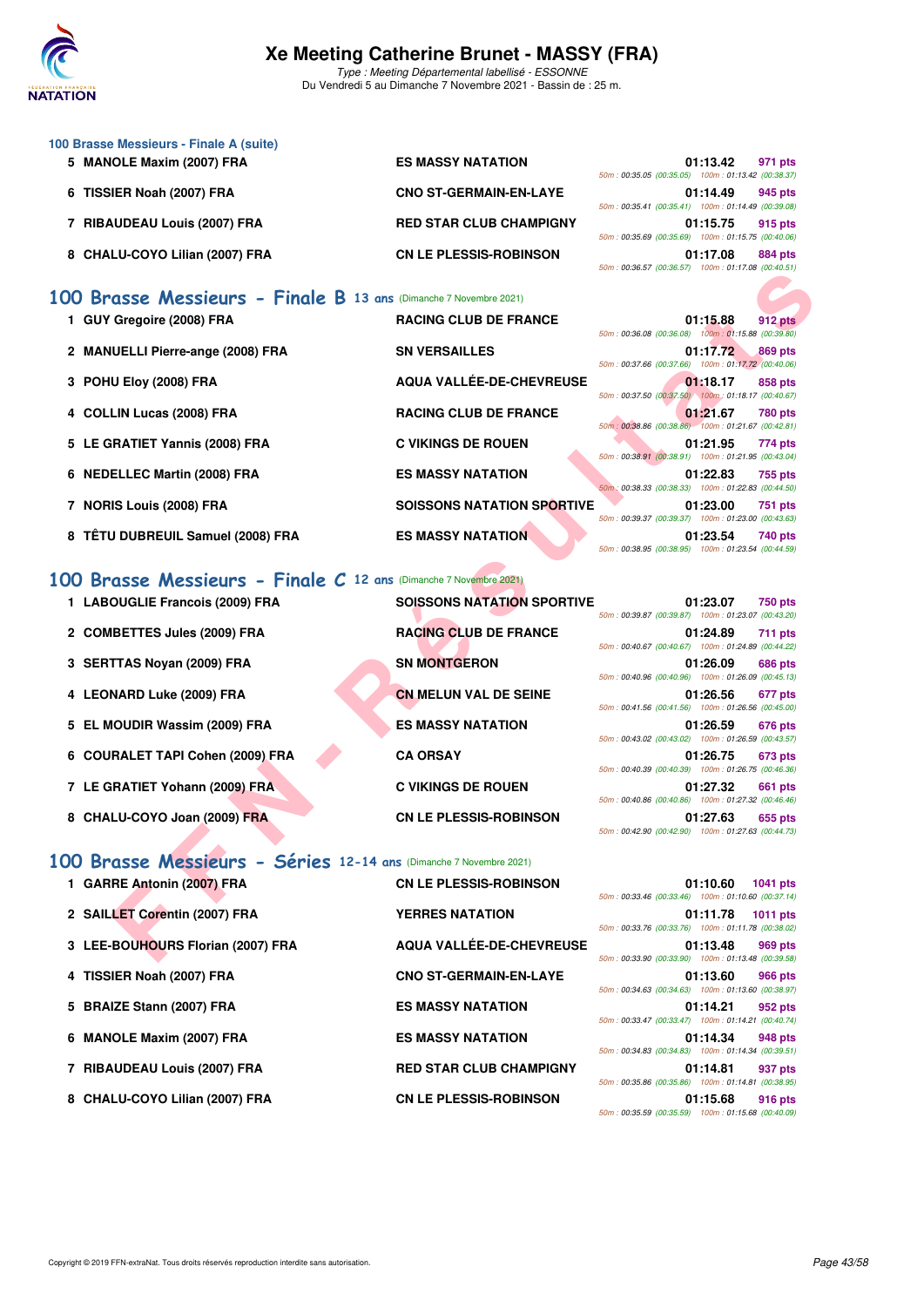

Type : Meeting Départemental labellisé - ESSONNE Du Vendredi 5 au Dimanche 7 Novembre 2021 - Bassin de : 25 m.

|     | 100 Brasse Messieurs - Séries (suite)<br>9 ROCThaddée (2007) FRA | <b>RACING CLUB DE FRANCE</b>      | 01:16.91<br>888 pts                                                                                                                    |
|-----|------------------------------------------------------------------|-----------------------------------|----------------------------------------------------------------------------------------------------------------------------------------|
| 10  | GUY Gregoire (2008) FRA                                          | <b>RACING CLUB DE FRANCE</b>      | 50m: 00:35.79 (00:35.79) 100m: 01:16.91 (00:41.12)<br>01:17.09<br>883 pts                                                              |
|     | 11 TRéBOSC Samy (2007) FRA                                       | <b>ES MASSY NATATION</b>          | 50m: 00:36.61 (00:36.61) 100m: 01:17.09 (00:40.48)<br>01:17.27<br>879 pts                                                              |
| 12  | <b>MANUELLI Pierre-ange (2008) FRA</b>                           | <b>SN VERSAILLES</b>              | 50m: 00:36.68 (00:36.68) 100m: 01:17.27 (00:40.59)<br>01:18.39<br>853 pts                                                              |
| 13  | HAMDI Anas (2007) TUN                                            | <b>US VILLEJUIF NATATION</b>      | 50m: 00:37.10 (00:37.10) 100m: 01:18.39 (00:41.29)<br>01:18.76<br>845 pts                                                              |
|     | 14 GERLOT Quentin (2007) FRA                                     | <b>SOISSONS NATATION SPORTIVE</b> | 50m: 00:36.76 (00:36.76) 100m: 01:18.76 (00:42.00)<br><b>832 pts</b><br>01:19.35                                                       |
| 15  | POHU Eloy (2008) FRA                                             | <b>AQUA VALLÉE-DE-CHEVREUSE</b>   | 50m: 00:37.41 (00:37.41) 100m: 01:19.35 (00:41.94)<br>01:20.38<br><b>808 pts</b>                                                       |
| 16  | DJAOUD Noam (2007) FRA                                           | <b>SN MONTGERON</b>               | 50m: 00:38.16 (00:38.16) 100m: 01:20.38 (00:42.22)<br>01:21.15<br>791 pts                                                              |
| 17. | <b>COLLIN Lucas (2008) FRA</b>                                   | <b>RACING CLUB DE FRANCE</b>      | 50m: 00:37.70 (00:37.70) 100m: 01:21.15 (00:43.45)<br>01:21.90<br>775 pts                                                              |
| 18  | <b>KADDOUR-DUTEN Iliam (2007) FRA</b>                            | <b>ES VITRY</b>                   | 50m: 00:38.67 (00:38.67) 100m: 01:21.90 (00:43.23)<br>01:21.98<br>773 pts                                                              |
| 19  | <b>GUILBAUD Arthur (2007) FRA</b>                                | <b>CA ORSAY</b>                   | 50m: 00:38.38 (00:38.38) 100m: 01:21.98 (00:43.60)<br>01:22.06<br>771 pts                                                              |
|     | 20 LE GRATIET Yannis (2008) FRA                                  | <b>C VIKINGS DE ROUEN</b>         | 50m: 00:38.32 (00:38.32) 100m: 01:22.06 (00:43.74)<br>01:22.68<br>758 pts                                                              |
| 21  | <b>REIS BENNAI Cleanthe (2007) FRA</b>                           | <b>US VILLEJUIF NATATION</b>      | 50m: 00:39.12 (00:39.12) 100m: 01:22.68 (00:43.56)<br>01:22.69<br><b>758 pts</b><br>50m: 00:38.68 (00:38.68) 100m: 01:22.69 (00:44.01) |
| 22  | <b>BONAMY Etienne (2007) FRA</b>                                 | <b>RACING CLUB DE FRANCE</b>      | 01:22.76<br>756 pts<br>50m: 00:39.31 (00:39.31) 100m: 01:22.76 (00:43.45)                                                              |
| 23  | <b>VILLESANGE Maxime (2008) FRA</b>                              | <b>SN MONTGERON</b>               | 01:22.92<br>753 pts<br>50m: 00:37.86 (00:37.86) 100m: 01:22.92 (00:45.06)                                                              |
| 24  | <b>NORIS Louis (2008) FRA</b>                                    | <b>SOISSONS NATATION SPORTIVE</b> | 01:23.10<br>749 pts<br>50m: 00:38.64 (00:38.64) 100m: 01:23.10 (00:44.46)                                                              |
| 25  | <b>LABOUGLIE Francois (2009) FRA</b>                             | <b>SOISSONS NATATION SPORTIVE</b> | 01:23.19<br>747 pts<br>50m: 00:39.08 (00:39.08) 100m: 01:23.19 (00:44.11)                                                              |
| 26  | <b>TÊTU DUBREUIL Samuel (2008) FRA</b>                           | <b>ES MASSY NATATION</b>          | 01:23.64<br><b>737 pts</b><br>50m: 00:38.87 (00:38.87) 100m: 01:23.64 (00:44.77)                                                       |
| 27  | <b>NEDELLEC Martin (2008) FRA</b>                                | <b>ES MASSY NATATION</b>          | 01:23.80<br><b>734 pts</b><br>50m: 00:39.55 (00:39.55) 100m: 01:23.80 (00:44.25)                                                       |
| 28  | VIRGAL-PRUNIER Chrystopher (2007) FRA                            | <b>ES MASSY NATATION</b>          | 01:23.94<br>731 pts<br>50m: 00:38.45 (00:38.45) 100m: 01:23.94 (00:45.49)                                                              |
| 29  | DOMBEK--MIRO Alexander (2008) FRA                                | AQUA VALLÉE-DE-CHEVREUSE          | 01:23.95<br>731 pts<br>50m: 00:39.08 (00:39.08) 100m: 01:23.95 (00:44.87)                                                              |
|     | 30 TRAVERT Isaac (2008) FRA                                      | <b>ES MASSY NATATION</b>          | 01:24.21<br><b>725 pts</b><br>50m: 00:39.77 (00:39.77) 100m: 01:24.21 (00:44.44)                                                       |
|     | 31 GAUTHIER Gabriel (2008) FRA                                   | AC BOULOGNE-BILLANCOURT           | 01:25.18<br>705 pts<br>50m: 00:39.09 (00:39.09) 100m: 01:25.18 (00:46.09)                                                              |
|     | 32 ZANARDO Fabio (2008) FRA                                      | <b>US VILLEJUIF NATATION</b>      | 01:25.37<br>701 pts<br>50m: 00:39.72 (00:39.72) 100m: 01:25.37 (00:45.65)                                                              |
|     | 33 BOUZAR Aïssa (2008) FRA                                       | <b>CN VIRY-CHÂTILLON</b>          | 01:25.43<br>700 pts<br>50m: 00:40.15 (00:40.15) 100m: 01:25.43 (00:45.28)                                                              |
| 34  | FETTAR Issam (2008) FRA                                          | <b>SN MONTGERON</b>               | 01:25.98<br><b>689 pts</b><br>50m: 00:40.23 (00:40.23) 100m: 01:25.98 (00:45.75)                                                       |
| 35  | <b>COMBETTES Jules (2009) FRA</b>                                | <b>RACING CLUB DE FRANCE</b>      | 01:26.13<br>685 pts<br>50m: 00:41.11 (00:41.11) 100m: 01:26.13 (00:45.02)                                                              |
| 36  | <b>ORSETTI Abel (2008) FRA</b>                                   | <b>RACING CLUB DE FRANCE</b>      | 01:26.18<br>684 pts<br>50m: 00:41.18 (00:41.18) 100m: 01:26.18 (00:45.00)                                                              |
|     | 37 SERTTAS Noyan (2009) FRA                                      | <b>SN MONTGERON</b>               | 01:26.26<br>683 pts<br>50m: 00:40.52 (00:40.52) 100m: 01:26.26 (00:45.74)                                                              |
|     | 38 GURUNG Benjaman (2007) FRA                                    | US VILLEJUIF NATATION             | 01:26.36<br>681 pts<br>50m: 00:40.11 (00:40.11) 100m: 01:26.36 (00:46.25)                                                              |
|     |                                                                  |                                   |                                                                                                                                        |

|  | 50m: 00:35.79 (00:35.79)  |  | 01:16.91 | <b>888 pts</b><br>100m: 01:16.91 (00:41.12)                          |
|--|---------------------------|--|----------|----------------------------------------------------------------------|
|  | 50m: 00:36.61 (00:36.61)  |  | 01:17.09 | <b>883 pts</b><br>100m: 01:17.09 (00:40.48)                          |
|  | 50m: 00:36.68 (00:36.68)  |  | 01:17.27 | 879 pts<br>100m: 01:17.27 (00:40.59)                                 |
|  | 50m: 00:37.10 (00:37.10)  |  | 01:18.39 | 853 pts<br>100m: 01:18.39 (00:41.29)                                 |
|  | 50m: 00:36.76 (00:36.76)  |  | 01:18.76 | <b>845 pts</b><br>100m: 01:18.76 (00:42.00)                          |
|  | 50m: 00:37.41 (00:37.41)  |  | 01:19.35 | 832 pts<br>100m: 01:19.35 (00:41.94)                                 |
|  | 50m: 00:38.16 (00:38.16)  |  | 01:20.38 | <b>808 pts</b><br>100m: 01:20.38 (00:42.22)                          |
|  |                           |  | 01:21.15 | 791 pts<br>50m: 00:37.70 (00:37.70) 100m: 01:21.15 (00:43.45)        |
|  | 50m : 00:38.67 (00:38.67) |  | 01:21.90 | 775 pts<br>100m: 01:21.90 (00:43.23)                                 |
|  | 50m: 00:38.38 (00:38.38)  |  | 01:21.98 | 773 pts<br>100m: 01:21.98 (00:43.60)                                 |
|  | 50m: 00:38.32 (00:38.32)  |  | 01:22.06 | 771 pts<br>100m: 01:22.06 (00:43.74)                                 |
|  | 50m: 00:39.12 (00:39.12)  |  | 01:22.68 | 758 pts<br>100m: 01:22.68 (00:43.56)                                 |
|  | 50m: 00:38.68 (00:38.68)  |  | 01:22.69 | 758 pts<br>100m: 01:22.69 (00:44.01)                                 |
|  | 50m: 00:39.31 (00:39.31)  |  | 01:22.76 | 756 pts<br>100m: 01:22.76 (00:43.45)                                 |
|  | 50m: 00:37.86 (00:37.86)  |  | 01:22.92 | 753 pts<br>100m: 01:22.92 (00:45.06)                                 |
|  | 50m: 00:38.64 (00:38.64)  |  | 01:23.10 | 749 pts<br>100m: 01:23.10 (00:44.46)                                 |
|  | 50m: 00:39.08 (00:39.08)  |  | 01:23.19 | 747 pts<br>100m: 01:23.19 (00:44.11)                                 |
|  | 50m: 00:38.87 (00:38.87)  |  | 01:23.64 | 737 pts<br>100m: 01:23.64 (00:44.77)                                 |
|  | 50m: 00:39.55 (00:39.55)  |  | 01:23.80 | <b>734 pts</b><br>100m: 01:23.80 (00:44.25)                          |
|  | 50m: 00:38.45 (00:38.45)  |  | 01:23.94 | 731 pts<br>100m: 01:23.94 (00:45.49)                                 |
|  | 50m: 00:39.08 (00:39.08)  |  | 01:23.95 | 731 pts<br>100m: 01:23.95 (00:44.87)                                 |
|  | 50m: 00:39.77 (00:39.77)  |  | 01:24.21 | 725 pts<br>100m: 01:24.21 (00:44.44)                                 |
|  |                           |  | 01:25.18 | <b>705 pts</b><br>50m: 00:39.09 (00:39.09) 100m: 01:25.18 (00:46.09) |
|  |                           |  | 01:25.37 | 701 pts<br>50m: 00:39.72 (00:39.72) 100m: 01:25.37 (00:45.65)        |
|  |                           |  | 01:25.43 | <b>700 pts</b><br>50m: 00:40.15 (00:40.15) 100m: 01:25.43 (00:45.28) |
|  |                           |  | 01:25.98 | 689 pts<br>50m: 00:40.23 (00:40.23) 100m: 01:25.98 (00:45.75)        |
|  |                           |  | 01:26.13 | 685 pts<br>50m: 00:41.11 (00:41.11) 100m: 01:26.13 (00:45.02)        |
|  |                           |  | 01:26.18 | 684 pts<br>50m: 00:41.18 (00:41.18) 100m: 01:26.18 (00:45.00)        |
|  |                           |  | 01:26.26 | <b>683 pts</b><br>50m: 00:40.52 (00:40.52) 100m: 01:26.26 (00:45.74) |
|  |                           |  | 01:26.36 | 681 pts<br>50m: 00:40.11 (00:40.11) 100m: 01:26.36 (00:46.25)        |
|  |                           |  | 01:26.41 | 680 pts<br>$50m + 00:3969$ (00:39.69) $100m + 01:2641$ (00:46.72)    |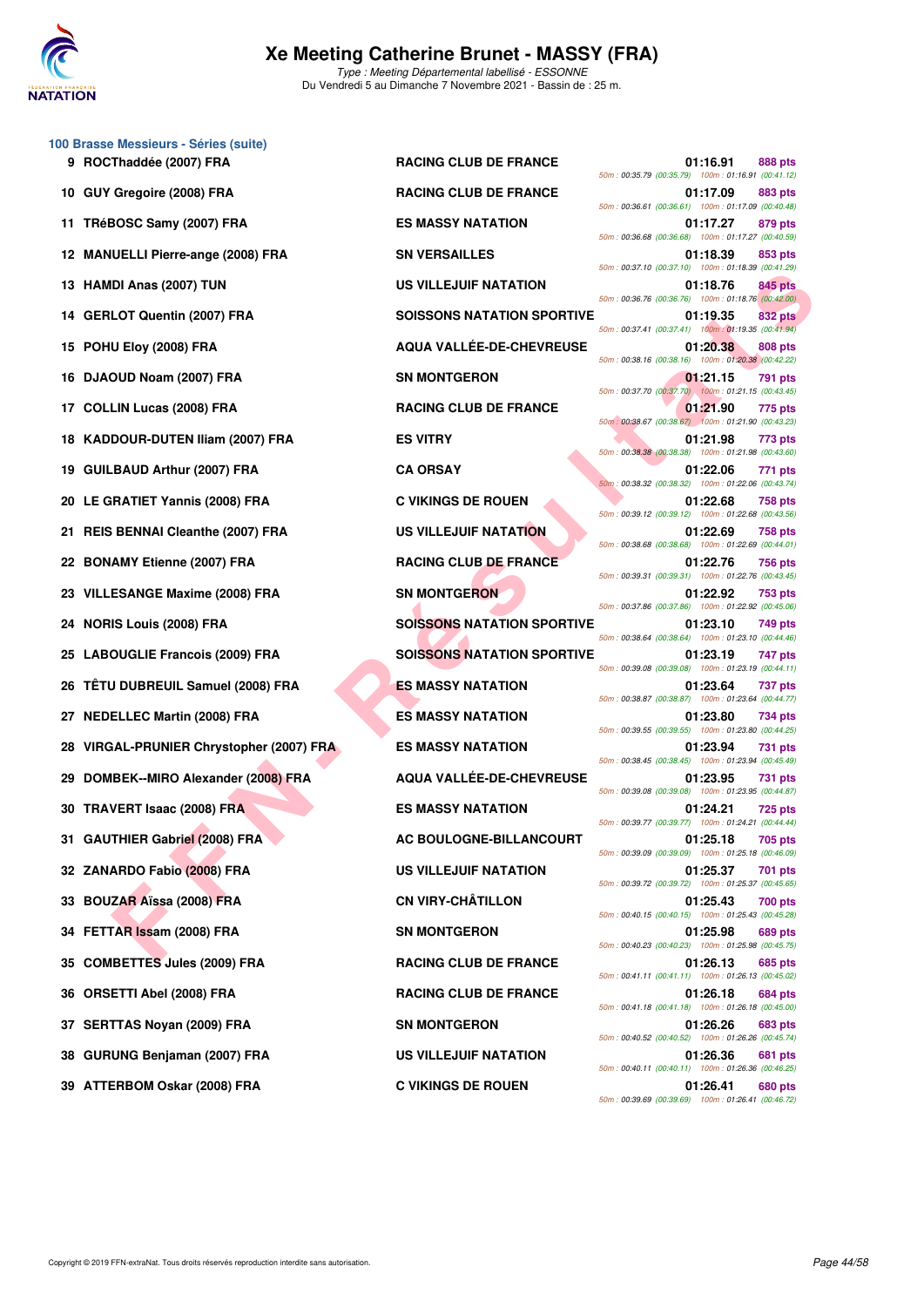

**FALE TAPI CORRESPONSIBE CORPANY CALCUS AREASS OF THAT CONFINE TRANSIBE CORPANY CALCUS AREASS OF THE SEARCHING CUID BY THE SEARCHING CUID BY THE SEARCHING CORPANY CONFIDENT CONFIDENT CONFIDENT CONFIDENT CONFIDENT CONFIDENT 100 Brasse Messieurs - Séries (suite) 40 BAZUREAU Corentin (2008) FRA ES MASSY NATATION 01:26.58 676 pts 41 FAUCHIE Nathan (2007) FRA YERRES NATATION 01:26.75 673 pts 42 EL MOUDIR Wassim (2009) FRA ES MASSY NATATION 01:26.80 672 pts 43 LOUBEYRE MOLINARI Dumas (2008) FRA AC BOULOGNE-BILLANCOURT 01:27.35 661 pts 44 COURALET TAPI Cohen (2009) FRA CA ORSAY 01:27.41 659 pts 45 TAMIRO Zakaria (2008) FRA US VILLEJUIF NATATION 01:27.51 657 pts 46 RABEMANANJARA Thomas (2008) FRA CN VIRY-CHÂTILLON 01:27.91 649 pts 47 ALY Marwan (2008) FRA ES MASSY NATATION 01:28.06 646 pts 48 PRADIER Joseph (2008) FRA RACING CLUB DE FRANCE 01:28.10 646 pts 49 RICHARD Nolhan (2008) FRA AQUA VALLÉE-DE-CHEVREUSE 01:28.25 643 pts 50 LEONARD Luke (2009) FRA CN MELUN VAL DE SEINE 01:28.26 643 pts 51 BONDOUY Marlon (2007) FRA ES MASSY NATATION 01:28.33 641 pts 52 LE GRATIET Yohann (2009) FRA C VIKINGS DE ROUEN 01:28.37 640 pts 53 CHALU-COYO Joan (2009) FRA CN LE PLESSIS-ROBINSON 01:28.61 636 pts 54 MIALOT Paul (2009) FRA CA ORSAY 01:29.49 618 pts 55 DEROUELLE Estève (2008) FRA CA ORSAY 01:30.28 603 pts 56 BROCHARD Alexandre (2009) FRA AQUA VALLÉE-DE-CHEVREUSE 01:30.38 601 pts 57 PAVLOVIC Luka (2009) FRA** SN MONTGERON 600 pts 600 pts **58 SERCIEN Jaden (2009) FRA ES MASSY NATATION 01:30.66 596 pts 59 SAILLET Gabriel (2008) FRA AC BOULOGNE-BILLANCOURT** 01:30.91 591 pts **60 DESMAISON Tom (2008) FRA SN VERSAILLES** 60 DESMAISON Tom (2008) FRA SN VERSAILLES 685 pts **61 JAY Vadim (2009) FRA RACING CLUB DE FRANCE 01:31.29 584 pts 62 DOLEY Basile (2009) FRA C VIKINGS DE ROUEN 01:32.10 569 pts 63 RASPAGLIA Luigi (2008) FRA RACING CLUB DE FRANCE 01:32.81 555 pts 64 CHAPELIER Owen (2008) FRA SN VERSAILLES 01:34.16 531 pts 65 EURIAT Bruce (2009) FRA RACING CLUB DE FRANCE 01:34.44 526 pts 66 ENNEBATI OUAKSEL Mazir (2009) FRA SN VERSAILLES 01:34.60 523 pts 67 ION Nicolas (2008) FRA ES MASSY NATATION 01:34.83 519 pts 68 BEKKA Wassim (2009) FRA CN VIRY-CHÂTILLON 01:34.86 518 pts 69 AKANNI PIGNON Antoine (2008) FRA SCA 2000 EVRY 01:35.61 505 pts**

50m : 00:40.00 (00:40.00) 100m : 01:26.58 (00:46.58) 50m : 00:41.05 (00:41.05) 100m : 01:26.75 (00:45.70) 50m : 00:41.77 (00:41.77) 100m : 01:26.80 (00:45.03) 50m : 00:41.21 (00:41.21) 100m : 01:27.35 (00:46.14) 50m : 00:40.69 (00:40.69) 100m : 01:27.41 (00:46.72) 50m : 00:40.53 (00:40.53) 100m : 01:27.51 (00:46.98) 50m : 00:40.86 (00:40.86) 100m : 01:27.91 (00:47.05) 50m : 00:41.59 (00:41.59) 100m : 01:28.06 (00:46.47) 50m : 00:41.82 (00:41.82) 100m : 01:28.10 (00:46.28) 50m : 00:41.64 (00:41.64) 100m : 01:28.25 (00:46.61) 50m : 00:42.09 (00:42.09) 100m : 01:28.26 (00:46.17) 50m : 00:41.65 (00:41.65) 100m : 01:28.33 (00:46.68) 50m : 00:41.44 (00:41.44) 100m : 01:28.37 (00:46.93) 50m : 00:41.76 (00:41.76) 100m : 01:28.61 (00:46.85) 50m : 00:42.67 (00:42.67) 100m : 01:29.49 (00:46.82) 50m : 00:42.67 (00:42.67) 100m : 01:30.28 (00:47.61) 50m : 00:42.68 (00:42.68) 100m : 01:30.38 (00:47.70) 50m : 00:42.12 (00:42.12) 100m : 01:30.44 (00:48.32) 50m : 00:41.97 (00:41.97) 100m : 01:30.66 (00:48.69) 50m : 00:41.96 (00:41.96) 100m : 01:30.91 (00:48.95) 50m : 00:41.94 (00:41.94) 100m : 01:31.20 (00:49.26) 50m : 00:43.21 (00:43.21) 100m : 01:31.29 (00:48.08) 50m : 00:43.91 (00:43.91) 100m : 01:32.10 (00:48.19) 50m : 00:43.28 (00:43.28) 100m : 01:32.81 (00:49.53) 50m : 00:44.50 (00:44.50) 100m : 01:34.16 (00:49.66) 50m : 00:44.89 (00:44.89) 100m : 01:34.44 (00:49.55) 50m : 00:45.27 (00:45.27) 100m : 01:34.60 (00:49.33) 50m : 00:44.68 (00:44.68) 100m : 01:34.83 (00:50.15) 50m : 00:44.62 (00:44.62) 100m : 01:34.86 (00:50.24) 50m : 00:45.41 (00:45.41) 100m : 01:35.61 (00:50.20) **70 GUNTZBERGER Matthias (2009) FRA SN VERSAILLES 01:36.16 495 pts** 50m : 00:45.53 (00:45.53) 100m : 01:36.16 (00:50.63)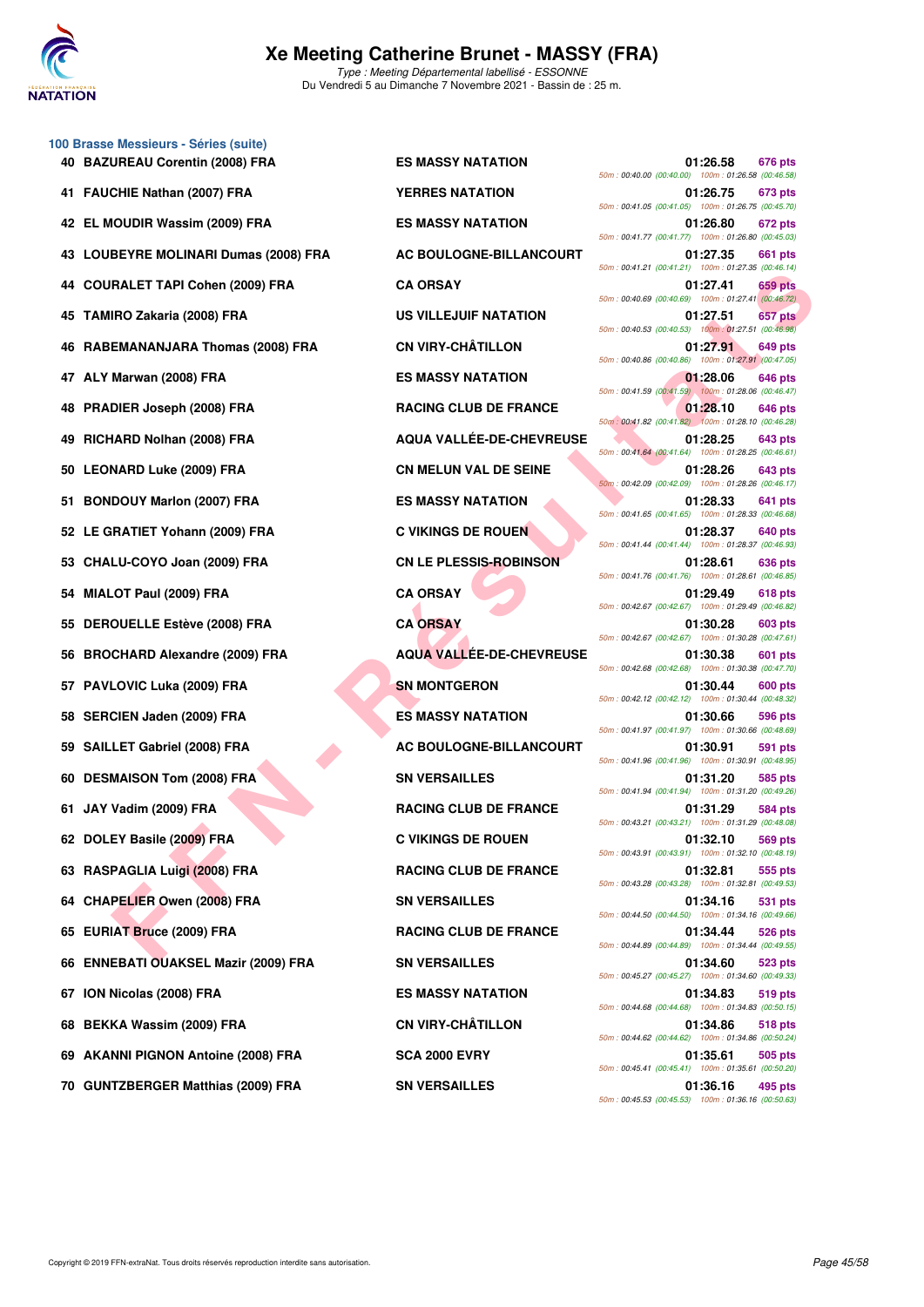

**71 BARRE Léo (2009) FRA AQUA VALLÉE-DE-CHEVREUSE 01:36.49 490 pts**

| 100 Brasse Messieurs - Séries (suite) |  |  |
|---------------------------------------|--|--|
| 71 BARRE Léo (2009) FRA               |  |  |

- 
- 
- **74 BAZAS-TILLOY Lilian (2008) FRA RED STAR CLUB CHAMPIGNY 01:37.04 480 pts**
- **75 BOUCHARD Nicolas (2009) FRA RACING CLUB DE FRANCE 01:37.38 474 pts**
- 
- 
- 78 KERFORN Jean (2009) FRA CA ORSAY
- **79 BOISE Amaury (2009) FRA CN LE PLESSIS-ROBINSON**
- 
- 81 PECHOT Maxime (2009) FRA RACING CLUB DE FRANCE
- 
- 
- 
- 85 REDOUANE Sami (2008) FRA SCA 2000 EVRY
- 
- 87 ELIAS-MENET Maxime (2009) FRA CA L'HAY-LES-ROSES
- 
- 89 PACE Alexis (2009) FRA US VAIRES
- **90 CORENFLOS Axel (2009) FRA CN ST-MICHEL-SUR-ORGE**
- **--- GRANGE Antoine (2008) FRA RACING CLUB DE FRANCE DNS dec**
- **--- SLIMI Sofiane (2009) FRA ES VITRY DNS dec**
- **--- SIBOUN Tom (2008) FRA ES MASSY NATATION DSQ**

#### **[50 Papillon Messieurs - Finale A](http://www.ffnatation.fr/webffn/resultats.php?idact=nat&go=epr&idcpt=72199&idepr=81) 9-11 ans** (Samedi 6 Novembre 2021)

- **1 KACZMAREK Victor (20 2 FAUCONNIER Léo (201) 3 ALOISIO Jonathan Dieg** 4 JULIEN Baptiste (2010) FRA SN VERSAILLES 5 CHECOURY EII (2010) FRA RACING CLUB DE FRANCE **6 CATAYEE Joackim (2010) FRA SCA 2000 EVRY 7 AQUILON Romain (2010) FRA S.M MONTROUGE** 8 WISSOCQ Ethan (2010) FRA CA ORSAY
- CHARD Niedis (2009) FRA<br>
EACHINA LUIS DE FRANCE DE CHEVREUSE<br>
TENN Musine (2009) FRA<br>
ENT Musine (2009) FRA<br>
CALOR CHEVRES (2009) FRA<br>
CALOR CHEVRES (2009) FRA<br>
CALOR CHEVRES (2009) FRA<br>
FORM Musine (2009) FRA<br>
FRANCIS CHE **72 PICALAU Ilia (2009) MDA CN ST-MICHEL-SUR-ORGE 01:36.55 489 pts 73 ADJABI Nael (2008) FRA US VILLEJUIF NATATION 01:36.67 486 pts 76 ARMANT Mathieu (2009) FRA AQUA VALLÉE-DE-CHEVREUSE 01:37.63 470 pts 77 DA CUNHA Luis (2008) FRA CN ST-MICHEL-SUR-ORGE 01:39.00 447 pts** 80 EL OUARRADI Bilel (2009) FRA **ES MASSY NATATION** 82 POLLET-BOURDALOUE Odon (2008) FRA RACING CLUB DE FRANCE 83 DABI Eliott (2008) FRA RACING CLUB DE FRANCE **84 HASSAOUI IIyass (2008) FRA SN MONTGERON SN MONTGERON 86 LASSIFER Acil (2009) FRA** US VILLEJUIF NATATION **88 MAES Martin (2009) FRA RED STAR CLUB CHAMPIGNY**

| $\mathbf{H}$ $\mathbf{S}$ = 1 <b>HOUS</b> $\mathbf{A}$ $\mathbf{S}$ = 11 ans (cancel chovering EQET) |                               |
|------------------------------------------------------------------------------------------------------|-------------------------------|
| )10) FRA                                                                                             | <b>ES VITRY</b>               |
| 0) FRA                                                                                               | AQUA VALLÉE-DE-CHEVREUSE      |
| յօ (2010) FRA                                                                                        | <b>CN LE PLESSIS-ROBINSON</b> |

|                                                    | 01:39.63 437 pts |  |
|----------------------------------------------------|------------------|--|
| 50m: 00:46.45 (00:46.45) 100m: 01:39.63 (00:53.18) |                  |  |
|                                                    | 01:39.88 433 pts |  |
| 50m: 00:47.10 (00:47.10) 100m: 01:39.88 (00:52.78) |                  |  |
|                                                    | 01:40.42 424 pts |  |
| 50m: 00:47.74 (00:47.74) 100m: 01:40.42 (00:52.68) |                  |  |
|                                                    | 01:41.60 405 pts |  |
| 50m: 00:47.53 (00:47.53) 100m: 01:41.60 (00:54.07) |                  |  |
|                                                    | 01:41.98 399 pts |  |
| 50m: 00:48.01 (00:48.01) 100m: 01:41.98 (00:53.97) |                  |  |
|                                                    | 01:43.27 379 pts |  |
| 50m: 00:47.17 (00:47.17) 100m: 01:43.27 (00:56.10) |                  |  |
| 50m: 00:47.45 (00:47.45) 100m: 01:43.42 (00:55.97) | 01:43.42 377 pts |  |
|                                                    |                  |  |
| 50m: 00:49.95 (00:49.95) 100m: 01:44.51 (00:54.56) | 01:44.51 360 pts |  |
|                                                    |                  |  |
| 50m: 00:50.02 (00:50.02) 100m: 01:46.19 (00:56.17) | 01:46.19 336 pts |  |
|                                                    | 01:48.94 298 pts |  |
| 50m: 00:51.31 (00:51.31) 100m: 01:48.94 (00:57.63) |                  |  |
|                                                    | 01:49.15 295 pts |  |
| 50m: 00:52.66 (00:52.66) 100m: 01:49.15 (00:56.49) |                  |  |
|                                                    | 01:52.01 258 pts |  |
| 50m: 00:53.07 (00:53.07) 100m: 01:52.01 (00:58.94) |                  |  |
|                                                    | 02:03.82 131 pts |  |
| 50m: 00:58.89 (00:58.89) 100m: 02:03.82 (01:04.93) |                  |  |

50m : 00:46.27 (00:46.27) 100m : 01:36.49 (00:50.22)

50m : 00:46.25 (00:46.25) 100m : 01:36.55 (00:50.30)

50m : 00:45.54 (00:45.54) 100m : 01:36.67 (00:51.13)

50m : 00:44.69 (00:44.69) 100m : 01:37.04 (00:52.35)

50m : 00:43.90 (00:43.90) 100m : 01:37.38 (00:53.48)

50m : 00:46.61 (00:46.61) 100m : 01:37.63 (00:51.02)

50m : 00:46.66 (00:46.66) 100m : 01:39.00 (00:52.34)

| 00:31.73 | <b>798 pts</b> |
|----------|----------------|
| 00:32.70 | 745 pts        |
| 00:36.81 | 538 pts        |
| 00:37.48 | <b>508 pts</b> |
| 00:38.12 | 479 pts        |
| 00:38.14 | 479 pts        |
| 00:38.21 | 475 pts        |
| 00:39.53 | 420 pts        |
|          |                |

#### **[50 Papillon Messieurs - Séries](http://www.ffnatation.fr/webffn/resultats.php?idact=nat&go=epr&idcpt=72199&idepr=81) 9-11 ans** (Samedi 6 Novembre 2021)

| 1 KACZMAREK Victor (2010) FRA | <b>ES VITRY</b>              | 00:30.89 | 846 pts |
|-------------------------------|------------------------------|----------|---------|
| 2 FAUCONNIER Léo (2010) FRA   | AQUA VALLÉE-DE-CHEVREUSE     | 00:32.68 | 746 pts |
| 3 CHECOURY Eli (2010) FRA     | <b>RACING CLUB DE FRANCE</b> | 00:36.46 | 554 pts |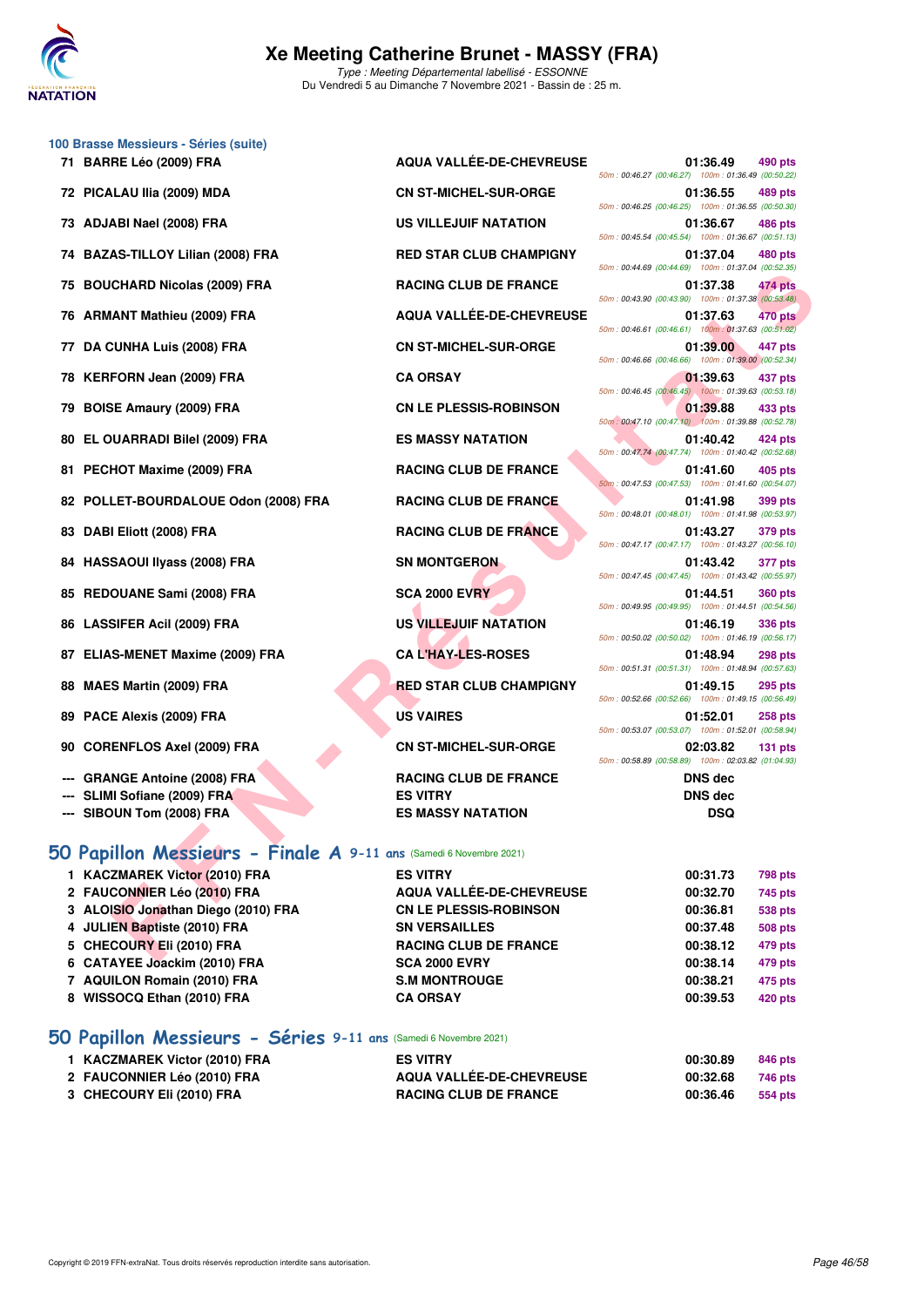

|     | 50 Papillon Messieurs - Séries (suite) |                                  |            |                |  |  |  |  |
|-----|----------------------------------------|----------------------------------|------------|----------------|--|--|--|--|
|     | 4 ALOISIO Jonathan Diego (2010) FRA    | <b>CN LE PLESSIS-ROBINSON</b>    | 00:36.94   | 532 pts        |  |  |  |  |
|     | 5 CATAYEE Joackim (2010) FRA           | <b>SCA 2000 EVRY</b>             | 00:37.73   | 497 pts        |  |  |  |  |
|     | 6 AQUILON Romain (2010) FRA            | <b>S.M MONTROUGE</b>             | 00:38.01   | 484 pts        |  |  |  |  |
|     | 7 JULIEN Baptiste (2010) FRA           | <b>SN VERSAILLES</b>             | 00:38.49   | 463 pts        |  |  |  |  |
|     | 8 WISSOCQ Ethan (2010) FRA             | <b>CA ORSAY</b>                  | 00:38.98   | 443 pts        |  |  |  |  |
|     | 9 NAOUI LE BECHEC Ilian (2010) FRA     | <b>C VIKINGS DE ROUEN</b>        | 00:39.79   | 409 pts        |  |  |  |  |
|     | 10 REAL Pablo (2010) FRA               | <b>CA L'HAY-LES-ROSES</b>        | 00:40.69   | 374 pts        |  |  |  |  |
|     | 11 VELLUET Thimothé (2010) FRA         | <b>CN LE PLESSIS-ROBINSON</b>    | 00:40.74   | <b>372 pts</b> |  |  |  |  |
|     | 12 CHAVEL Noah (2010) FRA              | <b>RACING CLUB DE FRANCE</b>     | 00:40.87   | <b>367 pts</b> |  |  |  |  |
|     | 13 AMINE Soulaymane (2010) FRA         | <b>CN LE PLESSIS-ROBINSON</b>    | 00:41.31   | <b>350 pts</b> |  |  |  |  |
|     | 14 MAJCHER Jonas (2010) FRA            | <b>CN LE PLESSIS-ROBINSON</b>    | 00:41.43   | <b>346 pts</b> |  |  |  |  |
|     | 15 STOCKMANN Victor (2010) FRA         | <b>CN ST-MICHEL-SUR-ORGE</b>     | 00:41.44   | <b>346 pts</b> |  |  |  |  |
|     | 16 HAMOUDA Adam (2010) FRA             | <b>ES MASSY NATATION</b>         | 00:41.51   | 343 pts        |  |  |  |  |
|     | 17 HADJIDJ Jalis (2010) FRA            | <b>ES MASSY NATATION</b>         | 00:41.54   | <b>342 pts</b> |  |  |  |  |
|     | 18 TETU DUBREUIL Raphael (2011) FRA    | <b>ES MASSY NATATION</b>         | 00:41.60   | <b>340 pts</b> |  |  |  |  |
|     | 19 KECHABIA Anice (2010) FRA           | <b>C VIKINGS DE ROUEN</b>        | 00:41.67   | 337 pts        |  |  |  |  |
|     | 20 BATAILLE Alexandre (2010) FRA       | <b>CN LE PLESSIS-ROBINSON</b>    | 00:41.95   | <b>327 pts</b> |  |  |  |  |
|     | 21 KHEMIR Ali (2010) FRA               | <b>SN VERSAILLES</b>             | 00:42.06   | <b>323 pts</b> |  |  |  |  |
|     | 22 BAZUREAU Antonin (2010) FRA         | <b>ES MASSY NATATION</b>         | 00:42.60   | <b>304 pts</b> |  |  |  |  |
|     | 23 KERFORN Paul (2011) FRA             | <b>CA ORSAY</b>                  | 00:42.85   | <b>295 pts</b> |  |  |  |  |
|     | 24 HOUP Nathan (2010) FRA              | AQUA VALLÉE-DE-CHEVREUSE         | 00:43.35   | <b>279 pts</b> |  |  |  |  |
|     | 25 CECCHETTO Liron (2010) FRA          | CN ST-MICHEL-SUR-ORGE            | 00:43.72   | <b>266 pts</b> |  |  |  |  |
|     | 26 BENBAKKAR Ramy (2010) TUN           | <b>CNO ST-GERMAIN-EN-LAYE</b>    | 00:43.73   | <b>266 pts</b> |  |  |  |  |
|     | 27 VAN CAENEGEM Tom (2011) FRA         | <b>S.M MONTROUGE</b>             | 00:43.96   | <b>259 pts</b> |  |  |  |  |
|     | 28 DANIEL Nohan (2010) FRA             | <b>ES MASSY NATATION</b>         | 00:44.03   | 257 pts        |  |  |  |  |
|     | 29 COURALET-TAPI Enaël (2012) FRA      | <b>CA ORSAY</b>                  | 00:44.53   | <b>241 pts</b> |  |  |  |  |
|     | 30 MURAKAMI-FONTANI Nicolo (2010) FRA  | <b>RACING CLUB DE FRANCE</b>     | 00:44.72   | <b>235 pts</b> |  |  |  |  |
|     | 31 PILTZ Lukas (2010) GER              | <b>RACING CLUB DE FRANCE</b>     | 00:45.47   | 213 pts        |  |  |  |  |
|     | 32 ANTONUCCI Liam (2011) FRA           | <b>ES VITRY</b>                  | 00:45.52   | 211 pts        |  |  |  |  |
|     | 33 OSIPOV Mikael (2011) FRA            | <b>CN LE PLESSIS-ROBINSON</b>    | 00:45.87   | <b>201 pts</b> |  |  |  |  |
|     | 34 OUVRARD Philémon (2010) FRA         | AQUA VALLÉE-DE-CHEVREUSE         | 00:45.95   | 199 pts        |  |  |  |  |
|     | 34 MARTIN Sasha (2010) FRA             | <b>ES MASSY NATATION</b>         | 00:45.95   | 199 pts        |  |  |  |  |
|     | 36 REMY Lucas (2012) FRA               | <b>ES MASSY NATATION</b>         | 00:46.13   | $194$ pts      |  |  |  |  |
|     | 37 TRAN Alvin (2011) FRA               | <b>US VILLEJUIF NATATION</b>     | 00:46.40   | 187 pts        |  |  |  |  |
|     | 38 NAOUN Kenzy (2010) FRA              | <b>SN VERSAILLES</b>             | 00:46.98   | 171 pts        |  |  |  |  |
|     | 39 TEPLIER Mathys (2011) FRA           | <b>SN MONTGERON</b>              | 00:48.62   | $131$ pts      |  |  |  |  |
|     | 40 TRéBOSC Yanis (2011) FRA            | <b>ES MASSY NATATION</b>         | 00:49.58   | 110 $pts$      |  |  |  |  |
|     | 41 MAMDOURICCIULLI Amjad (2011) FRA    | <b>SN VERSAILLES</b>             | 00:49.86   | $104$ pts      |  |  |  |  |
|     | 42 SEI Léo-Paul (2012) FRA             | <b>SN VERSAILLES</b>             | 00:51.08   | 81 pts         |  |  |  |  |
|     | 43 BROET Kaan (2010) FRA               | <b>CA L'HAY-LES-ROSES</b>        | 00:51.55   | 73 pts         |  |  |  |  |
|     | 44 CHARTREL Pierre-Louis (2011) FRA    | <b>SN VERSAILLES</b>             | 00:52.62   | 56 pts         |  |  |  |  |
|     | 45 NIEL Marin (2010) FRA               | <b>SN VERSAILLES</b>             | 00:53.54   | 43 pts         |  |  |  |  |
|     | 46 MOUA NOU TOUA Russel (2011) FRA     | <b>EN STE-GENEVIEVE-DES-BOIS</b> | 00:55.39   | 22 pts         |  |  |  |  |
|     | 47 GARCIA Alexandre (2010) FRA         | <b>S.M MONTROUGE</b>             | 00:56.54   | 13 pts         |  |  |  |  |
|     | 48 LE FLOCDANET Alban (2010) FRA       | <b>SN VERSAILLES</b>             | 00:56.60   | 12 pts         |  |  |  |  |
|     | 49 CORAGLIA Bautista (2012) ITA        | <b>SN VERSAILLES</b>             | 00:57.29   | 8 pts          |  |  |  |  |
|     | 50 DEMALDENT Jules (2011) FRA          | <b>SN VERSAILLES</b>             | 00:58.81   | 2 pts          |  |  |  |  |
|     | 51 COMBALUZIER Noé (2012) FRA          | <b>SN VERSAILLES</b>             | 01:02.64   | 1 pts          |  |  |  |  |
|     | 52 ROUX Nathan (2012) FRA              | <b>SN VERSAILLES</b>             | 01:04.63   | 1 pts          |  |  |  |  |
|     | 53 BELHAJ Haroon (2012) FRA            | <b>SN VERSAILLES</b>             | 01:04.80   | 1 pts          |  |  |  |  |
|     | 54 GORIN Arthur (2011) FRA             | <b>SN VERSAILLES</b>             | 01:11.17   | 1 pts          |  |  |  |  |
| --- | <b>BOUTTEAU Clément (2011) FRA</b>     | <b>SN VERSAILLES</b>             | DNS dec    |                |  |  |  |  |
|     | --- PAVLOVIC Filip (2011) FRA          | <b>SN MONTGERON</b>              | DNS dec    |                |  |  |  |  |
|     | --- MARTIN Maël (2011) FRA             | <b>SN VERSAILLES</b>             | <b>DSQ</b> |                |  |  |  |  |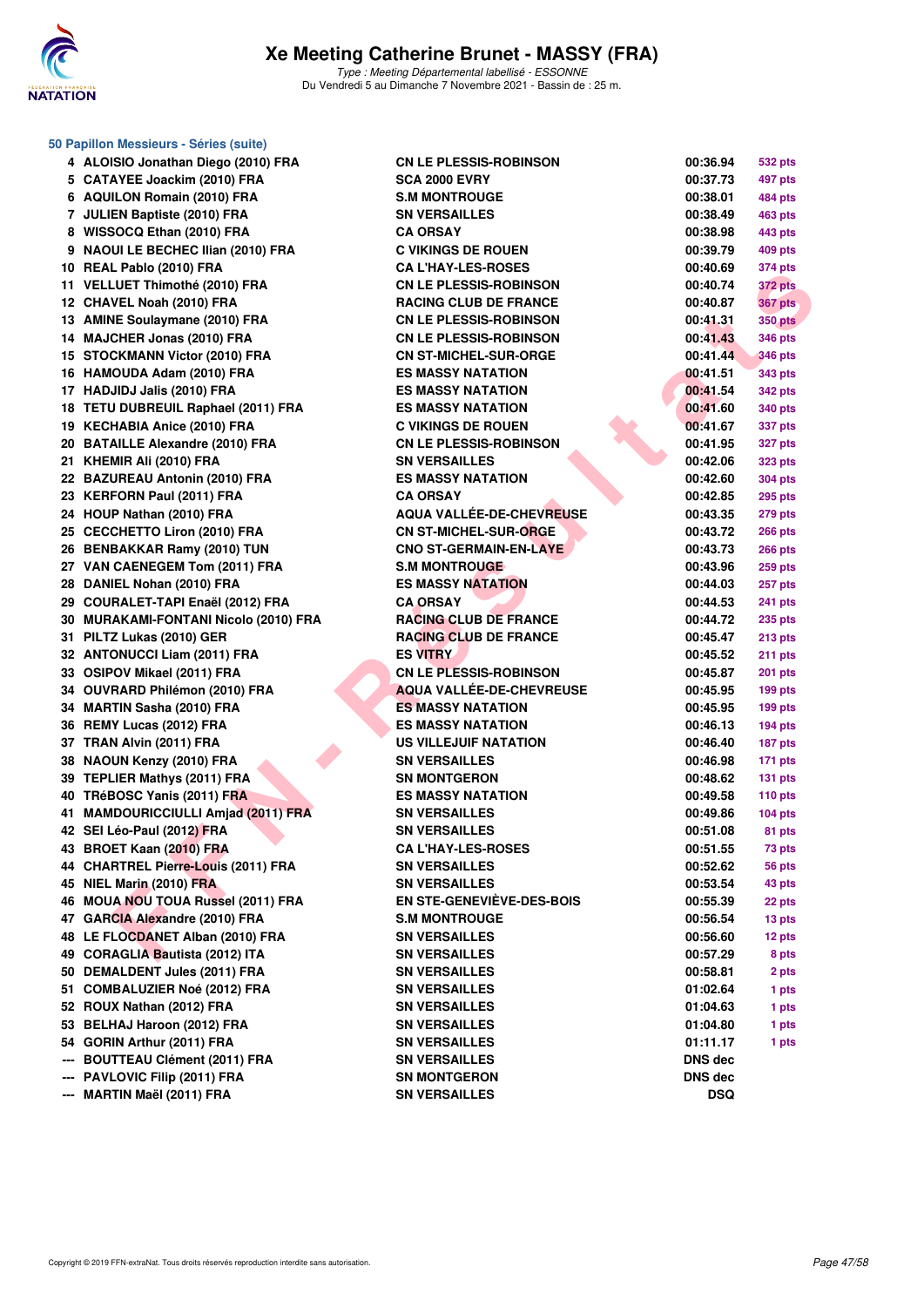

Type : Meeting Départemental labellisé - ESSONNE Du Vendredi 5 au Dimanche 7 Novembre 2021 - Bassin de : 25 m.

| 50 Papillon Messieurs - Séries (suite)  |                              |            |
|-----------------------------------------|------------------------------|------------|
| --- MARINO Luca (2011) FRA              | <b>SCA 2000 EVRY</b>         | <b>DSQ</b> |
| --- TRAMIER Emile (2010) FRA            | <b>RACING CLUB DE FRANCE</b> | <b>DSQ</b> |
| --- LHOMMEDIEU Tom (2012) FRA           | <b>SN VERSAILLES</b>         | <b>DSQ</b> |
| --- CHECOURY Gabriel (2010) FRA         | <b>RACING CLUB DE FRANCE</b> | <b>DSQ</b> |
| --- DUCLOUX Marley (2010) FRA           | <b>ES MASSY NATATION</b>     | <b>DSQ</b> |
| --- LANGLAIS NAVARRETE Ethan (2010) FRA | <b>SN MONTGERON</b>          | <b>DSQ</b> |

## **[100 Papillon Messieurs - Finale A](http://www.ffnatation.fr/webffn/resultats.php?idact=nat&go=epr&idcpt=72199&idepr=82) 14 ans** (Samedi 6 Novembre 2021)

| 00 Papillon Messieurs - Finale A 14 ans (Samedi 6 Novembre 2021)  |                                   |                                                                           |
|-------------------------------------------------------------------|-----------------------------------|---------------------------------------------------------------------------|
| 1 MOUSSA Adam-Samy (2007) FRA                                     | <b>CNO ST-GERMAIN-EN-LAYE</b>     | 00:59.59<br><b>1108 pts</b>                                               |
| 2 BRAIZE Stann (2007) FRA                                         | <b>ES MASSY NATATION</b>          | 01:03.65<br>995 pts                                                       |
| 3 TRABELSI Nour (2007) FRA                                        | <b>CNO ST-GERMAIN-EN-LAYE</b>     | 01:04.92<br><b>961 pts</b>                                                |
| 4 LEE-BOUHOURS Florian (2007) FRA                                 | AQUA VALLÉE-DE-CHEVREUSE          | 01:05.05<br>957 pts                                                       |
| 5 EL MOUDIR Ayyoub (2007) FRA                                     | <b>ES MASSY NATATION</b>          | 01:05.57<br>944 pts                                                       |
| 6 DJAOUD Noam (2007) FRA                                          | <b>SN MONTGERON</b>               | 01:05.85<br>936 pts                                                       |
| 7 CLEMENT Bastien (2007) FRA                                      | <b>S.M MONTROUGE</b>              | 01:06.88<br><b>909 pts</b>                                                |
| 8 BOUTDARINE Imran (2007) FRA                                     | CN MELUN VAL DE SEINE             | 01:07.45<br>895 pts                                                       |
|                                                                   |                                   |                                                                           |
| 00 Papillon Messieurs - Finale B 13 ans (Samedi 6 Novembre 2021)  |                                   |                                                                           |
| 1 GUY Gregoire (2008) FRA                                         | <b>RACING CLUB DE FRANCE</b>      | 01:07.80<br><b>886 pts</b>                                                |
| 2 MAJCHER Marius (2008) FRA                                       | <b>CN LE PLESSIS-ROBINSON</b>     | 01:09.65<br>839 pts                                                       |
| 3 COLLIN Lucas (2008) FRA                                         | <b>RACING CLUB DE FRANCE</b>      | 01:09.72<br>837 pts                                                       |
| 4 ALY Marwan (2008) FRA                                           | <b>ES MASSY NATATION</b>          | 01:10.04<br><b>829 pts</b>                                                |
| 5 POHU Eloy (2008) FRA                                            | AQUA VALLÉE-DE-CHEVREUSE          | 01:11.45<br><b>795 pts</b>                                                |
| 6 MANUELLI Pierre-ange (2008) FRA                                 | <b>SN VERSAILLES</b>              | 01:11.81<br><b>786 pts</b>                                                |
| 7 NORIS Louis (2008) FRA                                          | <b>SOISSONS NATATION SPORTIVE</b> | 01:12.35<br>773 pts                                                       |
| 8 TÊTU DUBREUIL Samuel (2008) FRA                                 | <b>ES MASSY NATATION</b>          | 01:12.57<br><b>768 pts</b>                                                |
|                                                                   |                                   |                                                                           |
| 00 Papillon Messieurs - Finale C 12 ans (Samedi 6 Novembre 2021)  |                                   |                                                                           |
| 1 LABOUGLIE Francois (2009) FRA                                   | <b>SOISSONS NATATION SPORTIVE</b> | 01:09.23<br>849 pts                                                       |
| 2 SERTTAS Noyan (2009) FRA                                        | <b>SN MONTGERON</b>               | 01:11.46<br>794 pts                                                       |
| 3 PAVLOVIC Luka (2009) FRA                                        | <b>SN MONTGERON</b>               | 01:14.96<br><b>712 pts</b>                                                |
| 4 DOLEY Basile (2009) FRA                                         | <b>C VIKINGS DE ROUEN</b>         | 01:15.66<br>696 pts                                                       |
| 5 CUVELIER Timothée (2009) FRA                                    | <b>CNO ST-GERMAIN-EN-LAYE</b>     | 01:17.05<br><b>665 pts</b>                                                |
| 6 JAY Vadim (2009) FRA                                            | <b>RACING CLUB DE FRANCE</b>      | 01:18.07<br>642 pts                                                       |
| 7 COURALET TAPI Cohen (2009) FRA                                  | <b>CA ORSAY</b>                   | 01:18.39<br>635 pts                                                       |
| 8 LE GRATIET Yohann (2009) FRA                                    | <b>C VIKINGS DE ROUEN</b>         | 01:18.44<br>634 pts                                                       |
|                                                                   |                                   |                                                                           |
| 00 Papillon Messieurs - Séries 12-14 ans (Samedi 6 Novembre 2021) |                                   |                                                                           |
| 1 MOUSSA Adam-Samy (2007) FRA                                     | <b>CNO ST-GERMAIN-EN-LAYE</b>     | 01:00.55<br>1081 pts                                                      |
|                                                                   |                                   | 50m: 00:28.48 (00:28.48) 100m: 01:00.55 (00:32.07)                        |
| 2 BRAIZE Stann (2007) FRA                                         | <b>ES MASSY NATATION</b>          | 01:04.99<br>959 pts<br>50m: 00:28.82 (00:28.82) 100m: 01:04.99 (00:36.17) |
| 3 TRABELSI Nour (2007) FRA                                        | <b>CNO ST-GERMAIN-EN-LAYE</b>     | 01:05.03<br>958 pts                                                       |
|                                                                   |                                   | 50m: 00:29.65 (00:29.65) 100m: 01:05.03 (00:35.38)                        |
| 4 LEE-BOUHOURS Florian (2007) FRA                                 | <b>AQUA VALLÉE-DE-CHEVREUSE</b>   | 01:06.08<br>930 pts                                                       |

#### **[100 Papillon Messieurs - Finale B](http://www.ffnatation.fr/webffn/resultats.php?idact=nat&go=epr&idcpt=72199&idepr=82) 13 ans** (Samedi 6 Novembre 2021)

| 1 GUY Gregoire (2008) FRA         | <b>RACING CLUB DE FRANCE</b>      | 01:07.80<br>886 pts        |
|-----------------------------------|-----------------------------------|----------------------------|
| 2 MAJCHER Marius (2008) FRA       | <b>CN LE PLESSIS-ROBINSON</b>     | 01:09.65<br>839 pts        |
| 3 COLLIN Lucas (2008) FRA         | <b>RACING CLUB DE FRANCE</b>      | 01:09.72<br>837 pts        |
| 4 ALY Marwan (2008) FRA           | <b>ES MASSY NATATION</b>          | 01:10.04<br>829 pts        |
| 5 POHU Eloy (2008) FRA            | <b>AQUA VALLÉE-DE-CHEVREUSE</b>   | 01:11.45<br>795 pts        |
| 6 MANUELLI Pierre-ange (2008) FRA | <b>SN VERSAILLES</b>              | 01:11.81<br><b>786 pts</b> |
| 7 NORIS Louis (2008) FRA          | <b>SOISSONS NATATION SPORTIVE</b> | 01:12.35<br>773 pts        |
| 8 TÊTU DUBREUIL Samuel (2008) FRA | <b>ES MASSY NATATION</b>          | 01:12.57<br><b>768 pts</b> |
|                                   |                                   |                            |

# **[100 Papillon Messieurs - Finale C](http://www.ffnatation.fr/webffn/resultats.php?idact=nat&go=epr&idcpt=72199&idepr=82) 12 ans** (Samedi 6 Novembre 2021)

| 1 LABOUGLIE Francois (2009) FRA  | SOISSONS NATATION SPORTIVE    | 01:09.23 | 849 pts        |
|----------------------------------|-------------------------------|----------|----------------|
| 2 SERTTAS Noyan (2009) FRA       | <b>SN MONTGERON</b>           | 01:11.46 | 794 pts        |
| 3 PAVLOVIC Luka (2009) FRA       | <b>SN MONTGERON</b>           | 01:14.96 | <b>712 pts</b> |
| 4 DOLEY Basile (2009) FRA        | <b>C VIKINGS DE ROUEN</b>     | 01:15.66 | <b>696 pts</b> |
| 5 CUVELIER Timothée (2009) FRA   | <b>CNO ST-GERMAIN-EN-LAYE</b> | 01:17.05 | <b>665 pts</b> |
| 6 JAY Vadim (2009) FRA           | <b>RACING CLUB DE FRANCE</b>  | 01:18.07 | 642 pts        |
| 7 COURALET TAPI Cohen (2009) FRA | <b>CA ORSAY</b>               | 01:18.39 | 635 pts        |
| 8 LE GRATIET Yohann (2009) FRA   | <b>C VIKINGS DE ROUEN</b>     | 01:18.44 | <b>634 pts</b> |
|                                  |                               |          |                |

## **[100 Papillon Messieurs - Séries](http://www.ffnatation.fr/webffn/resultats.php?idact=nat&go=epr&idcpt=72199&idepr=82) 12-14 ans** (Samedi 6 Novembre 2021)

| 1 MOUSSA Adam-Samy (2007) FRA     | <b>CNO ST-GERMAIN-EN-LAYE</b> | 50m: 00:28.48 (00:28.48) 100m: 01:00.55 (00:32.07) | 01:00.55 | 1081 pts       |
|-----------------------------------|-------------------------------|----------------------------------------------------|----------|----------------|
| 2 BRAIZE Stann (2007) FRA         | <b>ES MASSY NATATION</b>      | 50m: 00:28.82 (00:28.82) 100m: 01:04.99 (00:36.17) | 01:04.99 | 959 pts        |
| 3 TRABELSI Nour (2007) FRA        | <b>CNO ST-GERMAIN-EN-LAYE</b> | 50m: 00:29.65 (00:29.65) 100m: 01:05.03 (00:35.38) | 01:05.03 | 958 pts        |
| 4 LEE-BOUHOURS Florian (2007) FRA | AQUA VALLÉE-DE-CHEVREUSE      | 50m: 00:30.70 (00:30.70) 100m: 01:06.08 (00:35.38) | 01:06.08 | 930 pts        |
| 5 CLEMENT Bastien (2007) FRA      | <b>S.M MONTROUGE</b>          | 50m: 00:30.81 (00:30.81) 100m: 01:07.63 (00:36.82) | 01:07.63 | 890 pts        |
| 6 BOUTDARINE Imran (2007) FRA     | <b>CN MELUN VAL DE SEINE</b>  | 50m: 00:31.75 (00:31.75) 100m: 01:07.69 (00:35.94) | 01:07.69 | <b>888 pts</b> |
| 7 DJAOUD Noam (2007) FRA          | <b>SN MONTGERON</b>           | 50m: 00:30.57 (00:30.57) 100m: 01:07.76 (00:37.19) | 01:07.76 | 887 pts        |
| 8 EL MOUDIR Ayyoub (2007) FRA     | <b>ES MASSY NATATION</b>      | 50m: 00:31.93 (00:31.93) 100m: 01:07.91 (00:35.98) | 01:07.91 | 883 pts        |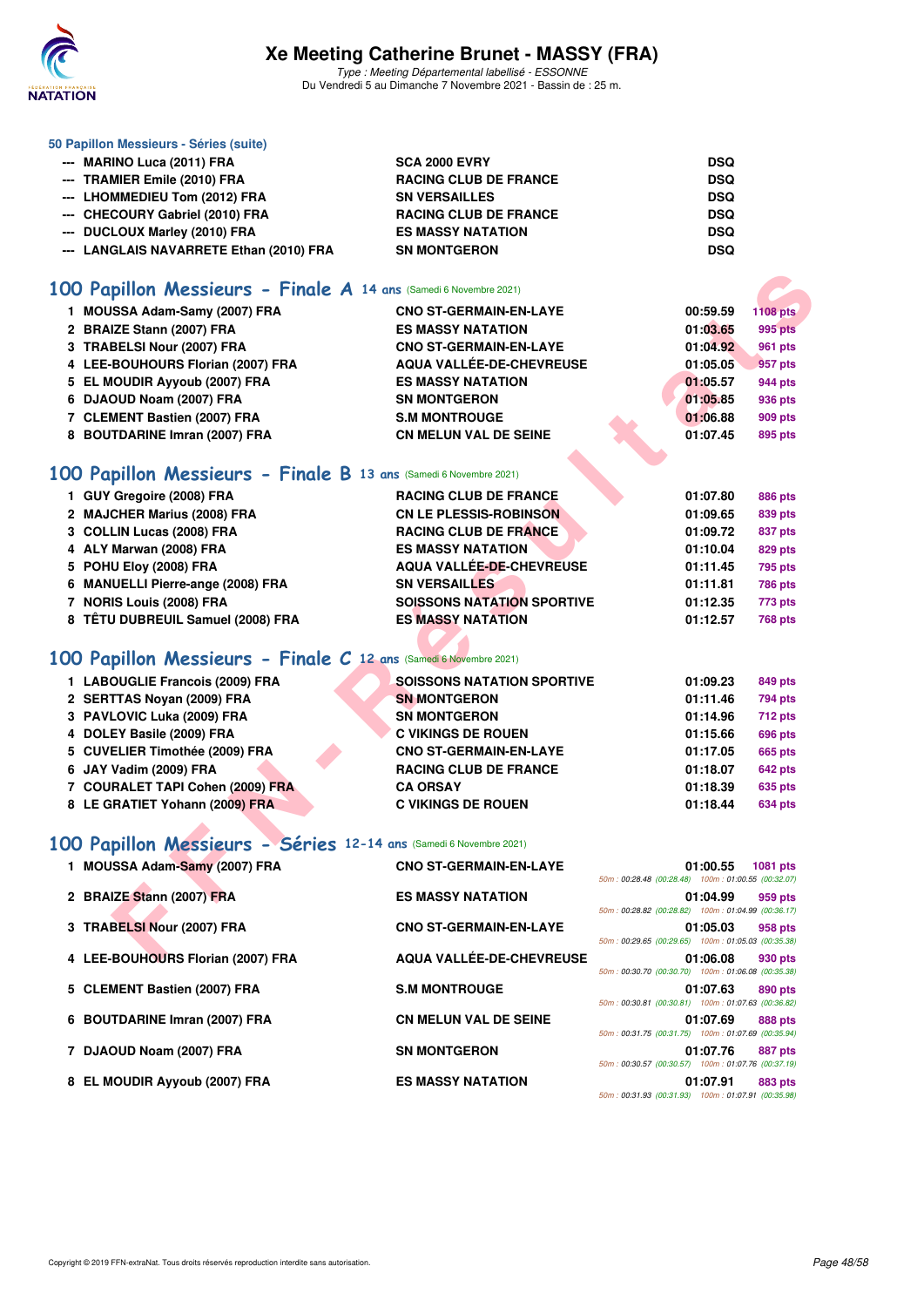

**100 Papillon Messieurs - Séries (suite)**

Du Vendredi 5 au Dimanche 7 Novembre 2021 - Bassin de : 25 m.

|    |                                        |                                   | 50m: 00:31.66 (00:31.66) 100m: 01:08.37 (00:36.71)                                                                   |                |                |
|----|----------------------------------------|-----------------------------------|----------------------------------------------------------------------------------------------------------------------|----------------|----------------|
|    | 11 LABOUGLIE Francois (2009) FRA       | <b>SOISSONS NATATION SPORTIVE</b> | 01:09.88<br>50m: 00:32.75 (00:32.75) 100m: 01:09.88 (00:37.13)                                                       | 833 pts        |                |
| 12 | <b>COLLIN Lucas (2008) FRA</b>         | <b>RACING CLUB DE FRANCE</b>      | 01:09.97<br>50m: 00:32.76 (00:32.76) 100m: 01:09.97 (00:37.21)                                                       | 831 pts        |                |
| 13 | <b>MANOLE Maxim (2007) FRA</b>         | <b>ES MASSY NATATION</b>          | 01:10.06<br>50m: 00:32.29 (00:32.29) 100m: 01:10.06 (00:37.77)                                                       | 829 pts        |                |
| 14 | <b>GERLOT Quentin (2007) FRA</b>       | <b>SOISSONS NATATION SPORTIVE</b> | 01:10.14<br>50m: 00:32.32 (00:32.32) 100m: 01:10.14 (00:37.82)                                                       | 827 pts        |                |
| 15 | CHALU-COYO Lilian (2007) FRA           | <b>CN LE PLESSIS-ROBINSON</b>     | 01:10.59<br>50m: 00:31.99 (00:31.99) 100m: 01:10.59 (00:38.60)                                                       | 816 pts        |                |
| 16 | ALY Marwan (2008) FRA                  | <b>ES MASSY NATATION</b>          | 01:10.65<br>50m: 00:32.35 (00:32.35) 100m: 01:10.65 (00:38.30)                                                       |                | 814 pts        |
| 17 | <b>SERTTAS Noyan (2009) FRA</b>        | <b>SN MONTGERON</b>               | 01:10.78                                                                                                             | 811 pts        |                |
| 18 | <b>NEUVILLE Marin (2007) FRA</b>       | <b>CA ORSAY</b>                   | 50m: 00:32.42 (00:32.42) 100m: 01:10.78 (00:38.36)<br>01:10.85<br>50m: 00:31.99 (00:31.99) 100m: 01:10.85 (00:38.86) | 809 pts        |                |
| 19 | <b>SAILLET Corentin (2007) FRA</b>     | <b>YERRES NATATION</b>            | 01:10.90                                                                                                             | 808 pts        |                |
| 20 | ROCThaddée (2007) FRA                  | <b>RACING CLUB DE FRANCE</b>      | 50m: 00:32.33 (00:32.33) 100m: 01:10.90 (00:38.57)<br>01:10.94                                                       |                | 807 pts        |
| 21 | <b>MAJCHER Marius (2008) FRA</b>       | <b>CN LE PLESSIS-ROBINSON</b>     | 50m: 00:32.39 (00:32.39) 100m: 01:10.94 (00:38.55)<br>01:11.52                                                       | 793 pts        |                |
| 22 | TRéBOSC Samy (2007) FRA                | <b>ES MASSY NATATION</b>          | 50m: 00:33.71 (00:33.71) 100m: 01:11.52 (00:37.81)<br>01:11.59                                                       | 791 pts        |                |
| 23 | <b>MANUELLI Pierre-ange (2008) FRA</b> | <b>SN VERSAILLES</b>              | 50m: 00:31.70 (00:31.70) 100m: 01:11.59 (00:39.89)<br>01:12.18                                                       |                | 777 pts        |
| 24 | DOMBEK--MIRO Alexander (2008) FRA      | <b>AQUA VALLÉE-DE-CHEVREUSE</b>   | 50m: 00:32.40 (00:32.40) 100m: 01:12.18 (00:39.78)<br>01:12.27                                                       | 775 pts        |                |
| 25 | <b>KADDOUR-DUTEN Iliam (2007) FRA</b>  | <b>ES VITRY</b>                   | 50m: 00:33.66 (00:33.66) 100m: 01:12.27 (00:38.61)<br>01:12.36                                                       | 773 pts        |                |
| 26 | <b>NORIS Louis (2008) FRA</b>          | <b>SOISSONS NATATION SPORTIVE</b> | 50m: 00:33.07 (00:33.07) 100m: 01:12.36 (00:39.29)<br>01:12.44                                                       | 771 pts        |                |
| 27 | SAVARY Léandre (2007) FRA              | <b>CN VIRY-CHÂTILLON</b>          | 50m: 00:33.14 (00:33.14) 100m: 01:12.44 (00:39.30)<br>01:12.47                                                       | 770 pts        |                |
| 28 | POHU Eloy (2008) FRA                   | AQUA VALLÉE-DE-CHEVREUSE          | 50m: 00:33.22 (00:33.22) 100m: 01:12.47 (00:39.25)<br>01:12.57                                                       | <b>768 pts</b> |                |
|    | <b>FARKAS-BAJAN Peter (2007) FRA</b>   | <b>ES MASSY NATATION</b>          | 50m: 00:34.28 (00:34.28) 100m: 01:12.57 (00:38.29)<br>01:12.89                                                       |                | <b>760 pts</b> |
| 30 | FAUCHIE Nathan (2007) FRA              | <b>YERRES NATATION</b>            | 50m: 00:33.50 (00:33.50) 100m: 01:12.89 (00:39.39)<br>01:12.93                                                       | 759 pts        |                |
| 31 | TÊTU DUBREUIL Samuel (2008) FRA        | <b>ES MASSY NATATION</b>          | 50m: 00:33.18 (00:33.18) 100m: 01:12.93 (00:39.75)<br>01:13.59                                                       | 744 pts        |                |
|    | 32 SOURDEAU-LACHOT Camille (2007) FRA  | <b>S.M MONTROUGE</b>              | 50m: 00:33.39 (00:33.39) 100m: 01:13.59 (00:40.20)<br>01:13.85                                                       | <b>738 pts</b> |                |
|    | 33 BAZUREAU Corentin (2008) FRA        | <b>ES MASSY NATATION</b>          | 50m: 00:33.13 (00:33.13) 100m: 01:13.85 (00:40.72)<br>01:14.15                                                       |                | 731 pts        |
|    | 34 HUET Mathis (2007) FRA              | <b>CNO ST-GERMAIN-EN-LAYE</b>     | 50m: 00:33.40 (00:33.40) 100m: 01:14.15 (00:40.75)<br>01:14.28                                                       |                | <b>728 pts</b> |
|    | 35 LY Alexander (2008) FRA             | <b>RACING CLUB DE FRANCE</b>      | 50m: 00:34.74 (00:34.74) 100m: 01:14.28 (00:39.54)<br>01:14.71                                                       |                | 718 pts        |
| 36 | <b>BONAMY Etienne (2007) FRA</b>       | <b>RACING CLUB DE FRANCE</b>      | 50m: 00:32.96 (00:32.96) 100m: 01:14.71 (00:41.75)<br>01:15.34                                                       |                | 703 pts        |
|    | 37 VILLESANGE Maxime (2008) FRA        | <b>SN MONTGERON</b>               | 50m: 00:32.89 (00:32.89) 100m: 01:15.34 (00:42.45)<br>01:15.45                                                       |                | 701 pts        |
|    | 38 ATTERBOM Oskar (2008) FRA           | <b>C VIKINGS DE ROUEN</b>         | 50m: 00:33.96 (00:33.96) 100m: 01:15.45 (00:41.49)<br>01:15.55                                                       |                | 698 pts        |
|    |                                        |                                   |                                                                                                                      |                |                |

**9 RIBAUDEAU Louis (2007) FRA RED STAR CLUB CHAMPIGNY 01:08.16 876 pts** 50m : 00:31.93 (00:31.93) 100m : 01:08.16 (00:36.23) **10 GUY Gregoire (2008) FRA RACING CLUB DE FRANCE 01:08.37 871 pts** 50m : 00:31.66 (00:31.66) 100m : 01:08.37 (00:36.71) **11:09.88 833 pts 11:09.88 833 pts** 50m : 00:32.75 (00:32.75) 100m : 01:09.88 (00:37.13) **12 COLLING CLUB DE FRANCE** 01:09.97 **831 pts** 50m : 00:32.76 (00:32.76) 100m : 01:09.97 (00:37.21) **13 MASSY NATATION 13 MASSY NATATION** 01:10.06 **829 pts** 50m : 00:32.29 (00:32.29) 100m : 01:10.06 (00:37.77) **14 BOISSONS NATATION SPORTIVE 01:10.14 827 pts** 50m : 00:32.32 (00:32.32) 100m : 01:10.14 (00:37.82) **15 CN LE PLESSIS-ROBINSON** 01:10.59 816 pts 50m : 00:31.99 (00:31.99) 100m : 01:10.59 (00:38.60) **16 BS MASSY NATATION 61:10.65 814 pts** 50m : 00:32.35 (00:32.35) 100m : 01:10.65 (00:38.30) **17 SN MONTGERON 61:10.78 811 pts** 50m : 00:32.42 (00:32.42) 100m : 01:10.78 (00:38.36) 50m : 00:31.99 (00:31.99) 100m : 01:10.85 (00:38.86) **19 ST SERVICES NATATION 01:10.90** 808 pts 50m : 00:32.33 (00:32.33) 100m : 01:10.90 (00:38.57) **20 RACING CLUB DE FRANCE 01:10.94 807 pts** 50m : 00:32.39 (00:32.39) 100m : 01:10.94 (00:38.55) **21 MAJOR CN LE PLESSIS-ROBINSON 01:11.52** 793 pts 50m : 00:33.71 (00:33.71) 100m : 01:11.52 (00:37.81) **22 TREBOS SAMPLE STAMPS (2007) FRA ES MASSY NATATION 01:11.59** 791 pts 50m : 00:31.70 (00:31.70) 100m : 01:11.59 (00:39.89) **23 MANUELLI PIERRAILLES 21:12.18 777 pts** 50m : 00:32.40 (00:32.40) 100m : 01:12.18 (00:39.78) **24 DOMBEK--MIRO Alexander (2008) FRA AQUA VALLÉE-DE-CHEVREUSE 01:12.27 775 pts** 50m : 00:33.66 (00:33.66) 100m : 01:12.27 (00:38.61) 50m : 00:33.07 (00:33.07) 100m : 01:12.36 (00:39.29) **26 NORIS 26 ISSONS NATATION SPORTIVE 01:12.44** 771 pts 50m : 00:33.14 (00:33.14) 100m : 01:12.44 (00:39.30) **27 SAVARY Léandre (2007) FRA CN VIRY-CHÂTILLON 01:12.47 770 pts** 50m : 00:33.22 (00:33.22) 100m : 01:12.47 (00:39.25) **28 POHU Eloy (2008) FRA AQUA VALLÉE-DE-CHEVREUSE 01:12.57 768 pts** 50m : 00:34.28 (00:34.28) 100m : 01:12.57 (00:38.29) **29 TABLE PETER IN ARKASSY NATATION 12.89 760 pts** 50m : 00:33.50 (00:33.50) 100m : 01:12.89 (00:39.39) **30 FBAUCHIES NATATION 61:12.93 759 pts** 50m : 00:33.18 (00:33.18) 100m : 01:12.93 (00:39.75) **21 TES MASSY NATATION** 01:13.59 **744 pts** 50m : 00:33.39 (00:33.39) 100m : 01:13.59 (00:40.20) **3.M MONTROUGE 01:13.85 738 pts** 50m : 00:33.13 (00:33.13) 100m : 01:13.85 (00:40.72) **23 BBC BAZUREAU CORENTIN CORENTIN CORENTIN DES MASSY NATATION CORE** 50m : 00:33.40 (00:33.40) 100m : 01:14.15 (00:40.75) **34 CNO ST-GERMAIN-EN-LAYE 61:14.28 728 pts** 50m : 00:34.74 (00:34.74) 100m : 01:14.28 (00:39.54) **35 LY Alexander (2008) FRA RACING CLUB DE FRANCE 01:14.71 718 pts** 50m : 00:32.96 (00:32.96) 100m : 01:14.71 (00:41.75) **36 BONAMY ETHER RACING CLUB DE FRANCE 01:15.34 703 pts** 50m : 00:32.89 (00:32.89) 100m : 01:15.34 (00:42.45) **37 VILLES ANGERON 37 VILLES AND SIMULATE CONSUMING A STATE OF STATE OF STATE OF STATE OF STATE OF STATE OF STATE OF STATE OF STATE OF STATE OF STATE OF STATE OF STATE OF STATE OF STATE OF STATE OF STATE OF STATE OF STATE** 50m : 00:33.96 (00:33.96) 100m : 01:15.45 (00:41.49) **38 ATTERBOM Oskar (2008) FRA C VIKINGS DE ROUEN 01:15.55 698 pts** 50m : 00:35.00 (00:35.00) 100m : 01:15.55 (00:40.55) **39 PAVLOVIC Luka (2009) FRA** SN MONTGERON SN MONTGERON 01:16.04 687 pts 50m : 00:34.47 (00:34.47) 100m : 01:16.04 (00:41.57)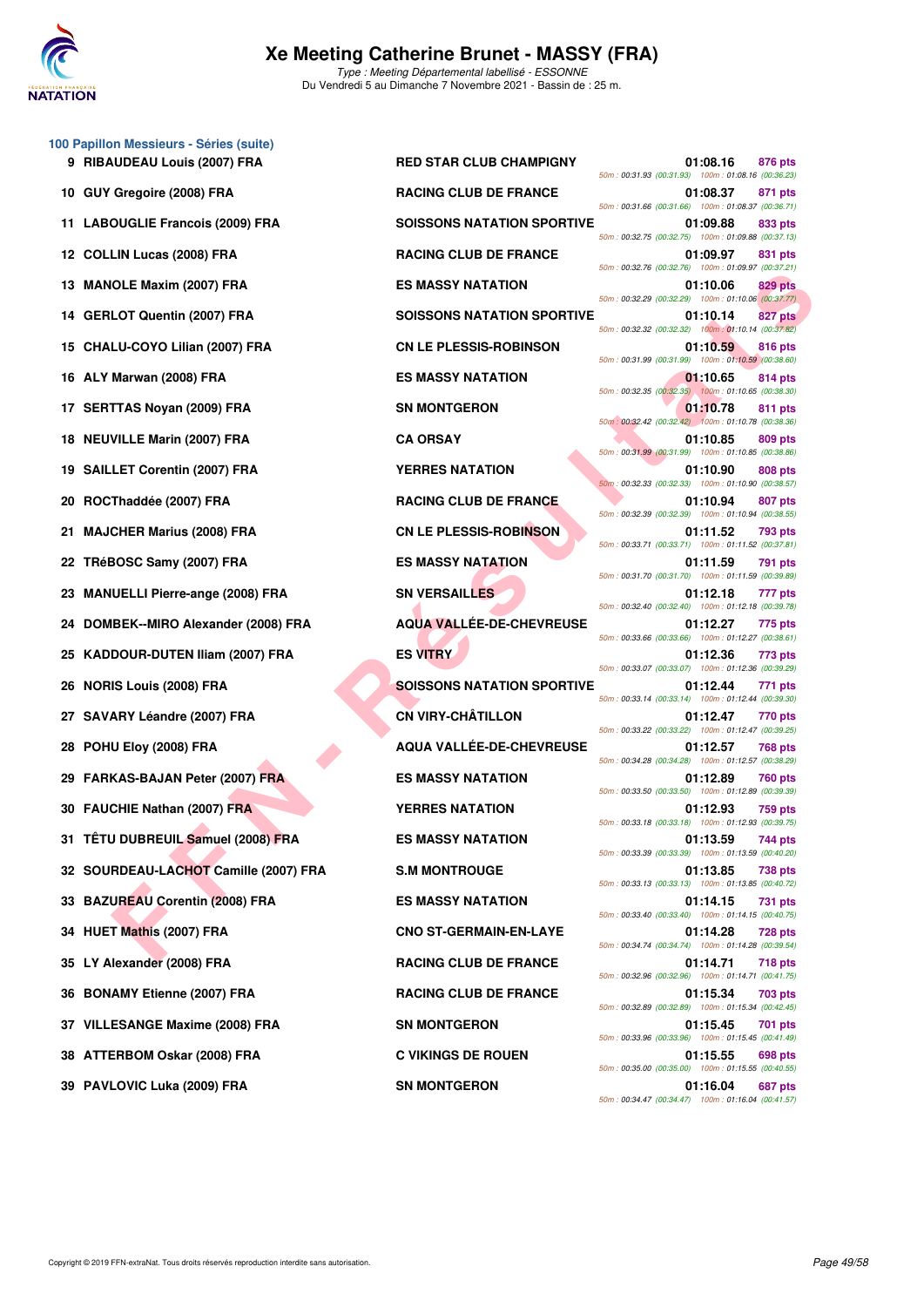

Type : Meeting Départemental labellisé - ESSONNE Du Vendredi 5 au Dimanche 7 Novembre 2021 - Bassin de : 25 m.

|    | 100 Papillon Messieurs - Séries (suite) |                                 |                                                                           |
|----|-----------------------------------------|---------------------------------|---------------------------------------------------------------------------|
|    | 40 CUVELIER Timothée (2009) FRA         | <b>CNO ST-GERMAIN-EN-LAYE</b>   | 01:16.94<br>667 pts<br>50m: 01:16.56 (01:16.56) 100m: 01:16.94 (00:0.38)  |
| 41 | COLOGON-HASSAMBAY Arthur (2008) FRA     | <b>CN LE PLESSIS-ROBINSON</b>   | 01:16.98<br>666 pts<br>50m: 00:34.20 (00:34.20) 100m: 01:16.98 (00:42.78) |
|    | 42 JAY Vadim (2009) FRA                 | <b>RACING CLUB DE FRANCE</b>    | 01:17.69<br>651 pts<br>50m: 00:35.60 (00:35.60) 100m: 01:17.69 (00:42.09) |
| 43 | <b>AKANNI PIGNON Antoine (2008) FRA</b> | <b>SCA 2000 EVRY</b>            | 01:18.14<br>641 pts<br>50m: 00:34.80 (00:34.80) 100m: 01:18.14 (00:43.34) |
| 44 | RICHARD Nolhan (2008) FRA               | <b>AQUA VALLÉE-DE-CHEVREUSE</b> | 01:18.21<br>639 pts<br>50m: 00:35.53 (00:35.53) 100m: 01:18.21 (00:42.68) |
|    | 45 LE GRATIET Yannis (2008) FRA         | <b>C VIKINGS DE ROUEN</b>       | 01:18.31<br>637 pts<br>50m: 00:36.19 (00:36.19) 100m: 01:18.31 (00:42.12) |
| 46 | DOLEY Basile (2009) FRA                 | <b>C VIKINGS DE ROUEN</b>       | 01:18.63<br>630 pts<br>50m: 00:36.48 (00:36.48) 100m: 01:18.63 (00:42.15) |
| 47 | <b>CHAPELIER Owen (2008) FRA</b>        | <b>SN VERSAILLES</b>            | 01:18.96<br>623 pts<br>50m: 00:36.70 (00:36.70) 100m: 01:18.96 (00:42.26) |
| 48 | <b>BEN KHELIFA Rayane (2008) FRA</b>    | <b>US VILLEJUIF NATATION</b>    | 01:18.99<br>622 pts<br>50m: 00:36.44 (00:36.44) 100m: 01:18.99 (00:42.55) |
| 49 | <b>GOUASMI Rayan (2008) FRA</b>         | <b>CN VIRY-CHÂTILLON</b>        | 01:19.29<br>616 pts<br>50m: 00:34.79 (00:34.79) 100m: 01:19.29 (00:44.50) |
| 50 | FETTAR Issam (2008) FRA                 | <b>SN MONTGERON</b>             | 01:19.32<br>615 pts<br>50m: 00:35.88 (00:35.88) 100m: 01:19.32 (00:43.44) |
| 51 | <b>COURALET TAPI Cohen (2009) FRA</b>   | <b>CA ORSAY</b>                 | 01:19.60<br>609 pts<br>50m: 00:36.78 (00:36.78) 100m: 01:19.60 (00:42.82) |
|    | 52 LEGOT Gabriel (2007) FRA             | <b>SN MONTGERON</b>             | 01:19.92<br>603 pts<br>50m: 00:36.08 (00:36.08) 100m: 01:19.92 (00:43.84) |
| 53 | <b>ORSETTI Abel (2008) FRA</b>          | <b>RACING CLUB DE FRANCE</b>    | 01:19.98<br>601 pts<br>50m: 00:36.19 (00:36.19) 100m: 01:19.98 (00:43.79) |
| 54 | AZIZI Seifeddine (2008) FRA             | <b>SN VERSAILLES</b>            | 01:20.03<br>600 pts<br>50m: 00:36.78 (00:36.78) 100m: 01:20.03 (00:43.25) |
| 55 | <b>MOUA NOU TOUA Liam (2007) FRA</b>    | EN STE-GENEVIÈVE-DES-BOIS       | 01:20.23<br>596 pts<br>50m: 00:36.23 (00:36.23) 100m: 01:20.23 (00:44.00) |
| 56 | POYEN Tom (2008) FRA                    | <b>CN LE PLESSIS-ROBINSON</b>   | 01:20.44<br>592 pts<br>50m: 00:36.01 (00:36.01) 100m: 01:20.44 (00:44.43) |
|    | 57 LE GRATIET Yohann (2009) FRA         | <b>C VIKINGS DE ROUEN</b>       | 01:21.32<br>573 pts<br>50m: 00:37.84 (00:37.84) 100m: 01:21.32 (00:43.48) |
| 58 | <b>GUNTZBERGER Matthias (2009) FRA</b>  | <b>SN VERSAILLES</b>            | 01:21.33<br>573 pts<br>50m: 00:37.07 (00:37.07) 100m: 01:21.33 (00:44.26) |
| 59 | <b>BROCHARD Alexandre (2009) FRA</b>    | AQUA VALLÉE-DE-CHEVREUSE        | 01:21.54<br>569 pts<br>50m: 00:38.02 (00:38.02) 100m: 01:21.54 (00:43.52) |
| 60 | MIALOT Paul (2009) FRA                  | <b>CA ORSAY</b>                 | 01:22.47<br>550 pts<br>50m: 00:37.48 (00:37.48) 100m: 01:22.47 (00:44.99) |
|    | 61 COMBETTES Jules (2009) FRA           | <b>RACING CLUB DE FRANCE</b>    | 01:22.48<br>550 pts<br>50m: 00:35.18 (00:35.18) 100m: 01:22.48 (00:47.30) |
|    | 62 HASSAOUI IIyass (2008) FRA           | <b>SN MONTGERON</b>             | 01:22.92<br>541 pts<br>50m: 00:36.20 (00:36.20) 100m: 01:22.92 (00:46.72) |
|    | 63 DESMAISON Tom (2008) FRA             | <b>SN VERSAILLES</b>            | 01:24.01<br>519 pts<br>50m: 00:37.96 (00:37.96) 100m: 01:24.01 (00:46.05) |
|    | 64 DEROUELLE Estève (2008) FRA          | <b>CA ORSAY</b>                 | 01:24.72<br>506 pts<br>50m: 00:37.00 (00:37.00) 100m: 01:24.72 (00:47.72) |
|    | 65 BAZAS-TILLOY Lilian (2008) FRA       | <b>RED STAR CLUB CHAMPIGNY</b>  | 01:24.73<br>505 pts<br>50m: 00:38.13 (00:38.13) 100m: 01:24.73 (00:46.60) |
| 66 | <b>BOISE Amaury (2009) FRA</b>          | <b>CN LE PLESSIS-ROBINSON</b>   | 01:25.01<br>500 pts<br>50m: 00:36.14 (00:36.14) 100m: 01:25.01 (00:48.87) |
|    | 67 PRADIER Joseph (2008) FRA            | <b>RACING CLUB DE FRANCE</b>    | 01:25.32<br>494 pts<br>50m: 00:39.17 (00:39.17) 100m: 01:25.32 (00:46.15) |
|    | 68 ENNEBATI OUAKSEL Mazir (2009) FRA    | <b>SN VERSAILLES</b>            | 01:26.09<br>479 pts<br>50m: 00:39.98 (00:39.98) 100m: 01:26.09 (00:46.11) |
|    | 69 SERCIEN Jaden (2009) FRA             | <b>ES MASSY NATATION</b>        | 01:26.43<br>473 pts<br>50m: 00:39.38 (00:39.38) 100m: 01:26.43 (00:47.05) |
|    |                                         |                                 |                                                                           |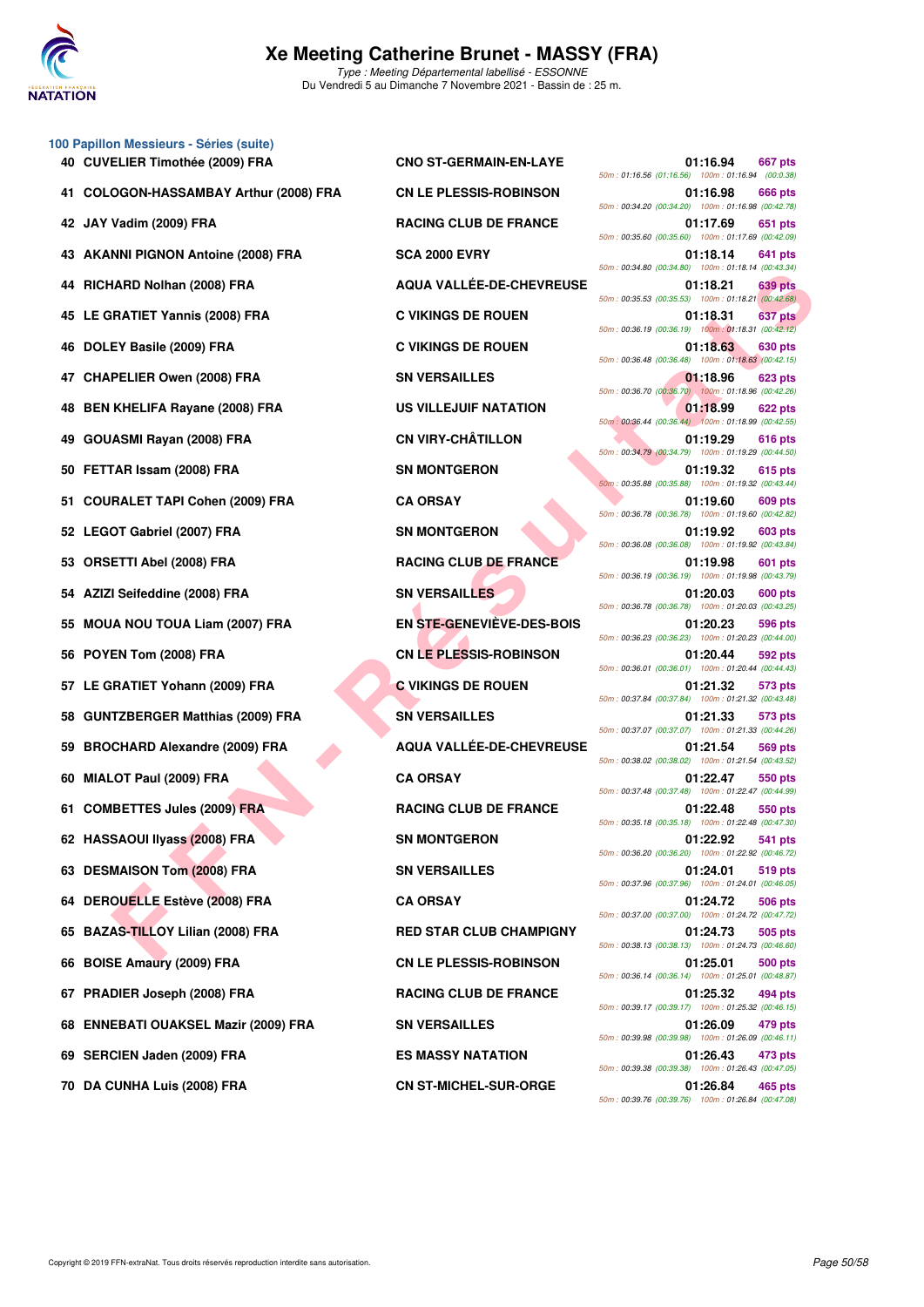

|    | 100 Papillon Messieurs - Séries (suite)                            |                                 |                                                                                  |
|----|--------------------------------------------------------------------|---------------------------------|----------------------------------------------------------------------------------|
|    | 71 EL MOUDIR Wassim (2009) FRA                                     | <b>ES MASSY NATATION</b>        | 01:27.44<br>454 pts<br>50m: 00:41.23 (00:41.23) 100m: 01:27.44 (00:46.21)        |
|    | 72 CALABER Stanislas (2009) FRA                                    | <b>CN LE PLESSIS-ROBINSON</b>   | 01:29.00<br>426 pts<br>50m: 00:37.45 (00:37.45) 100m: 01:29.00 (00:51.55)        |
| 73 | <b>MAES Martin (2009) FRA</b>                                      | <b>RED STAR CLUB CHAMPIGNY</b>  | 01:29.03<br>426 pts<br>50m: 00:38.66 (00:38.66) 100m: 01:29.03 (00:50.37)        |
| 74 | RABEMANANJARA Thomas (2008) FRA                                    | <b>CN VIRY-CHÂTILLON</b>        | 01:29.08<br>425 pts<br>50m: 00:36.98 (00:36.98) 100m: 01:29.08 (00:52.10)        |
| 75 | <b>CANDAT Germain (2008) FRA</b>                                   | <b>S.M MONTROUGE</b>            | 01:30.41<br>401 pts<br>50m: 00:40.14 (00:40.14) 100m: 01:30.41 (00:50.27)        |
|    | 76 ELJAYI Ihab (2008) FRA                                          | <b>SCA 2000 EVRY</b>            | 01:31.63<br><b>381 pts</b><br>50m: 00:37.90 (00:37.90) 100m: 01:31.63 (00:53.73) |
| 77 | BARRE Léo (2009) FRA                                               | AQUA VALLÉE-DE-CHEVREUSE        | 01:33.98<br><b>342 pts</b>                                                       |
| 78 | <b>OSIPOV Alexey (2008) FRA</b>                                    | <b>CN LE PLESSIS-ROBINSON</b>   | 50m: 00:42.21 (00:42.21) 100m: 01:33.98 (00:51.77)<br>01:34.12<br>340 pts        |
| 79 | POLLET-BOURDALOUE Odon (2008) FRA                                  | <b>RACING CLUB DE FRANCE</b>    | 50m: 00:38.47 (00:38.47) 100m: 01:34.12 (00:55.65)<br>01:34.83<br><b>329 pts</b> |
| 80 | EL OUARRADI Bilel (2009) FRA                                       | <b>ES MASSY NATATION</b>        | 50m: 00:40.56 (00:40.56) 100m: 01:34.83 (00:54.27)<br>01:35.40<br><b>320 pts</b> |
| 81 | YAMOUCHENE Mehdi (2009) FRA                                        | <b>ETAMPES NATATION</b>         | 50m: 00:44.45 (00:44.45) 100m: 01:35.40 (00:50.95)<br>01:36.14<br><b>309 pts</b> |
| 82 | LEGOT Jérémy (2009) FRA                                            | <b>SN MONTGERON</b>             | 50m: 00:44.13 (00:44.13) 100m: 01:36.14 (00:52.01)<br>01:37.19<br><b>293 pts</b> |
| 83 | CHALU-COYO Joan (2009) FRA                                         | <b>CN LE PLESSIS-ROBINSON</b>   | 50m: 00:45.23 (00:45.23) 100m: 01:37.19 (00:51.96)<br>01:38.56<br><b>273 pts</b> |
|    | 84 ARMANT Mathieu (2009) FRA                                       | <b>AQUA VALLÉE-DE-CHEVREUSE</b> | 50m: 00:41.14 (00:41.14) 100m: 01:38.56 (00:57.42)<br>01:40.03<br>$253$ pts      |
| 85 | PICALAU IIia (2009) MDA                                            | <b>CN ST-MICHEL-SUR-ORGE</b>    | 50m: 00:44.51 (00:44.51) 100m: 01:40.03 (00:55.52)<br>01:41.98<br>227 pts        |
| 86 | DIALLO Salihou (2009) FRA                                          | <b>SCA 2000 EVRY</b>            | 50m: 00:44.16 (00:44.16) 100m: 01:41.98 (00:57.82)<br>01:44.42<br>$196$ pts      |
| 87 | PACE Alexis (2009) FRA                                             | <b>US VAIRES</b>                | 50m: 00:46.81 (00:46.81) 100m: 01:44.42 (00:57.61)<br>02:06.58<br>20 pts         |
|    | SAAL Lounes (2009) FRA                                             | <b>ES VITRY</b>                 | 50m: 00:56.84 (00:56.84) 100m: 02:06.58 (01:09.74)<br><b>DNS</b> dec             |
|    | <b>GRANGE Antoine (2008) FRA</b>                                   | <b>RACING CLUB DE FRANCE</b>    | <b>DNS</b> dec                                                                   |
|    | 100 4 Nages Messieurs - Séries 9-11 ans (Dimanche 7 Novembre 2021) |                                 |                                                                                  |
|    | 1 KACZMAREK Victor (2010) FRA                                      | <b>ES VITRY</b>                 | 01:13.82<br>764 pts                                                              |
|    | 2 FAUCONNIER Léo (2010) FRA                                        | AQUA VALLÉE-DE-CHEVREUSE        | 50m: 00:33.03 (00:33.03) 100m: 01:13.82 (00:40.79)<br>01:13.85<br>764 pts        |
|    | 3 CHECOURY Eli (2010) FRA                                          | <b>RACING CLUB DE FRANCE</b>    | 50m: 00:35.04 (00:35.04) 100m: 01:13.85 (00:38.81)<br>01:23.27<br>550 pts        |
|    | 4 ALOISIO Jonathan Diego (2010) FRA                                | <b>CN LE PLESSIS-ROBINSON</b>   | 50m: 00:36.86 (00:36.86) 100m: 01:23.27 (00:46.41)<br>01:23.73<br>540 pts        |
|    | 5 WISSOCQ Ethan (2010) FRA                                         | <b>CA ORSAY</b>                 | 50m: 00:38.39 (00:38.39) 100m: 01:23.73 (00:45.34)<br>01:24.34<br>528 pts        |
|    | 6 CHECOURY Gabriel (2010) FRA                                      | <b>RACING CLUB DE FRANCE</b>    | 50m: 00:39.96 (00:39.96) 100m: 01:24.34 (00:44.38)<br>01:24.40<br>526 pts        |
|    | 7 JULIEN Baptiste (2010) FRA                                       | <b>SN VERSAILLES</b>            | 50m: 00:38.42 (00:38.42) 100m: 01:24.40 (00:45.98)<br>01:26.31<br>488 pts        |
|    |                                                                    |                                 |                                                                                  |

#### **[100 4 Nages Messieurs - Séries](http://www.ffnatation.fr/webffn/resultats.php?idact=nat&go=epr&idcpt=72199&idepr=90) 9-11 ans** (Dimanche 7 Novembre 2021)

- 1 KACZMAREK Victor (2010) FRA **ES VITRY**
- 
- 
- 4 ALOISIO Jonathan Diego (2010) FRA CN LE PLESSIS-ROBINSON
- 5 WISSOCQ Ethan (2010) FRA CA ORSAY
- 6 CHECOURY Gabriel (2010) FRA RACING CLUB DE FRANCE
- 7 JULIEN Baptiste (2010) FRA SN VERSAILLES
- 8 BAZUREAU Antonin (2010) FRA ES MASSY NATATION
- 
- 10 VELLUET Thimothé (2010) FRA CN LE PLESSIS-ROBINSON
- 11 HADJIDJ Jalis (2010) FRA ES MASSY NATATION
- 12 MURAKAMI-FONTANI Nicolo (2010) FRA RACING CLUB DE FRANCE

2 FAUCONNIER Léo (2010) FRA AQUA VALLÉE-DE-CHEVREUSE **3 CHECOURY EII (2010) FRA RACING CLUB DE FRANCE** 9 AMINE Soulaymane (2010) FRA CN LE PLESSIS-ROBINSON

| 01:27.44<br>454 pts                                                       |
|---------------------------------------------------------------------------|
| 50m: 00:41.23 (00:41.23) 100m: 01:27.44 (00:46.21)                        |
| 01:29.00 426 pts                                                          |
| 50m: 00:37.45 (00:37.45) 100m: 01:29.00 (00:51.55)                        |
| 01:29.03 426 pts                                                          |
| 50m: 00:38.66 (00:38.66) 100m: 01:29.03 (00:50.37)                        |
| 01:29.08 425 pts                                                          |
| 50m: 00:36.98 (00:36.98) 100m: 01:29.08 (00:52.10)                        |
| 01:30.41 401 pts<br>50m: 00:40.14 (00:40.14) 100m: 01:30.41 (00:50.27)    |
|                                                                           |
| 01:31.63 381 pts<br>50m: 00:37.90 (00:37.90) 100m: 01:31.63 (00:53.73)    |
| 01:33.98 342 pts                                                          |
| 50m: 00:42.21 (00:42.21) 100m: 01:33.98 (00:51.77)                        |
| 01:34.12<br><b>340 pts</b>                                                |
| 50m: 00:38.47 (00:38.47) 100m: 01:34.12 (00:55.65)                        |
| 01:34.83<br><b>329 pts</b>                                                |
| 50m: 00:40.56 (00:40.56) 100m: 01:34.83 (00:54.27)                        |
| 01:35.40 320 pts                                                          |
| 50m: 00:44.45 (00:44.45) 100m: 01:35.40 (00:50.95)                        |
| 01:36.14 309 pts                                                          |
| 50m: 00:44.13 (00:44.13) 100m: 01:36.14 (00:52.01)                        |
| 01:37.19 293 pts                                                          |
| 50m: 00:45.23 (00:45.23) 100m: 01:37.19 (00:51.96)                        |
| 01:38.56 273 pts                                                          |
| 50m: 00:41.14 (00:41.14) 100m: 01:38.56 (00:57.42)                        |
| 01:40.03<br><b>253 pts</b>                                                |
| 50m: 00:44.51 (00:44.51) 100m: 01:40.03 (00:55.52)                        |
| 01:41.98<br>227 pts<br>50m: 00:44.16 (00:44.16) 100m: 01:41.98 (00:57.82) |
| 01:44.42<br><b>196 pts</b>                                                |
| 50m: 00:46.81 (00:46.81) 100m: 01:44.42 (00:57.61)                        |
| 02:06.58<br>20 pts                                                        |
| 50m: 00:56.84 (00:56.84) 100m: 02:06.58 (01:09.74)                        |
| <b>DNS</b> dec                                                            |
|                                                                           |

| DNS dec |  |
|---------|--|
|---------|--|

|                                                    | 01:13.82 764 pts |  |
|----------------------------------------------------|------------------|--|
| 50m: 00:33.03 (00:33.03) 100m: 01:13.82 (00:40.79) |                  |  |
|                                                    | 01:13.85 764 pts |  |
| 50m: 00:35.04 (00:35.04) 100m: 01:13.85 (00:38.81) |                  |  |
|                                                    | 01:23.27 550 pts |  |
| 50m: 00:36.86 (00:36.86) 100m: 01:23.27 (00:46.41) |                  |  |
|                                                    | 01:23.73 540 pts |  |
| 50m: 00:38.39 (00:38.39) 100m: 01:23.73 (00:45.34) |                  |  |
|                                                    | 01:24.34 528 pts |  |
| 50m: 00:39.96 (00:39.96) 100m: 01:24.34 (00:44.38) |                  |  |
|                                                    | 01:24.40 526 pts |  |
| 50m: 00:38.42 (00:38.42) 100m: 01:24.40 (00:45.98) |                  |  |
|                                                    | 01:26.31 488 pts |  |
| 50m: 00:38.94 (00:38.94) 100m: 01:26.31 (00:47.37) |                  |  |
|                                                    | 01:26.37 487 pts |  |
| 50m: 00:39.90 (00:39.90) 100m: 01:26.37 (00:46.47) |                  |  |
|                                                    |                  |  |
|                                                    |                  |  |
| 50m: 00:41.27 (00:41.27) 100m: 01:28.12 (00:46.85) | 01:28.12 453 pts |  |
|                                                    |                  |  |
| 50m: 00:41.12 (00:41.12) 100m: 01:28.69 (00:47.57) | 01:28.69 443 pts |  |
|                                                    |                  |  |
| 50m: 00:41.97 (00:41.97) 100m: 01:29.43 (00:47.46) | 01:29.43 429 pts |  |
|                                                    |                  |  |
| 50m: 00:44.82 (00:44.82) 100m: 01:29.65 (00:44.83) | 01:29.65 425 pts |  |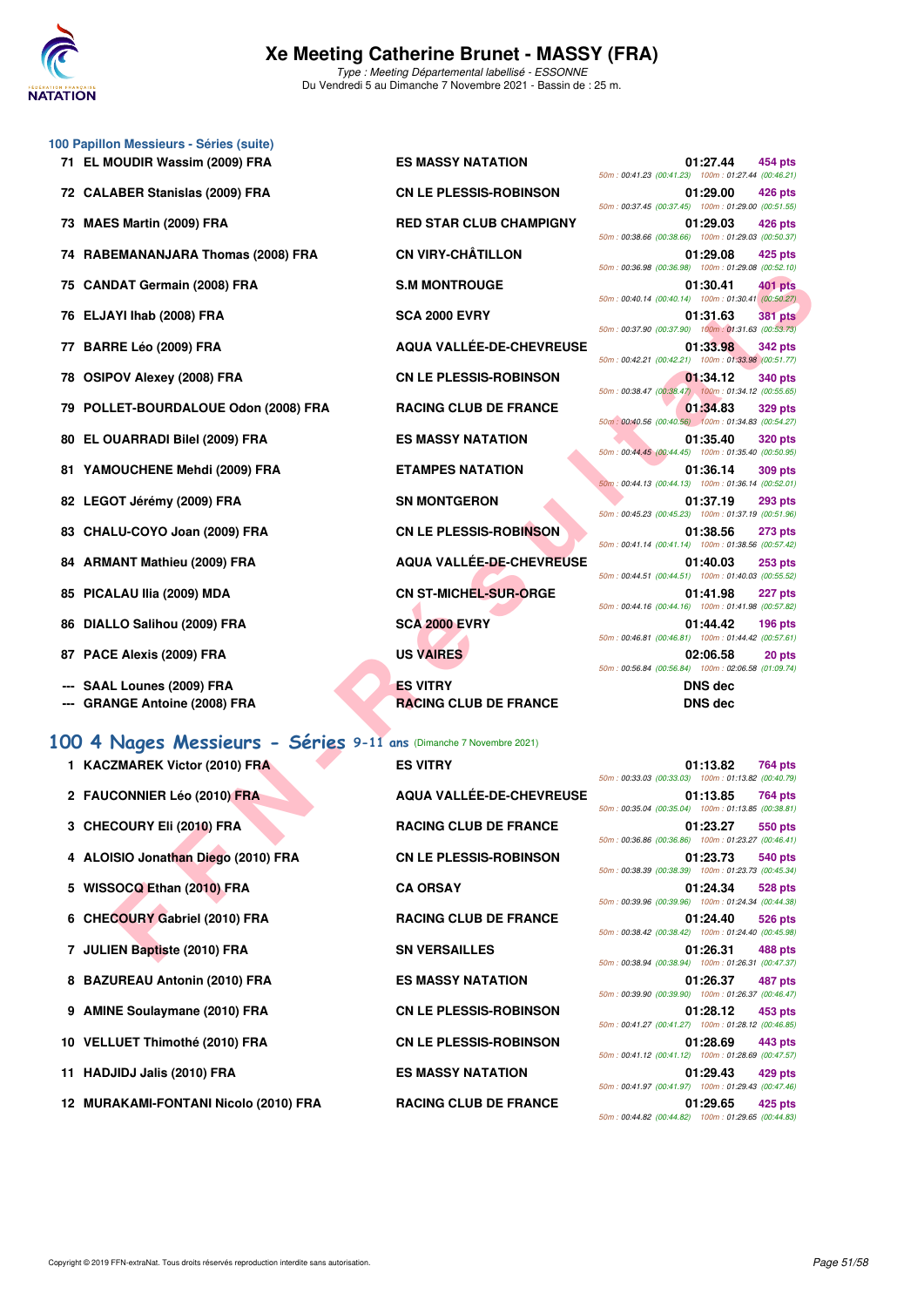

**100 4 Nages Messieurs - Séries (suite) 13 CHAVEL Noah (2010) FRA RACING CLUB DE FRANCE 01:30.14 416 pts 14 HOUP Nathan (2010) FRA AQUA VALLÉE-DE-CHEVREUSE 01:30.39 411 pts 15 TETU DUBREUIL Raphael (2011) FRA ES MASSY NATATION 01:30.66 406 pts 16 HAMOUDA Adam (2010) FRA ES MASSY NATATION 01:31.36 394 pts 16 MAJCHER Jonas (2010) FRA CN LE PLESSIS-ROBINSON 01:31.36 394 pts 18 KECHABIA Anice (2010) FRA C VIKINGS DE ROUEN 01:31.68 388 pts 19 KHEMIR Ali (2010) FRA** SN VERSAILLES **19 SN VERSAILLES 11:31.88 385 pts 20 TRAN Alvin (2011) FRA US VILLEJUIF NATATION 01:32.01 383 pts 21 STOCKMANN Victor (2010) FRA CN ST-MICHEL-SUR-ORGE 01:32.02 382 pts 22 NAOUI LE BECHEC Ilian (2010) FRA C VIKINGS DE ROUEN 01:32.09 381 pts 23 BATAILLE Alexandre (2010) FRA CN LE PLESSIS-ROBINSON 01:33.88 351 pts 24 BENBAKKAR Ramy (2010) TUN CNO ST-GERMAIN-EN-LAYE 01:34.72 337 pts 25 CECCHETTO Liron (2010) FRA CN ST-MICHEL-SUR-ORGE 01:34.94 333 pts 26 REAL Pablo (2010) FRA CA L'HAY-LES-ROSES 01:35.35 327 pts 27 PILTZ Lukas (2010) GER RACING CLUB DE FRANCE 01:35.59 323 pts 28 KERFORN Paul (2011) FRA CA ORSAY 01:36.24 313 pts 29 NAOUN Kenzy (2010) FRA SN VERSAILLES 01:38.36 280 pts 30 OUVRARD Philémon (2010) FRA AQUA VALLÉE-DE-CHEVREUSE 01:39.50 263 pts 31 MARTIN Maël (2011) FRA SN VERSAILLES 01:39.60 262 pts 32 TEPLIER Mathys (2011) FRA SN MONTGERON 01:39.71 260 pts 33 COURALET-TAPI Enaël (2012) FRA CA ORSAY 01:40.63 247 pts 34 LAFHEJ Nassim (2010) FRA CA L'HAY-LES-ROSES** 01:41.41 **237 pts 35 TRAMIER Emile (2010) FRA** RACING CLUB DE FRANCE 01:41.42 236 pts **36 MARTIN Sasha (2010) FRA ES MASSY NATATION 01:42.53 222 pts 37 REMY Lucas (2012) FRA ES MASSY NATATION 01:42.59 221 pts 38 ADJED Imad (2010) FRA ES VITRY 01:43.91 204 pts 39 TRéBOSC Yanis (2011) FRA ES MASSY NATATION 01:44.49 196 pts 40 DEMALDENT Jules (2011) FRA SN VERSAILLES 01:44.73 193 pts 41 BROET Kaan (2010) FRA CA L'HAY-LES-ROSES 01:45.10 189 pts**

**CHER JONE RAILLE CHE AREA CHE ARE AREN'S CHE ARE AREN'S CONFIRM CHE AREN'S CONFIRM CONFIRM CHE AREN'S CHE AREN'S CHE AREN'S CHE AREN'S CHE AREN'S CHE AREN'S CHE AREN'S CHE AREN'S CHE AREN'S CHE AREN'S CHE AREN'S CHE AREN'** 50m : 00:39.54 (00:39.54) 100m : 01:30.14 (00:50.60) 50m : 00:42.21 (00:42.21) 100m : 01:30.39 (00:48.18) 50m : 00:41.99 (00:41.99) 100m : 01:30.66 (00:48.67) 50m : 00:41.38 (00:41.38) 100m : 01:31.36 (00:49.98) 50m : 00:42.03 (00:42.03) 100m : 01:31.36 (00:49.33) 50m : 00:42.85 (00:42.85) 100m : 01:31.68 (00:48.83) 50m : 00:42.70 (00:42.70) 100m : 01:31.88 (00:49.18) 50m : 00:42.21 (00:42.21) 100m : 01:32.01 (00:49.80) 50m : 00:44.77 (00:44.77) 100m : 01:32.02 (00:47.25) 50m : 00:43.94 (00:43.94) 100m : 01:32.09 (00:48.15) 50m : 00:43.77 (00:43.77) 100m : 01:33.88 (00:50.11) 50m : 00:44.73 (00:44.73) 100m : 01:34.72 (00:49.99) 50m : 00:42.47 (00:42.47) 100m : 01:34.94 (00:52.47) 50m : 00:43.07 (00:43.07) 100m : 01:35.35 (00:52.28) 50m : 00:44.96 (00:44.96) 100m : 01:35.59 (00:50.63) 50m : 00:42.13 (00:42.13) 100m : 01:36.24 (00:54.11) 50m : 00:44.02 (00:44.02) 100m : 01:38.36 (00:54.34) 50m : 00:44.66 (00:44.66) 100m : 01:39.50 (00:54.84) 50m : 00:48.46 (00:48.46) 100m : 01:39.60 (00:51.14) 50m : 00:47.82 (00:47.82) 100m : 01:39.71 (00:51.89) 50m : 00:46.41 (00:46.41) 100m : 01:40.63 (00:54.22) 50m : 00:44.78 (00:44.78) 100m : 01:41.41 (00:56.63) 50m : 00:46.16 (00:46.16) 100m : 01:41.42 (00:55.26) 50m : 00:46.49 (00:46.49) 100m : 01:42.53 (00:56.04) 50m : 00:48.04 (00:48.04) 100m : 01:42.59 (00:54.55) 50m : 00:47.26 (00:47.26) 100m : 01:43.91 (00:56.65) 50m : 00:48.03 (00:48.03) 100m : 01:44.49 (00:56.46) 50m : 00:51.33 (00:51.33) 100m : 01:44.73 (00:53.40) 50m : 00:49.99 (00:49.99) 100m : 01:45.10 (00:55.11) **42 NIEL Marin (2010) FRA SN VERSAILLES 01:45.11 189 pts** 50m : 00:50.38 (00:50.38) 100m : 01:45.11 (00:54.73) **43 LE FLOCDANET Alban (2010) FRA SN VERSAILLES 01:47.02 166 pts** 50m : 00:53.21 (00:53.21) 100m : 01:47.02 (00:53.81)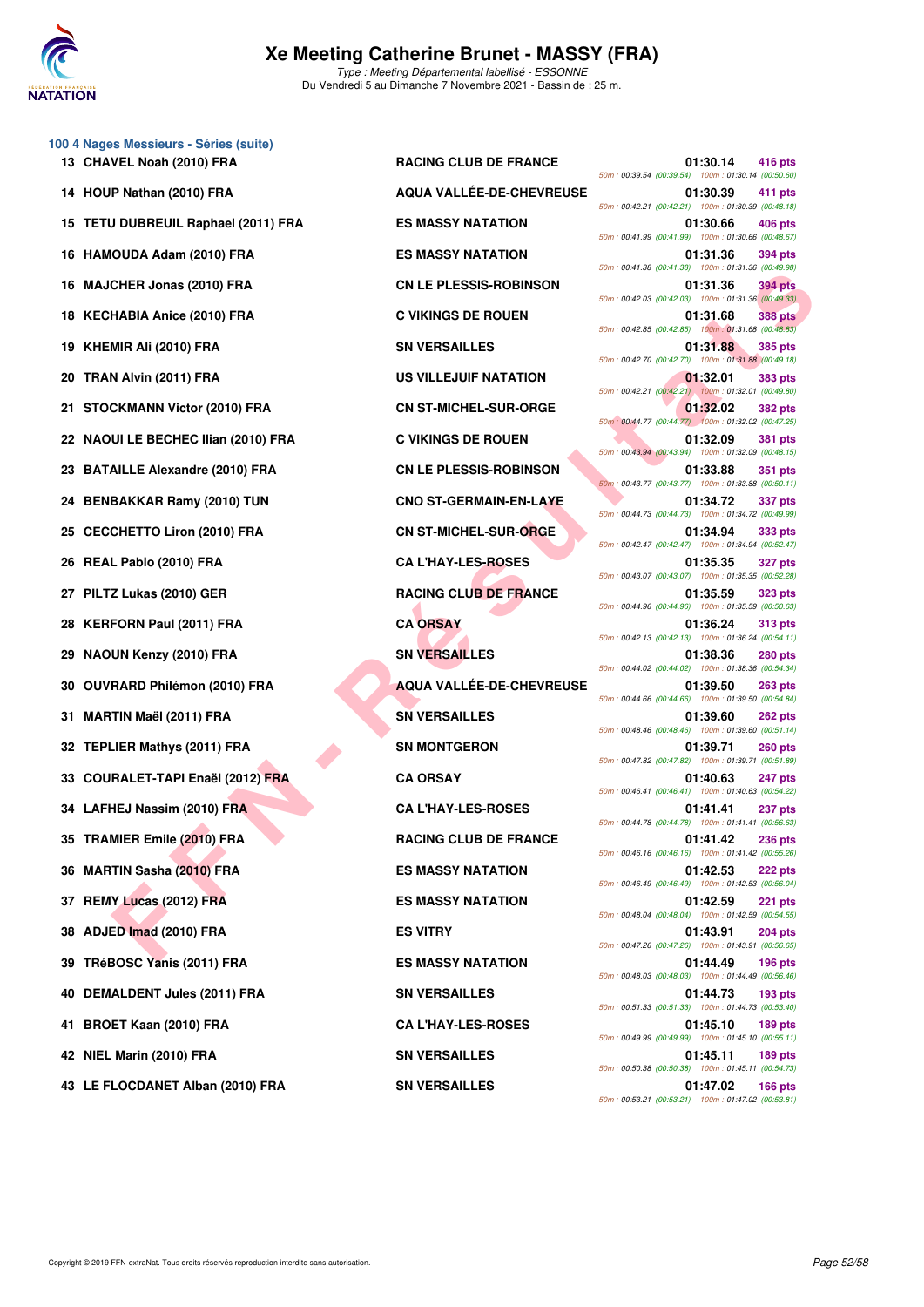

Type : Meeting Départemental labellisé - ESSONNE Du Vendredi 5 au Dimanche 7 Novembre 2021 - Bassin de : 25 m.

|     | 100 4 Nages Messieurs - Séries (suite)  |                                   |                                                                                                                                   |
|-----|-----------------------------------------|-----------------------------------|-----------------------------------------------------------------------------------------------------------------------------------|
|     | 44 ANTONUCCI Liam (2011) FRA            | <b>ES VITRY</b>                   | 01:49.88<br>$135$ pts<br>50m: 00:47.72 (00:47.72) 100m: 01:49.88 (01:02.16)                                                       |
| 45. | SEI Léo-Paul (2012) FRA                 | <b>SN VERSAILLES</b>              | 01:50.04<br>133 <sub>pts</sub><br>50m: 00:51.81 (00:51.81) 100m: 01:50.04 (00:58.23)                                              |
| 46  | <b>MAMDOURICCIULLI Amjad (2011) FRA</b> | <b>SN VERSAILLES</b>              | 01:53.59<br>99 pts                                                                                                                |
| 47  | <b>DUCLOUX Marley (2010) FRA</b>        | <b>ES MASSY NATATION</b>          | 50m: 00:49.86 (00:49.86) 100m: 01:53.59 (01:03.73)<br>01:54.52<br>91 pts                                                          |
| 48  | <b>CORAGLIA Bautista (2012) ITA</b>     | <b>SN VERSAILLES</b>              | 50m: 00:55.23 (00:55.23) 100m: 01:54.52 (00:59.29)<br>01:54.85<br>88 pts                                                          |
| 49  | <b>BELHAJ Haroon (2012) FRA</b>         | <b>SN VERSAILLES</b>              | 50m: 00:56.14 (00:56.14) 100m: 01:54.85 (00:58.71)<br>01:59.58<br>53 pts                                                          |
| 50  | ROUX Nathan (2012) FRA                  | <b>SN VERSAILLES</b>              | 50m: 00:58.62 (00:58.62) 100m: 01:59.58 (01:00.96)<br>02:00.67<br>46 pts                                                          |
|     |                                         |                                   | 50m: 01:01.01 (01:01.01) 100m: 02:00.67 (00:59.66)                                                                                |
| 51  | <b>COMBALUZIER Noé (2012) FRA</b>       | <b>SN VERSAILLES</b>              | 02:01.35<br>42 pts<br>50m: 00:58.76 (00:58.76) 100m: 02:01.35 (01:02.59)                                                          |
|     | 52 LHOMMEDIEU Tom (2012) FRA            | <b>SN VERSAILLES</b>              | 02:14.49<br>1 pts<br>50m: 01:04.05 (01:04.05) 100m: 02:14.49 (01:10.44)                                                           |
| 53  | GORIN Arthur (2011) FRA                 | <b>SN VERSAILLES</b>              | 02:15.65<br>1 pts<br>50m: 01:10.34 (01:10.34) 100m: 02:15.65 (01:05.31)                                                           |
|     | PAVLOVIC Filip (2011) FRA               | <b>SN MONTGERON</b>               | <b>DNS</b> dec                                                                                                                    |
|     | <b>BOUTTEAU Clément (2011) FRA</b>      | <b>SN VERSAILLES</b>              | <b>DNS</b> dec                                                                                                                    |
|     | <b>CHARTREL Pierre-Louis (2011) FRA</b> | <b>SN VERSAILLES</b>              | <b>DSQ</b>                                                                                                                        |
|     |                                         |                                   | 50m : 00:30.85 (00:30.85) 100m : 01:05.45 (00:34.60) 150m : 01:46.57 (00:41.12) 200m : 02:21.62 (00:35.05)                        |
|     | 1 BRAIZE Stann (2007) FRA               | <b>ES MASSY NATATION</b>          | 02:21.62<br>968 pts                                                                                                               |
| 2   | MOUSSA Adam-Samy (2007) FRA             | <b>CNO ST-GERMAIN-EN-LAYE</b>     | 02:22.41<br>957 pts<br>50m: 00:30.13 (00:30.13) 100m: 01:07.44 (00:37.31) 150m: 01:51.63 (00:44.19) 200m: 02:22.41 (00:30.78)     |
|     | 3 LEE-BOUHOURS Florian (2007) FRA       | <b>AQUA VALLEE-DE-CHEVREUSE</b>   | 02:23.08<br>948 pts                                                                                                               |
| 4   |                                         |                                   | 50m : 00:31.13 (00:31.13) 100m : 01:09.93 (00:38.80) 150m : 01:51.19 (00:41.26) 200m : 02:23.08 (00:31.89)                        |
|     | <b>MANOLE Maxim (2007) FRA</b>          | <b>ES MASSY NATATION</b>          | 02:25.98<br>909 pts<br>50m : 00:32.29 (00:32.29) 100m : 01:11.00 (00:38.71) 150m : 01:52.57 (00:41.57) 200m : 02:25.98 (00:33.41) |
|     | 5 RIBAUDEAU Louis (2007) FRA            | <b>RED STAR CLUB CHAMPIGNY</b>    | 02:25.99<br>909 pts<br>50m; 00:31.70 (00:31.70) 100m: 01:10.59 (00:38.89) 150m: 01:52.63 (00:42.04) 200m: 02:25.99 (00:33.36)     |
|     | 6 POHU Eloy (2008) FRA                  | <b>AQUA VALLEE-DE-CHEVREUSE</b>   | 02:27.68<br>886 pts                                                                                                               |
|     | 7 EL MOUDIR Ayyoub (2007) FRA           | <b>ES MASSY NATATION</b>          | 50m: 00:31.82 (00:31.82) 100m: 01:11.13 (00:39.31) 150m: 01:54.91 (00:43.78) 200m: 02:27.68 (00:32.77)<br>02:28.23<br>879 pts     |
|     | 8 MANUELLI Pierre-ange (2008) FRA       | <b>SN VERSAILLES</b>              | 50m : 00:31.85 (00:31.85) 100m : 01:09.99 (00:38.14) 150m : 01:56.05 (00:46.06) 200m : 02:28.23 (00:32.18)<br>02:28.33<br>878 pts |
|     | 9 DJAOUD Noam (2007) FRA                | <b>SN MONTGERON</b>               | 50m : 00:32.80 (00:32.80) 100m : 01:10.49 (00:37.69) 150m : 01:55.18 (00:44.69) 200m : 02:28.33 (00:33.15)<br>02:28.40<br>877 pts |
|     | 10 GUY Gregoire (2008) FRA              | <b>RACING CLUB DE FRANCE</b>      | 50m: 00:30.89 (00:30.89) 100m: 01:10.61 (00:39.72) 150m: 01:55.35 (00:44.74) 200m: 02:28.40 (00:33.05)<br>02:29.32<br>865 pts     |
|     |                                         |                                   | 50m: 00:32.28 (00:32.28) 100m: 01:09.91 (00:37.63) 150m: 01:54.60 (00:44.69) 200m: 02:29.32 (00:34.72)                            |
|     | 11 GERLOT Quentin (2007) FRA            | <b>SOISSONS NATATION SPORTIVE</b> | 02:29.47<br>863 pts<br>50m: 00:31.78 (00:31.78) 100m: 01:11.53 (00:39.75) 150m: 01:56.93 (00:45.40) 200m: 02:29.47 (00:32.54)     |
|     | 12 TRéBOSC Samy (2007) FRA              | <b>ES MASSY NATATION</b>          | 02:30.24<br>853 pts<br>50m : 00:31.63 (00:31.63) 100m : 01:12.12 (00:40.49) 150m : 01:57.07 (00:44.95) 200m : 02:30.24 (00:33.17) |
|     | 13 DIJOUX Mael (2007) FRA               | <b>CN MELUN VAL DE SEINE</b>      | 02:31.41<br>838 pts<br>50m: 00:32.47 (00:32.47) 100m: 01:11.17 (00:38.70) 150m: 01:57.96 (00:46.79) 200m: 02:31.41 (00:33.45)     |

## [200 4 Nages Messieurs - Séries](http://www.ffnatation.fr/webffn/resultats.php?idact=nat&go=epr&idcpt=72199&idepr=91) 12-14 a

- **1 BRAIZE Stann (2007) FRA E** *Bom*
- 2 **MOUSSA Adam-Samy (2007) FRA** C
- **3 LEE-BOUHOURS Florian (2007) FRA A**
- **4 MANOLE Maxim (2007) FRA BEST ASSESSED ASSESSED ASSESSED BEST ASSESSED BEST ASSESSED BEST ASSESSED BEST ASSESSED BEST ASSESSED BEST ASSESSED BEST ASSESSED BEST ASSESSED BEST ASSESSED BEST ASSESSED BEST ASSESSED BEST ASSE**
- **5 RIBAUDEAU Louis (2007) FRA RED STAR CLUB CHAMPIGNY OF RED STAR CLUB CHAMPIGNY OF RED STAR CLUB CHAMPIGNY**
- **6 POHU Eloy (2008) FRA ADUA VALLEE**
- **7 EL MOUDIR Ayyoub (2007) FRA BILLION DESCRIPTION OF A BILLION OF BILLION OF BILLION OF BILLION OF BILLION CONTRACT DESCRIPTION OF BILLION OF BILLION OF BILLION OF BILLION OF BILLION OF BILLION OF BILLION OF BILLION OF BI**
- **8 MANUELLI Pierre-ange (2008) FRA SN BS**
- **9 DJAOUD Noam (2007) FRA S**
- **10 GUY Gregoire (2008) FRA R**<br> **RACING CLUB DE FRA**
- **11 GERLOT Quentin (2007) FRA** S
- **12 TRéBOSC Samy (2007) FRA E**<br> **ESS**
- **13 DIJOUX Mael (2007) FRA** C
- **14 BONAMY Etienne (2007) FRA R**<br>SOM
- **15 ROCThaddée (2007) FRA RACING CLUB DE FRA**
- **16 FARKAS-BAJAN Peter (2007) FRA** E
- 17 DOMBEK--MIRO Alexander (2008) FRA AQUA VALLÉE-DE-CHEVREU
- 18 SAVARY Léandre (2007) FRA CN VIRY-CHÂTILLON

| <b>SN VERSAILLES</b>             |                                                                                                           |                                                     | <b>DSQ</b>             |                |
|----------------------------------|-----------------------------------------------------------------------------------------------------------|-----------------------------------------------------|------------------------|----------------|
| 4 ans (Dimanche 7 Novembre 2021) |                                                                                                           |                                                     |                        |                |
|                                  |                                                                                                           |                                                     |                        |                |
| <b>ES MASSY NATATION</b>         | 50m: 00:30.85 (00:30.85) 100m: 01:05.45 (00:34.60) 150m: 01:46.57 (00:41.12) 200m: 02:21.62 (00:35.05     |                                                     | 02:21.62 968 pts       |                |
| <b>CNO ST-GERMAIN-EN-LAYE</b>    |                                                                                                           |                                                     | 02:22.41               | 957 pts        |
|                                  | 50m: 00:30.13 (00:30.13) 100m: 01:07.44 (00:37.31)                                                        | 150m: 01:51.63 (00:44.19) 200m: 02:22.41 (00:30.78) |                        |                |
|                                  | AQUA VALLÉE-DE-CHEVREUSE                                                                                  |                                                     | 02:23.08               | 948 pts        |
|                                  | 50m: 00:31.13 (00:31.13) 100m: 01:09.93 (00:38.80) 150m: 01:51.19 (00:41.26) 200m: 02:23.08 (00:31.89     |                                                     |                        |                |
| <b>ES MASSY NATATION</b>         |                                                                                                           |                                                     | 02:25.98               | 909 pts        |
|                                  | 50m : 00:32.29 (00:32.29) 100m : 01:11.00 (00:38.71) 150m : 01:52.57 (00:41.57) 200m : 02:25.98 (00:33.41 |                                                     |                        |                |
|                                  | <b>RED STAR CLUB CHAMPIGNY</b>                                                                            |                                                     | 02:25.99               | 909 pts        |
|                                  | 50m; 00:31.70 (00:31.70) 100m: 01:10.59 (00:38.89) 150m: 01:52.63 (00:42.04) 200m: 02:25.99 (00:33.36     |                                                     |                        |                |
|                                  | <b>AQUA VALLÉE-DE-CHEVREUSE</b>                                                                           |                                                     | 02:27.68               | 886 pts        |
|                                  | 50m: 00:31.82 (00:31.82) 100m: 01:11.13 (00:39.31) 150m: 01:54.91 (00:43.78) 200m: 02:27.68 (00:32.77     |                                                     |                        |                |
| <b>ES MASSY NATATION</b>         | 50m: 00:31.85 (00:31.85) 100m: 01:09.99 (00:38.14) 150m: 01:56.05 (00:46.06) 200m: 02:28.23 (00:32.18     |                                                     | 02:28.23 879 pts       |                |
| <b>SN VERSAILLES</b>             |                                                                                                           |                                                     | 02:28.33               | 878 pts        |
|                                  | 50m: 00:32.80 (00:32.80) 100m: 01:10.49 (00:37.69) 150m: 01:55.18 (00:44.69) 200m: 02:28.33 (00:33.15     |                                                     |                        |                |
| <b>SN MONTGERON</b>              |                                                                                                           |                                                     | 02:28.40               | 877 pts        |
|                                  | 50m: 00:30.89 (00:30.89) 100m: 01:10.61 (00:39.72) 150m: 01:55.35 (00:44.74) 200m: 02:28.40 (00:33.05     |                                                     |                        |                |
| <b>RACING CLUB DE FRANCE</b>     |                                                                                                           |                                                     | 02:29.32               | 865 pts        |
|                                  | 50m : 00:32.28 (00:32.28) 100m : 01:09.91 (00:37.63) 150m : 01:54.60 (00:44.69) 200m : 02:29.32 (00:34.72 |                                                     |                        |                |
|                                  | <b>SOISSONS NATATION SPORTIVE</b>                                                                         |                                                     | 02:29.47               | <b>863 pts</b> |
|                                  | 50m: 00:31.78 (00:31.78) 100m: 01:11.53 (00:39.75) 150m: 01:56.93 (00:45.40) 200m: 02:29.47 (00:32.54     |                                                     |                        |                |
| <b>ES MASSY NATATION</b>         |                                                                                                           |                                                     | 02:30.24               | 853 pts        |
|                                  | 50m: 00:31.63 (00:31.63) 100m: 01:12.12 (00:40.49) 150m: 01:57.07 (00:44.95) 200m: 02:30.24 (00:33.17     |                                                     |                        |                |
| <b>CN MELUN VAL DE SEINE</b>     | 50m: 00:32.47 (00:32.47) 100m: 01:11.17 (00:38.70) 150m: 01:57.96 (00:46.79) 200m: 02:31.41 (00:33.45     |                                                     | 02:31.41               | 838 pts        |
|                                  |                                                                                                           |                                                     |                        |                |
| <b>RACING CLUB DE FRANCE</b>     | 50m: 00:32.63 (00:32.63) 100m: 01:10.69 (00:38.06) 150m: 01:56.04 (00:45.35) 200m: 02:31.45 (00:35.41     |                                                     | 02:31.45               | 837 pts        |
| <b>RACING CLUB DE FRANCE</b>     |                                                                                                           |                                                     | 02:31.62               | 835 pts        |
|                                  | 50m: 00:32.31 (00:32.31) 100m: 01:10.39 (00:38.08) 150m: 01:55.60 (00:45.21) 200m: 02:31.62 (00:36.02)    |                                                     |                        |                |
| <b>ES MASSY NATATION</b>         |                                                                                                           |                                                     | 02:31.64 835 pts       |                |
|                                  | 50m: 00:33.36 (00:33.36) 100m: 01:11.37 (00:38.01) 150m: 01:57.08 (00:45.71) 200m: 02:31.64 (00:34.56     |                                                     |                        |                |
|                                  | AOUA VALLÉE DE OUEVOEUSE                                                                                  |                                                     | $0.00000 - 0.000 + 1.$ |                |

# 50m : 00:47.72 (00:47.72) 100m : 01:49.88 (01:02.16) 50m : 00:51.81 (00:51.81) 100m : 01:50.04 (00:58.23) 50m : 00:49.86 (00:49.86) 100m : 01:53.59 (01:03.73) 50m : 00:55.23 (00:55.23) 100m : 01:54.52 (00:59.29) 50m : 00:56.14 (00:56.14) 100m : 01:54.85 (00:58.71) 50m : 00:58.62 (00:58.62) 100m : 01:59.58 (01:00.96) 50m : 01:01.01 (01:01.01) 100m : 02:00.67 (00:59.66) 50m : 00:58.76 (00:58.76) 100m : 02:01.35 (01:02.59) **52 LHOMMEDIEU Tom (2012) FRA SN VERSAILLES 02:14.49 1 pts** 50m : 01:04.05 (01:04.05) 100m : 02:14.49 (01:10.44) 50m : 01:10.34 (01:10.34) 100m : 02:15.65 (01:05.31)

| <b>ES MASSY NATATION</b>                                                                                                                  |  | 02:21.62<br><b>968 pts</b>                                                 |
|-------------------------------------------------------------------------------------------------------------------------------------------|--|----------------------------------------------------------------------------|
| 50m : 00:30.85 (00:30.85) 100m : 01:05.45 (00:34.60) 150m : 01:46.57 (00:41.12) 200m : 02:21.62 (00:35.05)                                |  |                                                                            |
| <b>CNO ST-GERMAIN-EN-LAYE</b>                                                                                                             |  | 02:22.41<br>957 pts                                                        |
| 50m: 00:30.13 (00:30.13) 100m: 01:07.44 (00:37.31)                                                                                        |  | 150m: 01:51.63 (00:44.19) 200m: 02:22.41 (00:30.78)                        |
| AQUA VALLÉE-DE-CHEVREUSE                                                                                                                  |  | 02:23.08<br>948 pts                                                        |
| 50m: 00:31.13 (00:31.13) 100m: 01:09.93 (00:38.80)                                                                                        |  | 150m: 01:51.19 (00:41.26) 200m: 02:23.08 (00:31.89)                        |
| <b>ES MASSY NATATION</b>                                                                                                                  |  | 02:25.98<br><b>909 pts</b>                                                 |
| 50m: 00:32.29 (00:32.29) 100m: 01:11.00 (00:38.71)                                                                                        |  | 150m: 01:52.57 (00:41.57) 200m: 02:25.98 (00:33.41)                        |
| <b>RED STAR CLUB CHAMPIGNY</b>                                                                                                            |  | 02:25.99<br><b>909 pts</b>                                                 |
| 50m: 00:31.70 (00:31.70) 100m: 01:10.59 (00:38.89)                                                                                        |  | 150m: 01:52.63 (00:42.04) 200m: 02:25.99 (00:33.36)                        |
| <b>AQUA VALLÉE-DE-CHEVREUSE</b>                                                                                                           |  | 02:27.68<br><b>886 pts</b>                                                 |
| 50m: 00:31.82 (00:31.82) 100m: 01:11.13 (00:39.31)                                                                                        |  | 150m: 01:54.91 (00:43.78) 200m: 02:27.68 (00:32.77)                        |
| <b>ES MASSY NATATION</b>                                                                                                                  |  | 02:28.23<br>879 pts                                                        |
| 50m : 00:31.85 (00:31.85) 100m : 01:09.99 (00:38.14) 150m : 01:56.05 (00:46.06) 200m : 02:28.23 (00:32.18)                                |  |                                                                            |
| <b>SN VERSAILLES</b>                                                                                                                      |  | 02:28.33<br><b>878 pts</b>                                                 |
| 50m: 00:32.80 (00:32.80) 100m: 01:10.49 (00:37.69) 150m: 01:55.18 (00:44.69) 200m: 02:28.33 (00:33.15)                                    |  |                                                                            |
| <b>SN MONTGERON</b>                                                                                                                       |  | 02:28.40<br>877 pts                                                        |
| 50m: 00:30.89 (00:30.89) 100m: 01:10.61 (00:39.72) 150m: 01:55.35 (00:44.74) 200m: 02:28.40 (00:33.05)                                    |  |                                                                            |
|                                                                                                                                           |  |                                                                            |
| <b>RACING CLUB DE FRANCE</b>                                                                                                              |  | 02:29.32<br><b>865 pts</b>                                                 |
| 50m: 00:32.28 (00:32.28) 100m: 01:09.91 (00:37.63) 150m: 01:54.60 (00:44.69) 200m: 02:29.32 (00:34.72)                                    |  |                                                                            |
| <b>SOISSONS NATATION SPORTIVE</b>                                                                                                         |  | 02:29.47<br>863 pts                                                        |
| 50m: 00:31.78 (00:31.78) 100m: 01:11.53 (00:39.75) 150m: 01:56.93 (00:45.40) 200m: 02:29.47 (00:32.54)                                    |  |                                                                            |
| <b>ES MASSY NATATION</b>                                                                                                                  |  | 02:30.24<br>853 pts                                                        |
| 50m: 00:31.63 (00:31.63) 100m: 01:12.12 (00:40.49) 150m: 01:57.07 (00:44.95) 200m: 02:30.24 (00:33.17)                                    |  |                                                                            |
| <b>CN MELUN VAL DE SEINE</b>                                                                                                              |  | 02:31.41<br><b>838 pts</b>                                                 |
| 50m: 00:32.47 (00:32.47) 100m: 01:11.17 (00:38.70) 150m: 01:57.96 (00:46.79) 200m: 02:31.41 (00:33.45)                                    |  |                                                                            |
| <b>RACING CLUB DE FRANCE</b>                                                                                                              |  | 02:31.45<br>837 pts                                                        |
| 50m: 00:32.63 (00:32.63) 100m: 01:10.69 (00:38.06)                                                                                        |  | 150m: 01:56.04 (00:45.35) 200m: 02:31.45 (00:35.41)                        |
| <b>RACING CLUB DE FRANCE</b><br>50m: 00:32.31 (00:32.31) 100m: 01:10.39 (00:38.08)                                                        |  | 02:31.62<br>835 pts<br>150m: 01:55.60 (00:45.21) 200m: 02:31.62 (00:36.02) |
|                                                                                                                                           |  |                                                                            |
| <b>ES MASSY NATATION</b><br>50m: 00:33.36 (00:33.36) 100m: 01:11.37 (00:38.01)                                                            |  | 02:31.64 835 pts<br>150m: 01:57.08 (00:45.71) 200m: 02:31.64 (00:34.56)    |
|                                                                                                                                           |  |                                                                            |
| <b>AQUA VALLÉE-DE-CHEVREUSE</b><br>50m: 00:32.74 (00:32.74) 100m: 01:10.28 (00:37.54) 150m: 01:56.55 (00:46.27) 200m: 02:32.09 (00:35.54) |  | 02:32.09<br>829 pts                                                        |
| <b>CN VIRY-CHÂTILLON</b>                                                                                                                  |  | 02:32.75<br><b>821 pts</b>                                                 |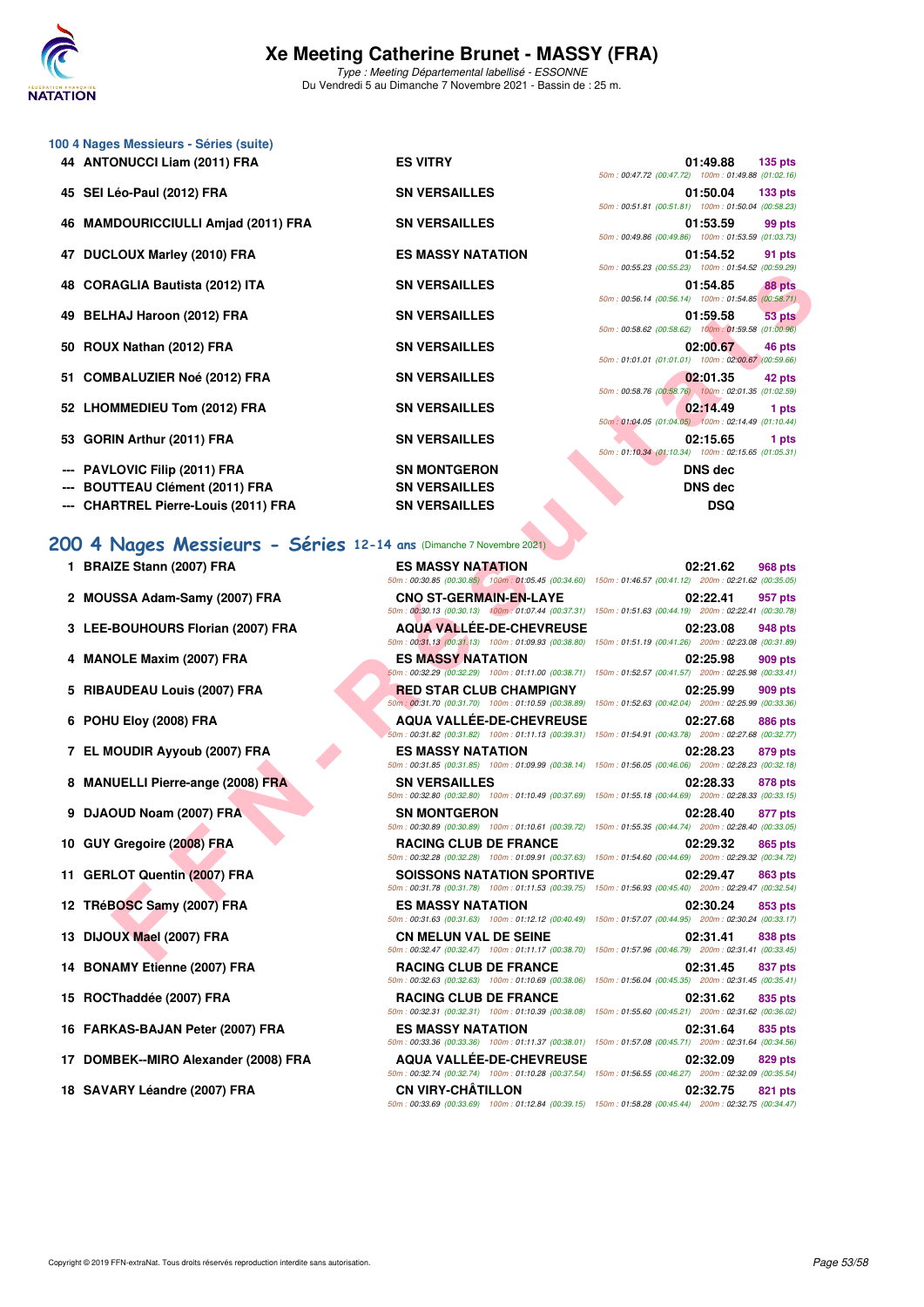

#### **Xe Meeting Catherine Brunet - MASSY (FRA)** Type : Meeting Départemental labellisé - ESSONNE

Du Vendredi 5 au Dimanche 7 Novembre 2021 - Bassin de : 25 m.

#### **200 4 Nages Messieurs - Séries (suite)**

- 
- 
- 
- 
- 
- 
- 
- 
- 
- 
- 
- 
- 
- 
- 
- 
- 
- 
- 
- 
- 
- 
- 
- 
- 
- 
- 
- 
- 
- 
- 

|                                                                                                                                        | 02:33.00 | 817 pts                                                                                                                                                                                                                                                                                                                                                                                                                                                                                                                                                                                                                                                                                                                                                                                                                                                                                                                                                                                                                                                                                                                                                                                                                                                                                                                                                                                                                                                                                                                                                                                                                                                                                                                                                                                                                                                                                                                                                                                                                                                                                                                                                                                                                                                                                                                                                                                                                                                                                                                                                                                                                                                                                                                                                                                                                                                                                                                                                                                                                                                                                                                                                                                                                                                                                                                                                                                                                                        |
|----------------------------------------------------------------------------------------------------------------------------------------|----------|------------------------------------------------------------------------------------------------------------------------------------------------------------------------------------------------------------------------------------------------------------------------------------------------------------------------------------------------------------------------------------------------------------------------------------------------------------------------------------------------------------------------------------------------------------------------------------------------------------------------------------------------------------------------------------------------------------------------------------------------------------------------------------------------------------------------------------------------------------------------------------------------------------------------------------------------------------------------------------------------------------------------------------------------------------------------------------------------------------------------------------------------------------------------------------------------------------------------------------------------------------------------------------------------------------------------------------------------------------------------------------------------------------------------------------------------------------------------------------------------------------------------------------------------------------------------------------------------------------------------------------------------------------------------------------------------------------------------------------------------------------------------------------------------------------------------------------------------------------------------------------------------------------------------------------------------------------------------------------------------------------------------------------------------------------------------------------------------------------------------------------------------------------------------------------------------------------------------------------------------------------------------------------------------------------------------------------------------------------------------------------------------------------------------------------------------------------------------------------------------------------------------------------------------------------------------------------------------------------------------------------------------------------------------------------------------------------------------------------------------------------------------------------------------------------------------------------------------------------------------------------------------------------------------------------------------------------------------------------------------------------------------------------------------------------------------------------------------------------------------------------------------------------------------------------------------------------------------------------------------------------------------------------------------------------------------------------------------------------------------------------------------------------------------------------------------|
| <b>SN MONTGERON</b>                                                                                                                    | 02:34.23 | 802 pts                                                                                                                                                                                                                                                                                                                                                                                                                                                                                                                                                                                                                                                                                                                                                                                                                                                                                                                                                                                                                                                                                                                                                                                                                                                                                                                                                                                                                                                                                                                                                                                                                                                                                                                                                                                                                                                                                                                                                                                                                                                                                                                                                                                                                                                                                                                                                                                                                                                                                                                                                                                                                                                                                                                                                                                                                                                                                                                                                                                                                                                                                                                                                                                                                                                                                                                                                                                                                                        |
| <b>RACING CLUB DE FRANCE</b>                                                                                                           | 02:34.89 | 794 pts                                                                                                                                                                                                                                                                                                                                                                                                                                                                                                                                                                                                                                                                                                                                                                                                                                                                                                                                                                                                                                                                                                                                                                                                                                                                                                                                                                                                                                                                                                                                                                                                                                                                                                                                                                                                                                                                                                                                                                                                                                                                                                                                                                                                                                                                                                                                                                                                                                                                                                                                                                                                                                                                                                                                                                                                                                                                                                                                                                                                                                                                                                                                                                                                                                                                                                                                                                                                                                        |
| <b>C VIKINGS DE ROUEN</b>                                                                                                              | 02:35.83 | 782 pts                                                                                                                                                                                                                                                                                                                                                                                                                                                                                                                                                                                                                                                                                                                                                                                                                                                                                                                                                                                                                                                                                                                                                                                                                                                                                                                                                                                                                                                                                                                                                                                                                                                                                                                                                                                                                                                                                                                                                                                                                                                                                                                                                                                                                                                                                                                                                                                                                                                                                                                                                                                                                                                                                                                                                                                                                                                                                                                                                                                                                                                                                                                                                                                                                                                                                                                                                                                                                                        |
|                                                                                                                                        | 02:35.93 | 781 pts                                                                                                                                                                                                                                                                                                                                                                                                                                                                                                                                                                                                                                                                                                                                                                                                                                                                                                                                                                                                                                                                                                                                                                                                                                                                                                                                                                                                                                                                                                                                                                                                                                                                                                                                                                                                                                                                                                                                                                                                                                                                                                                                                                                                                                                                                                                                                                                                                                                                                                                                                                                                                                                                                                                                                                                                                                                                                                                                                                                                                                                                                                                                                                                                                                                                                                                                                                                                                                        |
| <b>RACING CLUB DE FRANCE</b>                                                                                                           | 02:35.96 | <b>780 pts</b>                                                                                                                                                                                                                                                                                                                                                                                                                                                                                                                                                                                                                                                                                                                                                                                                                                                                                                                                                                                                                                                                                                                                                                                                                                                                                                                                                                                                                                                                                                                                                                                                                                                                                                                                                                                                                                                                                                                                                                                                                                                                                                                                                                                                                                                                                                                                                                                                                                                                                                                                                                                                                                                                                                                                                                                                                                                                                                                                                                                                                                                                                                                                                                                                                                                                                                                                                                                                                                 |
| <b>CN LE PLESSIS-ROBINSON</b>                                                                                                          | 02:36.00 | 780 pts                                                                                                                                                                                                                                                                                                                                                                                                                                                                                                                                                                                                                                                                                                                                                                                                                                                                                                                                                                                                                                                                                                                                                                                                                                                                                                                                                                                                                                                                                                                                                                                                                                                                                                                                                                                                                                                                                                                                                                                                                                                                                                                                                                                                                                                                                                                                                                                                                                                                                                                                                                                                                                                                                                                                                                                                                                                                                                                                                                                                                                                                                                                                                                                                                                                                                                                                                                                                                                        |
| <b>ES MASSY NATATION</b>                                                                                                               | 02:36.45 | 774 pts                                                                                                                                                                                                                                                                                                                                                                                                                                                                                                                                                                                                                                                                                                                                                                                                                                                                                                                                                                                                                                                                                                                                                                                                                                                                                                                                                                                                                                                                                                                                                                                                                                                                                                                                                                                                                                                                                                                                                                                                                                                                                                                                                                                                                                                                                                                                                                                                                                                                                                                                                                                                                                                                                                                                                                                                                                                                                                                                                                                                                                                                                                                                                                                                                                                                                                                                                                                                                                        |
| ES MASSY NATATION                                                                                                                      | 02:36.80 | 770 pts                                                                                                                                                                                                                                                                                                                                                                                                                                                                                                                                                                                                                                                                                                                                                                                                                                                                                                                                                                                                                                                                                                                                                                                                                                                                                                                                                                                                                                                                                                                                                                                                                                                                                                                                                                                                                                                                                                                                                                                                                                                                                                                                                                                                                                                                                                                                                                                                                                                                                                                                                                                                                                                                                                                                                                                                                                                                                                                                                                                                                                                                                                                                                                                                                                                                                                                                                                                                                                        |
| <b>SN MONTGERON</b>                                                                                                                    | 02:37.16 | 765 pts                                                                                                                                                                                                                                                                                                                                                                                                                                                                                                                                                                                                                                                                                                                                                                                                                                                                                                                                                                                                                                                                                                                                                                                                                                                                                                                                                                                                                                                                                                                                                                                                                                                                                                                                                                                                                                                                                                                                                                                                                                                                                                                                                                                                                                                                                                                                                                                                                                                                                                                                                                                                                                                                                                                                                                                                                                                                                                                                                                                                                                                                                                                                                                                                                                                                                                                                                                                                                                        |
| <b>ES MASSY NATATION</b>                                                                                                               | 02:38.20 | <b>753 pts</b>                                                                                                                                                                                                                                                                                                                                                                                                                                                                                                                                                                                                                                                                                                                                                                                                                                                                                                                                                                                                                                                                                                                                                                                                                                                                                                                                                                                                                                                                                                                                                                                                                                                                                                                                                                                                                                                                                                                                                                                                                                                                                                                                                                                                                                                                                                                                                                                                                                                                                                                                                                                                                                                                                                                                                                                                                                                                                                                                                                                                                                                                                                                                                                                                                                                                                                                                                                                                                                 |
| <b>CN VIRY-CHATILLON</b>                                                                                                               | 02:39.59 | 736 pts                                                                                                                                                                                                                                                                                                                                                                                                                                                                                                                                                                                                                                                                                                                                                                                                                                                                                                                                                                                                                                                                                                                                                                                                                                                                                                                                                                                                                                                                                                                                                                                                                                                                                                                                                                                                                                                                                                                                                                                                                                                                                                                                                                                                                                                                                                                                                                                                                                                                                                                                                                                                                                                                                                                                                                                                                                                                                                                                                                                                                                                                                                                                                                                                                                                                                                                                                                                                                                        |
| <b>CN VIRY-CHATILLON</b>                                                                                                               | 02:39.97 | <b>731 pts</b>                                                                                                                                                                                                                                                                                                                                                                                                                                                                                                                                                                                                                                                                                                                                                                                                                                                                                                                                                                                                                                                                                                                                                                                                                                                                                                                                                                                                                                                                                                                                                                                                                                                                                                                                                                                                                                                                                                                                                                                                                                                                                                                                                                                                                                                                                                                                                                                                                                                                                                                                                                                                                                                                                                                                                                                                                                                                                                                                                                                                                                                                                                                                                                                                                                                                                                                                                                                                                                 |
| <b>CA ORSAY</b>                                                                                                                        | 02:40.39 | <b>726 pts</b>                                                                                                                                                                                                                                                                                                                                                                                                                                                                                                                                                                                                                                                                                                                                                                                                                                                                                                                                                                                                                                                                                                                                                                                                                                                                                                                                                                                                                                                                                                                                                                                                                                                                                                                                                                                                                                                                                                                                                                                                                                                                                                                                                                                                                                                                                                                                                                                                                                                                                                                                                                                                                                                                                                                                                                                                                                                                                                                                                                                                                                                                                                                                                                                                                                                                                                                                                                                                                                 |
| <b>ES MASSY NATATION</b>                                                                                                               | 02:40.51 | <b>725 pts</b>                                                                                                                                                                                                                                                                                                                                                                                                                                                                                                                                                                                                                                                                                                                                                                                                                                                                                                                                                                                                                                                                                                                                                                                                                                                                                                                                                                                                                                                                                                                                                                                                                                                                                                                                                                                                                                                                                                                                                                                                                                                                                                                                                                                                                                                                                                                                                                                                                                                                                                                                                                                                                                                                                                                                                                                                                                                                                                                                                                                                                                                                                                                                                                                                                                                                                                                                                                                                                                 |
| <b>C VIKINGS DE ROUEN</b>                                                                                                              | 02:40.81 | 721 pts                                                                                                                                                                                                                                                                                                                                                                                                                                                                                                                                                                                                                                                                                                                                                                                                                                                                                                                                                                                                                                                                                                                                                                                                                                                                                                                                                                                                                                                                                                                                                                                                                                                                                                                                                                                                                                                                                                                                                                                                                                                                                                                                                                                                                                                                                                                                                                                                                                                                                                                                                                                                                                                                                                                                                                                                                                                                                                                                                                                                                                                                                                                                                                                                                                                                                                                                                                                                                                        |
| <b>ES VITRY</b>                                                                                                                        | 02:40.94 | <b>720 pts</b>                                                                                                                                                                                                                                                                                                                                                                                                                                                                                                                                                                                                                                                                                                                                                                                                                                                                                                                                                                                                                                                                                                                                                                                                                                                                                                                                                                                                                                                                                                                                                                                                                                                                                                                                                                                                                                                                                                                                                                                                                                                                                                                                                                                                                                                                                                                                                                                                                                                                                                                                                                                                                                                                                                                                                                                                                                                                                                                                                                                                                                                                                                                                                                                                                                                                                                                                                                                                                                 |
| US VILLEJUIF NATATION                                                                                                                  | 02:42.12 | 706 pts                                                                                                                                                                                                                                                                                                                                                                                                                                                                                                                                                                                                                                                                                                                                                                                                                                                                                                                                                                                                                                                                                                                                                                                                                                                                                                                                                                                                                                                                                                                                                                                                                                                                                                                                                                                                                                                                                                                                                                                                                                                                                                                                                                                                                                                                                                                                                                                                                                                                                                                                                                                                                                                                                                                                                                                                                                                                                                                                                                                                                                                                                                                                                                                                                                                                                                                                                                                                                                        |
| <b>ASS SPORTIVE BOUVINES</b>                                                                                                           | 02:42.53 | 701 pts                                                                                                                                                                                                                                                                                                                                                                                                                                                                                                                                                                                                                                                                                                                                                                                                                                                                                                                                                                                                                                                                                                                                                                                                                                                                                                                                                                                                                                                                                                                                                                                                                                                                                                                                                                                                                                                                                                                                                                                                                                                                                                                                                                                                                                                                                                                                                                                                                                                                                                                                                                                                                                                                                                                                                                                                                                                                                                                                                                                                                                                                                                                                                                                                                                                                                                                                                                                                                                        |
| <b>SN MONTGERON</b>                                                                                                                    | 02:42.67 | 699 pts                                                                                                                                                                                                                                                                                                                                                                                                                                                                                                                                                                                                                                                                                                                                                                                                                                                                                                                                                                                                                                                                                                                                                                                                                                                                                                                                                                                                                                                                                                                                                                                                                                                                                                                                                                                                                                                                                                                                                                                                                                                                                                                                                                                                                                                                                                                                                                                                                                                                                                                                                                                                                                                                                                                                                                                                                                                                                                                                                                                                                                                                                                                                                                                                                                                                                                                                                                                                                                        |
| <b>CN LE PLESSIS-ROBINSON</b>                                                                                                          | 02:43.44 | 690 pts                                                                                                                                                                                                                                                                                                                                                                                                                                                                                                                                                                                                                                                                                                                                                                                                                                                                                                                                                                                                                                                                                                                                                                                                                                                                                                                                                                                                                                                                                                                                                                                                                                                                                                                                                                                                                                                                                                                                                                                                                                                                                                                                                                                                                                                                                                                                                                                                                                                                                                                                                                                                                                                                                                                                                                                                                                                                                                                                                                                                                                                                                                                                                                                                                                                                                                                                                                                                                                        |
| <b>SN MONTGERON</b>                                                                                                                    | 02:43.86 | <b>686 pts</b>                                                                                                                                                                                                                                                                                                                                                                                                                                                                                                                                                                                                                                                                                                                                                                                                                                                                                                                                                                                                                                                                                                                                                                                                                                                                                                                                                                                                                                                                                                                                                                                                                                                                                                                                                                                                                                                                                                                                                                                                                                                                                                                                                                                                                                                                                                                                                                                                                                                                                                                                                                                                                                                                                                                                                                                                                                                                                                                                                                                                                                                                                                                                                                                                                                                                                                                                                                                                                                 |
| US VILLEJUIF NATATION                                                                                                                  | 02:44.69 | 676 pts                                                                                                                                                                                                                                                                                                                                                                                                                                                                                                                                                                                                                                                                                                                                                                                                                                                                                                                                                                                                                                                                                                                                                                                                                                                                                                                                                                                                                                                                                                                                                                                                                                                                                                                                                                                                                                                                                                                                                                                                                                                                                                                                                                                                                                                                                                                                                                                                                                                                                                                                                                                                                                                                                                                                                                                                                                                                                                                                                                                                                                                                                                                                                                                                                                                                                                                                                                                                                                        |
| <b>CN LE PLESSIS-ROBINSON</b>                                                                                                          | 02:44.91 | 673 pts                                                                                                                                                                                                                                                                                                                                                                                                                                                                                                                                                                                                                                                                                                                                                                                                                                                                                                                                                                                                                                                                                                                                                                                                                                                                                                                                                                                                                                                                                                                                                                                                                                                                                                                                                                                                                                                                                                                                                                                                                                                                                                                                                                                                                                                                                                                                                                                                                                                                                                                                                                                                                                                                                                                                                                                                                                                                                                                                                                                                                                                                                                                                                                                                                                                                                                                                                                                                                                        |
| US VILLEJUIF NATATION                                                                                                                  | 02:45.42 | 668 pts                                                                                                                                                                                                                                                                                                                                                                                                                                                                                                                                                                                                                                                                                                                                                                                                                                                                                                                                                                                                                                                                                                                                                                                                                                                                                                                                                                                                                                                                                                                                                                                                                                                                                                                                                                                                                                                                                                                                                                                                                                                                                                                                                                                                                                                                                                                                                                                                                                                                                                                                                                                                                                                                                                                                                                                                                                                                                                                                                                                                                                                                                                                                                                                                                                                                                                                                                                                                                                        |
| US VILLEJUIF NATATION                                                                                                                  | 02:45.71 | 664 pts                                                                                                                                                                                                                                                                                                                                                                                                                                                                                                                                                                                                                                                                                                                                                                                                                                                                                                                                                                                                                                                                                                                                                                                                                                                                                                                                                                                                                                                                                                                                                                                                                                                                                                                                                                                                                                                                                                                                                                                                                                                                                                                                                                                                                                                                                                                                                                                                                                                                                                                                                                                                                                                                                                                                                                                                                                                                                                                                                                                                                                                                                                                                                                                                                                                                                                                                                                                                                                        |
| <b>SN VERSAILLES</b>                                                                                                                   | 02:45.83 | 663 pts                                                                                                                                                                                                                                                                                                                                                                                                                                                                                                                                                                                                                                                                                                                                                                                                                                                                                                                                                                                                                                                                                                                                                                                                                                                                                                                                                                                                                                                                                                                                                                                                                                                                                                                                                                                                                                                                                                                                                                                                                                                                                                                                                                                                                                                                                                                                                                                                                                                                                                                                                                                                                                                                                                                                                                                                                                                                                                                                                                                                                                                                                                                                                                                                                                                                                                                                                                                                                                        |
| US VILLEJUIF NATATION                                                                                                                  | 02:46.21 | 659 pts                                                                                                                                                                                                                                                                                                                                                                                                                                                                                                                                                                                                                                                                                                                                                                                                                                                                                                                                                                                                                                                                                                                                                                                                                                                                                                                                                                                                                                                                                                                                                                                                                                                                                                                                                                                                                                                                                                                                                                                                                                                                                                                                                                                                                                                                                                                                                                                                                                                                                                                                                                                                                                                                                                                                                                                                                                                                                                                                                                                                                                                                                                                                                                                                                                                                                                                                                                                                                                        |
| <b>AQUA VALLEE-DE-CHEVREUSE</b>                                                                                                        | 02:46.34 | 657 pts                                                                                                                                                                                                                                                                                                                                                                                                                                                                                                                                                                                                                                                                                                                                                                                                                                                                                                                                                                                                                                                                                                                                                                                                                                                                                                                                                                                                                                                                                                                                                                                                                                                                                                                                                                                                                                                                                                                                                                                                                                                                                                                                                                                                                                                                                                                                                                                                                                                                                                                                                                                                                                                                                                                                                                                                                                                                                                                                                                                                                                                                                                                                                                                                                                                                                                                                                                                                                                        |
| <b>CA ORSAY</b>                                                                                                                        | 02:47.83 | 640 pts                                                                                                                                                                                                                                                                                                                                                                                                                                                                                                                                                                                                                                                                                                                                                                                                                                                                                                                                                                                                                                                                                                                                                                                                                                                                                                                                                                                                                                                                                                                                                                                                                                                                                                                                                                                                                                                                                                                                                                                                                                                                                                                                                                                                                                                                                                                                                                                                                                                                                                                                                                                                                                                                                                                                                                                                                                                                                                                                                                                                                                                                                                                                                                                                                                                                                                                                                                                                                                        |
| <b>CN MELUN VAL DE SEINE</b><br>50m: 00:37.16 (00:37.16) 100m: 01:20.95 (00:43.79) 150m: 02:09.70 (00:48.75) 200m: 02:48.30 (00:38.60) | 02:48.30 | 635 pts                                                                                                                                                                                                                                                                                                                                                                                                                                                                                                                                                                                                                                                                                                                                                                                                                                                                                                                                                                                                                                                                                                                                                                                                                                                                                                                                                                                                                                                                                                                                                                                                                                                                                                                                                                                                                                                                                                                                                                                                                                                                                                                                                                                                                                                                                                                                                                                                                                                                                                                                                                                                                                                                                                                                                                                                                                                                                                                                                                                                                                                                                                                                                                                                                                                                                                                                                                                                                                        |
|                                                                                                                                        |          | <b>SOISSONS NATATION SPORTIVE</b><br>50m: 00:33.47 (00:33.47) 100m: 01:11.96 (00:38.49) 150m: 01:58.32 (00:46.36) 200m: 02:33.00 (00:34.68)<br>50m: 00:32.12 (00:32.12) 100m: 01:12.08 (00:39.96) 150m: 01:58.45 (00:46.37) 200m: 02:34.23 (00:35.78)<br>50m: 00:33.53 (00:33.53) 100m: 01:12.30 (00:38.77) 150m: 02:01.08 (00:48.78) 200m: 02:34.89 (00:33.81)<br>50m : 00:35.72 (00:35.72) 100m : 01:14.91 (00:39.19) 150m : 02:00.60 (00:45.69) 200m : 02:35.83 (00:35.23)<br><b>SOISSONS NATATION SPORTIVE</b><br>50m: 00:33.83 (00:33.83) 100m: 01:13.93 (00:40.10) 150m: 02:00.41 (00:46.48) 200m: 02:35.93 (00:35.52)<br>50m : 00:31.93 (00:31.93) 100m : 01:12.87 (00:40.94) 150m : 02:00.62 (00:47.75) 200m : 02:35.96 (00:35.34)<br>50m : 00:32.58 (00:32.58) 100m : 01:13.34 (00:40.76) 150m : 02:01.40 (00:48.06) 200m : 02:36.00 (00:34.60)<br>50m: 00:34.03 (00:34.03) 100m: 01:12.53 (00:38.50) 150m: 02:00.90 (00:48.37) 200m: 02:36.45 (00:35.55)<br>50m : 00:32.55 (00:32.55) 100m : 01:12.67 (00:40.12) 150m : 02:01.93 (00:49.26) 200m : 02:36.80 (00:34.87)<br>50m : 00:34.28 (00:34.28) 100m : 01:17.05 (00:42.77) 150m : 02:02.76 (00:45.71) 200m : 02:37.16 (00:34.40)<br>50m : 00:33.34 (00:33.34) 100m : 01:14.40 (00:41.06) 150m : 02:03.68 (00:49.28) 200m : 02:38.20 (00:34.52)<br>50m : 00:36.62 (00:36.62) 100m : 01:17.14 (00:40.52) 150m : 02:04.73 (00:47.59) 200m : 02:39.59 (00:34.86)<br>50m: 00:35.87 (00:35.87) 100m: 01:18.58 (00:42.71) 150m: 02:04.75 (00:46.17) 200m: 02:39.97 (00:35.22)<br>50m: 00:35.65 (00:35.65) 100m: 01:17.15 (00:41.50) 150m: 02:04.53 (00:47.38) 200m: 02:40.39 (00:35.86)<br>50m: 00:33.48 (00:33.48) 100m: 01:14.33 (00:40.85) 150m: 02:04.14 (00:49.81) 200m: 02:40.51 (00:36.37)<br>50m : 00:34.72 (00:34.72) 100m : 01:18.46 (00:43.74) 150m : 02:04.73 (00:46.27) 200m : 02:40.81 (00:36.08)<br>50m : 00:34.17 (00:34.17) 100m : 01:16.92 (00:42.75) 150m : 02:04.64 (00:47.72) 200m : 02:40.94 (00:36.30)<br>50m : 00:36.26 (00:36.26) 100m : 01:17.40 (00:41.14) 150m : 02:05.98 (00:48.58) 200m : 02:42.12 (00:36.14)<br>50m : 00:33.63 (00:33.63) 100m : 01:14.32 (00:40.69) 150m : 02:03.33 (00:49.01) 200m : 02:42.53 (00:39.20)<br>50m: 00:36.32 (00:36.32) 100m: 01:19.13 (00:42.81) 150m: 02:08.01 (00:48.88) 200m: 02:42.67 (00:34.66)<br>50m : 00:33.56 (00:33.56) 100m : 01:13.22 (00:39.66) 150m : 02:05.43 (00:52.21) 200m : 02:43.44 (00:38.01)<br>50m : 00:35.05 (00:35.05) 100m : 01:18.39 (00:43.34) 150m : 02:07.09 (00:48.70) 200m : 02:43.86 (00:36.77)<br>50m : 00:34.53 (00:34.53) 100m : 01:16.43 (00:41.90) 150m : 02:06.78 (00:50.35) 200m : 02:44.69 (00:37.91)<br>50m: 00:35.88 (00:35.88) 100m: 01:18.00 (00:42.12) 150m: 02:08.49 (00:50.49) 200m: 02:44.91 (00:36.42)<br>50m: 00:37.48 (00:37.48) 100m: 01:21.27 (00:43.79) 150m: 02:05.39 (00:44.12) 200m: 02:45.42 (00:40.03)<br>50m: 00:35.21 (00:35.21) 100m: 01:15.81 (00:40.60) 150m: 02:05.43 (00:49.62) 200m: 02:45.71 (00:40.28)<br>50m : 00:37.20 (00:37.20) 100m : 01:18.54 (00:41.34) 150m : 02:08.95 (00:50.41) 200m : 02:45.83 (00:36.88)<br>50m: 00:34.90 (00:34.90) 100m: 01:15.38 (00:40.48) 150m: 02:07.54 (00:52.16) 200m: 02:46.21 (00:38.67)<br>50m: 00:35.65 (00:35.65) 100m: 01:19.97 (00:44.32) 150m: 02:07.91 (00:47.94) 200m: 02:46.34 (00:38.43)<br>50m: 00:35.55 (00:35.55) 100m: 01:14.96 (00:39.41) 150m: 02:07.87 (00:52.91) 200m: 02:47.83 (00:39.96) |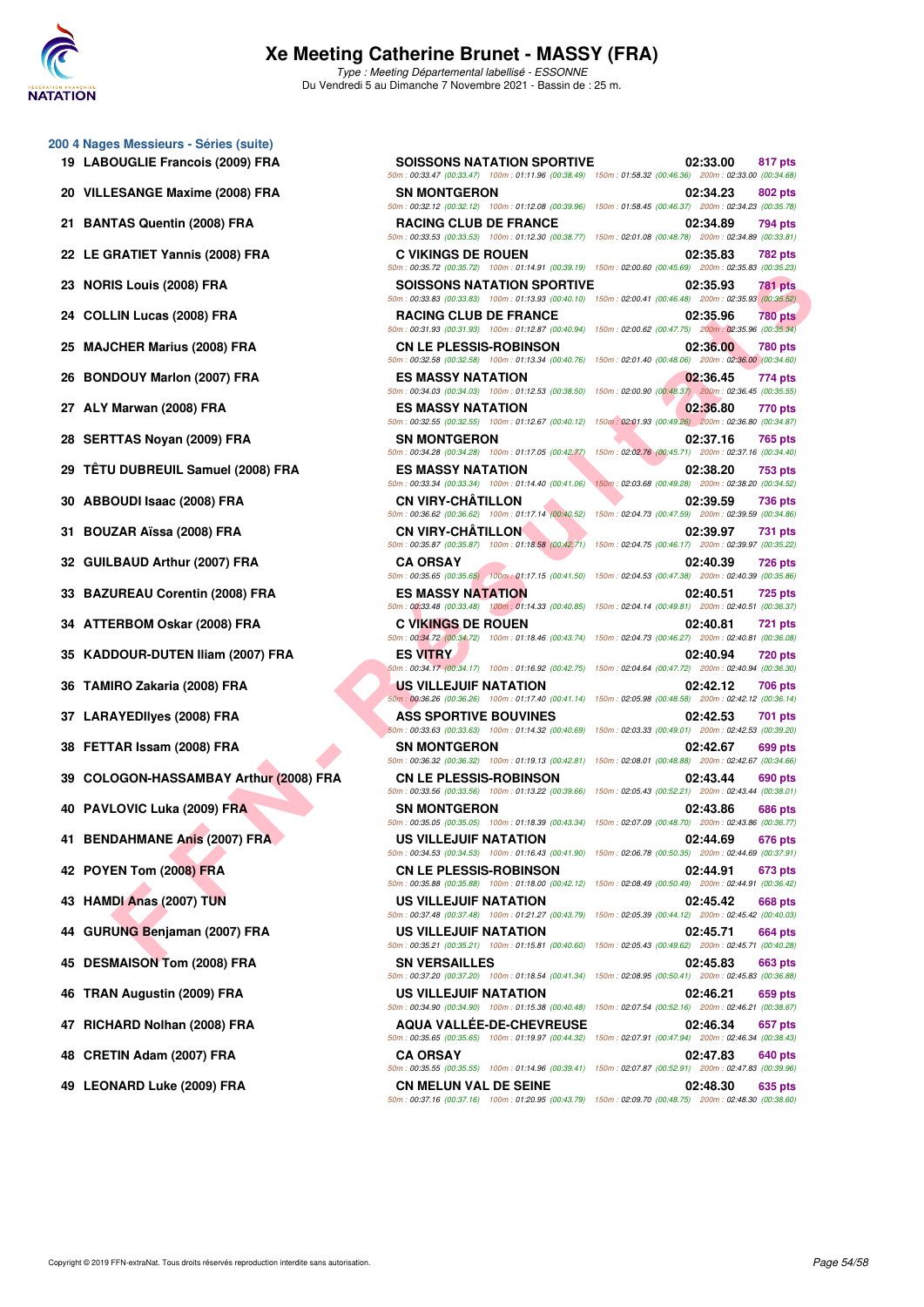

Type : Meeting Départemental labellisé - ESSONNE Du Vendredi 5 au Dimanche 7 Novembre 2021 - Bassin de : 25 m.

- **200 4 Nages Messieurs Séries (suite)**
	- **50 GUNTZBERGER Matthias (2009) FRA SN VERSAILLES**
	-

52 DOLEY Basile (2009) FRA C VIKINGS DE ROUEN

53 REIS BENNAI Cleanthe (2007) FRA US VILLEJUIF NATATION

54 SIBOUN Tom (2008) FRA ES MASSY NATATION

- 55 BEN KHELIFA Rayane (2008) FRA US VILLEJUIF NATATION
- **56 ENNEBATI OUAKSEL Mazir (2009) FRA SN VERSAILLES**
- 57 LE GRATIET Yohann (2009) FRA **C VIKINGS DE ROUEN**
- **58 COMBETTES Jules (2009) FRA RACING CLUB DE FRANCE**
- 
- **60 ZANARDO Fabio (2008) FRA US VILLEJUIF NATATION**
- **61 CHAPELIER Owen (2008) FRA SN VERSAILLES**
- **62 SERCIEN Jaden (2009) FRA ES MASSY NATATION**
- 63 EL MOUDIR Wassim (2009) FRA ES MASSY NATATION
- **64 CALABER Stanislas (2009) FRA CN LE PLESSIS-ROBINSON**
- **65 RASPAGLIA Luigi (2008) FRA RACING CLUB DE FRANCE 02:57.80 533 pts**
- **66 BAZAS-TILLOY Lilian (2008) FRA RED STAR CLUB CHAMPIGNY**
- 
- 
- **69 KERFORN Jean (2009) FRA CA ORSAY**
- 
- 
- **72 HASSAOUI IIyass (2008) FRA SN MONTGERON**
- 73 CHALU-COYO Joan (2009) FRA CN LE PLESSIS-ROBINSON
- 
- 
- **76 EL OUARRADI Bilel (2009) FRA ES MASSY NATATION**
- 77 DA CUNHA Luis (2008) FRA CN ST-MICHEL-SUR-ORGE
- **78 POLLET-BOURDALOUE Odon (2008) FRA RACING CLUB DE FRANCE**
- 
- 80 DABI Eliott (2008) FRA RACING CLUB DE FRANCE

50m : 00:37.25 (00:37.25) 100m : 01:19.74 (00:42.49) 150m : 02:13.03 (00:53.29) 200m : 02:48.43 (00:35.40) **51 DORRE Lorenzo (2008) FRA CN FONTAINEBLEAU-AVON** 50m : 00:34.83 (00:34.83) 100m : 01:17.59 (00:42.76) 50m : 00:35.78 (00:35.78) 100m : 01:20.71 (00:44.93) 150m : 02:11.04 (00:50.33) 200m : 02:48.98 (00:37.94) 50m : 00:37.49 (00:37.49) 100m : 01:22.96 (00:45.47) 50m: 01:2009 : (01:20.09) 50m : 00:37.49 (00:37.49) 100m : 01:22.84 (00:45.35) 50m : 00:38.82 (00:38.82) 100m : 01:22.24 (00:43.42) 50m : 00:37.91 (00:37.91) 100m : 01:24.36 (00:46.45) 50m : 00:37.42 (00:37.42) 100m : 01:22.79 (00:45.37) **59 JAY Vadim (2009) FRA RACING CLUB DE FRANCE 02:51.83 596 pts** 50m : 00:36.82 (00:36.82) 100m : 01:19.93 (00:43.11)  $50m : 00:36.30 (00:36.30) 100m : 01:20.51 (00:44.21)$ 50m : 00:37.73 (00:37.73) 100m : 01:22.64 (00:44.91) 50m : 00:37.43 (00:37.43) 100m : 01:21.99 (00:44.56)  $50m : 00:40.19 (00:40.19) 100m : 01:26.40 (00:46.21)$ 50m : 00:37.14 (00:37.14) 100m : 01:22.21 (00:45.07) 50m : 00:39.61 (00:39.61) 100m : 01:23.31 (00:43.70) 50m : 00:39.06 (00:39.06) 100m : 01:23.12 (00:44.06) 150m : 02:18.62 (00:55.50) 200m : 02:57.90 (00:39.28) **67 BARRE Léo (2009) FRA AQUA VALLÉE-DE-CHEVREUSE** 50m : 00:42.93 (00:42.93) 100m : 01:31.57 (00:48.64) **68 ADJABI Nael (2008) FRA US VILLEJUIF NATATION** 50m : 00:40.89 (00:40.89) 100m : 01:27.22 (00:46.33) 50m : 00:38.39 (00:38.39) 100m : 01:23.18 (00:44.79) 150m : 02:19.31 (00:56.13) 200m : 03:00.23 (00:40.92) **70 BOISE Amaury (2009) FRA CN LE PLESSIS-ROBINSON** 50m : 00:38.06 (00:38.06) 100m : 01:23.58 (00:45.52) **71 PICALAU IIia (2009) MDA CN ST-MICHEL-SUR-ORGE** 50m : 00:42.83 (00:42.83) 100m : 01:28.08 (00:45.25) 50m : 00:38.59 (00:38.59) 100m : 01:25.00 (00:46.41) 50m : 00:40.71 (00:40.71) 100m : 01:28.74 (00:48.03) **74 ARMANT Mathieu (2009) FRA AQUA VALLÉE-DE-CHEVREUSE** 50m : 00:44.13 (00:44.13) 100m : 01:29.33 (00:45.20) **75 MAES Martin (2009) FRA RED STAR CLUB CHAMPIGNY 03:04.78 464 pts** 50m : 00:40.40 (00:40.40) 100m : 01:26.23 (00:45.83) 150m : 02:26.41 (01:00.18) 200m : 03:04.78 (00:38.37) 50m : 00:43.82 (00:43.82) 100m : 01:29.87 (00:46.05) 150m : 02:23.95 (00:54.08) 200m : 03:05.45 (00:41.50) 50m : 00:40.24 (00:40.24) 100m : 01:29.12 (00:48.88) 50m : 00:42.82 (00:42.82) 100m : 01:30.97 (00:48.15) 79 EURIAT Bruce (2009) FRA RACING CLUB DE FRANCE 50m : 00:43.99 (00:43.99) 100m : 01:34.45 (00:50.46)

50m : 00:41.47 (00:41.47) 100m : 01:32.83 (00:51.36) 150m : 02:29.62 (00:56.79) 200m : 03:13.01 (00:43.39)

| <b>TZBERGER Matthias (2009) FRA</b>   | <b>SN VERSAILLES</b>                                                                                                                        | 02:48.43<br><b>634 pts</b><br>50m : 00:37.25 (00:37.25) 100m : 01:19.74 (00:42.49) 150m : 02:13.03 (00:53.29) 200m : 02:48.43 (00:35.40)                                                                                                    |
|---------------------------------------|---------------------------------------------------------------------------------------------------------------------------------------------|---------------------------------------------------------------------------------------------------------------------------------------------------------------------------------------------------------------------------------------------|
| RE Lorenzo (2008) FRA                 | <b>CN FONTAINEBLEAU-AVON</b>                                                                                                                | 02:48.55<br>632 pts<br>50m: 00:34.83 (00:34.83) 100m: 01:17.59 (00:42.76) 150m: 02:10.37 (00:52.78) 200m: 02:48.55 (00:38.18)                                                                                                               |
| EY Basile (2009) FRA                  | <b>C VIKINGS DE ROUEN</b>                                                                                                                   | 02:48.98<br>627 pts<br>50m : 00:35.78 (00:35.78) 100m : 01:20.71 (00:44.93) 150m : 02:11.04 (00:50.33) 200m : 02:48.98 (00:37.94)                                                                                                           |
| BENNAI Cleanthe (2007) FRA            | US VILLEJUIF NATATION                                                                                                                       | 02:49.21<br>625 pts<br>50m: 00:37.49 (00:37.49) 100m: 01:22.96 (00:45.47) 150m: 02:08.22 (00:45.26) 200m: 02:49.21 (00:40.99)                                                                                                               |
| )UN Tom (2008) FRA                    | <b>ES MASSY NATATION</b><br>50m: 01:2009 : (01:20.09)                                                                                       | 02:50.32<br>613 pts<br>150m: 02:11.04 (00:50.95) 200m: 02:50.32 (00:39.28)                                                                                                                                                                  |
| KHELIFA Rayane (2008) FRA             | US VILLEJUIF NATATION                                                                                                                       | 607 pts<br>02:50.80<br>50m : 00:37.49 (00:37.49) 100m : 01:22.84 (00:45.35) 150m : 02:12.91 (00:50.07) 200m : 02:50.80 (00:37.89)                                                                                                           |
| EBATI OUAKSEL Mazir (2009) FRA        | <b>SN VERSAILLES</b>                                                                                                                        | 02:51.17<br>603 pts<br>50m: 00:38.82 (00:38.82) 100m: 01:22.24 (00:43.42) 150m: 02:14.16 (00:51.92) 200m: 02:51.17 (00:37.01)                                                                                                               |
| <b>:RATIET Yohann (2009) FRA</b>      | <b>C VIKINGS DE ROUEN</b><br>50m: 00:37.91 (00:37.91) 100m: 01:24.36 (00:46.45)                                                             | 02:51.47<br>600 pts<br>150m: 02:13.05 (00:48.69) 200m: 02:51.47 (00:38.42)                                                                                                                                                                  |
| IBETTES Jules (2009) FRA              | <b>RACING CLUB DE FRANCE</b>                                                                                                                | 02:51.50<br>600 pts<br>50m: 00:37.42 (00:37.42) 100m: 01:22.79 (00:45.37) 150m: 02:12.60 (00:49.81) 200m: 02:51.50 (00:38.90)                                                                                                               |
| Vadim (2009) FRA                      | <b>RACING CLUB DE FRANCE</b><br>50m: 00:36.82 (00:36.82) 100m: 01:19.93 (00:43.11)                                                          | 02:51.83<br>596 pts<br>150m: 02:10.73 (00:50.80) 200m: 02:51.83 (00:41.10)                                                                                                                                                                  |
| ARDO Fabio (2008) FRA                 | US VILLEJUIF NATATION<br>50m: 00:36.30 (00:36.30) 100m: 01:20.51 (00:44.21)                                                                 | 02:52.33<br>591 pts<br>150m: 02:11.69 (00:51.18) 200m: 02:52.33 (00:40.64)                                                                                                                                                                  |
| PELIER Owen (2008) FRA                | <b>SN VERSAILLES</b>                                                                                                                        | 02:52.38<br>590 pts<br>50m: 00:37.73 (00:37.73) 100m: 01:22.64 (00:44.91) 150m: 02:14.23 (00:51.59) 200m: 02:52.38 (00:38.15)                                                                                                               |
| CIEN Jaden (2009) FRA                 | <b>ES MASSY NATATION</b>                                                                                                                    | 02:53.35<br>580 pts<br>50m : 00:37.43 (00:37.43) 100m : 01:21.99 (00:44.56) 150m : 02:12.19 (00:50.20) 200m : 02:53.35 (00:41.16)                                                                                                           |
| IOUDIR Wassim (2009) FRA              | <b>ES MASSY NATATION</b>                                                                                                                    | 02:55.66<br>555 pts<br>50m: 00:40.19 (00:40.19) 100m: 01:26.40 (00:46.21) 150m: 02:15.33 (00:48.93) 200m: 02:55.66 (00:40.33)                                                                                                               |
| ABER Stanislas (2009) FRA             | <b>CN LE PLESSIS-ROBINSON</b>                                                                                                               | 02:55.98<br>552 pts                                                                                                                                                                                                                         |
| PAGLIA Luigi (2008) FRA               | 50m: 00:37.14 (00:37.14) 100m: 01:22.21 (00:45.07)<br><b>RACING CLUB DE FRANCE</b>                                                          | 150m: 02:17.05 (00:54.84) 200m: 02:55.98 (00:38.93)<br>02:57.80<br>533 pts<br>50m: 00:39.61 (00:39.61) 100m: 01:23.31 (00:43.70) 150m: 02:16.61 (00:53.30) 200m: 02:57.80 (00:41.19)                                                        |
| AS-TILLOY Lilian (2008) FRA           | <b>RED STAR CLUB CHAMPIGNY</b>                                                                                                              | 02:57.90<br>532 pts                                                                                                                                                                                                                         |
| RE Léo (2009) FRA                     | <b>AQUA VALLEE-DE-CHEVREUSE</b>                                                                                                             | 50m: 00:39.06 (00:39.06) 100m: 01:23.12 (00:44.06) 150m: 02:18.62 (00:55.50) 200m: 02:57.90 (00:39.28)<br>02:59.20<br>519 pts                                                                                                               |
| ABI Nael (2008) FRA                   | <b>US VILLEJUIF NATATION</b>                                                                                                                | 50m : 00:42.93 (00:42.93) 100m : 01:31.57 (00:48.64) 150m : 02:22.33 (00:50.76) 200m : 02:59.20 (00:36.87)<br>02:59.73<br>514 pts<br>50m: 00:40.89 (00:40.89) 100m: 01:27.22 (00:46.33) 150m: 02:19.13 (00:51.91) 200m: 02:59.73 (00:40.60) |
| FORN Jean (2009) FRA                  | <b>CA ORSAY</b>                                                                                                                             | 03:00.23<br>509 pts<br>50m: 00:38.39 (00:38.39) 100m: 01:23.18 (00:44.79) 150m: 02:19.31 (00:56.13) 200m: 03:00.23 (00:40.92)                                                                                                               |
| <b>SE Amaury (2009) FRA</b>           | <b>CN LE PLESSIS-ROBINSON</b>                                                                                                               | 03:01.26<br>498 pts                                                                                                                                                                                                                         |
| LAU Ilia (2009) MDA                   | <b>CN ST-MICHEL-SUR-ORGE</b>                                                                                                                | 50m: 00:38.06 (00:38.06) 100m: 01:23.58 (00:45.52) 150m: 02:21.33 (00:57.75) 200m: 03:01.26 (00:39.93)<br>03:02.22<br>489 pts                                                                                                               |
| SAOUI Ilyass (2008) FRA               | <b>SN MONTGERON</b>                                                                                                                         | 50m: 00:42.83 (00:42.83) 100m: 01:28.08 (00:45.25) 150m: 02:19.91 (00:51.83) 200m: 03:02.22 (00:42.31)<br>03:03.27<br>479 pts<br>50m: 00:38.59 (00:38.59) 100m: 01:25.00 (00:46.41) 150m: 02:22.11 (00:57.11) 200m: 03:03.27 (00:41.16)     |
| LU-COYO Joan (2009) FRA               | <b>CN LE PLESSIS-ROBINSON</b>                                                                                                               | 03:03.73<br>474 pts                                                                                                                                                                                                                         |
| <b>ANT Mathieu (2009) FRA</b>         | 50m: 00:40.71 (00:40.71) 100m: 01:28.74 (00:48.03)<br><b>AQUA VALLEE-DE-CHEVREUSE</b><br>50m: 00:44.13 (00:44.13) 100m: 01:29.33 (00:45.20) | 150m: 02:22.39 (00:53.65) 200m: 03:03.73 (00:41.34)<br>03:03.99<br>472 pts<br>150m: 02:23.12 (00:53.79) 200m: 03:03.99 (00:40.87)                                                                                                           |
| S Martin (2009) FRA                   | <b>RED STAR CLUB CHAMPIGNY</b>                                                                                                              | 03:04.78<br>464 pts<br>50m : 00:40.40 (00:40.40) 100m : 01:26.23 (00:45.83) 150m : 02:26.41 (01:00.18) 200m : 03:04.78 (00:38.37)                                                                                                           |
| <b>UARRADI Bilel (2009) FRA</b>       | <b>ES MASSY NATATION</b>                                                                                                                    | 03:05.45<br>458 pts                                                                                                                                                                                                                         |
| <b>CUNHA Luis (2008) FRA</b>          | 50m: 00:43.82 (00:43.82) 100m: 01:29.87 (00:46.05)<br><b>CN ST-MICHEL-SUR-ORGE</b><br>50m: 00:40.24 (00:40.24) 100m: 01:29.12 (00:48.88)    | 150m: 02:23.95 (00:54.08) 200m: 03:05.45 (00:41.50)<br>03:09.11<br>424 pts<br>150m: 02:24.75 (00:55.63) 200m: 03:09.11 (00:44.36)                                                                                                           |
| <b>LET-BOURDALOUE Odon (2008) FRA</b> | <b>RACING CLUB DE FRANCE</b>                                                                                                                | 03:10.66<br>410 pts                                                                                                                                                                                                                         |
| IAT Bruce (2009) FRA                  | <b>RACING CLUB DE FRANCE</b>                                                                                                                | 50m : 00:42.82 (00:42.82) 100m : 01:30.97 (00:48.15) 150m : 02:27.86 (00:56.89) 200m : 03:10.66 (00:42.80)<br>03:12.52<br>393 pts                                                                                                           |
| I Eliott (2008) FRA                   | <b>RACING CLUB DE FRANCE</b><br>47 (00:41 47) 100m : 01:20.02 (00:51.20) 150m : 02:20.52 (00:56.70)                                         | 50m: 00:43.99 (00:43.99) 100m: 01:34.45 (00:50.46) 150m: 02:27.31 (00:52.86) 200m: 03:12.52 (00:45.21)<br>03:13.01<br>389 pts<br>200m<br>0.001001                                                                                           |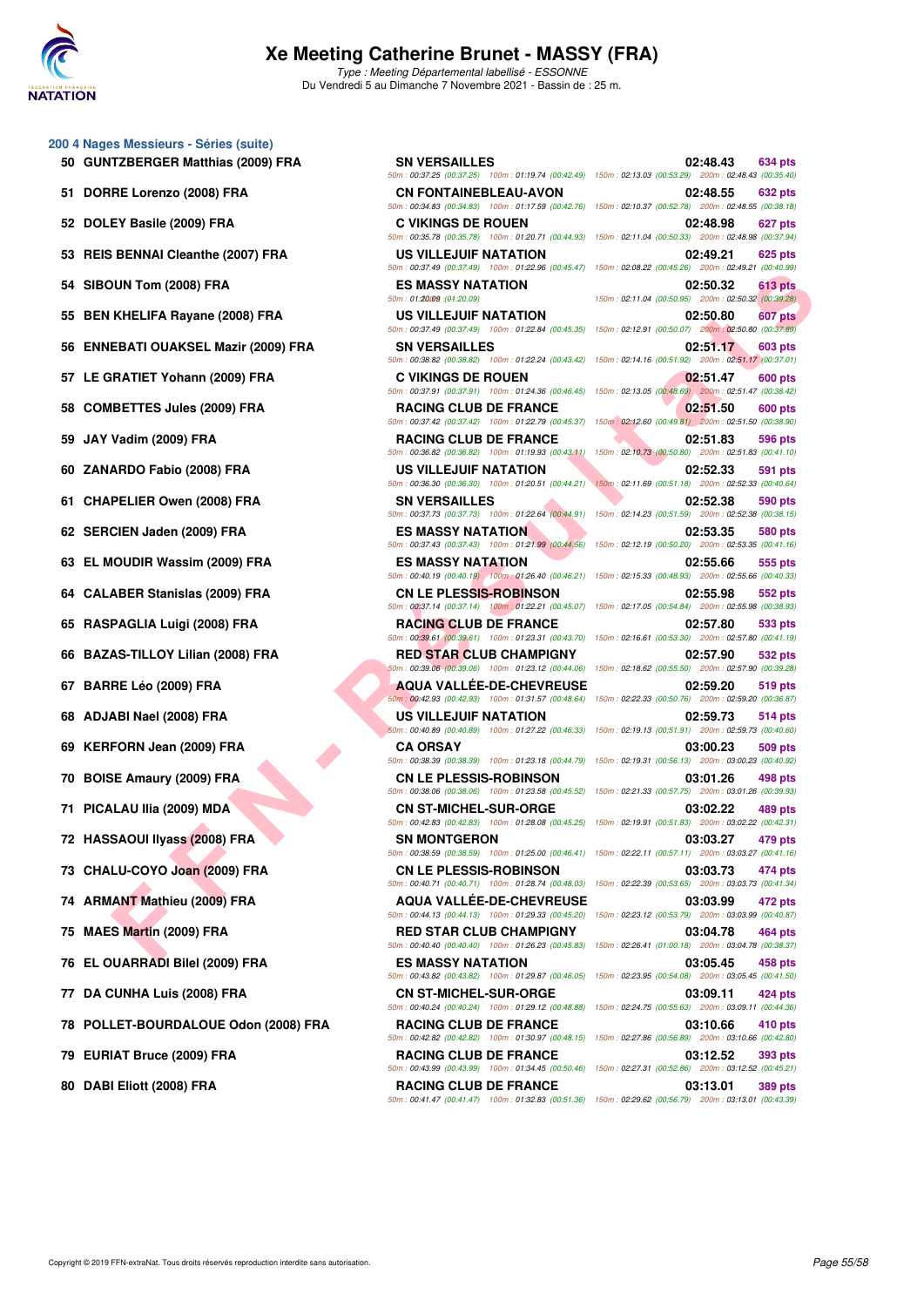

| 200 4 Nages Messieurs - Séries (suite)                                                                                                         |                                                                                                                                                                                                                                               |                |                 |  |
|------------------------------------------------------------------------------------------------------------------------------------------------|-----------------------------------------------------------------------------------------------------------------------------------------------------------------------------------------------------------------------------------------------|----------------|-----------------|--|
| 81 PECHOT Maxime (2009) FRA                                                                                                                    | <b>RACING CLUB DE FRANCE</b>                                                                                                                                                                                                                  | 03:13.69       | <b>383 pts</b>  |  |
| 82 BOUCHARD Nicolas (2009) FRA                                                                                                                 | 50m: 00:43.06 (00:43.06) 100m: 01:30.97 (00:47.91) 150m: 02:29.39 (00:58.42) 200m: 03:13.69 (00:44.30)<br><b>RACING CLUB DE FRANCE</b>                                                                                                        | 03:20.98       | <b>322 pts</b>  |  |
| 83 LASSIFER Acil (2009) FRA                                                                                                                    | 50m : 00:45.00 (00:45.00) 100m : 01:37.76 (00:52.76) 150m : 02:35.61 (00:57.85) 200m : 03:20.98 (00:45.37)<br>US VILLEJUIF NATATION<br>50m: 00:47.07 (00:47.07) 100m: 01:40.87 (00:53.80) 150m: 02:39.19 (00:58.32) 200m: 03:26.13 (00:46.94) | 03:26.13       | <b>283 pts</b>  |  |
| 84 PACE Alexis (2009) FRA                                                                                                                      | <b>US VAIRES</b><br>50m : 00:56.45 (00:56.45) 100m : 01:48.46 (00:52.01) 150m : 02:48.47 (01:00.01) 200m : 03:34.27 (00:45.80)                                                                                                                | 03:34.27       | $225$ pts       |  |
| 85 ELIAS-MENET Maxime (2009) FRA                                                                                                               | <b>CA L'HAY-LES-ROSES</b><br>50m : 00:50.32 (00:50.32) 100m : 01:44.24 (00:53.92) 150m : 02:45.90 (01:01.66) 200m : 03:35.02 (00:49.12)                                                                                                       | 03:35.02       | 220 pts         |  |
| <b>GRANGE Antoine (2008) FRA</b>                                                                                                               | <b>RACING CLUB DE FRANCE</b>                                                                                                                                                                                                                  | <b>DNS</b> dec |                 |  |
| FOLLET Jean (2007) FRA                                                                                                                         | <b>US VILLEJUIF NATATION</b>                                                                                                                                                                                                                  | <b>DNS</b> dec |                 |  |
| PRADIER Joseph (2008) FRA                                                                                                                      | <b>RACING CLUB DE FRANCE</b>                                                                                                                                                                                                                  | <b>DNS</b> dec |                 |  |
| <b>ORSETTI Abel (2008) FRA</b>                                                                                                                 | <b>RACING CLUB DE FRANCE</b>                                                                                                                                                                                                                  | <b>DSQ</b>     |                 |  |
| <b>TRAVERT Isaac (2008) FRA</b>                                                                                                                | <b>ES MASSY NATATION</b>                                                                                                                                                                                                                      | <b>DSQ</b>     |                 |  |
| <b>BROCHARD Alexandre (2009) FRA</b>                                                                                                           | AQUA VALLÉE-DE-CHEVREUSE                                                                                                                                                                                                                      | <b>DSQ</b>     |                 |  |
| 4x50 Nage Libre Messieurs - Séries 12-14 ans (Samedi 6 Novembre 2021)                                                                          |                                                                                                                                                                                                                                               |                |                 |  |
| 1 TÊTU DUBREUIL Samuel (2008) FRA                                                                                                              | <b>ES MASSY NATATION</b>                                                                                                                                                                                                                      | 01:46.30       | 1079 pts RECORD |  |
| <b>BRAIZE Stann (2007) FRA</b>                                                                                                                 |                                                                                                                                                                                                                                               |                |                 |  |
| EL MOUDIR Ayyoub (2007) FRA                                                                                                                    |                                                                                                                                                                                                                                               |                |                 |  |
| TRéBOSC Samy (2007) FRA<br>50m: 00:27.79 (00:27.79) 100m: 00:53.23 (00:25.44) 150m: 01:20.62 (00:27.39) 200m: 01:46.30 (00:25.68)              |                                                                                                                                                                                                                                               |                |                 |  |
| 2 TRABELSI Nour (2007) FRA                                                                                                                     | CNO ST-GERMAIN-EN-LAYE                                                                                                                                                                                                                        | 01:48.17       | 1052 pts        |  |
| TISSIER Noah (2007) FRA                                                                                                                        |                                                                                                                                                                                                                                               |                |                 |  |
| <b>HUET Mathis (2007) FRA</b>                                                                                                                  |                                                                                                                                                                                                                                               |                |                 |  |
| MOUSSA Adam-Samy (2007) FRA<br>50m: 00:26.31 (00:26.31) 100m: 00:53.99 (00:27.68) 150m: 01:22.42 (00:28.43) 200m: 01:48.17 (00:25.75)          |                                                                                                                                                                                                                                               |                |                 |  |
| 3 ALY Marwan (2008) FRA                                                                                                                        | <b>ES MASSY NATATION</b>                                                                                                                                                                                                                      | 01:52.59       | 988 pts         |  |
| <b>BAZUREAU Corentin (2008) FRA</b>                                                                                                            |                                                                                                                                                                                                                                               |                |                 |  |
| <b>MANOLE Maxim (2007) FRA</b>                                                                                                                 |                                                                                                                                                                                                                                               |                |                 |  |
| FARKAS-BAJAN Peter (2007) FRA<br>50m: 00:29.36 (00:29.36) 100m: 00:58.18 (00:28.82) 150m: 01:24.92 (00:26.74) 200m: 01:52.59 (00:27.67)        |                                                                                                                                                                                                                                               |                |                 |  |
| 4 DJAOUD Noam (2007) FRA                                                                                                                       | <b>SN MONTGERON</b>                                                                                                                                                                                                                           | 01:53.24       | 979 pts         |  |
| <b>VILLESANGE Maxime (2008) FRA</b>                                                                                                            |                                                                                                                                                                                                                                               |                |                 |  |
| FETTAR Issam (2008) FRA                                                                                                                        |                                                                                                                                                                                                                                               |                |                 |  |
| LEGOT Gabriel (2007) FRA<br>50m: 00:27.94 (00:27.94) 100m: 00:55.49 (00:27.55) 150m: 01:24.76 (00:29.27) 200m: 01:53.24 (00:28.48)             |                                                                                                                                                                                                                                               |                |                 |  |
| 5   TAMIRO Zakaria (2008) FRA                                                                                                                  | US VILLEJUIF NATATION                                                                                                                                                                                                                         | 01:58.24       | 910 pts         |  |
| TRAN Augustin (2009) FRA                                                                                                                       |                                                                                                                                                                                                                                               |                |                 |  |
| ZANARDO Fabio (2008) FRA                                                                                                                       |                                                                                                                                                                                                                                               |                |                 |  |
| <b>BEN KHELIFA Rayane (2008) FRA</b><br>50m: 00:28.74 (00:28.74) 100m: 00:57.34 (00:28.60) 150m: 01:27.10 (00:29.76) 200m: 01:58.24 (00:31.14) |                                                                                                                                                                                                                                               |                |                 |  |
| 6 BENDAHMANE Anis (2007) FRA                                                                                                                   | US VILLEJUIF NATATION                                                                                                                                                                                                                         | 02:02.63       | 851 pts         |  |
| <b>GURUNG Benjaman (2007) FRA</b>                                                                                                              |                                                                                                                                                                                                                                               |                |                 |  |
| ADJABI Nael (2008) FRA                                                                                                                         |                                                                                                                                                                                                                                               |                |                 |  |
| REIS BENNAI Cleanthe (2007) FRA<br>50m : 00:29.52 (00:29.52) 100m : 01:00.04 (00:30.52) 150m : 01:32.22 (00:32.18) 200m : 02:02.63 (00:30.41)  |                                                                                                                                                                                                                                               |                |                 |  |
| 7 NEUVILLE Marin (2007) FRA                                                                                                                    | <b>CA ORSAY</b>                                                                                                                                                                                                                               | 02:02.72       | 850 pts RECORD  |  |
| <b>DEROUELLE Estève (2008) FRA</b>                                                                                                             |                                                                                                                                                                                                                                               |                |                 |  |
| MIALOT Paul (2009) FRA                                                                                                                         |                                                                                                                                                                                                                                               |                |                 |  |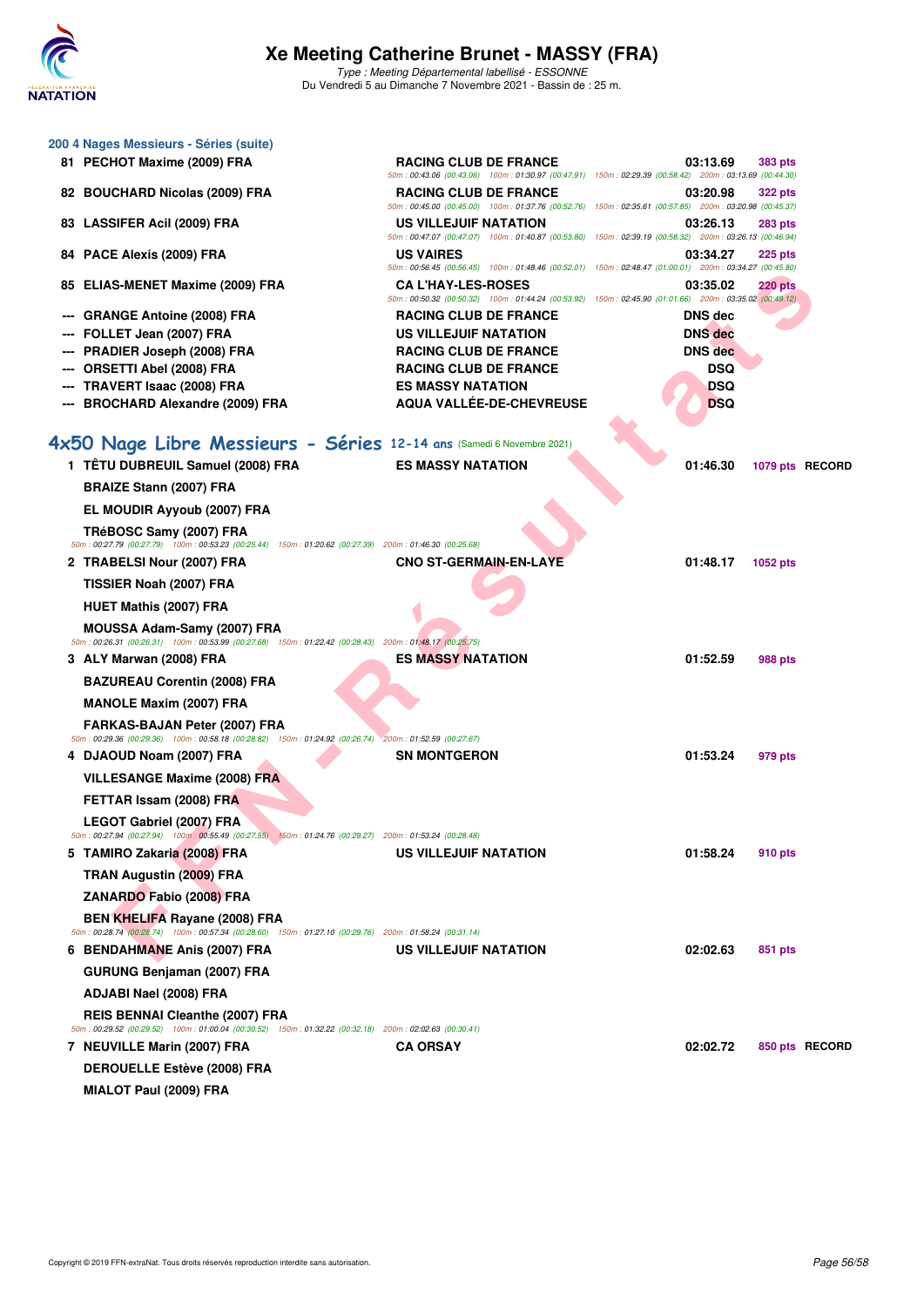

| 4x50 Nage Libre Messieurs - Séries (suite)<br><b>COURALET TAPI Cohen (2009) FRA</b><br>50m: 00:27.06 (00:27.06) 100m: 00:58.95 (00:31.89) 150m: 01:30.86 (00:31.91) 200m: 02:02.72 (00:31.86) |                                                                      |                 |
|-----------------------------------------------------------------------------------------------------------------------------------------------------------------------------------------------|----------------------------------------------------------------------|-----------------|
| 8 ATTERBOM Oskar (2008) FRA                                                                                                                                                                   | <b>C VIKINGS DE ROUEN</b><br>02:03.80                                | 836 pts         |
| DOLEY Basile (2009) FRA                                                                                                                                                                       |                                                                      |                 |
| LE GRATIET Yohann (2009) FRA                                                                                                                                                                  |                                                                      |                 |
| LE GRATIET Yannis (2008) FRA<br>50m: 00:30.14 (00:30.14) 100m: 01:02.15 (00:32.01) 150m: 01:34.16 (00:32.01) 200m: 02:03.80 (00:29.64)                                                        |                                                                      |                 |
| 9 SERTTAS Noyan (2009) FRA                                                                                                                                                                    | 02:08.89<br><b>SN MONTGERON</b>                                      | 771 pts         |
| <b>HASSAOUI Ilyass (2008) FRA</b>                                                                                                                                                             |                                                                      |                 |
| LEGOT Jérémy (2009) FRA                                                                                                                                                                       |                                                                      |                 |
| PAVLOVIC Luka (2009) FRA<br>$50m$ : 00:31.20 (00:31.20) 100m: 01:02.04 (00:30.84) 150m: 01:37.96 (00:35.92) 200m: 02:08.89 (00:30.93)                                                         |                                                                      |                 |
| 10 EL MOUDIR Wassim (2009) FRA                                                                                                                                                                | 02:08.99<br><b>ES MASSY NATATION</b>                                 | <b>769 pts</b>  |
| <b>SERCIEN Jaden (2009) FRA</b>                                                                                                                                                               |                                                                      |                 |
| EL OUARRADI Bilel (2009) FRA                                                                                                                                                                  |                                                                      |                 |
| <b>VIRGAL-PRUNIER Chrystopher (2007) FRA</b><br>50m: 00:33.58 (00:33.58) 100m: 01:06.38 (00:32.80) 150m: 01:40.59 (00:34.21) 200m: 02:08.99 (00:28.40)                                        |                                                                      |                 |
|                                                                                                                                                                                               | 4x50 Nage Libre Messieurs - Séries 9-11 ans (Samedi 6 Novembre 2021) |                 |
| 1 BAZUREAU Antonin (2010) FRA                                                                                                                                                                 | <b>ES MASSY NATATION</b><br>02:27.80                                 | 552 pts         |
| DANIEL Nohan (2010) FRA                                                                                                                                                                       |                                                                      |                 |
| <b>MARTIN Sasha (2010) FRA</b>                                                                                                                                                                |                                                                      |                 |
| <b>HADJIDJ Jalis (2010) FRA</b><br>50m: 00:34.91 (00:34.91) 100m: 01:12.00 (00:37.09) 150m: 01:52.18 (00:40.18) 200m: 02:27.80 (00:35.62)                                                     |                                                                      |                 |
| 2 HAMOUDA Adam (2010) FRA                                                                                                                                                                     | <b>ES MASSY NATATION</b><br>02:33.12                                 | 497 pts         |
| REMY Lucas (2012) FRA                                                                                                                                                                         |                                                                      |                 |
| TRéBOSC Yanis (2011) FRA                                                                                                                                                                      |                                                                      |                 |
| TETU DUBREUIL Raphael (2011) FRA<br>50m: 00:37.21 (00:37.21) 100m: 01:17.04 (00:39.83) 150m: 01:58.89 (00:41.85) 200m: 02:33.12 (00:34.23)                                                    |                                                                      |                 |
| 3 MARTIN Maël (2011) FRA                                                                                                                                                                      | <b>SN VERSAILLES</b><br>02:44.89                                     | <b>386 pts</b>  |
| <b>MAMDOURICCIULLI Amjad (2011) FRA</b>                                                                                                                                                       |                                                                      |                 |
| <b>CORAGLIA Bautista (2012) ITA</b>                                                                                                                                                           |                                                                      |                 |
| <b>DEMALDENT Jules (2011) FRA</b><br>50m : 00:38.06 (00:38.06) 100m : 01:23.63 (00:45.57) 150m : 02:06.61 (00:42.98) 200m : 02:44.89 (00:38.28)                                               |                                                                      |                 |
|                                                                                                                                                                                               | 4x50 4 Nages Messieurs - Séries 12-14 ans (Dimanche 7 Novembre 2021) |                 |
| 1 BRAIZE Stann (2007) FRA                                                                                                                                                                     | <b>ES MASSY NATATION</b><br>01:56.63                                 | 1095 pts RECORD |
| <b>MANOLE Maxim (2007) FRA</b>                                                                                                                                                                |                                                                      |                 |
| EL MOUDIR Ayyoub (2007) FRA                                                                                                                                                                   |                                                                      |                 |
| TRéBOSC Samy (2007) FRA<br>50m : 00:28.56 (00:28.56) 100m : 01:01.76 (00:33.20) 150m : 01:31.03 (00:29.27) 200m : 01:56.63 (00:25.60)                                                         |                                                                      |                 |
| 2 MOUSSA Adam-Samy (2007) FRA                                                                                                                                                                 | <b>CNO ST-GERMAIN-EN-LAYE</b><br>01:58.85                            | <b>1067 pts</b> |
| TISSIER Noah (2007) FRA                                                                                                                                                                       |                                                                      |                 |
| <b>TRABELSI Nour (2007) FRA</b>                                                                                                                                                               |                                                                      |                 |
| <b>HUET Mathis (2007) FRA</b><br>50m: 00:28.90 (00:28.90) 100m: 01:02.50 (00:33.60) 150m: 01:30.87 (00:28.37) 200m: 01:58.85 (00:27.98)                                                       |                                                                      |                 |
| 3 BONDOUY Marlon (2007) FRA                                                                                                                                                                   | <b>ES MASSY NATATION</b><br>02:09.24                                 | 940 pts         |
| TÊTU DUBREUIL Samuel (2008) FRA                                                                                                                                                               |                                                                      |                 |
| ALY Marwan (2008) FRA                                                                                                                                                                         |                                                                      |                 |
| FARKAS-BAJAN Peter (2007) FRA<br>50m: 00:34.36 (00:34.36) 100m: 01:11.90 (00:37.54) 150m: 01:42.06 (00:30.16) 200m: 02:09.24 (00:27.18)                                                       |                                                                      |                 |